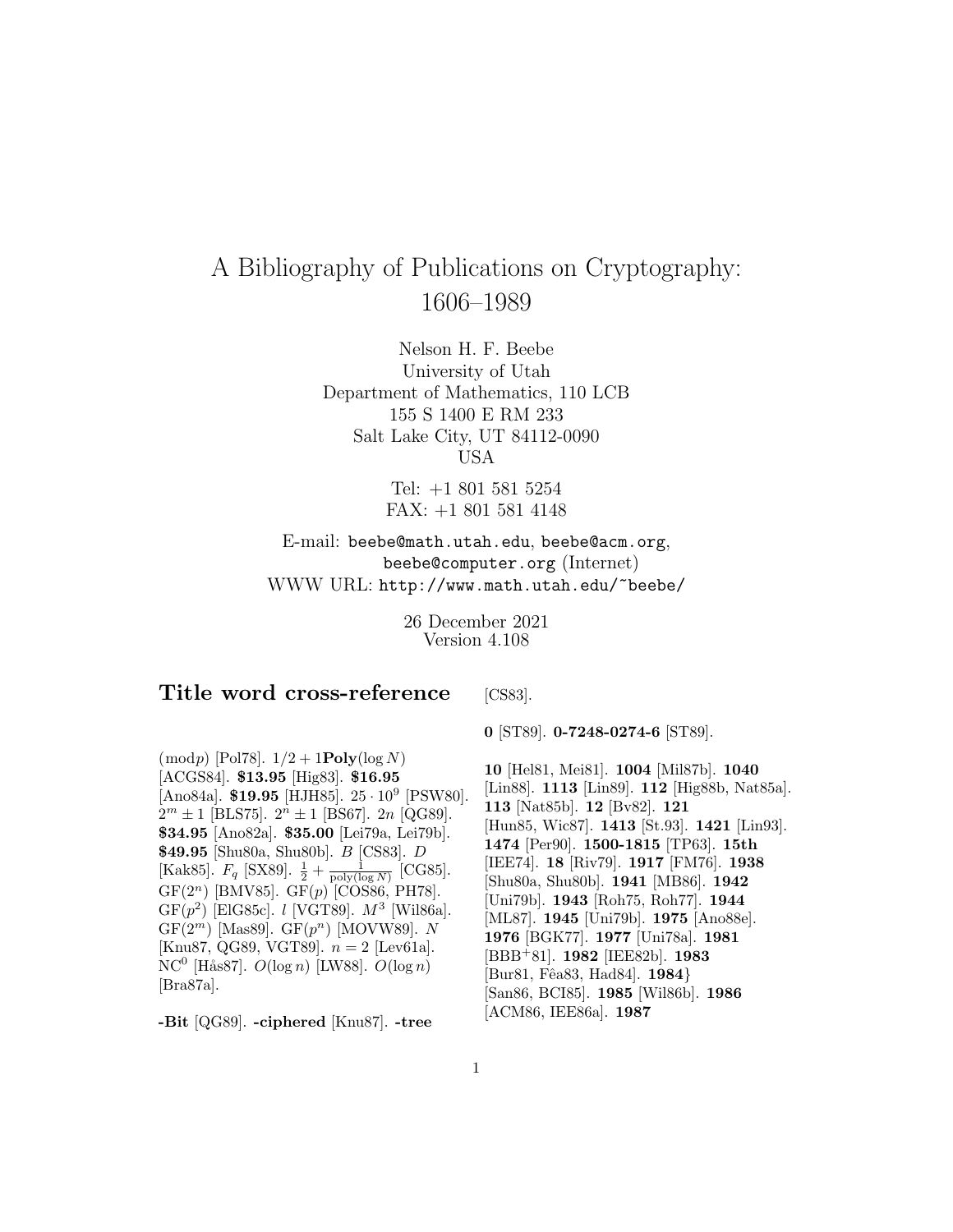[Ano88c, Ano88b, Ano88e]. **1988** [ACM88].

**2** [LtW88a, LtW88b]. **203-181** [Bud29, Bud76]. **205** [LtW88a, LtW88b]. **209** [RRM78]. **20th** [IEE79]. **21** [MB86]. **232** [Ano81a]. **23rd** [IEE82a]. **25** [Lu80]. **25th** [IEE82b, IEE84, ML87]. **26th** [IEE85]. **27th** [IEE86b]. **28th** [IEE87a]. **293** [Ano81a].

**30th** [IEE89]. **'32** [Dea88]. **32G** [Uni82a, Uni82b]. **36** [Gyl36, Gyl38]. **38** [Ber80]. **39** [Hig88a].

**4** [Bro86, Per90].

**536** [Kno79].

**6** [Mor89, ST89]. **644** [Tho74]. **6th** [IEE81, Mor89].

**8-bit** [Tex84]. **80b** [Riv79]. **80g** [Lu80]. **'82** [IEE82b, CRS83]. **82d** [Bv82]. **84** [BC85]. **'85** [Wil86b]. **'86** [Odl87b]. **'87** [CP87, CP88, IEE87b, Pom88, Bro86]. **87-872-0086-4** [Bro86]. **'88** [Gun88b]. **'89** [ACM89b, Bra90, QV89].

**90c** [Mul89b]. **912** [St.84]. **93** [Ano88h]. **931** [St.85]. **96** [Mul89b]. **989** [Lin87].

**A.** [WTE<sup>+</sup>85]. **AAECC** [Mor89]. **AAECC-6** [Mor89]. **abbatis** [Hei76, Tri06b, Tri21b]. **ABC** [Bry67]. **Above** [WTE<sup>+</sup>85]. **Abraham** [Cam71]. **Absence** [MM87]. **absentibus** [Tri06c, Tri21c]. **absolute** [Wil83b]. **Abstract** [GGM85, VV85, BLO84, CG85, Kon85, Lag84a, MRS87, Ted85, Yun85a]. **academic** [Gra82]. **Academy** [Sin77]. **accepts** [Fri39a]. **Access** [AT83, BM75, BM76, Kar85, MTMA85, BCW86, Dat85, ISN87, Kar86, Lom83, O'S88, San88]. **Account**

[BCKS<sup>+</sup>83, Lew78, Uni79b, Win74b]. **accuracy** [Vin71, Vin72]. **ACE** [AWL<sup>+</sup>88]. **Achieving** [CGMA85, Wel80, GY87]. **ACM** [ACM86, ACM88, Bur81, ACM87, ACM89c, Ash87, McC75]. **acontismologia** [Mer44]. **Acquired** [Sim79a, Sim84]. **'Action** [MB86]. **Activities** [Bur81]. **ad** [Hei76, Tri06b, Tri21b]. **Ada** [Hun85, Wic87]. **Adaptive** [GMR88]. **added** [Fri76b]. **adding** [Eve98]. **Addition** [Lu80]. **additional** [Bud29, Bud76]. **additive** [Bar79a]. **address** [Koy82a]. **addresses** [Cha79, Cha81]. **ADFGVX** [Bur85, Kon85]. **Adleman** [Bar87, BB79, BLO83, BLO84, SP79]. **administrator** [Hig89]. **Adobe** [Pon89]. **ADP** [Uni81]. **Advanced** [Fri76a, Mau14, Van69, Ano84b]. **Advances** [CRS83, CP87, CP88, CRY81, Ger82, Gun88b, Odl87b, Pic86, Pom88, QV89, Sny80, BCI85, BC85, Bra90, Wil86b]. **adventure** [Yar83]. **Advisor** [RU88]. **Aerospace** [IEE88]. **AFSC** [HFL<sup>+</sup>85]. **After** [Mac87]. **Against** [Dav81, GMR88]. **Age** [SWT<sup>+</sup>81, Las85, WTE<sup>+</sup>85]. **Agencies** [Cha86b]. **agency** [Bam82, Ano78c, Ano79, Bro81, Kol77, Ano84a]. **ages** [Laf64]. **Agreement** [DS83]. **Ahituv** [Ano88i]. **al** [MTA87, Bud76]. **al-'Arab** [MTA87]. **al-Maskhutah** [Bud76]. **al-mu'amma** [MTA87]. **al-ta'miyah** [MTA87]. **Alan** [Ano82a, Hod83]. **Alberta** [ACM89a]. **algebra** [EKMN84, Mor89]. **Algebraic** [Hil29, IM86, Lev58, Lev61a, Lev61b, BO85c, Fra89, KLL88, Lev61c, Mor89, Nie86, RN87, RN89, She86, She87, She88]. **algebraic-code** [RN89]. **algebraic-coded** [RN87]. **Algorithm** [Dav85, Hen81, Kat77, Kno79, KFB79, MTMA85, Mor88, PR79, Ame83, Adl79, Ano85b, APW85, AB81, Bar87, Ben88, BM84b, Cam88, CS83, ElG85c, Er89, Hen82, HC88, Joh89, LtW88a, LtW88b, Mit76, Per85, PH78, PST88, Ree79, Roy86, Sha82, Sha84, CA81, CA83a, Hun85,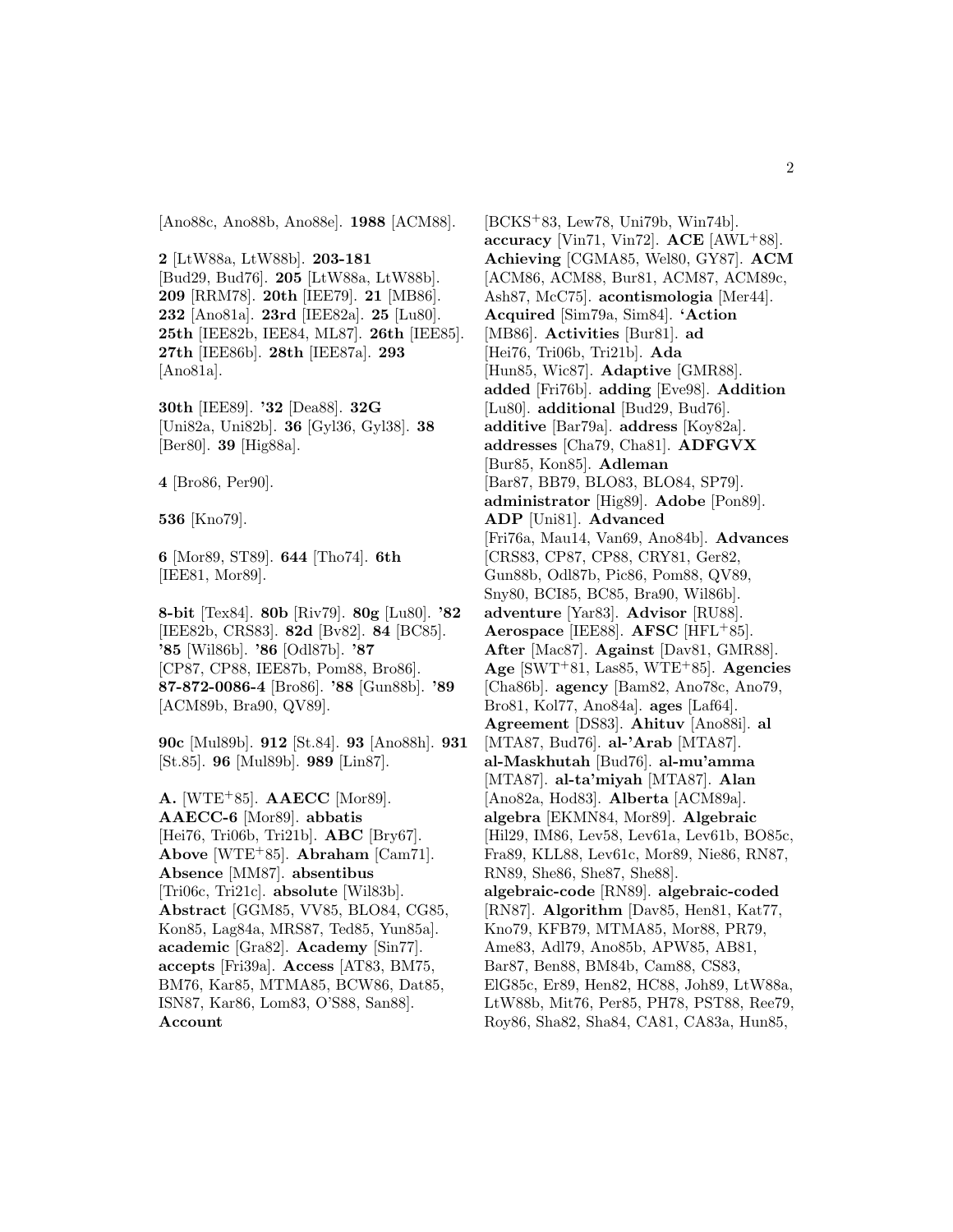Kno79, Mar76, Wic87]. **Algorithms** [DS83, Has84, HM83, Knu69b, Knu69a, Knu73, Lak83, QG89, Riv74b, She86, She87, AIR83, AG85, Eve98, Gam88, Mor89, ORS<sup>+</sup>87, PBGV89, Riv74a, SB84, She88]. **alios** [Hei76]. **Alive** [Cha85a]. **Allied** [Beh54]. **Allies** [AWL<sup>+</sup>88, WTE<sup>+</sup>85, Koz84a, Koz84b, Mul89a]. **Allocation** [LB89a, LB89b]. **Alone** [RRM78]. **Alphabet** [Hil29]. **alphab´etiques** [S.73]. **alphabets** [Fri35c, RF35]. **Alsbalden** [Sch20]. **also** [Wal00]. **Alternating** [CG75, Gun88a]. **alternatives** [Mor83]. **always** [BB79]. **Amer** [Mul89b]. **America** [Ano84a, Bam82, Yar40]. **American** [BBB<sup>+</sup>81, Bel77, Lew82, Yar31, Yar40]. **ammunition** [Uni88a]. **amplification** [BBR88]. **Amsterdam** [CP87, CP88, Lit87]. **Analog** [sC85, Kal85, BR88, Die88, Kal84]. **analogie** [Zaf63]. **analogy** [Zaf63]. **Analyse** [SB82]. **analyses** [Dat85]. **Analysis** [Ano81a, Ben88, Cal89, Cop89, Gyl36, Gyl38, HR82, Kal84, Mar76, MM83, RB82, Riv74b, Dem88, Fra89, FF57, Fun78, Her89, JM84, Lag84b, Ma79, Nis89, Wel82b, WW79, SWT<sup>+</sup>81]. **Analytical** [Lan46, Gal45a, Gal45b, Gal45c, Gal70]. **Analyzing** [Kem89, MPS02]. **ancient** [Com87]. **Anecdotes** [SWT<sup>+</sup>81]. **Angeles** [IEE87a]. **angels** [Shu82]. **Anglica** [Con39]. **animi** [Tri06c, Tri21c]. **Annex** [Cop89]. **Anniversary** [ML87]. **Annotated** [Pri83, Lei79a, Lei79b, Shu76]. **Annual** [ACM89a, ACM89c, IEE74, IEE79, USE99, ACM82, ACM83, ACM85, ACM86, ACM87, ACM88, IEE82a, IEE84, IEE85, IEE86b, IEE87a, IEE89]. **Answering** [SDV83]. **Antipalindromic** [MS87]. **any** [Ano78b, Dro89, Fåk86, GMW87]. **aperiendi** [Tri06c, Tri21c]. **APL** [Fra84, Fra85b, Bro86, Vam85, Wor87]. **Apparatus** [DHM80, Hil31]. **apparently** [Rou84]. **appendix** [Bud76]. **Application** [BCI85, Bis88b, Bis88c, Bis88d, BE79, CP87,

CP88, CD85, Gun88b, QV89, Sch83, Yao82b, Bis88a, Fri35c, GS78, LLH89, Lak83, NS89, Pic86, Rej77, WW84]. **Applications** [AT&T86, **?**, AM85, CG75, GGM85, IEE88, Lev61a, RR86, Sie84, Tur41a, Ano78b, BFM88, Fri35a, Fri87, Gol84, Jos85, Kem88, Mei83, NY89b, NY89a, Par85, RF35, Sch84, Sch86, Woo82, Wor75]. **Applied** [D<sup>+</sup>83, Mor89, PM78, And79, And80]. **approach** [GY58, Hof55, Rou84, Sin66, Sin68a, Sin68b, Cam71]. **Approaching** [PP89]. **approximation** [Lag84a]. **April** [ACM83, Bet83, BCI85, CP87, CP88, CM82, Hig88a, Hig88b, Hig88d, IEE80, IEE83, IEE87c, Pic86, QV89]. **'Arab** [MTA87]. **Arabicis** [Hei76]. **Arbitrary** [BD74, Sha83a]. **architectural** [Rou84]. **Architecture** [Len78, PST88]. **architectures** [Wat89]. **area** [CV89, Wan86]. **Arguments** [SRC84]. **arise** [Eve85]. **Arithmetic** [BD74, CR85, CR88c]. **Army** [Ano78c]. **Arnoldum** [Hei76]. **Array** [VPS88]. **Ars** [Con39, Tri06c, Tri21c]. **arsque** [Mer44]. **art** [Col64, Jos85, Kas63]. **Arte** [Col64]. **Articles** [Bur81, Uni42, Ano76, Fri76c]. **artificia** [Hei76]. **Artificial** [Nis89]. **ASCII** [Cam88]. **Asimov** [BCKS<sup>+</sup>83]. **Aspray** [SE86]. **Assessment** [Ano80, Her89]. **Assigning** [MTMA85]. **assisted** [WW79]. **Association** [Jou88, Smi87]. **Associative** [Riv74b, Lom83]. **Assumption** [Bla85]. **astounding** [Win74b]. **Asymmetric** [Sim79c, IM86, Sim79b, Sim82b, Sim82a]. **asymptotically** [Koo86]. **AT&T** [AT&T86]. **Atkin** [Mor88]. **Atlantic** [Roh75, Uni79b]. **Atlantik** [Roh75]. **atque** [Mer44]. **attack** [BLO83, BLO84, DO86, GCC88, GC80, Hel81, Hua88, Lag84b, vdAvE86]. **Attacks** [GMR88, dC86, Hig88e, Odl84]. **attributed** [FF57, Lea87]. **aucta** [Sch33]. **Auditing** [SK97]. **auffzulosen** [Sch20]. **August** [ACM89a, Gle87, USE88b, USE88a, Wil86b, Wal00]. **Austria** [CSB89, Pic86]. **aut**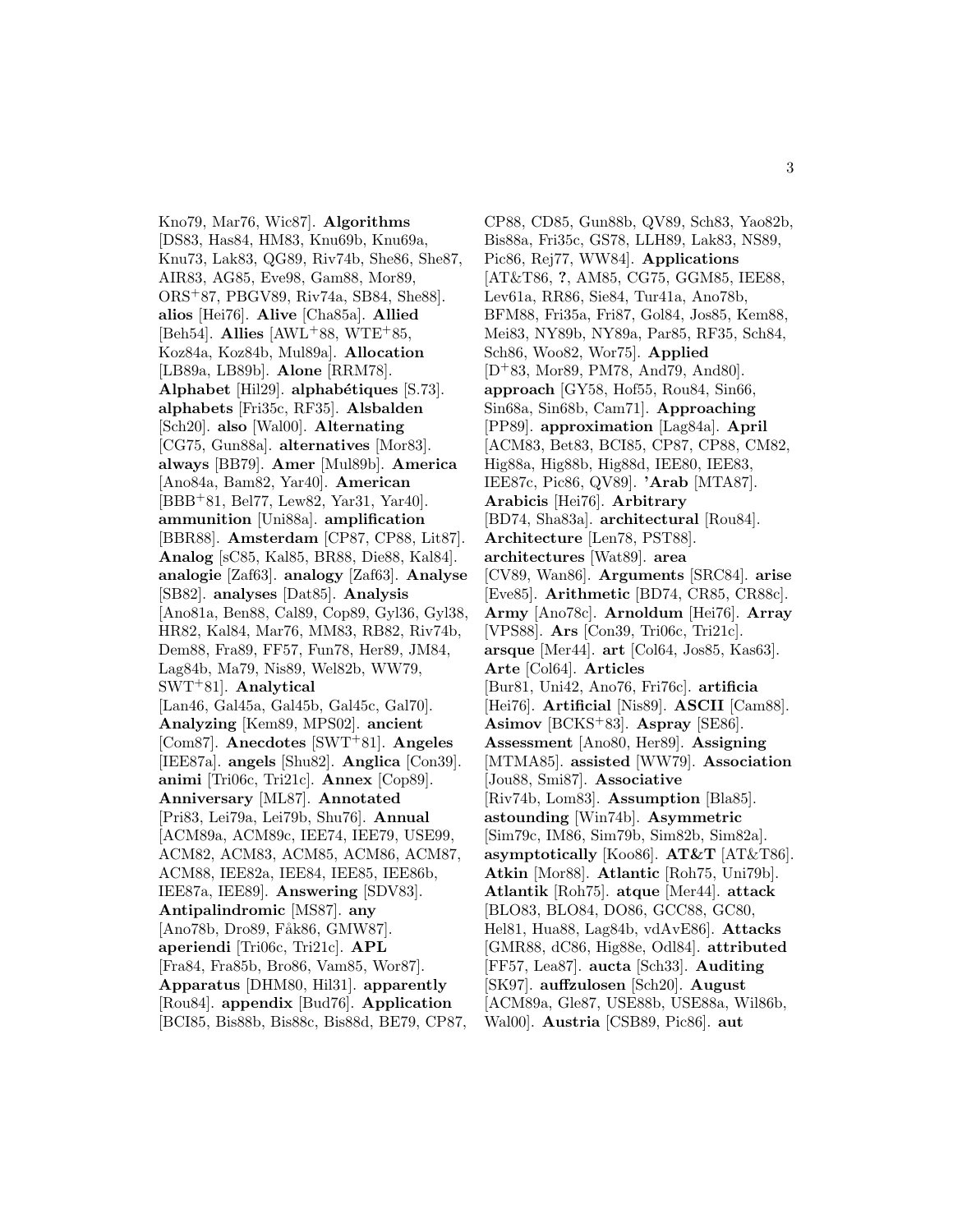[Hei76]. **Authenticated** [DS83]. **Authenticating** [Smi87]. **Authentication** [Boo81, BAN89b, CV89, EKW74, GJ82, GL79, IW81, IL83, Kar85, Kar86, Lam81, MRW89, NIS85, Nat85b, NS78b, NS87, NS88, PvL86, PW86b, PW87b, Lin93, Sid81, Sim85a, St.84, St.85, SNS88, Tsu89, WC81, ALN87b, Ano86a, Ano87c, Ano87d, Ano88j, BAN89a, Chr88, Den84b, Gif81, HHL89, Kaw87, Mer82b, Mil87b, NS78a, OR87, Lin87, Lin88, Lin89, SM83, Spe87, Tho74, Wan86]. **Authenticator** [Dav85]. **authenticators** [FVTS87]. **author** [FF57, Lea87]. **Authority** [MM87]. **Authorization** [GW76]. **Automata** [IEE74, KV89]. **automated** [CR88a]. **Automatic** [AWL<sup>+</sup>88, Hig88f]. **Automating** [FVTS87]. **automaton** [Gua87, TC85, TC86]. **Available** [MM87]. **avalanche** [DQD85]. **AVL** [Hol87]. **Award** [Ano82d, Ash87]. **Awards** [Bur81].

**B** [Bv82, Man60, Zaf63]. **B.C** [Bud29, Bud76]. **B.S.T.J.** [Hen81]. **Babbage**

[BCKS<sup>+</sup>83, Bro86, SBET85, Vam85, Wor87, BWV<sup>+</sup>88, Fra84, Fra85b, Fra86]. **Back** [Ano85a]. **background** [FM76]. **backup** [Ano87b]. **Bacon** [Lea87, Sar28]. **Bad** [AD81]. **Bahasa** [HS89]. **balance** [Sie83]. **Balancing** [Rab89]. **Ballistica** [Mer44]. **Baltimore** [USE89b, USE89a]. **Bamford** [Ano84a]. **band** [Bur88]. **banking** [Per88]. **Banned** [SE86]. **Banquet** [SWT<sup>+</sup>81]. **barbaris** [Hei76]. **bars** [Gyl38]. **baru** [Saw55]. **base** [Wel80]. **Based** [CR85, ElG85b, Gud80, Has84, HR82, IW81, Mer88, OSS85, Rub79, Sha85, WM85, Ale98, BR88, BS82, BS83, CF78, CR88c, CV89, Dem88, Dre79, EG85a, ElG85a, Gon89, IL89, Jon86, Kar89a, Kar89b, KM88, Lan89, LB89a, LB89b, Lei80, Lew78, Lid85, MS76, Mil85, Mit76, MT86, MS83, Nie88, Nöb88, PBGV89, Rou84, Sal85, SY86a, SY86b,

Sal88, TIF<sup>+</sup>88, YY89]. **Bases** [Ker75, MOVW89, VGT88, VGT89]. **Basic** [UU89, Uni70, Dav79, Lag84b, Sha82, Sha84, vdAvE86, Boy86, War82]. **Basic-plus** [War82]. **Batava** [Con39]. **Bateman** [Mul89b]. **battle** [Nor73, Roh77, Mac87, Roh75]. **battles** [Roh77]. **Be** [SE86, Hel79a, McC75, Nai89]. **Bearlagair** [MS76]. **been** [Bar79a]. **Behaviour** [QSA88]. **Belgium** [QV89, Van87]. **believe** [Gra82]. **Benchmarks** [Est80]. **Berkeley** [ACM86, Gle87]. **Bernardini** [Nis89]. **Bernstein** [WTE<sup>+</sup>85]. **Berücksichtigung** [Kas63]. **besonderer** [Kas63]. **Best** [Fut73]. **Between** [Den86, Bar79b, Sie83, Win74b]. **Beyond** [Joh89, Boy88]. **Biased** [Blu84]. **Bibliography** [Lan46, VS41, Vol41, Gal45a, Gal45b, Gal45c, Gal70, Lei79a, Lei79b, Pri83, Shu76]. **Bidirectional** [Gul83]. **bifid** [Bow60a]. **Big** [Cha85b, Cha85c]. **Bijective** [Oka88]. **Binary** [PM78, Bou85, Er89, Vin71, Vin72]. **Biographical** [BCKS<sup>+</sup>83]. **Biographies** [Wei88]. **biology** [Sch84]. **bipolar** [Ano78b]. **Birkerød** [Wor87]. **Birth** [Wel86]. **Birthday** [CN87, GCC88]. **BIT** [Riv79, QG89, Cho86, Per85, Roy86, Tex84]. **bit-slice** [Roy86]. **Bits** [ACGS84, BM82, BM84a, BOCS83, Boy89a, CG85, CG88, KLL88, LW88, BCKS<sup>+</sup>83]. **Black** [Yar31, Yar40, Yar83, Fer87]. **Bletchley** [Goo79, MB86]. **Blind** [Cha83b]. **Block** [QG89, Whe87, APW85, CE86, Hor85]. **blockcipher** [PBGV89]. **Blocking** [Yun85a]. **board** [Ano78b]. **boat** [Beh54]. **Bodyguard** [Bro75]. **Bog** [MS76]. **Bog-Latin** [MS76]. **Bomba** [Wel86]. **Bombe** [Wel86]. **Book** [Ano82a, Ano84a, Ano88a, Bro86, Fil78, Gin70, HJH85, Had84, Hig83, Lei79a, Lei79b, LM85, Lit87, Man60, Mor92, San86, Sar28, ST89, Shu80a, Shu80b, Vam85, Wor87, EE56, Wal00]. **books** [Wal00]. **Boolean**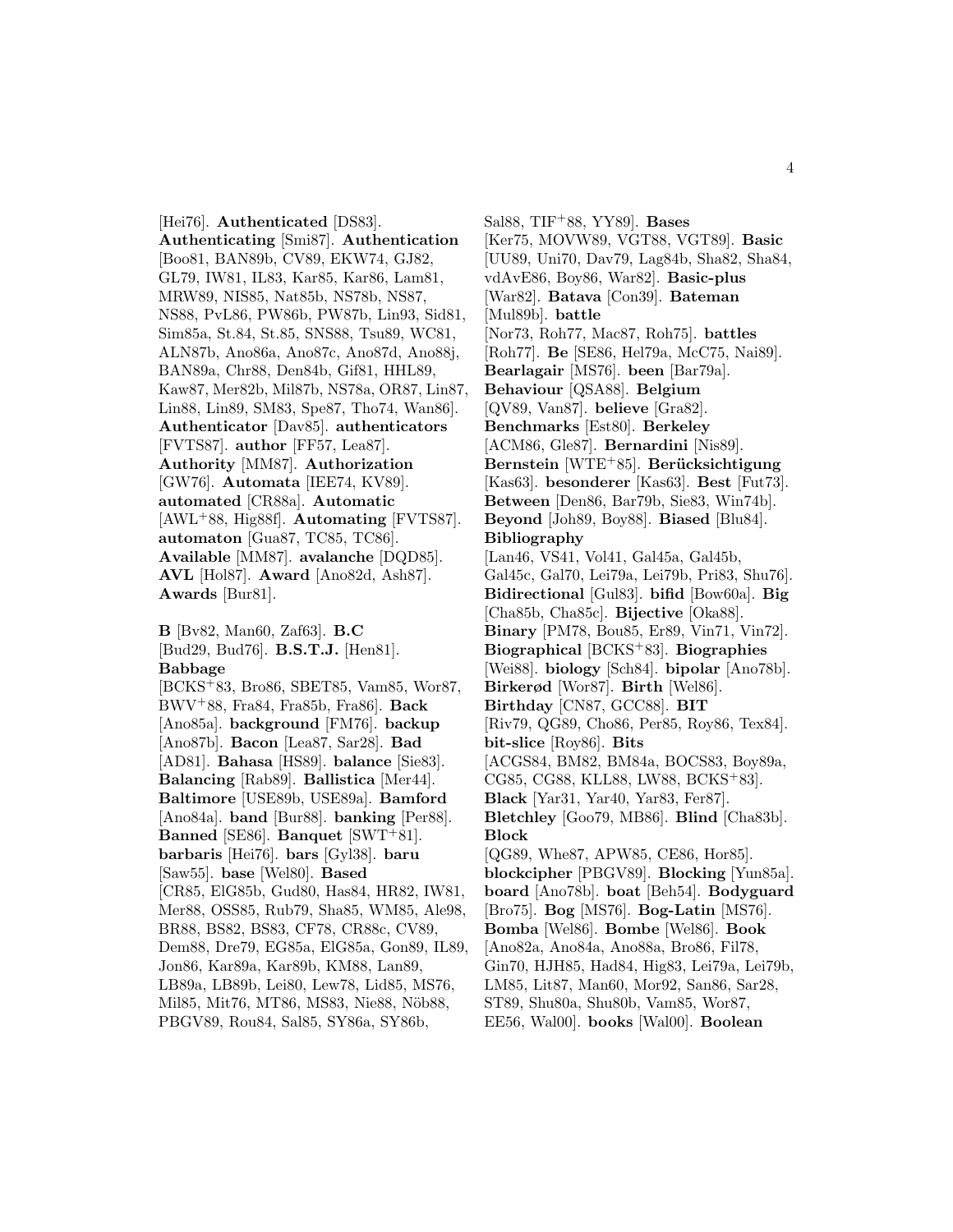[BM89, KV89]. **Bostium** [Hei76]. **Boston** [ACM83, Ano84a]. **Bosworth** [Hig83]. **bounds** [vTB86]. **Bowditch** [BWV<sup>+</sup>88]. **box** [Gul83]. **boxes** [WT86]. **Boys** [CN87]. **Brainerd** [WG82]. **Braunschweig** [Wal00]. **Braunschweig-Luneburg** [Wal00]. **Break** [Pon89, AB81, Gar77, Gef73, VGT88]. **Breaking** [Bri85, Gaj89, HM83, ML87, PR79, Str87, Zor87, Adl83, Pli98, Rej77, Sha82, Sha84, Wel82a]. **breaks** [Dav79]. **Breakthrough** [Dea88]. **bridge** [Her89]. **Briefs** [Hen81]. **British** [SBET85, AN86, Bud29, Bud76, Fer87, HT79, HH79, Jon78b, Jon78a, Wel86, Win74b, Zor87]. **broadband** [Eck85]. **Broke** [Fil78, Cla77a, Cla77b, Win74b]. **Broken**  $[AWL+88, Koz84b, WTE+85, Far67, Far69,$ Koz84a]. **Brother** [Cha85b, Cha85c]. **Brown** [Fil78]. **Bruce** [Hig83]. **Bruijn** [Gun88a]. **Buddy** [LB89a, LB89b]. **bug** [Sau89]. **Buifendam** [AWL<sup>+</sup>88]. **Build** [Cia86]. **Built** [Win84]. **Bureau** [Ano78a, BGK77, Mar76, Uni78a, Gyl31]. **Bureaus** [Gyl34]. **Burg** [Bet83]. **burst** [Cam87]. **Byzantine** [Bra87a, DS83, LSP82, Rei85].

**C** [AWL<sup>+</sup>88, Gyl36, Gyl38, Ste88]. **C-36** [Gyl36, Gyl38]. **C.** [BCKS<sup>+</sup>83, SE86]. **CA** [IEE87a]. **Cable** [IEE86a]. **Caesar** [LP87]. **Calculating** [Ano88h, AWL<sup>+</sup>88, WTE<sup>+</sup>85]. **calculation** [Hun85, Wic87]. **Calculator** [AWL<sup>+</sup>88]. **California** [ACM82, ACM86, IEE80, IEE83, IEE87c, USE99, Rud82]. **called** [Ste76]. **Calls** [Bir85]. **Cambridge** [Man60]. **Camera** [Mea20]. **campaign** [Ben80]. **Can** [Cha85b]. **Canada** [ACM89a, IEE86b, San86]. **Cancellation** [BS86, BO85d]. **Capabilities** [Cha86b, Ano86b]. **capability** [CF78, Gon89, Lan89, MT86, SB84]. **capability-based** [CF78, Gon89, Lan89, MT86]. **Capacity** [Mil87a]. **Capitol** [IEE82b]. **Capsule**

[BCKS<sup>+</sup>83, SWT<sup>+</sup>81, SBET85, SE86, WTE<sup>+</sup>85]. **capta** [Hei76]. **caracteres** [Col64]. **card** [CSB89]. **Cardan** [Men39]. **Cardano** [Shu82]. **cards** [CSB89, McI85]. **Carlo** [FHJ<sup>+</sup>84, Pol78]. **Carolina** [RR86]. **Carpenter** [AWL<sup>+</sup>88]. **cartes** [S.73]. **carvings** [ML67]. **Cascade** [EG85b]. **Cascaded** [Pro85, Vog85]. **Case** [Dav81, Lev61a, CS83, Sie83]. **catalogue** [Sin77]. **category** [Uni81]. **CBI** [Bur81]. **CCITT** [Cop89, UNN85]. **CD** [KBD89]. **CD-ROM** [KBD89]. **CEC** [Muf88]. **Cellular** [Gua87, Wab87]. **certa** [Tri06c, Tri21c]. **Certain** [ACGS88, Bla89, CG75, Ham71, Hil31, SS84]. **certifiable** [Sha88]. **Certified** [Mer89]. **Chadwick** [Man60]. **Chain** [Blu84]. **chaining** [APW85]. **Chaldaicis** [Hei76]. **Challenge** [San86, Fri39a, Hor85]. **Chamber** [Fer87, Yar31, Yar40, Yar83]. **change** [Uni83]. **Channel** [Mil87a, Sim83, Sim85b, Hol87, OW84]. **Channels** [Gir87, Mer78, Sid81]. **Character** [Nea75]. **characteristic** [Cop84]. **characteristics** [DQD85]. **characters** [Col64]. **checkers** [Sin77]. **checking** [BM84b]. **Checks** [PT89]. **checksum** [Coh87a, HC88]. **chemical** [DG57]. **chess** [Sin77]. **Chicago** [ACM88, IEE82a, Shu80a, Shu80b]. **Chifferbyråernas** [Gyl31]. **chiffrée** [S.73]. **Chiffriersysteme** [SB82]. **Chiffrierverfahren** [Eck82]. **Chinese** [Lec89, Chu89, Yar83]. **Chinesische** [Lec89]. **Chip** [Sed88, Riv80, She86, She87, She88]. **chips** [Riv85]. **Chosen** [GMR88, DO86, vdAvE86]. **Chosen-Message** [GMR88]. **chosen-plaintext** [vdAvE86]. **chrestomathy** [Pro80]. **Christ** [Shu82]. **cialach** [Kos83]. **Cicco** [Per90]. **Cifra** [Alb70]. **Cipher** [AWL<sup>+</sup>88, BP82, Bur81, Bur85, Edw15, Gaj89, Hig87a, Koz84b, McC75, Mea20, Por52, Pro85, QG89, Rub79,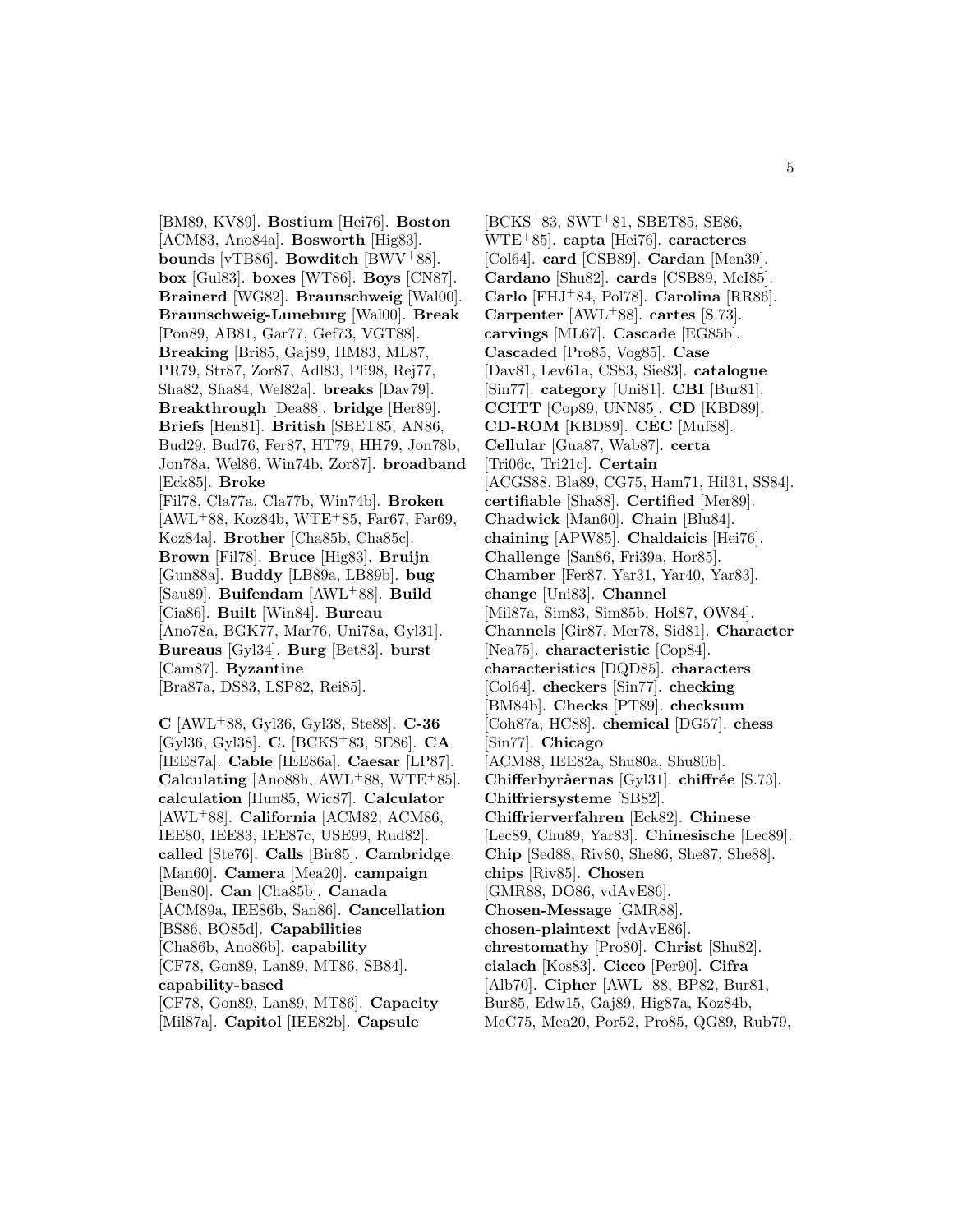Rus27, Sar28, Ver26, WTE<sup>+</sup>85, APW85, Bar61, Bar75, Bar84, Bon47, Bow59, Bow60a, Bow60b, Cam88, Cou86, Elv87, Gar77, Hen82, Hig88b, Hul98, Koz84a, Nea75, Rej77, Rejxx, Riv80, Gyl31]. **cipher-writing** [Hul98]. **ciphered** [Knu87]. **Ciphers** [BD74, EG85b, FF57, HM83, LM85, LP87, PR79, Sie85, Web79, AD81, Alb70, Bar79c, Bar79b, Bos82, CR88a, CE86, D'A39, D'A71, DG57, EE56, Fri35c, Fri56, Gai39, Gai40, Gai43, Gai44, Gai56, Gef73, Hig73, Hig83, Hit43, Laf64, Lew82, Nan36, Nan74, Nor73, Pra39, Shu80a, Shu80b, Wri89]. **Ciphertext** [RRM78, Sie85]. **Circle** [BBB<sup>+</sup>81]. **circuits** [Wat89]. **citations** [Ano88c, Ano88f, Ano88e]. **City** [ACM87]. **civil** [Ano80]. **Clandestina** [Put27]. **clarissime** [Hei76]. **Clark** [Fil78]. **Class** [Sie85, Ano39]. **classes** [Hit43]. **classic** [Fri76b]. **classical** [Lau81]. **Clauis** [Tri06a, Tri06b, Tri21a, Tri21b]. **clear** [Wal00]. **Clemson** [RR86]. **climax** [Roh75]. **clues** [SD86]. **CMOS** [Roy86]. **Co** [Had84, San86]. **Code** [Den86, Fer87, Jef86, ML87, Bar79a, Bon47, Cla77a, Pli98, RN89, Ser85, Vou80b, Win74b, Zor87]. **Code-Breaking** [ML87]. **Codebreaker** [Str89]. **Codebreakers** [AN86, Gin70, Kah74, Kah67a, Kah67b, Kah96]. **Codebreaking** [And86]. **coded** [RN87]. **Codes** [AN86, BK80, Bos82, Cha85b, D'A39, D'A71, Dro89, Edw15, Fri56, Ham71, Hig73, Laf64, SBET85, Str87, Web79, Wel88b, Wel89, Wri89, Zim48, AD81, Bar79c, Bar79b, Bla89, EE56, HJH85, Jac87, Kah83, Lew82, MS81, Mor89, Nan36, Nan74, Nor73, Pra39, Shu80a, Shu80b, Sor80, Wel82a, Hig83]. **Codewords** [BK80]. **Coding** [Bla83, GB82, Ham80, Ham86, Sim85a, BP89, CC81, Kak85, Nie86, Riv74a]. **Cogitata** [Mer44]. **Cognitive** [AWL<sup>+</sup>88]. **Coin** [Blu82, Blu83a, Blu84, Sak89]. **coincidence** [Fri35a, Fri87]. **Collected**

[AWL<sup>+</sup>88]. **collection** [Fun78]. **collections** [MS76]. **collective** [Sak89]. **College** [Ano39]. **Collision** [PBGV89]. **Collision-free** [PBGV89]. **Colloquium** [IEE86a, Mur87]. **Colonel** [Cla77a, Cla77b]. **Colossus** [BWV<sup>+</sup>88, Cha83a, Coo83, Flo83, Ran82a, WG82, Zor87]. **column** [Bra89b, Bra89a]. **columnar** [Bar61, Cou86]. **combinations** [S.73]. **Combinatorial** [AG85]. **combined** [Chr88]. **Combining** [Sie84]. **Command** [RW84]. **Comment** [Kol77]. **Commentaries** [AWL<sup>+</sup>88]. **Comments** [BWV<sup>+</sup>88, AM88, AM89]. **Committee** [ML87]. **commonly** [FF57]. **communicating** [Hol87]. **Communication** [Ano22, Bir85, CG87, Lam81, LS89, Sha48a, Sha48b, Sha49, Sid81, Beh54, Cam87, CG88, Hel81, Koy82a, LM80, Mei81, Pea80, Pie77, Sch84, Sch86]. **Communications** [ARS83, Ano88f, Mer78, Ver26, Ano84b, BP82, BP85, Bur88, Cal89, Cam87, CC81, HFL<sup>+</sup>85, MP86, Sim82a, Uni84, Wel82b, Zor87]. **Communities** [Ano88c, Ano88e]. **compact** [CS83]. **Companies** [Pon89]. **Company** [Ano84a, HJH85, Hig83]. **Compcon** [Rud82, IEE82b]. **Competition** [Ano82d]. **complete** [Ayo83]. **Completeness** [BOGW88, GJ79, GMW87]. **Complexity** [BS86, GMR89, GS84, GS88, LT85, Ryt86, CG88, Eve85, Gag88b, IL89, Lie81, Mei83, Odl87a, Per85, Rug85, Sim79b, Vog85]. **Compliance** [Sim79a, Sim84]. **composed** [Wal00]. **composite** [KP89]. **composition** [LR86]. **Comprehensive** [SS89]. **Compression** [KBD89, Joh89, KS89]. **Compromise** [Mac87]. **Computation** [AWL<sup>+</sup>88, CG87, Pol78, Yao82a, FVTS87, JL75]. **Computational** [Sim79b, Mei83]. **Computationally** [AIR83, Wil82c]. **Computations** [BOGW88, QSA88]. **compute** [Per85]. **Computer** [Ano78a, Ano82d, Boy88, BGK77, BCKS<sup>+</sup>83, Bur81, CR88b, Dav85, EKW74, Fei73, Gai80a, Hig88a, IEE79, IEE81, IEE82a,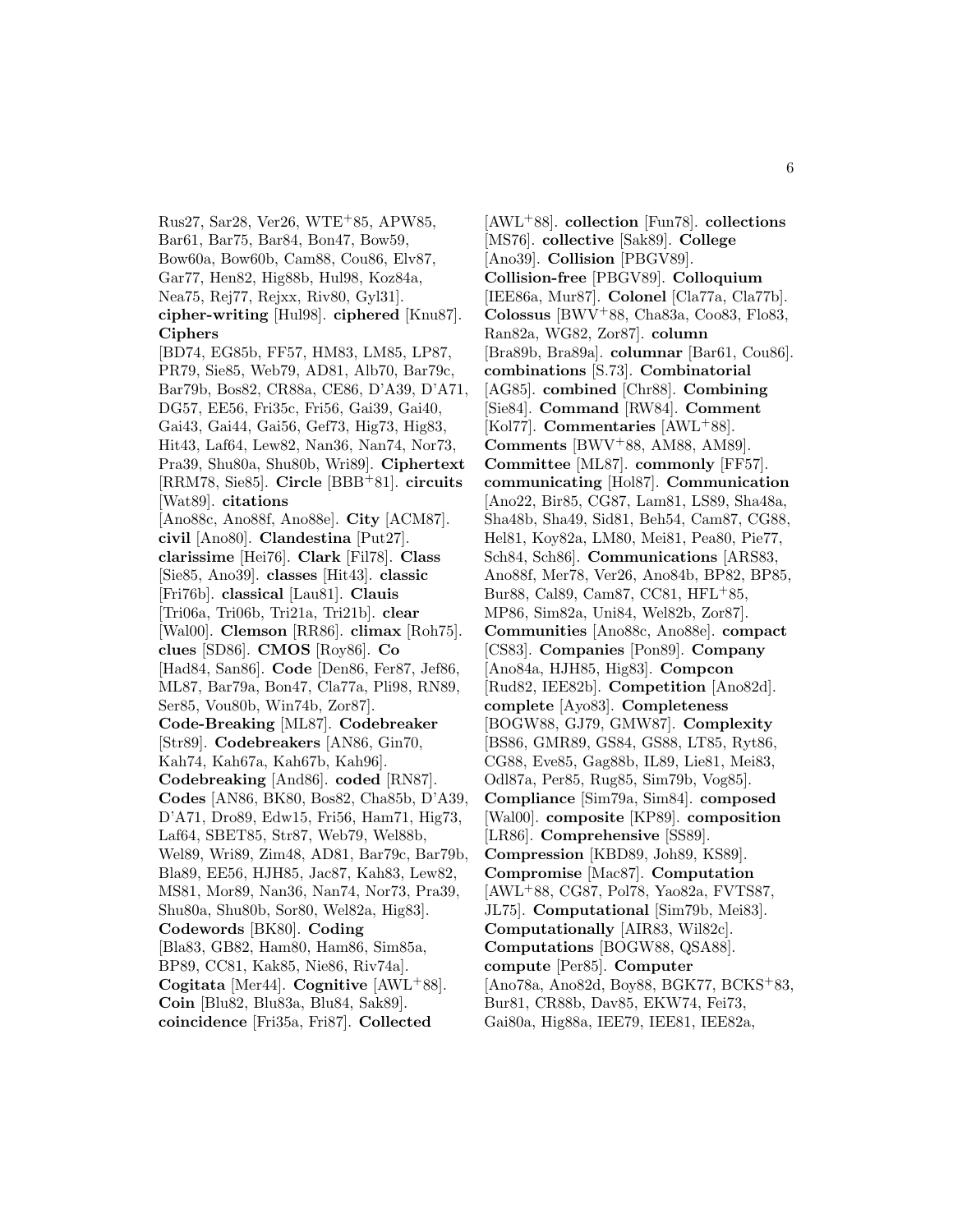IEE82b, IEE84, IEE85, IEE86b, IEE87a, IEE88, IEE89, Kar85, Kol77, Kon89, Lau81, Lit87, MZS79, Muf88, NIS85, Nat85b, PK79, Ran82a, San86, Sny80, Sto89, Sum84, Uni78a, WTE<sup>+</sup>85, WW79, Ano88j, Bea72, Boy86, CF88, D<sup>+</sup>83, Dre79, Fis84, Fit89, GS78, Kar86, Koc89, Las85, MM82, Nea75, Pat87, PR85b, Ple75, Ple77, Rou84, Rud82, SP89, ST89, Sny79, Spe87, Uni81, Wil68a, Wil68b, Wil72, Wil75, Zor87, BWV<sup>+</sup>88, Ano88a]. **Computerized** [Cha85b]. **Computers** [Che73, GJ79, Goo79, Lev61a, ML87, NS78b, Ran82b, SE86, Van69, Bos82, Fey82, Hig83, NS78a, Sch69, BWV<sup>+</sup>88]. **Computing** [ACM82, ACM83, ACM85, ACM86, ACM87, ACM88, ACM89a, ACM89c, BIB89, BMV85, Bur81, Den79a, Ass88, Cam87, ElG85c, Hog88, Odl87a, Pfl89, PH78, Sch84, Sch86]. **conceal** [BB79]. **concealability** [KL84]. **concealed** [Lea87]. **concept** [Des88]. **Concepts** [Hig88c, Ano84b]. **Concerning** [Hil31, Kar89b, WS79]. **concinnatae** [Hei76]. **concise** [PvL86]. **conclusion** [Bra79]. **concrete** [Her89]. **Conditionals** [BCKS<sup>+</sup>83]. **Conference** [Ano78a, CSB89, CM82, Fêa83, HW76, IEE81, IEE82b, IEE87b, IEE88, Ker75, MZS79, RR86, SWT<sup>+</sup>81, San86, USE88c, USE89b, USE89a, USE99, Ano87a, Ano88g, EKMN84, Had84, LLH89, Mor89, Rud82, Uni78a]. **conferring** [Bud29, Bud76]. **confidentiality** [Ple77]. **confidentially** [Ple75]. **Confinement** [Lam73]. **conglobatae** [Hei76]. **Congress** [Gle87]. **congruence** [Plu82]. **congruences** [FHK<sup>+</sup>88]. **congruential** [Boy89a, Knu80, Knu85, Ree79, Ste87]. **conjecture** [BSW89, Mul89b]. **conjurationes** [Hei76]. **Connection** [Kol77, Win78]. **Consensus** [CMS89]. **Consequences** [IR89]. **Considerations** [KBD89]. **Constant** [BIB89, CMS89]. **Constant-Time** [CMS89]. **Construct** [GGM86, CS83, LR88b]. **constructing** [AB81, IM86]. **contain** [Lea87]. **contained**

[Wal00]. **containing** [Bud76, du 44]. **contenant** [du 44]. **Continued** [Por52, Sha48b]. **Continuously** [MM87]. **contracts** [EGL85]. **Contribution** [Gyl34]. **Contributions** [EKMN84]. **Control** [AT83, Bla83, Kar85, MTMA85, Pro85, Dat85, Dem88, Gra82, Kar86, O'S88, Sal73, San88]. **Controlled** [AWL<sup>+</sup>88, Gun88a, OM84]. **Controlling** [O'S88, Wei83]. **Conventional** [Dif82a, Mer88]. **conversations** [Shu82]. **convoy** [Roh77, Roh75]. **coprocessing** [Van86]. **Coprocessor** [SK97]. **core** [GL89]. **Corporation** [WTE<sup>+</sup>85]. **Correcting** [SBET85, Mor89]. **correction** [CC81, Kak85, Rao84]. **Corrections** [Ano81a]. **correctness** [Gai77, Gai80c, O'S88]. **Correlated** [Blu84]. **Correlation** [Sie84]. **Correlation-Immunity** [Sie84]. **correspondance** [S.73]. **Corrigendum** [Vin72]. **COST** [Muf88, QSA88]. **COST-11** [Muf88]. **Council** [BBB<sup>+</sup>81]. **counter** [Wel82b]. **counterintelligence** [Men89]. **coup** [Win74b]. **Cours** [Giv25, Giv32]. **Course** [Giv78, Kon89, Ano82b, Gle57, GPW85, Gle86, Kob87a, Wol43a, Wol43b, Wol43c, Wol83]. **Covert** [Gir87, Men89, Mil87a]. **crack** [SW83, RU88]. **Cracking** [Ree79, Hig87a, See89]. **craft** [Wol70]. **creating** [KS89]. **crime** [DB89]. **criteria** [BLS75]. **Criterion** [McC75]. **Critical** [Her78, Riv79, Roh77]. **crittografia** [Sac36, Sac47]. **crossword** [SD86]. **crosswords** [WW79]. **crypt** [Pro80, RW84]. **crypt-ology** [Pro80]. **Cryptanalysis** [And52, Ano60, Bar61, Bar75, Bar77, Bar79a, Bar84, Bee81, BO88, Cam71, CE86, Daw85, DH77, Fos82, Gai44, Gai56, Kon85, Lev61b, Mac87, MN86, Nöb84, Nöb85, Nöb88, RRM78, SS84, Wil86c, dB88, And79, And80, Ano39, Ano76, Ano82b, Bla75, BB60, BB67, Bri86, Bri88, CR88b, Cou86, DK85, DDOP85, Elv87, Fri35a, Fri35b, Fri39b,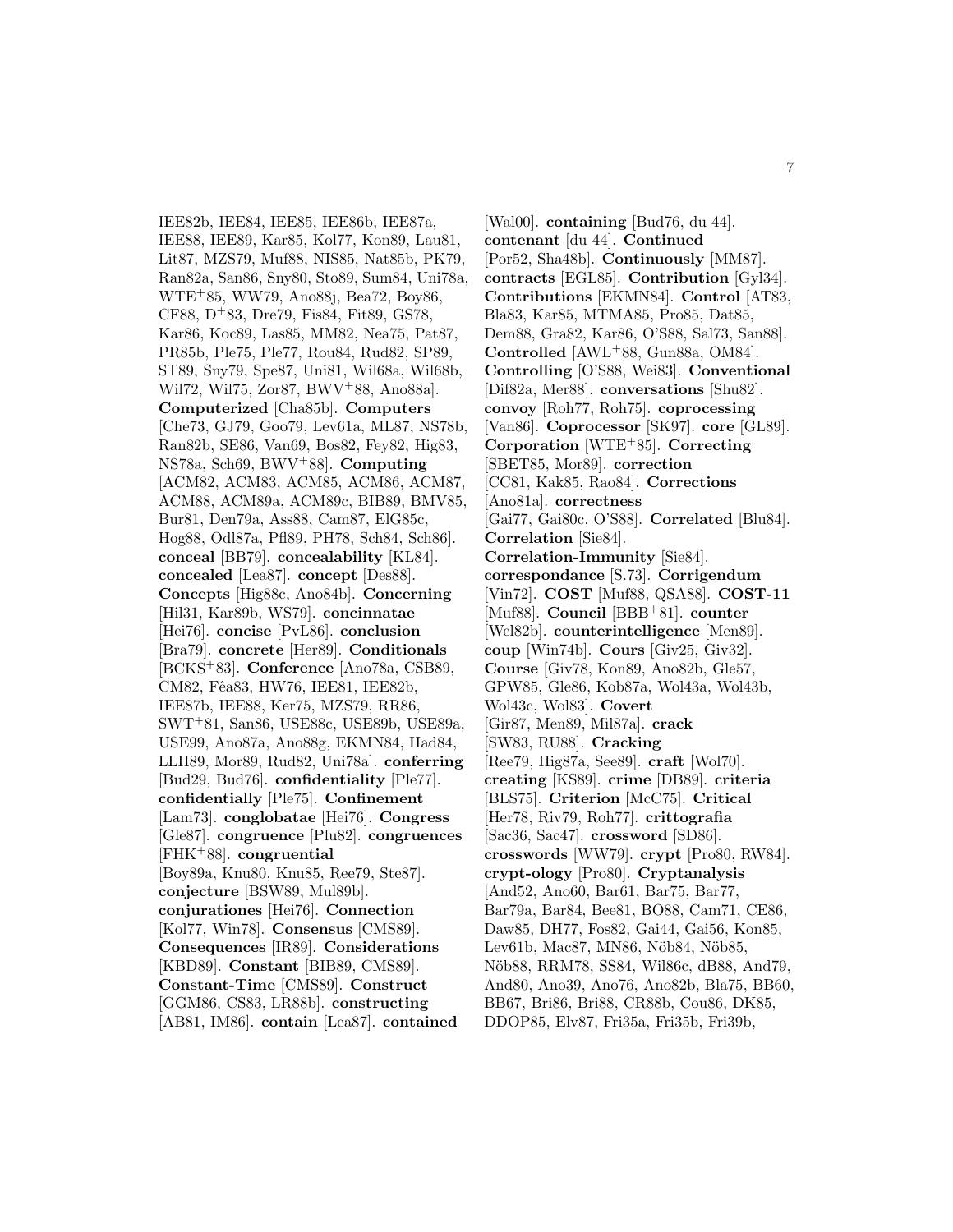Fri41, Fri42, Fri76c, Fri76b, Fri76d, Fri87, Gai39, Gai40, Gai43, Gul83, Gyl36, Gyl38, HS89, Hit43, Hof55, Kul35, Kul38, Kul67, Kul76, Lev61c, Mil43a, Mil43b, Mil43c, Sim04, Sin66, Sin68a, Sin68b, SS86, UG23, Uni42, UU89, Uni70, Uni24b, UU80, UU83, Uni24a, War82, Win74b, Wol43a, Wol43b, Wol43c, Wol83, de 53, vTB86, SE86]. **Cryptanalyst** [Uni40, Fri39a, GPW85, Gle86]. **Cryptanalysts** [MB86]. **Cryptanalytic** [Dea87, Odl84, GC80, Hel81]. **Cryptanalytical** [Cha86b]. **cryptananysis** [CR88a]. **cryptic** [SD86, WW79]. **CRYPTO** [BC85, Bra90, Wil86b, CF88, Fåk87, O'C81, Wil85, CRS83, CRY81, Ger82, Odl87b, Pom88]. **Crypto-ease** [O'C81]. **Crypto-Functions** [Wil85]. **Cryptogram** [Ano60]. **Cryptograms** [MM83, Nan36, Nan74]. **cryptograph** [Bar77, Gyl36, Gyl38]. **Cryptographer** [Sca86, Wol70]. **Cryptographia** [Con39, Put27, Col64]. **Cryptographic** [ARS83, Agn87, Agn88, AT83, BIB89, BCI85, Bry67, CP87, CP88, DLM82, DHM80, Dif82b, EMMT78, Gif81, GJ82, GGM85, Gun88b, Gyl34, Ham71, Hen81, KV89, KMM<sup>+</sup>80, Lea87, LT85, MTMA85, MM78, QV89, Ritxx, San88, Ser85, Sha83a, Sie84, Smi83, Uni88a, Van69, VA88, Ano86b, BOCS83, Bla79, Bur88, CF88, Coh87a, D<sup>+</sup>83, Erd86, FF57, FM76, GY58, HS85, HFL<sup>+</sup>85, Her81, HC88, IN89, Lau81, Lev83, LR86, Mas83, NY89b, NY89a, Odl85, Par85, Pic86, PH78, Sed88, SB84, Uni82a, Uni82b, Wei83]. **Cryptographically** [BM82, BM84a, KM88, Sha83b, Ayo83, Ste87]. **Cryptographie** [vN83, S.73, Val92, Bau39, Bau46, Giv25, Giv32, Jos85, LS25, Sac51, dlS02, du 44]. **Cryptography**

[Ame81, Ano76, Ano88c, Ano88b, BBB<sup>+</sup>81, BP89, BB85, Bet83, BGK77, BE79, Bur84a, Bur84b, CG75, Cop87, CM79, Dav81, DB81, Den82, DH76, Dif88, ECW75, Fei73, Fis84,

Fri76c, Gro82, Gud80, GL82, Hel79b, Hil29, Hil31, Hul98, Kon81, LM22, Lan81, Len78, Lev58, Lev61a, Lev61b, Mau14, MM82, Mil86, Mor66, SP89, Sha87, Sha45, SE86, Smi43, Smi44, Smi55, Smi71, Smi83, Tur41a, Wil82a, dRHG<sup>+</sup>99, AS83, Are21, Are22, BCB88, Bau39, Bau46, BB89, BS82, Bra81, Buc82, Cho86, DK85, Des88, Fri76a, Fri76e, Gag88b, Gal88, Ger82, Giv78, HHL89, Hit43, IL89, vN83, Kil88, Kob87a, Kra86, LS25, LS81, Lec89, Lev61c, MS76, Men39, Mic88, Mil43a, Mil43b, Mil43c, ML67, Nea75, Per85, Pie77, Pri83, Sac36, Sac47, Sac51]. **cryptography** [Sac77, Sch84, Sch86, SW61, Shu76, Shu82, TP63, Uni42, VS41, Vol41, Wal00, Wel88b, Wel89, Wie87, Wil82b, Woo82, dlS02, BCKS<sup>+</sup>83, Col64, du 44, Kon89, Lei79a, Lei79b, Ano82a, ST89]. **Cryptologia** [Hig88b]. **Cryptologic** [Ale45, Jou88, Sny79, Sny80]. **cryptologist** [Cla77b, FFW55]. **Cryptology** [AM85, BC85, Boy86, Bra89b, Bra89a, Cal92, CRS83, CP87, Com87, DKKM87, DK<sup>+</sup>89, Fer87, Kah66, Kah79, Kah84, Kon89, Las85, Lem79, LP87, Mar70a, Mar70b, Mei83, Nai89, Por84, QV89, Rug85, She86, She87, She88, Uni79a, Wor75, Bec88, BCI85, Boy88, Bra87b, Bra88, Bra90, CP88, Che73, CRY81, D<sup>+</sup>83, Fra89, Fri56, Fri63, Gal45a, Gal45b, Gal45c, Gal70, Gun88b, Jou88, Kah63, Kah82, Kah83, Oak78, Odl87b, Pat87, Pic86, Pom88, Sie83, Sim88, Sin77, Wil86b, van88, Ano82d, Bau82, Lan46, HJH85]. **cryptolology** [Bec97]. **cryptomenytics** [Wal00]. **cryptoprocessor** [MS83]. **Cryptoprotocols** [Yun85a, Per85]. **Cryptosystem** [CR85, ElG85b, Jun87, WM85, AM88, AM89, AB81, CR88c, DO86, Eck83, EG85a, ElG85a, GC80, GM85, Gua87, Hel81, Hoo82, HM88, Jun88, Kar89a, Kar89b, Koy82a,

Koy82b, Koy83, KM88, Lag84b, LLH89, LB88, LM80, Mei81, Nöb88, Odl84, Sal85,

SY86a, SY86b, Sal88, SM83, Sha82, Sha84,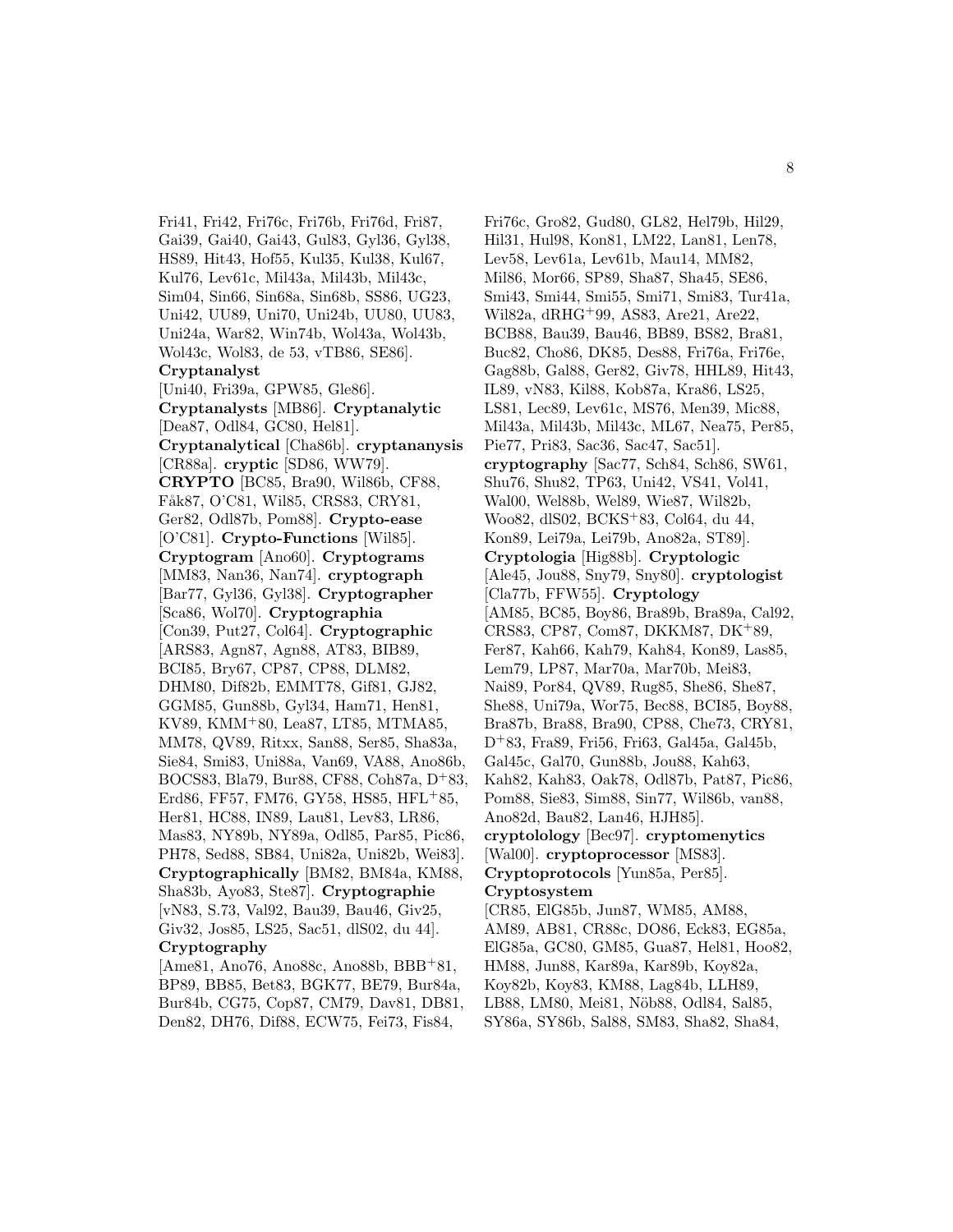SS86, SP79, SW83, SSA87, TC85, TC86, TIF<sup>+</sup>88, VGT88, Web88, WS79, Yun85b].

### **Cryptosystems**

[Bla85, BR88, Den84a, GS84, Kob87b, LP87, Oka88, RSA78, RSA83, Sha85, SSA88, Adl83, Ano88c, Ano88b, AB81, BB79, BLO83, BS83, BLO84, Bri86, Bri88, CL88, Dif82a, Eck82, Gag88a, GS88, HL88, Her78, IM86, JM84, Lag84a, Lak83, LM84, Lid85, Lu79, Lu80, Mer80, Mer82a, MRS87, MRS88, MN81, Mul84, Nie86, Nie88, PR85a, Pop89, RN87, Riv79, RSA82, She86, She87, She88, Sim82a, SX89, Vou80a, Wil82c]. **CTTE** [MPS02]. **Cuckoo** [Sto89]. **curiosa** [Shu82]. **Current** [Muf88]. **Curve** [Kob87b, CL88]. **Curves** [Mil86, Len87, SX89]. **Curzon** [Jef86]. **custom** [She86, She87, She88]. **Cyber** [LtW88a, LtW88b]. **Cycle** [MS87, Mas83]. **Cyclic** [PT89]. **Cypher** [Bro86, Den86, Fer87, Jef86, RRM78, Wor87, Fra84, Fra85b, Vam85].

**D** [Bv82, Hit43, Cop89]. **D.** [WTE<sup>+</sup>85]. **D0L** [SSA87]. **D0L-T0L** [SSA87]. **D1** [Hig88d]. **D4** [Hig88d]. **Dabbling** [Ritxx]. **Dalgarno** [Shu82]. **Dallas** [USE88c]. **damage** [Kar87]. **damnata** [Hei76]. **dan** [Saw55]. **dans** [Zaf63]. **Dante** [Are21]. **Data** [Ano78a, Ano81b, Ano85b, Ano88d, Ano88e, Bis88b, Bis88d, Bur88, CA81, CA83b, Cia86, DM83, Den79b, DH77, Gai77, Gai80c, Gul83, Hig87b, Int79, Int81b, Int84, Int87, Int88, IW81, Jon86, KBN88, Kat77, Ker75, Kra84, Mar76, Nat77, NIS85, Nat85b, PT89, Pri80, SB82, Sim79a, Sim84, Tho86, Uni78a, Uni81, YY89, Ame83, ALN87a, Ano80, Ano88i, Ber80, Bra79, Cam88, Dat85, Den82, Dro89, Fun78, Gef73, Gru84, Hol87, Joh89, Kak83, MM82, Mit76, Mul81, Nat84, Nai89, NS89, O'C81, Pea80, Pri83, Sha88, Sor80, Tex84, Uni87, UNN83, Uni84, Van86, Wel80, Zei79, Ano78a, Ano88f, Bec82, Bis88a, Bis88c, CA83a, EMMT78, Fra85a, Gai80a, Gai80b, Jue81, Ma79, Nat84, Sup88, Uni78a, Uni78b,

Uni87, Uni82c, UNN83, UNN85, Uni84, Uni77]. **Data** [Uni83, Uni88b]. **data-flow** [Sha88]. **Database** [Ano88f, Ano88e, DWK81, GW76, Ano84b, Ano88c]. **Datagram** [Tsu89]. **David** [Gin70, HJH85, Lei79a, Lei79b]. **Davison** [DG57]. **Davos** [Gun88b]. **dawn** [BB89]. **Day'** [MB86]. **Days** [Adl87, Riv87]. **DBMS** [Fal88]. **DBS** [IEE86a]. **DC** [BBB<sup>+</sup>81, IEE82b]. **Deavours** [SE86]. **Debate** [BWV<sup>+</sup>88]. **Dec.** [Uni79b]. **December** [Ano88c, IEE88]. **deception** [Men89]. **déchiffrement** [Per90, Zaf63]. **Dechiffrirkunst** [Kas63]. **deciferandi** [Con39]. **decifrar** [Col64]. **Decimal** [BD74]. **Decipherability** [Ryt86, AG84]. **Decipherable** [BK80]. **Deciphered** [Ano81a, Rej81, Cla77a, Zor87]. **Deciphering** [Knu80, Knu85, Col64, Kas63, Zaf63]. **Decipherment** [Gel74, Man60, Bud76]. **decision** [Fis84]. **deck** [Her89]. **decoder** [Boy88]. **decoders** [MP86]. **decree** [Bud29, Bud76]. **d'écrire** [S.73]. **Decrypting** [Rub79, Sie85]. **Decryption** [Hen81, Beh54, Hen82, Per90, Sau89, Uni79b, Wil86c]. **Dee** [Shu82]. **defeat** [Lew82]. **defies** [SS86]. **Defined** [BS86]. **definitions** [Kah63]. **Degenerate** [Ber09]. **degree** [Hås88]. **Degrees** [WTE<sup>+</sup>85]. deinde [Hei76]. **Demands** [Fåk87]. **Demonstrating** [CEvdGP87]. **demotic** [Bud76, Bud29]. **d'encres** [S.73]. **denies** [Ano79]. **Denmark** [Bro86, Wor87]. **Denning** [Bv82]. **Density** [LO85]. **denudata** [Con39]. **DEP** [FMP85]. **Dependence** [DQD85]. **dependency** [O'S88]. **depositions** [GB82]. **depth** [Dat85]. **description** [Riv80]. **d'escrire** [du 44]. **desiderata** [Hei76]. **Design** [Cha86a, Flo83, Gud80, PW86a, PR85a, SRC84, Sha88, Ayo83, Fåk87, FLR77, HL88, KD78, KD79, MM82, MPS02, MT86, PR85b, WT86]. **designed** [Bur88]. **designing**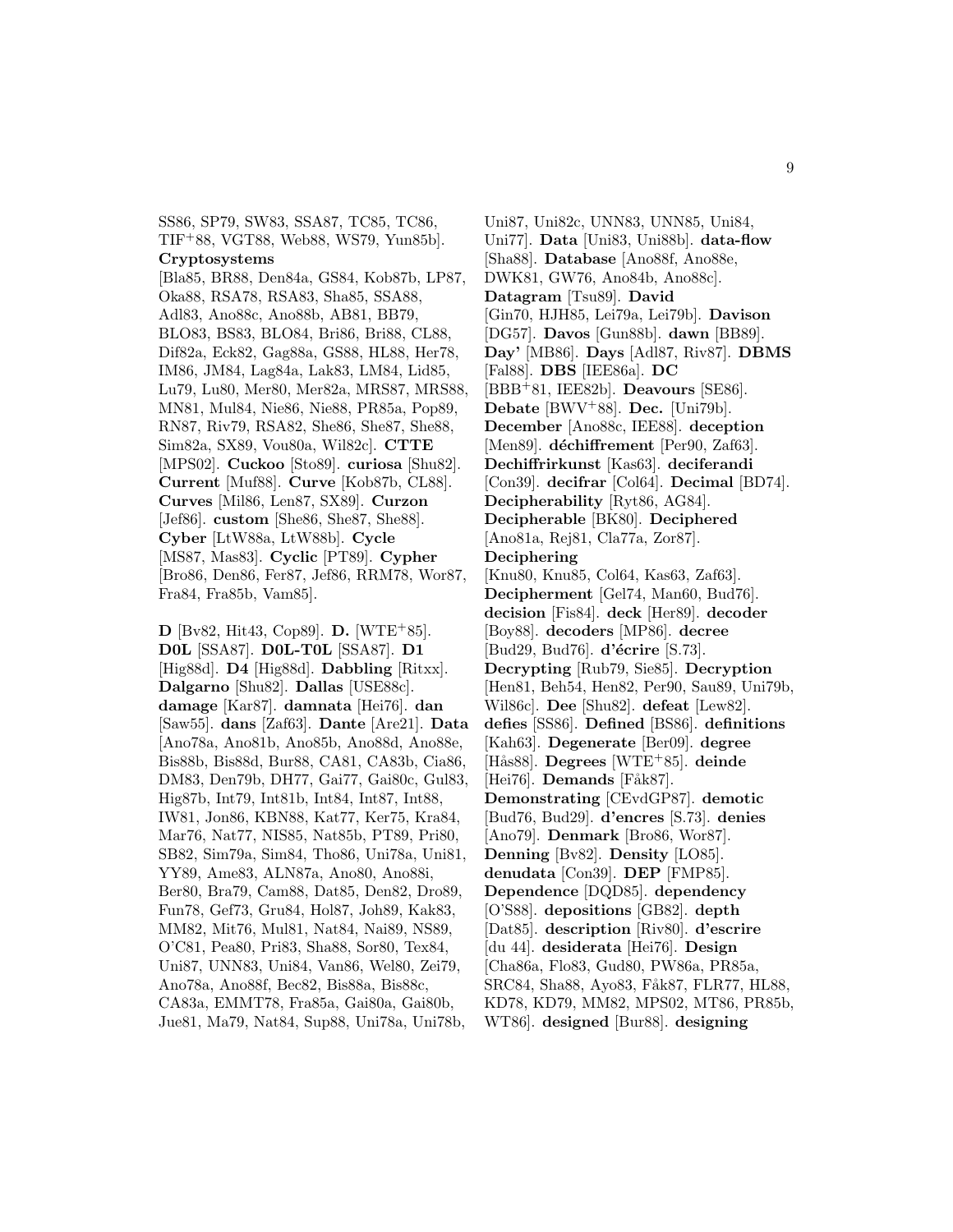[LLH89]. **designs** [Mas89]. **destination** [Mit89]. **destroyer** [Uni88a]. **Detecting** [She86, She87, VV86, She88]. **detection** [Dem88]. **detective** [Fut73]. **deterioration** [Her89]. **determination** [Bou85]. **deutschen** [Kas63]. **developing** [MPS02]. **Development** [AWL<sup>+</sup>88, NS89, Ano78c, Bro81, Kah82, Uni78b]. **Developments**  $[Ano88h, AWL+88, WTE+85, Jur86].$ **Deviates** [Ran55, Ran01]. **device** [Sha88, Tex84]. **devices** [Ano87d, Dat85, Spe87]. **diagnostic** [Sau89]. Dickson<sup>[MN86, Nöb88].</sup> **Dickson-polynomials** [Nöb88]. **Dickson-scheme** [MN86]. **dictionary** [O'C81, Kah63]. **diem** [Hei76]. **Dierstein** [Ano88a]. **Difference** [BCKS<sup>+</sup>83, Fåk86]. **difficult** [Jur86]. **difficulty** [TIF<sup>+</sup>88]. **Diffusion** [AWL<sup>+</sup>88]. **digest** [Rud82]. **Digital** [AWL<sup>+</sup>88, Den84a, FMP85, GMR88, Her89, Mat79, MA81, Mer88, Mer89, Oka88, Par85, Ran82b, RSA78, RSA83, Sim85b, Zei79, Ano80, Bar87, Cha79, Cha81, CC81, Dem88, Fun78, Lie81, RSA82, Sal78, Sch84, Sch86, Sny79, TC85, TC86, Bur81]. **Digitalized** [Rab77]. **Digits** [Ran55, Ran01]. **Digraphic** [Bow59]. **dimension** [MM82]. **Diophantine** [Lag84a]. **diplomacy** [TP63]. **Diplomatic** [Web79, Shu80a, Shu80b]. **Direct** [Bou85]. **Directions** [DH76]. **Directly** [MOI82]. **Dirichlet** [BD74]. **disaster** [Far67, Far69]. **Discrete** [COS86, ElG85b, Odl85, Adl79, CEvdGP87, DO86, EG85a, ElG85a, ElG85c, Gam88, Her81, LW88, Odl87a, Per85, RR86]. **Discretionary** [Kar85, Kar86, Kar87]. **discussion** [BBR88]. **disk** [Hig89]. **Dispersal** [Rab89]. **dissertation** [She86, She87]. **distance** [Vou80a, Vou80b]. **Distributed** [ACM89a, BOGW88, Mil87b, RU88, Sat89, MT86]. **Distributed-protocol** [Mil87b]. **Distribution** [BBF83, MM78, CM85, Eck85,

Kak84, LLH89]. **Dits** [BCKS<sup>+</sup>83].

**Divergence** [vTB86]. **Divers** [S.73]. **Divi** [Hei76]. **Division** [Mon85]. **divisions** [Bar75]. **Dkr** [Bro86]. **Dn** [Tri06b, Tri21b]. **do** [BB79, Kos83]. **Document** [Cop89]. **documents** [Lew78]. **DOE** [Bur88]. **does** [Bra79]. **DOL** [Tho86]. **Donald** [Hit43]. **Door** [IW81, MH78]. **Doorbell** [Sto65]. **Doran** [AWL<sup>+</sup>88]. **double** [Cou86]. **Dr.** [Ano60]. **draft** [CR85]. **Dual** [NM88]. **Duke** [Wal00]. **Dupont** [BBB<sup>+</sup>81]. **durch** [Sch20]. **during** [Bar79c, Bar79b, Men89]. **Dutch** [BWV<sup>+</sup>88]. **Dvorak** [WTE<sup>+</sup>85]. **Dynamic** [Pro85, Tsu89, WCWG86]. **dzialan** [Kos83].

**E.** [WTE<sup>+</sup>85]. **Early**

[BWV<sup>+</sup>88, Goo79, Zor87, BWV<sup>+</sup>88]. **Eary** [Riv87]. **ease** [O'C81]. **East** [Str89]. **Easy** [Gai78, Gor85, VV86]. **Eavesdropper** [RS84]. **ECL** [HR82]. **écriture** [S.73, Zaf63]. **´ecritures** [Per90]. **ECS** [Nea75]. **ed** [AWL<sup>+</sup>88]. **Edgar** [Sau89]. **Edited** [CM82]. **Editor** [Den79b, Mul89b]. **Edmonton** [ACM89a]. **EDP** [Ano84b]. **eds** [AWL<sup>+</sup>88]. **Education** [BBB<sup>+</sup>81, Mar70b]. **Educators** [Gra82]. **Edwards** [Bur81]. **Effects** [Beh54]. **Efficient** [BG85, DDG<sup>+</sup>85, HGD85, IN89, Kno79, KFB79, OSS85, OR87, Rab89, RT88, VV85, AIR83, AB81, MI88]. **efforts** [Gra82]. **EFTs** [Van87]. **Egg** [Sto89]. **Egyptian** [Bud76]. **Eighteenth** [ACM86]. **Eighth** [ACM89a]. **einem** [Sch20]. **einiger** [Eck82]. **Electrical** [IEE82b]. **Electronic** [Ano85b, BW85, HFL<sup>+</sup>85, Per88, Lin93, Cha79, Cha81, Kem88, Mit89, Lin87, Lin88, Lin89]. **Electronics** [IEE82b, Hor85, SWT<sup>+</sup>81]. **Elementary** [Cam71, Fri76e, Gai39, Gai40, Gai43, Gle57,

GPW85, Gle86, Lev61b, Mil43a, Mil43b, Mil43c, Sin66, Sin68a, Sin68b, Lev61c]. **Elements**

[Fri76d, UG23, Uni24b, UU80, UU83, Uni24a, Fri76b, PR85a, Bau39, Bau46, Bau39, Bau46]. **Elliptic**

[Kob87b, Mil86, CL88, Len87, SX89].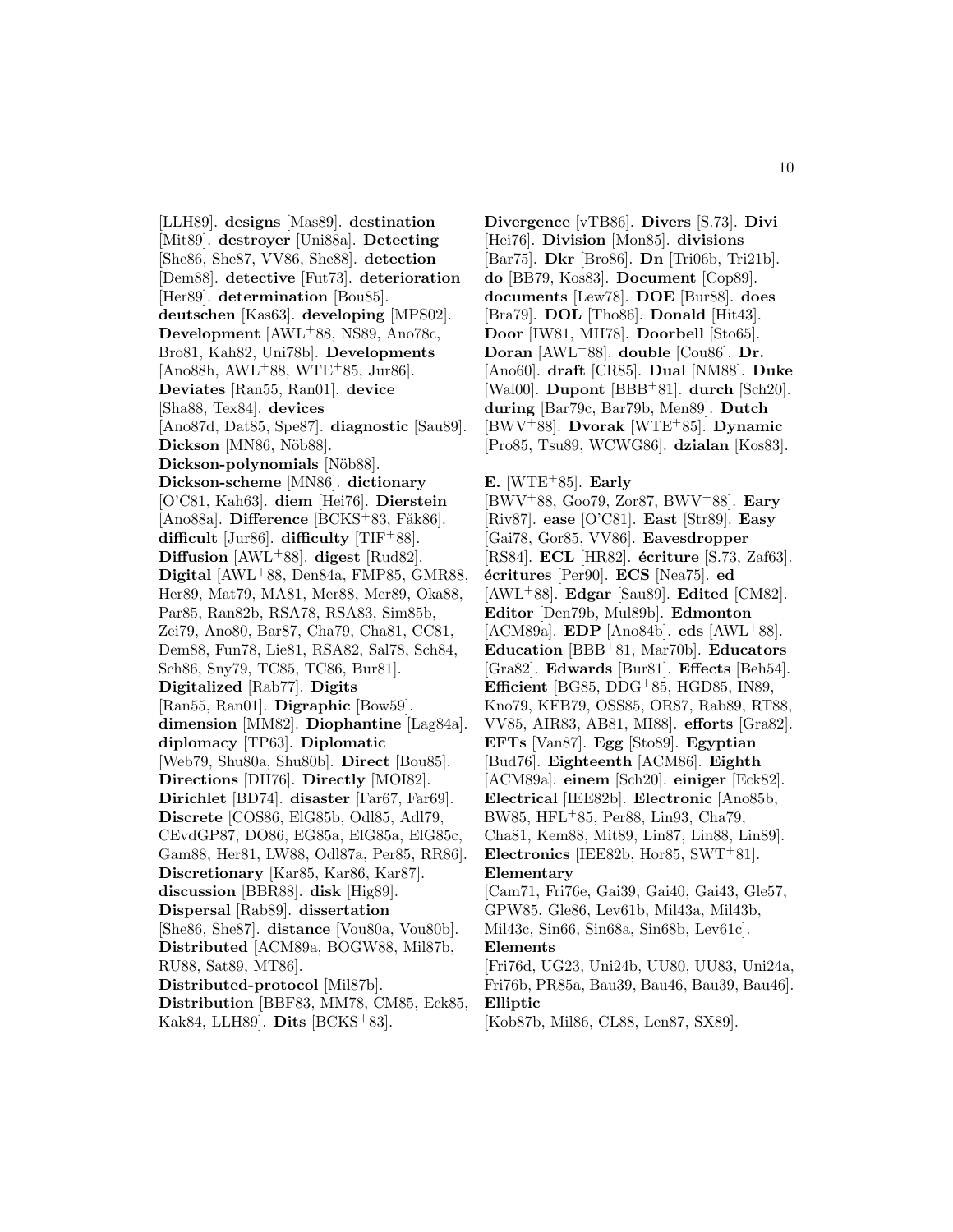**Elsevier** [Lit87, San86]. **elucidation** [Wal00]. **elusa** [Hei76]. **Embedding** [BCB88, Sha83a]. **emc** [Ano87a, Ano88g]. **emc/rfi** [Ano87a, Ano88g]. **emp** [Ano87a, Ano88g]. **employed** [Col64]. **empregados** [Col64]. **emulates** [Ano78b]. **enciphered** [Bar79a, Lea87]. **Enciphering** [Kno79, KFB79]. **Encipherment** [BM75, BM76, FH74, Kon85, Bar79a, PR85b, Lin87, Lin88, Lin89]. **Encrypted** [VPS88, ALN87a, Ano87b, Ano88i, SSDG81]. **Encryption**

[Ano78a, Ano81b, Ano82c, Ano88f, Ayo68b, Ayo68a, Ayo81, BM89, Bec82, Bet88, Bis88a, Bis88b, Bis88c, Bis88d, BG85, Boo81, Bur88, CA81, CA83b, CA83a, sC85, DWK81, Den79b, DB89, DH77, EMMT78, FMP85, Fra85a, Gai77, Gai80a, Gai80b, Gai80c, GM84, Gul83, HS87, Hig87c, Hig88e, Hoo80, IEE86a, Jue81, KJ77, Kak85, Kal85, Kat77, Kem88, KBD89, Kol77, LS89, Ma79, Mar76, MH81, Mer88, Mit76, Nat77, Nat84, NS78b, PM78, Pea80, Ple75, Ple77, Pon89, PK79, Lin93, SJ76, SB82, SBC85, Sim79c, TT84a, TT84b, Tho86, Uni78a, Uni78b, Uni87, Uni82c, UNN83, UNN85, Uni84, Uni77, Uni81, Uni83, Uni88b, Ame83, AA88, Ano80, Ano84b, Ano85b, Ano87a, Ano88d, Ano88e, Ano88g, APW85, Ayo83, Bar87, Ben88, Ber09, Bis88e, Bis89b, BM84b, Cam88]. **encryption**

[CF78, Chr88, Chu89, Dat85, Den84b, Die88, Dre79, Dro89, Eck85, Fåk86, Fal88, Gai78, GY87, Gam88, GM82, Gol84, Gru84, Hig87b, Hig87e, Hig87d, Hig88a, Hig88f, Hua88, HW88, Int81a, Int79, Int81b, Int84, Int87, Int88, Joh89, Jon86, Kal84, KD78, KD79, KYM82, Kem89, Ker89, Knu80, Knu85, KS89, KL84, Kra84, Küc87, MOI82, MI88, Mei85, MP86, Mil85, Mul81, NM88, NS78a, NU88, NS89, O'C81, OM84, ORS<sup>+</sup>87, PP89, Pri80, Rao84, Ree79, RS83, Roy86, Ses81, Sim79b, Sim82b, Sor80, Sup88, Tex84, Van86, Vou80b, Wab87, Wan86, Wat89, Wel80, Wel82b,

Whe87, Wil80, Wil86a, YY89, Zei79, Gab82]. **encryptions** [RN89]. **Encryptor** [Cia86]. **encryptors** [Mor83]. **Encyclopedia** [BCKS<sup>+</sup>83]. **End** [SRC84, Ano84b, KYM82, LS89]. **End-to-End** [SRC84, KYM82, LS89]. **enemy** [Zor87]. **enforcement** [JL75]. **engendered** [Bla89]. **Engine** [BCKS<sup>+</sup>83]. **Engineering** [Ano88c, Ano88f, Ano88e, Sch75]. **Engineers** [IEE82b]. **England** [Mur87]. **English** [Bud76, MS76]. **English-jargon** [MS76]. **Enhanced** [Bur85]. **Enhancement** [Lin93, Lin87, Lin88, Lin89]. **ENIAC** [WG82]. **Enigma** [Ano81a, AWL<sup>+</sup>88, Dea88, WTE<sup>+</sup>85, Ber83, Hod83, Ale45, Ano86c, Ano87a, Ano88g, Ber73, Ber83, Elv87, Gaj89, Gar79, Gar80, Koz84a, Koz84b, Rej77, Rej81, Rejxx, Tur99, Wel82a]. **enigmatic** [Wal00]. **énigme** [Ber73]. **Entities** [NS88]. **Entring** [Mor92]. **Entropy** [EHMS00]. **entry** [Gai78]. **Enumeration** [PM78]. **Environment** [BW85, Bis89a, KS89, Nai89, PW86b, PW87b]. **Environments** [LS89, Hog88, Kaw87]. **Epiphanes** [Bud29, Bud76]. **Equality** [WC81]. **Equations** [OSS85, H $\hat{a}$ s88, TIF<sup>+</sup>88]. **equidistribution** [Koo86]. **equipment** [Fåk87, HFL+85, Int81b, Int84, Ser85, Uni82a, Uni82b, Uni88a, Uni82c, UNN85]. **equivalent** [Ayo83]. **equivocation** [vTB86]. **era** [BB89, Men89]. **Ernst** [Sch20]. **eroffnen** [Sch20]. **Errata** [Ano88h]. **Erratum** [Ayo68b]. **Error** [Bla83, CC81, Pro85, SBET85, Kak85, Mor89, Rao84, vTB86]. **Error-Correcting** [SBET85, Mor89]. **Error-correction** [CC81, Kak85]. **ErycI** [Put27]. **escrituras** [Col64]. **Escrow** [O'N86]. **Espionage** [Sto89, TP63, Yar83]. **essential** [IL89]. **est** [Tri06c, Tri21c]. **Established** [Ano82d]. **estimation** [And79, And80]. **Etherphone** [TS88]. **ethics** [Hig88e]. **Etruscan** [Nis89]. **etwas** [Sch20]. **EUROCRYPT**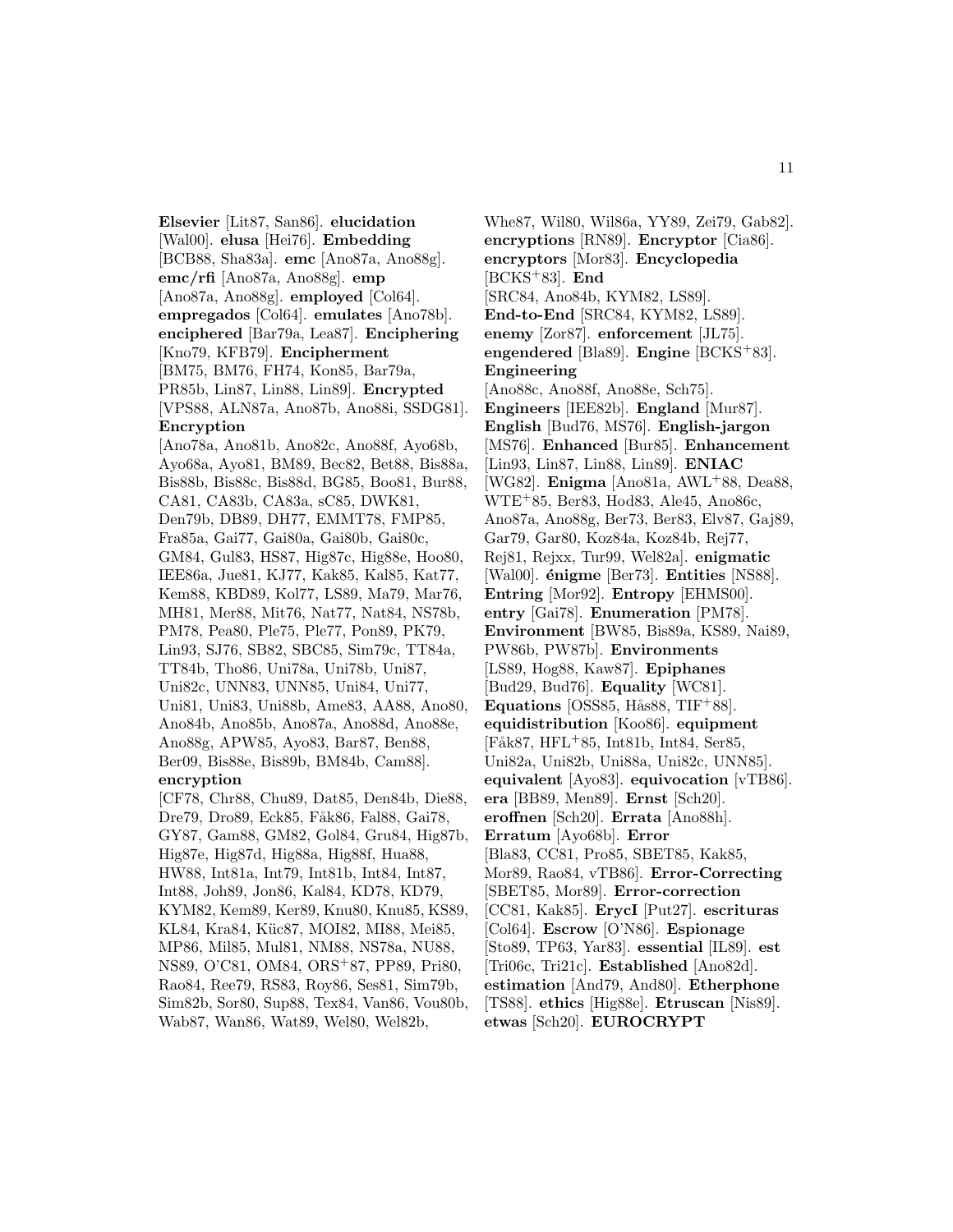[BCI85, Pic86, CP87, CP88, Gun88b, QV89]. **European** [BWV<sup>+</sup>88]. **evaluate** [Hig87e]. **Evaluation** [BLO83, BLO84]. **evaluations** [Cop84]. **Even** [Mea20]. **Event** [BBF83]. **ever** [Hon19]. **evidence** [FF57]. **evolving** [DB89]. **ex** [Hei76]. **examination** [Kah63]. **Examined** [FF57]. **Excellence** [BCKS<sup>+</sup>83]. **Excerpts** [SWT<sup>+</sup>81]. **Exchange** [Blu83b, Ted85, Yao86, AS83, Rab81]. **Execution** [FH74]. **exercise** [Bec82, Cal89]. **Exhaustive** [DH77, Jue81]. **exhibentur** [Hei76]. **Exhibit** [Bur81]. **existence** [Lu79, Lu80]. **Expanded** [Nea75]. **Expected** [Bra87a]. **Experimental** [BB89]. **Experiments** [HM83]. **Experts** [Jur86]. **explicantur** [Hei76]. **exploiting** [She86, She87, She88]. **Exponentiation** [Kak83]. **Expose** [RS84]. **Extended** [BS86, BO85d, GGM85, VV85, CG85, Kon85, Lag84a, MRS87, Ted85, Yun85a]. **Extensible** [Cha85a]. **extrapolation** [LR88a].

**F** [Bv82, Cla77a, Cla77b]. **F.** [SBET85]. **F.E.A.L** [dB88]. **fabrication** [S.73]. **facsimile** [UNN85]. **factor** [Guy76, Vou80a, Vou80b]. **factored** [Bac88]. **Factoring** [CD85, Len87, Odl87a, PST88, LtW88a, LtW88b]. **Factorization** [DH85b, Wil85, KLL88, Pol74]. **Factorizations** [BS67, BLS75, DH85a]. **Factors** [RM85, CE86]. **Failure** [CMS89]. **Fair** [Ted85]. **Fall** [IEE82b, WTE<sup>+</sup>85]. **family** [Tex84]. **Famous** [Bon47]. **Far** [Str89]. **Fast** [AM85, Bis88b, Bis88c, Bis88d, Cop84, DDOP85, Hen81, Hen82, SM83, AG84, Bis88a, Bis88e, Bis89b, HC88, Odl84]. **Fault** [BIB89, BOGW88, Rab89]. **Fault-Tolerant** [BIB89, BOGW88]. **Faults** [CGMA85]. **Fear** [Hor85]. **February** [Ano78a, BBB<sup>+</sup>81, IEE86a, Mur87, Rud82, Uni78a]. **feedback** [Nie88]. **Fellowship** [Bur81]. **ferrne** [Sch20]. **Feuerstein** [Bet83]. **Field** [Den84b]. **Fields** [CR85, CR88c,

Cop84, Jur86, Lid85, Mas89, Mul81, Odl85]. **fifteen** [Dif82b]. **fifteenth** [ACM83]. **Fifth** [HW76, SE86]. **figures** [VA88]. **File** [Gud80, RW84, Ano88d, Hoo80, Mul81, OM84]. **Files** [BM75, BM76, Cam88]. **Final** [Cha86b]. **Financial** [AA88]. **find** [Gor85]. **Finerman** [Bur81]. **Fingerprinting** [Wag83]. **Finite** [Blu84, CR85, Eck83, CR88c, KV89, Lid85, Mas83, Mas89, Odl85, TC85, TC86]. **Finiteness** [Bla85]. **FIPS** [NIS85, Nat85a, Nat85b, Uni83]. **First** [ACM89c, Dif88, Fêa83, Sed88, USE88b, Ash87, EE56, Had84, Lew78, Win74b, Wol43a, Wol43b, Wol43c, Wol83]. **fixed** [SP79, Uni82a, Uni82b]. **FL** [IEE88]. **Flaw** [Dem88]. **Flip** [Rub79]. **Flip-Flops** [Rub79]. **Flipping** [Blu82, Blu83a, Sak89]. **Flips** [Blu84]. **Flops** [Rub79]. **Florence** [CM82]. **Florida** [IEE84]. **flow** [BR88, Sha88]. **Flowers** [WG82]. **forecast** [Dif82b]. **Forlag** [Bro86]. **form** [Dav79, Wal00]. **formal** [KYM82, Kem89]. **formulae** [KV89]. **Forum** [McC75]. **Foundations** [IEE79, IEE82a, IEE84, IEE85, IEE86b, IEE87a, IEE89, Eck82]. **Founding** [Kil88]. **Four** [Eve98, Bow59]. **fourteenth** [ACM82]. **Fourth** [IEE88, Rud82]. **Fraction** [Por52]. **fractionating** [Fri41]. **Fragmentation** [Tsu89]. **framework** [Per85]. **Framingham** [Ker75]. **France** [BCI85]. **Francis** [Lea87]. **Francisco** [ACM82, Rud82]. **Franksen** [BCKS<sup>+</sup>83, Bro86, SBET85, Vam85]. **franz¨osischen** [Kas63]. **free** [PBGV89]. **freedom** [Sie83]. **French** [Bau39, Bau46, Kas63, vN83, LS25, Per90, Sac51, Zaf63, dlS02, du 44]. **Friedman** [Cla77a, Cla77b]. **F¨uhrungsprobleme** [Roh75]. **Function** [IW81, Mer88, Win83, Win84]. **Functional** [SS89]. **Functions** [ACGS88, GGM85, GGM86, MRW89, QG89, Sie84, WC81, Wil85, Yao82b, BM89, GL89, IL89, Lev85, LR88b, NY89b, NY89a]. **Fundamental** [Knu73]. **Funds**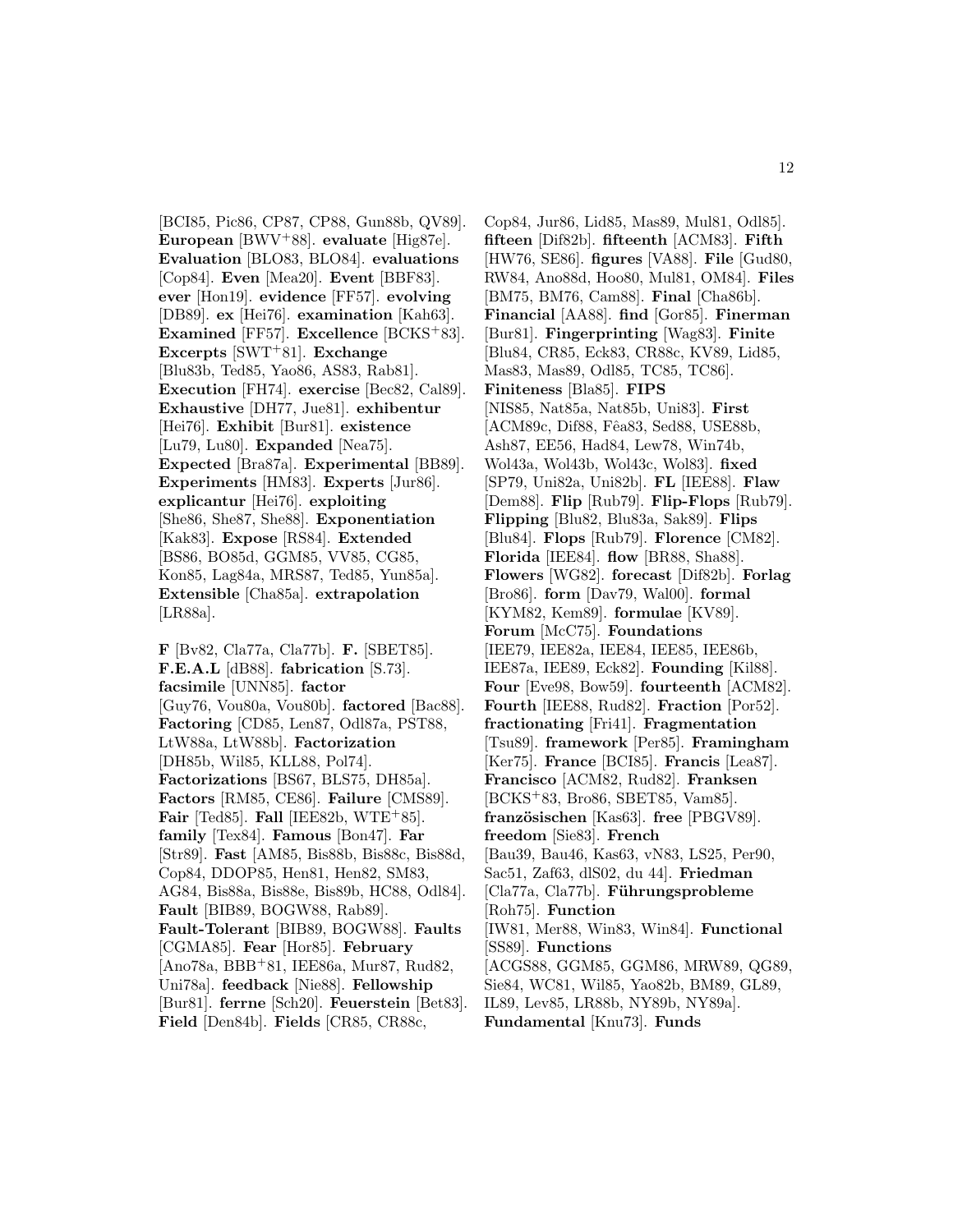[BW85, Ano85b, Kem88]. **Further** [RF35]. **Futrelle** [BCKS<sup>+</sup>83]. **Future** [Woo82, CSB89, Eck85, Riv85].

**G** [Ano82a, WG82]. **G.** [BCKS<sup>+</sup>83]. **Gaithersburg** [Ano78a, Uni78a]. **Galland** [Lan46]. **Gallica** [Con39]. **Galois** [Mul81]. **Game** [GMW87, Yun85a, See89]. **Games** [Gar77]. **Gardner** [AWL<sup>+</sup>88]. **Garland** [Lei79a, Lei79b]. **Gateways** [Tsu89]. **gaze** [Sau89]. **Geheime** [Sch20, Sch33]. **geheimes** [Sch20]. **Geheimschriften** [Kas63]. **Geleitzugschlachten** [Roh75]. **General** [GMT45, Sid81, EKMN84, ISN87, NBWH78]. **generalis** [Tri06a, Tri21a]. **Generalized** [Kot85, Adl83, GCC88]. **Generals** [Bra87a, LSP82, Rei85, Win74b]. **Generate** [BM82, BM84a, Yao86, Bac88]. **generated** [Bar84, Plu82]. **generating** [Er89]. **Generation** [MM78, Sha83b, SE86, VV85, RT88, SD86, Vin71, Vin72]. **Generator** [AM85, BE79, FMC85, Boy89a, KM88, Mit76, Par85]. **Generators** [Boy89b, CG75, Gun88a, Plu83, Gab82, Lev85, LR86, Ste87]. **genere** [Con39]. **geometry** [Mil85]. **George** [Ric74, Shu82]. **German** [AWL<sup>+</sup>88, Elv87, Lec89, WTE<sup>+</sup>85, Ale45, Bau82, Cha86b, Eck82, Gab82, Gaj89, Kas63, Koz84a, Koz84b, Rejxx, Roh75, Uni79b, Win74b]. **Germanica** [Con39]. **Germany** [Bet83, Zor87]. **get** [Bet88]. **gewiser** [Sch20]. **Girls** [CN87]. **Girolamo** [Shu82]. **Global** [IEE87b, San86]. **GLOBECOM** [IEE87b]. **glossary** [SW61]. **GMD** [Bur81]. **Godfather** [Ran82a]. **goes** [Kah79, Lew78, Per88]. **gold** [Sau89]. **Goldstine** [Ano81a, SWT<sup>+</sup>81]. **Goldwasser** [Mor88]. **Goldwasser-Killian-Atkin** [Mor88]. **good** [AD81, Dro89, Lu79, Lu80, Vou80b]. **Gordon** [DG57]. **Government** [Hig88a, Den86, Fer87, Jef86]. **Governmental** [Dav81]. **Graeca** [Con39].

**Graecis** [Hei76]. **grand** [Kah82]. **grande**

[Ber73]. **graph** [NM88]. **greater** [Lu79, Lu80]. **greatest** [Ber83, Cla77b, Lew78]. **Greek** [Bud29, Bud76]. **Group** [Bla85, sC85, Bv82, Buc82, DS81, DMS81, Des88, NBWH78, UNN85, Ame81, BBB<sup>+</sup>81, DB81]. **group-oriented** [Des88]. **Group-Theoretic** [Bla85]. **Groups** [CG75, DG57, Mas83, SBET85]. **Grubb** [Sar28]. **Grundlagen** [Eck82]. **guerre** [Ber73]. **guess** [VGT89]. **GUEST** [HR82]. **Guidance** [Mur87]. **Guide** [GJ79, CF88, MP86, MM82, Tex84, Uni82b, Uni79b]. **Guidelines** [Ano81b, Uni81]. **Gustavus** [Wal00].

**H** [Ano81a, BCKS<sup>+</sup>83, SWT<sup>+</sup>81, SBET85, WG82]. **H.** [BCKS<sup>+</sup>83, SWT<sup>+</sup>81]. **habita** [Hei76]. **Hackers** [WTE<sup>+</sup>85]. **Hagelin** [Bar77, RRM78]. **Hall** [ST89]. **handbook** [CF88]. **Happenings** [ML87]. **Harbor** [Far67, Far69]. **Hard** [ACGS88, Gef73, GL89, Wil82c]. **hard-core** [GL89]. **harder** [AB81]. **Hardware** [Cia86, DDG<sup>+</sup>85, Fåk86, Gai77, Gai80c, Gru84, Hig87e, HGD85]. **Hariot** [Sea56]. **Harmonia** [Mer44]. **Harold** [Hig88a]. **Hartree** [Ano88h, WTE+85, AWL+88]. **Harvard** [AWL<sup>+</sup>88]. **Hash** [MRW89, QG89, WC81, Win83, Win84, NY89b, NY89a, Riv74a]. **hash-coding** [Riv74a]. **Hash-Functions** [QG89]. **hashfunctions** [PBGV89]. **Having** [MS87, Gyl38]. **Hayden** [Hig83]. **heat** [BR88]. **Hebraicis** [Hei76]. **held** [Ano78a, BGK77, EKMN84, RR86, Uni78a]. **Hellman** [Bra79, Dav79, Lag84b, Sha82, Sha84, Tuc79a, Tuc79b]. **Hemel** [ST89]. **Hempstead** [ST89]. **Henry** [Ric74]. **Herlestam** [Riv79]. **heterogeneous** [PW86b, PW87b]. **heuristic** [Gul83]. **Hides** [BG85, LW88]. **Hiding** [MH78]. **Hierarchical** [LS89]. **Hierarchy** [AT83, MTMA85, San88]. **hieroglyphic**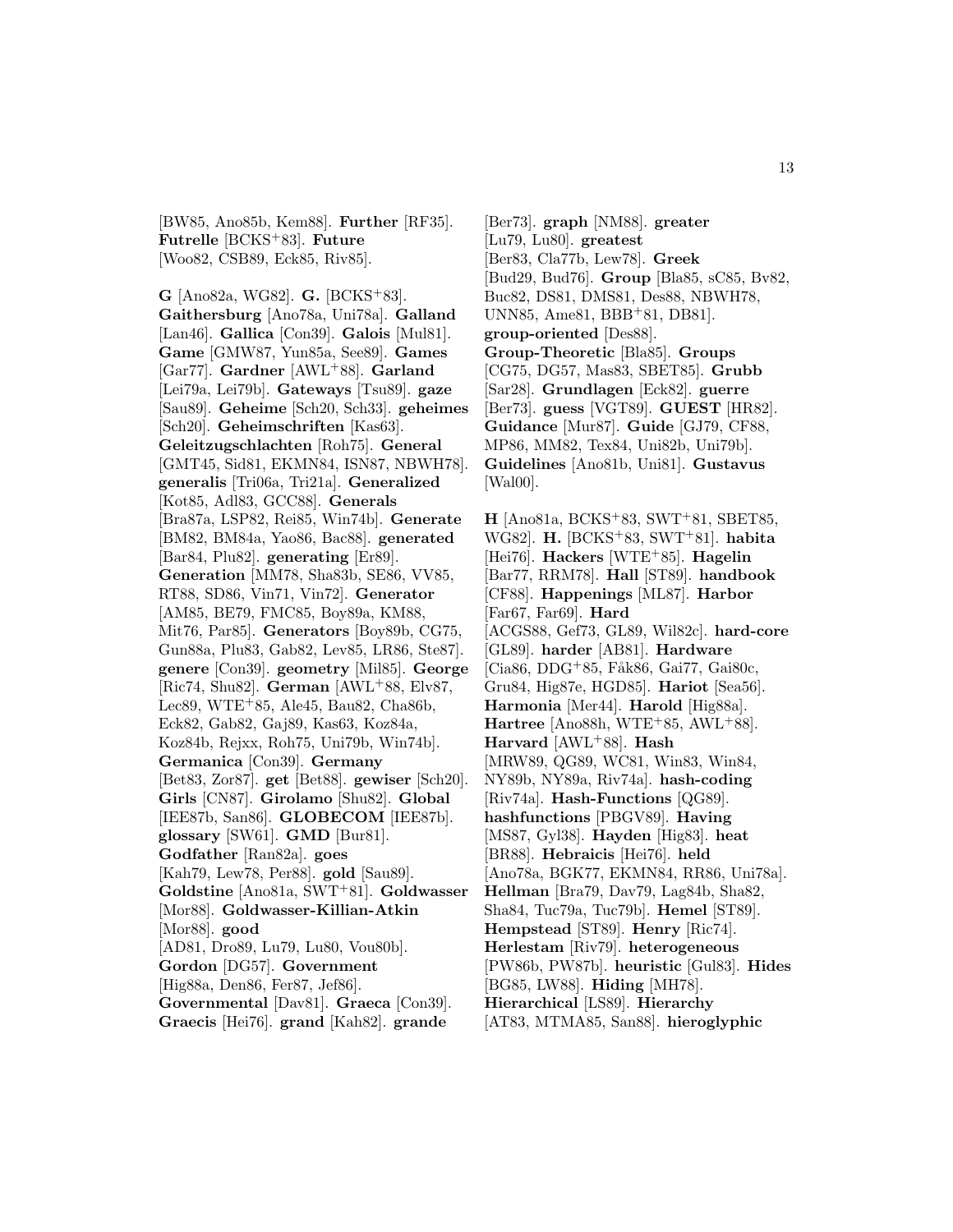[Bud76, Bud29]. **hieroglyphs** [Bud76]. **High** [Ano87b, Lev61a, Pur74, Sed88, VK83, Lom83, Rud82]. **High-Level** [VK83]. **High-Speed** [Lev61a, Ano87b]. **Hilton** [IEE81, IEE82b]. **him** [FF57]. **Hinsley** [SBET85]. **Hisperic** [MS76]. **Historical** [Lan46, Gal45a, Gal45b, Gal45c, Gal70]. **History** [Adl87, Ale45, Ano81a, AWL<sup>+</sup>88, Bur81, Cal92, LM85, Riv87, SWT<sup>+</sup>81, Bar79c, Bar79b, Bud76, Cam87, DK<sup>+</sup>89, Hul98, Rejxx]. **Hitler** [Win74b]. **hobby** [Fra86]. **hoc** [Tri06c, Tri21c]. **Höhepunkt** [Roh75]. **Holland** [Had84]. **homomorphic** [Chu89]. **Honest** [GMW87, RBO89]. **honours** [Bud29, Bud76]. **Hord** [BCKS<sup>+</sup>83]. **horizon** [Ano60]. **horoscope** [Shu82]. **horses** [Kar87]. **Host** [Erd86]. **Hotel** [IEE82b, Rud82]. **Houghton** [Ano84a]. **Houthalen** [QV89]. **hucusq** [Hei76]. **Hughes** [Ano88d]. **Humanities** [Lei79a, Lei79b]. **hunc** [Hei76]. **Hungarian** [HS87]. **Hut** [BCKS<sup>+</sup>83, Wel82a]. **HX.229** [Roh77]. **HX.229/SC122** [Roh77]. **Hydraulica** [Mer44]. **Hypergrowth** [WTE<sup>+</sup>85]. **hypothesis** [Mil76].

**I.** [BCKS<sup>+</sup>83]. **i.e** [Sch33]. **IBM** [Ber80, Dea87, WCWG86]. **IC** [CSB89]. **idempotent** [PR85a]. **Identification** [St.93, Ano88j, Cha85c, FS87, O'S88, Sha86]. **identify** [Jur86]. **Identifying** [Spe87]. **Identity** [PT89, Sha85]. **Identity-Based** [Sha85]. **IEEE** [Lu80, Rud82, IEE87b, IEE87c]. **IEEE/IEICE** [IEE87b]. **IEICE** [IEE87b]. **IFIP** [Fêa83, Had84, San86, CSB89]. **IFIP/Sec'83** [Fˆea83, Had84]. **IFIP/Sec'84** [San86]. **II** [Elv87, Bur84b, Cla77a, Hig87b, Hig88f, Hig89, Lew78, Men89, OW84, Pli98, Ric74, She86, She87, She88, Win74b]. **III** [Dav79]. **illegal** [Hor85]. **Illiac** [BCKS<sup>+</sup>83]. **Illinois** [ACM88, IEE82a]. **Illus** [Shu80a, Shu80b, Lei79a, Lei79b]. **illustrata** [Hei76]. **'Ilm** [MTA87]. **im** [Roh75]. **Images**

[Sch69]. **imaging** [Fun78]. **Imai** [DDOP85]. **Immanuel** [Vam85]. **Immunity** [Sie84]. **Impact** [Ano88h, AWL+88, WTE+85]. **Imperfect** [Wel88a, Hog88]. **Implementation** [Bis88b, Bis88c, Bis88d, Mor88, Van86, AG84, APW85, Bis88a, Erd86, Hig88c, HGD85, MM82, ORS<sup>+</sup>87, Riv80, Roh75, Roy86, San88]. **implementations** [DDG<sup>+</sup>85, Gai77, Gai80c]. **Implementing** [Bar87, CF78, EMMT78, Jun87, Jun88, Ano81b, CL88, Uni81]. **implementors** [CF88]. **Implications** [Tsu89]. **impossibilibus** [Hei76]. **Impossible** [Blu82, Blu83a]. **improved** [PH78]. **improvement** [HC88]. **improvements** [Sin85]. **in-depth** [Dat85]. **incendiary** [Uni88a]. **including** [APW85]. **'inda** [MTA87]. **Independent** [Blu84]. **Index** [Pol78, Fri35a, Fri87]. **indirect** [Fri35c, RF35]. **Indoglottal** [Nis89]. **Indonesia** [HS89]. **industry** [Hor85, Rud82, Sny79, WTE<sup>+</sup>85]. **Inferring** [Boy89b, Boy89a, Plu82, Plu83]. **Infinite** [TT84a, TT84b]. **Influence** [Sny79, Bee81, HT79, HH79]. **influenced** [Uni79b]. **Inform** [Bv82, Hel81, Lu80, Mei81]. **Informatics** [CM82]. **Information** [Ano88c, Ano88f, Ano88e, Bla85, BG85, CA83b, CA83a, Cha86a, Coh87b, CM79, Gag88a, GJ82, Gra82, Len78, MH78, Rab89, WTE<sup>+</sup>85, Ame83, ALN87b, Bos82, Gif81, GM82, Ham80, Ham86, Hig83, Hor85, JM84, PR85b, Rud82, Sal73, Sch84, Sch86]. **Initial** [BD74, Bel77]. **Inmos** [AWL<sup>+</sup>88]. **Inn** [IEE81]. **Innovation** [AWL<sup>+</sup>88, Gra82, SWT<sup>+</sup>81]. **input** [DQD85]. **inquisitionis** [Hei76]. **Insatser** [Gyl31]. **inscribed** [Bud29, Bud76]. **Insection** [Sau89]. **Insecure** [Den79a, Lam81, Mer78, NS88, Bea72, Hel79a, Kaw87]. **INSPEC**

[Ano88f, Ano88c, Ano88e]. **Installation**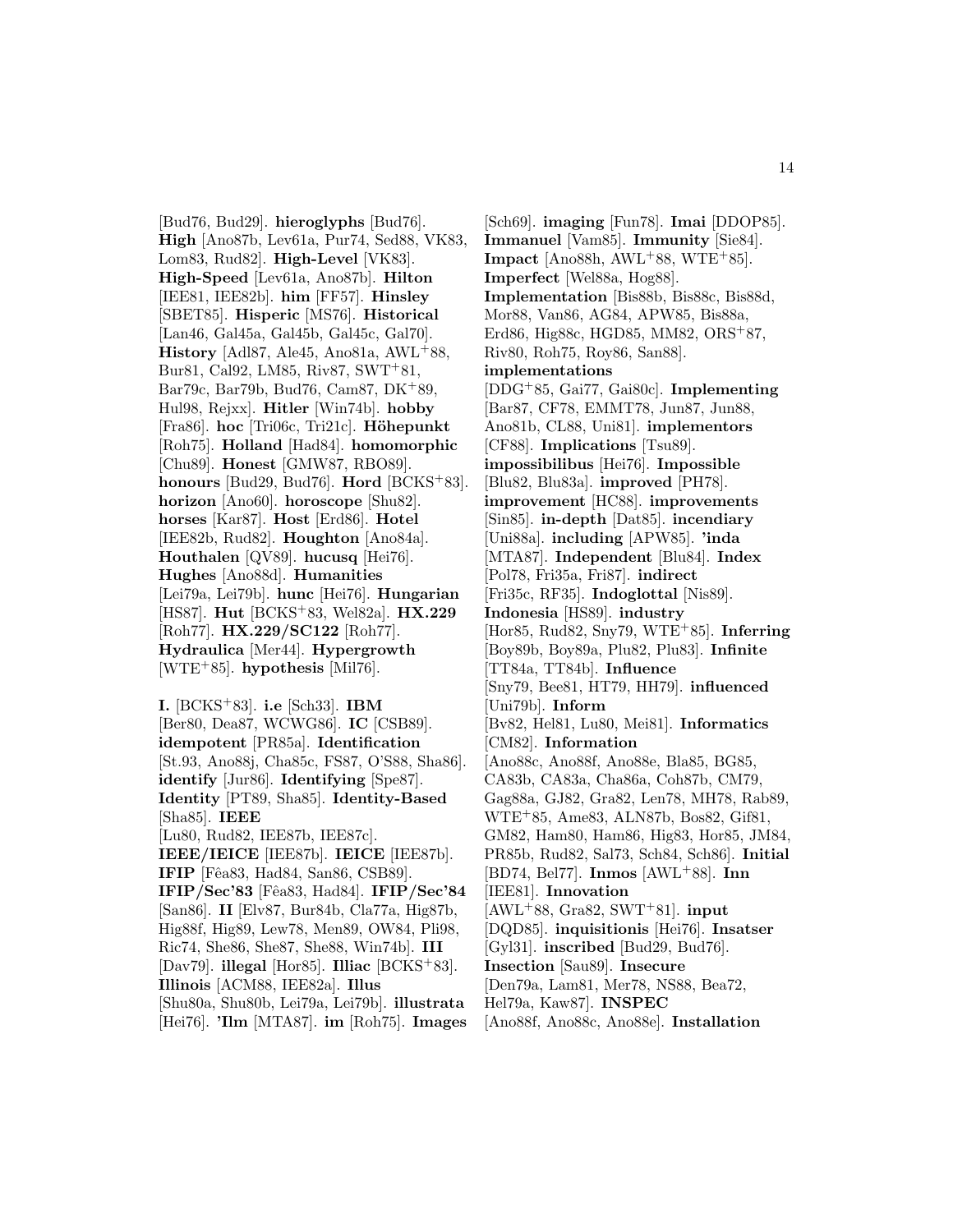[Cha83a, MM78]. **installing** [MP86]. **Institute** [IEE82b]. **institution** [AA88]. **Instrumenta** [Sch20]. **Instruments** [Ano88h, AWL<sup>+</sup>88, WTE<sup>+</sup>85]. **Insure** [Sim79a, Sim84]. **integer** [DH85a, FHK<sup>+</sup>88]. **integers** [Len87, Odl87a, PST88]. **Integrating** [Sat89]. **Integration** [She88]. **Integrity** [BS82, PT89, Coh87a]. **intellecta** [Hei76]. **intellectual** [Ale98]. **Intelligence** [And86, Jon78a, SBET85, Uni78b, Uni79b, Beh54, Cal89, HT79, HH79, Hor85, Jon78b, Men89, Nis89, Zor87]. **Interactive** [BOGKW88, Fel87, GMR89, BFM88, MPS02]. **interbank** [FVTS87]. **Intercept** [Gar79]. **interception** [Hor85]. **interface** [SSDG81]. **interfaces** [Ano85b]. **internal** [Rou84]. **International** [CSB89, CM82, Gle87, IEE82b, Kah63, Ker75, Kra84, San86, ST89, Mor89, Rud82, Jou88]. **Internet** [LS89, Lin87, Lin88, Lin89, Lin93, Tsu89]. **Internetworks** [IL83]. **Interoperability** [Nat84, UNN83, UNN85, Uni84]. **interpretation** [Nis89]. **Intractability** [BOGKW88, GJ79]. **Intractable** [Wil85]. **Intrepid** [Ste76]. **Introduction** [Bec88, Bec97, Bra87b, HW75, Smi83, Bos82, HW79, Hig83, Nan36, Nan74, SP89, ST89, Sta70, Sta78, War82, van88]. **Introductory** [Ano39, Coh87b]. **intruder** [Fit89]. **intruder-proof** [Fit89]. **invented** [Pli98]. **Inversen** [Gab82]. **Investigation** [Gam88]. **investigations** [Fra85a]. **involvement** [Uni78b]. **Ioannis** [Tri06b, Tri21b]. **Iohannis** [Tri06a, Tri21a]. **IPS** [KMM<sup>+</sup>80]. **Ireland** [MS76]. **ISBN** [Bro86, ST89]. **ISDN** [PP89]. **Island** [ACM85, IEE84]. **ISO** [Cop89, Kra84]. **ISO/CCITT** [Cop89]. **issue** [Gal88, Gra82]. **Issues** [Lit87, Cho86, Fra89, Mas83]. **istikhraj** [MTA87]. **Italian** [Alb70, Sac36, Sac47]. **Italica** [Con39]. **Italy** [AG85, CM82, Mor89]. **item** [Sch20]. **Iterated** [Bri85, BLO83, BLO84, Kar89b,

SY86a, SY86b]. **IV** [BCKS<sup>+</sup>83, Fri41, Tuc79b].

**J** [BCKS<sup>+</sup>83, Mul89b, WTE<sup>+</sup>85, Rub79]. **J.**  $[BCKS+83, Lan46, SWT+81, WTE+85,$ WG82]. **Jack** [Rud82]. **Jacobi** [Hei76]. **James** [Ano84a]. **January** [Ano88f, Ano88e, Ano88c, Ano88b, FM76]. **Japan** [IEE87b, Lew82]. **Japanese** [Cla77a, Str87]. **jargon** [MS76]. **Java** [Ale98]. **Java-based** [Ale98]. **Jennifer** [ST89]. **Johannes** [Shu82, Wal00]. **Johannis** [Hei76]. **John** [Ano82a, Hig88d, MS76, Man60, Shu82]. **Joint** [Rao84]. **Josef** [ST89]. **Joseph** [Hig88a]. **Journal** [Jou88]. **Jr** [Mul89b]. **Juan** [IEE79]. **juillet** [Per90]. **July** [Hel81, Mei81, Mor89, Per90]. **June** [AG85, EKMN84, MZS79, USE89b, USE99]. **juxta** [Hei76].

**Kahn** [HJH85, Gin70, Kah83, HJH85]. **Keel** [Mea20]. **Keep** [Cha85a]. **Keeping** [Mea20, GM82]. **Ken** [Ano88j]. **Kendall** [DG57]. **Kent** [Sar28]. **Kerberos** [SNS88]. **Kernel** [LB89a, LB89b, Sch75, Sil83]. **Key** [AS83, BBF83, BW85, BG85, Boo81, Bur84a, Bur84b, Cha86a, Cha85a, CR85, Den84a, Dif88, EMMT78, ElG85b, GS84, Hel79b, LS89, Oka88, RSA78, RSA83, SBC85, Smi83, TT84a, TT84b, WM85, Wil85, Yun85a, AM88, AM89, Adl83, Ano88d, Bar87, BB79, BM84b, BS83, CM85, Cho86, CR88c, DDOP85, Dif82a, EG85a, ElG85a, ECW75, Fra89, Gag88a, GC80, GM85, GS88, Gua87, Gyl38, HHL89, HL88, Her78, Hoo82, Hun85, HW88, Kak84, Kar89b, KYM82, KL84, Koy82a, Koy82b, Koy83, Küc87, Lag84a, LLH89, Lak83, LB88, Lom83, Lu79, Lu80, LP87, Mer80, Mer82a, Mer82b, Mic88, Mil85, MN81, Mul84, NU88, Nöb88, ORS<sup>+</sup>87, PR85a, RN87, RN89, Riv79, RSA82, Roy86, Sal85, SY86a, SY86b, Sal88, SM83, Ses81, SS86, SSA87, TC85, TC86, TIF<sup>+</sup>88, Web88].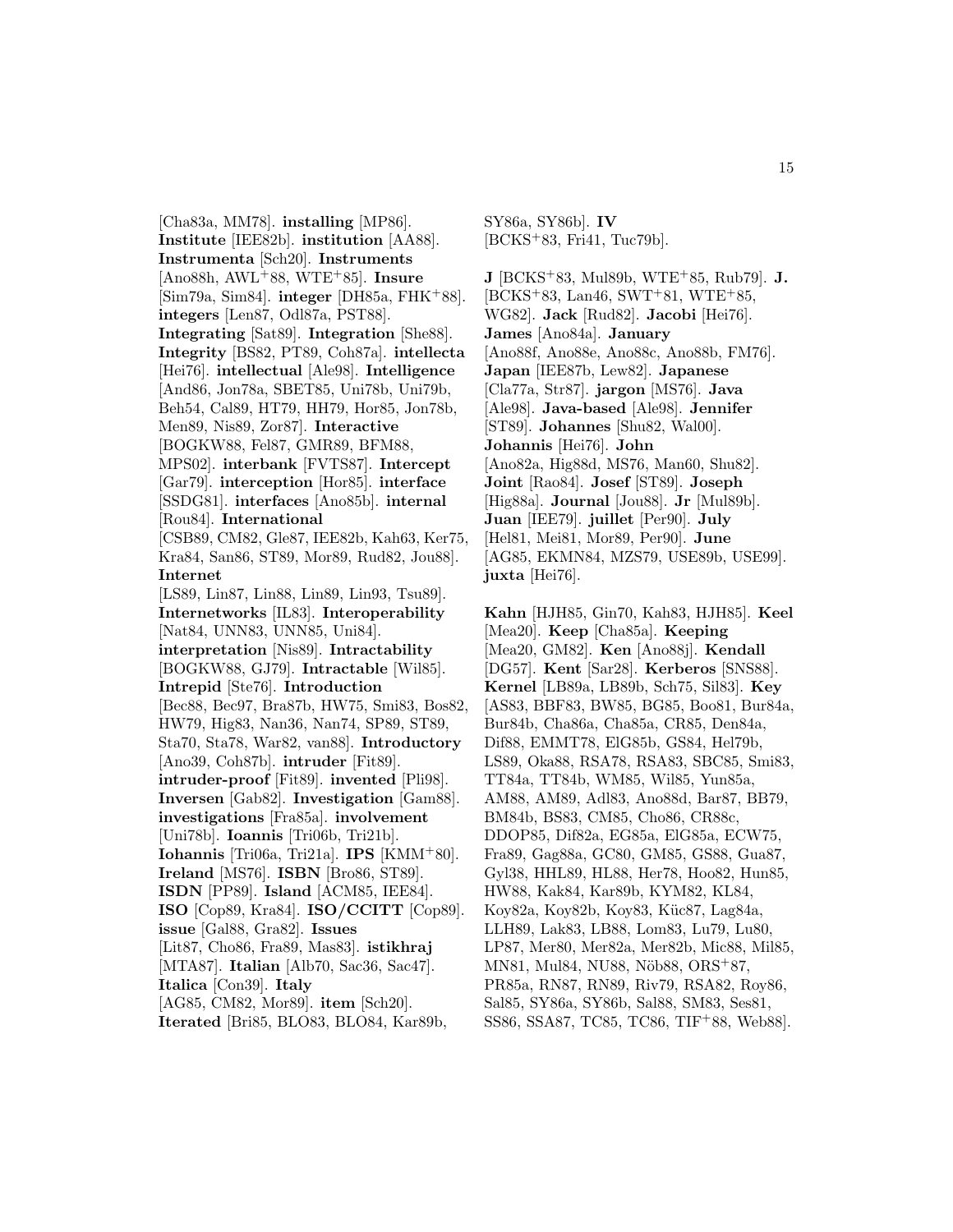**key** [Wic87, Wil82b, WS79, Wil80, Wil86a, vTB86]. **Key-Lock-Pair** [Cha86a]. **keyed** [Ayo68b, Ayo68a, Ayo81]. **keyless** [AS83, Yun85b]. **Keys** [Blu83b, EHMS00, MTMA85, MM78, MS87, Ber09, Bla79, Bv82, CS83, DS81, DMS81, Hig87d, HM88, NM88, Sea86]. **Killian** [Mor88]. **kind** [Gar77]. **kinds** [SX89]. **Kingdom** [ST89]. **Knapsack** [CR85, Hen81, Lag84a, Nie86, Ses81, Sha83a, Adl83, BLO83, BS83, BLO84, Bri86, Bri88, Cho86, CR88c, GM85, HL88, Hen82, Lag84b, Odl84, Pop89, SM83]. **Knapsack-type** [Nie86, CR88c]. **Knapsacks** [Bri85, MH78, Wil83a]. **Knowledge** [GMR89, Has84, BFM88, Gra82, Nis89]. **knowledge-analysis** [Nis89]. **known** [Rou84]. **Koblitz** [Kon89]. **kodowania** [Kos83]. **Konheim** [Ano82a]. **korekcyjnego** [Kos83]. **Kozaczuk** [WTE<sup>+</sup>85, AWL<sup>+</sup>88]. **Kruh** [SE86]. **kryptografii** [Kos83]. **Kryptographie** [Lec89]. **Kryptologie** [Bau82]. **Kunsten** [Sch20].

**L** [Mul89b, SWT<sup>+</sup>81, SE86]. **Laboratories** [DH85b]. **Laboratory** [AWL<sup>+</sup>88]. **Labs** [WTE<sup>+</sup>85]. **LAN** [Gir87]. **land** [Gyl31]. **Lands** [Gyl31]. **language** [MS76, Sal88, Shu82, Wri89]. **languages** [Kas63, MS76, SSA88, SWT<sup>+</sup>81]. **Lapid** [Ano88i]. **Large** [AWL<sup>+</sup>88, Ker75, NS78b, Sat89, She88, Hoo80, NS78a, PST88]. **Large-Scale** [AWL<sup>+</sup>88]. **Lasers** [Sch83]. **late** [MS76]. **Latin** [MS76]. **Latina** [Con39]. **latter** [Gyl38]. **lattice** [VGT88, VGT89]. **Law** [CM82]. **Lawrence** [Ano88d]. **Laxenburg** [CSB89]. **Layer** [VK84, Nat84, UNN83, Uni84]. **Lazy** [LB89a, LB89b]. **lead** [Gra82]. **leading** [Dat85]. **learning** [KV89]. **least** [CG85]. **Lecture** [WG82]. **lectures** [Fri63, Ash87]. **Lee** [Bur81, SWT<sup>+</sup>81, GC80]. **Lessons** [Adl87, Riv87]. **Lett** [Bv82, Hel81, Mei81]. **Letter** [MB86, Mul89b]. **Level**

[VK83, Gra82]. **levels** [Uni82a]. **Levy** [WTE<sup>+</sup>85]. **Library** [Lei79a, Lei79b, Sin77]. **Libri** [Tri18]. **libros** [Tri06a, Tri21a]. **lies** [Bro75]. **life** [Cla77a, Cla77b]. **likelihood** [And79, And80]. **likely** [Gra82]. **limit** [Gra82]. **limitations** [KV89]. **Limiting** [Kar87]. **Limits** [IR89]. **linéaire** [Zaf63]. **Linear** [Hil31, Kot85, Man60, RM85, Boy89a, CE86, FHK<sup>+</sup>88, Knu80, Knu85, NU88, Plu82, Ste87, Vog85, Zaf63]. **linearly** [HS85]. **Lines** [Gua04, Chr78, Kah82]. **linguarum** [Con39]. **Link** [CA83b, MOI82]. **Linz** [Pic86]. **lists** [Bar75]. **Literature** [AWL<sup>+</sup>88, Lan46, Daw85, Gal45a, Gal45b, Gal45c, Gal70]. **literis** [Hei76]. **Little** [Fil78, Sim04]. **Load** [Rab89]. **Local** [IEE81, Kaw87, CV89, Wan86]. **Location** [Mur87]. **Lock** [Cha86a, WW84]. **Log** [Pur74]. **Log-in** [Pur74]. **logarithm** [Adl79, CEvdGP87, DO86, Her81, Jon86, LW88, Per85]. **logarithmic** [Gam88]. **Logarithms** [BMV85, ElG85b, Mas83, Cop84, COS86, EG85a, ElG85a, ElG85c, Odl85, Odl87a, PH78]. **Logic** [BAN89b, CM82, HR82, BAN89a, Kar89a, Lei80]. **London** [Lei79a, Lei79b, Mur87]. **Long** [BE79]. **Long-Period** [BE79]. **looks** [FFW55]. **Lord** [Jef86]. **Low** [LO85, Boy89a, Hås88]. **Low-Density** [LO85]. **low-order** [Boy89a]. **LPC** [SJ76]. **LSI** [FMP85, FMC85]. **Lu** [GC80]. **Lu-Lee** [GC80]. **luck** [Bra81]. **Lukoff** [BCKS<sup>+</sup>83]. **Luneburg** [Wal00].

**M** [AWL<sup>+</sup>88, BCKS<sup>+</sup>83, SBET85, RRM78]. **M-209** [RRM78]. **M.I.T.** [WS79]. **M1A1** [Uni88a]. **M1A2** [Uni88a]. **M2A1** [Uni88a]. **MA** [Ker75]. **Mach** [BCB88]. **machen** [Sch20]. **Machine** [AWL<sup>+</sup>88, DK85, Gaj89, Koz84b, RRM78, SE86, WTE<sup>+</sup>85, AG84, Elv87, Koz84a, Rejxx, BCKS<sup>+</sup>83, Fut73. **machinery** [Dem88, AWL<sup>+</sup>88]. **Machines**  $[Ano88h, AWL+88, Bur81, Pil98, WTE+85,$ DK<sup>+</sup>89, AWL<sup>+</sup>88, WTE<sup>+</sup>85]. **Macmillan**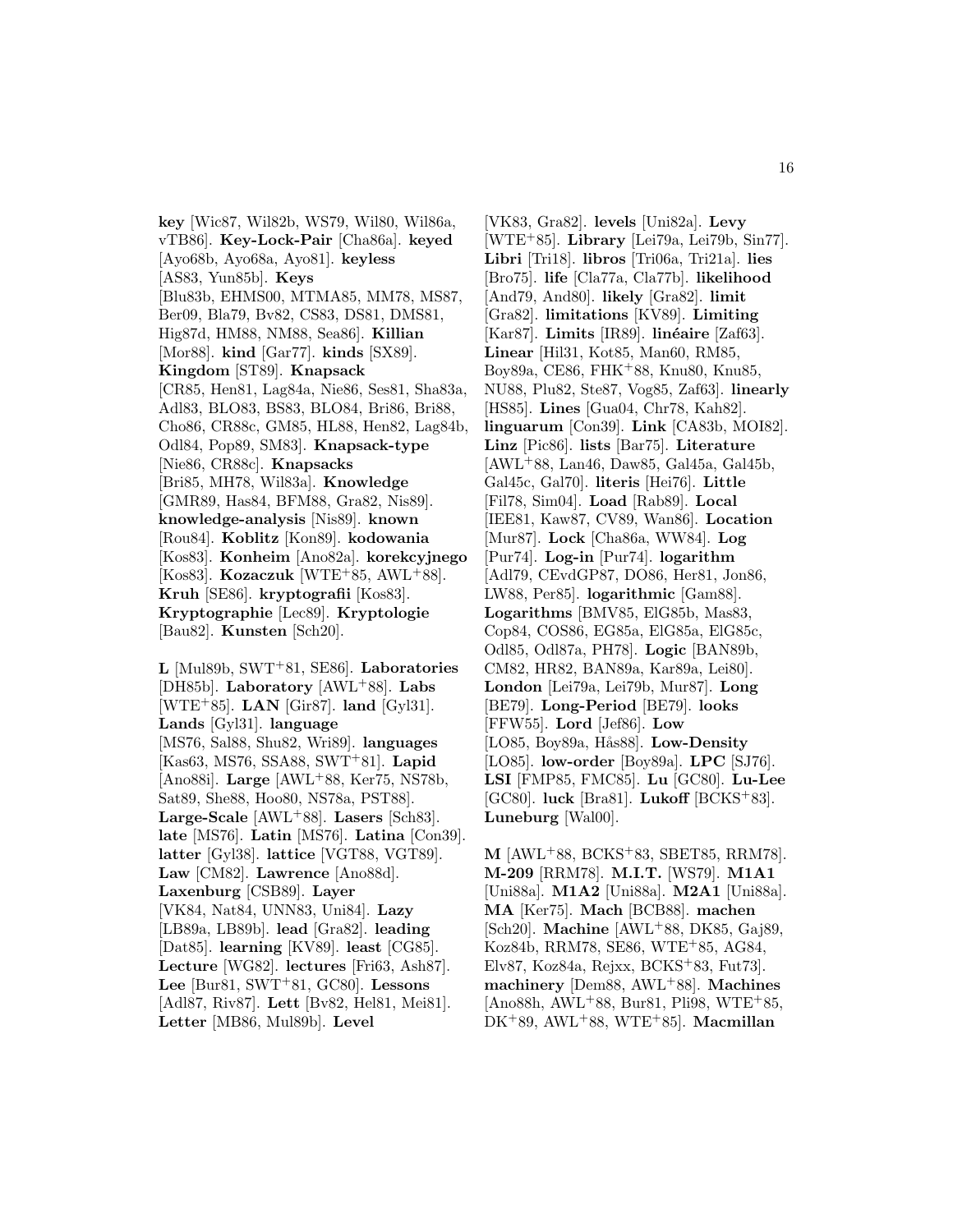[HJH85]. made [Fåk87]. magic [Lew82, Wal00, Mul89a, Far67, Far69]. **magica** [Hei76]. **magische** [Sch20, Sch33]. **Mail** [Lin93, Cha79, Cha81, Mit89, Lin87, Lin88, Lin89, Tho74]. **Maine** [Hau74]. **Mainframe** [Dav85]. **Maintenance** [Cha83a, Gai80b, Gai80a]. **Majority** [GMW87, RBO89]. **make** [Cha85c]. **Making** [Coo83, Fis84]. **Malaysia** [HS89]. **Malcotti** [Gua04]. **Man** [Fil78, Cla77a, Cla77b, Ste76]. **manageable** [F˚ak87]. **Management** [BW85, EMMT78, LS89, Fåk87, KYM82]. **Managing** [TS88]. **mancherley** [Sch20]. **manier** [du 44]. **Manipulations** [SJ76]. **Manitoba** [HW76]. **manner** [du 44]. **Manual** [AWL<sup>+</sup>88, Cou86, Hit43, Sac77, Uni40, Uni82a, Wil86c, Sac36, Sac47, Sac51]. **Manuale** [Sac36, Sac47]. **Manuel** [Sac51]. **manuscripts** [MS76]. **mapping** [Gab82]. **Maratea** [AG85]. **March** [Bet83, Roh75, Roh77]. **Markers** [BBF83]. **market** [Per88]. **markets** [Int87, Int88]. **Markoff** [Hig88d]. **Markov** [Blu84]. **Mary** [Ano39]. **Maryland** [Ano78a, Uni78a, USE89b]. **Marz** [Roh75]. **Marzolla** [Nis89]. **Masani** [AWL<sup>+</sup>88]. **Maskhutah** [Bud76]. **Massachusetts** [ACM83]. **Massey** [WW84]. **Master** [Bv82, DS81, DMS81, Koy82a, Koy82b, Koy83]. **match** [Riv74a]. **matched** [Sor80]. **Matching** [MM87, AG84]. **Math** [Mul89b]. **Mathematica** [Mer44]. **Mathematical** [Ano88h, AWL<sup>+</sup>88, BD74, Cam71, Fra85a, Gar77, Kon89, Mar70b, Pat87, Por52, Sha45, Sha48a, Sha48b, WTE<sup>+</sup>85, Eck82, Hof55, Sin66, Sin68a, Sin68b, Wor75]. **Mathematicians** [Ano81a, Gle87, Rej81, Pat87, Kon89]. **Mathematics** [HW76, Hel79b, Mul84, RR86]. **mathematischen** [Eck82]. **Matrices** [PM78]. **Matrix** [Lev58, Bou85, Vou80b]. **Matsumoto** [DDOP85]. **matter** [Ano85a]. **Matyas** [BCKS<sup>+</sup>83]. **Maverick** [AWL<sup>+</sup>88].

**Maximen** [Bau82]. **maxims** [Bau82]. **Maximum** [And79, And80]. **May** [ACM82, ACM85, ACM86, ACM87, ACM88, ACM89c, Fˆea83, Gun88b, RR86, Uni79b]. **Maze** [Sto89]. **McEliece** [AM88, AM89, LB88]. **McLean** [AWL<sup>+</sup>88]. **MD** [USE89a]. **measure** [Hoo80]. **Measurement** [SB84]. **Measures** [GS84, GS88]. **MEBAS** [KS89]. **Mechanica** [Mer44]. **Mechanism** [Cha86a, GW76]. **Mechanisms** [Muf88, VK83, VK84, CV89, O'S88]. **medieval** [ML67]. **Mediterranean** [Ben89]. **Meetings** [WG82]. **members** [Ano39]. **Memorandum** [Jef86]. **Memories** [WTE<sup>+</sup>85]. **Memory** [LB89a, LB89b]. **mensuris** [Mer44]. **Mental** [GMW87, Yun85a, GM82]. **Mercury** [Wil41]. **merit** [VA88]. **Merkle** [Lag84b, Sha82, Sha84]. **Mersenne** [Mul89b, BSW89]. **Message** [Ano87c, Chr88, Dav85, GMR88, LHM84, MRW89, Lin87, Lin88, Lin93, Lu79, Lu80, MI88, Lin89]. **Messages** [Rus27, AA88, BB79, FVTS87, KL84, SP79]. **Messenger** [Wil41]. **metamodel** [Nis89]. **metatheory** [Nis89]. **Meteor** [Cam87]. **Method** [ARS83, Bla75, DHM80, Mor66, O'N86, Rejxx, RSA78, RSA83, Bar79a, CM85, Hig88a, Kak84, Lom83, NM88, RSA82]. **Methods** [Cam88, Gaj89, Pol78, DK<sup>+</sup>89, Dem88, IM86, Kul35, Kul38, Kul67, Kul76, de 53]. **Meyer** [BCKS<sup>+</sup>83]. **microcomputer** [Ano78b, Hig87e, Ste89, Tex84]. **Microcomputers** [Smi83, Ano89, Fos82]. **Microelectronics** [AWL<sup>+</sup>88]. **microprocessor** [CV89, MS83]. **microprocessor-based** [CV89, MS83]. **Microsoft** [vdAvE86]. **Midway** [Mac87]. **Mifflin** [Ano84a]. **Migration** [GL79]. **Militaire** [vN83, Jos85]. **Military** [Cha86b, Fri35b, Fri39b, Fri41, Fri42, LHM84, Sin77,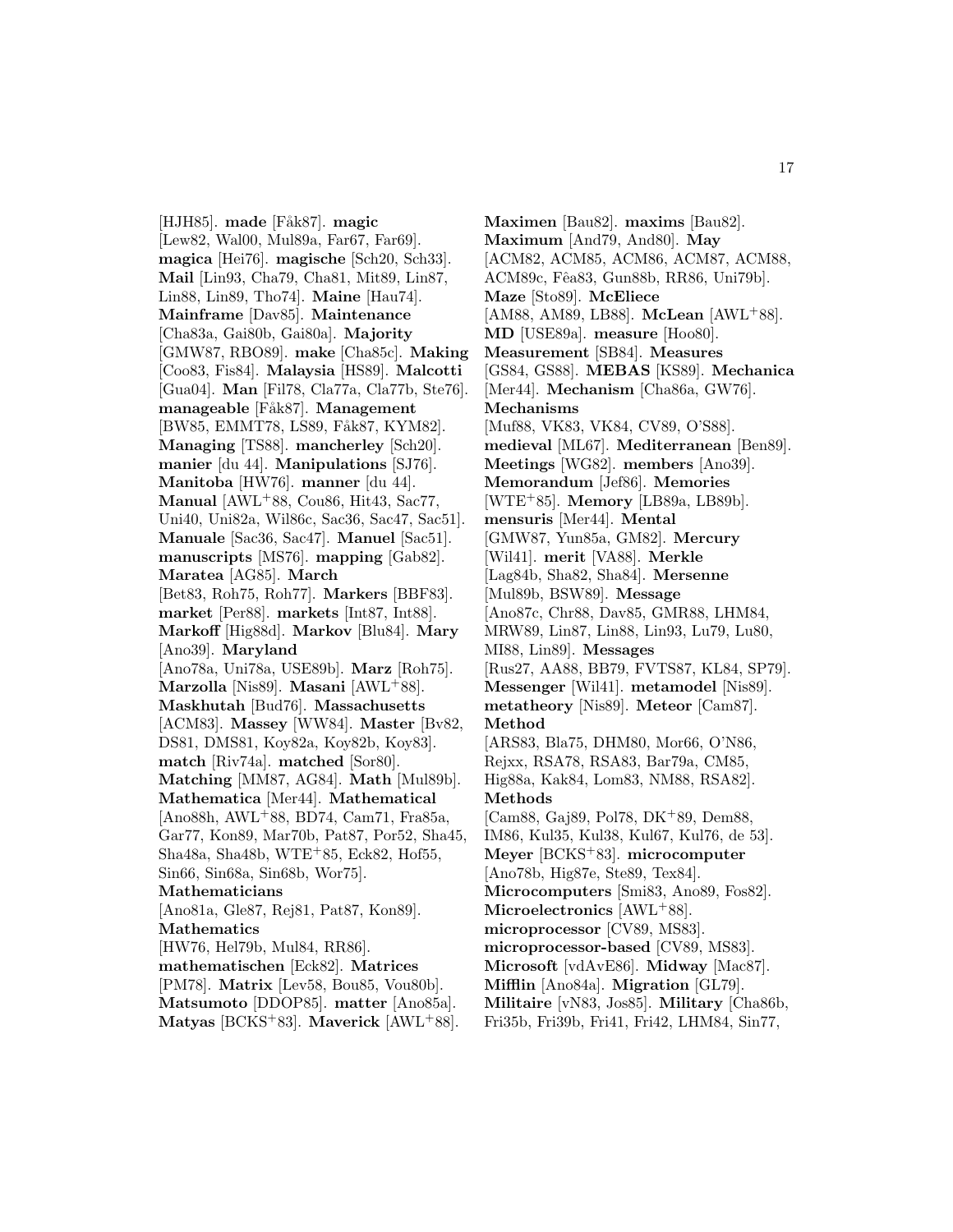Fri76a, Fri76e, Hit43, Men89, Zor87, vN83]. **Millikin** [Hit43]. **Million** [Ran55, Ran01]. **millions** [Gar77]. **Mind** [AWL<sup>+</sup>88]. **mini** [Ano78b]. **mini-** [Ano78b]. **Minister** [MB86]. **Minneapolis** [IEE81]. **Minnesota** [IEE81]. **Mirror** [Cla12]. **missing** [Boy89a]. **Model** [LHM84, Gyl36]. **Models** [CMS89, D<sup>+</sup>83, MPS02]. **Modern** [Ano86a, Bra88, Kah66, SE86, Bla75, Bra87b, Com87, DK85, Lec89]. **moderne** [Lec89]. **Modes** [CA83a, Nat80, Ame83]. **modification** [Wil80]. **Modular** [Mon85, PR85b, Hås88]. modules [She86, She87, She88]. **modulo** [Kak83, Per85, VGT89]. **modulus** [PP89]. **monoalphabetic** [Fri35b]. **monograph** [Lea87]. **Monte** [FHJ<sup>+</sup>84, Pol78]. **Monterey** [USE99]. **Monthly** [Mul89b]. **morphisms** [Kar89b, SY86a, SY86b]. **MOS** [Uni82a, Uni82b]. **Most** [Jon78b, Ano84a, Bam82, Jur86, Wal00, Win74b]. **movable** [Gyl38]. **MPJ** [Joh89]. **MPQS** [LtW88a, LtW88b]. **MPQS-factoring** [LtW88a, LtW88b]. **MR** [Bv82, Lu80, Mul89b, Riv79, BCKS<sup>+</sup>83, SBET85]. **Mr.** [Fra84, Fra85b, Fra86, Bro86, Vam85, Wor87]. **mu'amma** [MTA87]. **Multi** [BOGKW88, Mit89, Yun85a, Koy82a]. **multi-address** [Koy82a]. **Multi-destination** [Mit89]. **Multi-Player** [Yun85a]. **Multi-Prover** [BOGKW88]. **Multics** [Sal73, Sch75]. **multilevel** [FLR77]. **Multiparty** [CCD88, RBO89]. **Multiple** [MH81, Sil87, Gyl38, Hel81, LM80, Mei81]. **Multiplication** [Mei85, Mon85, Mas89, PP89]. **Multiplication-permutation** [Mei85]. **multiplicative** [Odl84, Ree79]. **Multipliers** [VPS88]. **multiply** [BLO83, BLO84]. **Multisignature** [Oka88]. **Mummy** [Pro80]. **Museum** [Bud29, Bud76, Bur81, WTE<sup>+</sup>85]. **must** [Dro89]. **mutual** [OR87]. **Mycenaean** [Zaf63]. **mycénienne** [Zaf63]. **mysteries** [Sea86].

**N** [SWT<sup>+</sup>81]. **nahe** [Sch20]. **name** [BO85a, BO85b, Lea87]. **name-stamp** [BO85a, BO85b]. **National** [Ano78a, DH85b, MZS79, Uni78a, Sie83, Van87, BGK77, Bro81, Kol77, Mar76]. **nature** [MS76]. **naturliche** [Sch20, Sch33]. **Naval** [Ale45]. **navigandi** [Mer44]. **Navigation** [Mur87]. **Navy** [Mac87]. **Nazi** [Win78]. **NBS** [Ano81b, DH77, Gai77, Gai80c, Gul83, Uni81]. **NC** [IEE89]. **Neal** [Kon89]. **NEC** [LtW88a, LtW88b]. **necromantica** [Hei76]. **negeri** [Saw55]. **nemine** [Hei76]. **Nero** [Sto65]. **Netherlands** [CP87, CP88]. **Network** [Den79a, KBN88, NS88, SNS88, VK83, Bur88, Dat85, KD78, Tho74]. **Networks** [IEE81, Kar85, Muf88, NS78b, PW86a, PW87a, PK79, Ayo83, CV89, KD79, Kar86, Mei85, NS78a, NBWH78, Wan86, Wel82b]. **Neumann** [Ano88i]. **Nevada** [ACM89b]. **Newbold** [Sar28]. **News** [Ano82d, Bur81, Hig88a, Kol77]. **nihil** [Hei76]. **nine** [Wal00]. **nineteenth** [ACM87]. **Niv** [Ano88i]. **NJ** [Hig83]. **No** [Cha86b, Bv82, Hig88a, Ker89, Lu80, Mul89b, RM85, Tuc79a, Tuc79b]. **nominibus** [Hei76]. **Non** [BIB89, BFM88, Chu89, Dav81, Fel87, Bar75]. **Non-Cryptographic** [BIB89]. **Non-Governmental** [Dav81]. **Non-homomorphic** [Chu89]. **Non-Interactive** [Fel87, BFM88]. **non-pattern** [Bar75]. **Noncryptographic** [BOGW88, Sak89]. **Nonlinear** [Sie84, TIF<sup>+</sup>88, Web88]. **nonrandomness** [KLL88]. **Nonsingular** [PM78]. **Norbert** [AWL<sup>+</sup>88]. **Normal** [Ran55, Ran01, MOVW89]. **Normandy** [Ben80]. **Norris** [AWL<sup>+</sup>88]. **Norse** [ML67]. **North** [Had84]. **North-Holland** [Had84]. **Notation** [BCKS<sup>+</sup>83]. **Note** [BD74, Lam81, Lam73, Wel88a, Wic87, Bv82, CM85, Lei80, Mei81, Mul84]. **Notes**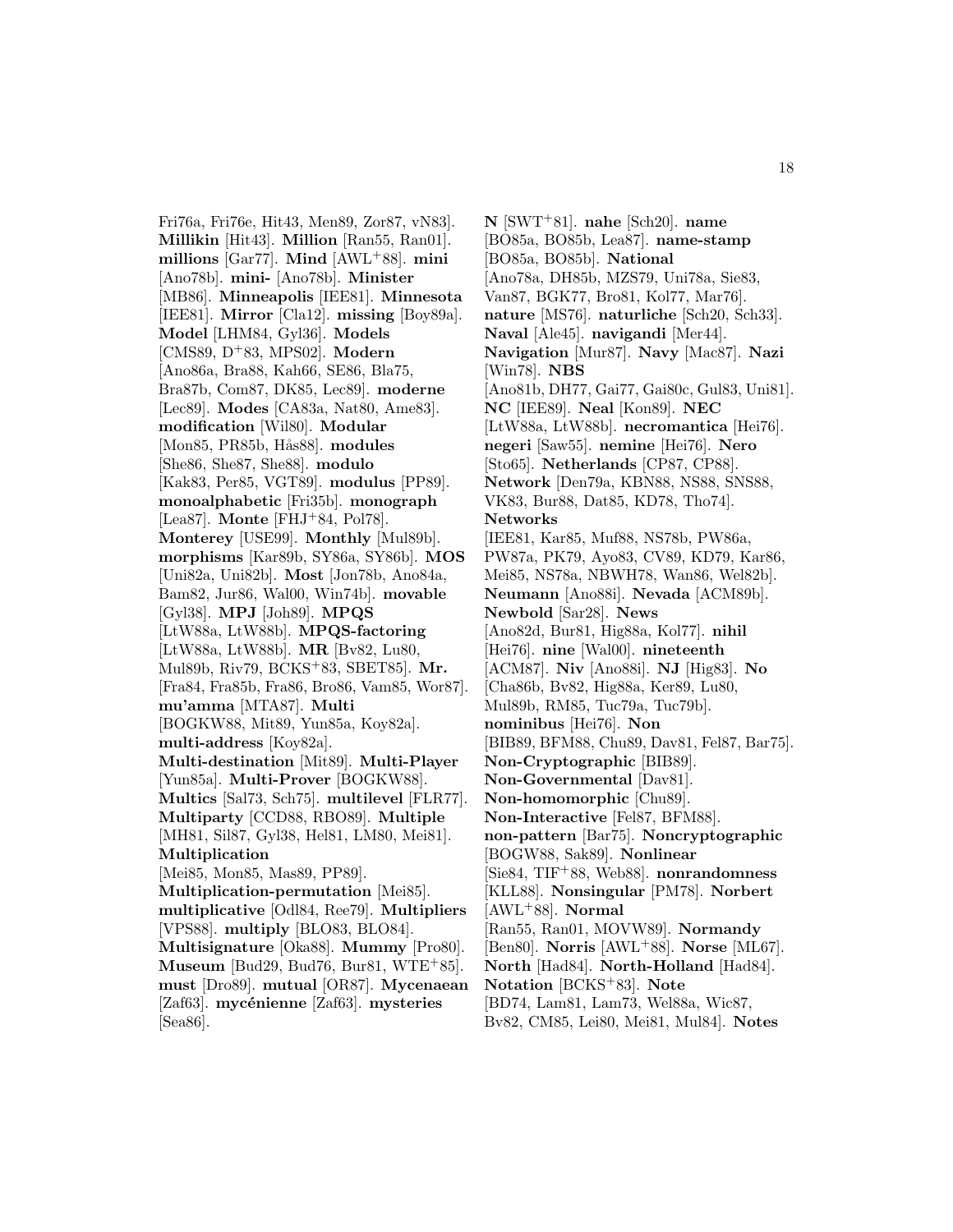[BD74, Por52]. **notice** [Uni83]. **Notices** [Ano82d, Bur81]. **notion** [MRS87, MRS88]. **Nov** [IEE87b]. **nova** [Hei76, Sch20]. **Novel** [Sto65]. **November** [ACM89b, IEE82a, IEE89]. **NP** [GJ79, VV86]. **NP-Completeness** [GJ79]. **NSA** [Ano84a, Uni78b]. **Number** [BIB89, Boy89b, BE79, FMC85, Kon89, Plu83, Sch84, Sch86, VV85, CE86, Guy76, Jac87, Kob87a, KM88, Mit76, Per85, Por84, RT88, Sta70, Sta78]. **Numbers** [HW75, Bac88, HW79, KLL88, Tip27, Vin71, Vin72]. **Numerical** [Ano81a, HW76, SWT<sup>+</sup>81]. **nummis** [Mer44]. **nunc** [Hei76].

**O** [Bro86]. **O.** [BCKS<sup>+</sup>83, SBET85]. **Oakland** [IEE80, IEE83, IEE87c]. **Object** [GL79]. **Objects** [Bla85]. **oblivious** [Kil88, Rab81]. **obscuras** [Col64]. **obscure** [Col64]. **Observability** [PW86a, PW87a]. **observation** [LB88]. **Observations** [Kar89b]. **obsolete** [Cha85c]. **Obtaining** [RSA78, RSA83, RSA82]. **occultam** [Tri06c, Tri21c]. **occulte** [Con39]. **Oct** [IEE79]. **October** [Ano88b, CSB89, HW76, IEE74, IEE81, IEE84, IEE85, IEE86b, IEE87a, IEE89, MB86]. **off** [Ste88]. **Office** [IL83]. **official** [Lew78]. **Ogham** [MS76]. **Oh** [Wei88]. **Okamoto** [VGT88]. **old** [Wil82a]. **Ole** [Vam85]. **ology** [Pro80]. **Omura** [WW84]. **One** [BBB<sup>+</sup>81, Hås87, IR89, IL89, IW81, Kno79, KFB79, Lev85, Sed88, Win83, Win84, AIR83, Are22, GL89, HC88, NY89b, NY89a, Sha88, Wal00]. **One-Chip** [Sed88]. **one-time** [AIR83]. **One-Way** [IR89, IW81, Kno79, KFB79, Win83, Win84, Hås87, IL89, Lev85, GL89, NY89b, NY89a, Sha88]. **Only** [Sie85]. **Ontario** [San86]. **Open** [CG87, SNS88]. **OpenBSD** [dRHG<sup>+</sup>99]. **Operating** [HRU76, Hoo80, MT86, Sil83]. **Operation** [AWL<sup>+</sup>88, CA83a, Nat80, Ame83, Far67, Far69]. **operations** [Cal89, Erd86, Gyl31, HT79, HH79, Uni81]. **Optimal** [MTMA85, MOVW89].

**Optimization** [LtW88a, LtW88b]. **Options** [PW86a]. **order** [Boy89a]. **ordered** [CS83]. **Orderly** [PM78]. **orders** [Koo86]. **Organization** [Kra84]. **Organizational** [AWL<sup>+</sup>88]. **Organizations** [Sny80, Sny79]. **organized** [DB89]. **oriented** [Des88]. **Origin** [BCKS<sup>+</sup>83, Ano78c, Bro81, MS76]. **Origins** [Ran82b, Kah84]. **Orlando** [IEE88]. **Orleans** [IEE74]. **ornithological** [Daw85]. **Osborne** [WTE<sup>+</sup>85]. **Other** [AWL<sup>+</sup>88, Den84a, AB81, FF57]. **output** [DQD85]. **Outputs** [SK97]. **outstanding** [Jur86]. **overflow** [NBWH78]. **Overview** [Den79b, Mat79, Sum84, dRHG<sup>+</sup>99].

**P** [Mul89b, Hig88a]. **package** [Bis88e, Bis89b, Gru84, Hig87c]. **packet** [SSDG81]. **Packings** [SBET85]. **pad** [AIR83]. **pages** [Ano84a, Fil78, HJH85, Wor87]. **Pair** [Cha86a]. **palace** [Ano84a, Bam82]. **Palindromic** [MS87]. **Paper** [Ano82d, Fri35a, Fri35c, Kul35, RF35]. **paperback** [ST89]. **Papers** [Ran82b, CM82, Rud82, AWL<sup>+</sup>88]. **papers/Compcon** [Rud82]. **Paradoxical** [GMR85]. **paradoxis** [Hei76]. **Parallel** [QSA88, VPS88, PP89, RT88, Sal85]. **Parameters** [SJ76]. **Paris** [BCI85]. **Park** [Hig83, IEE89, MB86]. **Part** [Are22, Bur84a, Bur84b, Fri35b, Fri41, Lin87, Lin88, Lin89, Lin93, Vol41, She86, She87]. **Partial** [BG85, Cha85a, GM82, PP89, Riv74a]. **partial-match** [Riv74a]. **Partitioned** [GY87]. **partitioning** [GY87]. **partly** [MS76]. **Parts** [ACGS88]. **party** [BO85c]. **Pascal** [APW85]. **Pass** [Has84]. **Pass-Algorithms** [Has84]. **passa** [Hei76]. **passim** [Hei76]. **Password** [HHL89, Lam81, Nat85a, RU88, See89, BCW86, Gai78, Sin85]. **past** [Riv85]. **past/present/future** [Riv85]. **patents** [Lev83]. **Pattern** [AG84, Bar75]. **Patterson** [Kon89]. **payments** [Cha83b].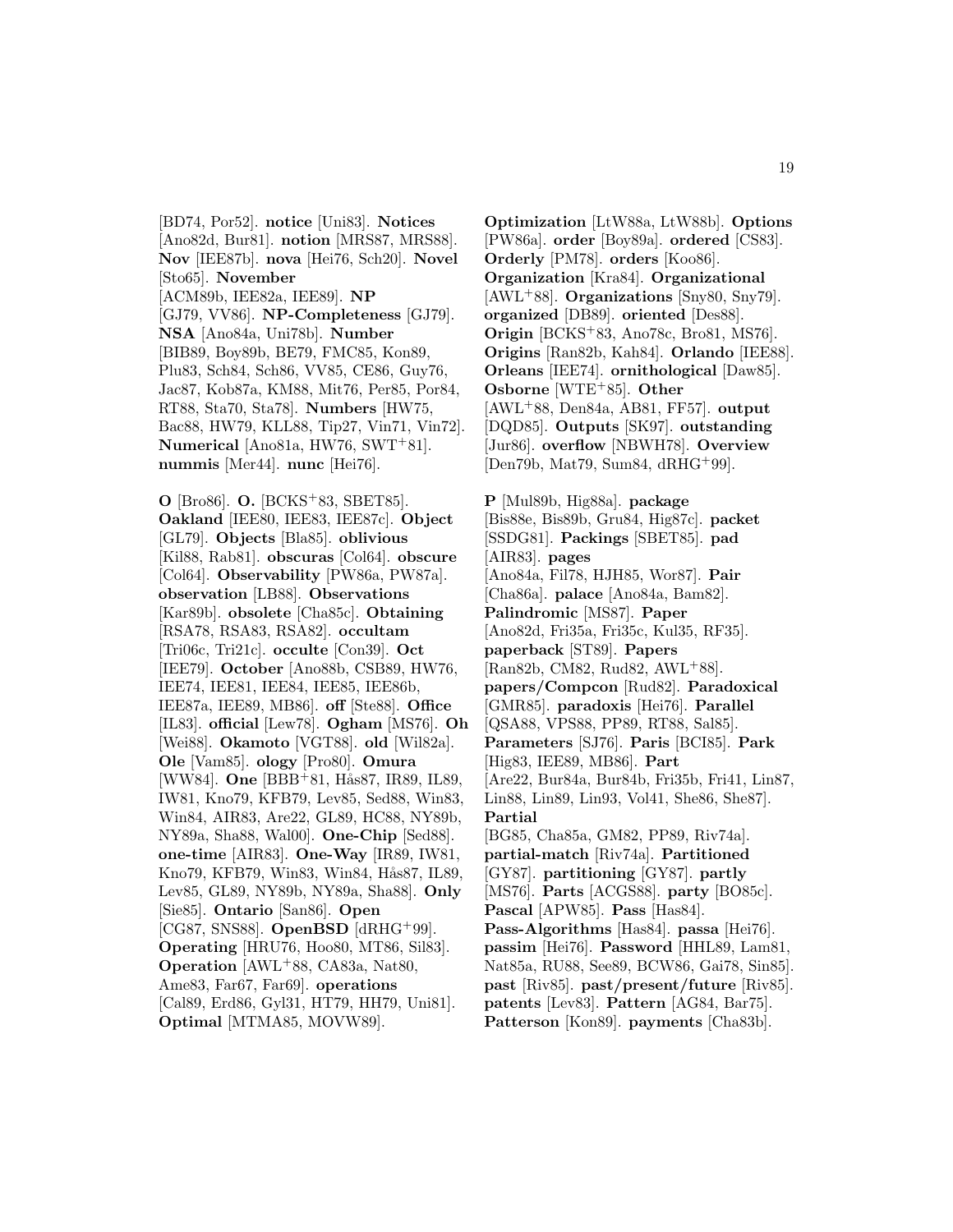**PC** [Bec97, Dea87]. **Peapolitani** [Hei76]. **Pearl** [Far67, Far69]. **Pegawai** [Saw55]. **Pennings** [AWL<sup>+</sup>88]. **perfectly** [Por84]. **Performance** [Lag84b, Beh54, Lom83]. **Period** [BE79, Bar79b]. **Permutation** [AM85, LM84, KD78, KD79, LR86, Mei85]. **Permutations** [IR89, Ayo68b, Ayo68a, Ayo81, Ayo83, Hås87, LR88b, Rej77. **perniciosa** [Hei76]. **Personal** [Ano87d, Den79a, EHMS00, Ste89, Boy86, Win69]. **Peter** [Hig88b]. **Peters** [BCKS<sup>+</sup>83]. **PGP** [Saw55]. **phaenomena** [Mer44]. **Philippum** [Tri06b, Tri21b]. **Physica** [Mer44]. **Physica-Mathematica** [Mer44]. **physical** [Nat84, UNN83, Uni84]. **Physics** [Ano88c, Ano88f, Ano88e, Ano88h, AWL<sup>+</sup>88, WTE<sup>+</sup>85, Fey82, Sch84, Sch86]. **Picking** [Hig88a]. **picture** [SSA88]. **Pieprzyk** [ST89]. **Pioneer** [Ano82d]. **Pioneered** [Sny80]. **Pioneers** [Wei88]. **pipeline** [PST88]. **placing** [She86, She87, She88]. **Plaintext** [Kah63, vdAvE86]. **plane** [Mil85]. **platform** [Ale98]. **Play** [GMW87, GM82]. **Player** [Yun85a]. **Playfair** [Bow59]. **plays** [FF57, Lea87]. **Pless** [Hua88]. **plus** [Ber73, War82]. **PN** [Vou80b]. **pneumatica** [Mer44]. **Poe** [Sau89]. **poems** [Lea87]. **Point** [Sin77, Gyl38]. **points** [HC88]. **Poker** [FM85, Yun85a, GM82]. **policies** [JL75]. **Polish** [Ano81a, Dea88, Rej81, Wel86]. **polyalphabetic** [CR88a, Fri35c, Mit76]. **Polygraphia** [Hei76]. **Polygraphiae** [Tri18]. **polygraphic** [Cam88]. **Polynomial** [KLL88, OSS85, Sil87, Kak83, LR88a, MI88, Sha82, Sha84]. **polynomial-time** [Sha84]. **polynomial-tuples** [MI88]. **polynomials** [LM84, Lid85, Nöb88]. **Pond** [Hau74]. **ponderibus** [Mer44]. **Portland** [IEE85, USE88b, USE88a]. **Portrait** [AWL<sup>+</sup>88]. **Portuguese** [Col64]. **position** [Fri35c, RF35]. **Positions** [Bur81]. **possession** [CEvdGP87]. **post** [Hei76]. **postales** [S.73]. **potential** [Kar87]. **pour** [Per90, S.73]. **Power** [EG85b]. **Powerful**

[Smi83]. **pp** [Ano82a, Bro86, Hel81, Hig83, Hig88b, Hig88d, Lei79a, Lei79b, Mei81, Riv79, Shu80a, Shu80b]. **practica** [Mer44]. **Practical** [Ano22, BB60, BB67, Fel87, FS87, Lit87, MP86]. **Practice** [Bla83, Hul98, Ser85]. **praecipue** [Con39]. **Pre** [Adl87]. **Pre-RSA** [Adl87]. **Precautions** [Vin71, Vin72]. **predicate** [GL89]. **preliminary** [CR85, OSS85]. **Prentice** [ST89]. **Prentice-Hall** [ST89]. **prepared** [BBB<sup>+</sup>81]. **Presence** [CGMA85]. **present** [Riv85]. **presents** [Tuc79a, Tuc79b]. **Press** [Man60]. **Prevent** [Cha85b]. **Price** [ST89]. **Primality** [Kra86, Mor88, BLS75, Mil76, Pol74]. **prime** [KP89, Per85, MB86]. **Primer** [Gro82, Kon81, Ano82a]. **Primes** [BD74, Gor85, HW88]. **primo** [Hei76]. **Principem** [Tri06b, Tri21b]. **Principles** [ACM89a, Jev74, Fri35c, GS78, Hul98, RF35]. **Printers** [Sch83]. **Printing** [Ver26]. **Prisoner** [Sim83]. **Privacy** [BBR88, Dre79, Fei73, IEE80, IEE83, IEE87c, Lin87, Lin88, Lin89, Lin93, Uni87, Pie77, Wil83b]. **Private** [RN87, RN89, Mil85, Ste89]. **Private-key** [RN87, RN89, Mil85]. **pro** [Hei76]. **Probabilistic** [BG85, GM82, GM84, Gol84, CG88, Lei80, MRS87, MRS88]. **Probability** [Tur41a, Gle57, GPW85, Gle86, KP89, vTB86]. **Probable** [McC75, KP89]. **Probable-Word-Proof** [McC75]. **Problem** [AT83, BCKS<sup>+</sup>83, Cal89, CN87, GMR85, LSP82, Lam73, Mau14, Ryt86, Sim83, WM85, Bar79a, Com87, Gai78, GY58, Jon86, Rei85, Tho74, Vou80b, Wil83b]. **Problems** [BS86, Blu82, Blu83a, BO85d, CG87, LO85, Eve85, FS87, Fri76b, Jur86, MP86, Roh75, Rou84, Ses81, Wil82c]. **proc´ed´es** [S.73]. **Procedure** [Bir85, Pur74, Wil80]. **Procedures** [Lin93, Bau82, Lin87, Lin88, Lin89, Uni88a]. **Proceedings** [ACM82, ACM83, ACM85, ACM87, ACM89a, ACM89b, ACM89c, BC85, CP87, EKMN84,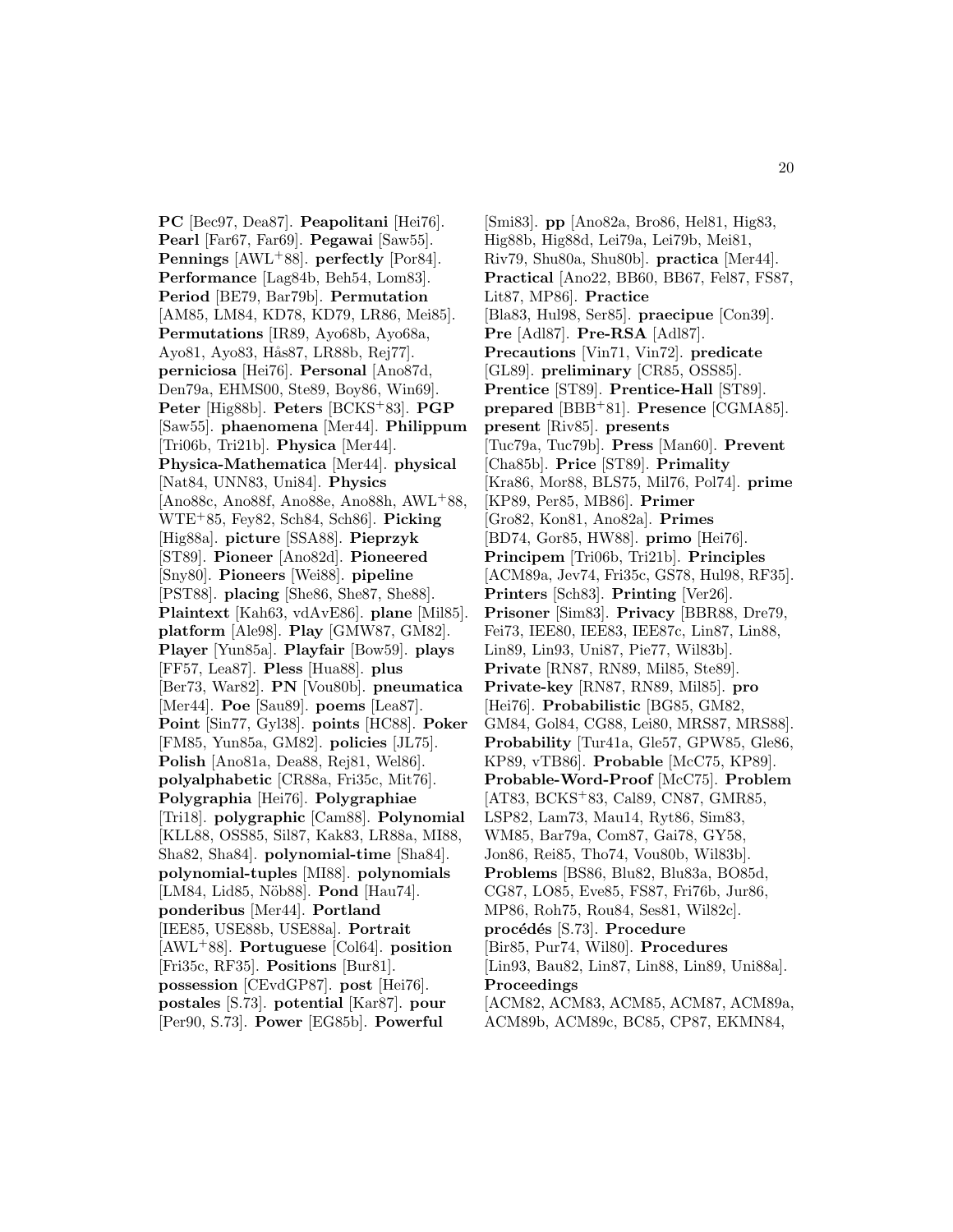Gle87, HW76, IEE80, IEE82b, IEE83, IEE87c, Ker75, QV89, RR86, San86, USE88b, USE88c, USE88a, USE89b, USE89a, Ano78a, Ano87a, Ano88g, Bet83, BCI85, CRS83, CP88, CSB89, CRY81, Fêa83, Gun88b, Had84, Mor89, Odl87b, Pic86, Pom88, Uni78a, Wil86b, ACM86, ACM88, AWL<sup>+</sup>88, Bra90]. **Process** [Bv82, Hel81, Mei81]. **Processing** [ALN87a, Ano88i, Ben88]. **Processor** [FMP85, Sed88, Bar87]. **Produced** [Boy89b, Plu83, Boy89a]. **Producing** [Win83]. **product** [Ano78b]. **products** [Ano89]. **program** [Ben88]. **Programming** [Pel60, SWT<sup>+</sup>81, Boy86, Ste88, War82, BCKS<sup>+</sup>83]. **Programowa** [Kos83]. **Programs** [FH74, KMM<sup>+</sup>80, Dea87]. **Progressions** [BD74]. **Project** [Muf88, Bla75]. **projections** [Gyl38]. **promissa** [Hei76]. **Proof** [BM84b, GMR89, McC75, Fit89]. **Proofs** [BOGKW88]. **Propagation** [Pro85]. **properties** [Chu89]. **property** [Ale98]. **proposal** [Rou84]. **Proposed** [McC75]. **propositional** [Kar89a]. **Prospective** [Ano88h, AWL<sup>+</sup>88, WTE<sup>+</sup>85]. **protect** [Gef73]. **Protecting** [EHMS00]. **Protection** [Cha86a, Coh87b, HRU76, HP87, Hog88, Sal73, Wel88a, Ale98, Ano86b, BP82, Ber80, CF78, CF88, Coh87a, SB84, Uni87, Wel80, vdAvE86]. **protein** [GY58]. **Protocol** [BBF83, Blu82, Blu83a, Bra87a, St.93, VK84, EGL85, Mil87b, Sak89]. **Protocols** [CCD88, CMS89, DM83, FM85, GMW87, Mer80, Mer82a, Sid81, VK83, Yao82a, BO85a, BO85b, BO85c, Cam87, DLM82, D<sup>+</sup>83, Eve85, Kem89, RBO89]. **Prototype** [SBC85, BB89]. **Provable** [IR89]. **provably** [IN89, Sha86]. **prove** [FS87]. **proven** [Lea87]. **Prover** [BOGKW88]. **provided** [Gyl38]. **Providence** [ACM85]. **provides** [Uni87]. **Proving** [FLR77]. **Pseudo** [AM85, BM82, BM84a, Boy89b, FHJ<sup>+</sup>84, Gab82, LR86, Plu83, VV85, Mit76]. **Pseudo-Inversen** [Gab82].

**Pseudo-Random** [BM82, BM84a, Boy89b, Plu83, VV85, FHJ<sup>+</sup>84, LR86, Mit76]. **pseudoinverses** [Gab82]. **pseudonym** [Ano60]. **pseudonyms** [Cha79, Cha81]. **Pseudoprimes** [PSW80]. **Pseudorandom** [Por84, Sha83b, KM88, Lev85, LR88b, RT88]. **Ptolemy** [Bud29, Bud76]. **PUB** [Nat85a, Nat85b, Uni83, NIS85]. **Public** [BG85, Boo81, Bur84a, Bur84b, CR85, Den84a, Dif88, ElG85b, ECW75, GS84, Hel79b, HP87, Küc87, LP87, MI88, Oka88, RSA78, RSA83, SBC85, Smi83, WM85, Wil85, Yun85a, AM88, AM89, Adl83, Bar87, BBR88, BB79, BM84b, BS83, Buc82, Cho86, CR88c, DDOP85, Dif82a, EG85a, ElG85a, Fra89, Gag88a, GC80, GM85, GS88, Gua87, HHL89, HL88, Her78, Her81, Hoo82, HW88, Kah79, Kar89b, KL84, Koy82b, Koy83, Lag84a, Lak83, LB88, Mer80, Mer82a, Mer82b, MN81, Mul84, Nöb88, ORS<sup>+</sup>87, PR85a, Ric74, Riv79, RSA82, Roy86, Sal85, SY86a, SY86b, Sal88, SM83, Ses81, SS86, SSA87, TC85, TC86, TIF<sup>+</sup>88, Web88, Wil82b, WS79, Wil80, Wil86a, Ame81, BBB<sup>+</sup>81, DB81]. **Public-Key** [BG85, Den84a, Dif88, GS84, Hel79b, Oka88, RSA83, WM85, Wil85, ECW75, LP87, AM88, AM89, Bar87, EG85a, GC80, GS88, Gua87, HHL89, Her78, Hoo82, Kar89b, KL84, Koy82b, Koy83, LB88, MN81, Mul84, Nöb88, ORS<sup>+</sup>87, Riv79, Sal85, SY86a, SY86b, Sal88, TIF<sup>+</sup>88, WS79, Wil80, Wil86a]. **publication** [Uni83, Wei83]. **Publications** [Lan46, Oak78, Pri83]. **Publishers** [Lit87]. **Publishing** [HJH85, Had84, Lei79a, Lei79b, San86]. **Puerto** [IEE79]. **Pugh** [WTE<sup>+</sup>85]. **Purple** [Cla77a, Cla77b, Fil77, Fil78]. **Puteani** [Put27]. **puzzle** [Ano84a, Bam82]. **puzzles** [CM85, Kak84].

**Quadratic** [Sil87, MI88, PST88]. **quae** [Con39, Hei76]. **quaesquer** [Col64]. **quality** [Dem88]. **Quantum** [BB85, Wie87, BB89].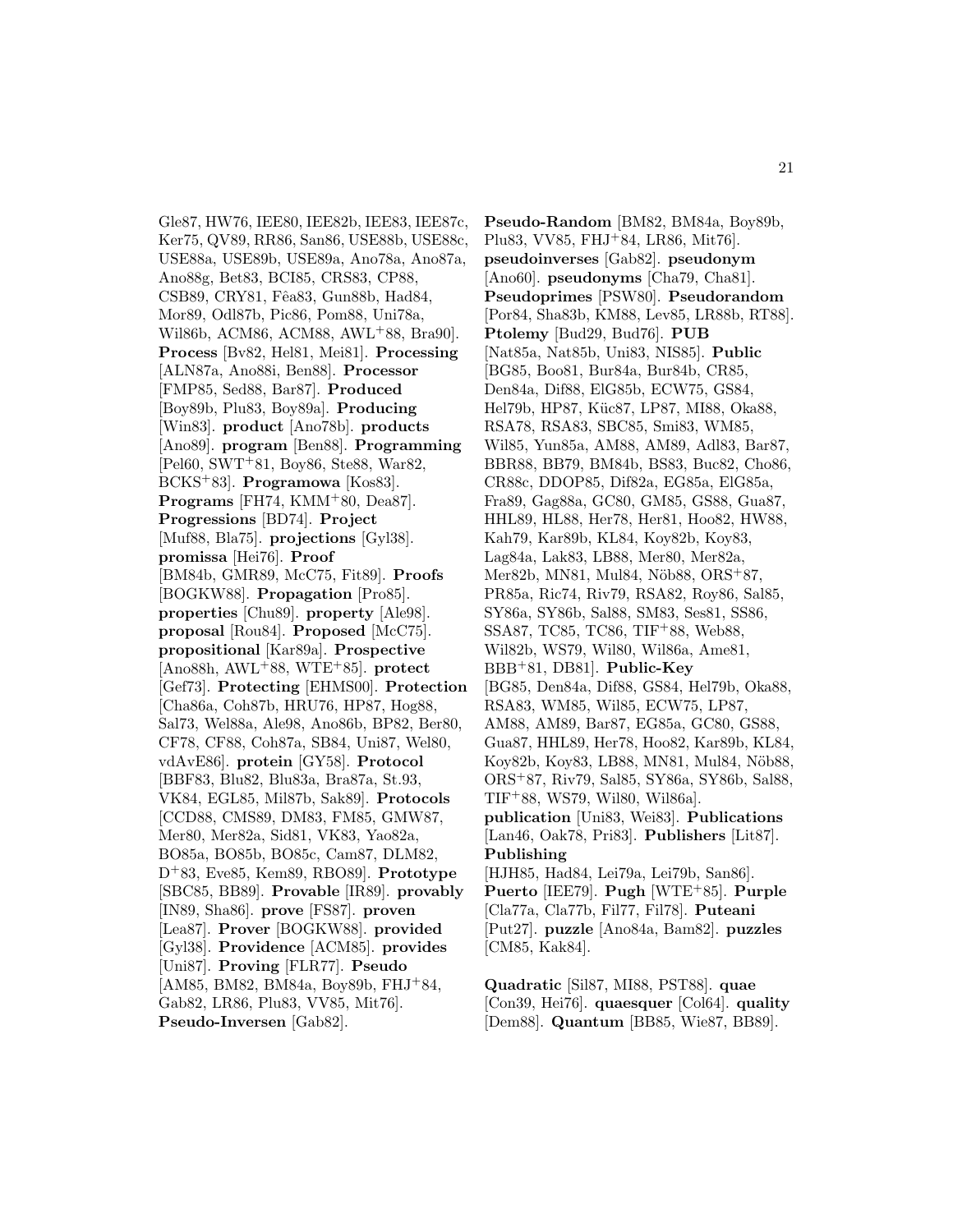**Quasi** [BE79]. **Quasi-Random** [BE79]. **que** [Col64]. **Queries** [BWV<sup>+</sup>88, SDV83]. **quest** [Fit89]. **quocunque** [Con39]. **quosdam** [Hei76].

**R** [BCKS<sup>+</sup>83, WTE<sup>+</sup>85]. **R.** [BCKS<sup>+</sup>83, SWT<sup>+</sup>81]. **rˆole** [Zaf63]. **Rabin** [ACGS84, ACGS88, CG85, Koy83, SS84]. **radar** [Her89]. **Radio** [Ano22, BCKS<sup>+</sup>83, Ver26, Cam87, Hol87, Uni79b]. **Ralph** [Shu80a, Shu80b]. **Ramp** [BM85]. **Random** [Agn87, Agn88, AM85, BM75, BM76, BM82, BM84a, Boy89b, BE79, FMC85, GGM85, GGM86, Plu83, Ran55, Ran01, Tip27, VV85, Ayo68b, Ayo68a, Ayo81, Bac88, BM89, Cam88, FHJ<sup>+</sup>84, Gab82, KP89, Koo86, LR86, Mit76, NM88, NU88, Por84, Vin71, Vin72]. **Randomized** [Bra87a, RS83, EGL85]. **randomness** [CG88]. **Rang** [Sto65]. **rates** [Lu79, Lu80]. **Read** [AWL<sup>+</sup>88, Koz84b, WTE<sup>+</sup>85, Koz84a, Win74b]. **reading** [Sea86]. **Readings** [AT&T86, **?**]. **Real** [QSA88]. **Realistic** [CMS89]. **realizacja** [Kos83]. **Realization** [WW84]. **realizing** [ISN87]. **really** [Gef73]. **Receive** [Bur81]. **reception** [MP86]. **reciprocal** [KM88]. **Reconstructing** [FHK<sup>+</sup>88]. **record** [IEE87b]. **Records** [Gel74, Ric74]. **recurrences** [LR88a]. **Recursiveness** [BCKS<sup>+</sup>83]. **Red** [Sch20, Sch33]. **Rédei** [Nöb84, Nöb85]. **Rédei-scheme** [N¨ob84, N¨ob85]. **Reden** [Sch20]. **reduced** [CE86]. **reducing** [Hig88b, VGT88, VGT89]. **reduction** [NM88]. **Redundancy** [PT89, Hig88b, Lu79, Lu80]. **Reed** [MS81]. **Reference** [Lei79a, Lei79b, Kas63, MS76]. **Reflections** [Sil83, Tho84, Tho87, Her89]. **regarding** [AM88, AM89]. **Register** [Gol67, Gol82, Bar84, Nie88]. **règles** [Per90]. **Reimann** [Mil76]. **rejecta** [Hei76]. **Related** [BS67, AM88, AM89, HS85]. **Relational** [GW76]. **relativized** [Bra81]. **Relaxation** [HM83, PR79]. **rely** [Dro89]. **remainder** [Chu89]. **remainders** [Lec89]. **Remark**

[MRW89]. **Remarks** [BE79, Her78, MN81, Riv79, WS79]. **Remember** [Ano86c]. **Remote** [Ano88j, Bir85, SK97]. **Remove** [BOGKW88]. **Renaissance** [Shu82]. **Reno** [ACM89b]. **repairer** [Uni82a, Uni82b]. **Repetitions** [Tur41b]. **Report** [Ame81, AWL<sup>+</sup>88, BBB<sup>+</sup>81, BGK77, DB81, GMT45, WG82, Ano84a, Bam82, BS83, Ger82, Uni78b]. **reports** [Uni79b]. **reprieve** [Bet88]. **Request** [Bur81]. **Requirements** [FH74, Ano85b, Nat84, Uni82c, UNN83, UNN85, Uni84]. **Requiring** [EKW74]. **Research** [Dav81, IEE89, Bla75, Jou88]. **reserata** [Hei76]. **resource** [Ano88j]. **Reste** [Lec89]. **Restraints** [Dav81]. **Results** [BO88, BS67, CM79, Kal85, Muf88, DH85a, JM84, Per85]. **Retail** [BW85]. **Retrieval** [CM79, KBD89, Riv74b, Riv74a]. **Retrofitting** [RB82]. **Retrospect** [WG82]. **return** [Cha79, Cha81]. **revealed** [Col64]. **Revealing** [SDV83, CEvdGP87]. **revelada** [Col64]. **reversal** [YY89]. **Review** [Ano82a, Ano84a, Ano88a, Bro86, Fil78, Gin70, HJH85, Hig83, Lei79a, Lei79b, Lit87, Ma79, Man60, San86, Sar28, ST89, Shu80a, Shu80b, Vam85, Wor87, Had84]. **Reviews** [AWL<sup>+</sup>88, BCKS<sup>+</sup>83, Cam71, Kon89, Lan46, SWT<sup>+</sup>81, SBET85, SE86, WTE<sup>+</sup>85, Ano81a, Ano88h]. **revisited** [NS87]. **Revolution** [AWL<sup>+</sup>88]. **rewriting** [Sal85]. **RFC** [Mil87b, Lin87, Lin88, Lin89, Lin93, St.84, St.85, St.93, Tho74]. **rfi** [Ano87a, Ano88g]. **Rhode** [ACM85]. **Rico** [IEE79]. **rings** [Boy88, HS87]. **Rise** [WTE<sup>+</sup>85]. **Riverbank** [Oak78]. **Rivest** [Bar87, BB79, SP79]. **RNG** [FMC85]. **robust** [Sak89]. **Rochelle** [Hig83]. **Roger** [Sar28]. **Roland** [Sar28]. **role** [Cam87, Zaf63]. **ROM** [KBD89]. **Romaine** [Sar28]. **Rome** [Mor89]. **Ronald** [Fil78]. **roots** [Per85, VGT89]. **Rosetta** [Bud22, Bud29, Bud76]. **rotating** [Dem88]. **Rotation** [sC85]. **rotations** [Er89]. **Round** [MS87, RM85]. **Rounds**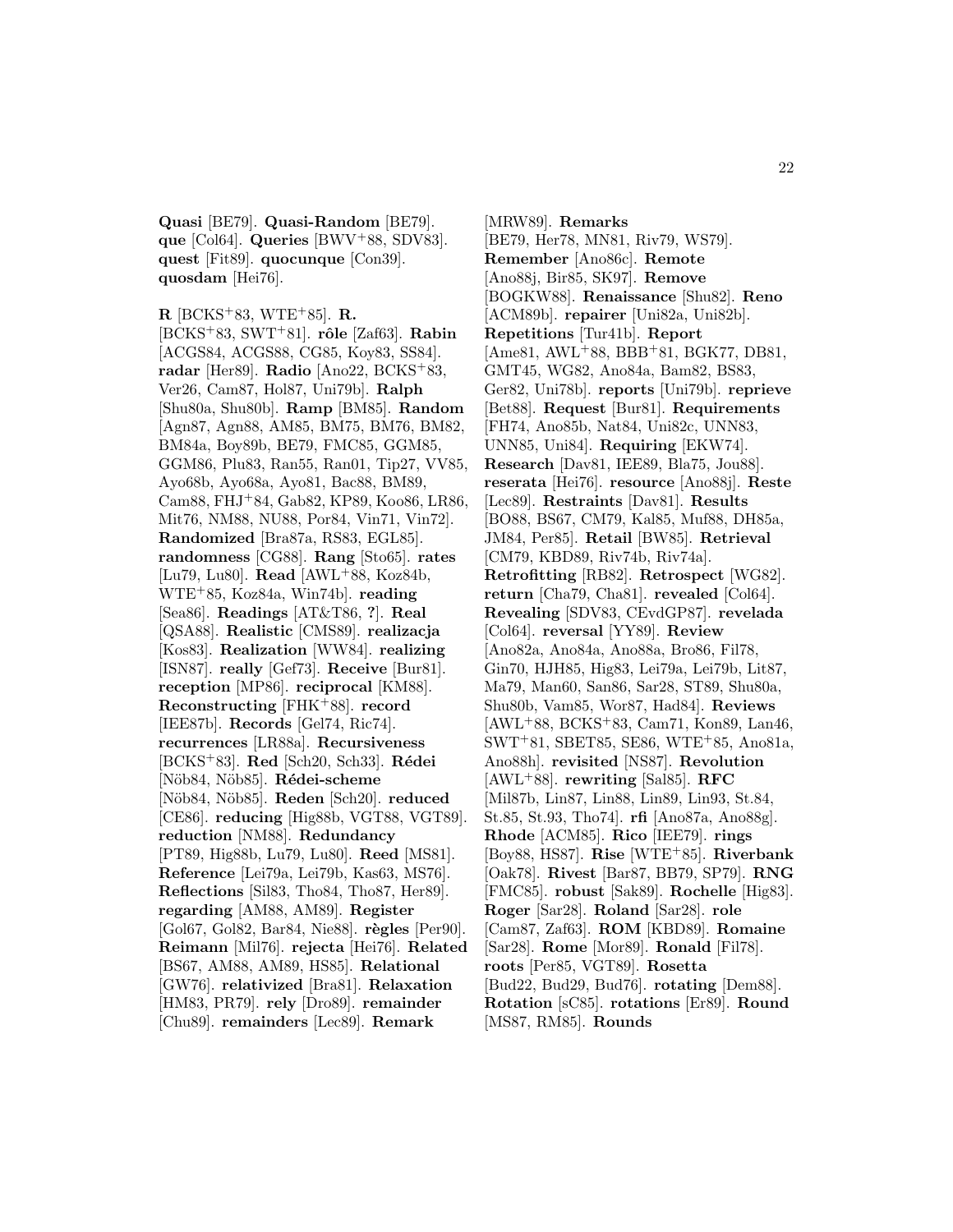[BIB89, Bra87a, CE86]. **Route** [Mur87]. **Routing** [Tsu89]. **Rowland** [AWL<sup>+</sup>88]. **RSA** [Adl87, ACGS84, ACGS88, Ano87c, BOCS83, Ber09, BM84b, Bur84a, Bur84b, CG85, Cho86, Den84a, DO86, Eck83, HM88, Hun85, Jun87, Jun88, Koy82b, LM84, Riv80, Riv85, Riv87, Roy86, Sed88, SW83, Wat89, Wic87, Wil80, dC86, dC87]. **RSA-cryptosystem** [Eck83, HM88]. **RSA-cryptosystems** [LM84]. **RSA/Rabin** [ACGS84, CG85]. **RTS** [QSA88]. **Rudiger** [Ano88a]. **Rules** [BS86, BO85d, Per90]. **Rune** [Hau74]. **runic** [ML67]. **running** [Ste88].

**S** [BCKS<sup>+</sup>83, Lan46, Mul89b, Gul83, WT86]. **S-box** [Gul83]. **S-boxes** [WT86]. **S.** [WTE<sup>+</sup>85]. **Saer** [MS76]. **safe** [Ano88d, Koc89]. **Safeguarding** [Bla79, Cha85a]. **safety** [Ano89]. **Saga** [AWL<sup>+</sup>88]. **sampling** [Tip27]. **Sampson** [MS76]. **San** [ACM82, IEE79, Rud82, Bud76]. **Sandia** [DH85b]. **Satellite** [Eck85, MP86, Ano82c]. **satisfying** [FHK<sup>+</sup>88]. **Saved** [Fil77]. **SB** [Ano79]. **SC122** [Roh77]. **Scale** [AWL<sup>+</sup>88, She88]. **Scheme** [BG85, EMMT78, ElG85b, EKW74, Fel87, GMR88, Has84, IW81, Kal85, Kot85, LS89, Oka88, Pon89, SS84, AIR83, Dav79, DDOP85, EG85a, ElG85a, Hua88, Kal84, KYM82, KL84, LLH89, Mil87b, Mit76, MN86, Nöb84, Nöb85, Odl84, OM84, Wil86a]. **Schemes** [BM85, OSS85, Sha85, Chu89, DO86, IN89, ISN87, MA81, Ple75, Ple77, Rao84, Sha86]. **Schimpff** [Sch20]. **Schlacht** [Roh75]. **Schneider** [Bv82]. **School** [Den86, Fer87, Jef86]. **Schreiben** [Sch20, Sch20]. **Schreibkunst** [Sch20, Sch33]. **Schrifften** [Sch20]. **Science** [AWL<sup>+</sup>88, BCKS<sup>+</sup>83, IEE79, IEE82a, IEE84, IEE85, IEE86b, IEE87a, IEE89, Jev74, Lit87,

San86, Gai80a, Sch84, Sch86, Sha87, Smi43,

Smi44, Smi55, Smi71]. **Scientific** [Jon78a, Jon78b, Sie83]. **Scientists** [Kon89, Pat87]. **Scrambling** [KJ77, Ano82c]. **Script** [Sea56, Zaf63]. **scripta** [Con39]. **scripti** [Put27]. **scripturam** [Tri06c, Tri21c]. **sea** [Bee81]. **seal** [Far67, Far69]. **Sealing** [GJ82, Gif81]. **Search** [BM75, BM76, BCKS<sup>+</sup>83, Jue81, Gul83, Sha86, Sie83]. **Seattle** [ACM89c]. **Seberry** [ST89]. **Sec'83** [Fêa83, Had84]. **Sec'84** [San86]. **Second** [San86, SBET85, HT79, HH79]. **secondary** [Fri35c, NBWH78, RF35]. **Secrecy** [EKW74, Mer82b, Sha49, Gif81]. **Secret** [Ano22, Blu83b, Cha85a, Cha85b, CGMA85, Cla12, Dro89, EHMS00, Fel87, Gin70, Has84, Hig89, Hon19, ISN87, Nan36, Nan74, Nor73, Pie77, Pra39, Ric74, Sea86, Sea56, Sha79, Ste87, TP63, Ver26, Wil41, Win69, Wol70, Yar40, Yun85a, Ano84a, Ano88a, Bam82, Bro86, Cal80, Fra84, Fra85b, Fra86, GM82, Hig88c, Hig88d, Jac87, Jon78b, Kah67a, Kah67b, Kah96, Ker89, Laf64, Lan81, Lew78, MS76, Mic88, NU88, Per90, RBO89, Smi43, Smi44, Smi55, Smi71, Ste76, Vam85, Win74a, Win74b, Win75, Wor87, Wri89, Zim48, Zor87, du 44, Kas63, SBET85]. **secret-key** [NU88]. **Secretdisk** [Hig88f]. **secrète** [S.73]. **secrètement** [du 44]. **secrètes** [Per90]. **Secrets** [HJH85, MM87, SDV83, Ted85, Yao86, Hig88a, Kah83, MS81, Rab81]. **Section** [Den79b, Sim88]. **sector** [Ano80]. **secundum** [Hei76]. **Secure** [ACGS84, BW85, BP85, Bir85, CCD88, CM79, Den79a, GMR88, Gud80, LS89, Mer78, PK79, Sim82a, VV85, Win84, Yao82a, CG85, Hig87d, Hoo82, IN89, KM88, Lan89, MM82, Mit89, Pie77, Sha86, Ste87, Yun85b, KBN88]. **Security** [ADDS91, AM88, AM89, Ano78c, Ber80, BM85, BGK77, Bro81, Cha85c, DM83, Fêa83, GJ82, IEE80, IEE83, IEE87c, IEE88, Kol77, Lan89, LHM84, Len78, Lit87, MH81, Muf88,

Pfl89, Pur74, Rab89, RW84, San86, Sat89,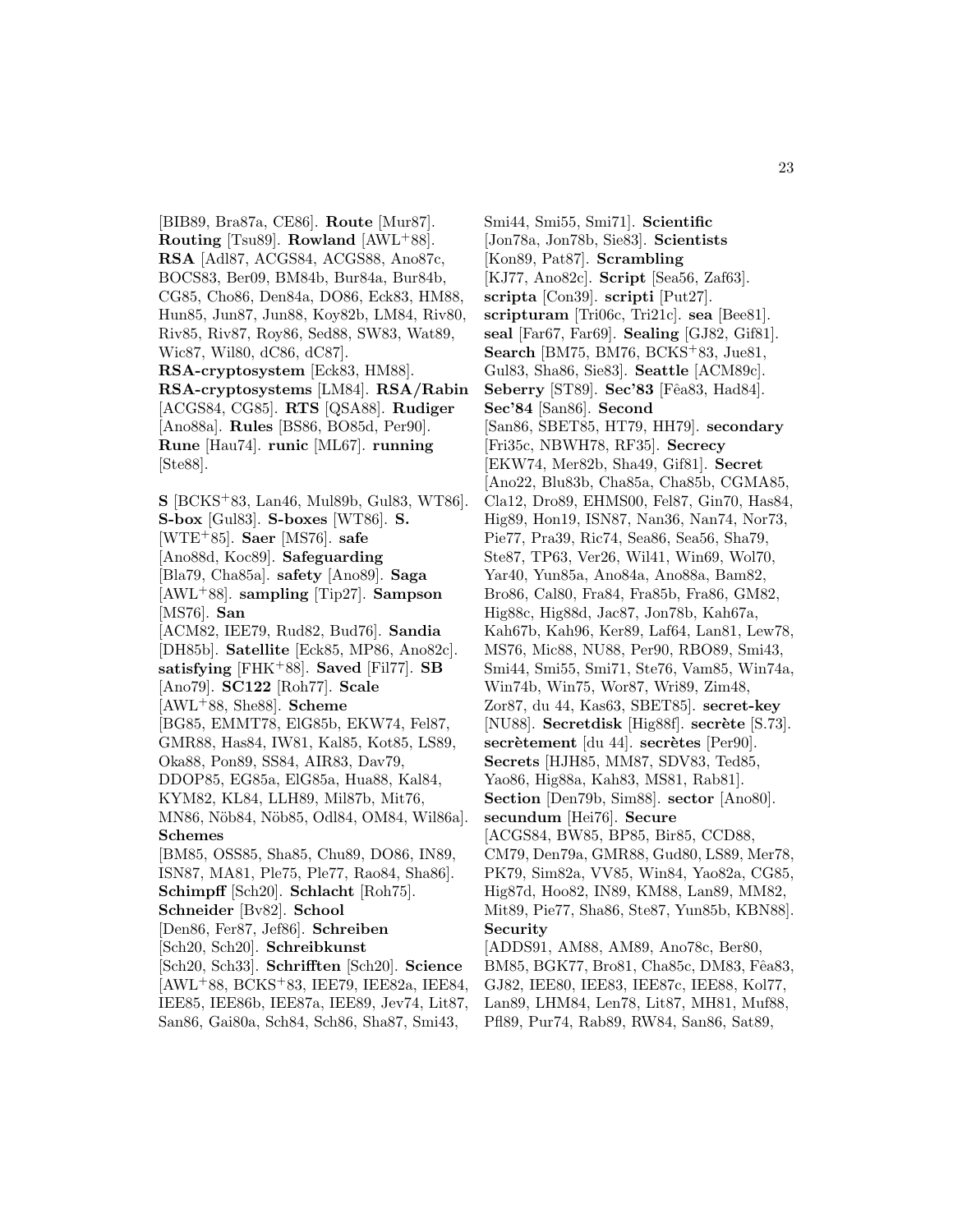Sch83, SS89, Sum84, USE88b, USE88a, VK83, VK84, Ano78a, Ano82c, Ano84b, Ano89, Bec97, BOCS83, BCW86, Bis89a, BO85a, BO85b, Bos82, BS82, Cho86, D<sup>+</sup>83, Den82, Dre79, Dro89, Eve85, Fal88, FLR77, Fis84, GS78, Gon89, HS85, Had84, HL88, Hog88, Hoo80, JL75, Kak83, KYM82, Ker89, Koc89, LB88, MM82, MRS87, MRS88, Mit76, Nat84, Nai89, Pri83, Rou84, Sch75, SP89, Ser85, Sie83, Sil83, Sin85, Ste89, Uni78a, Uni82c, UNN83, UNN85, Uni84, Uni81, Van87, dC87, Ano79, Fêa83, Had84, Hig83, ST89. **Security-related** [AM88, AM89]. **sed** [Hei76]. **seed** [Bou85]. **seen** [Uni79b]. **Seev** [Ano88i]. **sejao** [Col64]. **Selected** [Ran82b, CM82]. **Selenus** [Wal00]. **Self** [Pro85, Sch86]. **self-similarity** [Sch86]. **Self-Synchronizing** [Pro85]. **Selfcipher** [Pel60]. **Selfridge** [Mul89b]. **semigroups** [Eck83]. **Seminar** [Mar70b, Mar70a]. **Seminumerical** [Knu69b, Knu69a]. **Senate** [Uni78b]. **Senior** [Mar70b, Mar70a]. **sententiam** [Hei76]. **Sentinel** [Sup88]. **September** [BGK77, Ker75, San86]. **Sequence** [AWL<sup>+</sup>88, LT85, KM88, Plu82]. **Sequences** [BM82, BM84a, Boy89b, BE79, Gol67, Gol82, Gun88a, MS87, Plu83, Sha83b, Boy89a, CE86, Kak85, Koo86, Nie88, Por84, Vog85, Vou80b]. **Serenissimum** [Tri06b, Tri21b]. **server** [St.85]. **Service** [SS89, SNS88, NBWH78, St.84, Yar40]. **Services** [Ano88c, Ano88f, Ano88e, Bur88]. **ses** [Jos85]. **Set** [Nea75, WC81, SX89]. **seventeenth** [ACM85]. **Sex** [Tri18]. **Shakespeare** [Are22, FFW55, FF57, Lea87]. **Shakespearean** [FF57]. **Shamir** [BB79, SP79, Bar87, Lag84b, Odl84]. **Shaped** [WTE<sup>+</sup>85]. **Share** [Sha79]. **Shared** [IW81, Fra89]. **Sharing** [CGMA85, Fel87, Bv82, DS81, DMS81, ISN87, MS81, RBO89, Sal73, Wil68a, Wil68b, Wil72, Wil75]. **Shelta** [MS76]. **Shift**

[Gol67, Gol82, Bar84, Nie88]. **shift-register**

[Bar84]. **short** [Bud76]. **shortcut** [Tuc79a, Tuc79b]. **Should** [SE86, Nai89]. **shuffling** [NS89]. **Shulman** [Lei79a, Lei79b]. **SIAM** [RR86]. **sic** [Ple75]. **Sieve** [Sil87, PST88]. **signal** [Ano82c, Bar87, Eck85]. **Signaling** [Cla12]. **signalling** [Hol87]. **Signals** [And86, sC85, Win74b]. **Signature** [ElG85b, GMR85, GMR88, Ham71, HR82, Mer88, Mer89, OSS85, RB82, SS84, Sha85, Dem88, EG85a, ElG85a, FS87, Fun78, Her89, Lei80, MI88, MA81, Odl84, Par85, Tho74, WCWG86]. **signature-verification** [MI88]. **Signatures** [Boo81, Den84a, Mat79, MH78, Rab77, RSA78, RSA83, Sim85b, Cha83b, Lie81, RSA82, Sal78, TC85, TC86, dC86, dC87]. **signes** [S.73]. **significance** [Odl85, PH78]. **significant** [CG85]. **significantibus** [Hei76]. **signing** [EGL85]. **similarity** [Sch86]. **Simonetta** [Per90]. **Simple** [CMS89, HM83, SBET85, Bar75, Hor85]. **simplification** [Gul83]. **Simplified** [RB82]. **Simulate** [QSA88]. **Simulating** [Fey82]. **Simulation** [Ham71, Kal85, KS89, Lau81]. **Simultaneity** [CGMA85, GY87]. **simultaneous** [H˚as88]. **Singer** [IEE84]. **Single** [Ano78b, Bar61, BOCS83, Gyl38, Riv80]. **Single-board** [Ano78b]. **single-chip** [Riv80]. **Singular** [MM83]. **Sinkov** [Cam71]. **sive** [Con39, Put27]. **Six** [BCKS<sup>+</sup>83, Fri63, Gyl38, Wel82a]. **skill** [Uni82a]. **skonczonych** [Kos83]. **slice** [Roy86]. **slide** [Gyl38]. **Small** [DQD85]. **Smart** [CSB89, McI85]. **Society** [Des88, IEE82b, Rud82, Ano82d]. **sofic** [Bla89]. **Software** [Fåk86, HP87, SK97, DDG+85, Erd86, Gru84, Hig87e, OM84, Rou84]. **software-based** [Rou84]. **Soldier** [Uni82a]. **Solomon** [MS81]. **Solution** [AT83, Cha86b, GMR85, Mau14, Sed88, Dea88, Fri35c, Gai39, Gai40, Gai43, Gai44,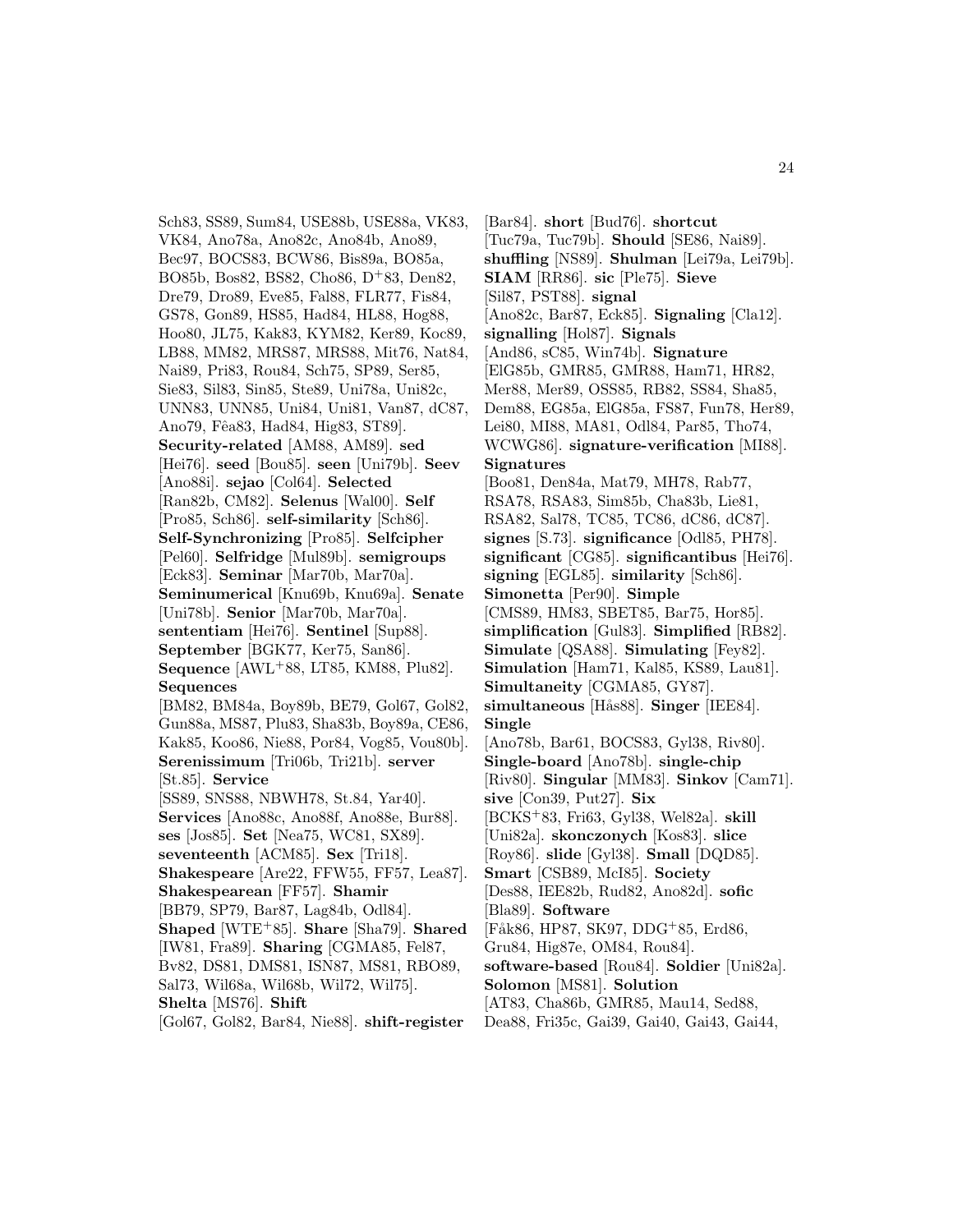Gai56, Hit43, Rei85, Vou80b]. **solutions** [Com87, FS87, Tuc79a, Tuc79b, VV86]. **solver** [Fri76b]. **solves** [Rou84]. **Solving** [Blu82, Blu83a, Hås88, LO85, MP86, Rejxx, TIF<sup>+</sup>88]. **solvuntur** [Hei76]. **Some** [BS86, BS67, Gag88b, GS78, HC88, JM84, Lev61a, Lev61b, Lev61c, MN81, Nie88, WS79, Wil85, dC87, DO86, Eck82, Eve85, FF57, Her78, Hog88, KLL88, Koo86, Riv79, dC86]. **sonderlichen** [Sch20]. **Sons** [Ano82a]. **sophisticated** [Hor85]. **Sorting** [DG57]. **Sound** [Hon19]. **Source** [Blu84, Wil82c]. **Sources** [Agn87, Agn88, CG88]. **South** [RR86]. **Space** [Ryt86]. **Spanheimensis** [Hei76, Tri21b, Tri06b]. **spawned** [Hor85]. **Speaks** [Bur81]. **Special** [Den79b, DB81, Gal88, Sim88, Kas63, MS76]. **sp´ecialement** [S.73]. **specialist** [HFL<sup>+</sup>85]. **specialties** [Jur86]. **Specification** [SS89]. **Spectral** [Chr78, Gul83]. **Spectroscope** [Ano22]. **spectrum** [Kah84]. **Speech** [KJ77, SJ76, BP85, Hol87]. **Speed** [Lev61a, Sed88, Ano87b, PP89]. **Sphere** [SBET85]. **Spirit** [Hau74]. **spirituum** [Hei76]. **Sprache** [Kas63]. **spread** [Kah84]. **spring** [Rud82]. **Spy** [Sto89, Win89]. **spying** [Hor85]. **square** [Bow59, Per85]. **staff** [Uni78b]. **stamp** [BO85a, BO85b]. **Standard** [Ano78a, Ano81b, Ano88f, Bis88b, Bis88d, Bur88, CA81, CA83b, CA83a, Kat77, Nat77, Nat85a, Nat85b, SB82, Uni78a, Ano88e, Bar87, Bet88, Hig87b, Ame83, Ano78a, Bec82, Bis88a, Bis88c, DH77, EMMT78, Fra85a, Gai77, Gai80a, Gai80b, Gai80c, Gul83, Jue81, Ma79, Nat84, Uni78a, Uni78b, Uni87, Uni82c, UNN83, UNN85, Uni84, Uni77, Uni81, Uni83, Uni88b]. **Standardization** [Kra84]. **Standards** [Ano78a, BGK77, Mar76, Uni78a, BS82]. **Stars** [Rus27]. **State** [Blu84, Sha87]. **States** [Shu80a, Shu80b, Sin77, Bar79c, Bar79b, Lev83, Web79]. **Statistical** [Kul35, Kul38, Kul67, Kul76, de 53]. **statistically** [Sor80]. **Statistics** [Tur41b].

**status** [BS83]. **Steganographia** [Tri06c, Tri21c, Sch20, Sch33, Hei76, Wal00]. **Steganographiae** [Tri21b, Tri06b]. **steganographica** [Hei76]. **steganographicos** [Tri06a, Tri21a]. **Steganologia** [Sch20, Sch33]. **stelae** [Bud76]. **Step** [Gun88a]. **Stockholm** [Fˆea83]. **Stokes** [BCKS<sup>+</sup>83]. **Stone** [Bud22, Bud29, Bud76]. **Stones** [Hau74]. **Storage** [CM79, Ano87b]. **storage/backup** [Ano87b]. **Stored** [TS88]. **stories** [Bon47, Fut73]. **Storing** [KBD89]. **Story** [Gin70, Ritxx, Far67, Far69, Kah67a, Kah67b, Kah96, Pra39, Wel82a, BCKS<sup>+</sup>83]. **Strandberg** [Wor87]. **Strandbergs** [Bro86]. **strategy** [Ben89, HT79, HH79]. **Stream** [Rub79, Sie85, Bar84]. **Strong** [BM82, BM84a, Gor85, Sha83b]. **Structure** [MS87, Wil83a]. **Structured** [KD79, KD78, War82]. **structures** [ISN87]. **studies** [Uni79a]. **Study** [Ame81, BBB<sup>+</sup>81, DB81, Buc82, Cou86, Gai39, Gai40, Gai43, Gai44, Gai56, Lan81, Per85, Sie83]. **subcategory** [Uni81]. **subexponential** [Adl79, ElG85c]. **subexponential-time** [ElG85c]. **subkey** [Wel80, Wel82b]. **Subkeys** [DWK81]. **Subliminal** [Sim83, Sim85b, Hol87]. **Subscription** [Yun85a]. **subsequences** [Koo86]. **Subset** [LO85, IN89]. **Substitution** [HM83, Lev58, PR79, Bar75, Bow59, Fri35b, Fri35c, KD78, KD79, Lau81, Mit76]. **substitution-permutation** [KD78, KD79]. **substitutions** [SY86a, SY86b]. **subtile** [du 44]. **subtle** [du 44]. **Subtractive** [Mor83]. **sui** [Tri06c, Tri21c]. **Suitable** [Dav85]. **Sum** [LO85, IN89]. **summary** [Uni78b]. **summe** [Hei76]. **Summer** [Bur81, Ass88, USE89b, USE89a]. **sunt** [Con39]. **Supercomputing** [ACM89b, Bis89a]. **Superincreasing** [Wil83a]. **Support** [BGK77, Bra79, MPS02, Van86]. **supposititia** [Hei76]. **surveillance** [Uni88a].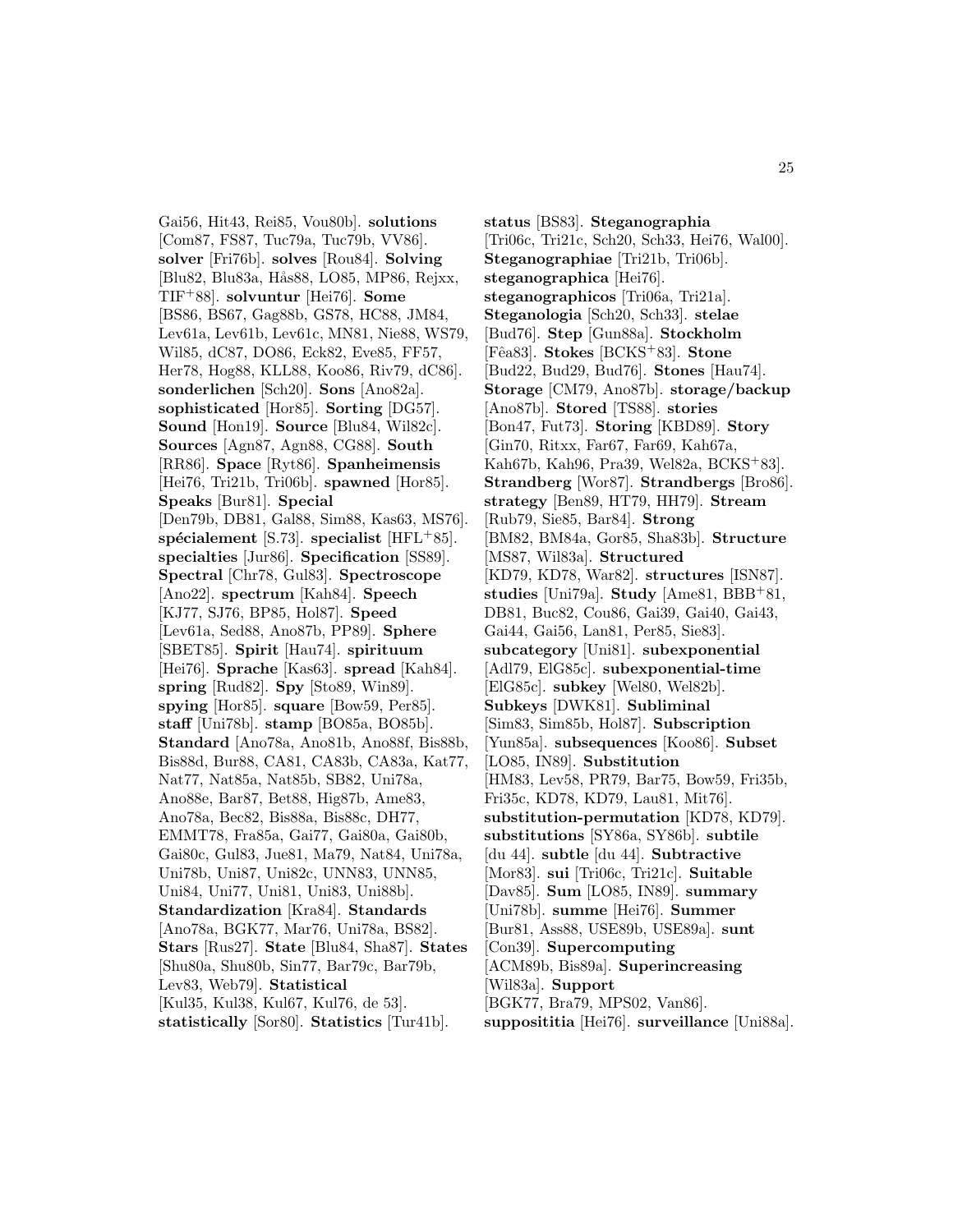#### **Survey**

[BO88, Cha86b, Tho86, PvL86, Pop89]. **Sweden** [Fˆea83]. **Swedish** [Gyl31]. **Swift** [Wil41]. **Switching** [IEE74]. **Switzerland** [Gun88b]. **SX** [LtW88a, LtW88b]. **SX-2** [LtW88a, LtW88b]. **Symmetric** [QG89, Sim79c, Sim82b]. **symmetry** [Fri35c, RF35]. **sympathiques** [S.73]. **Symposium** [ACM82, ACM83, ACM85, ACM86, ACM87, ACM88, ACM89a, ACM89c, AWL<sup>+</sup>88, IEE74, IEE79, IEE80, IEE82a, IEE83, IEE84, IEE85, IEE86b, IEE87a, IEE87c, IEE89]. **Synchronizing** [Pro85]. **Synthese** [SB82]. **synthesis** [GY58]. **System** [AT&T86, **?**, ARS83, Bur84a, Bur84b, Bur85, DWK81, GW76, Gud80, Hen81, HR82, IL83, LHM84, LB89a, LB89b, Pro85, QSA88, RW84, SRC84, Sat89, SBC85, Smi83, TS88, TT84a, TT84b, ALN87b, BCB88, BCW86, Cho86, Dro89, FLR77, Fra89, Fun78, Her81, Lan89, Lei80, Mil85, MPS02, Mul81, MT86, Sil83, Sor80, TIF<sup>+</sup>88, Van87, Van86, ADDS91, Ber80, KBN88].  $\text{System}/38$  [Ber80]. **systèmes** [S.73]. **Systems** [Agn87, Agn88, Cha86a, Cha85a, GMR89, HRU76, KBD89, Kon85, LT85, Mur87, Sha83a, Sha49, SNS88, Ass88, Ver26, Ame83, Bar84, BP82, Bla89, Cha85c, CF88, Dre79, Fit89, Fri35b, Fri41, FF57, Gon89, Hoo80, HW88, Lau81, Mer82b, MM82, NBWH78, Pea80, PR85b, Ses81, Wil68a, Wil68b, Wil72, Wil75, CA83b, CA83a].

**T** [Mul89b, WG82]. **T.** [BCKS<sup>+</sup>83, SBET85]. **T0L** [SSA87]. **T¨afelungen** [Gab82]. **take** [Gar77]. **tale** [Bro86, Fra84, Fra85b, Vam85, Wor87]. **Talk** [Fil77, Ano39]. **Tall** [Bud76]. **ta'miyah** [MTA87]. **tampering** [Ano79]. **tandem** [Hei76]. **Tanis** [Bud76]. **tap** [OW84]. **Tar** [Rud82]. **task** [MPS02]. **Tassiana** [Put27]. **Teaching** [Fil77]. **Technical** [Lam81, USE99, Fri35a, Fri35c, Kul35, RF35].

**technice** [Kos83]. **technique** [Hol87, NS89]. **Techniques** [BCI85, CP87, CP88, Gun88b, QV89, Van69, Kem89, Pic86, RS83, Wil86c]. **technologies** [DB89]. **Technology** [Ano87d, AWL<sup>+</sup>88, Gra82, Ano86a, Cam87, Dif82b, Gai80a, Rud82, BCKS<sup>+</sup>83]. **Telecommunications** [IEE87b, Uni82c]. **Telecryptograph** [Gua04]. **telegram** [FM76, Tuc66]. **Telegraph** [Ver26]. **Telegraphic** [Ver26]. **Telegraphing** [Gua04]. **teleinformatics** [GL82]. **Telephone** [Blu82, Blu83a, Gua04, Hon19, NBWH78]. **telephones** [Wab87]. **Telephoning** [Mea20]. **Teletrust** [Rih87]. **television** [Eck85]. **telex** [FVTS87]. **Templars** [GB82]. **Ten** [Dif88, Hel79a]. **ter** [Muf88]. **Term** [SE86]. **Terminal** [BD74]. **terrorism** [DB89]. **Test** [HR82, LT85, AG84]. **Testing** [Mor88, Eve85, Gai80a, Gai80b, Pol74]. **tests** [Mil76]. **Text** [KBD89, PM78, DO86, Int81b, Int84, Int87, Int88]. **texts** [Bud29, Bud76, Knu87]. **th** [VGT89]. **TH1** [Uni88a]. **TH1/TH4** [Uni88a]. **TH4** [Uni88a]. **Their** [Ano88h, AWL<sup>+</sup>88, WC81, WTE<sup>+</sup>85, Edw15, Fri35c, Gai39, Gai40, Gai43, Gai44, Gai56, GS78, Jur86, NY89b, NY89a, Odl85, dC87]. **Theorem** [GMW87, Chu89]. **Theorems** [BOGW88, Pol74]. **Theoretic** [Bla85, JM84]. **theorica** [Mer44]. **theories** [Rug85]. **Theory** [ACM82, ACM83, ACM85, ACM86, ACM87, ACM88, ACM89c, BCI85, Bla83, Bla85, CP87, CP88, GJ79, Gun88b, HW75, IEE74, Kon89, Lu80, QV89, Sha45, Sha48a, Sha48b, Sha49, Sim85a, Yao82b, Gag88a, Gag88b, Gol84, Ham80, Ham86, HW79, Jac87, Kob87a, Lak83, Nie86, Per85, Pic86, Rej77, Sal88, Sch84, Sch86, Sta70, Sta78]. Theory/Coding [Sim85a]. **there** [Fåk86]. **thieves** [Hor85]. **Thinking** [BCKS<sup>+</sup>83, Fut73]. **Third** [Kah63, RR86]. **Thomas** [Sea56]. **Thompson** [SBET85]. **Thousands** [Fil77]. **threat** [Ano88a].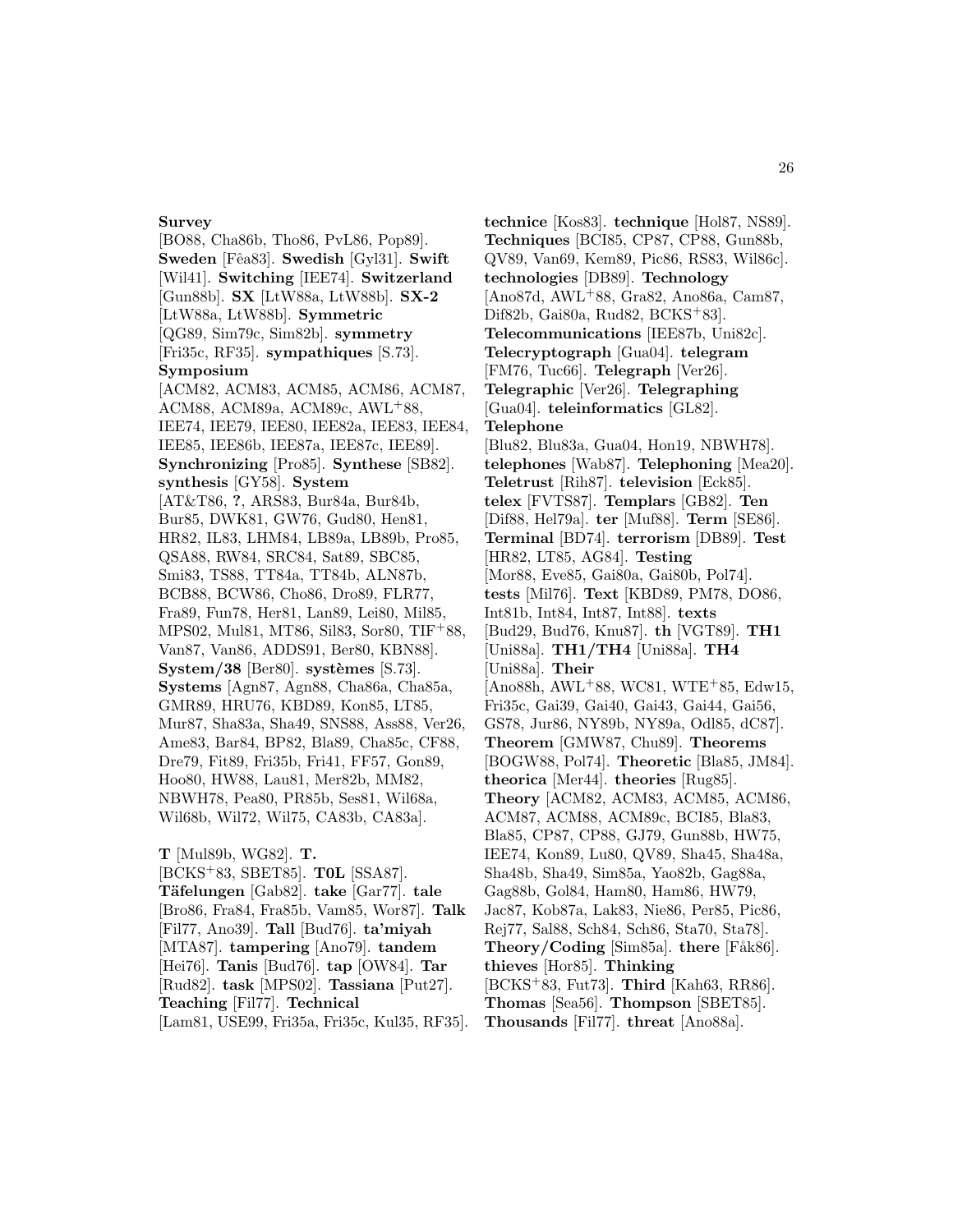**Three** [Per85, Pon89,  $WTE+85$ ]. **Threshold** [Cha85a, Kot85, LLH89]. **throughout** [Win74b]. **Thwarting** [Hor85]. **tilings** [Gab82]. **Till** [Gyl31]. **Time** [CMS89, FH74, QSA88, Wil68a, Wil68b, Wil72, Wil75, AIR83, Bra81, ElG85c, Hig88a, Sha82, Sha84, Wal00, YY89]. **time-luck** [Bra81]. **Time-sharing** [Wil68a, Wil68b, Wil72, Wil75]. **timely** [OR87]. **Times** [Hig88d, NBWH78]. **tips** [MP86]. **tissue** [Fun78]. **titles** [Sin77]. **TLP** [BE79]. **TMS7500** [Tex84]. **TMS75C00** [Tex84]. **today** [DKKM87, Fåk86]. **tokens** [Spe87]. **Tokyo** [IEE87b]. **Tolerance** [Rab89]. **Tolerant** [BIB89, BOGW88]. **tomorrow** [DKKM87]. **tool** [Mic88]. **Toolbox** [Sca86]. **Tools** [Die88, Ano86a, DB89]. **Top** [Cal80, Hig88c, Hig88d, Zor87]. **top-secret** [Zor87]. **Topic** [Mar70b, Mar70a]. **Tore** [Riv79]. **Toronto** [IEE86b, San86]. **totally** [Hel79a]. **Tracking** [Sto89]. **tract** [Sim04]. **Tractatus** [Mer44]. **tradeoff** [Bra81]. **traduzir** [Col64]. **Traffic** [Cal89, Hol87, Uni79b, Wel82b]. **trails** [Cam87]. **Trainer** [Uni82b]. **Traité** [LS25, dlS02]. **Trans** [Lu80]. **transaction** [Cha85c, ADDS91]. **Transactional** [O'N86]. **transcendental** [KLL88]. **Transfer** [BW85, Ano85b, Gra82, Kem88, Kil88, Rab81]. **Transformation** [Hil31, NM88]. **transformations** [YY89]. **transformed** [MOI82]. **Transition** [Lem79]. **translating** [Col64]. **translations** [Bud76]. **transmission** [Ano88d]. **transparent** [Hig88f]. **Transport** [VK84]. **Transposition** [Fri41, Bar61, Cou86]. **Trap** [IW81, MH78]. **Trap-Door** [IW81]. **Trapdoor** [Wil83a, Yao82b, GM85, SM83]. **trapdoor-knapsack** [SM83]. **Trapdoors** [Sha83a]. **TRASEX** [Van87]. **Trattati** [Alb70]. **Treatise** [LS81, Tur99, LS25, dlS02]. **Treatises** [Alb70]. **Treaty** [Sim79a, Sim84]. **tree**

[CS83, San88]. **Trees** [BM75, BM76, Er89, FHJ<sup>+</sup>84]. **trend** [Nai89]. **tres** [du 44]. **tres-subtile** [du 44]. **Trial** [Mon85]. **Triangle** [IEE89]. **trifid** [Bow60b]. **Triple** [Cla12]. **triplex** [Tri06a, Tri21a]. **Trithemii** [Hei76, Hei76]. **Trithemij** [Tri06a, Tri06b, Tri21a, Tri21b]. **Trithemio** [Hei76]. **Trithemius** [Shu82, Wal00]. **Trojan** [Kar87]. **Troubled** [Lit87]. **truly** [Vin71, Vin72]. **truncated** [FHK<sup>+</sup>88, HS85]. **Trust** [Tho84, Tho87]. **Trusted** [MM87, SK97, BCB88]. **Trusting** [Tho84, Tho87]. **Trustworthy** [Sim79a, Sim84]. **Tsarist** [AN86]. **tube** [Zor87]. **Tubes** [BCKS<sup>+</sup>83]. **Tunny** [GMT45]. **tuples** [MI88]. **Turing** [Ash87, AWL<sup>+</sup>88, Hod83, Tur99]. **tutorial** [Bra88, Wil82b]. **TV** [MP86]. **TVROs** [MP86]. **twentieth** [ACM88]. **Twenty** [ACM89c, Ash87, Rud82]. **twenty-fourth** [Rud82]. **Two** [BK80, Cho86, Fra89, SX89, TC86, AB81, BO85c, Cop84, She86, She87, AWL<sup>+</sup>88,  $BWV+88$ , Koz84a, Koz84b, WTE+85]. **two-part** [She86, She87]. **two-party** [BO85c]. **TX** [USE88c]. **Type** [CR85, Cho86, CR88c, Gyl38, Nie86]. **U** [Beh54]. **U-boat** [Beh54]. **U.S.** [Gra82, Sny79]. **ubi** [Hei76]. **ue** [Hei76].

**ultimate** [Wil86c]. **ultra** [Cal80, Mul89a, Bel77, Ben80, Ben89, Lew78, Wel86, Win74a, Win74b, Win75, Win89]. **ultrasound** [Fun78]. **unabridged** [Kah63]. **Unbiased** [Blu84, CG88]. **Unclassified** [Uni78b]. **Unconditionally** [CCD88]. **Undergraduate** [Ano82d]. **Uniform** [Lie81]. **Unique** [LR88a, Ryt86, AG84, VV86]. **Uniquely** [BK80]. **United** [ST89, Uni78b, Bar79c, Bar79b, Lev83, Sin77, Web79, Shu80a, Shu80b]. **Universal** [NY89b, NY89a, Shu82, SP79, Lom83]. **University** [IEE74, Man60, RR86, Gra82].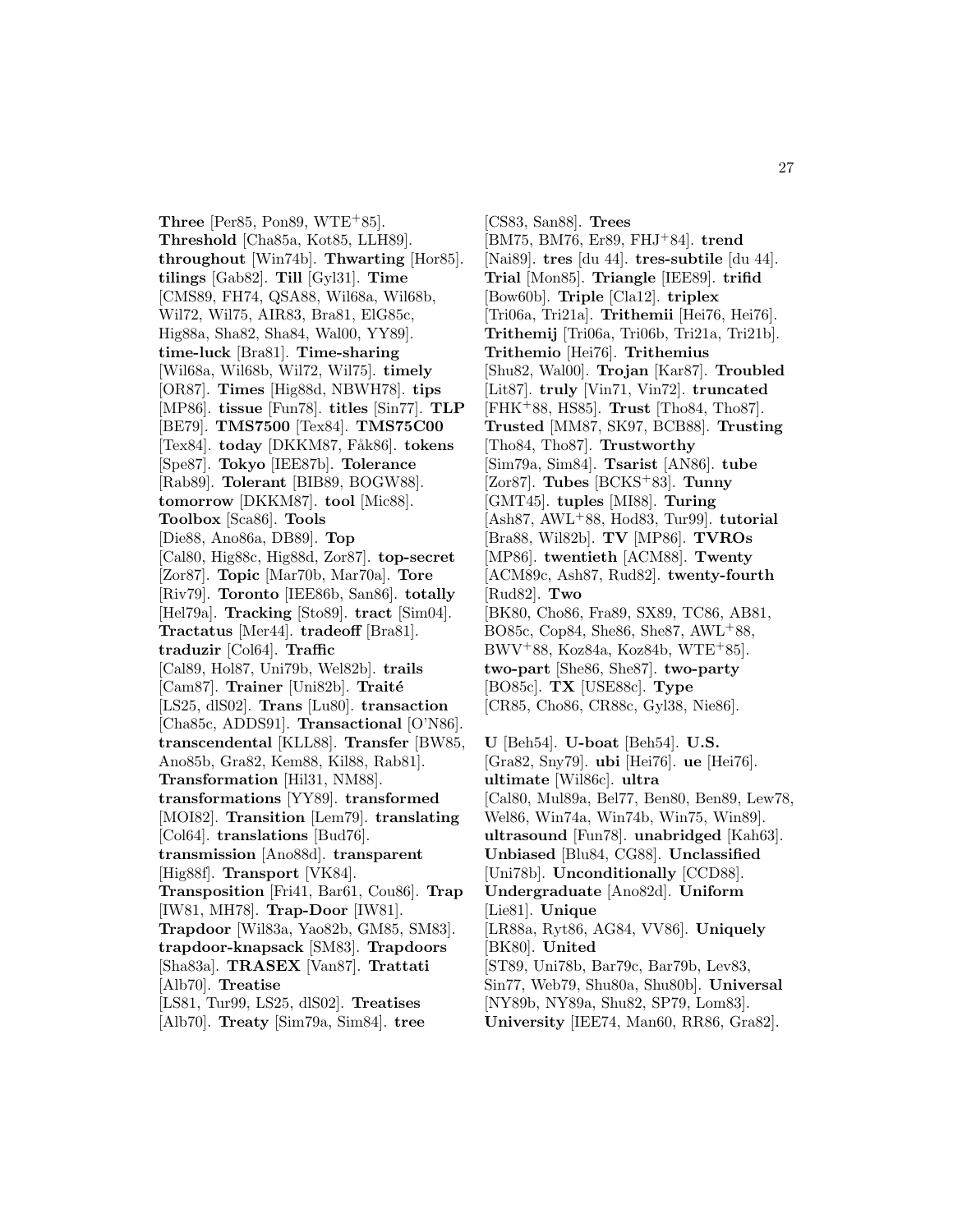**UNIX** [AT&T86, **?**, Bis89a, RW84, USE88a]. **Unknown** [NS88]. **Untraceable** [Cha79, Cha81, Cha83b]. **Untrusted** [NS88]. **Update** [BB85, DH85b]. **upgrading** [MP86]. **Upon** [Gua04, MS76, YY89]. **urgent** [Pra39]. **USA** [IEE88, Ker75, USE88b, USE88c, USE89b, USE99]. **Usage** [Nat85a, S.73]. **Use** [IW81, Smi83, Sor80, WC81, Hit43, KS89, Nat84, UNN83, UNN85, Uni84, Wel80, Wel82b]. **used** [Bar79a, Ben88, FF57, SX89]. **useful** [Yun85b]. **Usenix** [USE99]. **User** [EKW74, Has84, PW86a, PW87a, ALN87b, Ano84b, Ano86a, CF88, O'S88, OM84, Tex84]. **user-controlled** [OM84]. **users** [Ano88j, Smi87, Spe87]. **Uses** [Ano22, Edw15, Mil86, Ano80]. **Using** [BBF83, Bir85, Boo81, CM79, KJ77, NS78a, NS78b, PR79, QG89, SK97, SBC85, Sie85, Wan86, AS83, Ano81b, Ano87c, Ayo83, Bar75, BM89, CF78, DG57, Dre79, Er89, HS87, HHL89, HW88, Kak85, Kem89, Koy82a, Mul81, NS89, Oka88, PR85a, PP89, Uni82c, Uni81, Vou80b]. **ut** [Hei76]. **utility** [Sup88].

**V** [Bud29, Bud76, Bra79]. **vacuum** [Zor87]. **vacuum-tube** [Zor87]. **Validating** [Gai77, Gai80c]. **Validation** [Has84]. **valuable** [Uni87]. **Value** [MM83, Eve98]. **value-adding** [Eve98]. **Valves** [BCKS<sup>+</sup>83]. **Variable** [Lev58]. **variables** [FHK<sup>+</sup>88, HS85]. **Variants** [SS84]. **variations** [Ano87a, Ano88g, dC87]. **varieties** [TC86]. **Världskriget** [Gyl31]. **Vehicle** [Mur87]. **verbis** [Hei76]. **verborgene** [Sch20]. **verborgens** [Sch20]. **Verfahren** [Bau82]. **verifiability** [BO85c]. **Verifiable** [CGMA85, Fel87, RBO89]. **verification** [KYM82, Kem89, MI88, Sil83, WCWG86]. **verified** [SSDG81]. **Verify** [Sim79a, Sim84]. **Verifying** [ALN87b].

**Verschl¨usselungsabbildungen** [Gab82].

**version** [OSS85]. **versions** [CM82]. **versus** [Dif82a, Fåk86]. **verwandter** [SB82]. **Very** [Ker75, She88, du 44]. **via** [Cam87]. **Vienna** [EKMN84]. **view** [Bel77, Gyl38]. **viewpoint** [Gra82, Gyl36]. **VIII** [Ric74, HJH85, Hig83]. **vindicata** [Hei76]. **vindicias** [Hei76]. **viruses** [Ano88a]. **Visible** [Hon19]. **VLSI** [Mas89, ORS<sup>+</sup>87, She86, She87, She88, Wat89]. **vnd** [Sch20]. **vne** [du 44]. **vnnd** [Sch20, Sch33]. **vocabulary** [MS76]. **Voice** [BCW86, TS88, Wab87, Int79, Int81b, Int84, Int87, Int88]. **Vol** [Lei79a, Lei79b]. **voluntatem** [Tri06c, Tri21c]. **vs** [Jue81]. **vulnerable** [Hig88d].

**W** [BCKS<sup>+</sup>83, WTE<sup>+</sup>85, Kos83]. **W.** [SE86, WTE<sup>+</sup>85]. **wa** [MTA87]. **wa-istikhraj** [MTA87]. **Wagstaff** [Mul89b]. **War** [AWL<sup>+</sup>88, Bar79c, Cla77a, Elv87, Jon78a, Koz84a, Koz84b, Men89, WTE<sup>+</sup>85, Win74b, Bee81, Ber83, Gar79, Gar80, Jon78b, Lew78, Ste76, Uni79b, Gyl31, Gyl34, HT79, HH79, SBET85]. **warfare** [Men89, Nor73]. **Wars** [Bar79b, Den86]. **Was** [AWL<sup>+</sup>88, Koz84b, WTE<sup>+</sup>85, Koz84a]. **Washington** [ACM89c, BBB<sup>+</sup>81, IEE82b]. **watch** [Ano87d]. **Waterman** [BCKS<sup>+</sup>83]. **Watermark** [LB89a, LB89b]. **Watermark-based** [LB89a, LB89b]. **watermarks** [Est80]. **Waveform** [KJ77]. **Waves** [Hon19]. **Way** [IR89, IW81, Kno79, KFB79, Win83, Win84, GL89, Hås87, IL89, Lev85, NY89b, NY89a, Sha88]. **Wayne** [Kon89]. **Wayner** [Hig88b]. **weak** [CG88, HC88]. **weaken** [Gra82]. **weaknesses** [She86, She87, She88]. **weapon** [Bel77]. **Web** [Ale98]. **Weber** [Shu80a, Shu80b]. **Webster** [Kah63]. **Wednesday** [IEE86a, Mur87]. **Weiss** [Ano88j]. **Welchman** [BCKS<sup>+</sup>83]. **West** [Sin77, Ben80]. **Wexelblat** [SWT<sup>+</sup>81]. **WG** [CSB89]. **whatever** [Col64]. **wheels** [Gyl38]. **where** [Bar79a]. **wherein** [Lea87, Wal00]. **Which** [BG85, AB81, Rou84]. **Whitehall**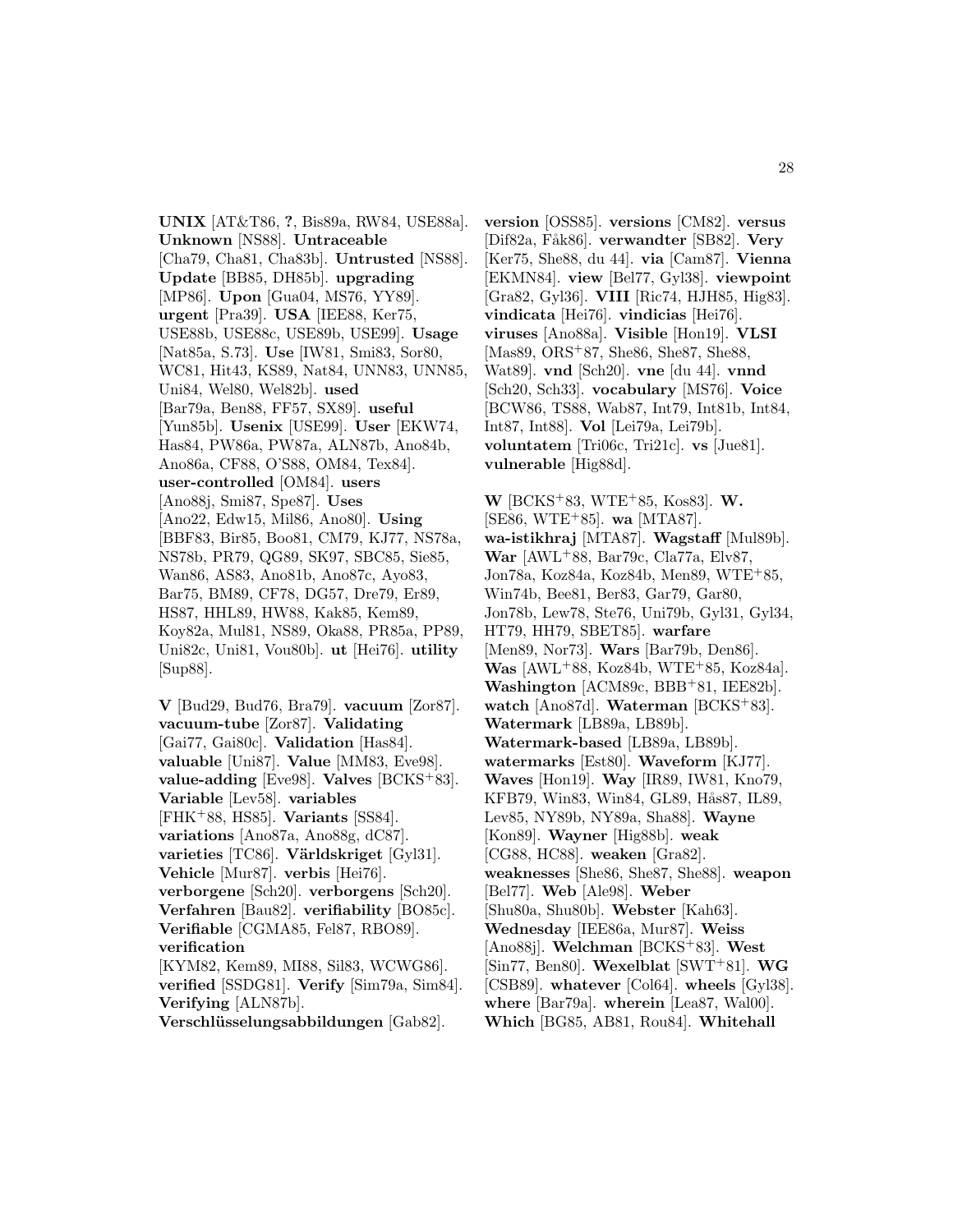[Fer87]. **Who** [Fil78, Cla77a, Cla77b]. **Whole** [ACGS88]. **wholesale** [AA88]. **whose** [Hor85]. **Wide** [Ale98, Bur88]. **wie** [Sch20]. **Wiener** [AWL<sup>+</sup>88]. **Wiley** [Ano82a]. **will** [Hel79a]. **William** [Sar28, Ano39, FF57, Lea87]. **Williams** [KL84]. **Wire** [OW84, Ver26]. **Wire-tap** [OW84]. **within** [Hel79a]. **Without** [Mon85, PW86a, PW87a, Bla85, Cha85c, CEvdGP87, SDV83, Wil83a]. **wits** [See89]. **Wizard** [Jon78a]. **Wolfe** [Sto65]. **woln** [Sch20]. **Word** [BS86, BO85d, McC75, WM85, Bar75, Ben88, Eve85, Smi87]. **WordPerfect** [Ben88]. **words** [AG85]. **Work** [Goo79]. **working** [BB89]. **Works** [AWL<sup>+</sup>88]. **Workshop** [Bet83, BCI85, BGK77, CP87, CP88, Gun88b, QV89, USE88b, USE88a, Pic86]. **Workstations** [NS88]. **World** [AWL<sup>+</sup>88, HT79, HH79, Ritxx, SBET85, WTE<sup>+</sup>85, Cla77b, Ale98, Bar79c, Bar79b, Cla77a, Elv87, Gyl31, Gyl34, Koz84a, Koz84b, Lew78, Lit87, Men89, Win74b]. **worldwide** [Int87, Int88]. **Worthy** [AWL<sup>+</sup>88]. **would** [Gar77]. **Writing** [Gel74, Hul98, Kah67a, Kah67b, Kah96, Kas63, Laf64, Nan36, Nan74, Ric74, Sea86, Smi43, Smi44, Smi55, Smi71, Wol70, Zim48, du 44, Gin70]. **writings** [Col64, Lan81, Per90]. **wrong** [HM88]. **wrote** [FF57]. **WW** [Pli98]. **Wyner** [Kal84, Kal85].

**X.509** [Cop89]. **X3** [ML87]. **X9.23** [AA88]. **xiv** [Ano82a]. **xvi** [Lei79a, Lei79b]. **xviii** [Shu80a, Shu80b].

**year** [Dif82b, Hel79a]. **Years** [BCKS<sup>+</sup>83, Dif88, Ash87, Gar77]. **Yeheskel** [Ano88i]. **yesterday** [DKKM87]. **York** [ACM87, Ano82a, HJH85, Hig88d, Lei79a, Lei79b, MZS79, Sin77]. **York/London** [Lei79a, Lei79b]. **yourself** [FS87].

**Z** [Kno79]. **zastosowan** [Kos83]. **Zeit** [Sch20]. **Zendian** [Cal89]. **Zero** [WTE<sup>+</sup>85, BFM88]. **zero-knowledge** [BFM88]. **Zimmermann** [FM76, Tuc66]. **zone** [Ano89]. **Zufallsgeneratoren** [Gab82]. **Zur** [SB82].

# **References**

# **ANSI:1988:FIE**

[AA88] American National Standards Institute and American Bankers Association. Secretariat. Financial institution encryption of wholesale financial messages: X9.23. American Bankers Association, Washington, DC, USA, 1988. vii  $+28$  pp.

### **Asmuth:1981:EAC**

[AB81] C. A. Asmuth and G. R. Blakley. An efficient algorithm for constructing a cryptosystem which is harder to break than two other cryptosystems. Computers and Mathematics with Applications, 7 (6):447–450, 1981. CODEN CMAPDK. ISSN 0898-1221 (print), 1873-7668 (electronic).

#### **Alexi:1984:RRB**

[ACGS84] W. Alexi, B. Chor, O. Goldreich, and C. P. Schnorr.  $RSA/Rabin$  bits are  $1/2$  +  $1 \text{Poly}(\log N)$  secure. In IEEE [IEE84], pages 449–457. CO-DEN ASFPDV. ISBN 0-8186- 8591-3, 0-8186-0591-X (paperback), 0-8186-4591-1 (microfiche). ISSN 0272-5428. LCCN QA 76 S979 1984. IEEE catalog no. 84CH2085-9.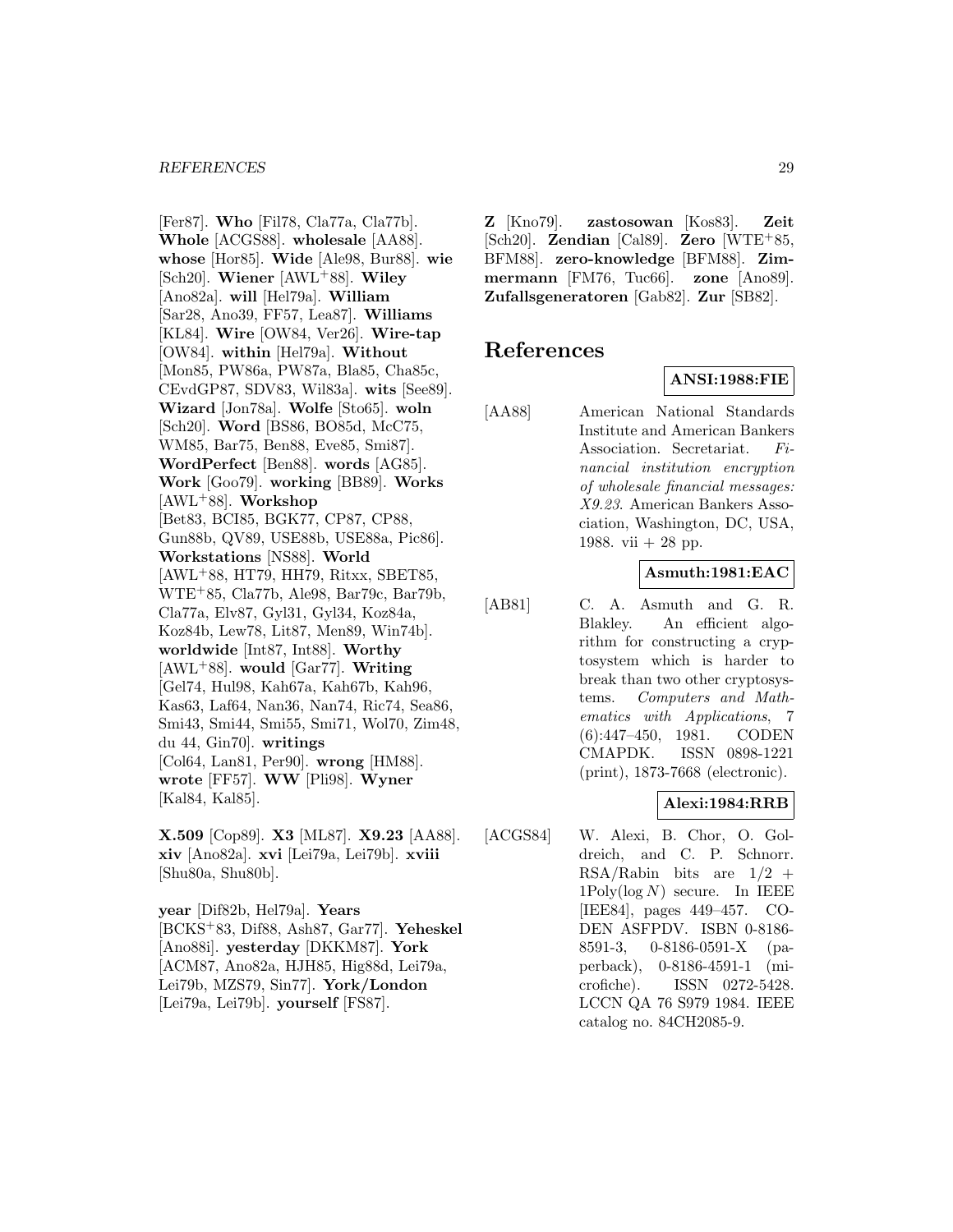#### **Alexi:1988:RRF**

[ACGS88] Werner Alexi, Benny Z. Chor, Oded Goldreich, and Claus-P. Schnorr. RSA and Rabin functions: Certain parts are as hard as the whole. SIAM Journal on Computing, 17(2):194–209, April 1988. CODEN SMJCAT. ISSN 0097-5397 (print), 1095- 7111 (electronic). Special issue on cryptography.

#### **ACM:1982:PFA**

[ACM82] ACM, editor. *Proceedings of the* fourteenth annual ACM Symposium on Theory of Computing, San Francisco, California, May 5–7, 1982. ACM Press, New York, NY 10036, USA, 1982. ISBN 0-89791-070-2. LCCN QA75.5 .A14 1982. ACM order no. 508820.

## **ACM:1983:PFA**

[ACM83] ACM, editor. Proceedings of the fifteenth annual ACM Symposium on Theory of Computing, Boston, Massachusetts, April 25–27, 1983. ACM Press, New York, NY 10036, USA, 1983. ISBN 0-89791-099-0. LCCN QA75.5.A14 1983. ACM order no. 508830.

#### **ACM:1985:PSA**

[ACM85] ACM, editor. Proceedings of the seventeenth annual ACM Symposium on Theory of Computing, Providence, Rhode Island, May 6–8, 1985. ACM Press, New York, NY 10036, USA, 1985. ISBN 0-89791-151-2 (pa-

#### perback). LCCN QA 76.6 A13 1985. ACM order no. 508850.

#### **ACM:1986:PEA**

[ACM86] ACM, editor. Proceedings of the Eighteenth annual ACM Symposium on Theory of Computing, Berkeley, California, May 28–30, 1986. ACM Press, New York, NY 10036, USA, 1986. ISBN 0-89791-193-8. LCCN QA 76.6 A13 1986. ACM order number 508860.

#### **ACM:1987:PNA**

[ACM87] ACM, editor. Proceedings of the nineteenth annual ACM Symposium on Theory of Computing, New York City, May 25–27, 1987. ACM Press, New York, NY 10036, USA, 1987. ISBN 0-89791-221-7. LCCN QA 76.6 A13 1987.

# **ACM:1988:PTA**

[ACM88] ACM, editor. Proceedings of the twentieth annual ACM Symposium on Theory of Computing, Chicago, Illinois, May 2– 4, 1988. ACM Press, New York, NY 10036, USA, 1988. ISBN 0-89791-264-0. LCCN QA 76.6 A13 1988. ACM order no. 508880.

# **ACM:1989:PEA**

[ACM89a] ACM, editor. Proceedings of the Eighth Annual ACM Symposium on Principles of Distributed Computing: Edmonton, Alberta, Canada, August 14–16, 1989. ACM Press, New York, NY 10036, USA, 1989. ISBN 0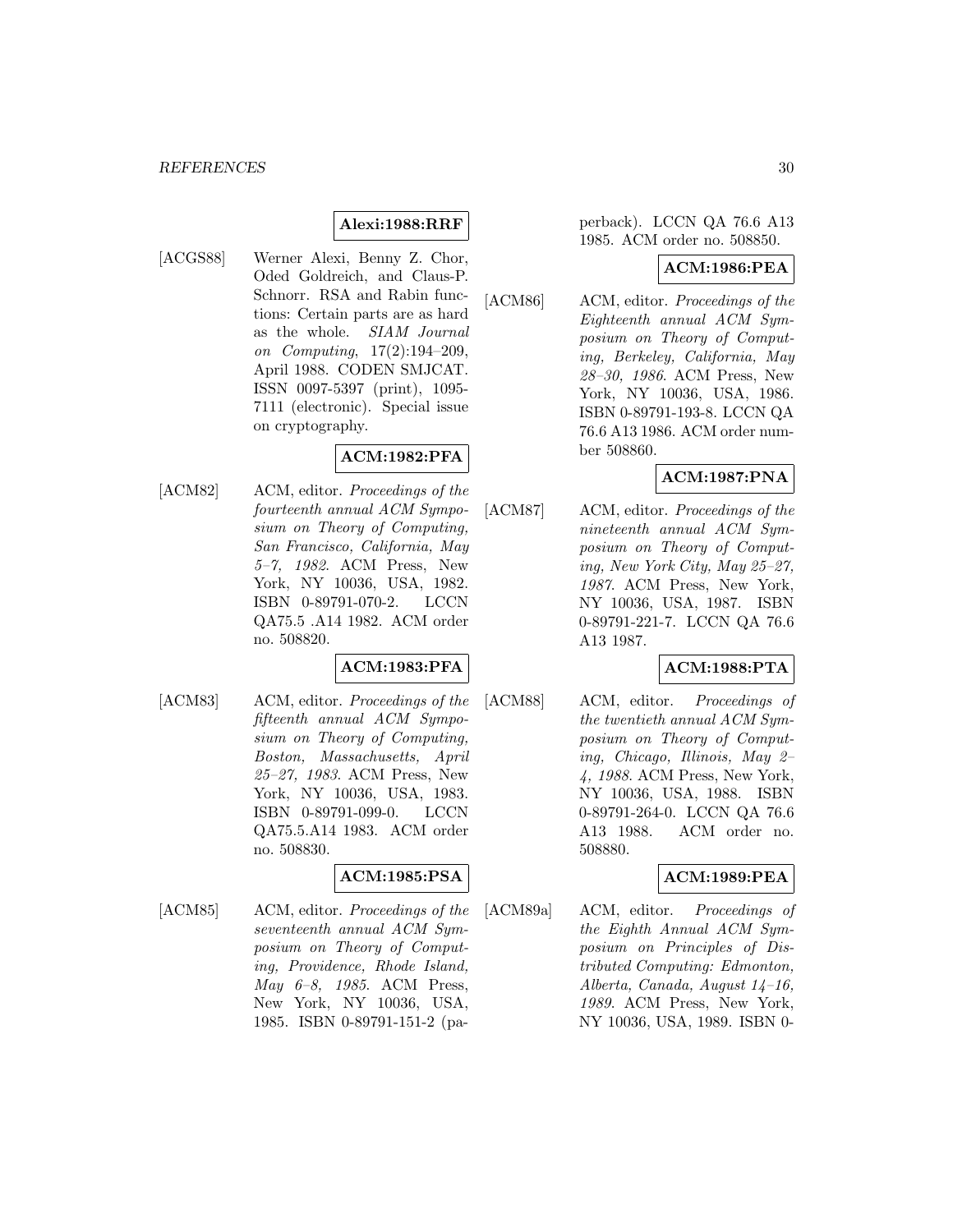89791-326-4. LCCN QA 76.9 D5 A26 1989.

#### **ACM:1989:PSN**

[ACM89b] ACM, editor. Proceedings, Supercomputing '89: November 13–17, 1989, Reno, Nevada. ACM Press, New York, NY 10036, USA, 1989. ISBN 0- 89791-341-8. LCCN QA 76.5 S87 1989. IEEE 89CH2802-7. **ACM:1989:PTF**

[ACM89c] Proceedings of the Twenty First Annual ACM Symposium on Theory of Computing: Seattle, Washington, May 15–17, 1989. ACM Press, New York, NY 10036, USA, 1989. ISBN 0- 89791-307-8. LCCN QA 76.6 A13 1989.

#### **Ahlswede:1981:BCG**

[AD81] R. Ahlswede and G. Dueck. Bad codes are good ciphers. Report, Universität Bielefeld, Bielefeld, Germany, 1981. Submitted in Nov. 1980 to the proceedings of the International Colloquium on Information Theory, to be held at Budapest in August 1981.

#### **Abraham:1991:TSS**

[ADDS91] D. G. Abraham, G. M. Dolan, G. P. Double, and J. V. Stevens. Transaction Security System. IBM Systems Journal, 30(2):206–229, 1991. CODEN IBMSA7. ISSN 0018-8670. See erratum [**?**].

#### **Adleman:1979:SAD**

[Adl79] L. M. Adleman. A subexponential algorithm for the discrete logarithm. In IEEE [IEE79], pages 55–60. CODEN ASF-PDV. ISBN ???? ISSN 0272- 5428. LCCN QA267 .S95 1979; TK7885.A1 S92 1979.

#### **Adleman:1983:BGK**

[Adl83] Leonard M. Adleman. On breaking generalized knapsack public key cryptosystems. In ACM [ACM83], pages 402–412. ISBN 0-89791-099-0. LCCN QA75.5.A14 1983. ACM order no. 508830.

#### **Adleman:1987:PRD**

[Adl87] Leonard Adleman. Pre-RSA days: History and lessons. In Ashenhurst [Ash87], page ?? ISBN 0-201-07794-9. LCCN QA76.24 .A33 1987. ACM Turing Award lecture.

#### **Apostolico:1984:PMM**

[AG84] A. Apostolico and R. Giancarlo. Pattern matching machine implementation of a fast test for unique decipherability. Information Processing Letters, 18 (3):155–158, March 30, 1984. CODEN IFPLAT. ISSN 0020- 0190 (print), 1872-6119 (electronic).

#### **Apostolico:1985:CAW**

[AG85] Alberto Apostolico and Zvi Galil, editors. Combinatorial algorithms on words (Maratea, Italy, June 18–22, 1984), volume 12 of NATO Adv. Sci. Inst. Ser. F: Comput. Systems Sci. Springer-Verlag, Berlin, Germany / Heidelberg, Germany /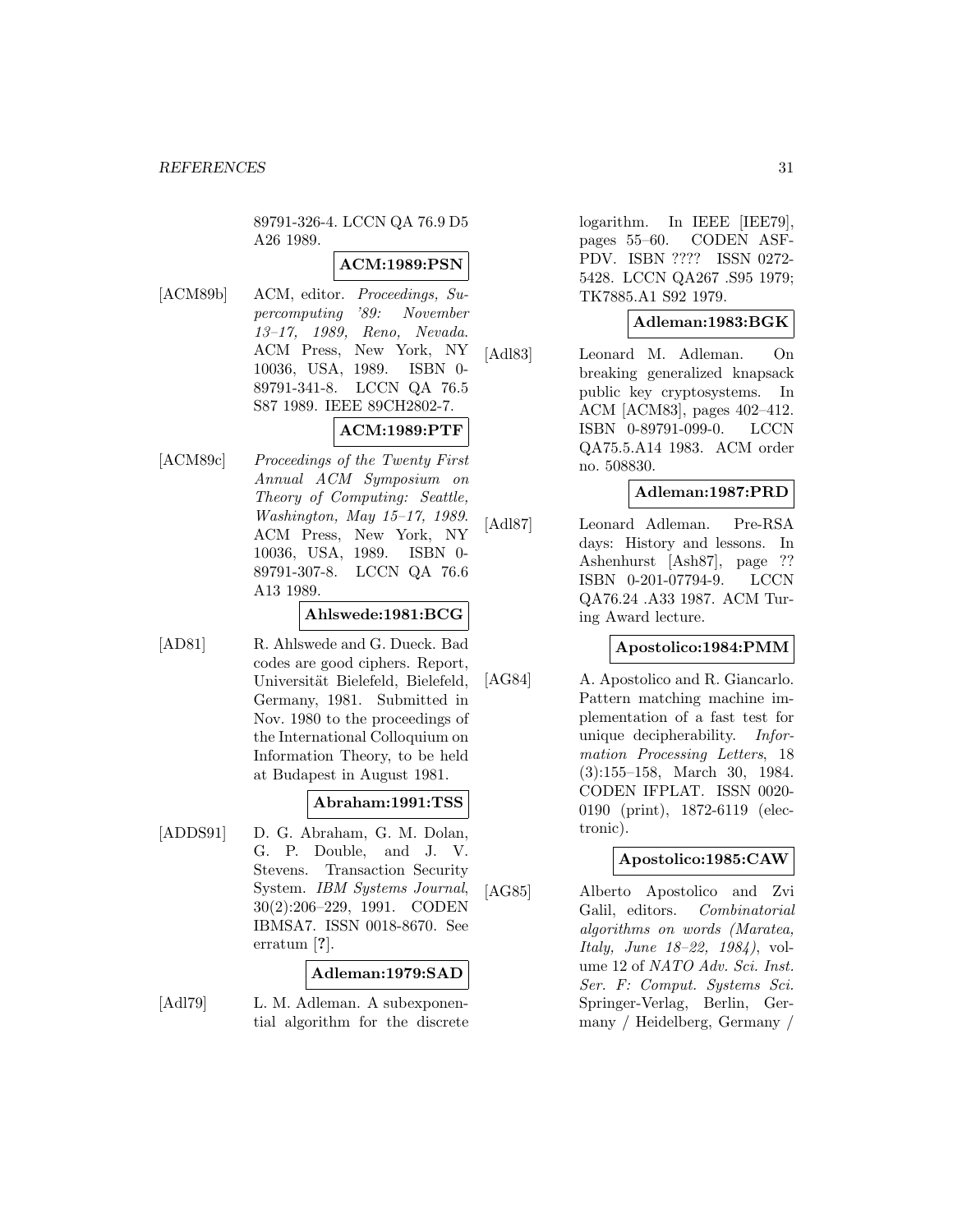London, UK / etc., 1985. ISBN 0-387-15227-X. LCCN QA164 .N35 1984.

# **Agnew:1987:RSC**

- 
- [Agn87] G. B. Agnew. Random sources for cryptographic systems. In Chaum and Price [CP87], pages 77–81. ISBN 0-387-19102- X (New York), 3-540-19102-X (Berlin). LCCN QA76.9.A25 E963 1987.

# **Agnew:1988:RSC**

[Agn88] G. B. Agnew. Random sources for cryptographic systems. In Chaum and Price [CP87], pages 77–81. ISBN 0-387-19102- X (New York), 3-540-19102-X (Berlin). LCCN QA76.9.A25 E963 1987.

# **Akritas:1983:CEA**

[AIR83] A. G. Akritas, S. S. Iyengar, and A. A. Rampuria. Computationally efficient algorithms for a one-time pad scheme. International Journal of Computer and Information Sciences, 12 (4):285–316, August 1983. CO-DEN IJCIAH. ISSN 0091-7036.

# **Alberti:1470:TC**

[Alb70] Leon Battista Alberti. Trattati in Cifra. (Italian) [Treatises in ciphers]. ????, ????, 1470. ???? pp.

#### **Alexander:1945:CHG**

[Ale45] C. H. O'D. Alexander. Cryptologic history of the German Naval Enigma. GC&CS Report HW 25/7, British National Archives, ????, 1945.

### **Alexandre:1998:JBP**

[Ale98] Thomas J. Alexandre. A Java-based platform for intellectual property protection on the World Wide Web. Computer Networks and ISDN Systems, 30(1–7):591–593, April 1, 1998. CODEN CNISE9. ISSN 0169-7552 (print), 1879- 2324 (electronic). URL http: //www.cl.cam.ac.uk/~fapp2/ steganography/bibliography/ 072101.html; http://www. elsevier.com/cas/tree/store/ comnet/sub/1998/30/1-7/1863. pdf.

# **Ahituv:1987:PED**

[ALN87a] Niv Ahituv, Yeheskel Lapid, and Seev Neumann. Processing encrypted data. Communications of the Association for Computing Machinery, 30(9): 777–780, September 1987. CO-DEN CACMA2. ISSN 0001- 0782 (print), 1557-7317 (electronic). URL http://www.acm. org/pubs/toc/Abstracts/0001- 0782/30404.html.

#### **Ahituv:1987:VAI**

[ALN87b] Niv Ahituv, Yeheskel Lapid, and Seev Neumann. Verifying the authentication of an information system user. Computers and Security, 6(2): 152–157, April 1987. CO-DEN CPSEDU. ISSN 0167- 4048 (print), 1872-6208 (electronic). URL https://www. sciencedirect.com/science/ article/pii/0167404887900861.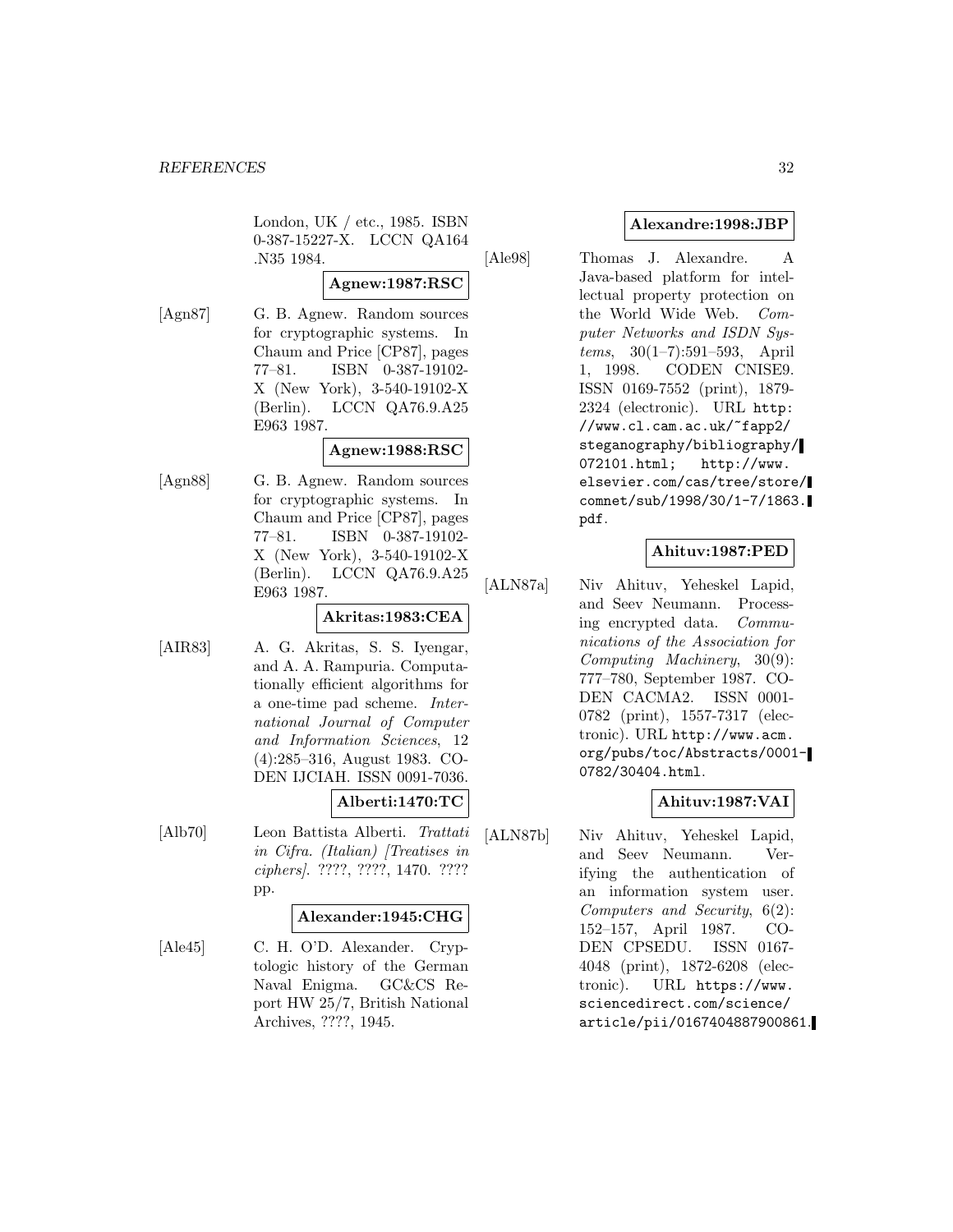# **Akl:1985:FPR**

[AM85] Selim G. Akl and Henk Meijer. A fast pseudo random permutation generator with applications to cryptology. In Blakley and Chaum [BC85], pages 269–275. CODEN LNCSD9. ISBN 0-387- 15658-5; 3-540-39568-7. ISSN 0302-9743 (print), 1611-3349 (electronic). LCCN QA76.9.A25 C791 1984; QA267.A1 L43 no.196. URL http://www. springerlink.com/openurl. asp?genre=article&issn=?? ??&volume=0&issue=0&spage= 269. CRYPTO 84: a Workshop on the Theory and Application of Cryptographic Techniques, held at the University of California, Santa Barbara, August 19–22, 1984, sponsored by the International Association for Cryptologic Research.

#### **Adams:1988:SRC**

[AM88] Carlisle M. Adams and Henk Meijer. Security-related comments regarding McEliece's public-key cryptosystem. Lecture Notes in Computer Science, 293:224–228, 1988. CO-DEN LNCSD9. ISSN 0302-9743 (print), 1611-3349 (electronic).

#### **Adams:1989:SRC**

[AM89] Carlisle M. Adams and Henk Meijer. Security-related comments regarding McEliece's public-key cryptosystem. IEEE Transactions on Information Theory, IT-35(2):454–455, 1989. CODEN IETTAW. ISSN 00189448 (print), 1557-9654 (electronic).

## **ACE:1981:RPC**

[Ame81] American Council on Education. Report of the Public Cryptography Study Group. Communications of the Association for Computing Machinery, 24 (7):435–450, July 1981. CO-DEN CACMA2. ISSN 0001- 0782 (print), 1557-7317 (electronic). See the opposing view in [Dav81].

# **ANSI:1983:ANS**

[Ame83] American National Standards Institute. American National Standard for information systems: data encryption algorithm: modes of operation. American National Standards Institute, 1430 Broadway, New York, NY 10018, USA, 1983. ?? pp.

#### **Andrew:1986:TCB**

[AN86] Christopher Andrew and Keith Neilson. Tsarist codebreakers and British codes. Intelligence and National Security, 1 (1):6–??, 1986. ISSN 0268-4527 (print), 1743-9019 (electronic).

#### **Andree:1952:C**

[And52] Richard Vernon Andree. Cryptanalysis. Yeshiva College, New York, NY, USA, 1952. 5–16 pp. Reprinted from Scripta mathematica, Vol. 28, No. 1. March, 1952.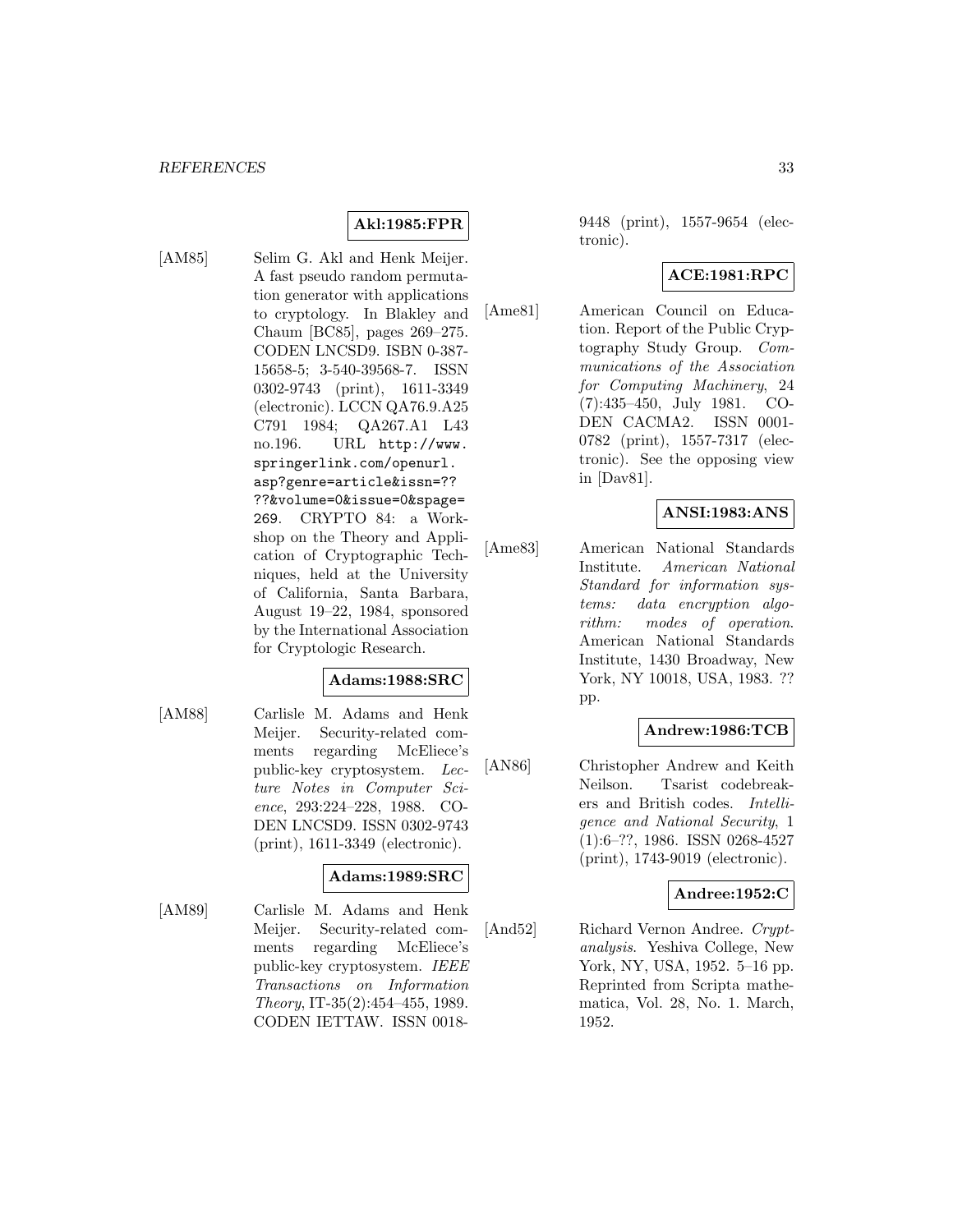#### *REFERENCES* 34

#### **Andelman:1979:MLE**

[And79] Dov Andelman. Maximum likelihood estimation applied to cryptanalysis. Thesis (Ph.D.), Stanford University, Stanford, CA, USA, 1979. viii  $+167$  pp.

#### **Andelman:1980:MLE**

[And80] Dov Andelman. Maximum likelihood estimation applied to cryptanalysis. Thesis (Ph.D.), Department of Electrical Engineering, Stanford University, Stanford, CA, USA, 1980. viii  $+ 167$  pp.

#### **Andrew:1986:CSI**

[And86] Christopher Andrew. Codebreaking and signals intelligence. Intelligence and National Security, 1(1):1–??, 1986. ISSN 0268-4527 (print), 1743- 9019 (electronic).

#### **Anonymous:1922:PUS**

[Ano22] Anonymous. Practical uses for the spectroscope, secret radio communication. Scientific American, 127(4):259, October 1922. CODEN SCAMAC. ISSN 0036-8733 (print), 1946-7087 (electronic). URL http://www. nature.com/scientificamerican/ journal/v127/n4/pdf/scientificamerican1022- **Anonymous:1978:NPAd** 259.pdf.

# **Anonymous:1939:ITM**

[Ano39] Anonymous. Introductory talk to members of the William and Mary College cryptanalysis class. Technical report, William and Mary College, Williamsburg, VA, USA, 1939. 7 pp.

### **Anonymous:1960:CNH**

[Ano60] Anonymous. Cryptanalysis, a new horizon, by Dr. Cryptogram [pseudonym]. American Cryptogram Association, New York, NY, USA  $(??)$ , 1960.  $10+1+$ 27 pp.

### **Anonymous:1976:CCA**

[Ano76] Anonymous. Cryptography and cryptanalysis articles, volume 5 of A Cryptographic series. Aegean Park Press, Laguna Hills, CA, USA, 1976. ISBN 0-89412-003-4. v + 144 pp. LCCN ????

#### **Anonymous:1978:CSD**

[Ano78a] Anonymous, editor. Computer security and the Data Encryption Standard: proceedings of the Conference on Computer Security and the Data Encryption Standard held at the National Bureau of Standards in Gaithersburg, Maryland, on February 15, 1977, volume 500-27 of NBS special publication, computer science and technology. United States Government Printing Office, Washington, DC, USA, 1978.

[Ano78b] Anonymous. New product applications: Single-board bipolar microcomputer emulates any mini- or microcomputer. IEEE Spectrum, 15(4):68–73, April 1978. CODEN IEESAM. ISSN 0018-9235 (print), 1939-9340 (electronic).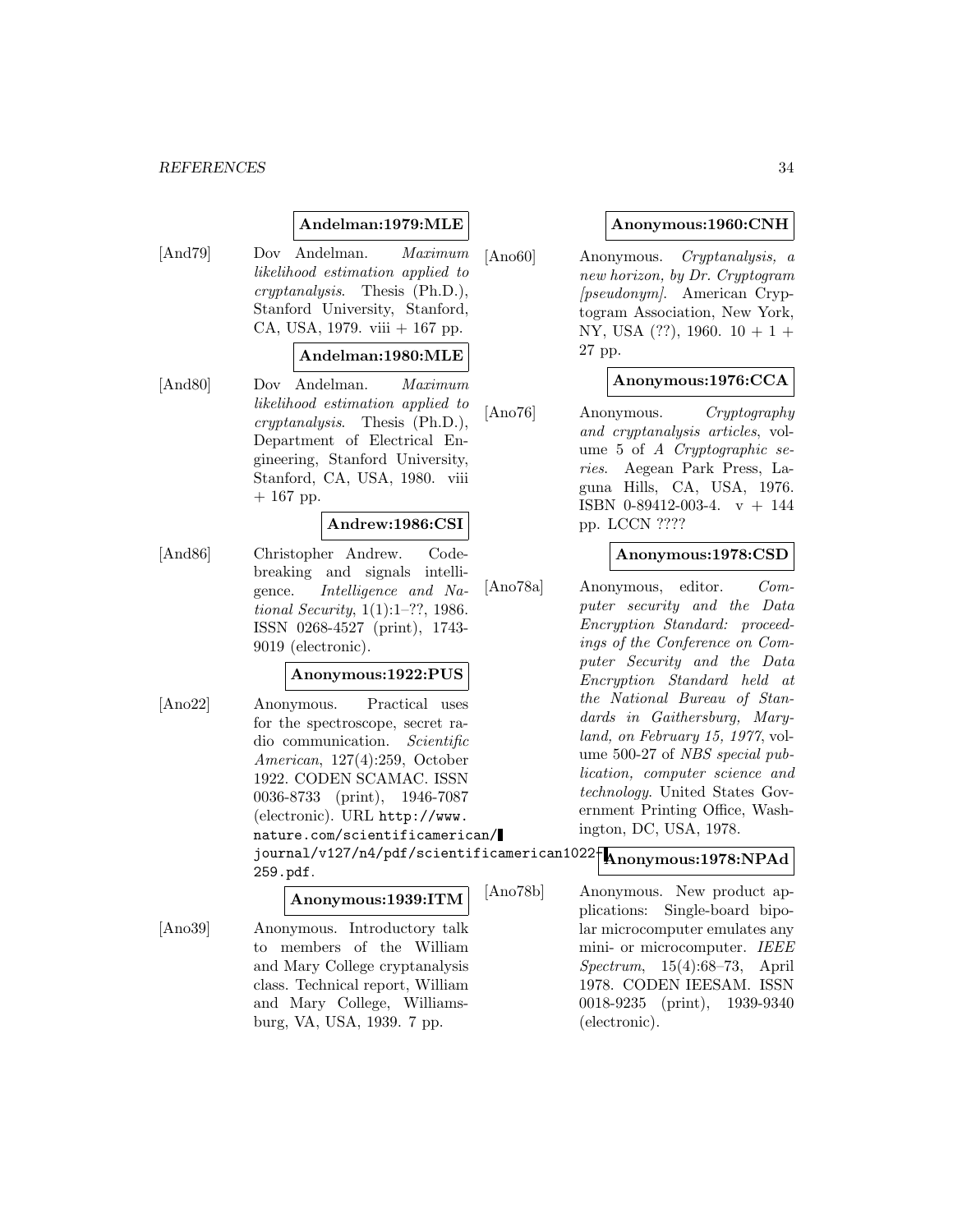#### **Anonymous:1978:ODA**

[Ano78c] Anonymous. The origin and development of the Army Security Agency,  $1917-1947$ , volume 16 of A cryptographic series. Aegean Park Press, Laguna Hills, CA, USA, 1978. ISBN 0-89412-025-5. 51 pp. LCCN UB290 .O75 1978.

#### **Anonymous:1979:SSA**

[Ano79] Anonymous. SB. Security Agency denies tampering with DES. IEEE Spectrum, 16(7):39, July 1979. CODEN IEESAM. ISSN 0018-9235 (print), 1939- 9340 (electronic).

#### **Anonymous:1980:ACS**

[Ano80] Anonymous. An assessment of civil sector uses of digital data encryption. Technical report, Department of Engineering and Public Policy, Department of Social Sciences and School of Urban and Public Affairs, Carnegie-Mellon University, Pittsburgh, PA, USA, November 1980. 128 pp.

### **Anonymous:1981:CHP**

[Ano81a] Anonymous. Corrections: How Polish Mathematicians Deciphered the Enigma, 3(3) 232, Reviews: H. H. Goldstine: A History of Numerical Analysis,  $3(3)$  293. Annals of the History of Computing, 3(4):407, October/ December 1981. CODEN AH-COE5. ISSN 0164-1239. URL http://dlib.computer.org/

an/books/an1981/pdf/a4400. pdf. See [Rej81,  $SWT+81$ ].

#### **Anonymous:1981:GIU**

[Ano81b] Anonymous. Guidelines for implementing and using the NBS Data Encryption Standard, volume 74 of United States. National Bureau of Standards. Federal information processing standards publication, FIPS PUB. U.S. National Bureau of Standards, Gaithersburg, MD, USA, 1981. ISSN 0083-1816. 39 pp.

#### **Anonymous:1982:BRCa**

[Ano82a] Anonymous. Book review: Cryptography: a primer: Alan G. Konheim: New York: John Wiley and Sons,  $1981. xiv + 432$ pp. \$34.95. Computers and Se*curity*,  $1(1):84$ , January 1982. CODEN CPSEDU. ISSN 0167- 4048 (print), 1872-6208 (electronic). URL https://www. sciencedirect.com/science/ article/pii/016740488290030X.

#### **Anonymous:1982:CC**

[Ano82b] Anonymous. A course in cryptanalysis, volume 33, 34 of Cryptographic series. Aegean Park Press, Laguna Hills, CA, USA, 1982. ISBN 0-89412-052-2 (vol. 1), 0-89412-053-0 (vol. 2). LCCN ????

#### **Anonymous:1982:ESS**

[Ano82c] Anonymous. Encryption scrambling the satellite signal for security, 1982. 1 sound cassette (75 min.).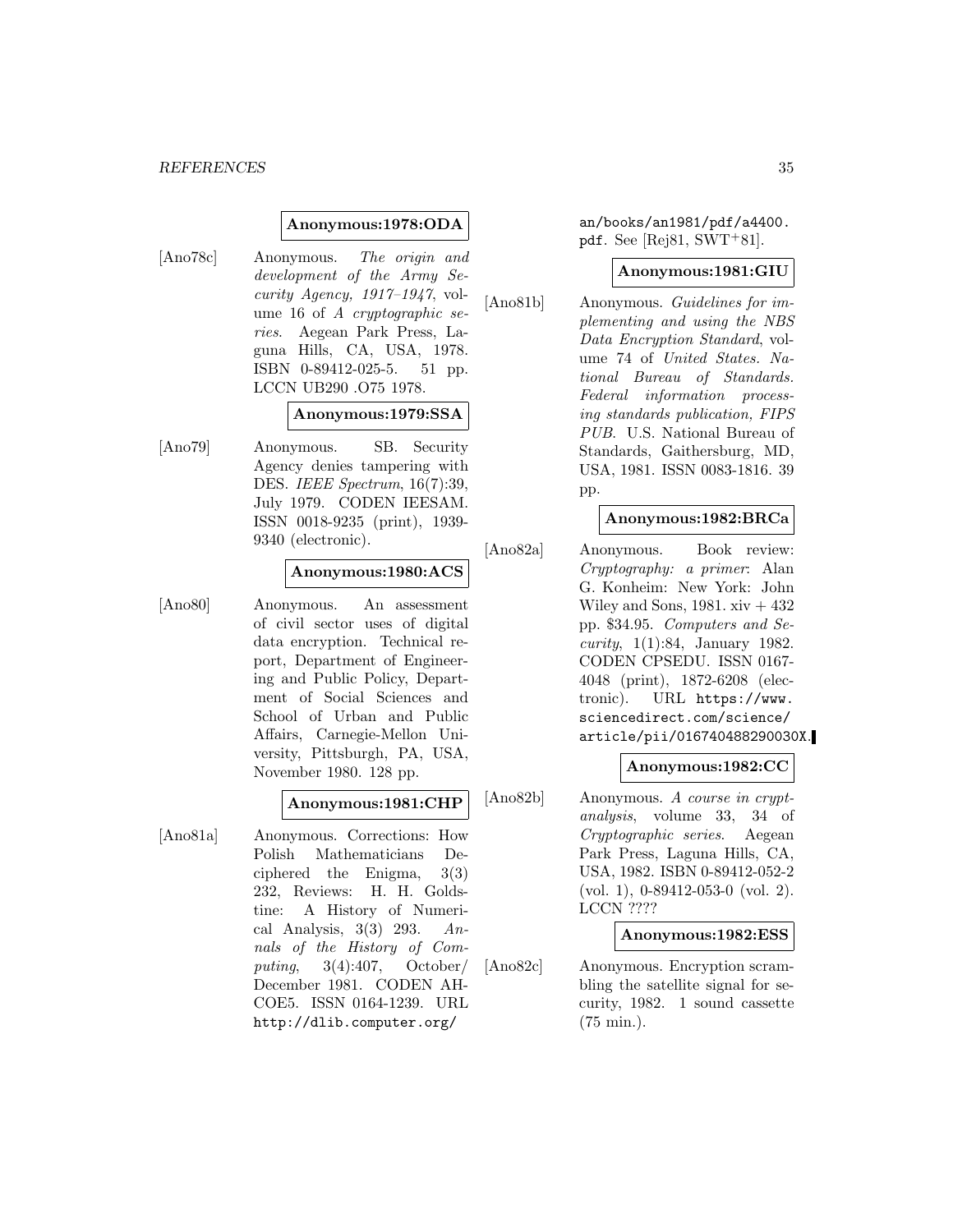#### **Anonymous:1982:NNPa**

[Ano82d] Anonymous. News and notices: Pioneer Award Established by Computer Society; Undergraduate Paper Competition in Cryptology. Annals of the History of Computing, 4(2):184, April/June 1982. CODEN AH-COE5. ISSN 0164-1239. URL http://dlib.computer.org/ an/books/an1982/pdf/a2184. pdf; http://www.computer. org/annals/an1982/a2184abs. htm.

#### **Anonymous:1984:BRP**

[Ano84a] Anonymous. Book review: The puzzle palace: a report on NSA, America's most secret agency: James Bamford: Boston: Houghton Mifflin Company, 1982, 465 pages. \$16.95. Computers and Security, 3 (1):57, February 1984. CO-DEN CPSEDU. ISSN 0167- 4048 (print), 1872-6208 (electronic). URL https://www. sciencedirect.com/science/ article/pii/0167404884900300.

#### **Anonymous:1984:ESC**

[Ano84b] Anonymous. EDP security: communications, database, end user, encryption: advanced security concepts. Number 3 in FTP technical library EDP security. FTP, Port Jefferson Station, NY, USA, 1984. various pp.

# **Anonymous:1985:BM**

[Ano85a] Anonymous. Back matter. In Blakley and Chaum

[BC85], page ?? CODEN LNCSD9. ISBN 0-387-15658- 5; 3-540-39568-7. ISSN 0302- 9743 (print), 1611-3349 (electronic). LCCN QA76.9.A25 C791 1984; QA267.A1 L43 no.196. URL http://www. springerlink.com/openurl. asp?genre=article&issn=??? ?&volume=0&issue=0&spage=? ?. CRYPTO 84: a Workshop on the Theory and Application of Cryptographic Techniques, held at the University of California, Santa Barbara, August 19–22, 1984, sponsored by the International Association for Cryptologic Research.

#### **Anonymous:1985:DEA**

[Ano85b] Anonymous. Data encryption algorithm: Electronic funds transfer: requirements for interfaces. Technical report, ????, ????, 1985. ISBN 0-7262-3764- 7. 16 pp.

### **Anonymous:1986:MTT**

Anonymous. Modern technology tools for user authentication. Computers and Security, 5(3):184–185, September 1986. CODEN CPSEDU. ISSN 0167- 4048 (print), 1872-6208 (electronic). URL https://www. sciencedirect.com/science/ article/pii/0167404886900039.

#### **Anonymous:1986:CPC**

[Ano86b] Anonymous. On cryptographic protection of capabilities. Computers and Security, 5(2):98–99, June 1986. CO-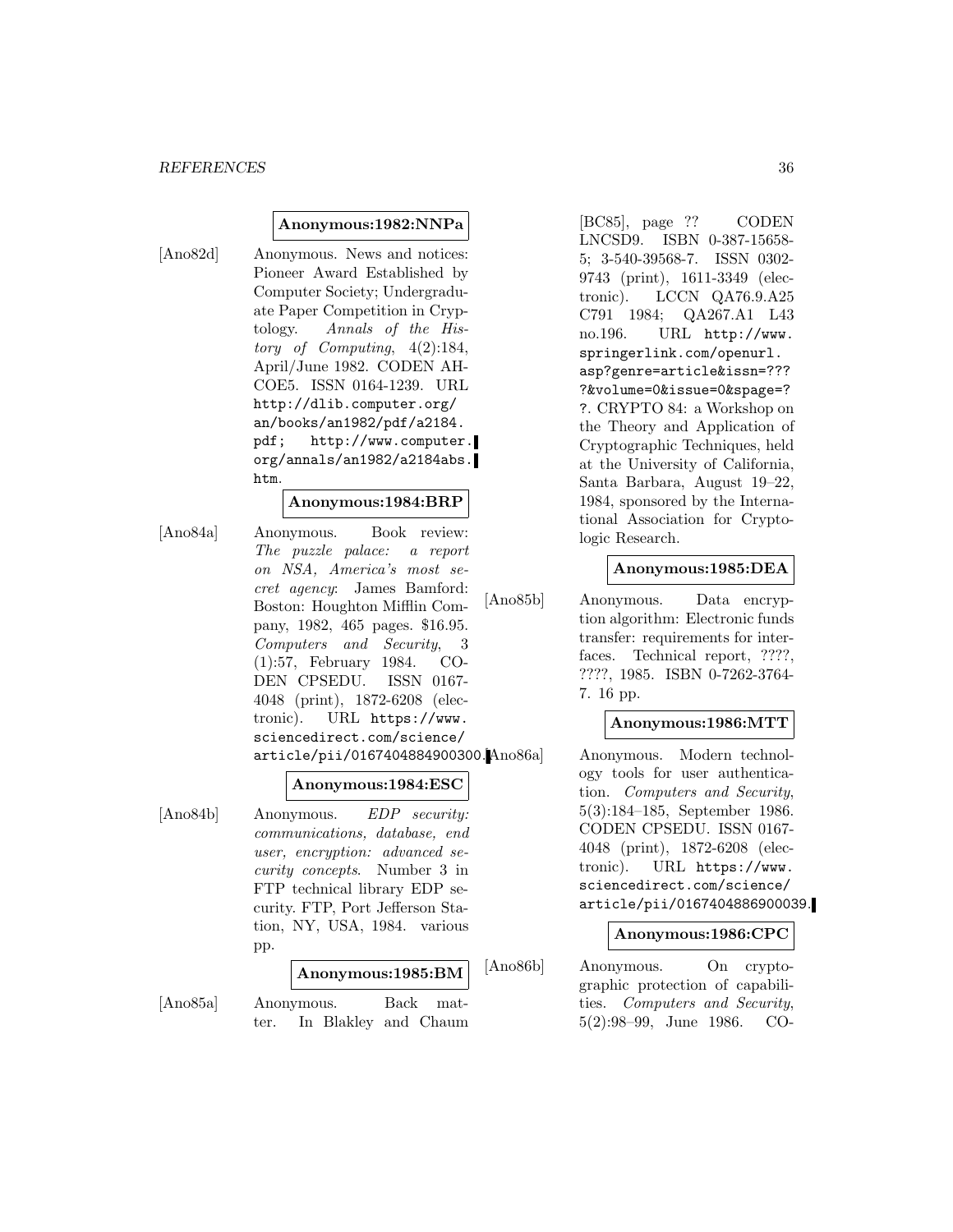DEN CPSEDU. ISSN 0167- 4048 (print), 1872-6208 (electronic). URL https://www. sciencedirect.com/science/ article/pii/0167404886901306.<br>Ano87d

#### **Anonymous:1986:RE**

[Ano86c] Anonymous. Remember the Enigma! Computers and Security, 5(4):288–289, December 1986. CODEN CPSEDU. ISSN 0167-4048 (print), 1872- 6208 (electronic). URL https://www.sciencedirect. com/science/article/pii/0167404886900489.

### **Anonymous:1987:EVE**

[Ano87a] Anonymous. Enigma variations: encryption, emc/rfi, emp: 1987 conference proceedings. Osprey Exhibitions, Watford, England, 1987.  $v + 243$ pp.

#### **Anonymous:1987:HSE**

[Ano87b] Anonymous. High-speed encrypted storage/backup. Computers and Security, 6(5):370– 373, October 1987. CO-DEN CPSEDU. ISSN 0167- 4048 (print), 1872-6208 (electronic). URL https://www. sciencedirect.com/science/ article/pii/0167404887900034.

#### **Anonymous:1987:MAU**

[Ano87c] Anonymous. Message authentication using the RSA. Computers and Security, 6(5):373– 376, October 1987. CO-DEN CPSEDU. ISSN 0167- 4048 (print), 1872-6208 (electronic). URL https://www.

sciencedirect.com/science/ article/pii/0167404887900046.

#### **Anonymous:1987:TWP**

Anonymous. Technology watch — personal authentication devices. Computers and Security, 6(1):10–11, February 1987. CO-DEN CPSEDU. ISSN 0167- 4048 (print), 1872-6208 (electronic). URL https://www. sciencedirect.com/science/ article/pii/0167404887901143.

#### **Anonymous:1988:BRCb**

[Ano88a] Anonymous. Book review: Computer viruses — a secret threat: Rudiger Dierstein. Computers and Security, 7(2):215, April 1988. CO-DEN CPSEDU. ISSN 0167- 4048 (print), 1872-6208 (electronic). URL https://www. sciencedirect.com/science/ article/pii/0167404888903537.

#### **Anonymous:1988:CCJc**

[Ano88b] Anonymous. Cryptography and cryptosystems. January 1970–October 1987. Computers and Security, 7(5): 519, October 1988. CO-DEN CPSEDU. ISSN 0167- 4048 (print), 1872-6208 (electronic). URL https://www. sciencedirect.com/science/ article/pii/0167404888902738.

#### **Anonymous:1988:CCJb**

[Ano88c] Anonymous. Cryptography and cryptosystems. January 1987–December 1987 (citations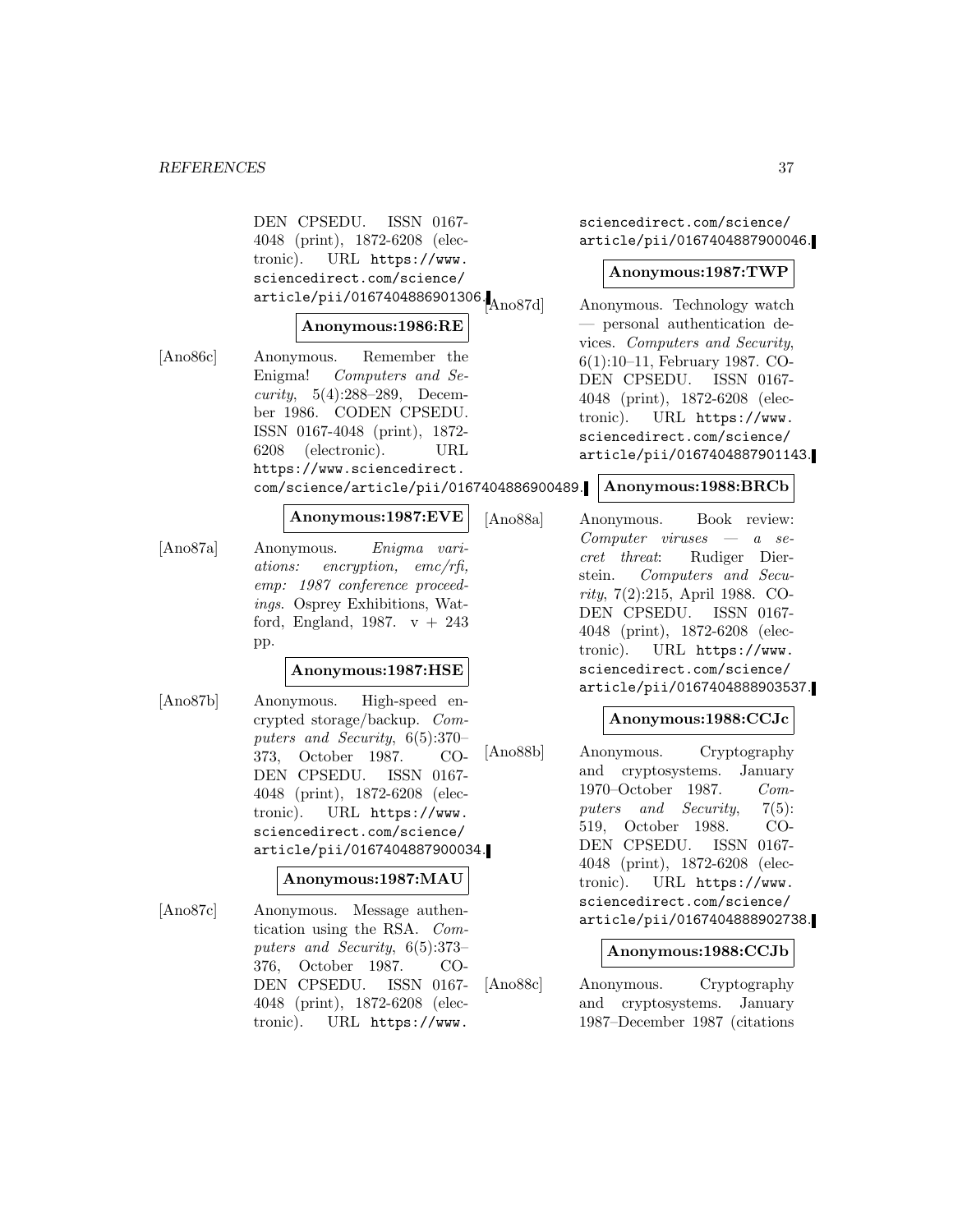from the INSPEC: Information Services for the Physics and Engineering Communities database). Computers and Security, 7(5):518, October 1988. CODEN CPSEDU. ISSN 0167- 4048 (print), 1872-6208 (electronic). URL https://www. sciencedirect.com/science/ article/pii/0167404888902593.

### **Anonymous:1988:DEK**

[Ano88d] Anonymous. Data encryption is key to safe file transmission: Lawrence E. Hughes. Computers and Security, 7 (2):221, April 1988. CO-DEN CPSEDU. ISSN 0167- 4048 (print), 1872-6208 (electronic). URL https://www. sciencedirect.com/science/ article/pii/0167404888903926.

#### **Anonymous:1988:DESb**

[Ano88e] Anonymous. Data encryption standard. 1975–January 1987 (citations from the IN-SPEC: Information Services for the Physics and Engineering Communities database). Computers and Security, 7 (5):511, October 1988. CO-DEN CPSEDU. ISSN 0167- 4048 (print), 1872-6208 (electronic). URL https://www. sciencedirect.com/science/ article/pii/0167404888902155.<br>Ano88il

#### **Anonymous:1988:DESa**

[Ano88f] Anonymous. Data Encryption Standard. January 1975– January 1988 (citations from the INSPEC: Information Ser-

vices for the Physics and Engineering Communications Database). Computers and Security, 7(5):511, October 1988. CODEN CPSEDU. ISSN 0167- 4048 (print), 1872-6208 (electronic). URL https://www. sciencedirect.com/science/ article/pii/0167404888902143.

#### **Anonymous:1988:EVE**

[Ano88g] Anonymous, editor. Enigma variations: encryption, EMC/ RFI, EMP: 1988 conference proceedings. Osprey Exhibitions, Watford, England, 1988.

#### **Anonymous:1988:ERH**

[Ano88h] Anonymous. Errata: Reviews: Hartree: Calculating Machines: Recent and Prospective Developments and Their Impact on Mathematical Physics and Calculating Instruments and Machines, 10(1) 93. Annals of the History of Computing,  $10(3):234$ ,  $\text{July}/$ September 1988. CODEN AH-COE5. ISSN 0164-1239. URL http://dlib.computer.org/ an/books/an1988/pdf/a3234. pdf; http://www.computer. org/annals/an1988/a3234abs. htm. See  $[AWL+88]$ .

#### **Anonymous:1988:PED**

Anonymous. Processing encrypted data: Niv Ahituv, Yeheskel Lapid, and Seev Neumann. Computers and Security, 7(1):103, February 1988. CO-DEN CPSEDU. ISSN 0167- 4048 (print), 1872-6208 (elec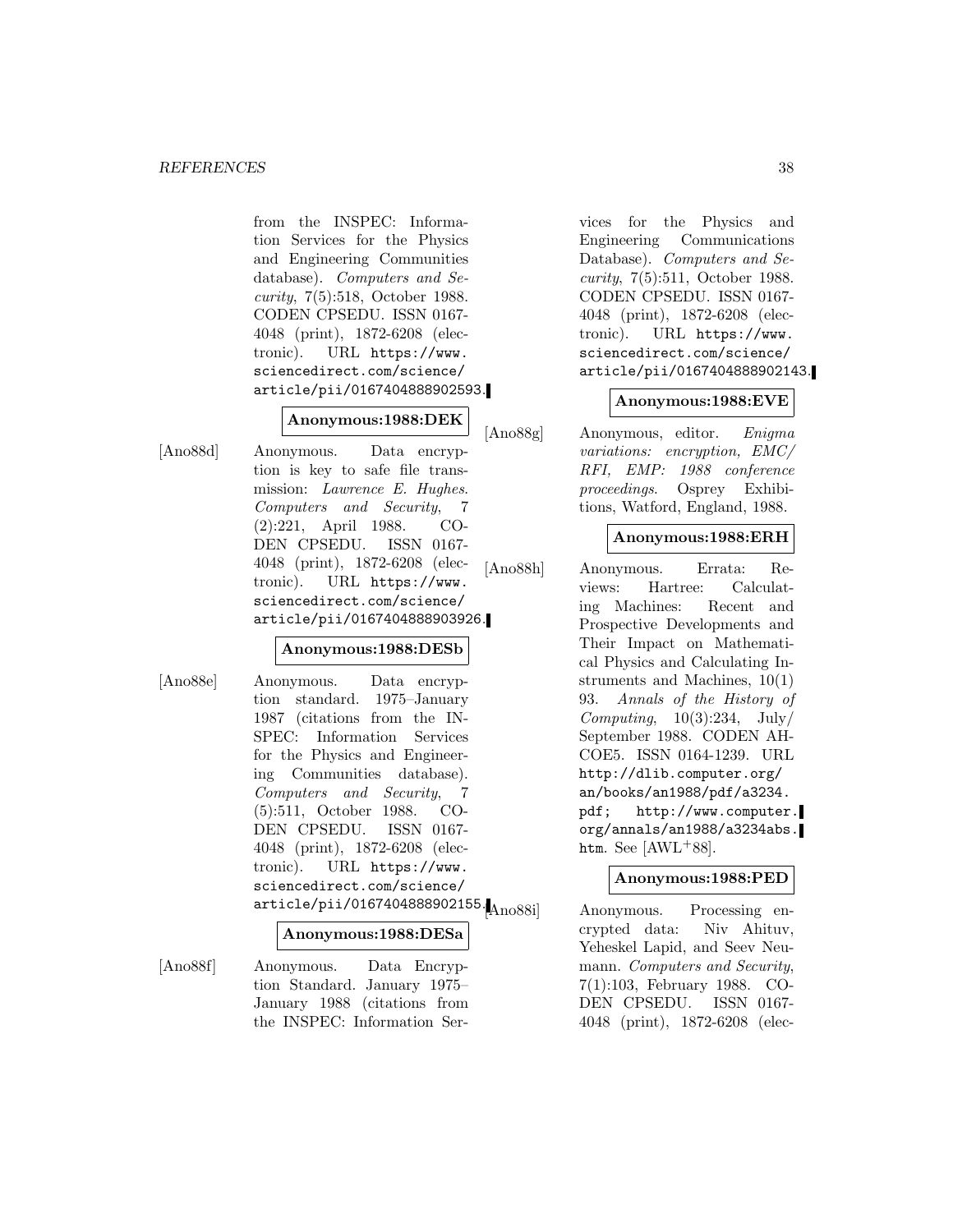tronic). URL https://www. sciencedirect.com/science/ article/pii/016740488890524X.

## **Anonymous:1988:RIA**

[Ano88j] Anonymous. Remote identification and authentication of computer resource users: Ken Weiss. Computers and Security, 7(2):214, April 1988. CO-DEN CPSEDU. ISSN 0167- 4048 (print), 1872-6208 (electronic). URL https://www. sciencedirect.com/science/ article/pii/0167404888903495.

#### **Anonymous:1989:SZS**

[Ano89] Anonymous. The safety zone (security products for microcomputers). BYTE Magazine, 14(6):290–291, June 1989. CO-DEN BYTEDJ. ISSN 0360- 5280.

# **Aruliah:1985:PIE**

[APW85] A. A. Aruliah, G. I. Parkin, and Brian A. Wichmann. A Pascal implementation of the DES encryption algorithm including cipher block chaining. NPL report DITC 61/85, National Physical Laboratory, Division of Information Technology and Computing, Teddington, Middlesex, UK, 1985. 37 pp.

#### **Arensberg:1921:CD**

[Are21] Walter Arensberg. The cryptography of Dante. Alfred A. Knopf, New York, NY, USA, 1921.  $x + 494$  pp. LCCN PQ4406.A7.

### **Arensberg:1922:CSP**

Walter Arensberg. The cryptography of Shakespeare. Part one. Howard Bowen, Los Angeles, CA, USA, 1922. ix + 280 pp. LCCN PR2944.A6. No more published. Source: Bequest of George Fabyan, 1940. DLC.

## **Adleman:1983:CCS**

[ARS83] L. M. Adleman, R. L. Rivest, and A. Shamir. Cryptographic communications system and method. US Patent No. 4,405,829., September 20, 1983. URL https: //www.google.com/patents/ US4405829. Patent filed 14 September 1977.

## **Alpern:1983:KEU**

[AS83] B. Alpern and F. B. Schneider. Key exchange using keyless cryptography. Information Processing Letters, 16(2):79–81, February 26, 1983. CODEN IF-PLAT. ISSN 0020-0190 (print), 1872-6119 (electronic).

## **Ashenhurst:1987:ATA**

[Ash87] Robert L. Ashenhurst, editor. ACM Turing Award Lectures: the first twenty years, 1966– 1985. ACM Press anthology series. ACM Press and Addison-Wesley, New York, NY 10036, USA and Reading, MA, USA, 1987. ISBN 0-201-07794-9. xviii + 483 pp. LCCN QA76.24 .A33 1987.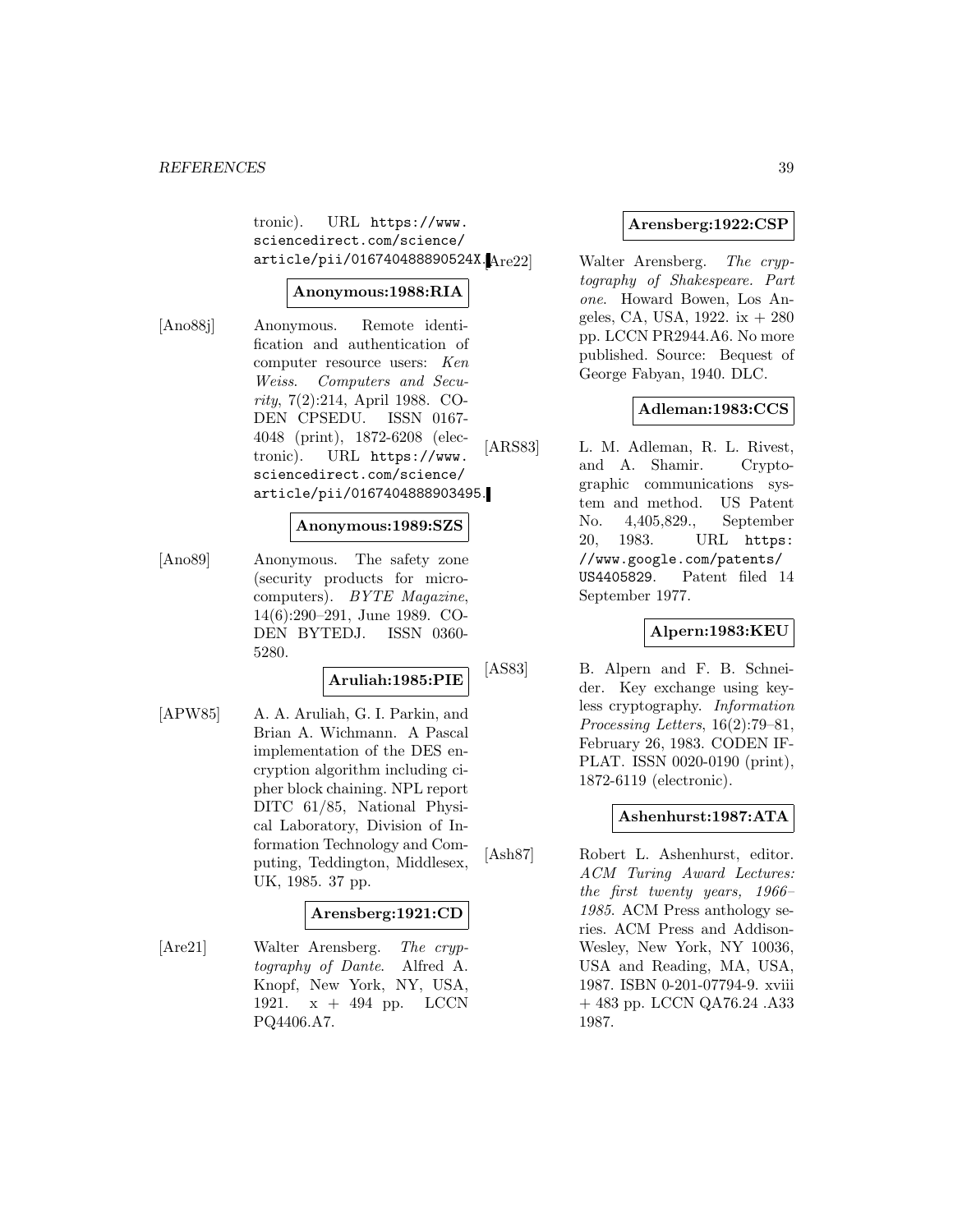#### **USENIX:1988:CSSb**

[Ass88] USENIX Association, editor. Computing Systems, Summer, 1988. USENIX Association, Berkeley, CA, USA, Summer 1988.

## **Akl:1983:CSP**

[AT83] Selim G. Akl and Peter D. Taylor. Cryptographic solution to a problem of access control in a hierarchy. ACM Transactions on Computer Systems, 1 (3):239–248, August 1983. CO-DEN ACSYEC. ISSN 0734- 2071 (print), 1557-7333 (electronic).

## **ATT:1986:AUS**

[AT&T86] AT&T. AT&T UNIX System Readings and Applications, volume II. Prentice-Hall, Inc., Upper Saddle River, NJ 07458, USA, 1986. ISBN 0-13-939845- 7. xii + 324 pp. LCCN QA76.76.O63 U553 1986.

#### **Aspray:1988:RCD**

[AWL<sup>+</sup>88] William Aspray, Maurice V. Wilkes, Albert C. Lewis, Greg Mellen, Harold Chucker, Robert V. D. Campbell, Wendy Wilkins, G. J. Tee, Ernest Braun, and Arthur L. Norberg. Reviews: Carpenter and Doran (eds.): A. M. Turing's ACE Report of 1946 and Other Papers; Masani (ed.): Norbert Wiener: Collected Works with Commentaries; Kozaczuk: Enigma: How the German Machine Cipher Was Broken and How It Was Read by the Allies in World

War Two; Worthy: William C. Norris: Portrait of a Maverick; Harvard Computation Laboratory: A Manual of Operation for the Automatic Sequence Controlled Calculator; Proceedings of a Symposium on Large-Scale Digital Calculating Machinery; Gardner: The Mind's New Science: A History of the Cognitive Revolution; Hartree: Calculating Machines: Recent and Prospective Developments and Their Impact on Mathematical Physics and Calculating Instruments and Machines; McLean and Rowland: The Inmos Saga; Pennings and Buifendam (eds.): New Technology as Organizational Innovation: The Development and Diffusion of Microelectronics; other literature. Annals of the History of Computing,  $10(1):80-97$ , January/ March 1988. CODEN AH-COE5. ISSN 0164-1239. URL http://dlib.computer.org/ an/books/an1988/pdf/a1080. pdf; http://www.computer. org/annals/an1988/a1080abs. htm. See minor erratum [Ano88h]: Hartree as a mathematical physicist, not a physical chemist.

#### **Ayoub:1968:EKR**

[Ayo68a] F. Ayoub. Encryption with keyed random permutations. Electronics Letters, 17(??):583– 585, February 1968. CODEN ELLEAK. ISSN 0013-5194 (print), 1350-911X (electronic). URL http://ieeexplore.ieee.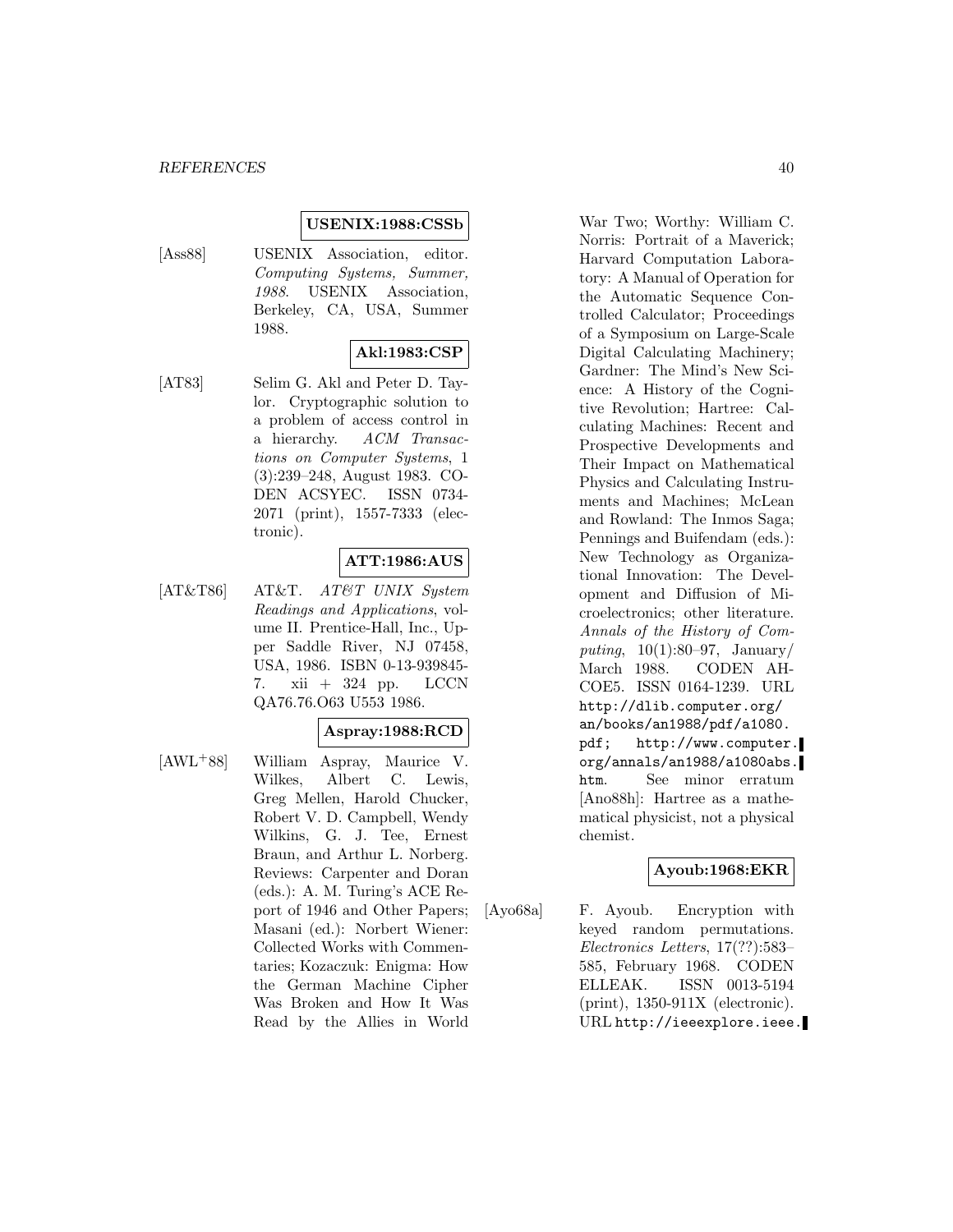org/stamp/stamp.jsp?tp=&arnumber= 4245887.

**Ayoub:1968:EEK**

[Ayo68b] F. Ayoub. Erratum: Encryption with keyed random permutations. Electronics Letters, 17(??):??, February 1968. CODEN ELLEAK. ISSN 0013-5194 (print), 1350-911X (electronic). URL http:// ieeexplore.ieee.org/stamp/ stamp.jsp?tp=&arnumber=4246020.

# **Ayoub:1981:EKR**

[Ayo81] F. Ayoub. Encryption with keyed random permutations. Electronics Letters, 17(17):583– 585, 1981. CODEN ELLEAK. ISSN 0013-5194.

# **Ayoub:1983:DCE**

[Ayo83] F. Ayoub. The design of complete encryption networks using cryptographically equivalent permutations. Computers and Security, 2(3):261– 267, November 1983. CO-DEN CPSEDU. ISSN 0167- 4048 (print), 1872-6208 (electronic). URL https://www. sciencedirect.com/science/ article/pii/016740488390010X.

#### **Bach:1988:HGF**

[Bac88] Eric Bach. How to generate factored random numbers. SIAM Journal on Computing, 17(2): 179–193, ???? 1988. CO-DEN SMJCAT. ISSN 0097-5397 (print), 1095-7111 (electronic). Special issue on cryptography.

### **Bamford:1982:PPR**

[Bam82] James Bamford. The puzzle palace: a report on America's most secret agency. Houghton-Mifflin, Boston, MA, USA, 1982. ISBN 0-395-31286-8. 465 pp. LCCN KF7683.N32 B3.

## **Burrows:1989:LAb**

[BAN89a] M. Burrows, M. Abadi, and R. Needham. A logic of authentication. Operating Systems  $Review, 23(5):1-13, December$ 1989. CODEN OSRED8. ISSN 0163-5980.

## **Burrows:1989:LAa**

[BAN89b] Michael Burrows, Martin Abadi, and Roger Needham. A logic of authentication. Technical Report 39, Digital Equipment Corporation, Systems Research Centre, February 28, 1989. 48 pp.

## **Barker:1961:CSC**

[Bar61] Wayne G. Barker. Cryptanalysis of the single columnar transposition cipher. C. E. Tuttle Co., Rutland, VT, USA, 1961.  $x + 1$ + 140 pp. LCCN Z103 Z32.

## **Barker:1975:CSS**

[Bar75] Wayne G. Barker. Cryptanalysis of the simple substitution cipher with word divisions using non-pattern word lists. A Cryptographic series. Aegean Park Press, Laguna Hills, CA, USA, 1975. ISBN ???? 20 + 108 pp. LCCN Z103 .B3.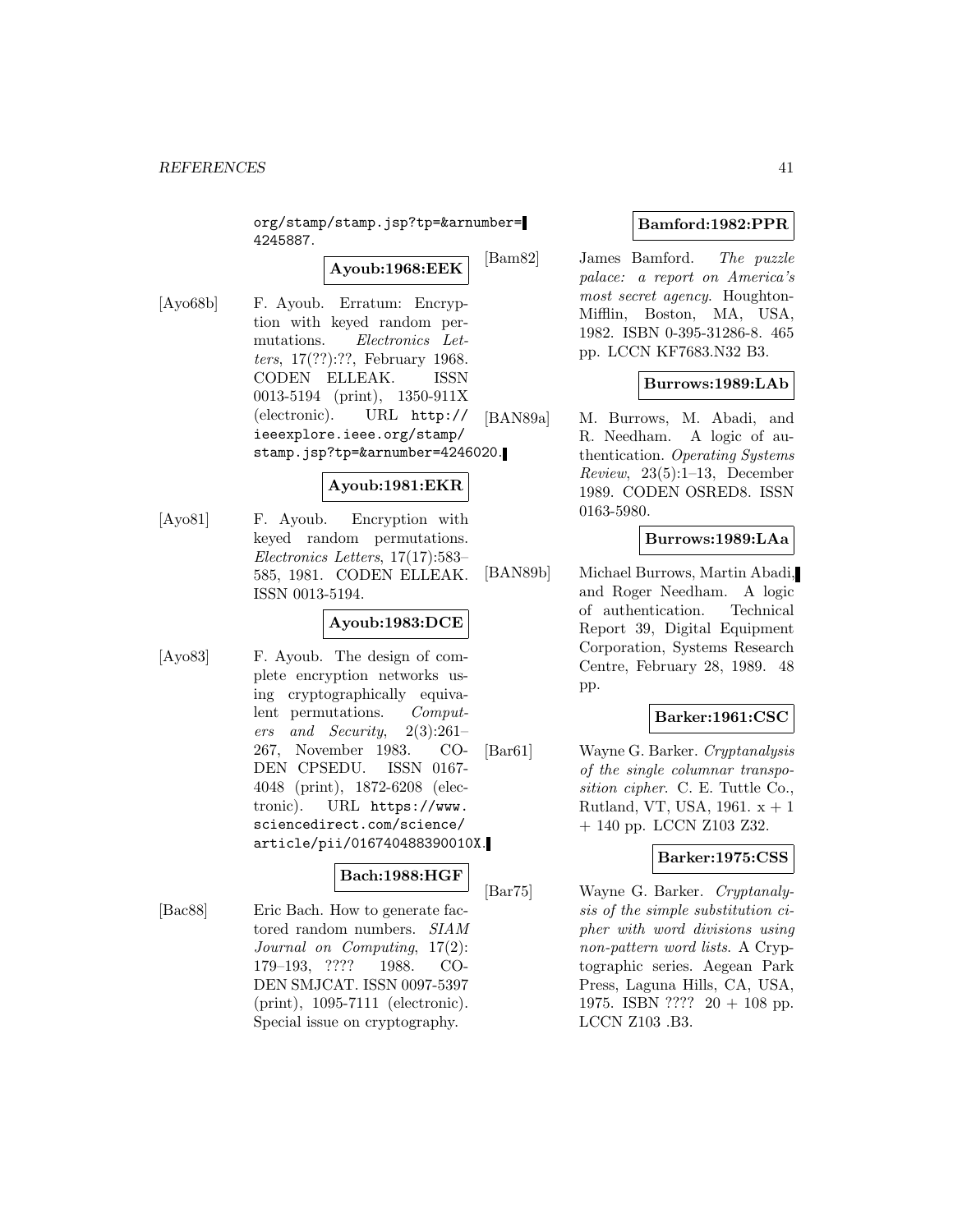# **Barker:1977:CHC**

[Bar77] Wayne G. Barker. Cryptanalysis of the Hagelin cryptograph, volume 17 of A Cryptographic series. Aegean Park Press, Laguna Hills, CA, USA, 1977. ISBN 0-89412-022-0. xi + 223 pp. LCCN ????

### **Barker:1979:CEC**

[Bar79a] Wayne G. Barker. Cryptanalysis of an enciphered code problem: where an "additive" method of encipherment has been used. A Cryptographic series. Aegean Park Press, Laguna Hills, CA, USA, 1979. ISBN 0-89412-037- 9. vii + 174 pp. LCCN Z103 .B333.

#### **Barker:1979:HCCb**

[Bar79b] Wayne G. Barker, editor. The history of codes and ciphers in the United States during the period between the World Wars, volume 22, 54 of A Cryptographic series. Aegean Park Press, Laguna Hills, CA, USA, 1979. ISBN 0-89412-039-5 (part 1), 0-89412-165-0 (part 2). various pp. LCCN UB290 .H47 1979. Two volumes. This book was written about 1946 by the Historical Section of the Army Security Agency.

## **Barker:1979:HCCa**

[Bar79c] Wayne G. Barker, editor. The history of codes and ciphers in the United States during World War I, volume 20 of A Cryptographic series. Aegean Park Press, Laguna Hills, CA, USA,

### 1979. ISBN 0-89412-031-X. 263 pp. LCCN D639.C75 H57 1979.

#### **Barker:1984:CSG**

[Bar84] Wayne G. Barker. Cryptanalysis of shift-register generated stream cipher systems, volume 39 of A Cryptographic series. Aegean Park Press, Laguna Hills, CA, USA, 1984. ISBN 0-89412-062-X. ix + 247 pp. LCCN Z 104 B37 1984.

### **Barrett:1987:IRS**

[Bar87] Paul Barrett. Implementing the Rivest, Shamir and Adleman public-key encryption algorithm on a standard digital signal processor. In Odlyzko [Odl87b], pages 311–323. CO-DEN LNCSD9. ISBN 3-540- 18047-8, 0-387-18047-8. ISSN 0302-9743 (print), 1611-3349 (electronic). LCCN QA76.9.A25 C791 1986. URL http:// link.springer-ny.com/link/ service/series/0558/tocs/ t0263.htm; http://www.springerlink. com/openurl.asp?genre=issue& issn=0302-9743&volume=263. Conference held at the University of California, Santa Barbara, Aug. 11–15, 1986.

### **Baudouin:1939:ECF**

 $[Bau39]$  Roger Baudouin. Eléments de cryptographie. (French) [Elements of cryptography]. A. Pedone, Paris, France, 1939. 336 pp.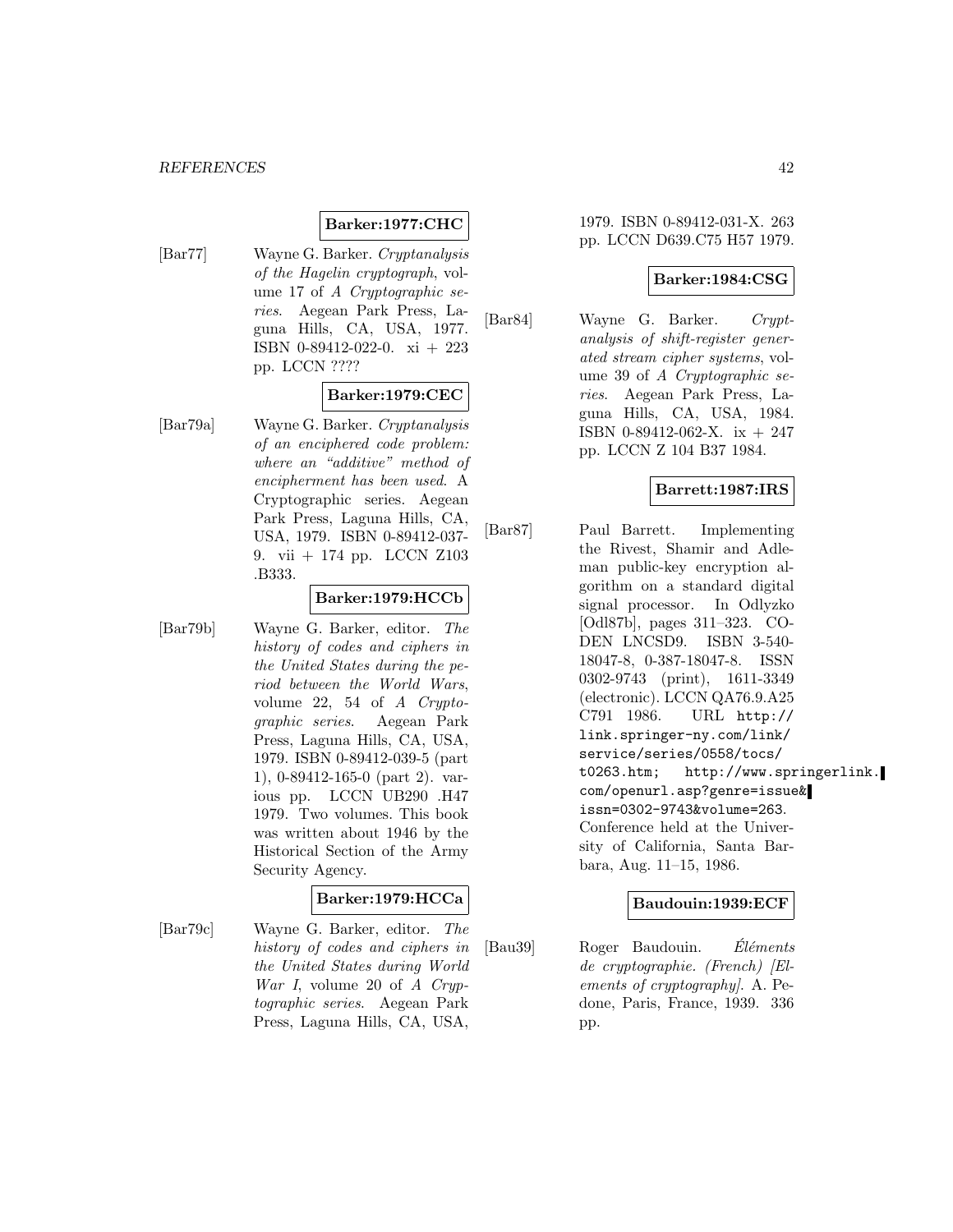#### **Baudouin:1946:ECF**

 $[Bau46]$  Roger Baudouin. Eléments de cryptographie. (French) [Elements of cryptography]. A. Pedone, Paris, France, 1946. 336 pp.

#### **Bauer:1982:KVM**

[Bau82] Friedrich L. Bauer. Kryptologie — Verfahren und Maximen. (German) [Cryptology procedures and maxims]. Informatik Spektrum, 5(??):74–81, ???? 1982. CODEN INSKDW. ISSN 0170-6012 (print), 1432- 122X (electronic).

### **Bowers:1960:PC**

[BB60] William Maxwell Bowers and William G. Bryan. Practical cryptanalysis. American Cryptogram Association, Greenfield, MA, USA, 1960. ?? pp. LCCN Z103 .B6. Bound in printed paper wrappers. Contents: v. 1. Digraphic substitution; the playfair cypher, the four square cypher.– v. 2. The Bifid cipher.  $-$  v. 3. The Trifid cipher.  $-$  v. 4. Cryptographic ABC'S; Substitution and transposition ciphers, by William G. Bryan. v. 5. Cryptographic ABC's; periodic ciphers, miscellaneous, by William G. Bryan.

#### **Bowers:1967:PC**

[BB67] William Maxwell Bowers and William G. Bryan. Practical cryptanalysis. American Cryptogrm Association, Greenfield, MA, USA, 1967. various pp.

### **Blakley:1979:RSA**

[BB79] G. R. Blakley and I. Borosh. Rivest–Shamir–Adleman public key cryptosystems do not always conceal messages. Computers and Mathematics with Applications, 5(3):169–178, 1979. CODEN CMAPDK. ISSN 0898- 1221 (print), 1873-7668 (electronic).

## **Bennett:1985:UQC**

[BB85] Charles H. Bennett and Gilles Brassard. An update on quantum cryptography. In Blakley and Chaum [BC85], pages 475–480. CODEN LNCSD9. ISBN 0-387-15658- 5; 3-540-39568-7. ISSN 0302- 9743 (print), 1611-3349 (electronic). LCCN QA76.9.A25 C791 1984; QA267.A1 L43 no.196. URL http://www. springerlink.com/openurl. asp?genre=article&issn=?? ??&volume=0&issue=0&spage= 475. CRYPTO 84: a Workshop on the Theory and Application of Cryptographic Techniques, held at the University of California, Santa Barbara, August 19–22, 1984, sponsored by the International Association for Cryptologic Research.

#### **Bennett:1989:EQC**

[BB89] C. H. Bennett and G. Brassard. Experimental quantum cryptography: the dawn of a new era for quantum cryptography: the experimental prototype is working. ACM SIGACT News, 20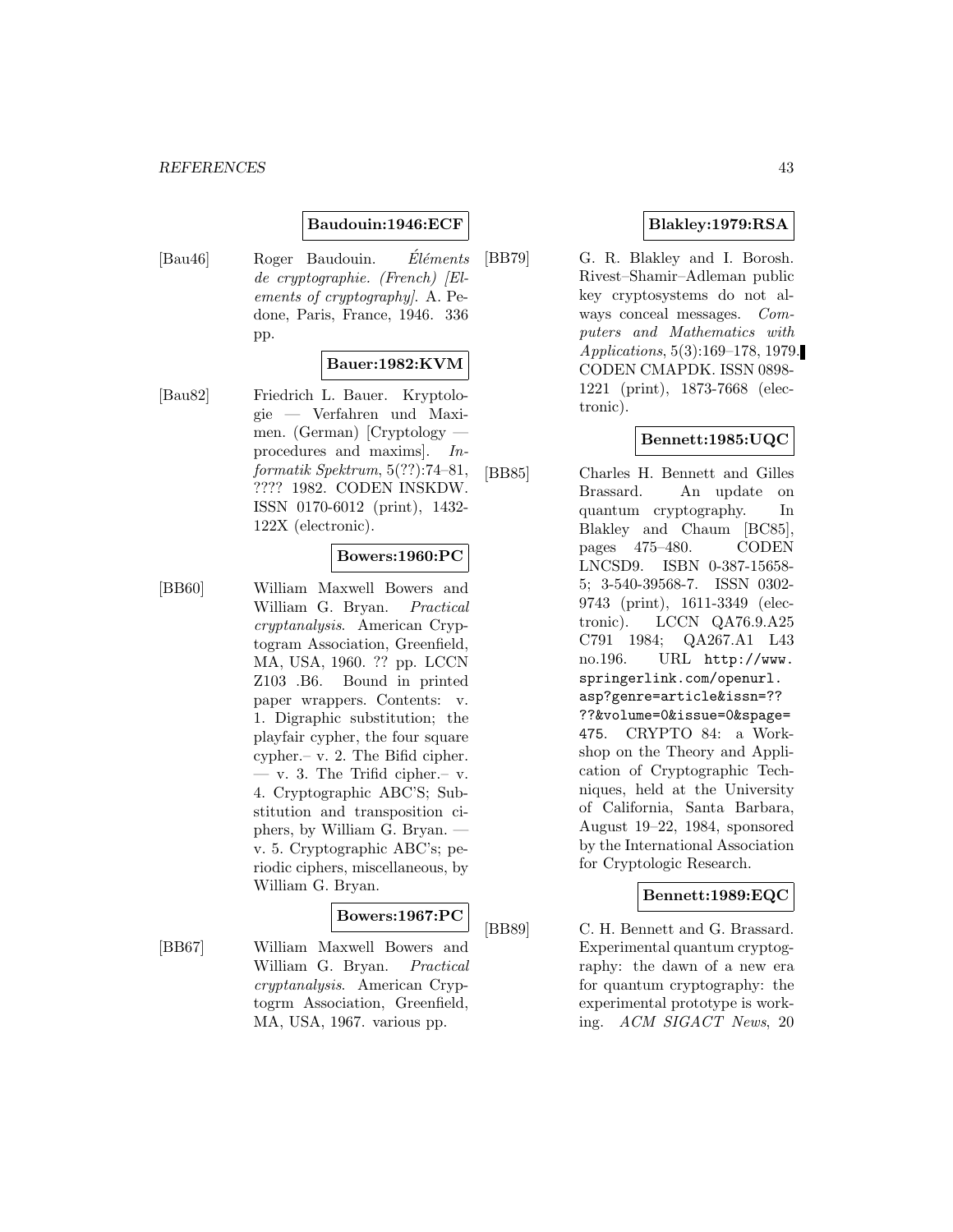(4):78–80, November 1989. CO-DEN SIGNDM. ISSN 0163-5700 (print), 1943-5827 (electronic).

### **Baum:1981:RPC**

[BBB<sup>+</sup>81] Werner A. Baum, David H. Brandin, R. Creighton Buck, George I. Davida, George Handelman, Martin E. Hellman, Ira Michael Heyman, Wilfred Kaplan, and Daniel C. Schwartz. Report of the Public Cryptography Study Group, prepared for American Council on Education, One Dupont Circle, Washington, DC 20036, February 7, 1981. Communications of the Association for Computing Machinery, 24 (7):435–445, July 1981. CO-DEN CACMA2. ISSN 0001- 0782 (print), 1557-7317 (electronic). See the opposing view in [Dav81].

## **Bauer:1983:KDP**

[BBF83] R. K. Bauer, T. A. Berson, and R. J. Feiertag. A key distribution protocol using event markers. ACM Transactions on Computer Systems, 1(3):249– 255, August 1983. CODEN AC-SYEC. ISSN 0734-2071 (print), 1557-7333 (electronic).

#### **Bennett:1988:PAP**

[BBR88] Charles H. Bennett, Gilles Brassard, and Jean-Marc Robert. Privacy amplification by public discussion. SIAM Journal on Computing, 17(2):210–229, ???? 1988. CODEN SMJCAT. ISSN 0097-5397 (print), 1095-

7111 (electronic). Special issue on cryptography.

## **Blakley:1985:ACP**

[BC85] George Robert Blakley and David Chaum, editors. Advances in Cryptology: Proceedings of CRYPTO 84, volume 196 of Lecture Notes in Computer Science. Springer-Verlag, Berlin, Germany / Heidelberg, Germany / London, UK / etc., 1985. CODEN LNCSD9. ISBN 0-387-15658- 5; 3-540-39568-7. ISSN 0302- 9743 (print), 1611-3349 (electronic). LCCN QA76.9.A25 C791 1984; QA267.A1 L43 no.196. URL http://link. springer-ny.com/link/service/ series/0558/tocs/t0196.htm; http://www.springerlink. com/content/cemajg0qmeev/; http://www.springerlink. com/openurl.asp?genre=issue& issn=0302-9743&volume=196. CRYPTO 84: a Workshop on the Theory and Application of Cryptographic Techniques, held at the University of California, Santa Barbara, August 19–22, 1984, sponsored by the International Association for Cryptologic Research.

## **Barker:1988:ECT**

[BCB88] W. C. Barker, P. Cochrane, and M. Branstad. Embedding cryptography into a Trusted Mach system. In IEEE [IEE88], pages 379–383. ISBN 0-8186-0895- 1. LCCN TL787 .A471 1988; QA76.9.A25 A39 1988. IEEE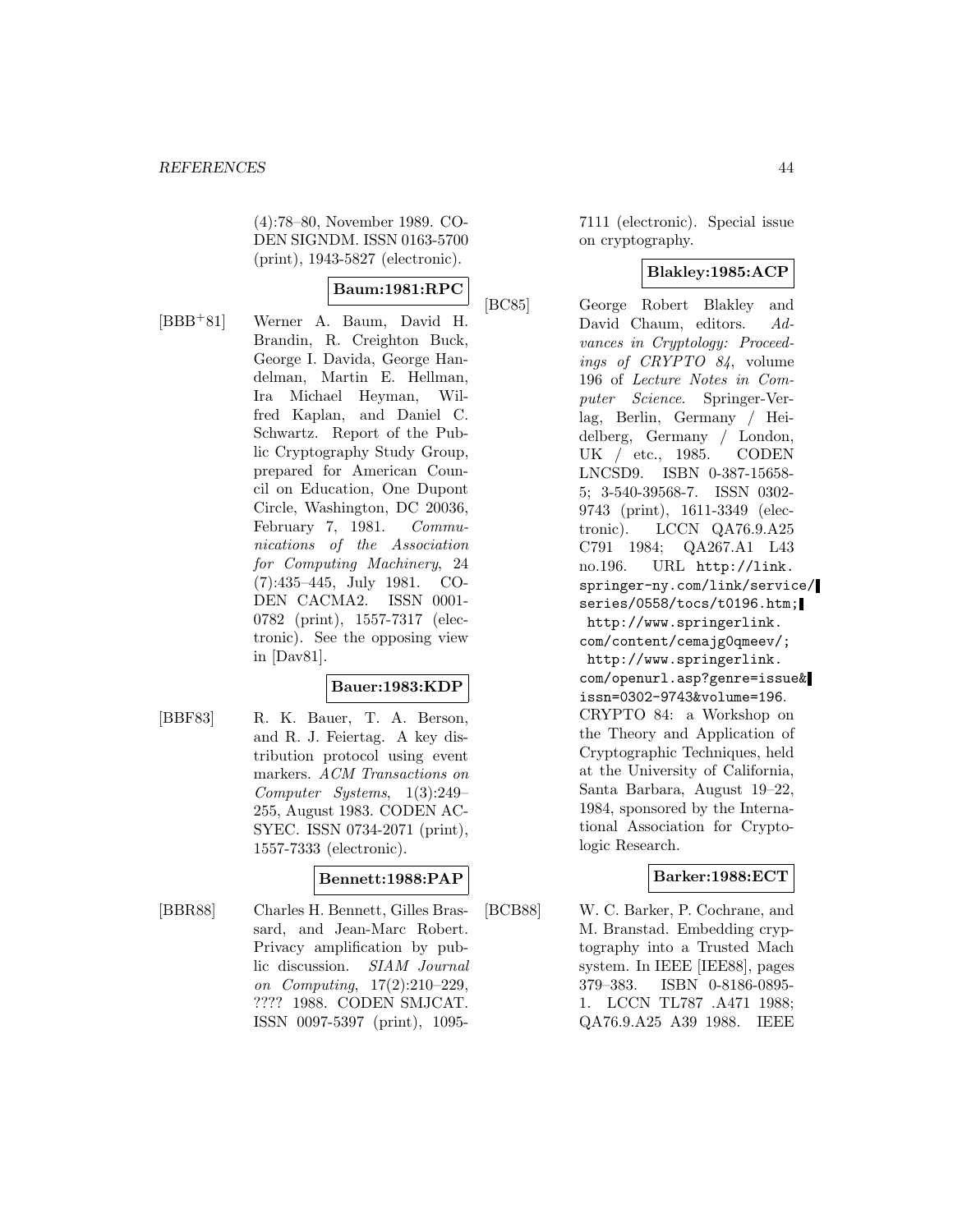catalog number 88CH2629-5. IEEE Computer Society order number 895.

## **Beth:1985:ACP**

[BCI85] Thomas Beth, N. Cot, and I. Ingemarsson, editors. Advances in cryptology: proceedings of EUROCRYPT 84, a Workshop on the Theory and Application of Cryptographic Techniques, Paris, France, April 9–11, 1984, volume 209 of Lecture Notes in Computer Science. Springer-Verlag, Berlin, Germany / Heidelberg, Germany / London, UK / etc., 1985. CO-DEN LNCSD9. ISBN 0-387- 16076-0 (USA). ISSN 0302- 9743 (print), 1611-3349 (electronic). LCCN QA76.9.A25 E951 1984. URL http:// link.springer-ny.com/link/ service/series/0558/tocs/ t0209.htm; http://www.springerlink. com/openurl.asp?genre=issue& issn=0302-9743&volume=209. Held at the University of Paris, Sorbonne.

### **Bromley:1983:RFM**

[BCKS<sup>+</sup>83] Allan G. Bromley, Martin Campbell-Kelly, K. W. Smillie, Eric A. Weiss, Saul Rosen, and Cipher A. Deavours. Reviews: O. I. Franksen: Mr. Babbage, the Difference Engine, and the Problem of Notation: An Account of the Origin of Recursiveness and Conditionals in Computer Programming; H. Lukoff: from Dits to Bits; I. Asimov: Asimov's Biographical Encyclopedia of Science and Technology; J. Futrelle: Thinking Machine; R. M. Hord: The Illiac IV; C. H. Meyer and S. M. Matyas: Cryptography; T. J. Peters and R. H. Waterman: In Search of Excellence; J. W. Stokes: 70 Years of Radio Tubes and Valves; G. Welchman: The Hut Six Story; capsule reviews. Annals of the History of Computing, 5(4):411–427, October/ December 1983. CODEN AH-COE5. ISSN 0164-1239. URL http://dlib.computer.org/ an/books/an1983/pdf/a4411. pdf; http://www.computer. org/annals/an1983/a4411abs. htm.

### **Birnbaum:1986:VPS**

[BCW86] Martha Birnbaum, Larry A. Cohen, and Frank X. Welsh. Voice password system for access security. AT&T Technical Journal, 65(5):68–74, September 1986. CODEN ATJOEM. ISSN 2376- 676X (print), 8756-2324 (electronic).

#### **Borucki:1974:MNN**

[BD74] L. J. Borucki and J. B. Diaz. Mathematical notes: a note on primes, with arbitrary initial or terminal decimal ciphers, in Dirichlet arithmetic progressions. American Mathematical Monthly, 81(9):1001–1002, November 1974. CODEN AM-MYAE. ISSN 0002-9890 (print), 1930-0972 (electronic).

## **Bright:1979:QRN**

[BE79] Herbert S. Bright and Richard L. Enison. Quasi-random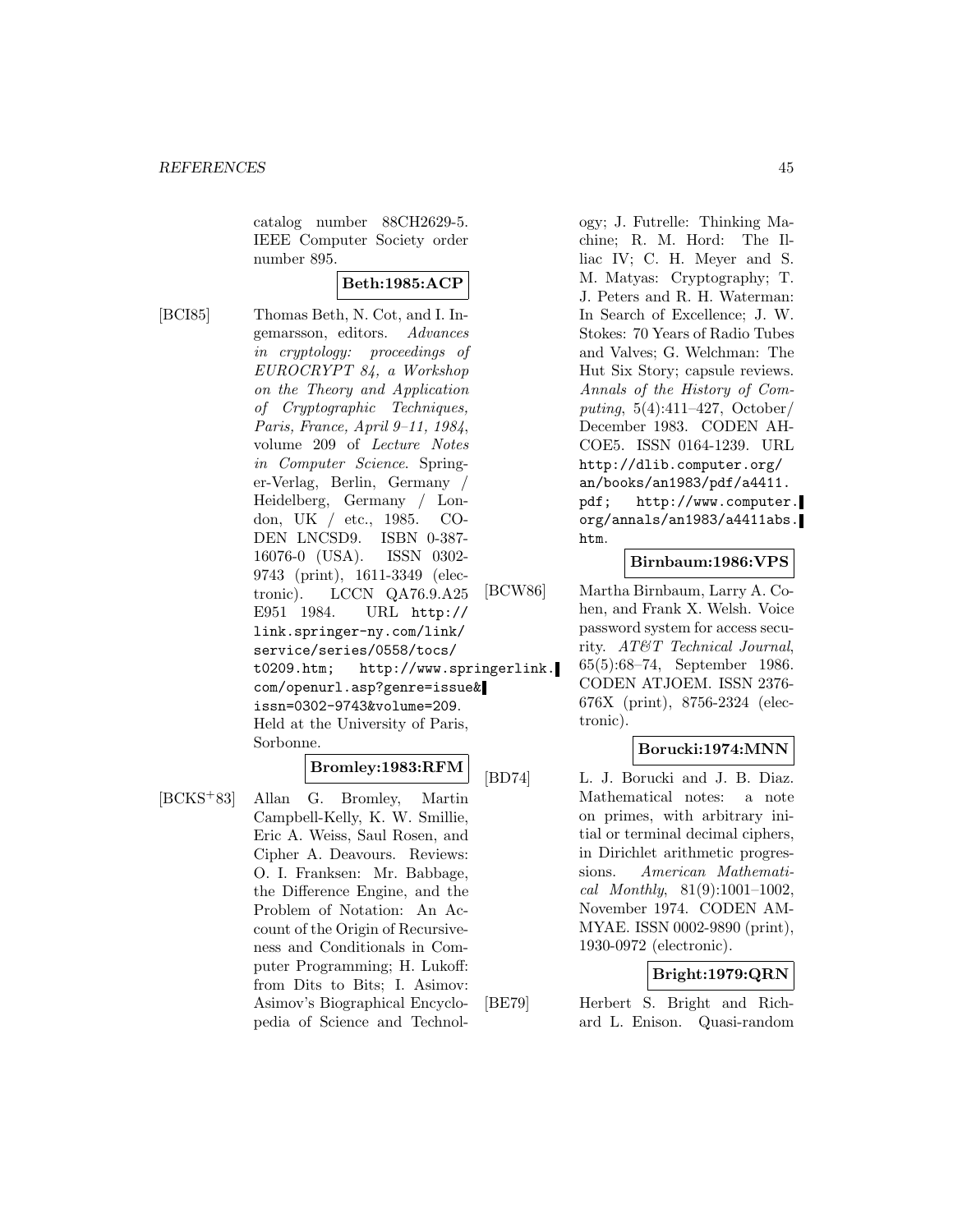number sequences from a longperiod TLP generator with remarks on application to cryptography. ACM Computing Surveys, 11(4):357–370, December 1979. CODEN CMSVAN. ISSN 0010-4892.

**Beardsley:1972:YCI**

[Bea72] C. W. Beardsley. Is your computer insecure? IEEE Spectrum, 9(1):67–78, January 1972. CODEN IEESAM. ISSN 0018- 9235 (print), 1939-9340 (electronic).

### **Becker:1982:EDE**

[Bec82] Michael S. Becker. An exercise with the Data Encryption Standard. Master of science, plan ii, Department of Electrical Engineering and Computer Sciences, University of California, Berkeley, Berkeley, CA, USA, 1982. 56 pp.

#### **Beckett:1988:IC**

[Bec88] Brian Beckett. Introduction to cryptology. Professional and industrial computing series. Blackwell Scientific Publications, Oxford, UK, 1988. ISBN 0-632-01836-4 (paperback), 0- 632-02243-4 (hardcover). xiv + 344 pp. LCCN QA76.9.A25 B431 1988. UK£14.95 (paperback), UK $\pounds$ 35.00 (hardcover). See [Bec97].

#### **Beckett:1997:ICP**

[Bec97] Brian Beckett. Introduction to cryptolology and PC security. McGraw-Hill, New York, NY,

USA, 1997. ISBN 0-07-709235-  $X$  (hardback). viii  $+356$  pp. LCCN QA76.9.A25 B43 1997. Updated edition of Introduction to cryptology [Bec88].

## **Beesly:1981:CIW**

[Bee81] Patrick Beesly. Cryptanalysis and its influence on the war at sea 1914–1918. U.S. Naval Academy, Annapolis, MD, USA, 1981. 13 pp.

## **Behrens:1954:EUP**

[Beh54] Carl E. Behrens. Effects on Uboat performance of intelligence from decryption of Allied communication. Technical report OEG study 553, Distributed by NTIS, Springfield, VA, USA, 1954. various pp.

# **Bell:1977:IVU**

[Bel77] Ernest L. Bell. An initial view of Ultra as an American weapon. T S U Press, Keene, NH, USA, 1977. iii + 110 pp. LCCN D810.C88 B45.

#### **Bennett:1980:UWN**

[Ben80] Ralph Francis Bennett. Ultra in the West: the Normandy campaign, 1944–45. Scribner, New York, NY, USA, 1980. ISBN 0-684-16704-2. xvi + 336 pp. LCCN D756.5.N6 B44 1980. US\$17.50.

#### **Bennett:1988:AEA**

[Ben88] John Bennett. Analysis of the encryption algorithm used in the WordPerfect word processing program. Computers and Security, 7(1):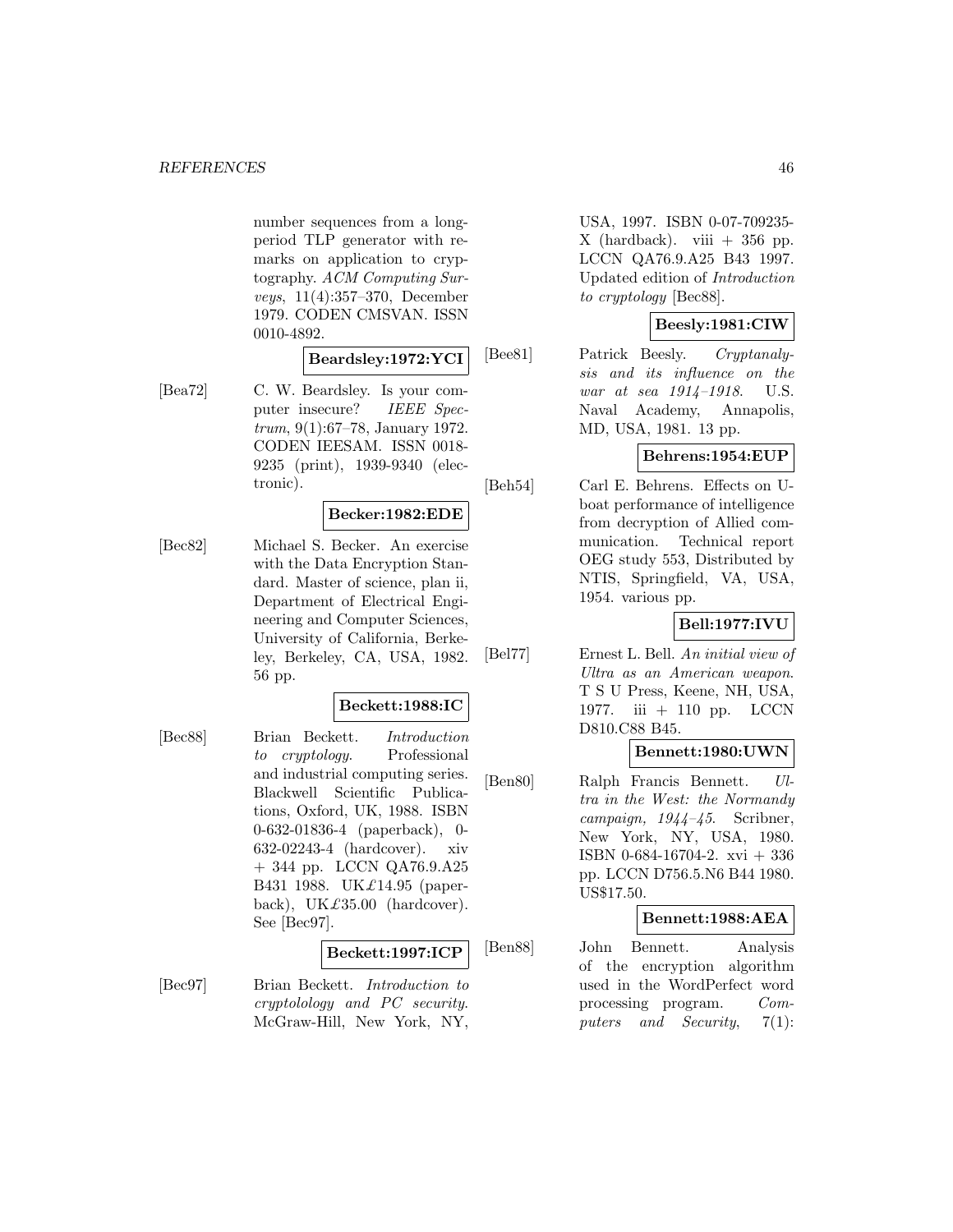105, February 1988. CO-DEN CPSEDU. ISSN 0167- 4048 (print), 1872-6208 (electronic). URL https://www. sciencedirect.com/science/ article/pii/0167404888905366.

#### **Bennett:1989:UMS**

[Ben89] Ralph Francis Bennett. Ultra and Mediterranean strategy 1941–1945. H. Hamilton, London, UK, 1989. ISBN 0-241- 12687-8. 496 pp. LCCN D766 .B46x 1989b.

#### **Bertrand:1973:EOP**

[Ber73] Gustave Bertrand. Enigma; ou, La plus grande énigme de la guerre 1939–1945. Plon, Paris, France, 1973.  $295 + 2 + 16$  pp. LCCN ????

#### **Berstis:1980:SPD**

[Ber80] Viktors Berstis. Security and protection of data in the IBM System/38. ACM SIGARCH Computer Architecture News, 8 (3):245–252, 1980. CODEN CANED2. ISSN 0163-5964 (print), 1943-5851 (electronic).

#### **Bertrand:1983:EGE**

[Ber83] Gustave Bertrand. Enigma, or, The greatest enigma of the 1939–1945 war. ????, ????, 1983. vi + 415 pp. LCCN ???? English translation by Russell Babcock Holmes of [Ber73].

#### **Bergmann:2009:DKR**

[Ber09] Seth D. Bergmann. Degenerate keys for RSA encryption.

SIGCSE Bulletin (ACM Special Interest Group on Computer Science Education), 41 (2):95–98, June 2009. CO-DEN SIGSD3. ISSN 0097-8418 (print), 2331-3927 (electronic).

### **Beth:1983:CPW**

[Bet83] Thomas Beth, editor. Cryptography: proceedings of the Workshop on Cryptography, Burg Feuerstein, Germany, March 29–April 2, 1982, volume 149 of Lecture Notes in Computer Science. Springer-Verlag, Berlin, Germany / Heidelberg, Germany / London, UK / etc., 1983. CODEN LNCSD9. ISBN 0-387-11993-0 (paperback). ISSN 0302-9743 (print), 1611-3349 (electronic). LCCN Z102.5 .C78 1983. DM43.00.

#### **Betts:1988:ESG**

[Bet88] Mitch Betts. Encryption standard to get reprieve. Computers and Security, 7(1): 106, February 1988. CO-DEN CPSEDU. ISSN 0167- 4048 (print), 1872-6208 (electronic). URL https://www. sciencedirect.com/science/ article/pii/0167404888905470.

## **Blum:1988:NIZ**

[BFM88] Manuel Blum, Paul Feldman, and Silvio Micali. Noninteractive zero-knowledge and its applications. In ACM [ACM88], pages 103–112. ISBN 0-89791-264-0. LCCN QA 76.6 A13 1988. URL http:// www.acm.org/pubs/articles/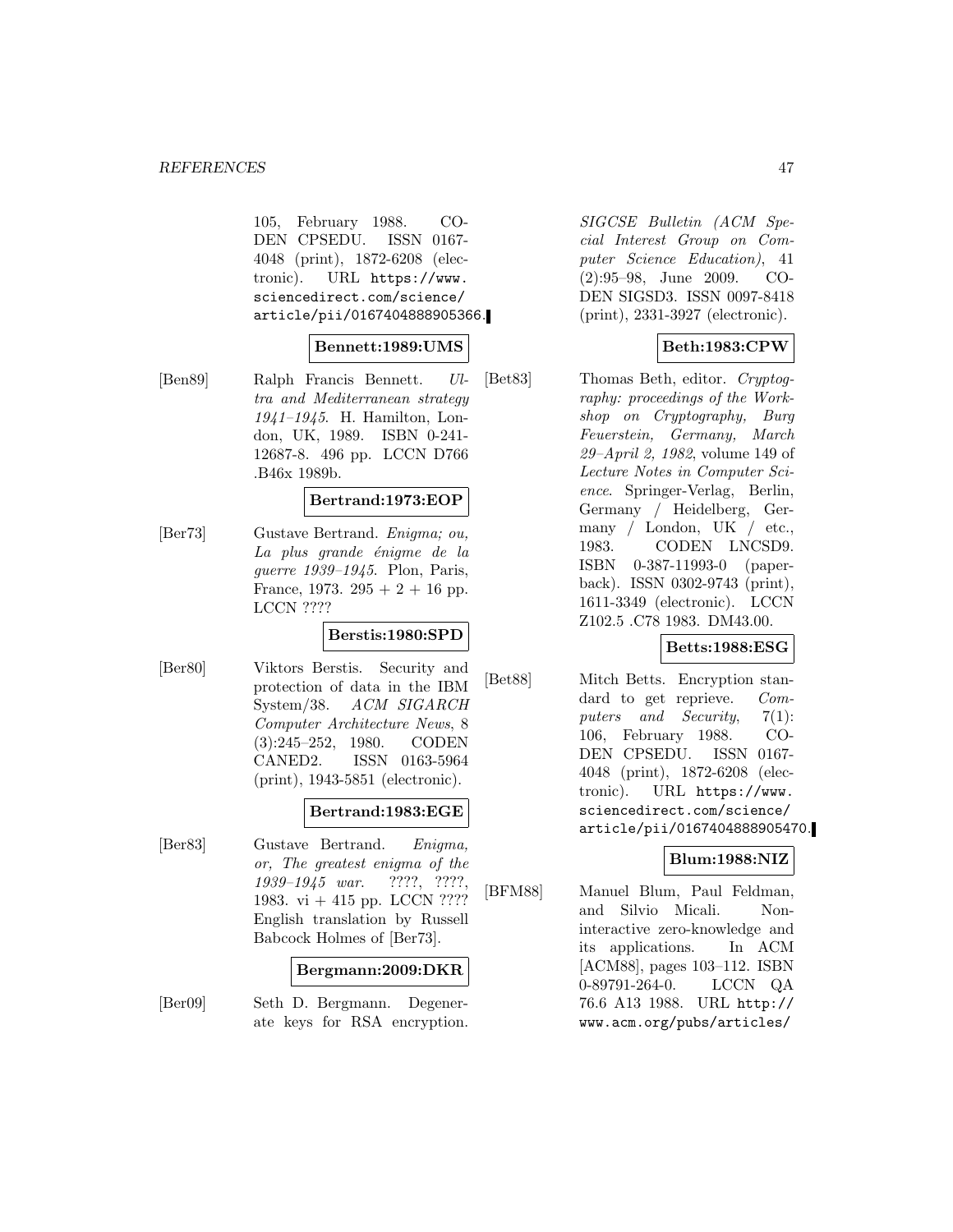proceedings/stoc/62212/p103 blum/p103-blum.pdf; http:  $\frac{1}{\text{WWW.arm.org}/\text{pubs}/\text{citations}}$ [BIB89] proceedings/stoc/62212/p103 blum/. ACM order no. 508880.

## **Blum:1985:EPP**

[BG85] Manuel Blum and Shafi Goldwasser. An efficient probabilistic public-key encryption scheme which hides all partial information. In Blakley and Chaum [BC85], pages 289–302. CODEN LNCSD9. ISBN 0-387-15658- 5; 3-540-39568-7. ISSN 0302- 9743 (print), 1611-3349 (electronic). LCCN QA76.9.A25 C791 1984; QA267.A1 L43 no.196. URL http://www. springerlink.com/openurl. asp?genre=article&issn=?? ??&volume=0&issue=0&spage= 289. CRYPTO 84: a Workshop on the Theory and Application of Cryptographic Techniques, held at the University of California, Santa Barbara, August 19–22, 1984, sponsored by the International Association for Cryptologic Research.

## **Branstad:1977:RWC**

[BGK77] Dennis K. Branstad, Jason Gait, and Stuart Katzke, editors. Report of the Workshop on Cryptography in Support of Computer Security, held at the National Bureau of Standards, September 21–22, 1976. U.S. National Bureau of Standards, Gaithersburg, MD, USA, 1977.

## **Bar-Ilan:1989:NFC**

J. Bar-Ilan and D. Beaver. Noncryptographic fault-tolerant computing in a constant number of rounds. In ACM [ACM89a], pages 201–209. ISBN 0-89791- 326-4. LCCN QA 76.9 D5 A26 1989.

### **Birrell:1985:SCU**

[Bir85] Andrew D. Birrell. Secure communication using remote procedure calls. ACM Transactions on Computer Systems, 3 (1):1–14, February 1985. CO-DEN ACSYEC. ISSN 0734- 2071. URL http://www. acm.org:80/pubs/citations/ journals/tocs/1985-3-1/p1 birrell/.

#### **Bishop:1988:AFDa**

[Bis88a] Matt Bishop. An application of a fast Data Encryption Standard implementation. Technical report PCS-TR 88-138, Department of Mathematics and Computer Science, Dartmouth College, Hanover, NH, USA, 1988. 25 pp.

## **Bishop:1988:AFDb**

[Bis88b] Matt Bishop. An application of a fast data encryption standard implementation. In Association [Ass88], pages 221–254.

### **Bishop:1988:AFDc**

[Bis88c] Matt Bishop. An application of a fast Data Encryption Standard implementation. Computing Systems, 1(3):221–254,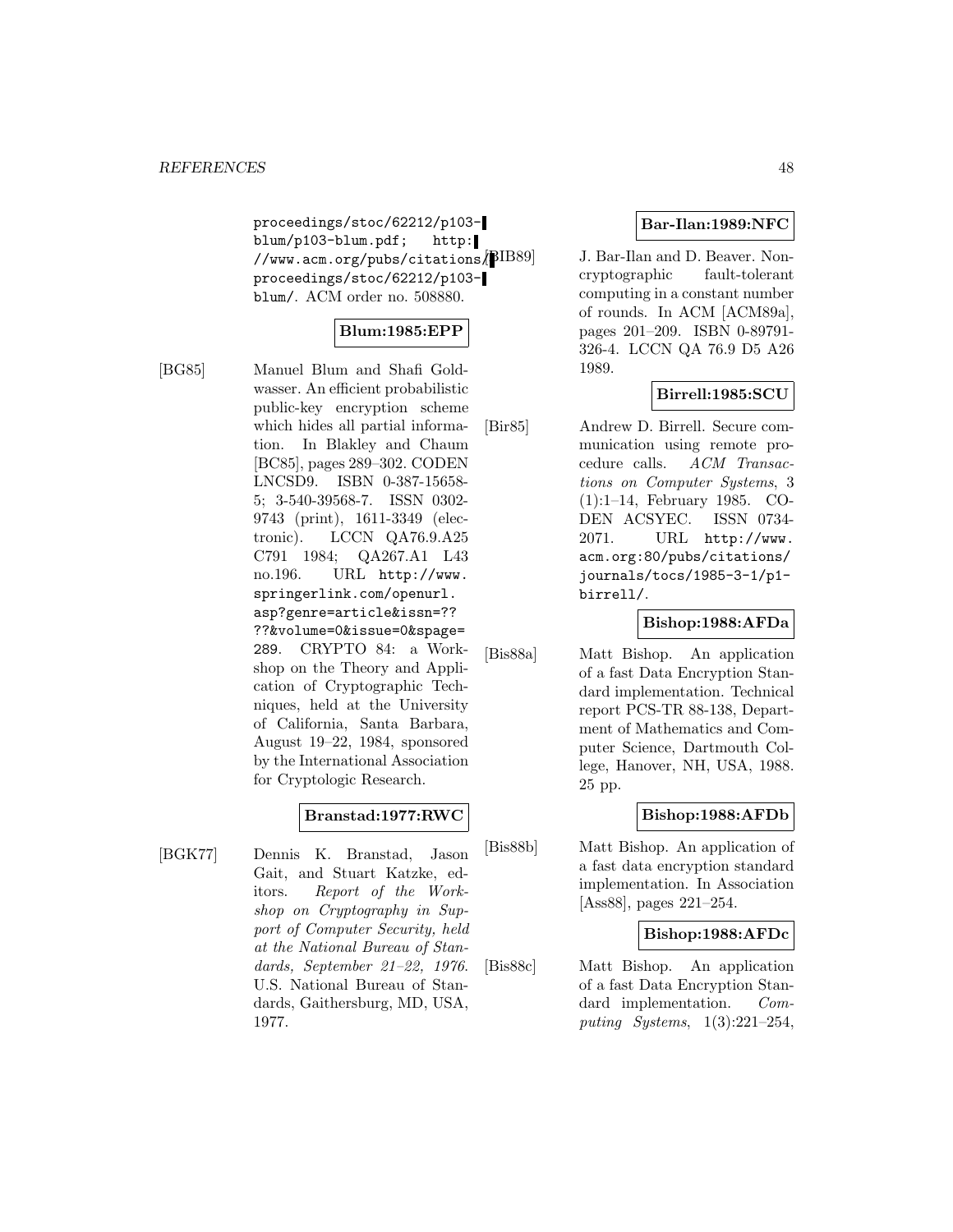Summer 1988. CODEN CM-SYE2. ISSN 0895-6340.

#### **Bishop:COMPSYS-1-3-221**

[Bis88d] Matt Bishop. An application of a fast data encryption standard implementation. Computing Systems, 1(3):221–254, Summer 1988. CODEN CM-SYE2. ISSN 0895-6340.

### **Bishop:1988:FEP**

[Bis88e] Matt Bishop. The fast encryption package. Technical report, Research Institute for Advanced Computer Science, Moffett Field, CA, USA, 1988. various pp. RIACS memorandum 88.3, NASA contractor report NASA CR-185397.

## **Bishop:1989:USS**

[Bis89a] M. Bishop. UNIX security in a supercomputing environment. In ACM [ACM89b], pages 693–698. ISBN 0-89791-341-8. LCCN QA 76.5 S87 1989. IEEE 89CH2802-7.

### **Bishop:1989:FEP**

[Bis89b] Matt Bishop. The fast encryption package. Moffett Field, CA, USA, 1989. ?? pp. Microfiche.

## **Book:1980:UDC**

[BK80] R. V. Book and Sai Choi Kwan. On uniquely decipherable codes with two codewords. IEEE Transactions on Computers, C-29(4):324–325, April 1980. CODEN ITCOB4. ISSN 0018-9340 (print), 1557-9956 (electronic). URL http://

### ieeexplore.ieee.org/stamp/ stamp.jsp?tp=&arnumber=1675571.

## **Blatman:1975:MMC**

[Bla75] Peter Blatman. Method of modern cryptanalysis: research project. Thesis (M.S. in Electrical Engineering), Department of Electrical Engineering and Computer Sciences, University of California, Berkeley, Berkeley, CA, USA, June 1975. various pp.

## **Blakley:1979:SCK**

[Bla79] G. R. Blakley. Safeguarding cryptographic keys. In Merwin et al. [MZS79], pages 313–317.

## **Blahut:1983:TPE**

[Bla83] Richard E. Blahut. Theory and Practice of Error Control Coding. Addison-Wesley, Reading, MA, USA, 1983. ISBN 0-201- 10102-5. xi + 500 pp. LCCN QA268 .B54 1983.

#### **Blakley:1985:ITF**

[Bla85] G. R. Blakley. Information theory without the finiteness assumption, I: Cryptosystems as group-theoretic objects. In Blakley and Chaum [BC85], pages 314–338. CODEN LNCSD9. ISBN 0-387-15658- 5; 3-540-39568-7. ISSN 0302- 9743 (print), 1611-3349 (electronic). LCCN QA76.9.A25 C791 1984; QA267.A1 L43 no.196. URL http://www. springerlink.com/openurl. asp?genre=article&issn=?? ??&volume=0&issue=0&spage=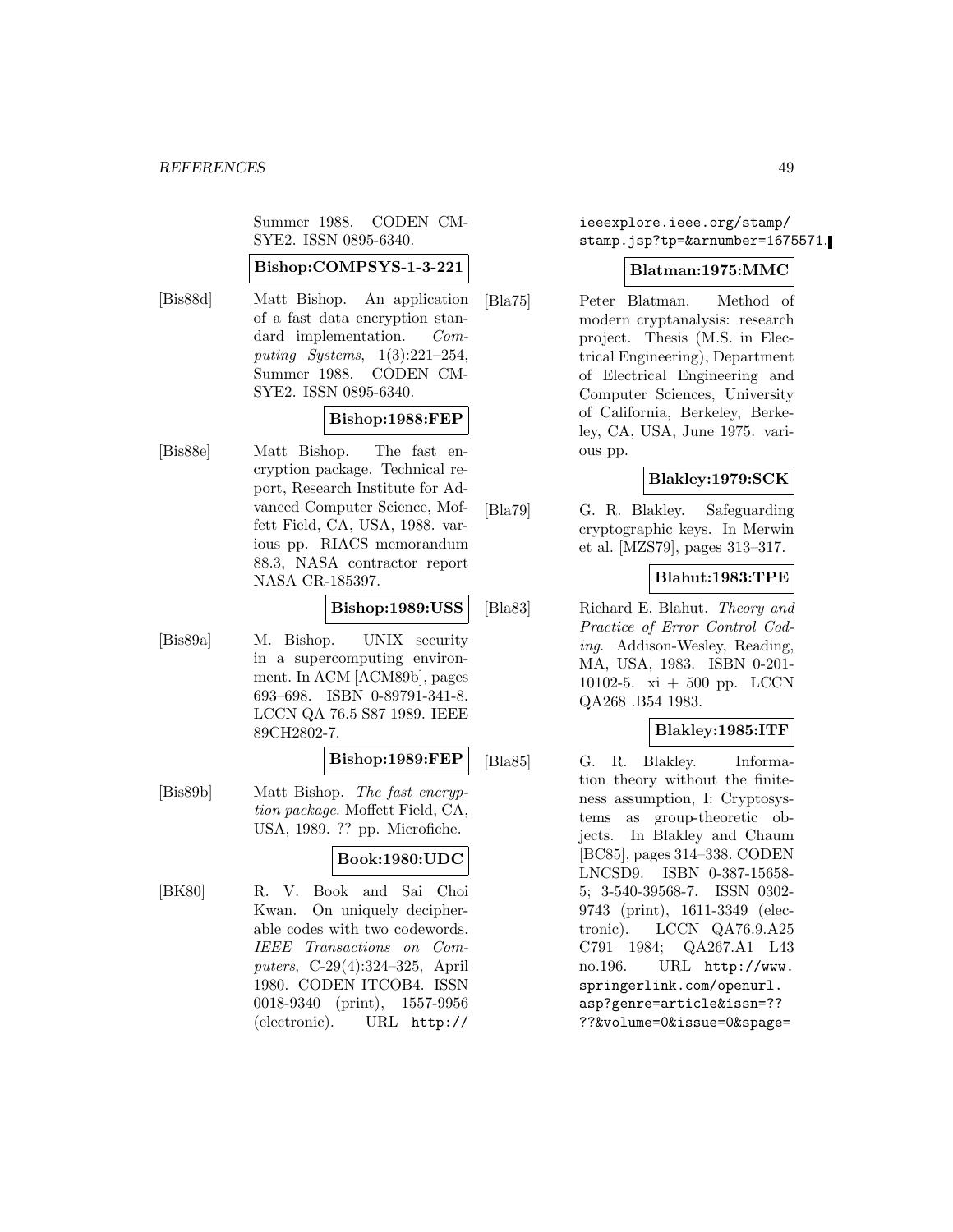314. CRYPTO 84: a Workshop on the Theory and Application of Cryptographic Techniques, held at the University of California, Santa Barbara, August 19–22, 1984, sponsored by the International Association for Cryptologic Research.

#### **Blanchard:1989:CSS**

[Bla89] F. Blanchard. Certain sofic systems engendered codes. Theoretical Computer Science, 68(3): 253–265, November 12, 1989. CODEN TCSCDI. ISSN 0304- 3975 (print), 1879-2294 (electronic).

#### **Brickell:1983:EAA**

[BLO83] E. F. Brickell, J. C. Lagarias, and A. M. Odlyzko. Evaluation of the Adleman attack on multiply iterated knapsack cryptosystems. In Chaum et al. [CRS83], pages 39–42. ISBN 1-4757-0604- 9 (print), 1-4757-0602-2. LCCN QA76.9.A25 C79 1982.

### **Brickell:1984:EAA**

[BLO84] E. F. Brickell, J. C. Lagarias, and A. M. Odlyzko. Evaluation of the Adleman attack on multiply iterated knapsack cryptosystems (abstract). In Advances in cryptology (Santa Barbara, Calif., 1983), pages 39–42. Plenum, New York, 1984.

#### **Brillhart:1975:NPC**

[BLS75] John Brillhart, D. H. Lehmer, and J. L. Selfridge. New primality criteria and factorizations of  $2^m \pm 1$ . Mathematics of

Computation, 29(130):620–647, April 1975. CODEN MCMPAF. ISSN 0025-5718 (paper), 1088- 6842 (electronic).

## **Blum:1982:CFT**

[Blu82] Manuel Blum. Coin flipping by telephone — a protocol for solving impossible problems. In Rudolph [Rud82], pages 133– 137. ISBN ???? LCCN TK7885.A1 C53 1982. IEEE catalog number 82CH1739-2.

# **Blum:1983:CFT**

[Blu83a] Manuel Blum. Coin flipping by telephone — a protocol for solving impossible problems. ACM SIGACT News, 15(1): 23–27, January 1983. CO-DEN SIGNDM. ISSN 0163-5700 (print), 1943-5827 (electronic).

#### **Blum:1983:HES**

[Blu83b] Manuel Blum. How to exchange (secret) keys. ACM Transactions on Computer Systems, 1 (2):175–193, May 1983. CO-DEN ACSYEC. ISSN 0734- 2071 (print), 1557-7333 (electronic). Previously published in ACM STOC '83 proceedings, pages 440–447.

#### **Blum:1984:IUC**

[Blu84] Manuel Blum. Independent unbiased coin flips from a correlated biased source: a finite state Markov chain. In IEEE [IEE84], pages 425–433. CODEN ASFPDV. ISBN 0-8186-8591-3, 0-8186-0591-X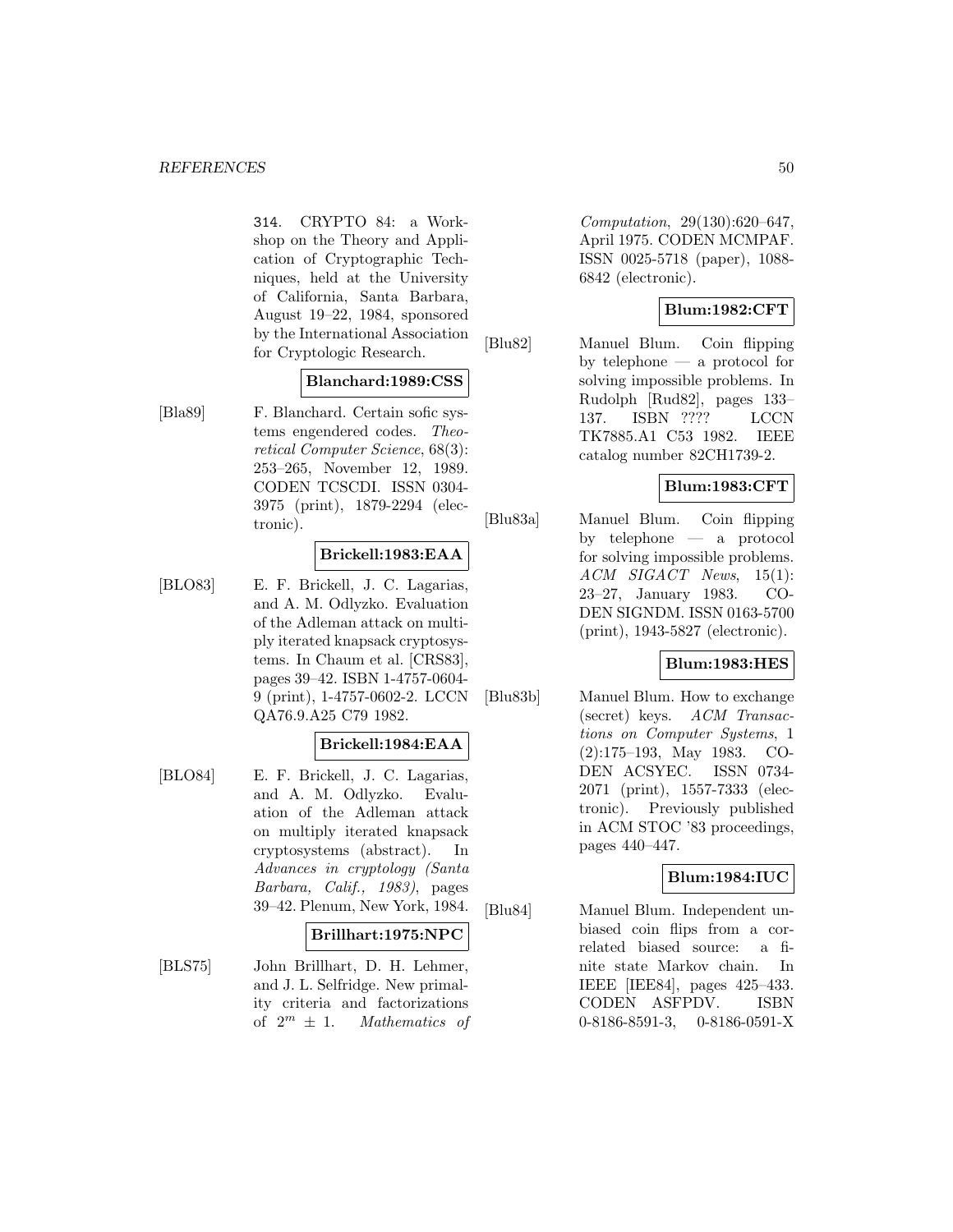(paperback), 0-8186-4591-1 (microfiche). ISSN 0272-5428. LCCN QA 76 S979 1984. IEEE catalog no. 84CH2085-9.

### **Bayer:1975:EST**

[BM75] Rudolf Bayer and J. K. Metzger. On the encipherment of search trees and random access files. In Kerr [Ker75], page 452. ISBN ???? ISSN 0278- 2596. LCCN QA76.9.D3 I55 1975. US\$15.00. URL http:// www.vldb.org/dblp/db/conf/ vldb/BayerM75.html.

#### **Bayer:1976:EST**

[BM76] R. Bayer and J. K. Metzger. On the encipherment of search trees and random access files. ACM Transactions on Database Systems, 1(1):37–52, March 1976. CODEN ATDSD3. ISSN 0362-5915 (print), 1557-4644 (electronic). URL http:// www.acm.org/pubs/articles/ journals/tods/1976-1-1/p37 bayer/p37-bayer.pdf; http: //www.acm.org/pubs/citations/ journals/tods/1976-1-1/p37 bayer/. Also published in [Ker75, p. 508–510].

# **Blum:1982:HGC**

[BM82] Manuel Blum and Silvio Micali. How to generate cryptographically strong sequences of pseudo-random bits. In IEEE [IEE82a], pages 112–117. CO-DEN ASFPDV. ISBN ???? ISSN 0272-5428. LCCN QA76.6 .S95 1982. IEEE catalog no.

82CH1806-9. IEEE Computer Society order no. 440.

## **Blum:1984:HGC**

[BM84a] Manuel Blum and Silvio Micali. How to generate cryptographically strong sequences of pseudo-random bits. SIAM Journal on Computing, 13(4): 850–864, ???? 1984. CO-DEN SMJCAT. ISSN 0097-5397 (print), 1095-7111 (electronic).

### **Boyer:1984:PCR**

[BM84b] Robert S. Boyer and J. Strother Moore. Proof checking the RSA public key encryption algorithm. American Mathematical Monthly, 91(3):181–189, 1984. CODEN AMMYAE. ISSN 0002-9890 (print), 1930- 0972 (electronic).

## **Blakley:1985:SRS**

[BM85] G. R. Blakley and Catherine Meadows. Security of ramp schemes. In Blakley and Chaum [BC85], pages 242–268. CODEN LNCSD9. ISBN 0-387-15658- 5; 3-540-39568-7. ISSN 0302- 9743 (print), 1611-3349 (electronic). LCCN QA76.9.A25 C791 1984; QA267.A1 L43 no.196. URL http://www. springerlink.com/openurl. asp?genre=article&issn=?? ??&volume=0&issue=0&spage= 242. CRYPTO 84: a Workshop on the Theory and Application of Cryptographic Techniques, held at the University of California, Santa Barbara, August 19–22, 1984, sponsored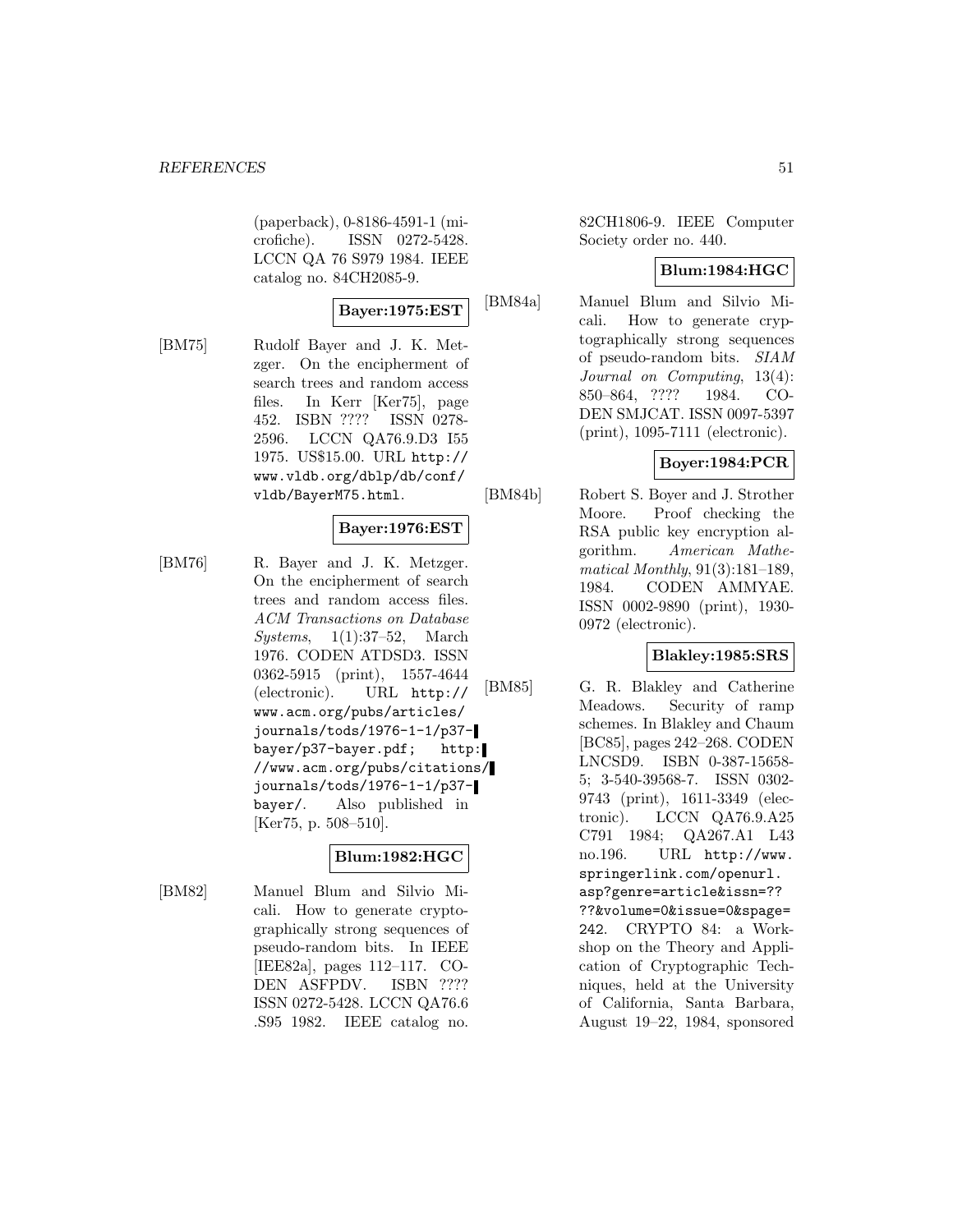by the International Association for Cryptologic Research.

### **Beale:1989:EUR**

[BM89] M. Beale and M. F. Monaghan. Encryption using random Boolean functions. In Cryptography and coding (Cirencester, 1986), volume 20 of Inst. Math. Appl. Conf. Ser. New Ser., pages 219–230. Oxford University Press, Walton Street, Oxford OX2 6DP, UK, 1989.

#### **Blake:1985:CLG**

[BMV85] I. F. Blake, R. C. Mullin, and S. A. Vanstone. Computing logarithms in  $GF(2<sup>n</sup>)$ . In Blakley and Chaum [BC85], pages 73–82. CODEN LNCSD9. ISBN 0-387-15658-5; 3-540- 39568-7. ISSN 0302-9743 (print), 1611-3349 (electronic). LCCN QA76.9.A25 C791 1984; QA267.A1 L43 no.196. URL http://www.springerlink.com/ BO85d] openurl.asp?genre=article& issn=????&volume=0&issue= 0&spage=73. CRYPTO 84: a Workshop on the Theory and Application of Cryptographic Techniques, held at the University of California, Santa Barbara, August 19–22, 1984, sponsored by the International Association for Cryptologic Research.

#### **Book:1985:SNP**

[BO85a] R. V. Book and F. Otto. On the security of name-stamp protocols. Theoretical Computer

Science, 39(2-3):319–325, August 1985. CODEN TCSCDI. ISSN 0304-3975 (print), 1879- 2294 (electronic).

## **Book:1985:SNS**

[BO85b] R. V. Book and F. Otto. On the security of name-stamp protocols. Theoretical Computer Science, 39(2-3):319–325, August 1985. CODEN TCSCDI. ISSN 0304-3975 (print), 1879- 2294 (electronic).

### **Book:1985:VTA**

[BO85c] R. V. Book and F. Otto. On the verifiability of two-party algebraic protocols. Theoretical Computer Science, 40(2-3):101– 130, ???? 1985. CODEN TC-SCDI. ISSN 0304-3975 (print), 1879-2294 (electronic).

#### **Book:1985:CRE**

Ronald V. Book and Friedrich Otto. Cancellation rules and extended word problems. Information Processing Letters, 20 (1):5–11, January 2, 1985. CO-DEN IFPLAT. ISSN 0020-0190 (print), 1872-6119 (electronic).

## **Brickell:1988:CSR**

[BO88] Ernest F. Brickell and Andrew M. Odlyzko. Cryptanalysis: a survey of recent results. Proceedings of the IEEE, 76(5):578–593, May 1988. CO-DEN IEEPAD. ISSN 0018-9219 (print), 1558-2256 (electronic).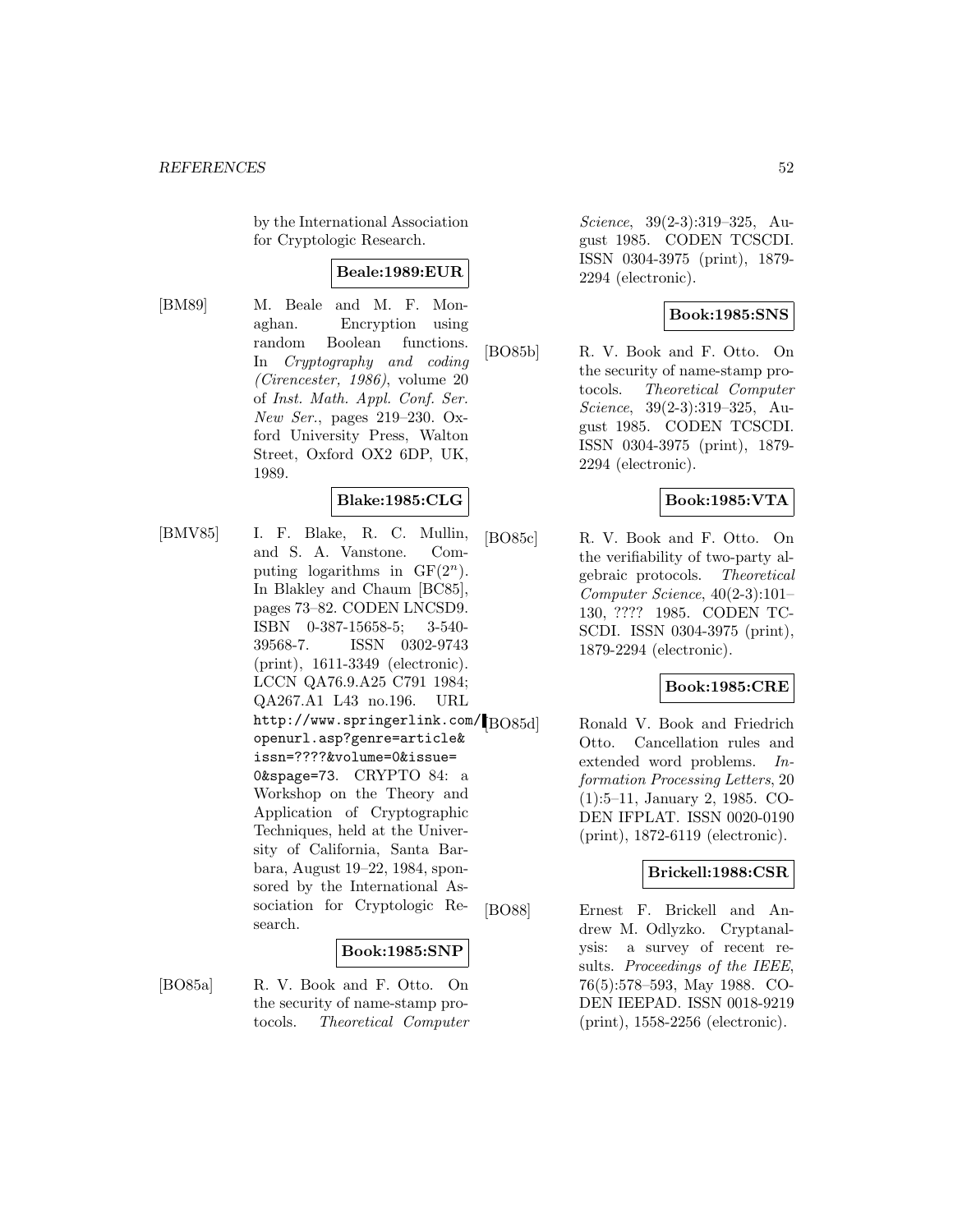#### **Ben-Or:1983:CSS**

[BOCS83] Michael Ben-Or, Benny Chor, and Adi Shamir. On the cryptographic security of single RSA bits. In ACM [ACM83], pages 421–430. ISBN 0-89791-099-0. LCCN QA75.5.A14 1983. ACM order no. 508830.

### **Ben-Or:1988:MIP**

[BOGKW88] M. Ben-Or, S. Goldwasser, J. Kilian, and A. Wigderson. Multi-prover interactive proofs: How to remove intractability. In ACM [ACM88], pages 113–131. ISBN 0-89791-264-0. LCCN QA 76.6 A13 1988. ACM order no. 508880.

#### **Ben-Or:1988:CTN**

[BOGW88] M. Ben-Or, S. Goldwasser, and A. Wigderson. Completeness theorems for noncryptographic fault-tolerant distributed computations. In ACM [ACM88], pages 1–10. ISBN 0-89791-264- 0. LCCN QA 76.6 A13 1988. ACM order no. 508880.

#### **Bond:1947:FSC**

[Bon47] Raymond T. (Raymond Tostevin) Bond. Famous stories of code and cipher. Rinehart and Company, New York; Toronto, 1947. xxvi + 342 pp. LCCN PS648.C6 B65. Reprinted in 1965 by Collier Books.

#### **Booth:1981:ASU**

[Boo81] K. S. Booth. Authentication of signatures using public key encryption. Communications

of the Association for Computing Machinery, 24(11):772– 774, November 1981. CODEN CACMA2. ISSN 0001-0782 (print), 1557-7317 (electronic).

#### **Bosworth:1982:CCC**

[Bos82] Bruce Bosworth. Codes, ciphers, and computers: an introduction to information security. Hayden Book Co., Rochelle Park, NJ, USA, 1982. ISBN 0- 8104-5149-2. 259 pp. LCCN Z103.B58 1982.

### **Bounas:1985:DDS**

[Bou85] Adam C. Bounas. Direct determination of a "seed" binary matrix. Information Processing Letters, 20(1):47–50, January 2, 1985. CODEN IFPLAT. ISSN 0020-0190 (print), 1872- 6119 (electronic).

### **Bowers:1959:DSP**

[Bow59] William Maxwell Bowers. Digraphic substitution: the Playfair cipher, the four square cipher. Practical cryptanalysis; v. 1. American Cryptogram Association, Greenfield, MA, USA, 1959. 46 pp.

### **Bowers:1960:BC**

[Bow60a] William Maxwell Bowers. The bifid cipher. Practical cryptanalysis; v. 2. American Cryptogram Association, Greenfield, MA, USA, 1960. 48 pp.

#### **Bowers:1960:TC**

[Bow60b] William Maxwell Bowers. The trifid cipher. Practical crypt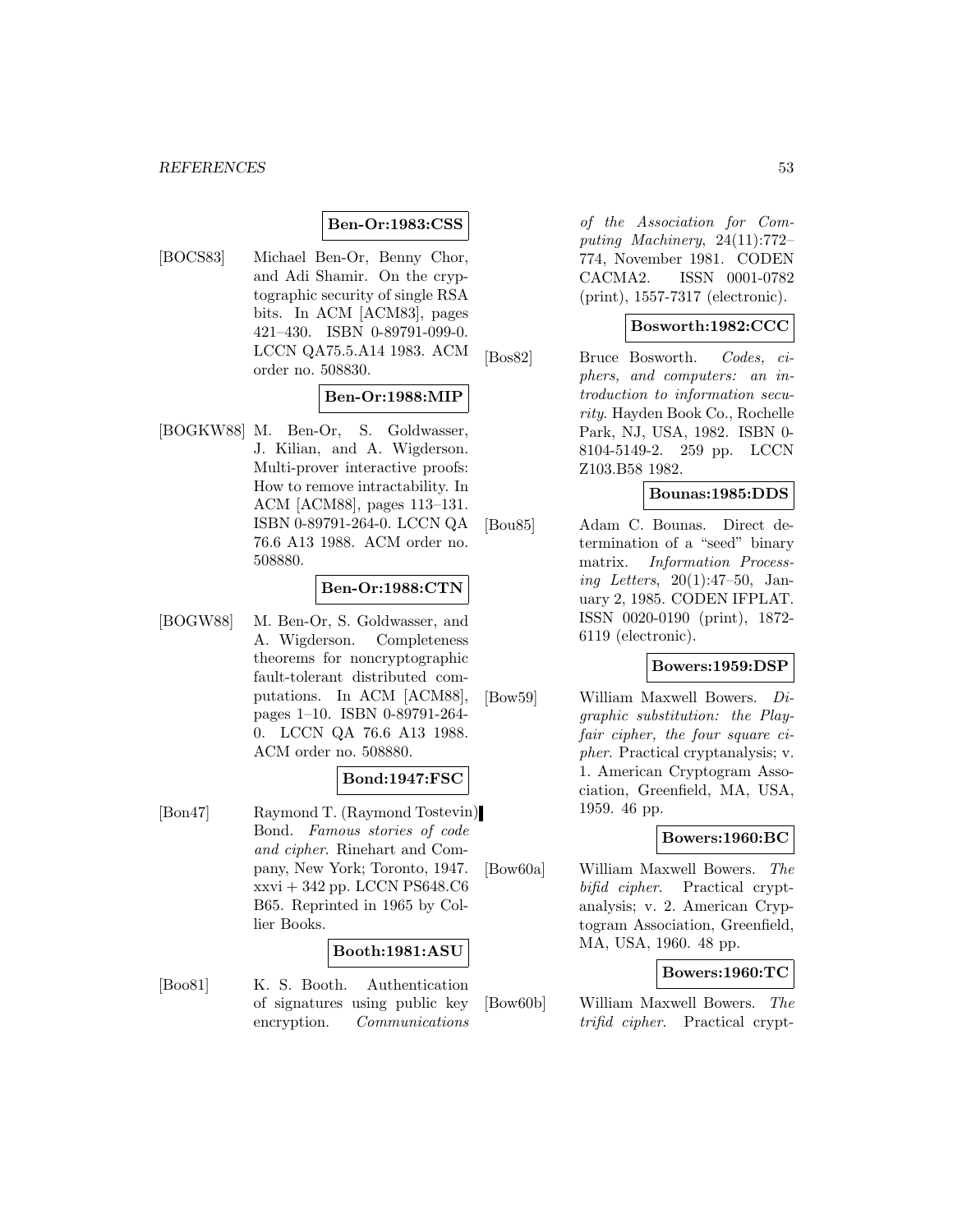analysis; v. 3. American Cryptogram Association, Greenfield, MA, USA, 1960. ix + 55 pp.

## **Boyd:1986:CPC**

[Boy86] Waldo T. Boyd. Cryptology and the personal computer: with programming in Basic, volume 47 of A Cryptographic Series. Aegean Park Press, Laguna Hills, CA, USA, 1986. ISBN 0-89412-145-6 (hardcover), 0-89412-144-8 (paperback). 157 pp. LCCN ????

#### **Boyd:1988:CCB**

[Boy88] Waldo T. Boyd. Computer cryptology: beyond decoder rings. Prentice-Hall, Inc., Upper Saddle River, NJ 07458, USA, 1988. ISBN 0-13-166133-7 (paperback).  $xy + 268$  pp. LCCN Z103 .B65 1988. US\$21.95.

#### **Boyar:1989:ISPb**

[Boy89a] Joan Boyar. Inferring sequences produced by a linear congruential generator missing low-order bits. Journal of Cryptology, 1 (3):177–184, ???? 1989. CO-DEN JOCREQ. ISSN 0933- 2790 (print), 1432-1378 (electronic).

## **Boyar:1989:ISPa**

[Boy89b] Joan Boyar. Inferring sequences produced by pseudo-random number generators. Journal of the Association for Computing Machinery, 36(1):129– 141, January 1989. CODEN JACOAH. ISSN 0004-5411.

URL http://www.acm.org/ pubs/toc/Abstracts/0004-5411/ 59305.html; http://www. imada.sdu.dk/~joan/.

## **Beker:1982:CSP**

[BP82] Henry Beker and F. C. (Frederick Charles) Piper. Cipher systems: the protection of communications. John Wiley and Sons, Inc., New York, NY, USA, 1982. ISBN 0-471-89192-4. 427 pp. LCCN Z104 .B39 1982.

#### **Beker:1985:SSC**

[BP85] Henry Beker and F. C. (Frederick Charles) Piper. Secure speech communications, volume 3 of Microelectronics and signal processing. Academic Press, New York, NY, USA, 1985. ISBN 0-12-084780-9. xi + 267 pp. LCCN TK5102.5 .B354 1985.

## **Beker:1989:CC**

[BP89] Henry Beker and F. C. Piper, editors. Cryptography and coding, The Institute of Mathematics and Its Applications conference series; new ser., 20. Oxford University Press, Walton Street, Oxford OX2 6DP, UK, 1989. ISBN 0-19-853623-2. LCCN QA268.C74 1989. UK£35.00, US\$52.00. Held in December 1986. "Based on the proceedings of a conference organized by the Institute of Mathematics and its Applications on cryptography and coding, held at the Royal Agricultural College, Cirencester on 15th-17th December 1986.".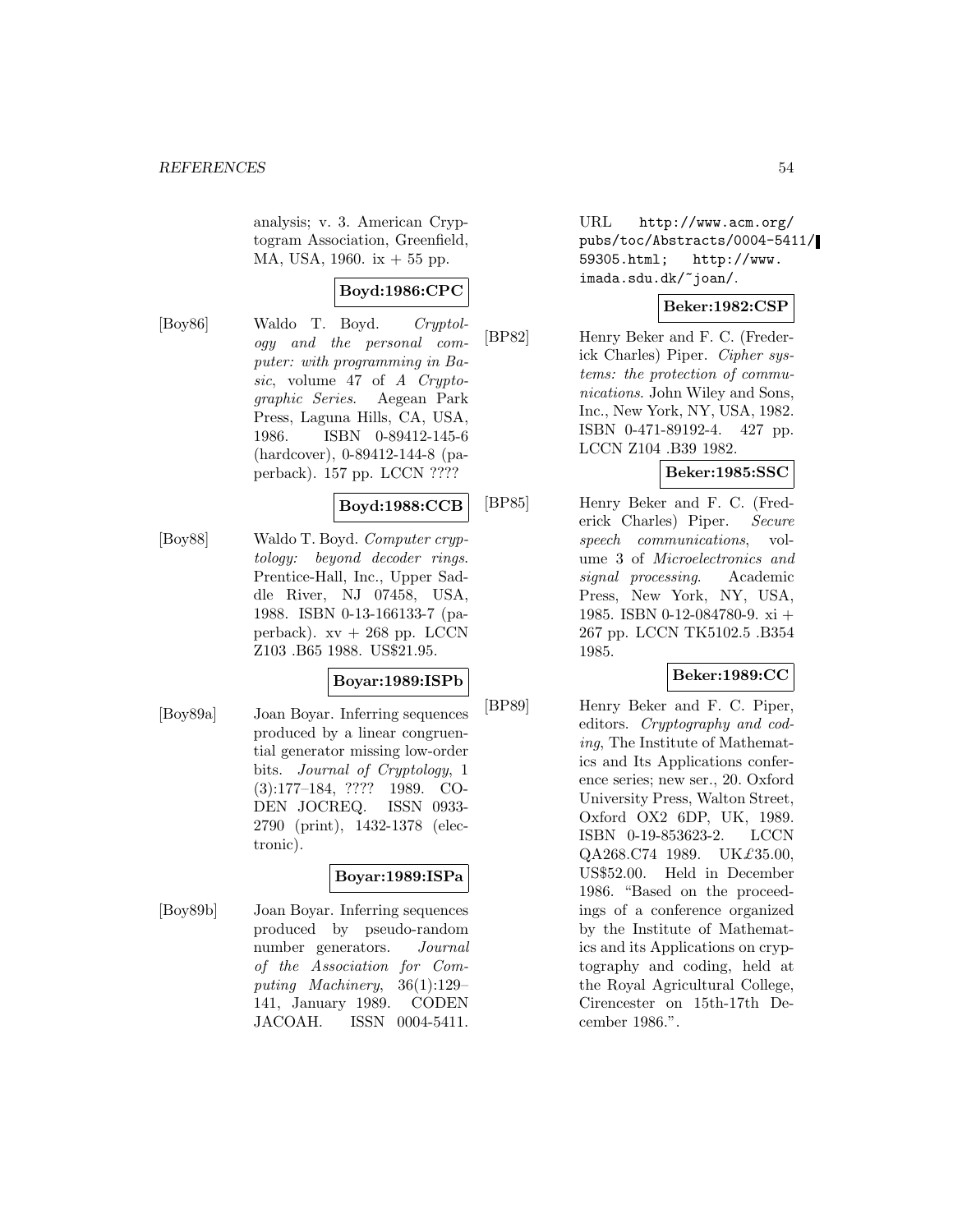#### **Blakley:1988:CBA**

[BR88] G. R. Blakley and William Rundell. Cryptosystems based on an analog of heat flow. Lecture Notes in Computer Science, 293:306–329, 1988. CO-DEN LNCSD9. ISSN 0302-9743 (print), 1611-3349 (electronic).

#### **Branstad:1979:VHD**

[Bra79] D. Branstad. V. 'Hellman's data does not support his conclusion'. IEEE Spectrum, 16(7):41, July 1979. CODEN IEESAM. ISSN 0018-9235 (print), 1939- 9340 (electronic).

#### **Brassard:1981:TLT**

[Bra81] Gilles Brassard. A time-luck tradeoff in relativized cryptography. Journal of Computer and System Sciences, 22 (3):280–311, June 1981. CO-DEN JCSSBM. ISSN 0022- 0000 (print), 1090-2724 (electronic). URL http://www. sciencedirect.com/science/ article/pii/0022000081900349.

#### **Bracha:1987:ERR**

[Bra87a] Gabriel Bracha. An O(log n) expected rounds randomized Byzantine generals protocol. Journal of the Association for Computing Machinery, 34(4): 910–920, October 1987. CO-DEN JACOAH. ISSN 0004- 5411. URL http://www.acm. org/pubs/toc/Abstracts/0004- 5411/42229.html.

#### **Brassard:1987:IMC**

[Bra87b] Gilles Brassard. Introduction to modern cryptology. Publication 606, Université de Montreal, Dèpartement d'Informatique et de Recherche Opèrationnelle, Montréal, Québec, Canada, 1987. 56 pp.

### **Brassard:1988:MCT**

[Bra88] Gilles Brassard. Modern cryptology: a tutorial, volume 325 of Lecture Notes in Computer Science. Springer-Verlag, Berlin, Germany / Heidelberg, Germany / London, UK / etc., 1988. CODEN LNCSD9. ISBN 0-387-96842-3. ISSN 0302-9743 (print), 1611-3349 (electronic). vi + 107 pp. LCCN Z103 .B721 1988. URL http:// link.springer-ny.com/link/ service/series/0558/tocs/ t0325.htm; http://www.springerlink. com/openurl.asp?genre=issue& issn=0302-9743&volume=325.

#### **Brassard:1989:CCb**

 $G.$  Brassard. Cryptology — column 2. ACM SIGACT News, 20(4):13, November 1989. CO-DEN SIGNDM. ISSN 0163-5700 (print), 1943-5827 (electronic).

#### **Brassard:1989:CCa**

[Bra89b] Gilles Brassard. Cryptology column. ACM SIGACT News, 20(3):15–19, July 1989. CO-DEN SIGNDM. ISSN 0163-5700 (print), 1943-5827 (electronic).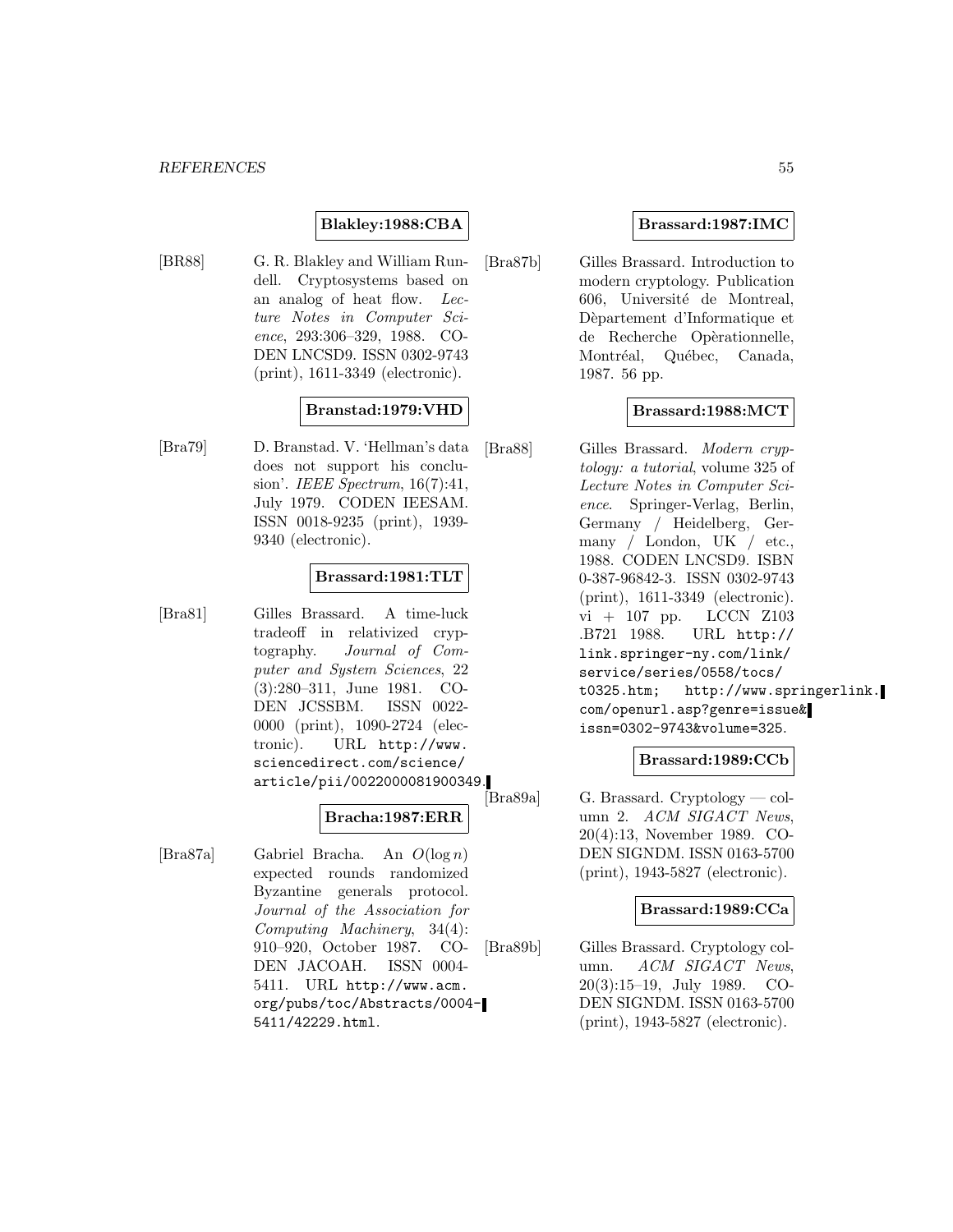#### **Brassard:1990:ACC**

[Bra90] Gilles Brassard, editor. Advances in cryptology: CRYPTO '89: proceedings, volume 435 of Lecture Notes in Computer Science. Springer-Verlag, Berlin, Germany / Heidelberg, Germany / London, UK / etc., 1990. CODEN LNCSD9. ISBN 0-387-97317- 6, 3-540-97317-6. ISSN 0302- 9743 (print), 1611-3349 (electronic). LCCN QA76.9.A25 C79 1989. URL http:// link.springer-ny.com/link/ service/series/0558/tocs/ t0435.htm; http://www.springerlink. com/content/978-0-387-97317- 3; http://www.springerlink. com/openurl.asp?genre=issue& issn=0302-9743&volume=435. Conference held Aug. 20–24, 1989 at the University of California, Santa Barbara.

# **Brickell:1985:BIK**

[Bri85] Ernest F. Brickell. Breaking iterated knapsacks. In Blakley and Chaum [BC85], pages 342–358. CODEN LNCSD9. ISBN 0-387-15658- 5; 3-540-39568-7. ISSN 0302- 9743 (print), 1611-3349 (electronic). LCCN QA76.9.A25 C791 1984; QA267.A1 L43 no.196. URL http://www. springerlink.com/openurl. asp?genre=article&issn=?? ??&volume=0&issue=0&spage= 342. CRYPTO 84: a Workshop on the Theory and Application of Cryptographic Techniques, held at the University of California, Santa Barbara, August 19–22, 1984, sponsored by the International Association for Cryptologic Research.

### **Brickell:1986:CKC**

[Bri86] Ernest F. Brickell. The cryptanalysis of knapsack cryptosystems. In Ringeisen and Roberts [RR86], pages 3–23. ISBN 0-89871-219-X. LCCN QA76.9.M35C65 1986.

### **Brickell:1988:CKC**

[Bri88] Ernest F. Brickell. The cryptanalysis of knapsack cryptosystems. In Applications of discrete mathematics (Clemson, SC, 1986), pages 3–23. Society for Industrial and Applied Mathematics, Philadelphia, PA, USA, 1988.

#### **Brown:1975:BL**

[Bro75] Anthony Cave Brown. Bodyguard of lies. Harper & Row, New York, NY, USA, 1975. ISBN 0-06-010551-8. x + 947 + 8 pp. LCCN D810.S7 C36 1975.

#### **Brownell:1981:ODN**

[Bro81] George A. Brownell. The origin and development of the National Security Agency, volume 35 of A cryptographic series. Aegean Park Press, Laguna Hills, CA, USA, 1981. ISBN 0-89412-054- 9. x + 98 pp. LCCN UB290 .B76 1981. Edited by Wayne G. Barker. Originally published as report of the Ad hoc Committee to Study the Communications Intelligence Activities of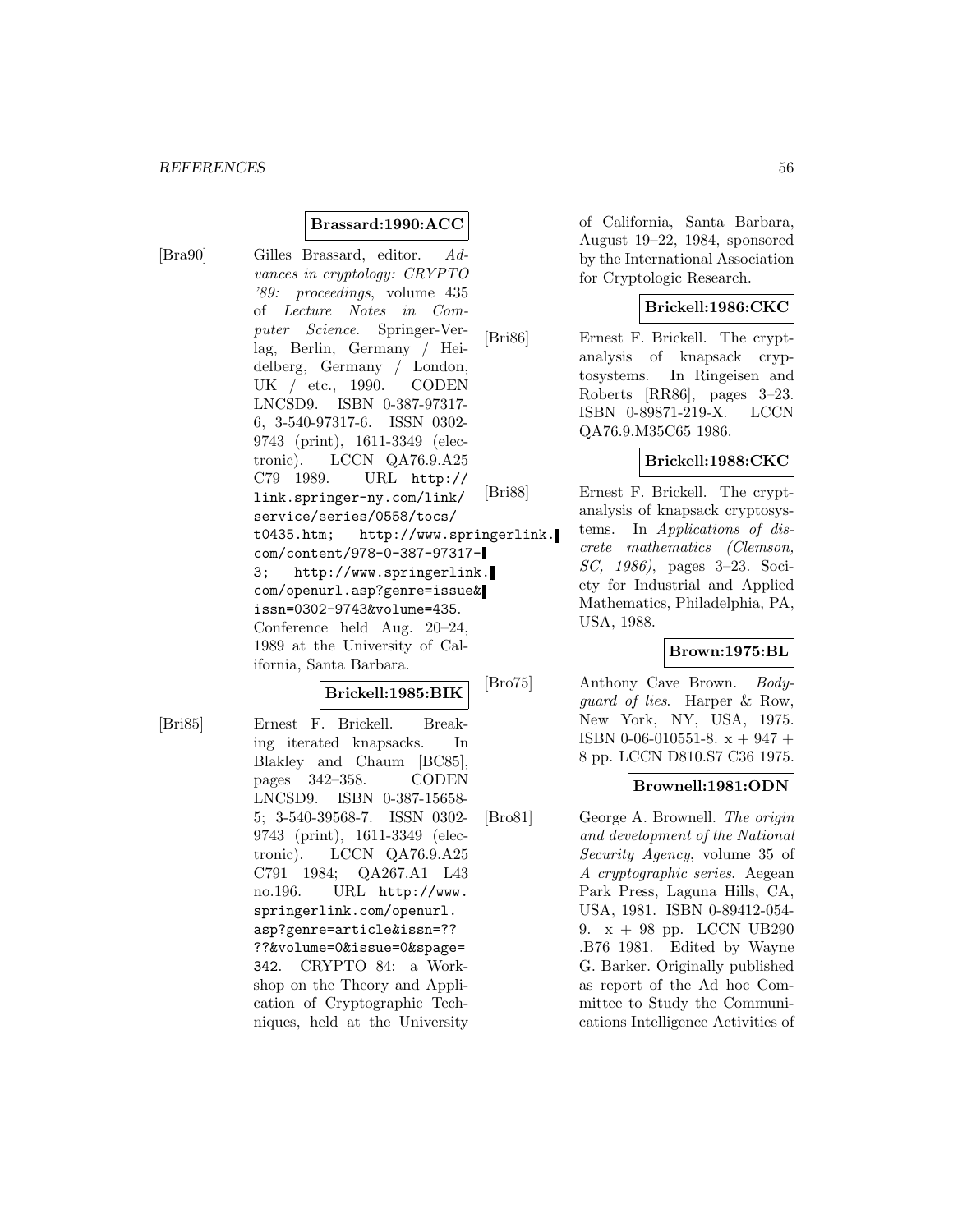the United States, George A. Brownell, chairman.

### **Brooke:1986:BRB**

[Bro86] N. Michael Brooke. Book review: Mr. Babbage's secret: the tale of a Cypher  $-$  and APL: O. I. Franksen. Strandbergs Forlag, Denmark (1984). 320 pp. Dkr. 320.00. ISBN: 87-872-0086- 4. Information Processing and Management, 22(1):67–68, ???? 1986. CODEN IPMADK. ISSN 0306-4573 (print), 1873-5371 (electronic). URL http://www. sciencedirect.com/science/ article/pii/030645738690018X.

#### **Bryan:1967:CA**

[Bry67] William G. Bryan. Cryptographic ABC's. Practical cryptanalysis; v. 4, 5. American Cryptogram Association, Greenfield, MA, USA, 1967.

#### **Brillhart:1967:SFR**

[BS67] John Brillhart and J. L. Selfridge. Some factorizations of  $2<sup>n</sup> \pm 1$  and related results. Mathematics of Computation, 21(97): 87–96, January 1967. CODEN MCMPAF. ISSN 0025-5718 (paper), 1088-6842 (electronic).

#### **Branstad:1982:ISS**

[BS82] Dennis K. Branstad and Miles E. Smid. Integrity and security standards based on cryptography. Computers and Security, 1(3):255–260, November 1982. CODEN CPSEDU. ISSN 0167- 4048 (print), 1872-6208 (electronic). URL https://www.

sciencedirect.com/science/ article/pii/016740488290044X.

#### **Brickell:1983:SRK**

[BS83] Ernest F. Brickell and Gustavus J. Simmons. A status report on knapsack based public key cryptosystems. Congressus Numerantium, 37:3–72, 1983. ISSN 0384-9864.

### **Benois:1986:CSE**

[BS86] Michèle Benois and Jacques Sakarovitch. On the complexity of some extended word problems defined by cancellation rules. Information Processing Letters, 23(6):281–287, December 3, 1986. CODEN IF-PLAT. ISSN 0020-0190 (print), 1872-6119 (electronic).

## **Bateman:1989:NMC**

[BSW89] P. T. Bateman, J. L. Selfridge, and S. S. Wagstaff, Jr. The new Mersenne conjecture. American Mathematical Monthly, 96(2): 125–128, February 1989. CO-DEN AMMYAE. ISSN 0002- 9890 (print), 1930-0972 (electronic). See letter to the editor [Mul89b]. The authors state: New Mersenne Con-JECTURE. If two of the following statements about an odd positive integer p are true, then the third one is also true. (a)  $p = 2^k \pm 1$ or  $p = 4^k \pm 3$ . (b)  $M_p (= 2^p - 1)$ is prime. (c)  $(2^p+1)/3$  is prime.

## **Buck:1982:PCS**

[Buc82] R. Creighton Buck. The public cryptography study group.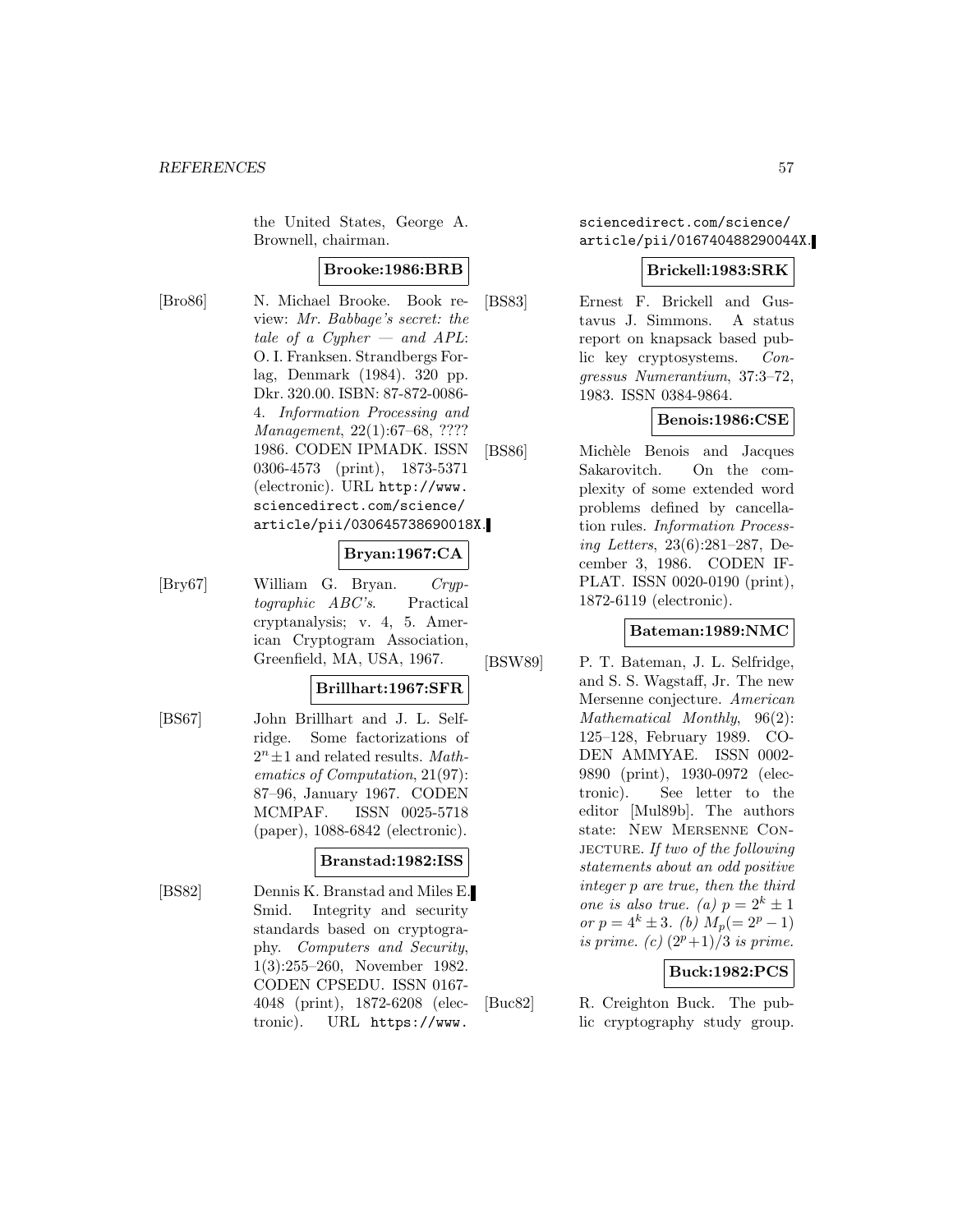Computers and Security, 1(3): 249–254, November 1982. CO-DEN CPSEDU. ISSN 0167- 4048 (print), 1872-6208 (electronic). URL https://www. sciencedirect.com/science/ article/pii/0167404882900438.

# **Budge:1922:RS**

[Bud22] Sir E. A. Wallis (Ernest Alfred Wallis) Budge. The Rosetta Stone. British Museum Press, London, UK, 1922. 8 + 1 pp. LCCN PJ1531.R3 1913. Reprinted with revisions in 1935, 1950, and 1968.

## **Budge:1929:RSB**

[Bud29] Sir E. A. Wallis(Ernest Alfred Wallis) Budge. The Rosetta Stone in the British Museum: the Greek, Demotic and Hieroglyphic texts of the decree inscribed on the Rosetta Stone conferring additional honours on Ptolemy V. Epiphanes (203- 181 B.C.)  $\ldots$  British Museum Press, London, UK, 1929. viii + 323 pp. LCCN PJ1531 .R3 1929. Reprinted with revisions in 1929, 1935, 1950, and 1968.

## **Budge:1976:RSB**

[Bud76] Sir E. A. Wallis (Ernest Alfred Wallis) Budge. The Rosetta stone in the British Museum: the Greek, demotic, and hieroglyphic texts of the decree inscribed on the Rosetta stone conferring additional honours on Ptolemy V Epiphanes (203- 181 B.C.) with English translations and a short history of the

decipherment of the Egyptian hieroglyphs, and an appendix containing translations of the stelae of San (Tanis) and Tall al-Maskhutah. AMS Press, New York, NY, USA, 1976. ISBN  $0-404-11362-1$ .  $325 + 22$  pp. LCCN PJ1531.R5 B8 1976.

### **Burchard:1981:NNF**

[Bur81] Hank Burchard. News and notices: Finerman and Lee Receive ACM Awards; summer positions at Digital Computer Museum; CBI Fellowship 1982– 1983; GMD activities in the history of computing; request for articles; Edwards speaks at Digital Computer Museum; exhibit of cipher machines. Annals of the History of Computing, 3(4):410–413, October/ December 1981. CODEN AH-COE5. ISSN 0164-1239. URL http://dlib.computer.org/ an/books/an1981/pdf/a4410. pdf.

#### **Burton:1984:RPKa**

[Bur84a] Charles E. Burton. RSA: a public key cryptography system part I. Dr. Dobb's Journal of Software Tools, 9(3): 16–??, March 1984. CODEN DDJOEB. ISSN 1044-789X.

#### **Burton:1984:RPKb**

[Bur84b] Charles E. Burton. RSA: a public key cryptography system part II. Dr. Dobb's Journal of Software Tools, 9(4):32–??, April 1984. CODEN DDJOEB. ISSN 1044-789X.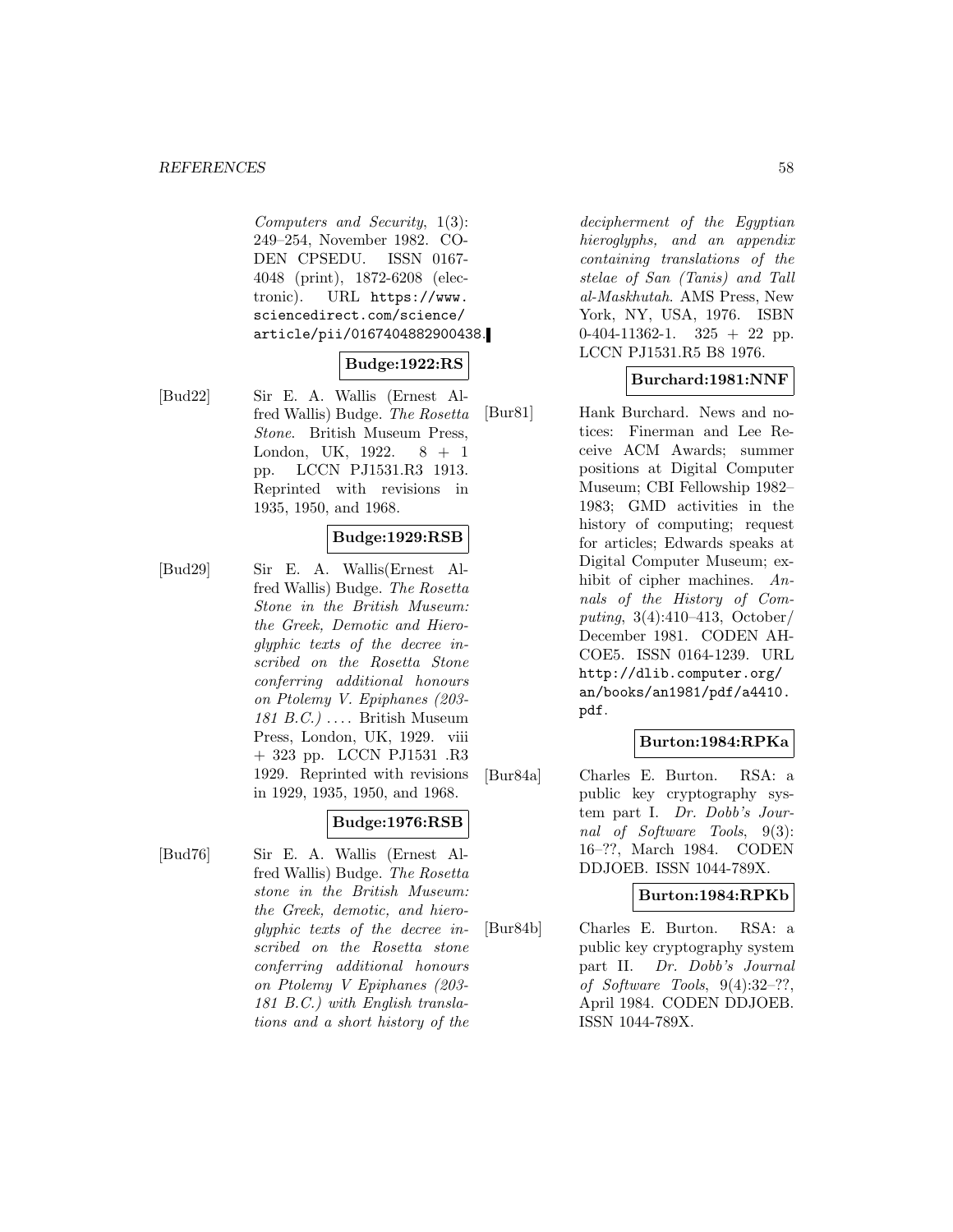## **Burton:1985:EAC**

[Bur85] Charles E. Burton. An enhanced ADFGVX cipher system. Dr. Dobb's Journal of Software Tools, 10(2):48–??, February 1985. CODEN DDJOEB. ISSN 1044-789X.

#### **Burnham:1988:DES**

[Bur88] B. Burnham. DES (data encryption standard) cryptographic services designed for the DOE wide band communications network. Computers and Security, 7(5): 510, October 1988. CO-DEN CPSEDU. ISSN 0167- 4048 (print), 1872-6208 (electronic). URL https://www. sciencedirect.com/science/ article/pii/016740488890212X.

#### **Brouwer:1982:NMK**

[Bv82] Andries E. Brouwer and Peter van Emde Boas. A note on: "Master keys for group sharing" [Inform. Process. Lett. **12** (1981), no. 1, 23–25; MR 82d:94046] by D. E. Denning and F. B. Schneider. Information Processing Letters, 14(1): 12–14, March 27, 1982. CO-DEN IFPLAT. ISSN 0020-0190 (print), 1872-6119 (electronic). See [DS81].

### **Beker:1985:KMS**

[BW85] Henry Beker and Michael Walker. Key management for secure electronic funds transfer in a retail environment. In Blakley and Chaum [BC85], pages 401–410. CODEN

LNCSD9. ISBN 0-387-15658- 5; 3-540-39568-7. ISSN 0302- 9743 (print), 1611-3349 (electronic). LCCN QA76.9.A25 C791 1984; QA267.A1 L43 no.196. URL http://www. springerlink.com/openurl. asp?genre=article&issn=?? ??&volume=0&issue=0&spage= 401. CRYPTO 84: a Workshop on the Theory and Application of Cryptographic Techniques, held at the University of California, Santa Barbara, August 19–22, 1984, sponsored by the International Association for Cryptologic Research.

## **Buchholz:1988:CQDc**

[BWV<sup>+</sup>88] Werner Buchholz, Maurice V. Wilkes, Alfred W. Van Sinderen, C. J. Fern, Jr., and W. L. van der Poel. Comments, queries, and debate: Babbage and the Colossus; Babbage and Bowditch; Two Early European Computers; Early Dutch Computer. Annals of the History of Computing,  $10(3):218-221$ ,  $\text{July}/$ September 1988. CODEN AH-COE5. ISSN 0164-1239. URL http://dlib.computer.org/ an/books/an1988/pdf/a3218. pdf; http://www.computer. org/annals/an1988/a3218abs. htm.

#### **CBEMA:1981:ANS**

[CA81] Computer and Business Equipment Manufacturers Association and American National Standards Institute. American National Standard Data En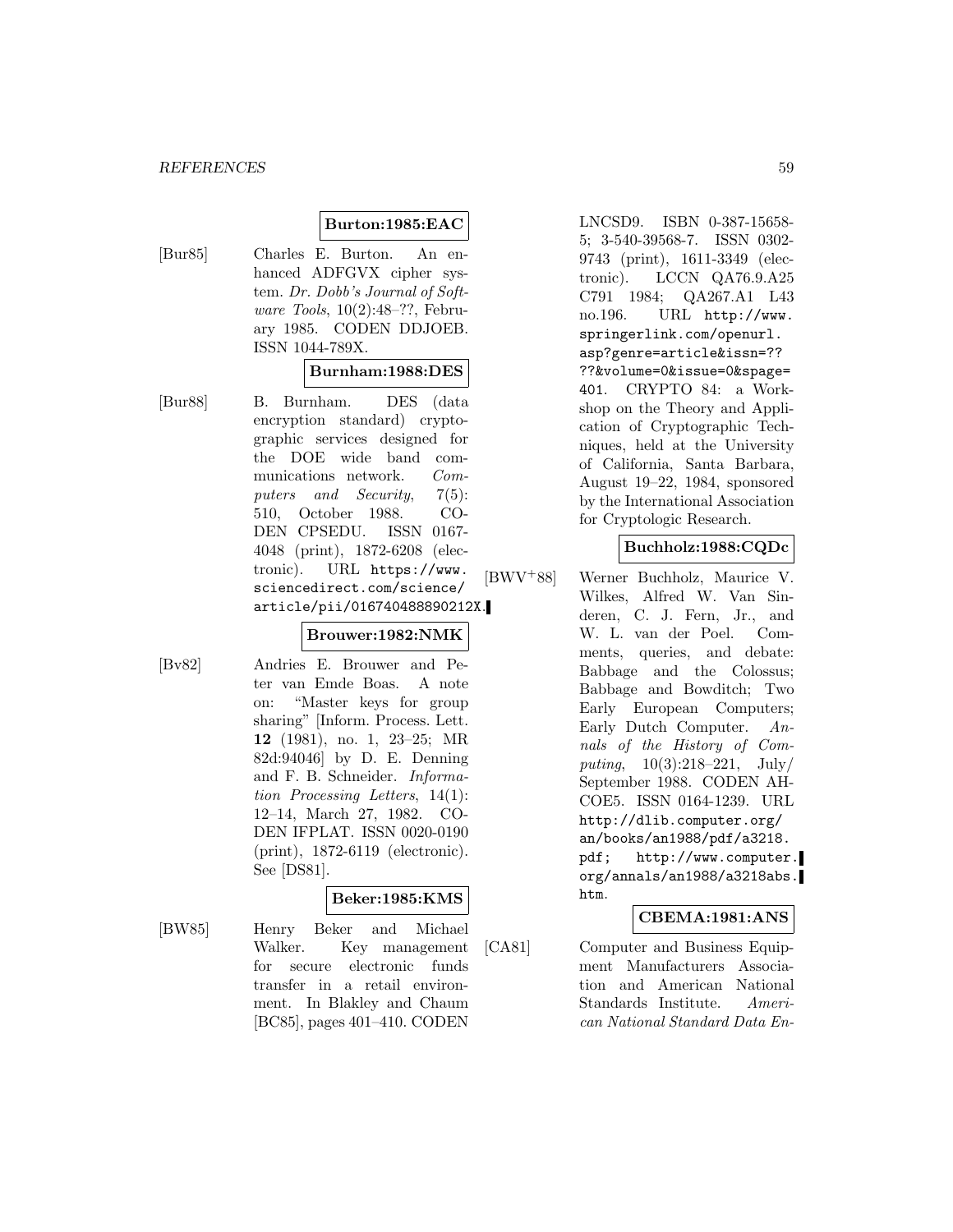cryption Algorithm. American National Standards Institute, 1430 Broadway, New York, NY 10018, USA, December 30, 1981. 16 pp. LCCN ???? ANSI X3.92-1981.

#### **CBEMA:1983:ANSb**

[CA83a] Computer and Business Equipment Manufacturers Association and American National Standards Institute. American National Standard for Information Systems: Data Encryption Algorithm — modes of operation. ???? ANSI X3.106ation. ???? ANSI X3.106- 1983, American National Standards Institute, 1430 Broadway, New York, NY 10018, USA, May 16, 1983. 16 pp.

#### **CBEMA:1983:ANSa**

[CA83b] Computer and Business Equipment Manufacturers Association and American National Standards Institute. American National Standard for Information Systems: Data link encryption. ???? ANSI X3.105- 1983, American National Standards Institute, 1430 Broadway, New York, NY 10018, USA, May 16, 1983. 20 pp.

**Calvocoressi:1980:TSU**

[Cal80] Peter Calvocoressi. Top secret ultra. Pantheon Books, New York, NY, USA, 1980. ISBN 0-394-51154-9. 132 pp. LCCN D810.C88C34 1980.

**Callimahos:1989:TAZ**

[Cal89] Lambros D. Callimahos. Traffic Analysis and the Zendian

Problem: an exercise in communications intelligence operations. Aegean Park Press, Laguna Hills, CA, USA, 1989. ISBN 0-89412-162-6, 0-89412- 161-8 (paperback). 256 pp. LCCN ????

#### **Callimahos:1992:HC**

[Cal92] Lambros D. Callimahos. A history of cryptology. Cryptolog, 19(3):23–35, June 1992. ISSN 0740-7602. URL https:// archive.org/download/cryptolog\_ 125/cryptolog\_125.pdf.

#### **Campaigne:1971:REC**

[Cam71] H. H. Campaigne. Reviews: Elementary Cryptanalysis — A Mathematical Approach, by Abraham Sinkov. American Mathematical Monthly, 78(4): 423, April 1971. CODEN AM-MYAE. ISSN 0002-9890 (print), 1930-0972 (electronic).

#### **Campbell:1987:MBC**

[Cam87] Q. G. Campbell. Meteor burst communications protocols the history and role of computing technology in radio communication via meteor trails. Technical Report 246, University of Newcastle upon Tyne, Newcastle upon Tyne, UK, November 1987. ??–?? pp. URL http: //www.cl.cam.ac.uk/~fapp2/ steganography/bibliography/ 1007.html.

#### **Cammack:1988:MDE**

[Cam88] William Ervin Cammack. Methods of data encryption and a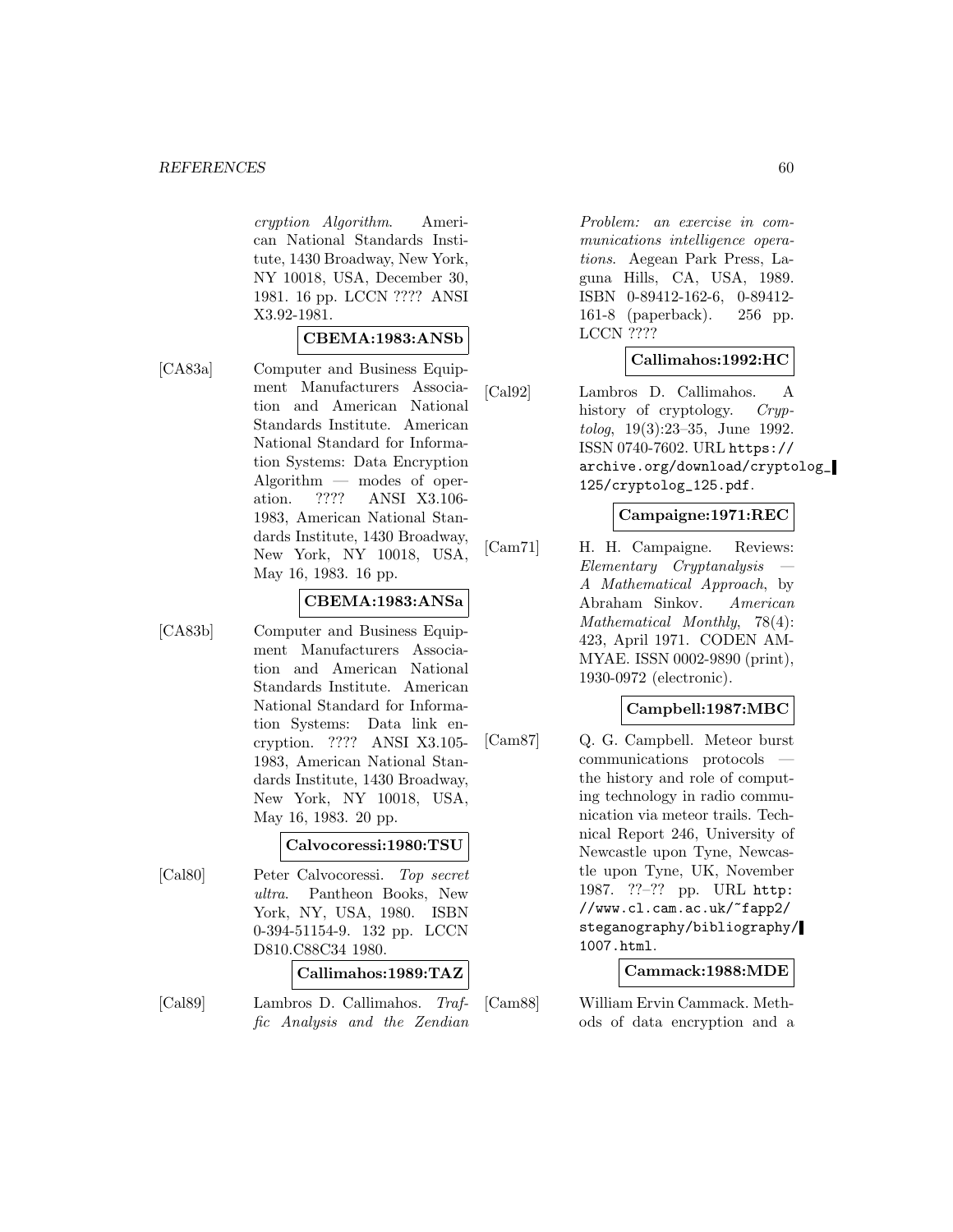random polygraphic cipher algorithm for ASCII files. Thesis, University of Southern Mississippi, Hattiesburg, MS, USA, 1988. vi  $+$  108 pp.

# **Clark:1981:ECC**

[CC81] George C. Clark, Jr. and J. Bibb Cain. Error-correction coding for digital communications. Plenum Press, New York, NY, USA; London, UK, 1981. ISBN 0-306-40615-2. xii  $+$  422 pp. LCCN TK5102.5 .C52.

#### **Chaum:1988:MUS**

[CCD88] D. Chaum, C. Crepeau, and I. Damgård. Multiparty unconditionally secure protocols. In ACM [ACM88], pages 11–19. ISBN 0-89791-264-0. LCCN QA 76.6 A13 1988. ACM order no. 508880.

### **Coppersmith:1985:AF**

[CD85] D. Coppersmith and J. H. Davenport. An application of factoring. Journal of Symbolic Computation, 1(2):241– 243, June 1985. CODEN JSYCEH. ISSN 0747-7171 (print), 1095-855X (electronic).

#### **Chaum:1986:CRN**

[CE86] David Chaum and Jan-Hendrik Evertse. Cryptanalysis of DES with a reduced number of rounds: sequences of linear factors in block ciphers. Lecture Notes in Computer Science, 218:192–211, 1986. CO-DEN LNCSD9. ISSN 0302-9743 (print), 1611-3349 (electronic).

## **Chaum:1987:DPD**

[CEvdGP87] David Chaum, Jan-Hendrik Everse, Jeroem van de Graaf, and René Peralta. Demonstrating possession of a discrete logarithm without revealing it. In Odlyzko [Odl87b], pages 200–212. CODEN LNCSD9. ISBN 3-540-18047- 8, 0-387-18047-8. ISSN 0302- 9743 (print), 1611-3349 (electronic). LCCN QA76.9.A25 C791 1986. URL http:// link.springer-ny.com/link/ service/series/0558/tocs/ t0263.htm; http://www.springerlink. com/openurl.asp?genre=issue& issn=0302-9743&volume=263. Conference held at the University of California, Santa Barbara, Aug. 11–15, 1986.

## **Chaum:1978:ICP**

[CF78] D. L. Chaum and R. S. Fabry. Implementing capability-based protection using encryption. Technical Report UCB/ERL M78/46, University of California, Berkeley, Berkeley, CA, USA,  $1978. i + 9$  pp.

### **Christoffersson:1988:CUH**

[CF88] Per Christoffersson and Viiveke Fak. Crypto users' handbook: a guide for implementors of cryptographic protection in computer systems. Elsevier, Amsterdam, The Netherlands, 1988. ISBN 0- 444-70484-1. vii  $+93$  pp. LCCN QA76.9.A25 C821 1988.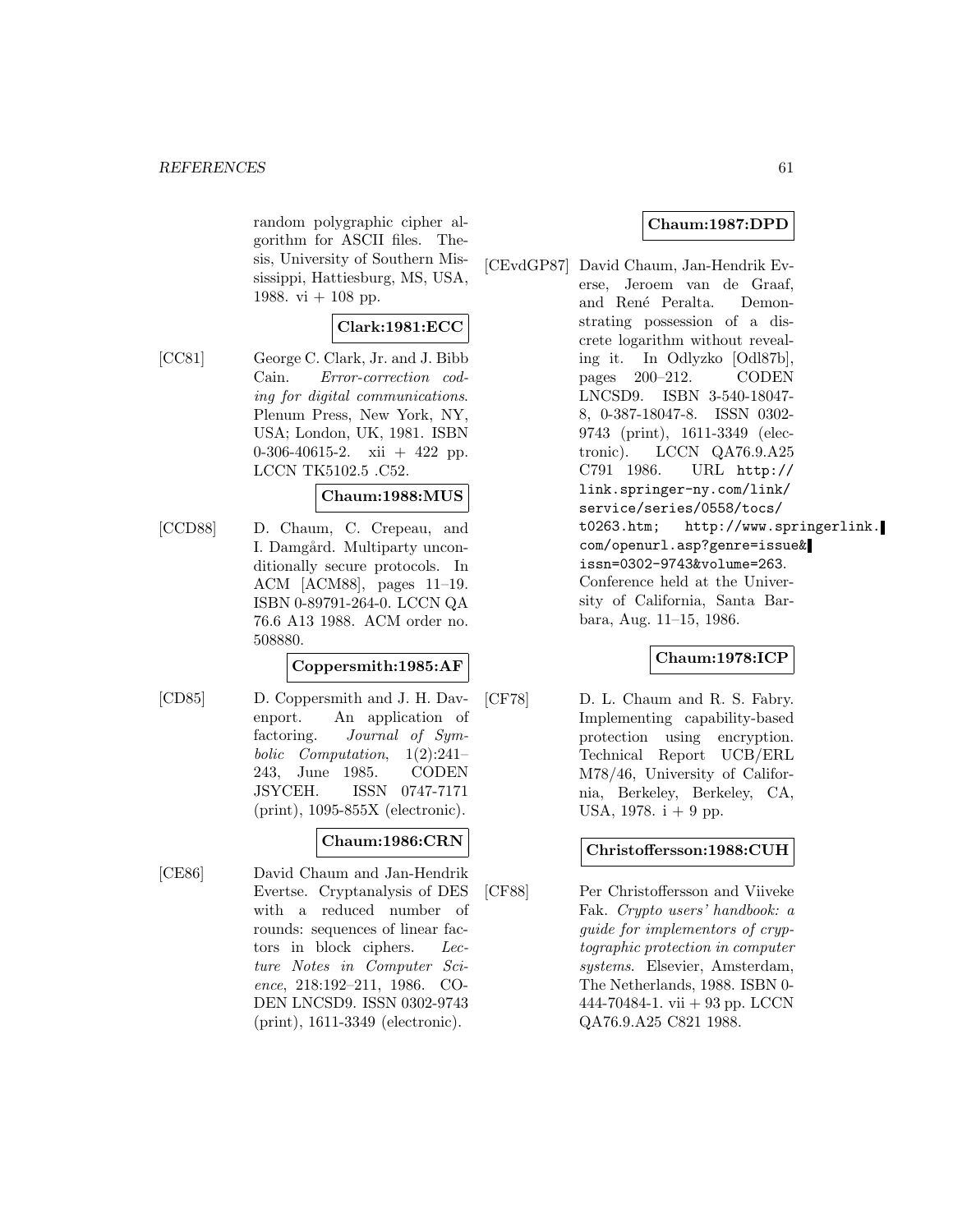#### **Coppersmith:1975:GCA**

[CG75] Don Coppersmith and Edna Grossman. Generators for certain alternating groups with applications to cryptography. SIAM Journal on Applied Mathematics, 29(4):624–627, December 1975. CODEN SMJMAP. ISSN 0036-1399 (print), 1095- 712X (electronic).

## **Chor:1985:RRL**

[CG85] Benny Chor and Oded Goldreich. RSA/Rabin least significant bits are  $\frac{1}{2} + \frac{1}{\text{poly}(\log N)}$  secure (extended abstract). In Blakley and Chaum [BC85], pages 303–313. CODEN LNCSD9. ISBN 0-387-15658- 5; 3-540-39568-7. ISSN 0302- 9743 (print), 1611-3349 (electronic). LCCN QA76.9.A25 C791 1984; QA267.A1 L43 no.196. URL http://www. springerlink.com/openurl. asp?genre=article&issn=?? ??&volume=0&issue=0&spage= 303. CRYPTO 84: a Workshop on the Theory and Application of Cryptographic Techniques, held at the University of California, Santa Barbara, August 19–22, 1984, sponsored by the International Association for Cryptologic Research.

#### **Cover:1987:OPC**

[CG87] Thomas M. Cover and B. Gopinath, Chase 1] editors. Open Problems in Communication and Computation. Springer-Verlag, Berlin, Germany / Heidelberg, Germany /

London, UK / etc., 1987. ISBN 0-387-96621-8. LCCN TK5102.5 .O243 1987. US\$25.00.

#### **Chor:1988:UBS**

[CG88] Benny Chor and Oded Goldreich. Unbiased bits from sources of weak randomness and probabilistic communication complexity. SIAM Journal on Computing, 17(2):230– 261, ???? 1988. CODEN SMJ-CAT. ISSN 0097-5397 (print), 1095-7111 (electronic). Special issue on cryptography.

### **Chor:1985:VSS**

[CGMA85] B. Chor, S. Goldwasser, S. Micali, and B. Awerbuch. Verifiable secret sharing and achieving simultaneity in the presence of faults. In IEEE [IEE85], pages 383–395 (or 335– 344??). ISBN 0-8186-0644-4 (paperback), 0-8186-4644-6 (microfiche), 0-8186-8644-8 (hardcover). LCCN QA 76 S979 1985.

### **Chaum:1979:UEM**

[Cha79] David Chaum. Untraceable electronic mail, return addresses, and digital pseudonyms. Thesis (M.S. in Computer Science), University of California, Berkeley, Berkeley, CA, USA, June 1979.

#### **Chaum:1981:UEM**

D. Chaum. Untraceable electronic mail, return addresses, and digital pseudonyms. Communications of the Association for Computing Machinery,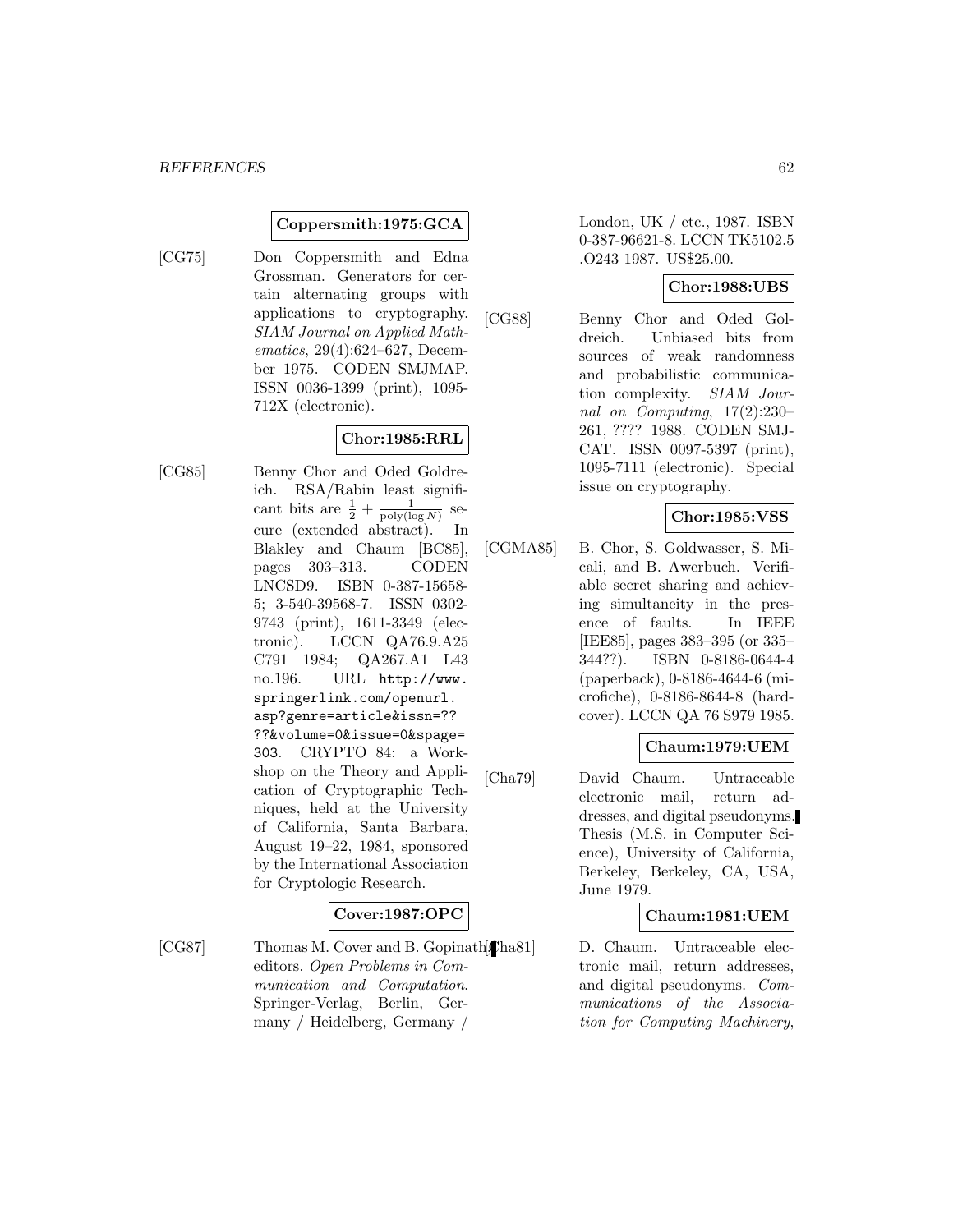24(2):84–88, February 1981. CODEN CACMA2. ISSN 0001-0782 (print), 1557-7317 (electronic). URL http:/ /www.cl.cam.ac.uk/~fapp2/ steganography/bibliography/ 1019.html.

#### **Chandler:1983:IMC**

[Cha83a] W. W. Chandler. The installation and maintenance of Colossus. Annals of the History of Computing,  $5(3):260-262$ , July September 1983. CODEN AH-COE5. ISSN 0164-1239. URL http://dlib.computer.org/ an/books/an1983/pdf/a3260. pdf; http://www.computer. org/annals/an1983/a3260abs. htm.

#### **Chaum:1983:BSU**

[Cha83b] D. Chaum. Blind signatures for untraceable payments. In ????, editor, Advances in Cryptology, Proceedings of CRYPTO 82, pages 199–203. Plenum Press, New York, NY, USA; London, UK, 1983.

#### **Chaum:1985:HKS**

[Cha85a] David Chaum. How to keep a secret alive extensible partial key, key safeguarding, and threshold systems. In Blakley and Chaum [BC85], pages 481–485. CODEN LNCSD9. ISBN 0-387-15658- 5; 3-540-39568-7. ISSN 0302- 9743 (print), 1611-3349 (electronic). LCCN QA76.9.A25 C791 1984; QA267.A1 L43 no.196. URL http://www. springerlink.com/openurl. asp?genre=article&issn=??

??&volume=0&issue=0&spage= 481. CRYPTO 84: a Workshop on the Theory and Application of Cryptographic Techniques, held at the University of California, Santa Barbara, August 19–22, 1984, sponsored by the International Association for Cryptologic Research.

#### **Chaum:1985:NSC**

[Cha85b] David Chaum. New secret codes can prevent a computerized big brother. In Blakley and Chaum [BC85], pages 432–433. CODEN LNCSD9. ISBN 0-387-15658- 5; 3-540-39568-7. ISSN 0302- 9743 (print), 1611-3349 (electronic). LCCN QA76.9.A25 C791 1984; QA267.A1 L43 no.196. URL http://www. springerlink.com/openurl. asp?genre=article&issn=?? ??&volume=0&issue=0&spage= 432. CRYPTO 84: a Workshop on the Theory and Application of Cryptographic Techniques, held at the University of California, Santa Barbara, August 19–22, 1984, sponsored by the International Association for Cryptologic Research.

#### **Chaum:1985:SIT**

[Cha85c] David Chaum. Security without identification: transaction systems to make big brother obsolete. Communications of the Association for Computing Machinery, 28(10):1030– 1044, October 1985. CODEN CACMA2. ISSN 0001-0782 (print), 1557-7317 (electronic).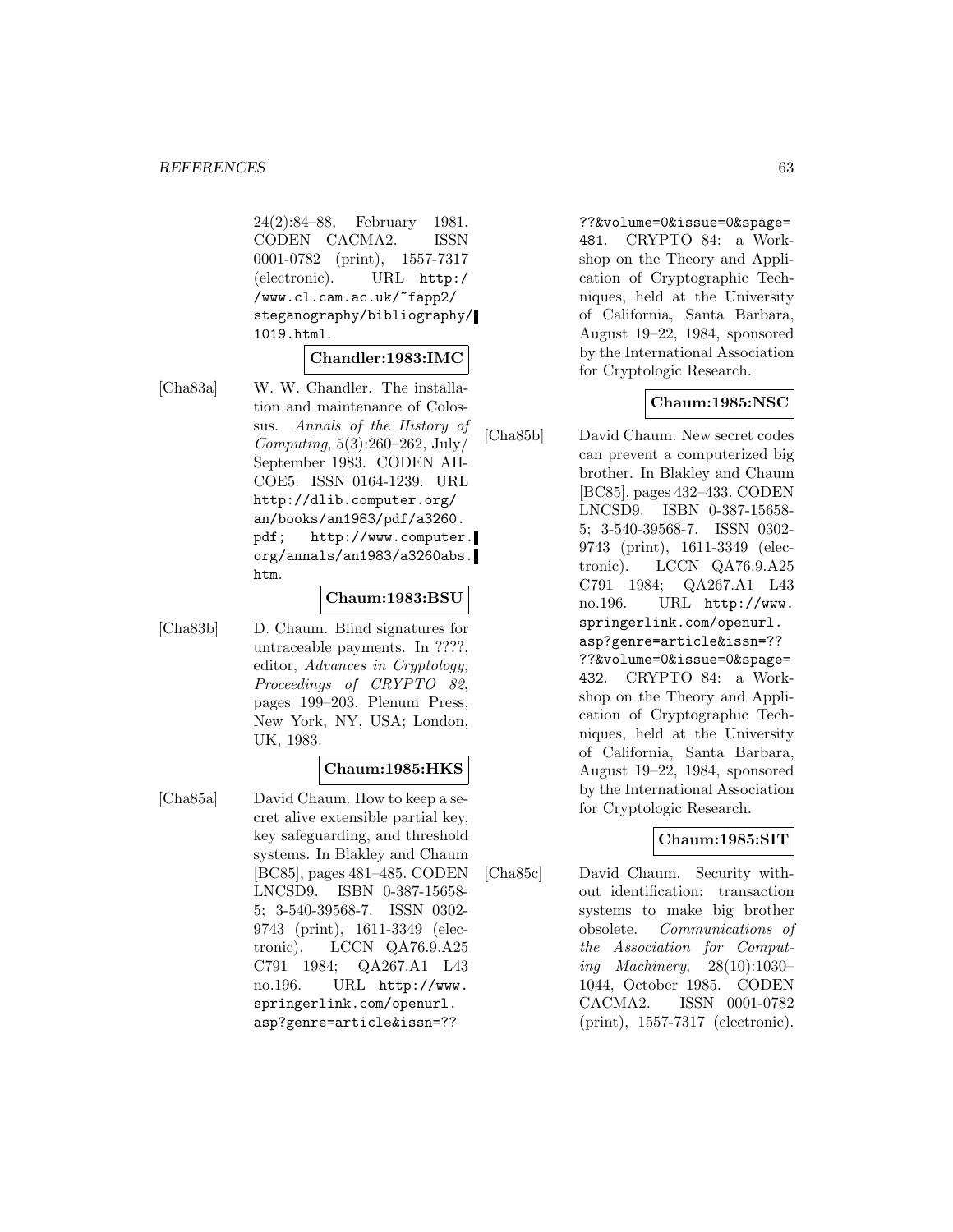URL http://www.acm.org/ pubs/toc/Abstracts/0001-0782/ 4373.html; http://www.cl.  $\left[ \text{Chr78} \right]$ cam.ac.uk/~fapp2/steganography/ bibliography/1022.html.

## **Chang:1986:DKL**

[Cha86a] C. C. Chang. On the design of a key-lock-pair mechanism in information protection systems.  $BIT, 26(4)$ : 410–417, 1986. CODEN BIT-TEL, NBITAB. ISSN 0006-3835 (print), 1572-9125 (electronic).

### **Chapman:1986:NFS**

[Cha86b] J. W. M. Chapman. No final solution: a survey of the cryptanalytical capabilities of German military agencies, 1926–35. Intelligence and National Security, 1(1):13–??, 1986. ISSN 0268-4527 (print), 1743-9019 (electronic).

## **Chesson:1973:CC**

[Che73] F. W. (Frederick William) Chesson. Computers and cryptology. Datamation, ??(??):62–77, January 1973. CODEN DTMNAT. ISSN 0011-6963.

#### **Chor:1986:TIP**

[Cho86] Ben-Zion Chor. Two issues in public key cryptography: RSA bit security and a new knapsack type system. ACM distinguished dissertations. MIT Press, Cambridge, MA, USA, 1986. ISBN 0-262-03121-3. 78 pp. LCCN TK5102.5 .C4781 1986. Originally presented as the author's thesis (doctoral — MIT, 1985).

### **Christiansen:1978:SL**

D. Christiansen. Spectral lines. IEEE Spectrum,  $15(1):23$ , January 1978. CODEN IEESAM. ISSN 0018-9235 (print), 1939- 9340 (electronic).

#### **Christoffersson:1988:MAE**

[Chr88] Per Christoffersson. Message authentication and encryption combined. Computers and Security,  $7(1):65-71$ , February 1988. CODEN CPSEDU. ISSN 0167- 4048 (print), 1872-6208 (electronic). URL https://www. sciencedirect.com/science/ article/pii/0167404888905056.

### **Chuang:1989:NES**

[Chu89] Ta-Fu Chuang. Non-homomorphic encryption schemes and properties of Chinese remainder theorem. Thesis (Ph.D. in engineering), University of Wisconsin-Milwaukee, Milwaukee, WI, USA, 1989. vi  $+58$  pp.

#### **Ciarcia:1986:BHD**

[Cia86] Steve Ciarcia. Build a hardware data encryptor. BYTE Magazine, 11(??):??, ?? 1986. CODEN BYTEDJ. ISSN 0360- 5280.

#### **Chan:1988:IEC**

[CL88] Yeng Kit Chan and Rudolf Lidl. On implementing elliptic curve cryptosystems. In Contributions to general algebra, 6, pages 155–166. Hölder-Pichler-Tempsky, Vienna, 1988.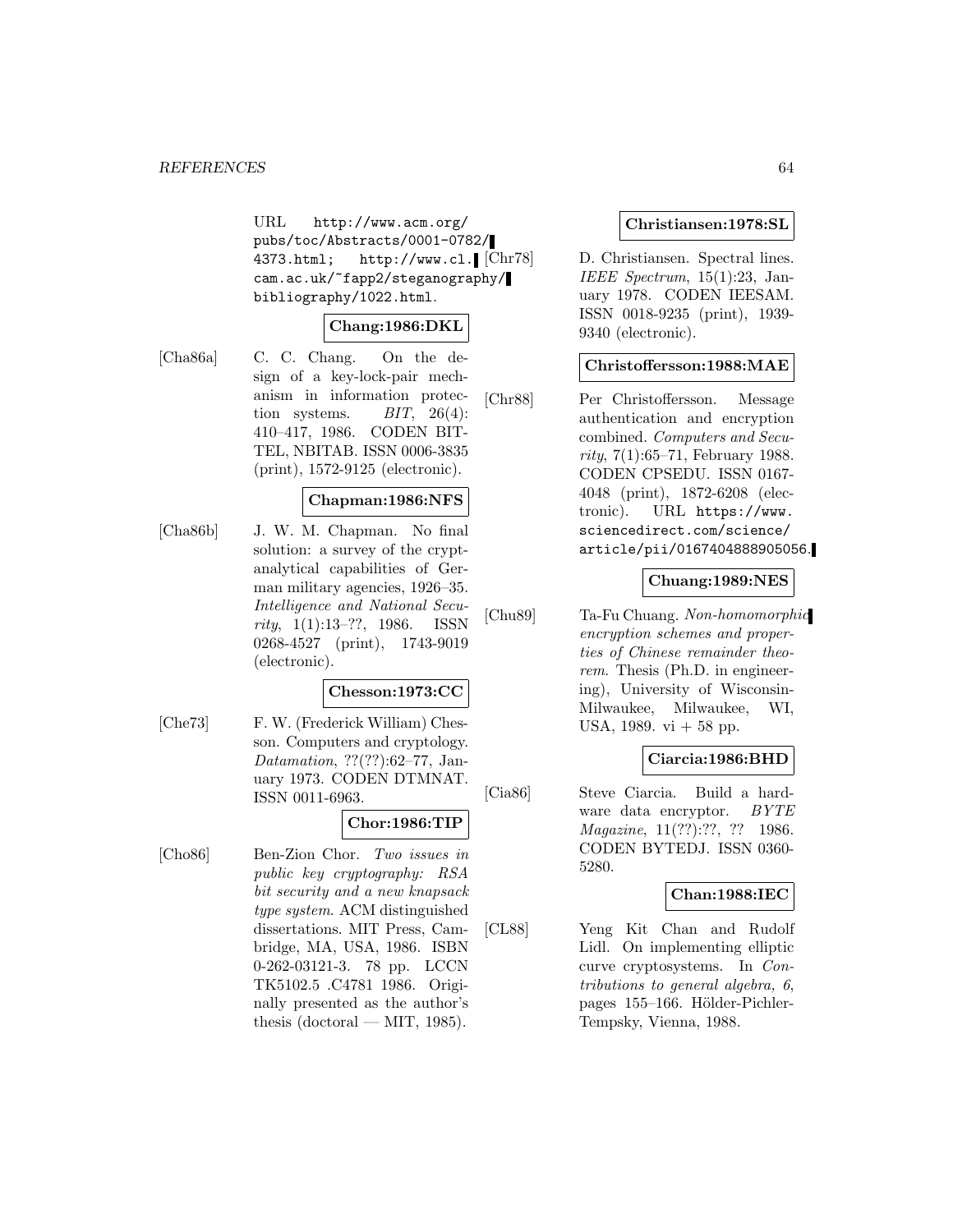# **Claudy:1912:TMS**

[Cla12] C. H. Claudy. A triple mirror for secret signaling. Scientific American, 107(17):346, October 26, 1912. CO-DEN SCAMAC. ISSN 0036- 8733 (print), 1946-7087 (electronic). URL http://www. nature.com/scientificamerican/ journal/v107/n17/pdf/scientificamerican102619123b2. ISBN 0-444-86413-346.pdf.

#### **Clark:1977:MWBa**

[Cla77a] Ronald William Clark. The man who broke Purple: the life of Colonel William F. Friedman, who deciphered the Japanese code in World War II. Little, Brown, Boston, MA, USA, 1977. ISBN 0-316-14595-5. ix + 271 pp. LCCN UB290 .C58 1977.

### **Clark:1977:MWBb**

[Cla77b] Ronald William Clark. The man who broke Purple: the life of the world's greatest cryptologist, Colonel William F. Friedman. Weidenfeld and Nicolson, London, UK, 1977. ISBN 0-297- 77279-1.  $xi + 212 + 4$  pp. LCCN UB290 .C58 1977b.

## **Culik:1979:SIS**

[CM79] K. Culik, II and H. A. Maurer. Secure information storage and retrieval using new results in cryptography. *Infor*mation Processing Letters, 8(4): 181–186, April 30, 1979. CO-DEN IFPLAT. ISSN 0020-0190 (print), 1872-6119 (electronic).

### **Ciampi:1982:EVS**

[CM82] Constantino Ciampi and A. A. Martino, editors. Edited versions of selected papers from the International Conference on "Logic, Informatics, Law," Florence, Italy, April  $6-10$ , 1981. Elsevier Science Publishers, Amsterdam, The Nether-

X (set), 0-444-86414-8 (vol. 1), 0-444-86415-6 (vol. 2). LCCN K662.I4 I58. Two volumes. Vol. 1: Artificial intelligence and legal information systems. Vol. 2: Deontic logic, computational linguistics, and legal information systems.

### **Chan:1985:NMP**

[CM85] B. Chan and H. Meijer. A note on the method of puzzles for key distribution. International Journal of Computer and Information Sciences, 14(4):221–223, August 1985. CODEN IJCIAH. ISSN 0091-7036.

### **Chor:1989:SCT**

[CMS89] Benny Chor, Michael Merritt, and David B. Shmoys. Simple constant-time consensus protocols in realistic failure models. Journal of the Association for Computing Machinery, 36(3): 591–614, July 1989. CODEN JACOAH. ISSN 0004-5411. URL http://www.acm.org/ pubs/toc/Abstracts/0004-5411/ 65956.html. **Review: Computing Reviews**, June 1990.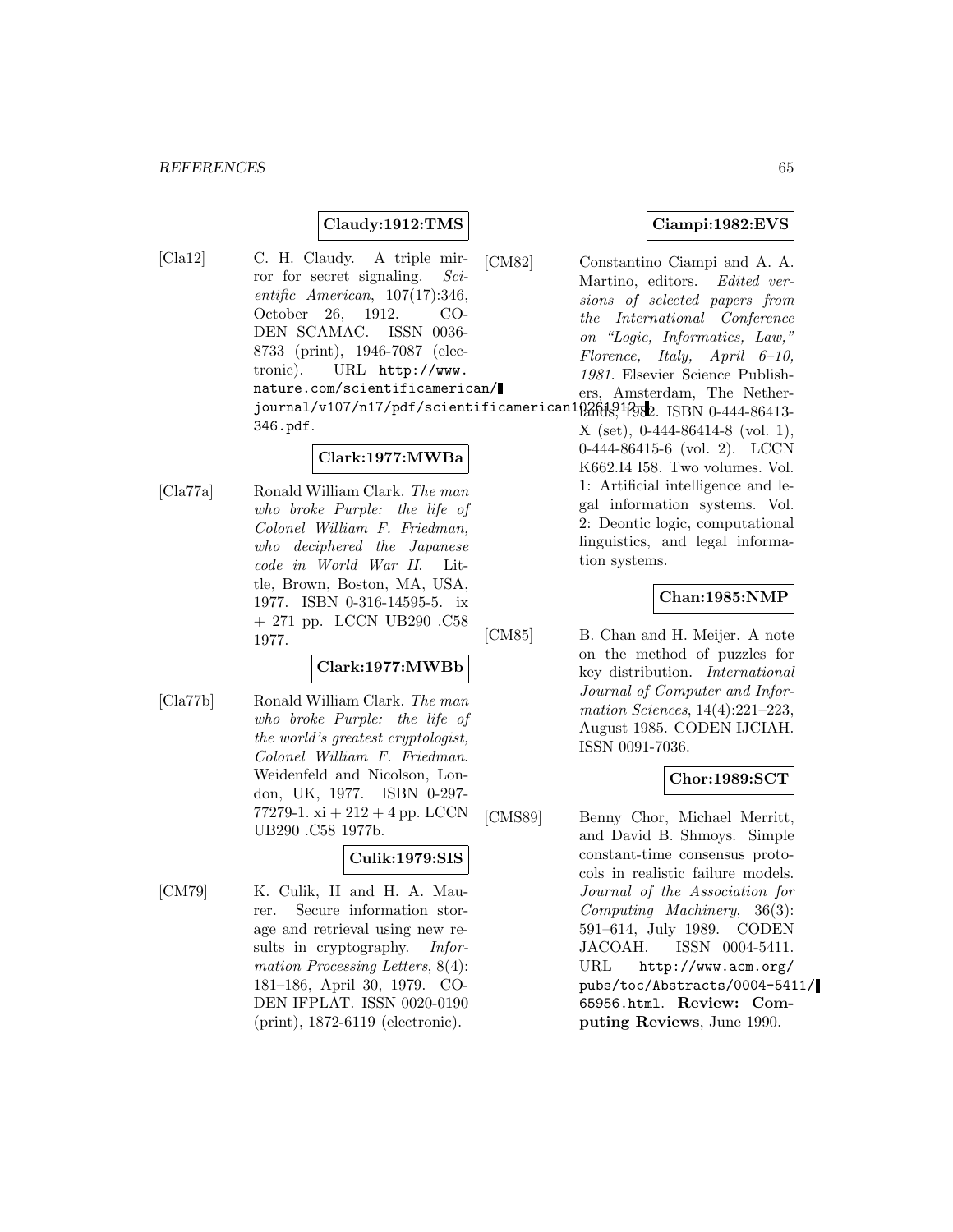# **Crilly:1987:BPB**

[CN87] Tony Crilly and Shekhar Nandy. The birthday problem for boys and girls. The Mathematical Gazette, 71(455): 19–22, March 1987. CO-DEN MAGAAS. ISSN 0025- 5572. URL http://links. jstor.org/sici?sici=0025- 5572%28198703%292%3A71%3A455% 3C19%3ATBPFBA%3E2.0.CO%3B2- 7.

#### **Cohen:1987:CCI**

[Coh87a] Fred Cohen. A cryptographic checksum for integrity protection. Computers and Security, 6(6):505–510, December 1987. CODEN CPSEDU. ISSN 0167- 4048 (print), 1872-6208 (electronic). URL https://www. sciencedirect.com/science/ article/pii/0167404887900319.

#### **Cohen:1987:IIP**

[Coh87b] Fred Cohen. *Introductory Infor*mation Protection. ????, ????, 1987. ISBN ???? ???? pp. LCCN ???? URL http://all. net/books/ip/.

## **Colaco:1864:CRO**

[Col64] F. N. Colaço. A cryptographia revelada, ou, Arte de traduzir e decifrar as escrituras obscuras, quaesquer que sejao os caracteres empregados. (Portuguese) [Cryptography revealed, or, the art of translating and deciphering obscure writings, whatever the characters employed]. De Santos e Cia, Pernambuco,

Brazil, 1864. 93 pp. LCCN Z104 .C68 1846.

#### **Cominsky:1987:CAP**

[Com87] Isabeth Cominsky. Cryptology: ancient problem modern solutions. Thesis (M.S.), State University of New York, College of Technology at Utica/Rome, Utica/Rome, NY, USA, 1987. iv + 91 pp.

# **Conradi:1739:CDS**

[Con39] David Arnold Conradi. Cryptographia denudata; sive, Ars deciferandi, quae occulte scripta sunt in quocunque linguarum genere, praecipue in Germanica, Batava, Latina, Anglica, Gallica, Italica, Graeca. Apud P. Bonk, Lugduni Batavorum, 1739. 73 pp. LCCN Z103 .C66.

#### **Coombs:1983:MC**

[Coo83] Allen W. M. Coombs. The making of Colossus. Annals of the History of Computing,  $5(3):253-259$ ,  $July/$ September 1983. CODEN AH-COE5. ISSN 0164-1239. URL http://dlib.computer.org/ an/books/an1983/pdf/a3253. pdf; http://www.computer. org/annals/an1983/a3253abs. htm.

## **Coppersmith:1984:FEL**

[Cop84] D. Coppersmith. Fast evaluations of logarithms in fields of characteristic two. IEEE Transactions on Information Theory, IT-30(4):587–594, ???? 1984. CODEN IETTAW. ISSN 0018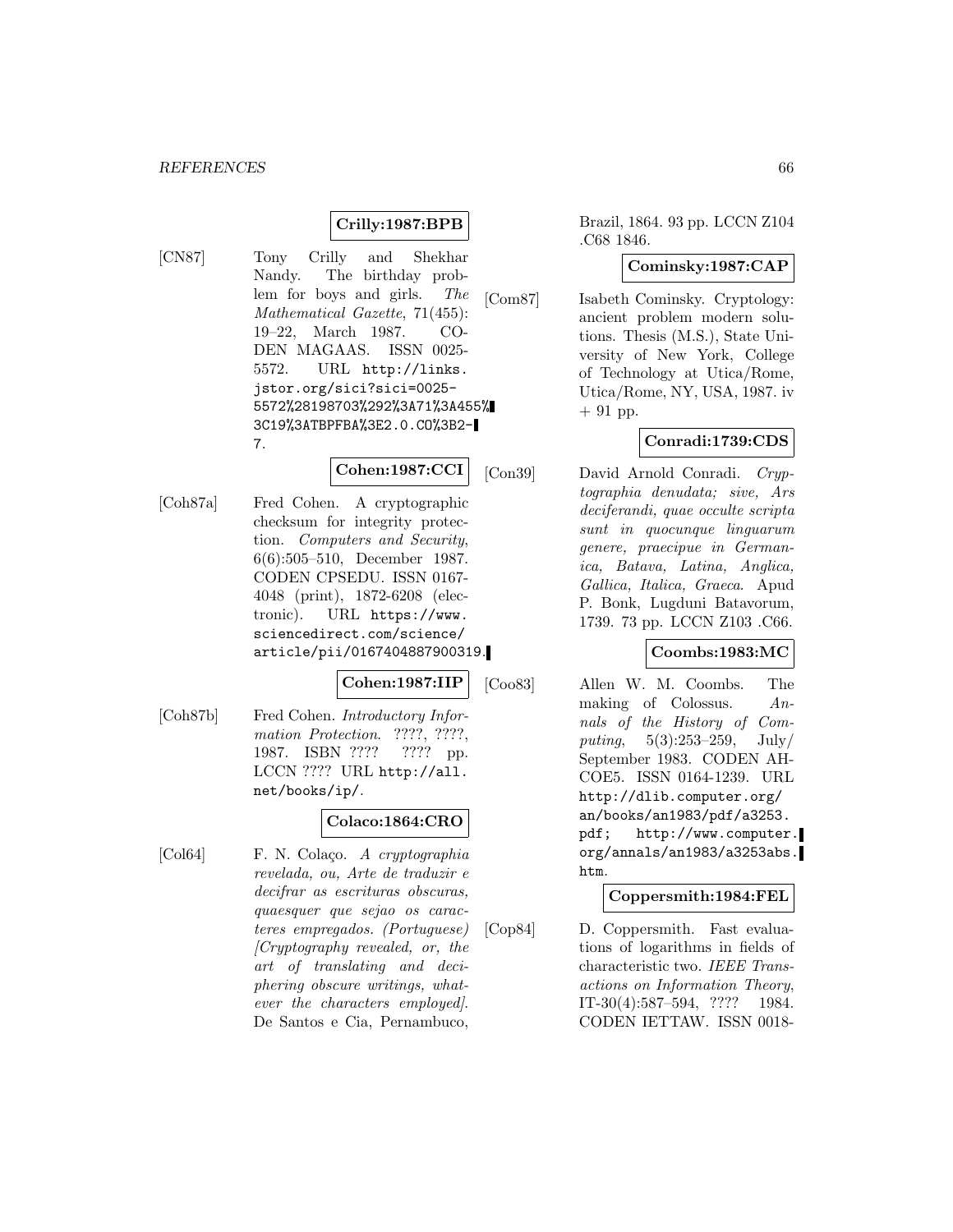9448 (print), 1557-9654 (electronic).

#### **Coppersmith:1987:C**

[Cop87] D. Coppersmith. Cryptography. IBM Journal of Research and Development, 31(2): 244–248, March 1987. CO-DEN IBMJAE. ISSN 0018-8646 (print), 2151-8556 (electronic).

#### **Coppersmith:1989:AID**

[Cop89] D. Coppersmith. Analysis of ISO/CCITT document X.509 annex D. Internal memo., IBM T. J. Watson Center, Yorktown Heights, NY, USA, June 11, 1989. ?? pp.

#### **Coppersmith:1986:DL**

[COS86] Don Coppersmith, Andrew M. Odlyzko, and Richard Schroeppel. Discrete logarithms in  $GF(p)$ . Algorithmica, 1(1):1– 15, 1986. CODEN ALGOEJ. ISSN 0178-4617 (print), 1432- 0541 (electronic).

## **Courville:1986:MCC**

[Cou86] Joseph B. Courville. Manual for cryptanalysis of the columnar double transposition cipher: a study of cryptanalysis. J. B. Courville, 10240 Virginia Ave, South Gate, CA, 90280, USA, 1986. iv  $+$  91 pp.

#### **Chaum:1987:ACE**

[CP87] David Chaum and Wyn L. Price, editors. Advances in Cryptology–EUROCRYPT '87: Workshop on the Theory and Application of Cryptographic

Techniques, Amsterdam, The Netherlands, April 13–15, 1987: Proceedings, volume 304 of Lecture Notes in Computer Science. Springer-Verlag, Berlin, Germany / Heidelberg, Germany / London, UK / etc., 1987. ISBN 0-387-19102-X (New York), 3- 540-19102-X (Berlin). LCCN QA76.9.A25 E963 1987.

### **Chaum:1988:ACE**

[CP88] David Chaum and Wyn L. Price, editors. Advances in cryptology — EUROCRYPT '87: Workshop on the Theory and Application of Cryptographic Techniques, Amsterdam, The Netherlands, April 13–15, 1987: proceedings, volume 304 of Lecture Notes in Computer Science. Springer-Verlag, Berlin, Germany / Heidelberg, Germany / London, UK / etc., 1988. CODEN LNCSD9. ISBN 0-387-19102- X (New York), 3-540-19102- X (Berlin). ISSN 0302-9743 (print), 1611-3349 (electronic). LCCN QA76.9.A25 E9631 1987; QA267.A1 L43 no.304. Sponsored by the International Association for Crytologic Research.

## **Chor:1985:KTP**

[CR85] Benny Chor and Ronald L. Rivest. A knapsack type public key cryptosystem based on arithmetic in finite fields (preliminary draft). In Blakley and Chaum [BC85], pages 54–65. CODEN LNCSD9. ISBN 0-387- 15658-5; 3-540-39568-7. ISSN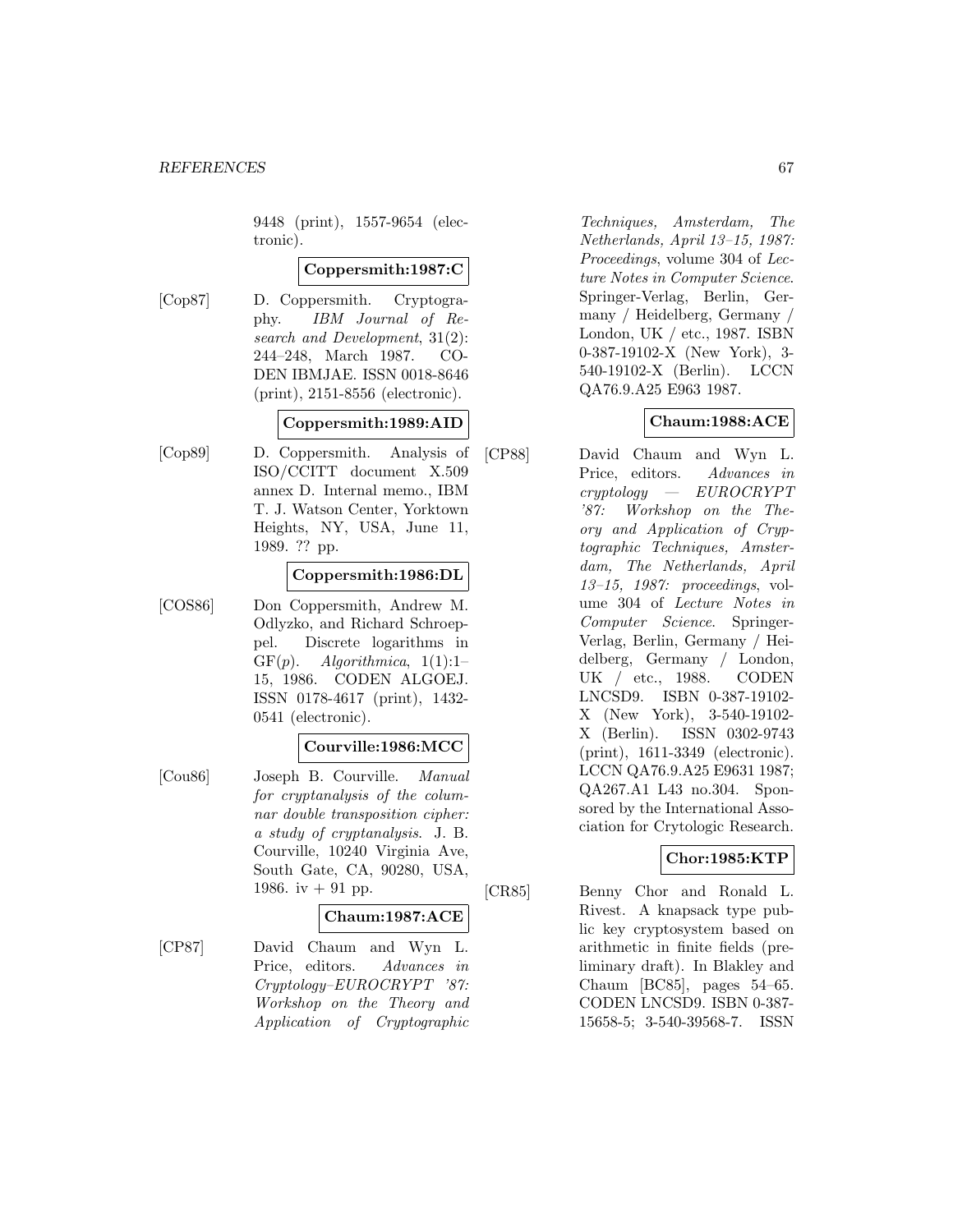0302-9743 (print), 1611-3349 (electronic). LCCN QA76.9.A25 C791 1984; QA267.A1 L43 no.196. URL http://www. springerlink.com/openurl. asp?genre=article&issn=?? ??&volume=0&issue=0&spage= 54. See also revised version in [CR88c].

# **Carroll:1988:ACP**

[CR88a] John M. Carroll and Lynda Robbins. The automated cryptananysis of polyalphabetic ciphers. Computers and Security, 7(1):104, February 1988. CODEN CPSEDU. ISSN 0167- 4048 (print), 1872-6208 (electronic). URL https://www. sciencedirect.com/science/ article/pii/0167404888905354.

**Carroll:1988:CC**

[CR88b] John M. Carroll and Lynda E. Robbins. Computer cryptanalysis. Report 223, Department of Computer Science, University of Western Ontario, London, UK, 1988. ISBN 0-7714-1070-0. 55 pp.

# **Chor:1988:KTP**

[CR88c] Benny Chor and Ronald L. Rivest. A knapsack-type public key cryptosystem based on arithmetic in finite fields. IEEE Transactions on Information Theory, IT-34(5, part 1):901– 909, 1988. CODEN IETTAW. ISSN 0018-9448 (print), 1557- 9654 (electronic).

## **Chaum:1983:ACP**

[CRS83] David Chaum, Ronald L. Rivest, and Alan T. Sherman, editors. Advances in Cryptology: proceedings of CRYPTO 82. Plenum Press, New York, NY, USA; London, UK, 1983. ISBN 1-4757-0604-9 (print), 1-4757- 0602-2. LCCN QA76.9.A25 C79 1982.

# **Crypto:1981:ACP**

[CRY81] Advances in cryptology: proceedings of CRYPTO, page various, 1981. Plenum Press, New York, NY, USA; London, UK. Volumes for 1984 to 1989 were published in the Springer-Verlag Lecture Notes in Computer Science series.

# **Cesarini:1983:ACC**

[CS83] F. Cesarini and G. Soda. An algorithm to construct a compact B-tree in case of ordered keys. Information Processing Letters, 17(1):13–16, July 19, 1983. CO-DEN IFPLAT. ISSN 0020-0190 (print), 1872-6119 (electronic).

# **Chaum:1989:SCF**

[CSB89] David Chaum and Ingrid Schaumuller-Bichl, editors. Smart card 2000: the future of IC cards: proceedings of the IFIP WG 11.6 International Conference on Smart Card 2000– the Future of IC Cards, Laxenburg, Austria, 19–20 October 1987. North-Holland, Amsterdam, The Netherlands, 1989. ISBN 0-444-70545-7. LCCN TK7895.S62 I35 1987.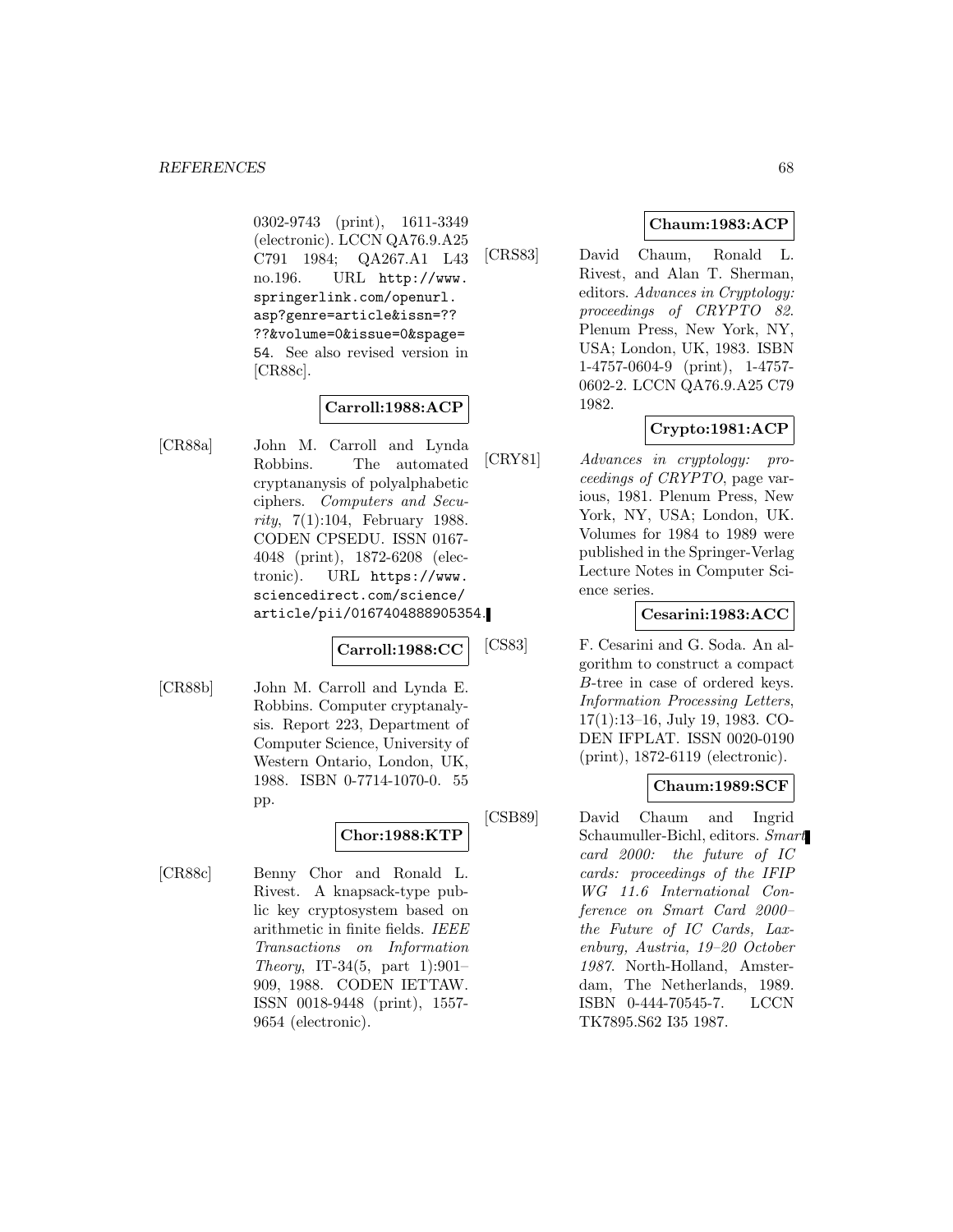### **Ciminiera:1989:AMM**

- 
- [CV89] L. Ciminiera and A. Valenzano. Authentication mechanisms in microprocessor-based local area networks. IEEE Transactions on Software Engineering, 15(5):654–658, May 1989. CODEN IESEDJ. ISSN 0098-5589 (print), 1939-3520 (electronic). URL http:// ieeexplore.ieee.org/stamp/ stamp.jsp?arnumber=24716.

#### **DeMillo:1983:ACC**

 $[D+83]$  Richard A. DeMillo et al.  $Ap$ plied cryptology, cryptographic protocols, and computer security models, volume 29 of Proceedings of symposia in applied mathematics. AMS short course lecture notes. American Mathematical Society, Providence, RI, USA, 1983. ISBN 0-8218-0041- 8. ISSN 0160-7634. xi + 192 pp. LCCN QA1 .A56 v.29 1981. Expanded version of notes prepared for the AMS short course entitled Cryptology in revolution, mathematics and models, held in San Francisco, CA, Jan. 5–6, 1981, by Richard A. De-Millo and others.

#### **DAgapeyeff:1939:CC**

[D'A39] Alexander D'Agapeyeff. Codes and ciphers. Oxford University Press, Walton Street, Oxford OX2 6DP, UK, 1939. 160 pp. LCCN Z104 .D3 1939.

### **DAgapeyeff:1971:CC**

[D'A71] Alexander D'Agapeyeff. Codes and ciphers. Gryphon Books,

Ann Arbor, MI, USA, 1971. ISBN ???? 160 pp. LCCN Z103 .D35 1971. Reprint of [D'A39].

### **DRC:1985:AAN**

[Dat85] Datapro Research Corporation. All about network access control and data encryption devices: with in-depth analyses of leading devices. Datapro Research Corporation, Delran, NJ, USA, June 1985. 65 pp.

### **Davida:1979:IHS**

[Dav79] G. I. Davida. III. 'Hellman's scheme breaks DES in its basic form'. IEEE Spectrum, 16 (7):39, July 1979. CODEN IEESAM. ISSN 0018-9235 (print), 1939-9340 (electronic).

# **Davida:1981:CAR**

[Dav81] George I. Davida. The case against restraints on nongovernmental research in cryptography. Communications of the Association for Computing Machinery, 24(7):445–450, July 1981. CODEN CACMA2. ISSN 0001-0782 (print), 1557- 7317 (electronic). This is an opposing view published with [Ame81].

## **Davies:1985:MAA**

[Dav85] Donald Watts Davies. A message authenticator algorithm suitable for a mainframe computer. In Blakley and Chaum [BC85], pages 393–400. CODEN LNCSD9. ISBN 0-387-15658- 5; 3-540-39568-7. ISSN 0302- 9743 (print), 1611-3349 (elec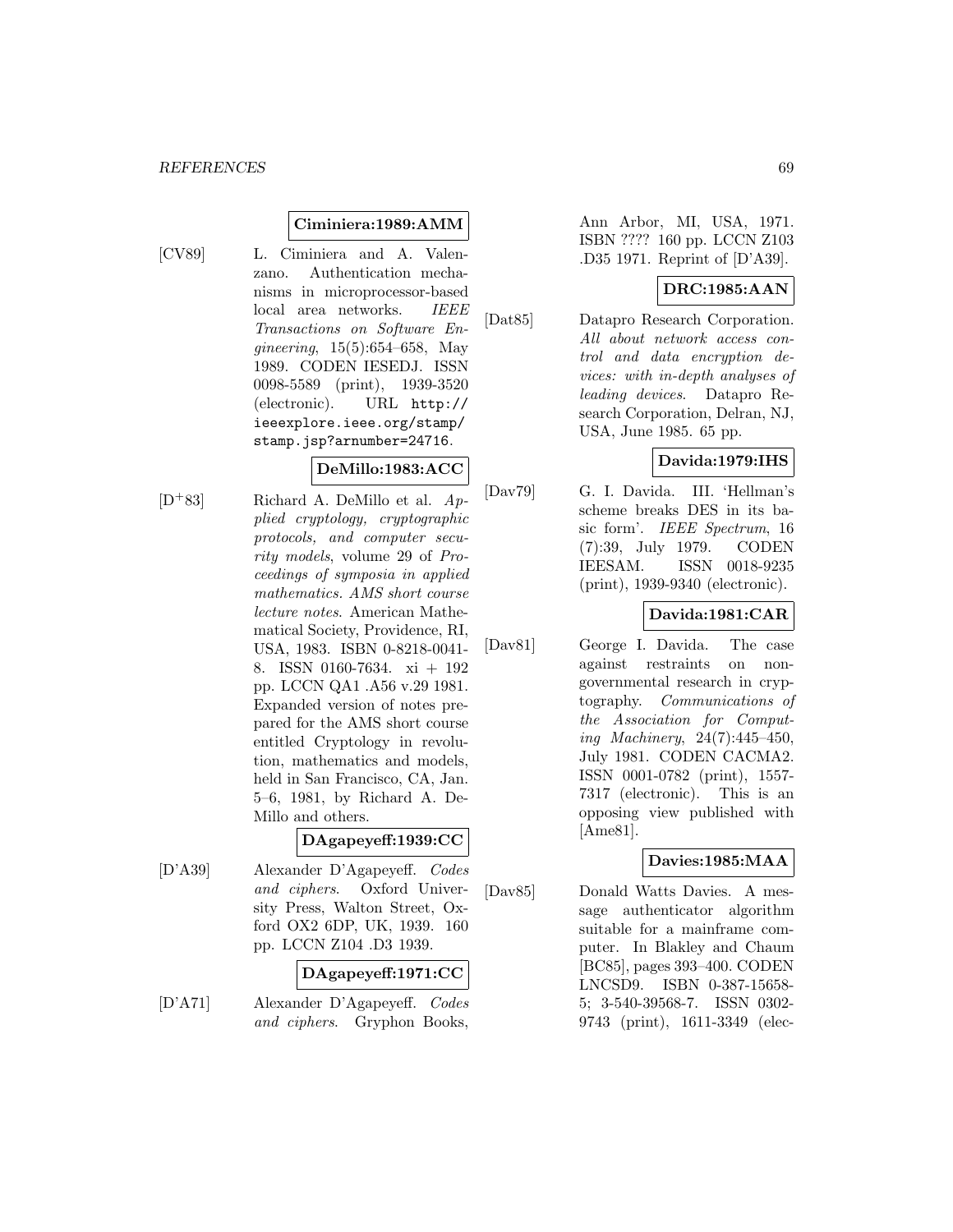tronic). LCCN QA76.9.A25 C791 1984; QA267.A1 L43 no.196. URL http://www. springerlink.com/openurl. asp?genre=article&issn=?? ??&volume=0&issue=0&spage= 393. CRYPTO 84: a Workshop on the Theory and Application of Cryptographic Techniques, held at the University of California, Santa Barbara, August 19–22, 1984, sponsored by the International Association for Cryptologic Research.

### **Dawson:1985:COL**

[Daw85] M. J. Dawson. Cryptanalysis of ornithological literature, volume 4 of Caliologists' series. Oriel Stringer, Brighton, 1985. ISBN 0-948122-04-8 (paperback). 40 pp. LCCN ????

## **Denning:1981:SRR**

[DB81] Peter J. Denning and David H. Brandin. Special report: Report of the Public Cryptography Study Group. Communications of the Association for Computing Machinery, 24 (7):434, July 1981. CODEN CACMA2. ISSN 0001-0782 (print), 1557-7317 (electronic).

## **denBoer:1988:CF**

[dB88] Bert den Boer. Cryptanalysis of F.E.A.L. Lecture Notes in Computer Science, 330:293– 299, 1988. CODEN LNCSD9. ISSN 0302-9743 (print), 1611- 3349 (electronic).

# **Denning:1989:EET**

[DB89] Dorothy Elizabeth Robling Denning and William E. Baugh, Jr. Encryption and evolving technologies: tools of organized crime and terrorism. US Working Group on Organized Crime monograph series. National Strategy Information Center, Washington, DC, USA, 1989. ISSN 1093-7269. ii + 52 pp.

### **deJonge:1986:ASR**

[dC86] W. de Jonge and D. Chaum. Attacks on some RSA signatures. In Williams [Wil86b], pages 18– 27. CODEN LNCSD9. ISBN 0- 387-16463-4 (paperback). ISSN 0302-9743 (print), 1611-3349 (electronic). LCCN QA76.9.A25 C791 1985; QA267.A1 L43 no.218. URL http://link. springer-ny.com/link/service/ series/0558/tocs/t0218.htm; http://www.springerlink. com/content/978-0-387-16463- 2; http://www.springerlink. com/openurl.asp?genre=issue& issn=0302-9743&volume=218.

#### **deJonge:1987:SVR**

[dC87] Wiebren de Jonge and David Chaum. Some variations on RSA signatures & their security. In Odlyzko [Odl87b], pages 49–59. CODEN LNCSD9. ISBN 3-540-18047-8, 0-387- 18047-8. ISSN 0302-9743 (print), 1611-3349 (electronic). LCCN QA76.9.A25 C791 1986. URL http://link.springerny.com/link/service/series/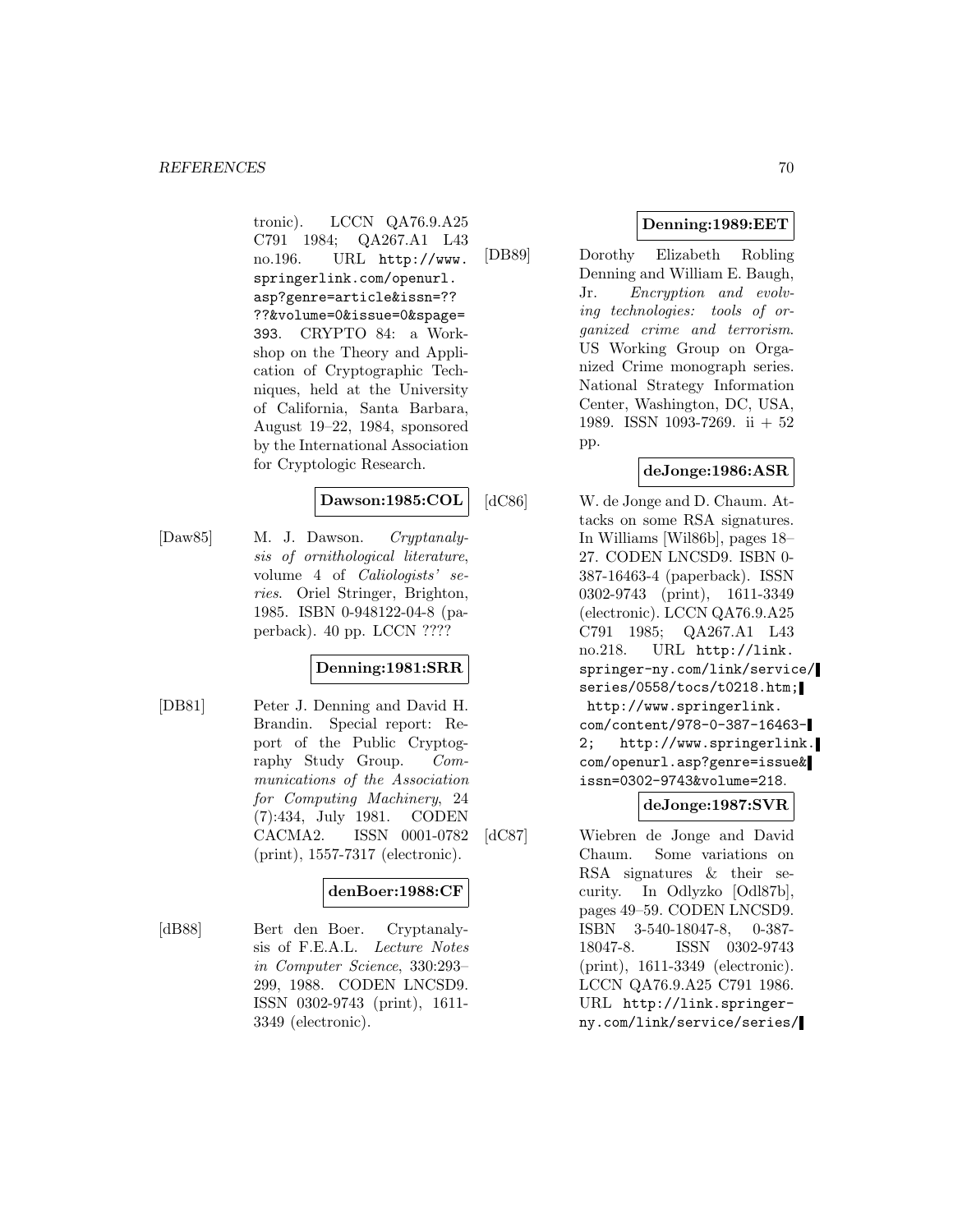0558/tocs/t0263.htm; http: //www.springerlink.com/openurl. asp?genre=issue&issn=0302- 9743&volume=263. Conference held at the University of California, Santa Barbara, Aug. 11–15, 1986.

#### **Davio:1985:EHS**

[DDG<sup>+</sup>85] Marc Davio, Yvo Desmedt, Jo Goubert, Frank Hoornaert, and Jean-Jacques Quisquater. Efficient hardware and software implementations for the DES. In Blakley and Chaum [BC85], pages 144–146. CODEN LNCSD9. ISBN 0-387-15658- 5; 3-540-39568-7. ISSN 0302- 9743 (print), 1611-3349 (electronic). LCCN QA76.9.A25 C791 1984; QA267.A1 L43 no.196. URL http://www. springerlink.com/openurl. asp?genre=article&issn=?? ??&volume=0&issue=0&spage= 144. CRYPTO 84: a Workshop on the Theory and Application of Cryptographic Techniques, held at the University of California, Santa Barbara, August 19–22, 1984, sponsored by the International Association for Cryptologic Research.

#### **Delsarte:1985:FCM**

[DDOP85] P. Delsarte, Y. Desmedt, A. Odlyzko, and P. Piret. Fast cryptanalysis of the Matsumoto–Imai public key scheme. In Beth et al. [BCI85], pages 142–149. CO-DEN LNCSD9. ISBN 0-387- 16076-0 (USA). ISSN 0302- 9743 (print), 1611-3349 (elec-

tronic). LCCN QA76.9.A25 E951 1984. URL http://www. research.att.com/~amo/doc/ arch/break.mi.scheme.pdf; http://www.research.att. com/~amo/doc/arch/break.mi. scheme.ps; http://www.research. att.com/~amo/doc/arch/break. mi.scheme.troff. Held at the University of Paris, Sorbonne.

#### **deVries:1953:SMC**

[de 53] M. de Vries. Statistical methods in cryptanalysis. Rapport ZW 1953-014. Math. Centrum Amsterdam, Amsterdam, The Netherlands, 1953. 15 pp.

#### **Deavours:1987:CPI**

[Dea87] Cipher A. Deavours. Cryptanalytic programs for the IBM PC. A Cryptographic series. Aegean Park Press, Laguna Hills, CA, USA, 1987. 44 pp.

#### **Deavours:1988:BPS**

[Dea88] Cipher A. Deavours. Breakthrough '32: the Polish solution of the Enigma, volume 51 of A Cryptographic series. Aegean Park Press, Laguna Hills, CA, USA, 1988. ISBN 0-89412-152-9 (paperback).  $v + 85$  pp. LCCN ????

#### **Demirdogen:1988:FDM**

[Dem88] A. Caner Demirdogen. Flaw detection methods based on digital signature analysis for rotating machinery quality control. Thesis (M.S.), Tennessee Technological University, Cookeville, TN, USA, 1988. xii + 189 pp.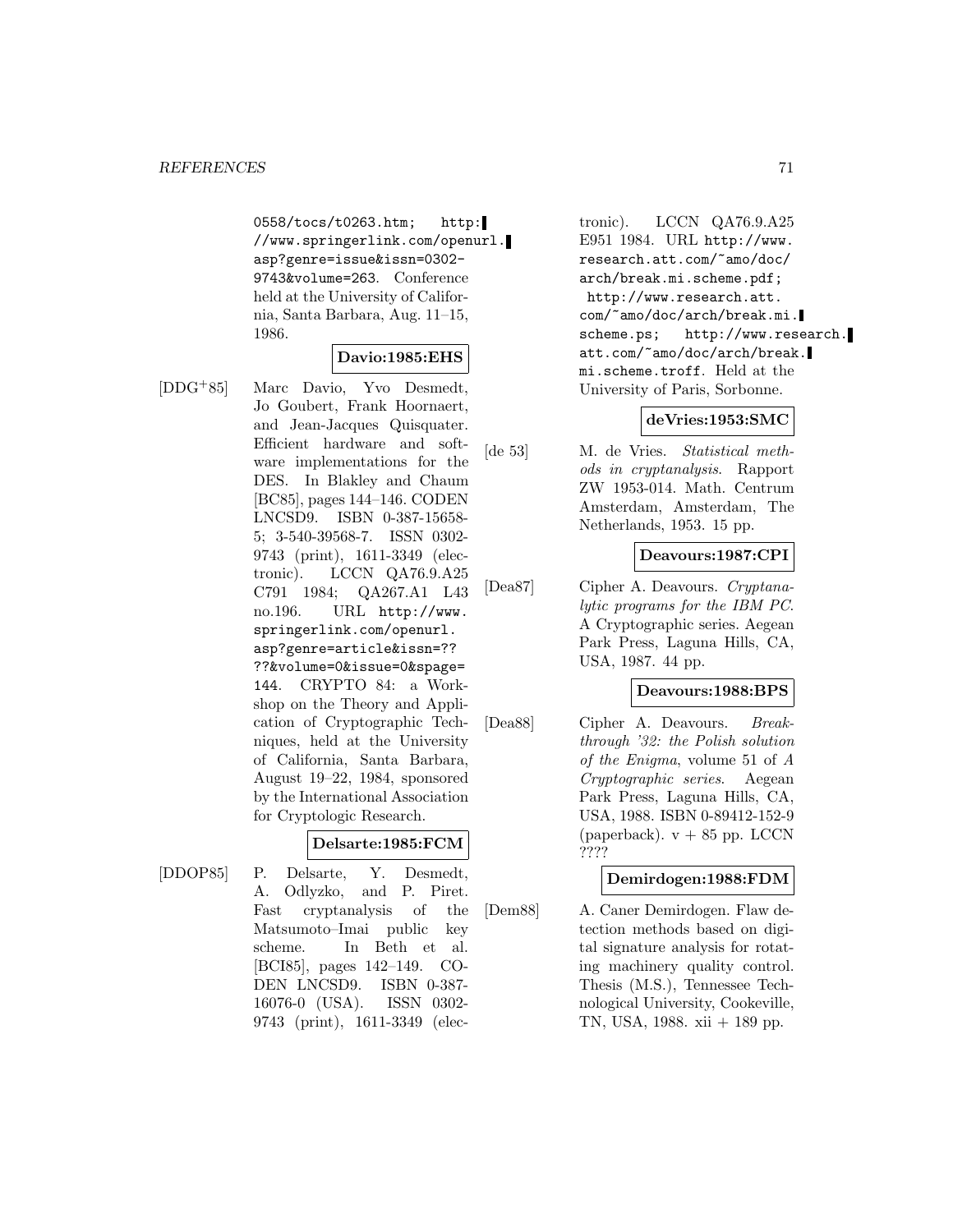#### **Denning:1979:SPC**

[Den79a] Dorothy E. Denning. Secure personal computing in an insecure network. Communications of the Association for Computing Machinery, 22(8): 476–482, August 1979. CO-DEN CACMA2. ISSN 0001- 0782 (print), 1557-7317 (electronic).

#### **Denning:1979:EOS**

[Den79b] Peter J. Denning. Editor's overview — special section on data encryption. ACM Computing Surveys, 11(4):283, December 1979. CODEN CMSVAN. ISSN 0010-4892.

#### **Denning:1982:CDS**

[Den82] Dorothy Elizabeth Robling Denning. Cryptography and data security. Addison-Wesley, Reading, MA, USA, 1982. ISBN 0-201-10150-5. xiii + 400 pp. LCCN QA76.9.A25 .D46 1982. US\$22.95.

#### **Denning:1984:DSR**

[Den84a] Dorothy E. Denning. Digital signatures with RSA and other public-key cryptosystems. Communications of the Association for Computing Machinery, 27 (4):388–392, April 1984. CO-DEN CACMA2. ISSN 0001- 0782 (print), 1557-7317 (electronic).

#### **Denning:1984:FEA**

[Den84b] Dorothy E. Denning. Field encryption and authentication. In Advances in cryptology (Santa

Barbara, Calif., 1983), pages 231–247. Plenum Press, New York, NY, USA; London, UK, 1984.

#### **Denniston:1986:GCC**

[Den86] A. G. Denniston. The Government Code and Cypher School between the Wars. Intelligence and National Security, 1 (1):48–??, 1986. ISSN 0268-4527 (print), 1743-9019 (electronic).

#### **Desmedt:1988:SGC**

[Des88] Y. Desmedt. Society and group-oriented cryptography: a new concept. In Pomerance [Pom88], pages 120–127. CODEN LNCSD9. ISBN 0-387-18796-0. ISSN 0302- 9743 (print), 1611-3349 (electronic). LCCN QA76.9.A25 C791 1987; QA267.A1 L43 no.293. URL http://link. springer-ny.com/link/service/ series/0558/tocs/t0293.htm; http://www.springerlink. com/openurl.asp?genre=issue& issn=0302-9743&volume=293. CRYPTO '87, a Conference on the Theory and Applications of Cryptographic Techniques, held at the University of California, Santa Barbara ... August 16– 20, 1987.

#### **Davison:1957:SCG**

[DG57] W. H. T. Davison and M. Gordon. Sorting for chemical groups using Gordon–Kendall–Davison ciphers. American Documentation, 8(3):202–210, July 1957. CODEN AMDOA7. ISSN 0096- 946X.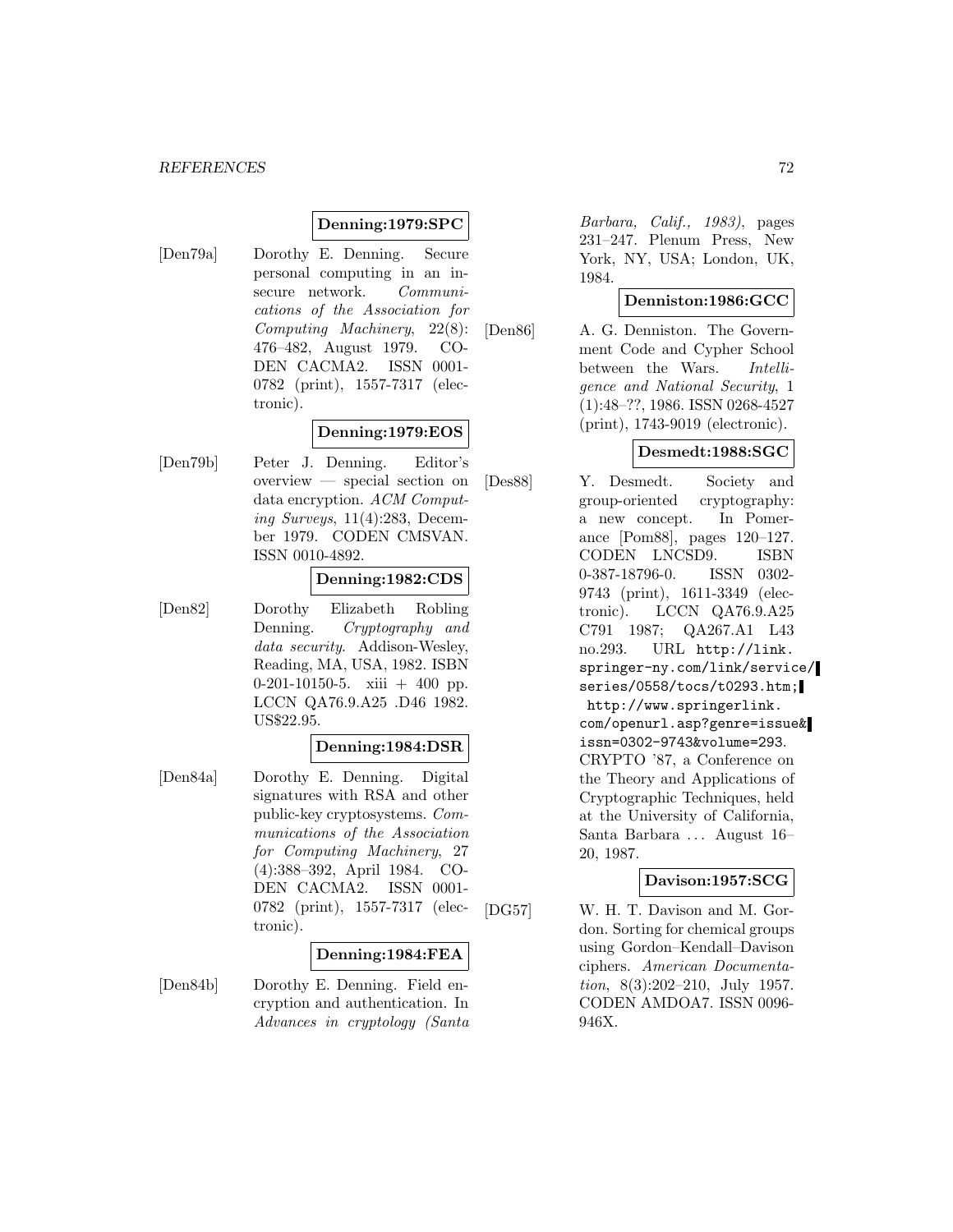# **Diffie:1976:NDC**

[DH76] Whitfield Diffie and Martin E. Hellman. New directions in cryptography. IEEE Transactions on Information Theory, IT-22 $(6)$ :644–654, November 1976. CODEN IETTAW. ISSN 0018-9448 (print), 1557- 9654 (electronic).

# **Diffie:1977:ECN**

[DH77] Whitfield Diffie and Martin E. Hellman. Exhaustive cryptanalysis of the NBS Data Encryption Standard. Computer, 10 (6):74–84, June 1977. CO-DEN CPTRB4. ISSN 0018-9162 (print), 1558-0814 (electronic).

### **Davis:1985:NRI**

[DH85a] J. A. Davis and D. B. Holdridge. New results on integer factorizations. Congressus Numerantium, 46:65–78, 1985. ISSN 0384-9864. Proceedings of the fourteenth Manitoba conference on numerical mathematics and computing (Winnipeg, Man., 1984).

### **Davis:1985:UFS**

[DH85b] J. A. Davis and D. B. Holdridge. An update on factorization at Sandia National Laboratories. In Blakley and Chaum [BC85], page 114. CODEN LNCSD9. ISBN 0-387-15658- 5; 3-540-39568-7. ISSN 0302- 9743 (print), 1611-3349 (electronic). LCCN QA76.9.A25 C791 1984; QA267.A1 L43 no.196. URL http://www.

springerlink.com/openurl. asp?genre=article&issn=?? ??&volume=0&issue=0&spage= 114. CRYPTO 84: a Workshop on the Theory and Application of Cryptographic Techniques, held at the University of California, Santa Barbara, August 19–22, 1984, sponsored by the International Association for Cryptologic Research.

## **Diffie:1980:CAM**

[DHM80] B. W. Diffie, M. E. Hellman, and R. C. Merkle. Cryptographic apparatus and method. US Patent No. 4,200,770A., April 29, 1980. URL https: //www.google.com/patents/ US4200770. Patent filed 6 September 1977.

### **Dieringer:1988:TAE**

[Die88] Jeffrey A. Dieringer. Tools for analog encryption. Thesis (M.S. in Computer Science), University of Wisconsin-Milwaukee, Milwaukee, WI, USA, 1988. vi + 93 pp.

## **Diffie:1982:CVP**

[Dif82a] Whitfield Diffie. Conventional versus public key cryptosystems. In Secure communications and asymmetric cryptosystems, volume 69 of AAAS Sel. Sympos. Ser., pages 41–72. Westview, Boulder, CO, 1982.

## **Diffie:1982:CTF**

[Dif82b] Whitfield Diffie. Cryptographic technology: fifteen year forecast. ACM SIGACT News,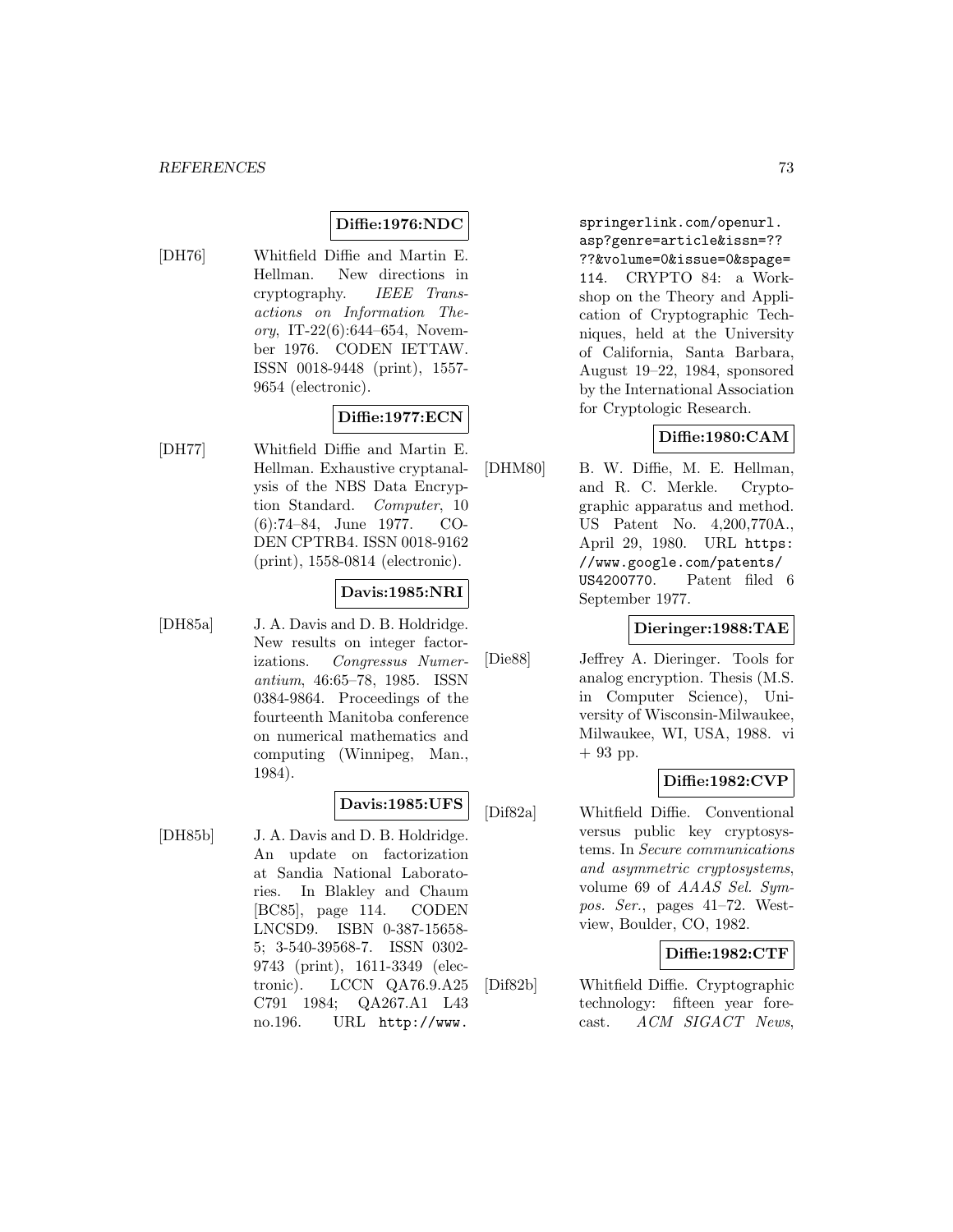14(4):38–57, Fall–Winter 1982. CODEN SIGNDM. ISSN 0163- 5700 (print), 1943-5827 (electronic).

# **Diffie:1988:FTY**

[Dif88] Whitfield Diffie. The first ten years of public-key cryptography. Proceedings of the IEEE, 76:560–576, 1988. CODEN IEEPAD. ISSN 0018-9219.

## **Deavours:1985:MCM**

[DK85] Cipher A. Deavours and Louis Kruh. Machine cryptography and modern cryptanalysis. The Artech House telecom library. Artech House Inc., Norwood, MA, USA, 1985. ISBN 0-89006- 161-0. xiv + 258 pp. LCCN Z103 .D431 1985.

### **Deavours:1989:CMH**

[DK<sup>+</sup>89] Cipher A. Deavours, David Kahn, et al., editors. Cryptology: machines, history, & methods. Artech House Inc., Norwood, MA, USA, 1989. ISBN 0- 89006-399-0.  $x + 508$  pp. LCCN Z103 .C75 1989. Second volume of selected papers from issues of Cryptologia.

## **Deavours:1987:CYT**

[DKKM87] Cipher A. Deavours, David Kahn, Louis Kruh, and Greg Mellen, editors. Cryptology yesterday, today, and tomorrow. The Artech House communication and electronic defense library. Artech House Inc., Norwood, MA, USA, 1987. ISBN 0-89006-253-6. xi + 519

pp. LCCN Z103.C76 1987. US\$60.00. First volume of selected papers from issues of Cryptologia.

## **DeMillo:1982:CP**

[DLM82] Richard A. DeMillo, Nancy A. Lynch, and Michael J. Merritt. Cryptographic protocols. In ACM [ACM82], pages 383–400. ISBN 0-89791-070-2. LCCN QA75.5 .A14 1982. ACM order no. 508820.

## **delaStelle:1902:TCF**

[dlS02] Félix-Marie de la Stelle. Traité de cryptographie. (French) [Treatise on cryptography]. Gauthier-Villars, Paris, France, 1902. ???? pp.

### **DeMillo:1983:PDS**

[DM83] R. DeMillo and M. Merritt. Protocols for data security. Computer, 16(2):39–50, February 1983. CODEN CPTRB4. ISSN 0018-9162 (print), 1558- 0814 (electronic). URL http: //www.cl.cam.ac.uk/~fapp2/ steganography/bibliography/ 1004.html.

## **Denning:1981:MMK**

[DMS81] D. E. Denning, H. Meijer, and F. B. Schneider. More on master keys for group sharing. Information Processing Letters, 13(3): 125–126, December 13, 1981. CODEN IFPLAT. ISSN 0020- 0190 (print), 1872-6119 (electronic).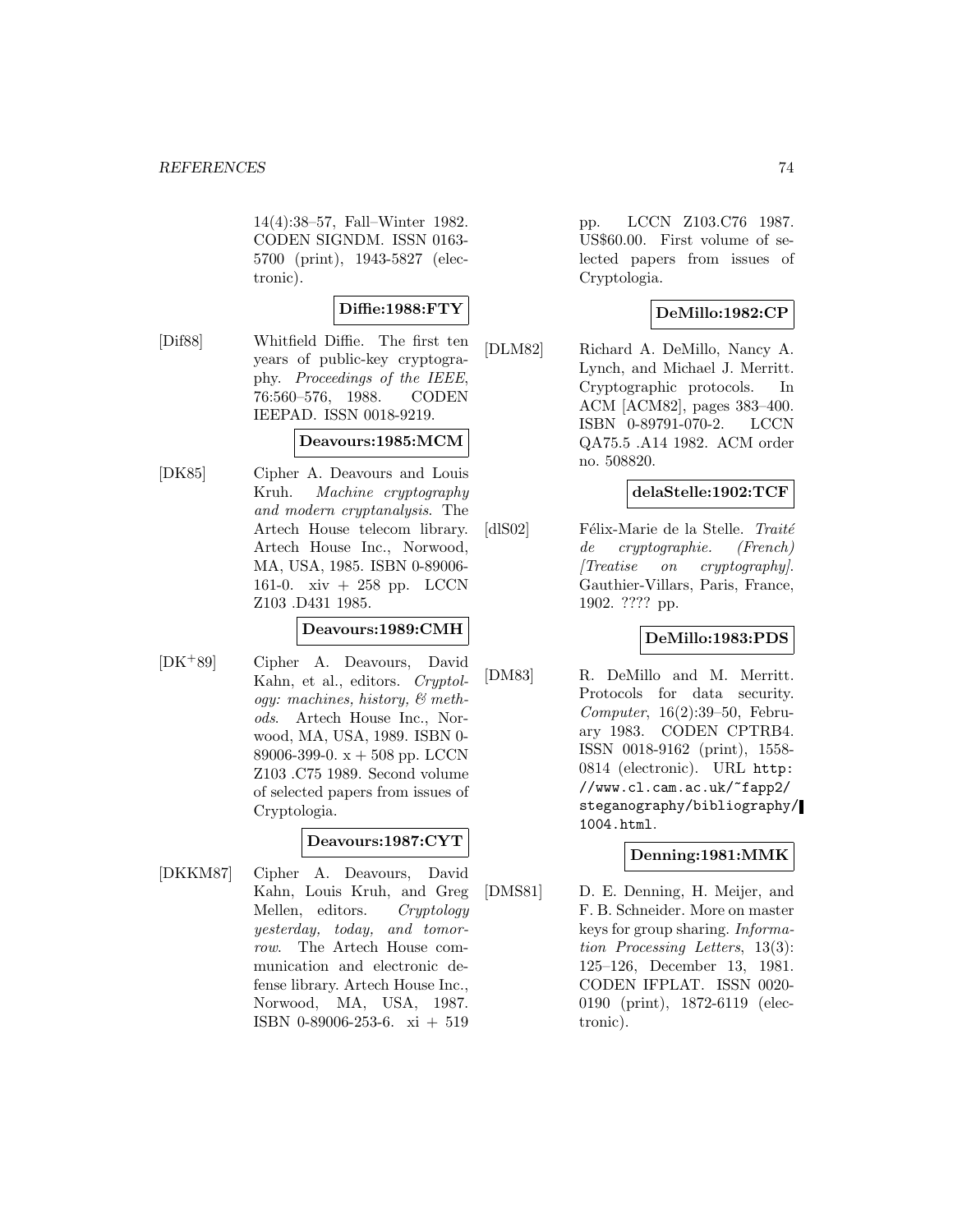## **Desmedt:1986:CTA**

[DO86] Y. G. Desmedt and A. M. Odlyzko. A chosen text attack on the RSA cryptosystem and some discrete logarithm schemes. In Williams [Wil86b], pages 516–522. CO-DEN LNCSD9. ISBN 0-387- 16463-4 (paperback). ISSN 0302-9743 (print), 1611-3349 (electronic). LCCN QA76.9.A25 C791 1985; QA267.A1 L43 no.218. URL http://www. research.att.com/~amo/doc/ arch/rsa.attack.pdf; http: //www.research.att.com/~amo/ $\rm{dRHG^{+}99}]$ doc/arch/rsa.attack.ps; http://www.research.att.com/ ~amo/doc/arch/rsa.attack. troff.

## **Desmedt:1985:DOI**

[DQD85] Yvo Desmedt, Jean-Jacques Quisquater, and Marc Davio. Dependence of output on input in DES: Small avalanche characteristics. In Blakley and Chaum [BC85], pages 359–376. CODEN LNCSD9. ISBN 0-387-15658- 5; 3-540-39568-7. ISSN 0302- 9743 (print), 1611-3349 (electronic). LCCN QA76.9.A25 C791 1984; QA267.A1 L43 no.196. URL http://www. springerlink.com/openurl. asp?genre=article&issn=?? ??&volume=0&issue=0&spage= 359. CRYPTO 84: a Workshop on the Theory and Application of Cryptographic Techniques, held at the University of California, Santa Barbara, August 19–22, 1984, sponsored

by the International Association for Cryptologic Research.

## **Dreher:1979:PSC**

[Dre79] Felix F. Dreher. Privacy and security in computer based systems using encryption. Pittsburg State University. School of Business monograph series 7, Pittsburg State University. Gladys A. Kelce School of Business and Economics., Pittsburg, KS, USA, 1979. 8 pp.

#### **deRaadt:1999:COO**

Theo de Raadt, Niklas Hallqvist, Artur Grabowski, Angelos D. Keromytis, and Niels Provos. Cryptography in OpenBSD: An overview. In USENIX [USE99], pages 93– 101. ISBN 1-880446-33-2. LCCN A76.8.U65 U843 1999. URL http://www.openbsd. org/papers/crypt-paper.ps.

## **Dror:1989:SCG**

[Dro89] Asael Dror. Secret codes (any good data security system must rely on encryption). BYTE Magazine, 14(6):267–270, June 1989. CODEN BYTEDJ. ISSN 0360-5280.

## **Denning:1981:MKG**

[DS81] Dorothy E. Denning and Fred B. Schneider. Master keys for group sharing. Information Processing Letters, 12(1):23–25, February 13, 1981. CODEN IF-PLAT. ISSN 0020-0190 (print), 1872-6119 (electronic). See also note [Bv82].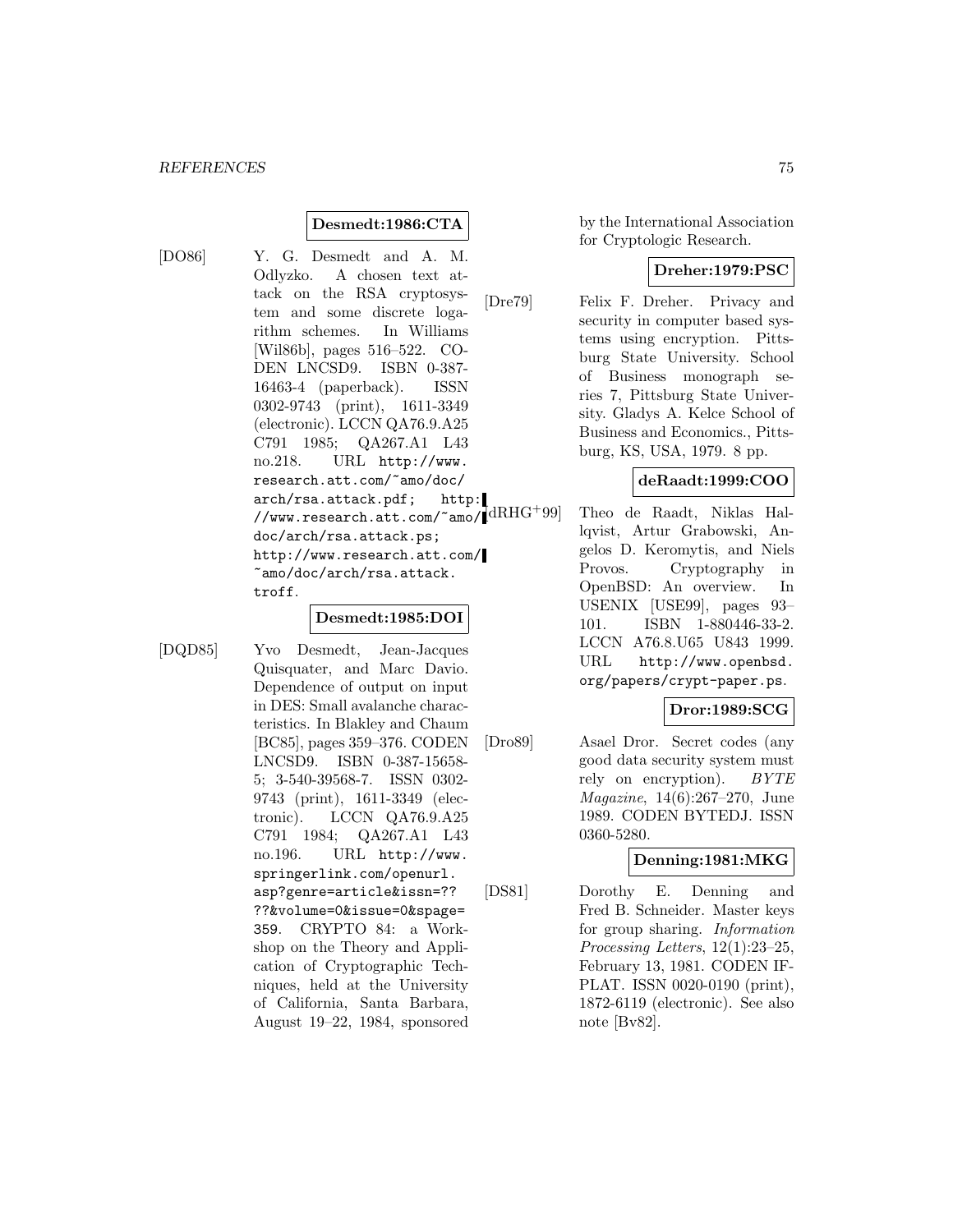## **Dolev:1983:AAB**

[DS83] D. Dolev and H. R. Strong. Authenticated algorithms for Byzantine agreement. SIAM Journal on Computing, 12(4): 656–666, ???? 1983. CO-DEN SMJCAT. ISSN 0097-5397 (print), 1095-7111 (electronic).

### **duCarlet:1644:CCV**

[du 44] Maistre Iean Robert du Carlet. La cryptographie: contenant vne tres-subtile manier d'escrire  $secretement.$  (French) [Cryptography: containing a very subtle manner of secret writing]. Imprimeur ordinaire du Roy et R. Aurelhe, Marchand libraire, Paris, France, 1644. 234 + 2 pp. LCCN Z103.5 .D82 1644b.

## **Davida:1981:DES**

[DWK81] George I. Davida, David L. Wells, and John B. Kam. A database encryption system with subkeys.  $ACM$ Transactions on Database Systems, 6(2):312–328, June 1981. CODEN ATDSD3. ISSN 0362-5915 (print), 1557-4644 (electronic). URL http:// www.acm.org/pubs/articles/ journals/tods/1981-6-2/p312 davida/p312-davida.pdf; http://www.acm.org/pubs/citations/ journals/tods/1981-6-2/p312 davida/.

## **Ecker:1982:MGE**

[Eck82] A. Ecker. Über die mathematischen Grundlagen einiger Chiffrierverfahren. (German)

[On the mathematical foundations of some cryptosystems]. Computing, 29(4):277– 287, 1982. CODEN CMPTA2. ISSN 0010-485X (print), 1436- 5057 (electronic).

## **Ecker:1983:FSR**

[Eck83] A. Ecker. Finite semigroups and the RSA-cryptosystem. Lecture Notes in Computer Science, 149:353–369, 1983. CO-DEN LNCSD9. ISSN 0302-9743 (print), 1611-3349 (electronic).

## **Ecker:1985:STS**

[Eck85] Allen Ecker. Satellite television, signal encryption and the future of broadband distribution. Seminar notes, Communications Forum, Massachusetts Institute of Technology, Cambridge, MA, USA, September 19, 1985. 13 pp.

## **Ellis:1975:PKC**

[ECW75] James Ellis, Clifford Cocks, and Malcolm Williamson. Publickey cryptography. Classified reports (titles uncertain) at Government Communications Headquarters (GCHQ), Cheltenham, UK., 1975. URL http: //www.gchq.gov.uk/Press/Pages/ 100th-IEEE-milestone-award. aspx. Work declassified in 1997. Awarded the 100th IEEE Milestone Award for the first discovery (albeit long secret) of public-key cryptography.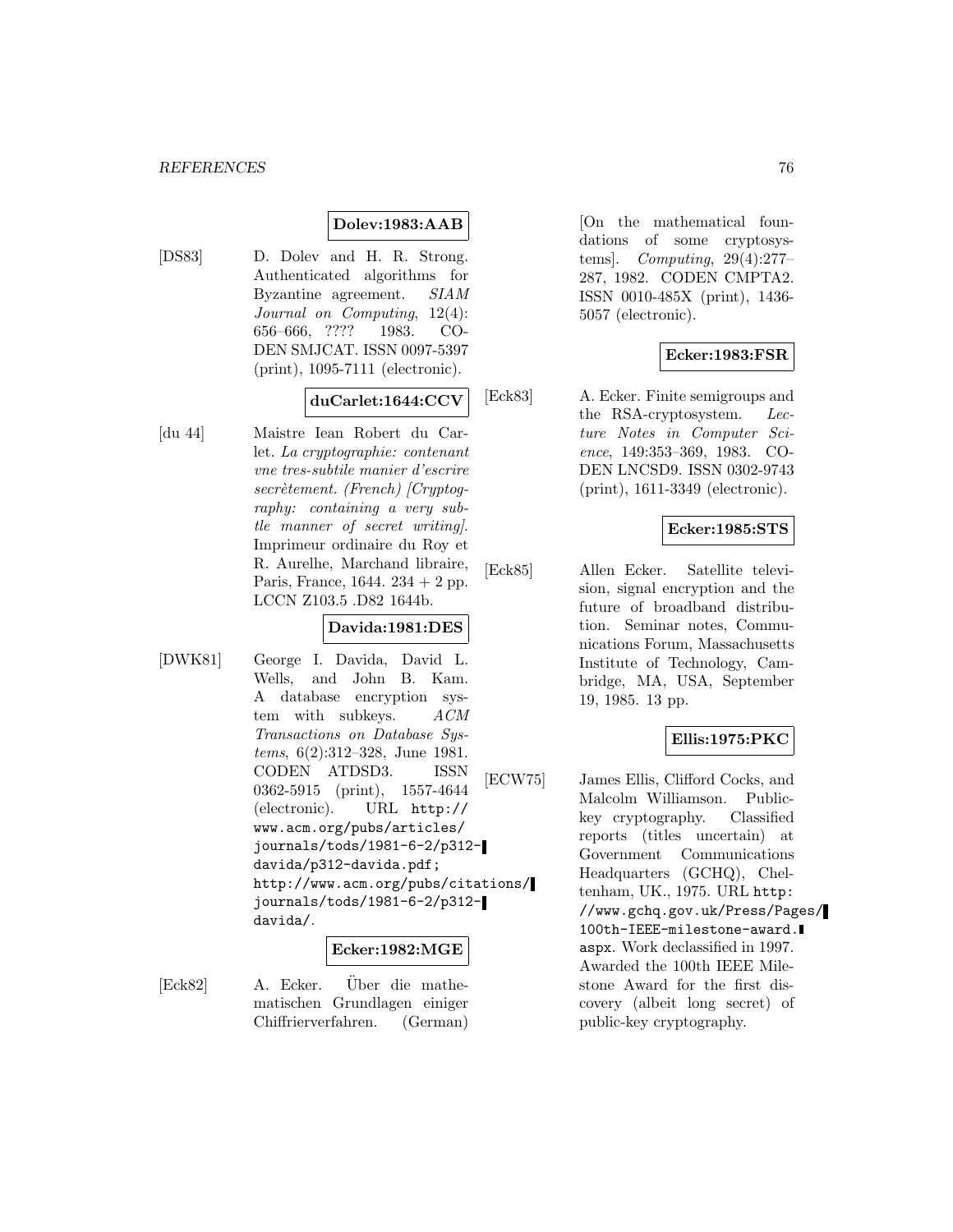### **Edwards:1915:CCT**

[Edw15] E. C. Edwards. Cipher codes and their uses. Scientific American, 113(1):9, July 3, 1915. CO-DEN SCAMAC. ISSN 0036- 8733 (print), 1946-7087 (electronic). URL http://www. nature.com/scientificamerican/ journal/v113/n1/pdf/scientificamerican07631915-1 9.pdf.

#### **Epstein:1956:FBC**

[EE56] Sam Epstein and Beryl Epstein. The first book of codes and ciphers. Franklin Watts, New York, NY, USA, 1956. LCCN Z104 .E68. Pictures by Laszlo Roth.

#### **El-Gamal:1985:PCS**

[EG85a] T. El-Gamal. A public-key cryptosystem and a signature scheme based on discrete logarithms. IEEE Transactions on Information Theory, IT-31(4): 469–472, 1985. CODEN IET-TAW. ISSN 0018-9448 (print), 1557-9654 (electronic).

# **Even:1985:PCC**

[EG85b] S. Even and O. Goldreich. On the power of cascade ciphers. ACM Transactions on Computer Systems, 3(2): 108–116, May 1985. CO-DEN ACSYEC. ISSN 0734- 2071. URL http://www. acm.org:80/pubs/citations/ journals/tocs/1985-3-2/p108 even/.

## **Even:1985:RPS**

[EGL85] Shimon Even, Oded Goldreich, and Abraham Lempel. A randomized protocol for signing contracts. Communications of the Association for Computing Machinery, 28(6): 637–647, June 1985. CODEN ISSN 0001-0782  $(\text{print})$ , 1557-7317 (electronic). URL http://www.acm.org/ pubs/toc/Abstracts/0001-0782/ 3818.html.

## **Ellison:2000:PSK**

[EHMS00] Carl Ellison, Chris Hall, Randy Milbert, and Bruce Schneier. Protecting secret keys with personal entropy. Future Generation Computer Systems, 16(4): 311–318, February 2000. CO-DEN FGSEVI. ISSN 0167- 739X (print), 1872-7115 (electronic). URL http://www. counterpane.com/personalentropy.pdf; http://www. elsevier.com/gej-ng/10/19/ 19/41/27/26/abstract.html.

#### **Eigenthaler:1984:CGA**

[EKMN84] G. Eigenthaler, H. K. Kaiser, W. B. Müller, and W. Nöbauer., editors. Contributions to general algebra, 3. Proceedings of the Vienna conference held in Vienna, June 21–24, 1984. Hölder-Pichler-Tempsky, Vienna, Austria, 1984. ISBN 3-209-00591-5, 3-519-02762-3. LCCN ????

## **Evans:1974:UAS**

[EKW74] Arthur Evans, Jr., William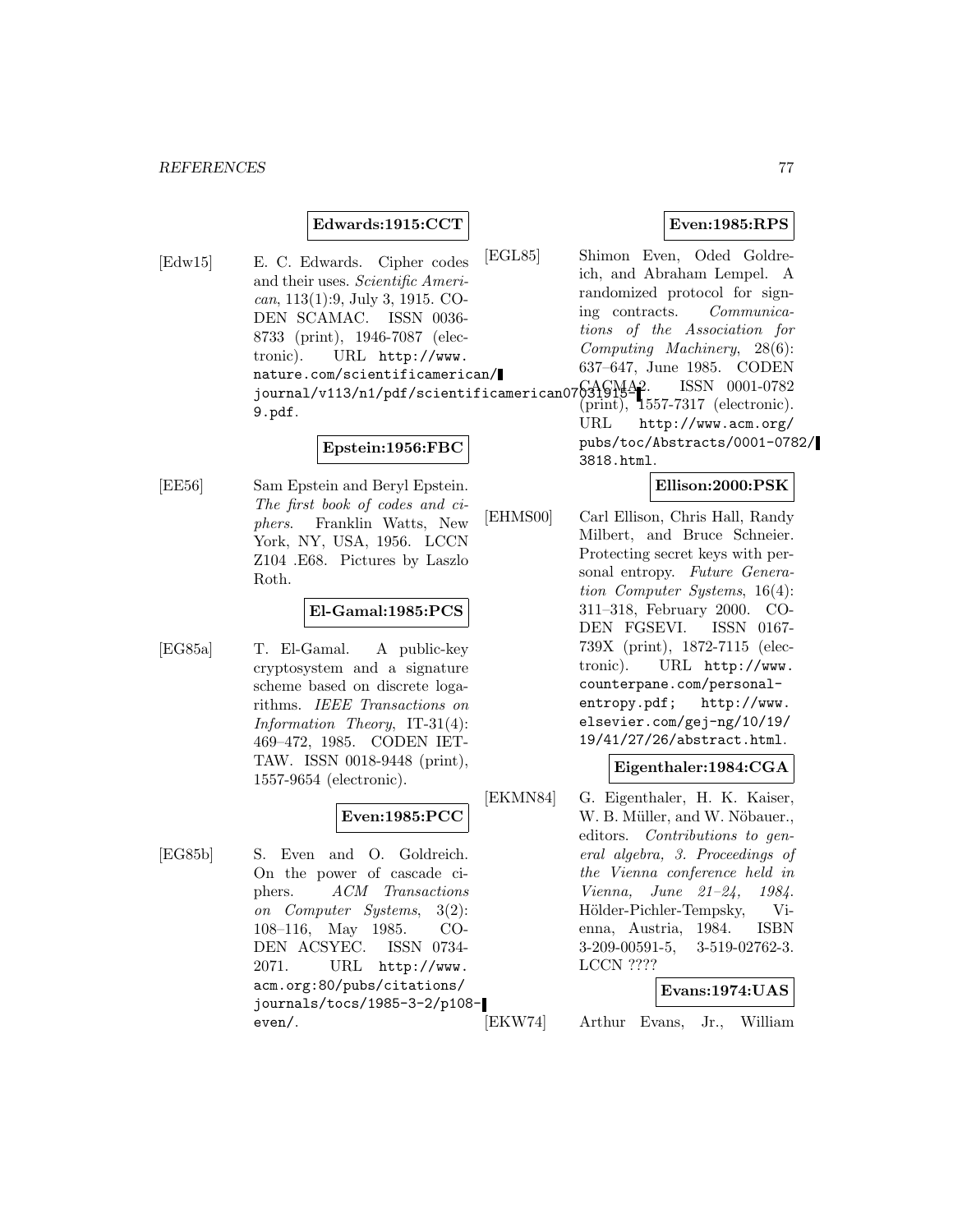Kantrowitz, and Edwin Weiss. A user authentication scheme not requiring secrecy in the computer. Communications of the Association for Computing Machinery, 17(8):437–442, August 1974. CODEN CACMA2. ISSN 0001-0782 (print), 1557- 7317 (electronic).

## **ElGamal:1985:PKCa**

[ElG85a] Taher ElGamal. A public key cryptosystem and a signature scheme based on discrete logarithms. IEEE Transactions on Information Theory, IT-31(4): 469–472, 1985. CODEN IET-TAW. ISSN 0018-9448 (print), 1557-9654 (electronic).

## **ElGamal:1985:PKCb**

[ElG85b] Taher ElGamal. A public key cryptosystem and a signature scheme based on discrete logarithms. In Blakley and Chaum [BC85], pages 10–18. CODEN LNCSD9. ISBN 0-387-15658- 5; 3-540-39568-7. ISSN 0302- 9743 (print), 1611-3349 (electronic). LCCN QA76.9.A25 C791 1984; QA267.A1 L43 no.196. URL http://www. springerlink.com/openurl. asp?genre=article&issn=?? ??&volume=0&issue=0&spage= 10. CRYPTO 84: a Workshop on the Theory and Application of Cryptographic Techniques, held at the University of California, Santa Barbara, August 19–22, 1984, sponsored by the International Association for Cryptologic Research.

## **ElGamal:1985:STA**

[ElG85c] Taher ElGamal. A subexponentialtime algorithm for computing discrete logarithms over  $GF(p^2)$ . IEEE Transactions on Information Theory, IT-31(4): 473–481, 1985. CODEN IET-TAW. ISSN 0018-9448 (print), 1557-9654 (electronic).

# **Elvin:1987:CWW**

[Elv87] Robert Scott Elvin. A cryptanalysis of the World War II German Enigma cipher machine. Thesis (M.Sc.C.S.), University of New Brunswick, Ottawa, ON, Canada, 1987. 2 microfiches (104 fr.).

## **Ehrsam:1978:CKM**

[EMMT78] William F. Ehrsam, Stephen M. Matyas, Carl H. Meyer, and Walter L. Tuchman. A cryptographic key management scheme for implementing the Data Encryption Standard. IBM Systems Journal, 17(2):106–125, 1978. CODEN IBMSA7. ISSN 0018-8670.

# **Er:1989:NAG**

[Er89] M. C. Er. A new algorithm for generating binary trees using rotations. The Computer Journal, 32(5):470–473, October 1989. CODEN CMPJA6. ISSN 0010-4620 (print), 1460- 2067 (electronic). URL http: //www3.oup.co.uk/computer\_ journal/hdb/Volume\_32/Issue\_ 05/tiff/470.tif; http:/ /www3.oup.co.uk/computer\_ journal/hdb/Volume\_32/Issue\_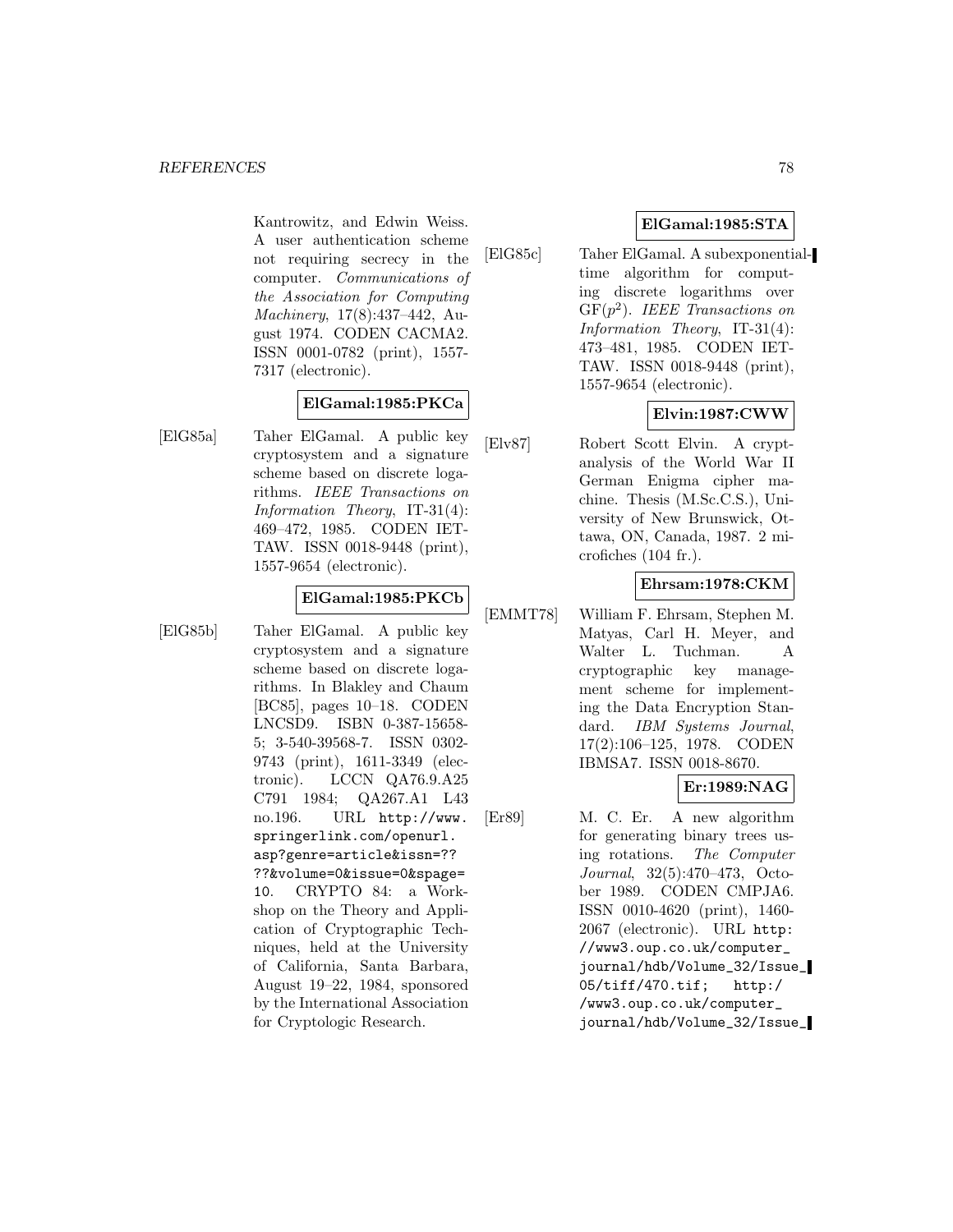05/tiff/471.tif; http:/ /www3.oup.co.uk/computer\_ journal/hdb/Volume\_32/Issue\_ 05/tiff/472.tif; http:/ /www3.oup.co.uk/computer\_ journal/hdb/Volume\_32/Issue\_ 05/tiff/473.tif.

# **Erdem:1986:HCO**

[Erd86] Hilmi Erdem. Host cryptographic operations: a software implementation. Computers and Security, 5(4):344– 346, December 1986. CO-DEN CPSEDU. ISSN 0167- 4048 (print), 1872-6208 (electronic). URL https://www. sciencedirect.com/science/ article/pii/016740488690057X.

#### **Estell:1980:BW**

[Est80] Robert G. Estell. Benchmarks and watermarks. ACM SIG-METRICS Performance Evaluation Review, 9(3):39–44, Fall 1980. CODEN ???? ISSN 0163- 5999 (print), 1557-9484 (electronic).

#### **Even:1985:CSW**

[Eve85] Shimon Even. On the complexity of some word problems that arise in testing the security of protocols. In Apostolico and Galil [AG85], pages 299–314. ISBN 0-387-15227-X. LCCN QA164 .N35 1984.

#### **Even:1998:FVA**

[Eve98] S. Even. Four value-adding algorithms. IEEE Spectrum, 35(5):33–38, May 1998. CO-

DEN IEESAM. ISSN 0018-9235 (print), 1939-9340 (electronic).

### **Faak:1986:SVH**

Fåk86] Viiveke Fåk. Software versus hardware encryption is there any difference today? Computers and Security, 5(2):167, June 1986. CO-DEN CPSEDU. ISSN 0167- 4048 (print), 1872-6208 (electronic). URL https://www. sciencedirect.com/science/ article/pii/0167404886901434.

## **Faak:1987:CMM**

[Fåk87] Viiveke Fåk. Crypto management made manageable — demands on crypto equipment design. Computers and Security, 6 (1):36–40, February 1987. CO-DEN CPSEDU. ISSN 0167- 4048 (print), 1872-6208 (electronic). URL https://www. sciencedirect.com/science/ article/pii/0167404887901234.

### **Falk:1988:DST**

[Fal88] Adam Falk. DBMS security through encryption. Thesis (M.S.), San Francisco State University, San Francisco, CA, USA, 1988. xii + 295 pp.

### **Farago:1967:BSS**

[Far67] Ladislas Farago. The broken seal: the story of Operation Magic and the Pearl Harbor disaster. Random House, New York, NY, USA, 1967. 439 pp. LCCN D742.U5 F3. See also reprint [Far69].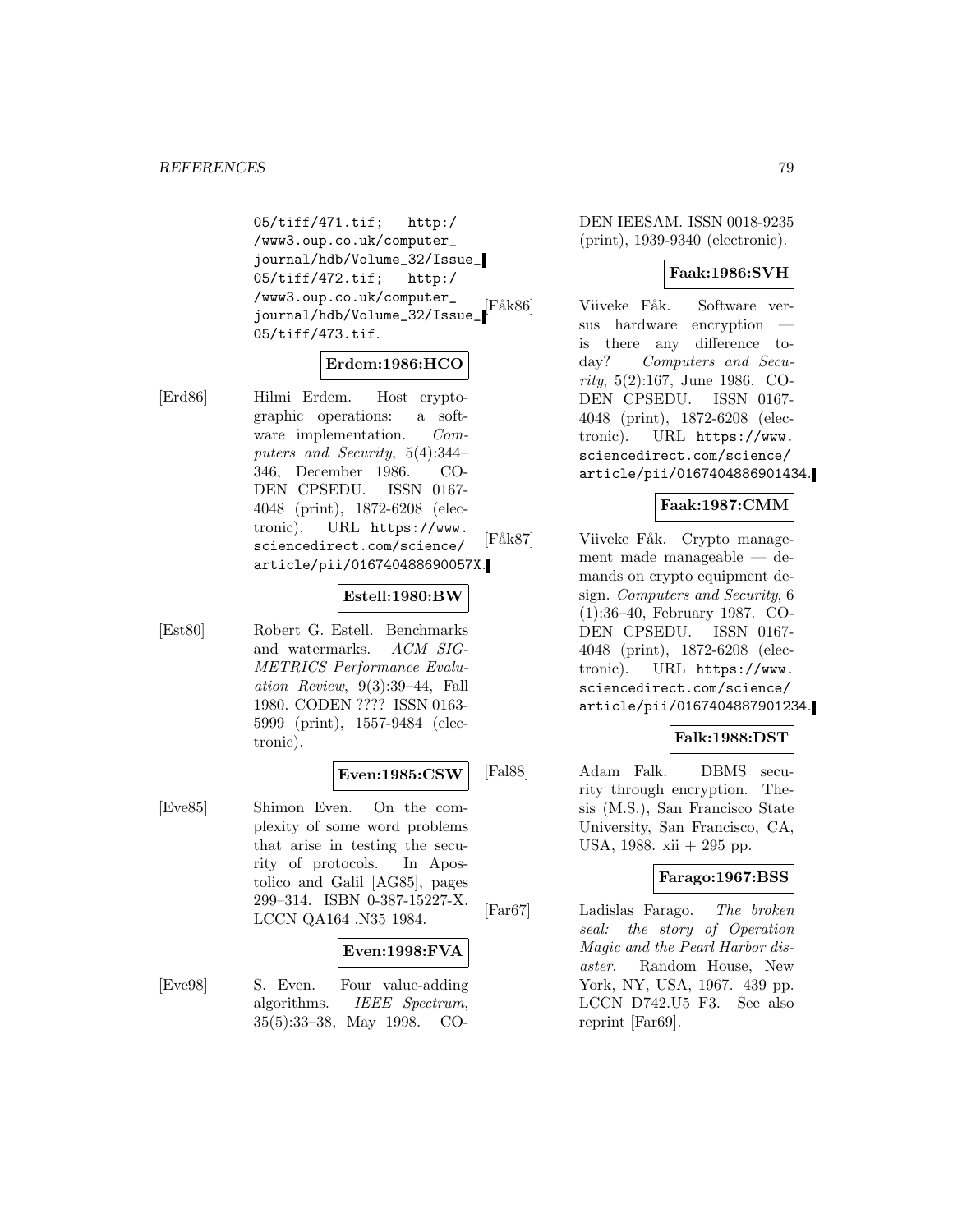## **Farago:1969:BSS**

[Far69] Ladislas Farago. The broken seal: the story of Operation Magic and the Pearl Harbor disaster. Mayflower, London, UK, 1969. 415 pp. LCCN D742.U5 F3. Reprint of [Far67].

# **Feak:1983:SIS**

[Fêa83] Viiveke Fêak, editor. Security, IFIP/Sec'83: proceedings of the First Security Conference, Stockholm, Sweden, 16–19 May 1983. North-Holland, Amsterdam, The Netherlands, 1983. ISBN 0-444-86669-8 (Elsevier). LCCN QA76.9.A25 S4 1983.

## **Feistel:1973:CCP**

[Fei73] Horst Feistel. Cryptography and computer privacy. Scientific American, 228(5):15–23, May 1973. CODEN SCAMAC. ISSN 0036-8733 (print), 1946- 7087 (electronic).

#### **Feldman:1987:PSN**

[Fel87] P. Feldman. A practical scheme for non-interactive verifiable secret sharing. In IEEE [IEE87a], pages 427–437. ISBN 0-8186- 0807-2, 0-8186-4807-4 (fiche), 0- 8186-8807-6 (case). LCCN QA 76 S979 1987.

## **Ferris:1987:WBC**

[Fer87] John Ferris. Whitehall's Black Chamber: British cryptology and the Government Code and Cypher School, 1919–29. Intelligence and National Security, 2 (1):54–??, 1987. ISSN 0268-4527 (print), 1743-9019 (electronic).

### **Feynman:1982:SPC**

[Fey82] Richard P. Feynman. Simulating physics with computers. International Journal of Theoretical Physics, 21(6–7):467–488, 1982. CODEN IJTPBM. ISSN 0020-7748. Physics of computation, Part II (Dedham, Mass., 1981).

## **Friedman:1957:SCE**

[FF57] William F. (William Frederick) Friedman and Elizebeth S. (Elizebeth Smith) Friedman. The Shakespearean Ciphers Examined: an analysis of cryptographic systems used as evidence that some author other than William Shakespeare wrote the plays commonly attributed to him. Cambridge University Press, New York, NY, USA, 1957.  $4 + \text{vii}-\text{xvi} + 1 + 302$ + 1 pp. LCCN PR2937 .F7.

## **Friedman:1955:CLS**

[FFW55] William F. (William Frederick) Friedman, Elizebeth Friedman, and Louis B. (Louis Booker) Wright. The cryptologist looks at Shakespeare. ????, ????, 1955. ???? pp. LCCN ???? Original typescript, awarded Folger literary prize, 1955.

### **Friedman:1974:ETR**

[FH74] Theodore D. Friedman and Lance J. Hoffman. Execution time requirements for encipherment programs. Communications of the Association for Computing Machinery, 17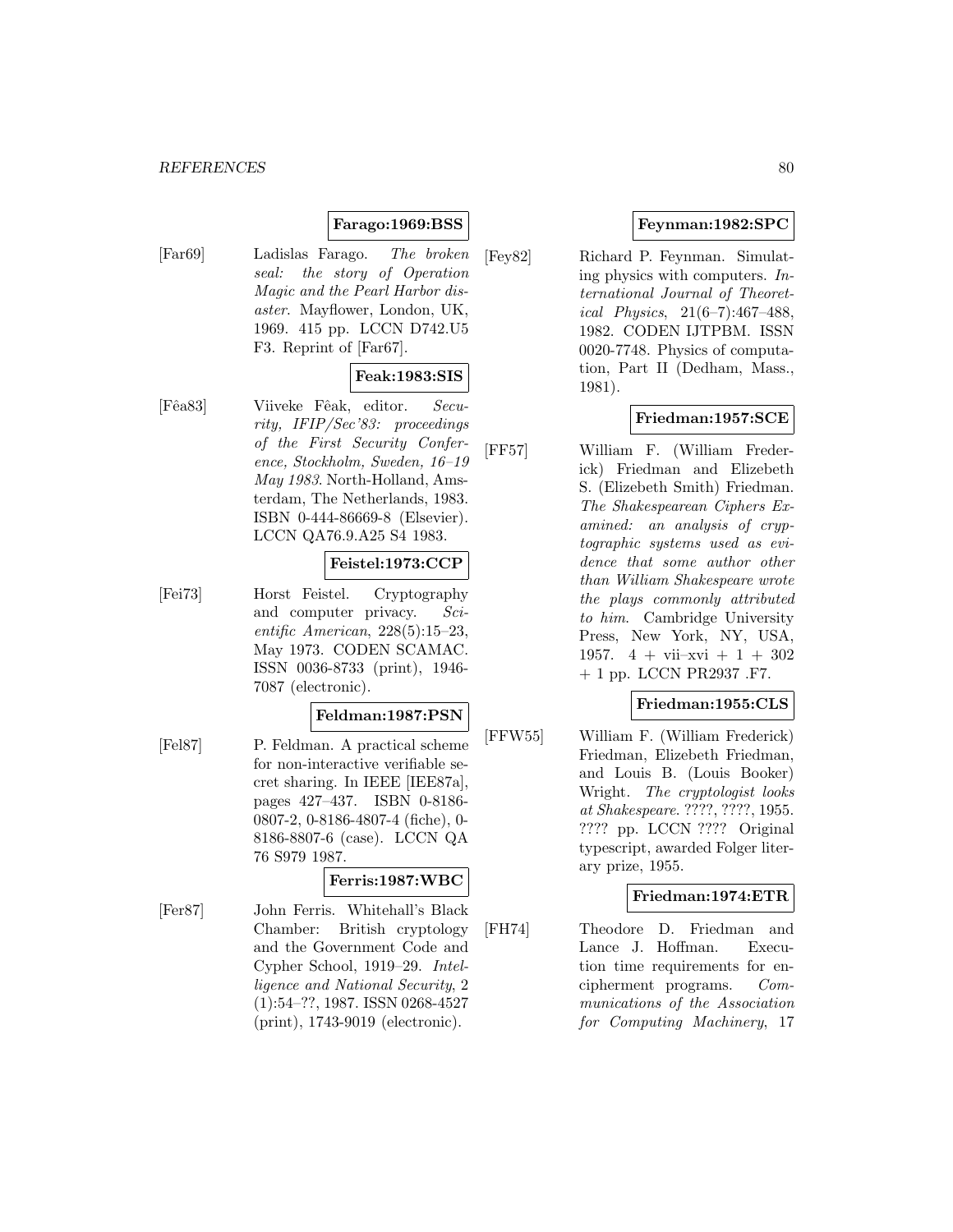(8):445–449, August 1974. CO-DEN CACMA2. ISSN 0001- 0782 (print), 1557-7317 (electronic). See letter [McC75].

### **Frederickson:1984:PRT**

[FHJ<sup>+</sup>84] P. Frederickson, R. Hiromoto, T. L. Jordan, B. Smith, and T. Warnock. Pseudo-random trees in Monte Carlo. Parallel Computing, 1(2):175–180, December 1984. CODEN PA-COEJ. ISSN 0167-8191 (print), 1872-7336 (electronic).

## **Frieze:1988:RTI**

[FHK<sup>+</sup>88] Alan M. Frieze, Johan Håstad, Ravi Kannan, Jeffrey C. Lagarias, and Adi Shamir. Reconstructing truncated integer variables satisfying linear congruences. SIAM Journal on Computing, 17(2):262–280, ???? 1988. CODEN SMJCAT. ISSN 0097-5397 (print), 1095-7111 (electronic). Special issue on cryptography.

## **Filby:1977:TPT**

[Fil77] P. William Filby. Teaching Purple to talk saved thousands. Baltimore Sun, ??(??):??, October 16, 1977. Review of The Man Who Broke Purple, by Ronald Clark.

## **Filby:1978:BRM**

[Fil78] P. William Filby. Book review: The Man Who Broke Purple, by Ronald Clark, 271 pages, Little, Brown. Cryptolog,  $5(1):13-$ 14, January 1978. ISSN 0740- 7602. URL https://archive.

org/download/cryptolog\_38/ cryptolog\_38.pdf. Reprint of [Fil77].

### **Fisher:1984:CCS**

[Fis84] Warren W. Fisher. Cryptography for computer security: Making the decision. Computers and Security, 3(3): 229–233, August 1984. CO-DEN CPSEDU. ISSN 0167- 4048 (print), 1872-6208 (electronic). URL https://www. sciencedirect.com/science/ article/pii/0167404884900440.

## **Fitzgerald:1989:QIP**

[Fit89] K. Fitzgerald. The quest for intruder-proof computer systems. IEEE Spectrum, 26(8): 22–26, August 1989. CO-DEN IEESAM. ISSN 0018-9235 (print), 1939-9340 (electronic).

### **Flowers:1983:DC**

[Flo83] Thomas H. Flowers. The design of Colossus. Annals of the History of Computing,  $5(3):239-253$ , July/ September 1983. CODEN AH-COE5. ISSN 0164-1239. URL http://dlib.computer.org/ an/books/an1983/pdf/a3239. pdf; http://www.computer. org/annals/an1983/a3239abs. htm. Foreword by Howard Campaigne.

### **Feiertag:1977:PMS**

[FLR77] R. J. Feiertag, K. N. Levitt, and L. Robinson. Proving multilevel security of a system design. Operating Systems Review, 11(5):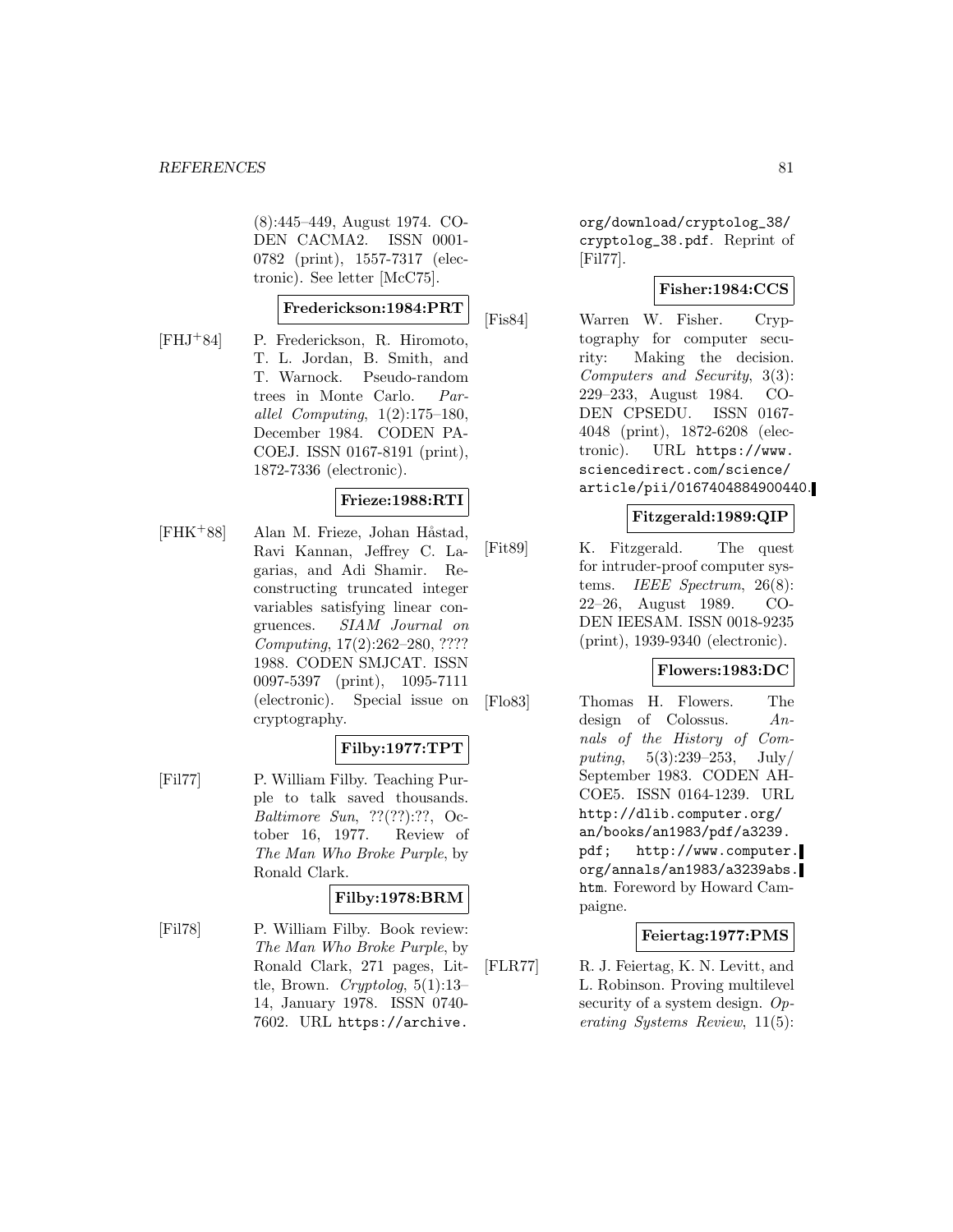57–65, November 1977. CO-DEN OSRED8. ISSN 0163- 5980.

## **Friedman:1976:ZTJ**

[FM76] William F. (William Frederick) Friedman and Charles Jastrow Mendelsohn. The Zimmermann telegram of January 16, 1917, and its cryptographic background. A Cryptographic series. Aegean Park Press, Laguna Hills, CA, USA, 1976. ISBN 0-89412-009-3. 33 pp. LCCN D511 .F683 1976.

# **Fortune:1985:PP**

[FM85] Steven Fortune and Michael Merritt. Poker protocols. In Blakley and Chaum [BC85], pages 454–464. CODEN LNCSD9. ISBN 0-387-15658- 5; 3-540-39568-7. ISSN 0302- 9743 (print), 1611-3349 (electronic). LCCN QA76.9.A25 C791 1984; QA267.A1 L43 no.196. URL http://www. springerlink.com/openurl. asp?genre=article&issn=?? ??&volume=0&issue=0&spage= 454. CRYPTO 84: a Workshop on the Theory and Application of Cryptographic Techniques, held at the University of California, Santa Barbara, August 19–22, 1984, sponsored by the International Association for Cryptologic Research.

### **Fairfield:1985:LRN**

[FMC85] R. C. Fairfield, R. L. Mortenson, and K. B. Coulthart. An LSI random number generator (RNG). In Blakley and Chaum

[BC85], pages 203–230. CODEN LNCSD9. ISBN 0-387-15658- 5; 3-540-39568-7. ISSN 0302- 9743 (print), 1611-3349 (electronic). LCCN QA76.9.A25 C791 1984; QA267.A1 L43 no.196. URL http://www. springerlink.com/openurl. asp?genre=article&issn=?? ??&volume=0&issue=0&spage= 203. CRYPTO 84: a Workshop on the Theory and Application of Cryptographic Techniques, held at the University of California, Santa Barbara, August 19–22, 1984, sponsored by the International Association for Cryptologic Research.

## **Fairfield:1985:LDE**

[FMP85] R. C. Fairfield, A. Matusevich, and J. Plany. An LSI Digital Encryption Processor (DEP). In Blakley and Chaum [BC85], pages 115–143. CODEN LNCSD9. ISBN 0-387-15658- 5; 3-540-39568-7. ISSN 0302- 9743 (print), 1611-3349 (electronic). LCCN QA76.9.A25 C791 1984; QA267.A1 L43 no.196. URL http://www. springerlink.com/openurl. asp?genre=article&issn=?? ??&volume=0&issue=0&spage= 115. CRYPTO 84: a Workshop on the Theory and Application of Cryptographic Techniques, held at the University of California, Santa Barbara, August 19–22, 1984, sponsored by the International Association for Cryptologic Research.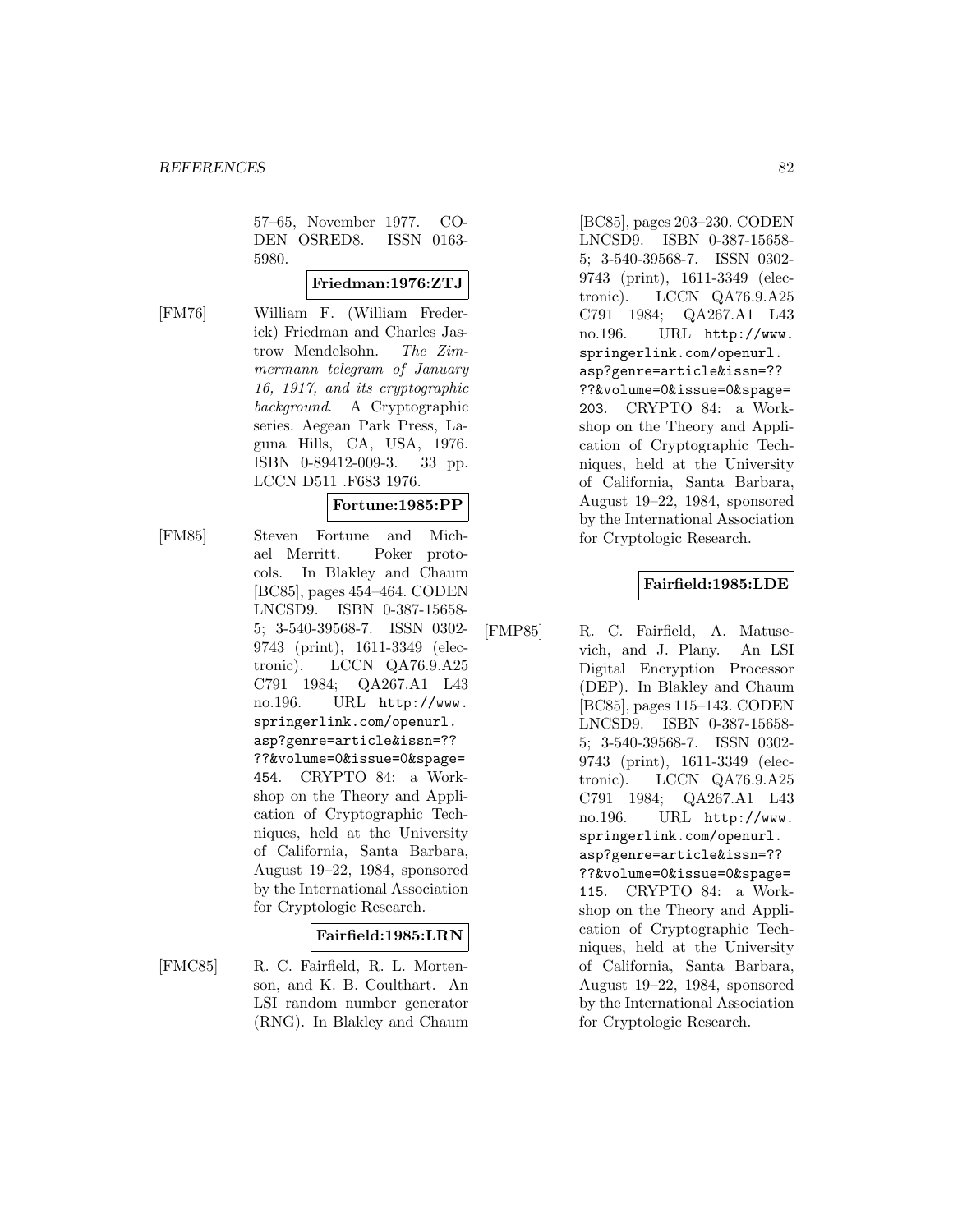## **Foster:1982:CM**

[Fos82] Caxton C. Foster. Cryptanalysis for microcomputers. Hayden Book Co., Rochelle Park, NJ, USA, 1982. ISBN 0-8104-5174- 3 (paperback). 333 pp. LCCN Z103.F67 1982. US\$14.95.

## **Franksen:1984:MBS**

[Fra84] Ole Immanuel Franksen. Mr. Babbage's secret: the tale of a cypher and APL. Strandberg, Birkerod, Denmark, 1984. ISBN 87-87200-86-4. 319 pp. LCCN Z103.B2 F72 1984.

## **Franklin:1985:MID**

[Fra85a] Matthew Keith Franklin. Mathematical investigations of the Data Encryption Standard. Thesis (M.A. in Mathematics), Department of Mathematics, University of California, Berkeley, Berkeley, CA, USA, May 1985. 36 pp.

#### **Franksen:1985:MBS**

[Fra85b] Ole Immanuel Franksen. Mr. Babbage's secret: the tale of a cypher and APL. Prentice-Hall, Inc., Upper Saddle River, NJ 07458, USA, 1985. ISBN 0- 13-604729-7. 319 pp. LCCN Z103.B2 F721 1985.

#### **Franksen:1986:SHM**

[Fra86] O. I. Franksen. The secret hobby of Mr. Babbage. Systems Anal. Modelling Simulation, 3 (2):183–194, 1986. ISSN 0232- 9298.

## **Frankel:1989:TIC**

[Fra89] Yair Frankel. Two issues in cryptology: algebraic analysis of DES and a shared public key system. Thesis (M.S. in Computer Science), University of Wisconsin-Milwaukee, Milwaukee, WI, USA, 1989. ix  $+32$ pp.

## **Friedman:1935:ICA**

[Fri35a] William F. (William Frederick) Friedman. The index of coincidence and its applications in cryptanalysis: technical paper. United States Government Printing Office, Washington, DC, USA, 1935.  $87 + 3$  pp.

### **Friedman:1935:MCP**

[Fri35b] William F. (William Frederick) Friedman. Military cryptanalysis. Part 1, monoalphabetic substitution systems. Number 30 in Cryptographic series. Aegean Park Press, Laguna Hills, CA, USA, 1935. ISBN 0-89412-044- 1. 149 pp. LCCN Z103.5.F77 1992. Four volumes.

## **Friedman:1935:PIS**

[Fri35c] William F. (William Frederick) Friedman. The principles of indirect symmetry of position in secondary alphabets and their application in the solution of polyalphabetic substitution ciphers: technical paper. United States Government Printing Office, Washington, DC, USA, 1935. ???? pp.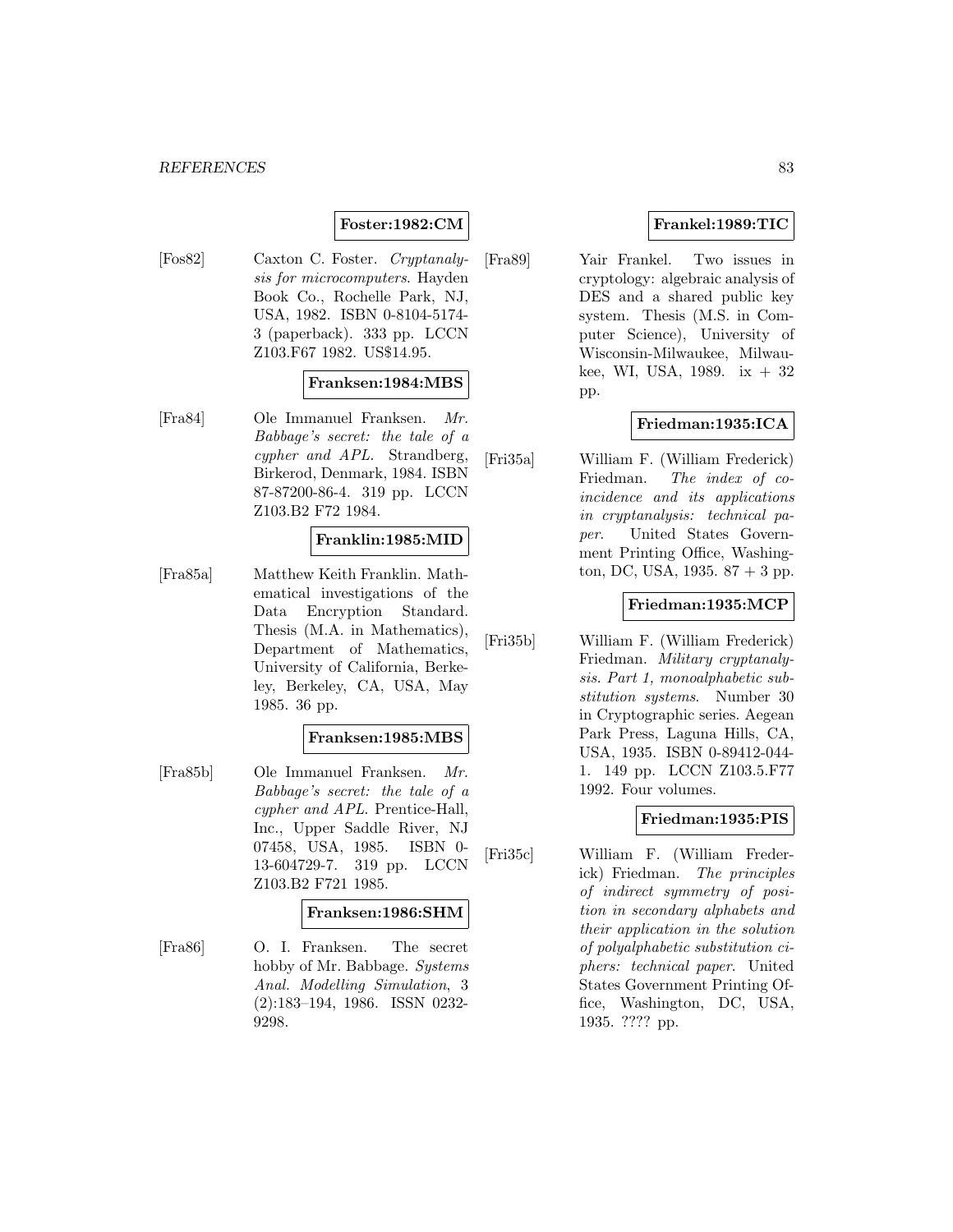#### *REFERENCES* 84

## **Friedman:1939:CAC**

[Fri39a] William F. (William Frederick) Friedman. The cryptanalyst accepts a challenge. War Department, Office of the Chief Signal Officer, Washington, DC, USA, 1939. 24–36 pp. LCCN ????

## **Friedman:1939:MC**

[Fri39b] William F. (William Frederick) Friedman. Military cryptanalysis. New York Public Library, New York, NY, USA, 1939. 1 microfilm reel.

#### **Friedman:1941:MCP**

[Fri41] William F. (William Frederick) Friedman. Military cryptanalysis. Part IV, Transposition and fractionating systems. Cryptographic series; 61. Aegean Park Press, Laguna Hills, CA, USA, 1941. ISBN 0-89412-198-7 (paperback), 0-89412-199-5 (library bound). 189 pp. LCCN Z103.5.F77 1992.

# **Friedman:1942:MC**

[Fri42] William F. (William Frederick) Friedman. Military cryptanalysis. United States Government Printing Office, Washington, DC, USA, third edition, 1942. various pp.

#### **Friedman:1956:CCC**

[Fri56] William F. (William Frederick) Friedman. Codes and ciphers (cryptology). Encyclopaedia Britannica, Chicago, IL, USA, 1956. 8 pp.

## **Friedman:1963:SLC**

[Fri63] William F. (William Frederick) Friedman. Six lectures on cryp $tology.$  ????, ????, 1963. iii + 182 pp.

### **Friedman:1976:AMC**

[Fri76a] William F. (William Frederick) Friedman. Advanced military cryptography. A Cryptographic series. Aegean Park Press, Laguna Hills, CA, USA, 1976. ISBN 0-89412-011-5. 113 pp. LCCN ???? Continuation of Elementary military cryptography, Aegean Park Press, 1976.

### **Friedman:1976:CEC**

[Fri76b] William F. (William Frederick) Friedman. The classic elements of cryptanalysis: with new added problems for the solver, volume 3. Aegean Park Press, Laguna Hills, CA, USA, 1976. ISBN 0-89412-002-6. ???? pp.

### **Friedman:1976:CCA**

[Fri76c] William F. (William Frederick) Friedman. Cryptography and cryptanalysis articles, volume 5–6 of A Cryptographic series. Aegean Park Press, Laguna Hills, CA, USA, 1976. ?? pp. LCCN Z103 .C79 1976.

## **Friedman:1976:EC**

[Fri76d] William F. (William Frederick) Friedman. Elements of cryptanalysis, volume 3 of A Cryptographic series. Aegean Park Press, Laguna Hills, CA, USA, 1976. 172 pp. LCCN ????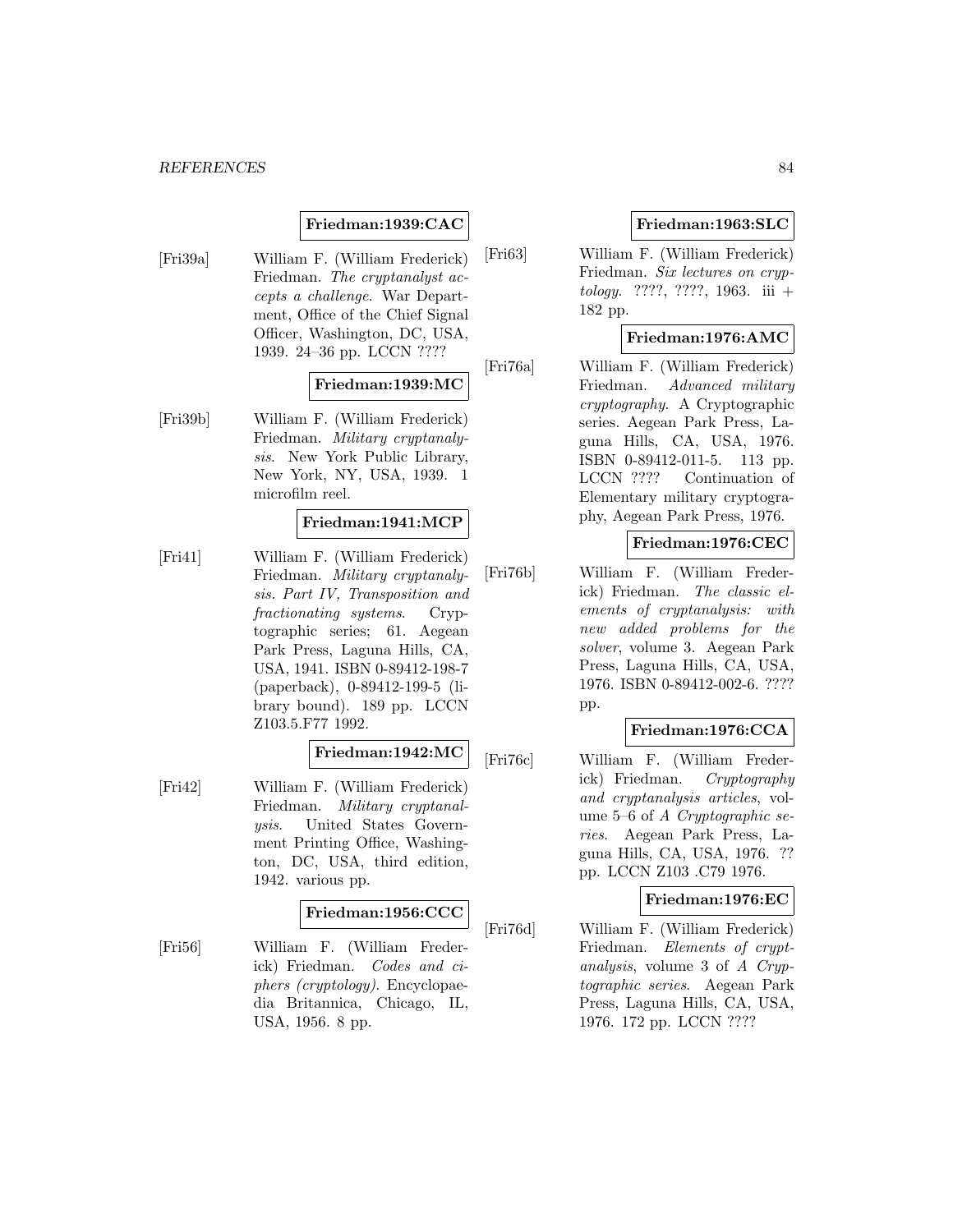### **Friedman:1976:EMC**

[Fri76e] William Frederick Friedman. Elementary military cryptography. A Cryptographic series. Aegean Park Press, Laguna Hills, CA, USA, 1976. ISBN 0-89412-010-7. 86 pp. LCCN Z104 .F8740 1976. On cover: Formerly Special text no. 165 (1935).

# **Friedman:1987:ICA**

[Fri87] William F. (William Frederick) Friedman. The index of coincidence and its applications in cryptanalysis, volume 49 of A cryptographic series. Aegean Park Press, Laguna Hills, CA, USA, 1987. ISBN 0-89412-137- 5 (soft cover), 0-89412-138-3 (library bound). 95 pp. LCCN ????

## **Fiat:1987:HPY**

[FS87] A. Fiat and A. Shamir. How to prove yourself: Practical solutions to identification and signature problems. In Odlyzko [Odl87b], pages 181–187. CO-DEN LNCSD9. ISBN 3-540- 18047-8, 0-387-18047-8. ISSN 0302-9743 (print), 1611-3349 (electronic). LCCN QA76.9.A25 C791 1986. URL http:// link.springer-ny.com/link/ service/series/0558/tocs/ t0263.htm; http://www.springerlink. com/openurl.asp?genre=issue& issn=0302-9743&volume=263. Conference held at the University of California, Santa Barbara, Aug. 11–15, 1986.

# **Funk:1978:DUS**

[Fun78] Mark Robert Funk. A digital ultrasound system for data collection, imaging, and tissue signature analysis. Thesis (M.S.), Department of Electrical Engineering, Michigan State University, East Lansing, MI 48824, USA, 1978. vii  $+$  141 pp.

## **Futrelle:1973:BTM**

[Fut73] Jacques Futrelle. Best "Thinking Machine" detective stories. Dover Publications, Inc., New York, NY, USA, 1973. ISBN 0-486-20537-1. ix  $+$  241 pp. LCCN PS3511.U98 B4.

## **Fernandez:1987:ACA**

[FVTS87] C. Fernández, A. Vaquero, J. M. Troya, and J. M. Sánchez. Automating the computation of authenticators for interbank telex messages. Computers and Security, 6(5):396– 402, October 1987. CO-DEN CPSEDU. ISSN 0167- 4048 (print), 1872-6208 (electronic). URL https://www. sciencedirect.com/science/ article/pii/0167404887900125.

## **Gabriel:1982:VPI**

[Gab82] Richard Gabriel. Verschlüsselungsabbildungen mit Pseudo-Inversen, Zufallsgeneratoren und Täfelungen. (German) [Encryption mapping with pseudoinverses, random generators and tilings]. Kybernetika (Prague), 18(6):485–504, 1982. CODEN KYBNAI. ISSN 0023-5954.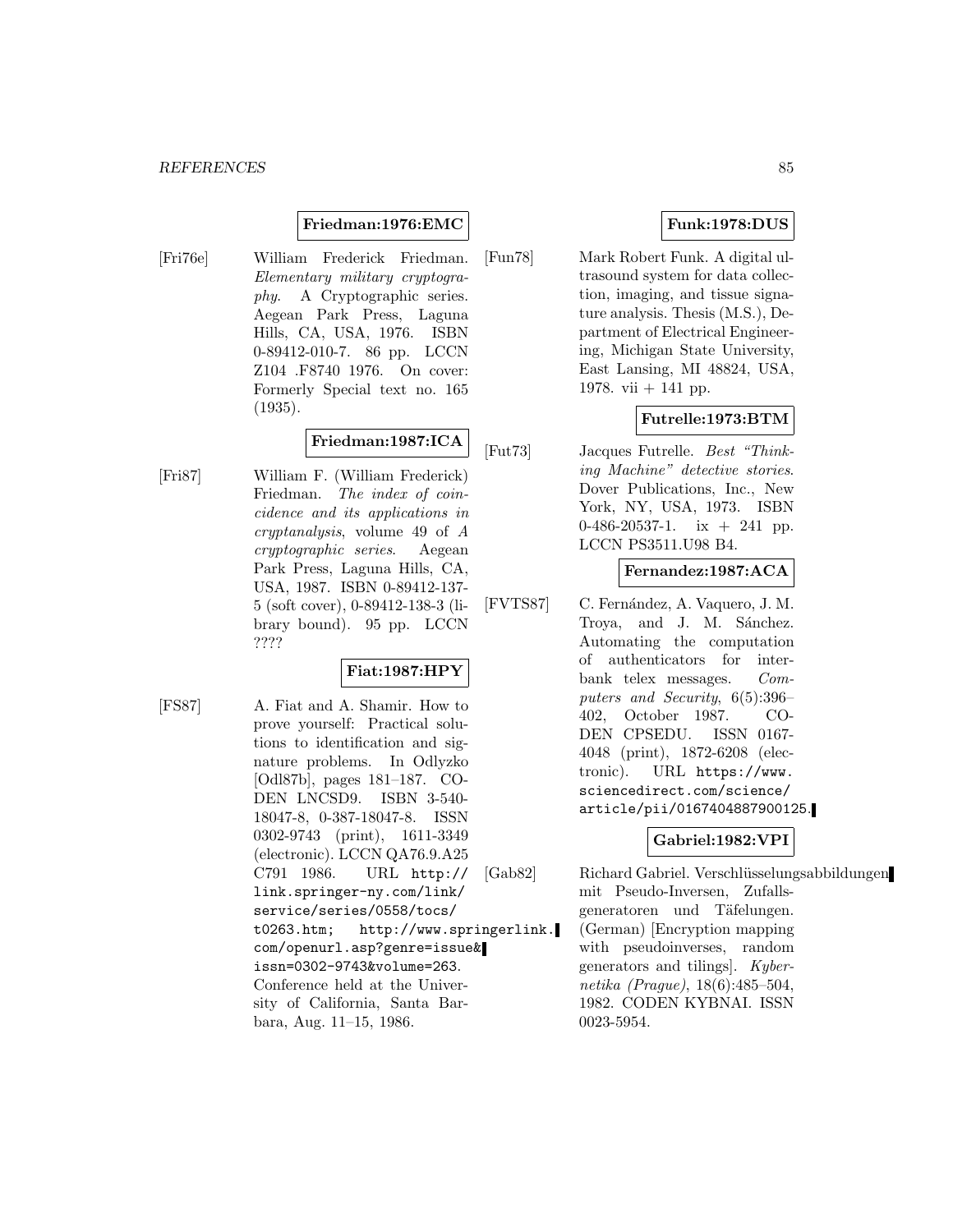### **Gaglione:1988:ITP**

[Gag88a] A. M. Gaglione. Information theory and public key cryptosystems. Computers and Security, 7(5):511, October 1988. CODEN CPSEDU. ISSN 0167- 4048 (print), 1872-6208 (electronic). URL https://www. sciencedirect.com/science/ article/pii/0167404888902167.

# **Gaglione:1988:SCT**

[Gag88b] A. M. Gaglione. Some complexity theory for cryptography. Computers and Security, 7(5):519, October 1988. CO-DEN CPSEDU. ISSN 0167- 4048 (print), 1872-6208 (electronic). URL https://www. sciencedirect.com/science/ article/pii/0167404888902714.

### **Gaines:1939:ECS**

[Gai39] Helen Fouche Gaines. Elementary cryptanalysis: a study of ciphers and their solution. American Photographic Publishing Co., Boston, MA, USA, 1939. vi + 230 + 1 pp. LCCN Z104 .G3. First edition. Galland, p. 72. Inscribed by Gelett Burgess. Bound in gray cloth; stamped in red; top edges stained red. Library of the American Cryptogram Association (George C. Lamb Collection).

## **Gaines:1940:ECS**

[Gai40] Helen Fouche Gaines. Elementary cryptanalysis; a study of ciphers and their solution. Chap-

man and Hall, Ltd., London, UK, 1940. vi  $+230 + 23$  pp.

#### **Gaines:1943:ECS**

[Gai43] Helen Fouche Gaines. Elementary cryptanalysis: a study of ciphers and their solution. American Photographic Publishing Co., Boston, MA, USA, 1943. vi  $+230 + 1$  pp.

## **Gaines:1944:CSC**

[Gai44] Helen Fouche Gaines. Cryptanalysis: a study of ciphers and their solution. Dover Publications, Inc., New York, NY, USA, 1944.

## **Gaines:1956:CSC**

[Gai56] Helen Fouché Gaines. Cryptanalysis: a study of ciphers and their solution. Dover Publications, Inc., New York, NY, USA, 1956. ISBN 0-486-20097- 3. 237 pp. LCCN Z104 .G3 1956. Formerly published under the title: Elementary cryptanalysis.

## **Gait:1977:VCH**

[Gai77] Jason Gait. Validating the correctness of hardware implementations of the NBS Data Encryption Standard. U.S. National Bureau of Standards, Gaithersburg, MD, USA, November 1977. iv  $+40$  pp.

## **Gait:1978:EEP**

[Gai78] Jason Gait. Easy entry: the password encryption problem. Operating Systems Review, 12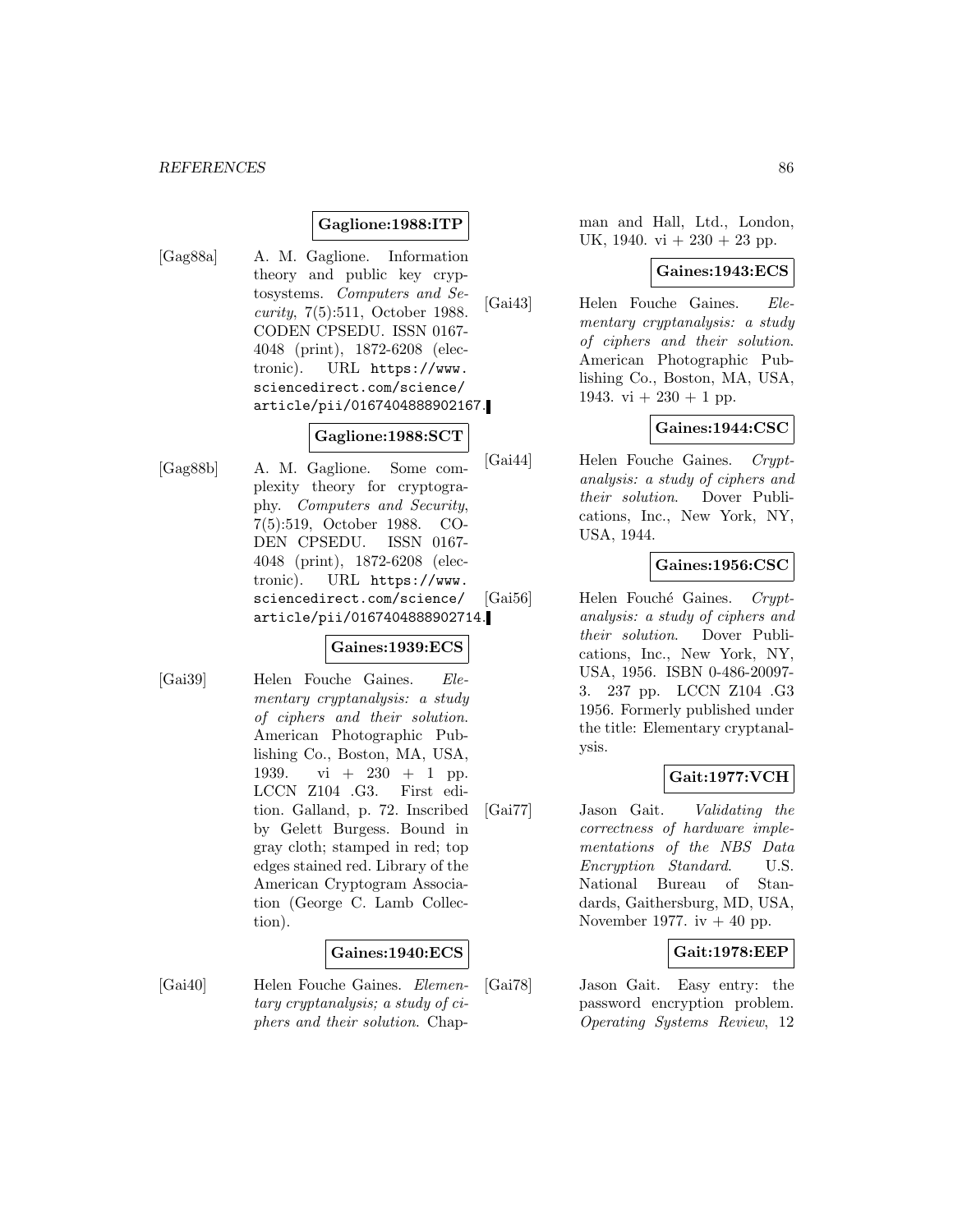(3):54–60, July 1978. CODEN OSRED8. ISSN 0163-5980.

# **Gait:1980:CST**

[Gai80a] Jason Gait. Computer science and technology: maintenance testing for the Data Encryption Standard. United States. National Bureau of Standards Special publication 500-61, U.S. National Bureau of Standards, Gaithersburg, MD, USA, 1980. 25 pp.

## **Gait:1980:MTD**

[Gai80b] Jason Gait. Maintenance testing for the Data Encryption Standard. U.S. National Bureau of Standards, Gaithersburg, MD, USA, August 1980. iii  $+25$  pp.

# **Gait:1980:VCH**

[Gai80c] Jason Gait. Validating the correctness of hardware implementations of the NBS Data Encryption Standard. United States Government Printing Office, Washington, DC, USA, 1980. iv + 40 pp. US\$2.25 (paperback).

### **Gaj:1989:GCM**

[Gaj89] Kris Gaj. German Cipher Machine Enigma — Methods of Breaking. Wydawnictwa Komunikacji i Lacznosci, Warszawa, Poland, 1989. ISBN ???? ???? pp. LCCN ????

### **Galland:1945:HABa**

[Gal45a] Joseph Stanislaus Galland. An historical and analytical bibliog-

raphy of the literature of cryptology. Northwestern University studies in the humanities no. 10. Northwestern University, Evanston, IL, USA, 1945. viii + 11 + 209 pp. LCCN Z103.A1 G3. "Works consulted and utilized" in preface.

## **Galland:1945:HABb**

[Gal45b] Joseph Stanislaus Galland. An historical and analytical bibliography of the literature of cryptology. Number 10 in Northwestern University humanities series; v. 10. AMS Press, New York, NY, USA, 1945. ISBN 0-404-50710-7. viii + 209 pp. LCCN Z103.A1G3 1970.

## **Galland:1945:HABc**

[Gal45c] Joseph Stanislaus Galland. An historical and analytical bibliography of the literature of cryptology, volume 71 of A Cryptographic series. Aegean Park Press, Laguna Hills, CA, USA, 1945. ISBN 0-89412-252-5. 209 pp. LCCN ????

## **Galland:1970:HAB**

[Gal70] Joseph Stanislaus Galland. An historical and analytical bibliography of the literature of cryptology. Number 10 in Northwestern University studies in the humanities. AMS Press, New York, NY, USA, 1970. ISBN 0-404-50710-7. viii + 209 pp. LCCN Z103.A1 G3 1970.

## **Galil:1988:SIC**

[Gal88] Zvi Galil, editor. Special issue on cryptography, volume 17(2)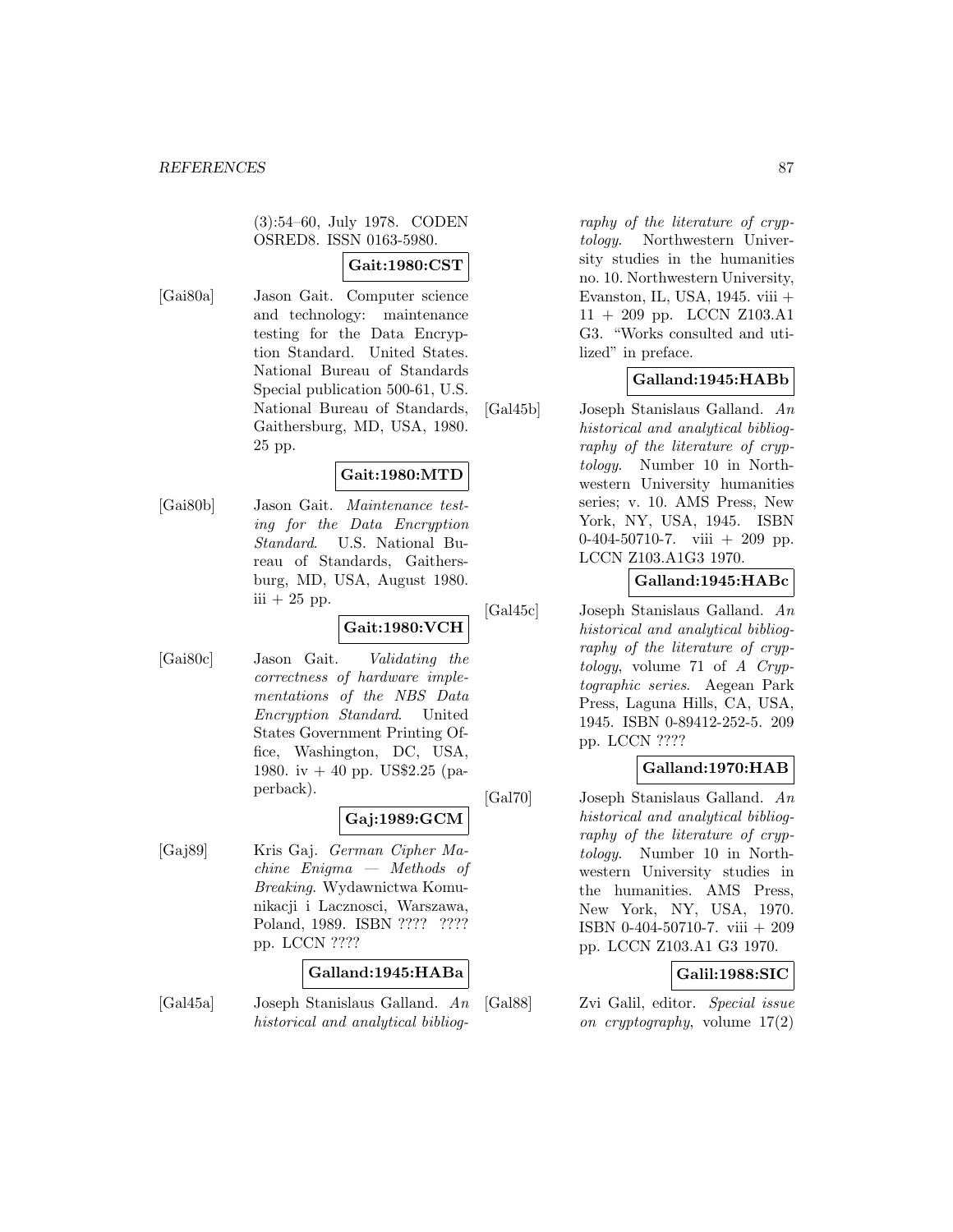#### *REFERENCES* 88

of SIAM Journal on Computing. Society for Industrial and Applied Mathematics, Philadelphia, PA, USA, 1988. i–viii, 179–426 pp.

## **Gamble:1988:IDL**

[Gam88] Robert Oscar Gamble. Investigation of discrete logarithmic encryption algorithms. Thesis (M.S.), University of South Carolina, Columbia, SC, USA, 1988. ii  $+50$  pp.

### **Gardner:1977:MGN**

[Gar77] Martin Gardner. Mathematical games: A new kind of cipher that would take millions of years to break. Scientific Amer*ican*,  $237(2):120-124$ , August 1977. CODEN SCAMAC. ISSN 0036-8733 (print), 1946-7087 (electronic). URL http://www. nature.com/scientificamerican/ journal/v237/n2/pdf/scientificamerican087714 data being studied are 120.pdf.

### **Garlinski:1979:IEW**

[Gar79] Józef Garliński. *Intercept: the* Enigma war. J. M. Dent, London, UK, 1979. ISBN 0-460- 04337-4.  $xx + 219 + 8$  pp. LCCN D810.C88 G37.

### **Garlinski:1980:EW**

[Gar80] Józef Garliński. The Enigma war. Scribner, New York, NY, USA, 1980. ISBN 0-684-15866- 3.  $xx + 219 + 8$  pp. LCCN D810.S7 G32 1980. US\$14.95. **Gilmour-Bryson:1982:CDT**

[GB82] A. Gilmour-Bryson. Coding

of the depositions of the Tem-

plars. In Ciampi and Martino [CM82], pages 451–467. ISBN 0- 444-86413-X (set), 0-444-86414- 8 (vol. 1), 0-444-86415-6 (vol. 2). LCCN K662.I4 I58. From Computing Reviews: "The article reports on the progress of an historical study using a computer for statistical analysis. The subject of the study is a mass of trial depositions of the Knights Templar. The purpose of the project is to find statistical regularities in the large amount of testimony and to create a model for similar studies. The Order of the Knights Templar, founded around 1100, was the first Christian military order. After the Crusades, in the early fourteenth century, 127 articles of accusation were brought against the order, including charges of idolatry, sacrilege, and sodomy.

the responses of 900 men to each of 127 accusations. The article details the accusations and the way in which the responses are being coded. The statistical package SAS (Statistical Analysis System) will be used. Examples of the results to be sought are: tallies of guilty/innocent responses, tallies of offenses committed versus seen versus heard about, and correlations between, for example, age and other responses. Depositions that differ markedly from the average response will be identified.".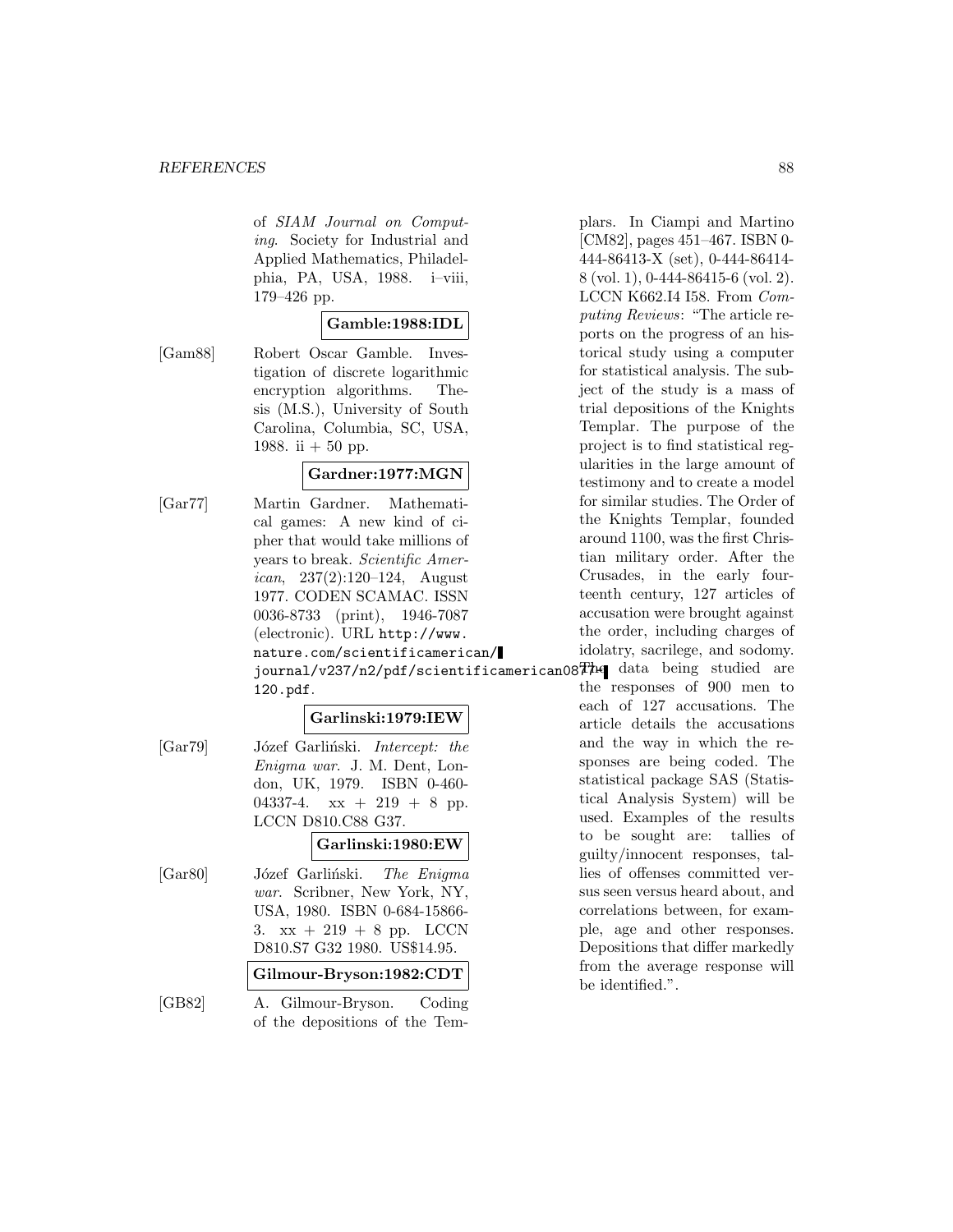## **Goethals:1980:CAL**

[GC80] J.-M. Goethals and C. Couvreur. A cryptanalytic attack on the Lu-Lee public-key cryptosystem. Philips Journal of Research, 35(4-5):301–306, 1980. CODEN PHJRD9. ISSN 0165- 5817.

### **Girault:1988:GBA**

[GCC88] Marc Girault, Robert Cohen, and Mireille Campana. A generalized birthday attack. In Gunther [Gun88b], pages 129–156. CODEN LNCSD9. ISBN 0- 387-50251-3. ISSN 0302-9743 (print), 1611-3349 (electronic). LCCN QA267.A1 L43 no.330; QA76.9.A25 E9641 1988. Sponsored by the International Association for Cryptologic Research.

## **Geffe:1973:HPD**

[Gef73] P. Geffe. How to protect data with ciphers that are really hard to break. *Electronics*,  $46(1)$ : 99–101, 1973. ISSN 0883-4989. This cipher was later broken by [Sie85].

## **Gelb:1974:RWD**

[Gel74] I. J. Gelb. Records, writing, and decipherment. VIII (4):293–318, Autumn 1974. CODEN VSLGAO. ISSN 0022-2224 (print), 2691-5529 (electronic). URL https: //s3-us-west-2.amazonaws. com/visiblelanguage/pdf/V8N4<sup>[CGM86]</sup> 1974\_E.pdf.

### **Gersho:1982:ACR**

[Ger82] Allen Gersho. Advances in cryptography: a report on CRYPTO 81. Santa Barbara, CA, USA, 1982. viii  $+156$  pp. "Sponsored by the Data and Computer Communications Committees of the IEEE Communications Society with the cooperation of the Dept. of Electrical and Computer Engineering, University of California, Santa Barbara." — Verso of t.p. "August 20, 1982." Includes bibliographies.

#### **Goldreich:1985:CAR**

[GGM85] Oded Goldreich, Shafi Goldwasser, and Silvio Micali. On the cryptographic applications of random functions (extended abstract). In Blakley and Chaum [BC85], pages 276–288. CODEN LNCSD9. ISBN 0-387- 15658-5; 3-540-39568-7. ISSN 0302-9743 (print), 1611-3349 (electronic). LCCN QA76.9.A25 C791 1984; QA267.A1 L43 no.196. URL http://www. springerlink.com/openurl. asp?genre=article&issn=?? ??&volume=0&issue=0&spage= 276. CRYPTO 84: a Workshop on the Theory and Application of Cryptographic Techniques, held at the University of California, Santa Barbara, August 19–22, 1984, sponsored by the International Association for Cryptologic Research.

## **Goldreich:1986:HCR**

Oded Goldreich, Shafi Goldwasser, and Silvio Micali. How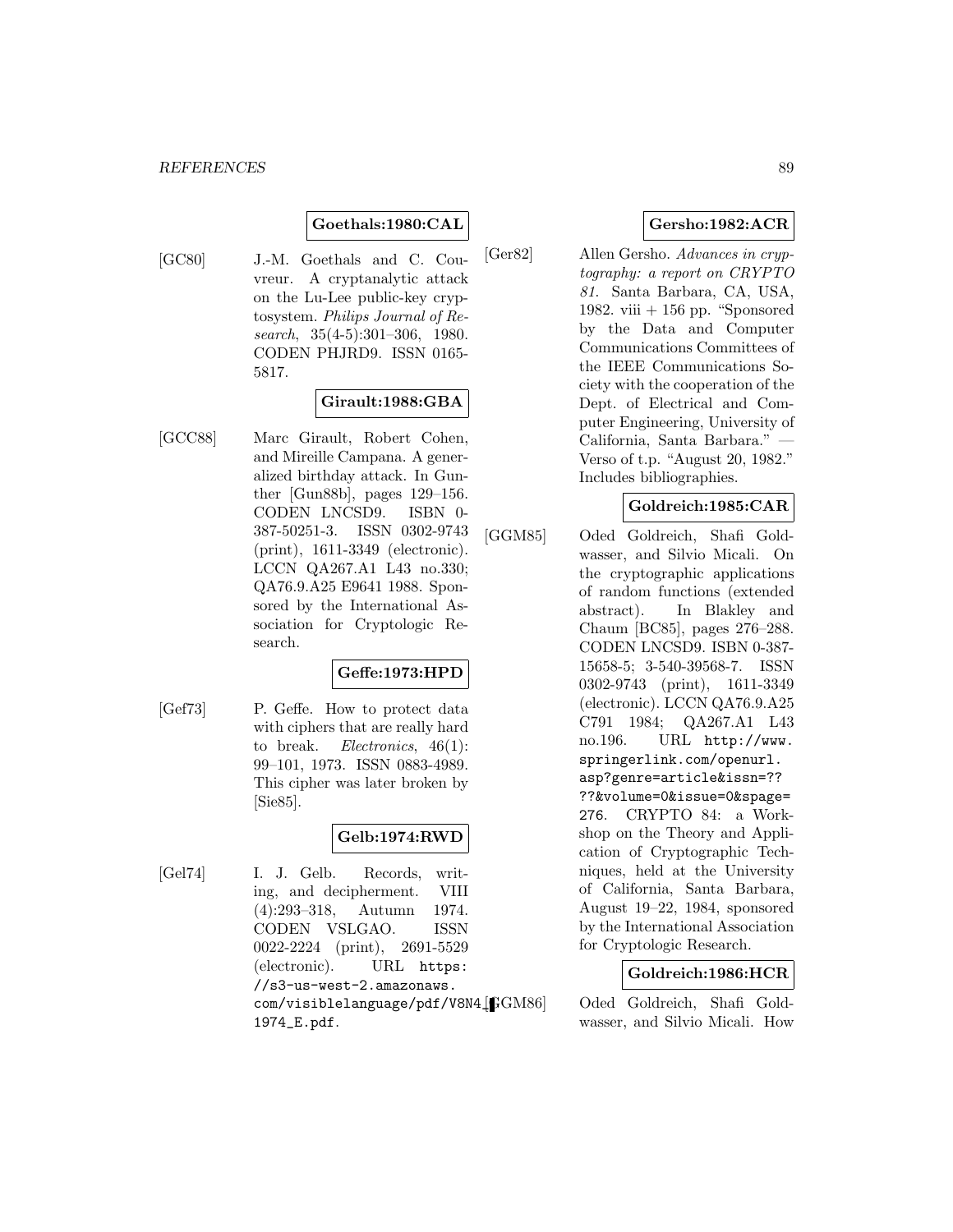to construct random functions. Journal of the Association for Computing Machinery, 33(4):792–807, October 1986. CODEN JA-COAH. ISSN 0004-5411. URL http://www.acm.org/ pubs/toc/Abstracts/0004-5411/ 6503.html. A computational complexity measure of the randomness of functions is introduced, and, assuming the existence of one-way functions, a pseudo-random function generator is presented.

## **Gifford:1981:CSI**

[Gif81] David K. Gifford. Cryptographic sealing for information secrecy and authentication. Operating Systems Review, 15(5): 123–124, December 1981. CO-DEN OSRED8. ISSN 0163- 5980.

## **Gingerich:1970:BRB**

[Gin70] Owen Gingerich. Book review: The Codebreakers. The Story of Secret Writing by David Kahn. Isis, 61(3):405–406, Autumn 1970. CODEN ISISA4. ISSN 0021-1753 (print), 1545-6994 (electronic). URL http://www. jstor.org/stable/229701.

## **Girling:1987:CCL**

[Gir87] C. G. Girling. Covert channels in LAN's. IEEE Transactions on Software Engineering, SE-13(2):292–296, February 1987. CODEN IESEDJ. ISSN 0098-5589 (print), 1939- 3520 (electronic). URL http://

ieeexplore.ieee.org/stamp/ stamp.jsp?arnumber=1702208.

## **Givierge:1925:CC**

[Giv25] Marcel Givierge. Cours de cryptographie. Berger-Levrault, Paris, France, 1925. ix  $+304$ pp. LCCN Z104 .G43.

# **Givierge:1932:CC**

[Giv32] Marcel Givierge. Cours de cryptographie. Berger-Levrault, Paris, France, deuxième edition, 1932. ix  $+$  304 pp.

## **Givierge:1978:CC**

[Giv78] Marcel Givierge. Course in cryptography, volume 19 of A cryptographic series. Aegean Park Press, Laguna Hills, CA, USA, 1978. ISBN 0-89412-028- X. 164 pp. English translation of [Giv32].

# **Garey:1979:CIG**

[GJ79] Michael R. Garey and David S. Johnson. Computers and Intractability: a Guide to the Theory of NP-Completeness. W.H. Freeman, San Francisco, CA, USA and New York, NY, USA, 1979. ISBN 0-7167-1045-5, 0- 7167-1044-7.  $x + 338$  pp.

### **Gifford:1982:CSI**

[GJ82] D. K. Gifford and A. K. Jones. Cryptographic sealing for information security and authentication. Communications of the Association for Computing Machinery, 25(4):274–286, April 1982. CODEN CACMA2.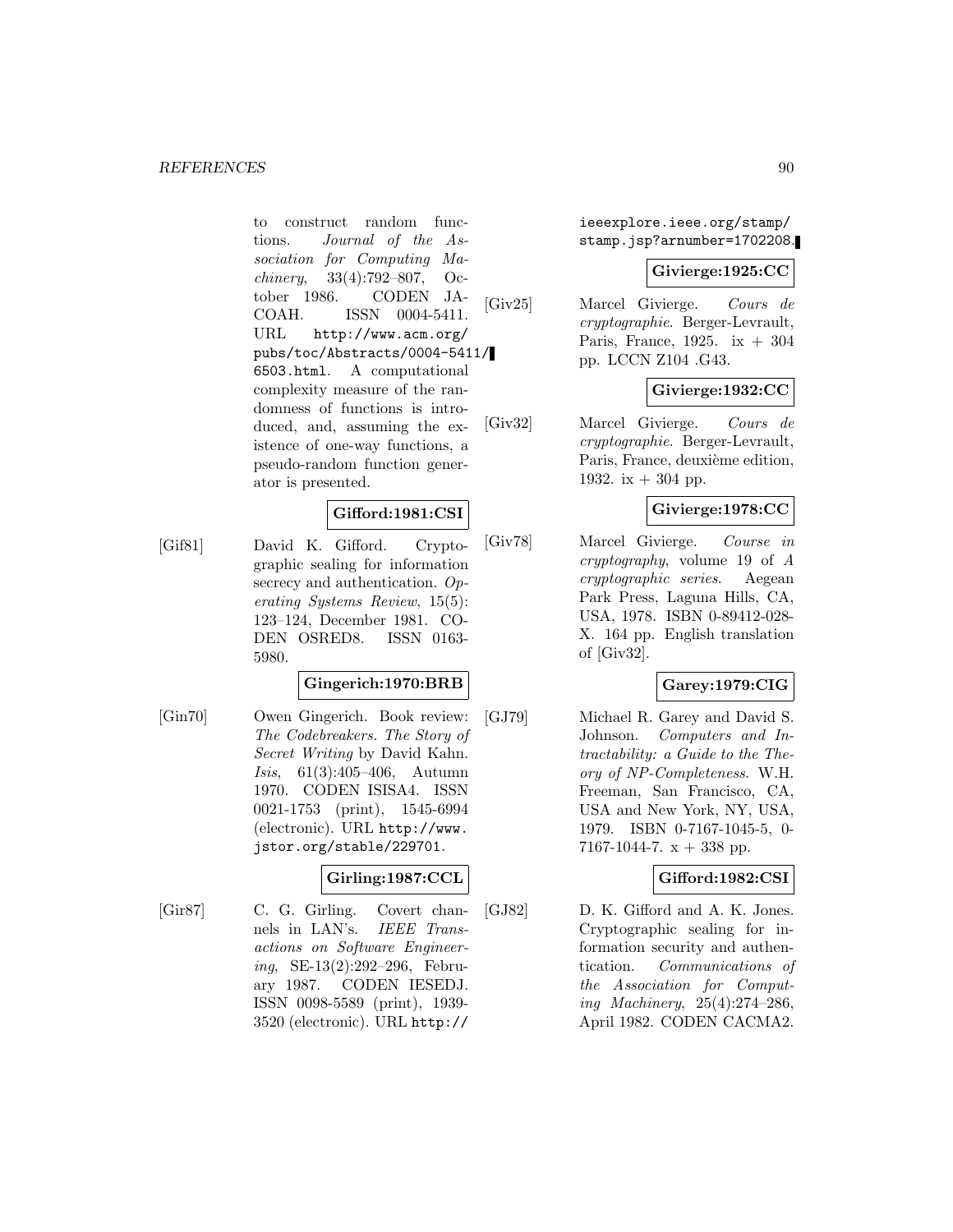ISSN 0001-0782 (print), 1557- 7317 (electronic).

# **Gligor:1979:OMA**

[GL79] V. D. Gligor and B. G. Lindsay. Object migration and authentication. IEEE Transactions on Software Engineering, SE-5(6): 607–611, November/December 1979. CODEN IESEDJ. ISSN 0098-5589 (print), 1939-3520 (electronic). URL http:// ieeexplore.ieee.org/stamp/ stamp.jsp?arnumber=1702677.

## **Guillou:1982:CT**

[GL82] L. C. Guillou and B. Lorig. Cryptography and teleinformatics. Computers and Security, 1 (1):27–33, January 1982. CO-DEN CPSEDU. ISSN 0167- 4048 (print), 1872-6208 (electronic). URL https://www. sciencedirect.com/science/ article/pii/0167404882900220.

### **Goldreich:1989:HCP**

[GL89] O. Goldreich and L. A. Levin. A hard-core predicate for all one-way functions. In ACM-TOC'89 [ACM89c], pages 25– 32. ISBN 0-89791-307-8. LCCN QA 76.6 A13 1989. URL http://www.acm.org/ pubs/articles/proceedings/ stoc/73007/p25-goldreich/ p25-goldreich.pdf; http: //www.acm.org/pubs/citations/ proceedings/stoc/73007/p25 goldreich/.

## **Gleason:1957:ECP**

[Gle57] Andrew M. Gleason. Elementary course in probability. National Security Agency, Office of Research and Development, Mathematical Research Division, Washington, DC, USA, second edition, 1957. various pp. LCCN Z104 .G53 1957. Revised by Walter F. Penney and Ronald E. Wyllys.

## **Gleason:1986:ECP**

[Gle86] Andrew M. Gleason. Elementary course in probability for the cryptanalyst. Aegean Park Press, Laguna Hills, CA, USA, 1986. ISBN 0-89412-098-0. ???? pp. LCCN ????

### **Gleason:1987:PIC**

[Gle87] Andrew M. Gleason, editor. Proceedings of the International Congress of Mathematicians, 1986: August 3–11, 1986, Berkeley. American Mathematical Society, Providence, RI, USA, 1987. ISBN 0-8218-0110- 4. LCCN QA1 .I8 1986 v. 1-2. Two volumes.

## **Goldwasser:1982:PEH**

[GM82] Shafi Goldwasser and Silvio Micali. Probabilistic encryption & how to play mental poker keeping secret all partial information. In ACM [ACM82], pages 365–377. ISBN 0-89791-070-2. LCCN QA75.5 .A14 1982. ACM order no. 508820.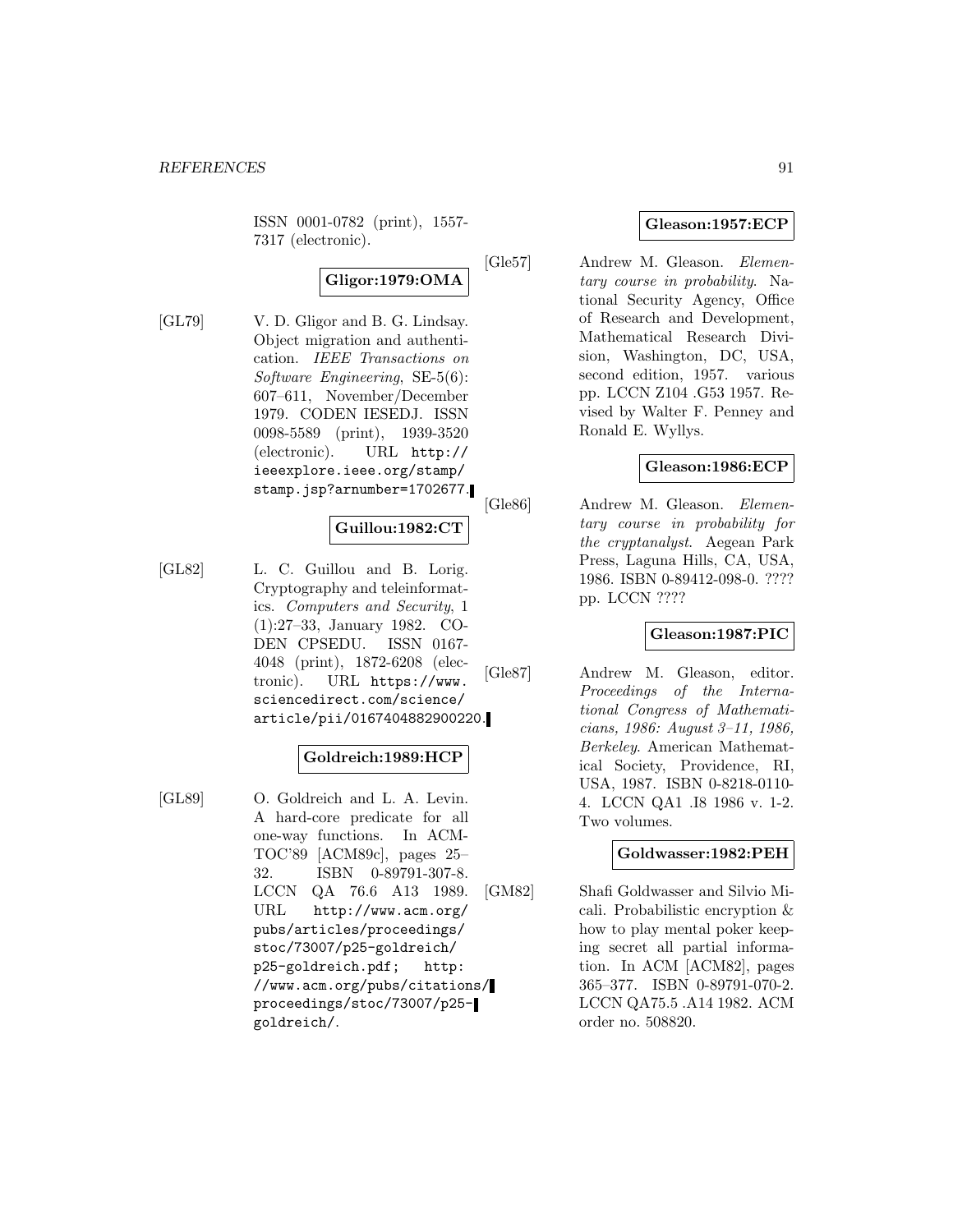### **Goldwasser:1984:PE**

[GM84] Shafi Goldwasser and Silvio Micali. Probabilistic encryption. Journal of Computer and System Sciences, 28(2):270–299, 1984. CODEN JCSSBM. ISSN 0022-0000. See also preliminary version in 14th STOC, 1982.

### **Goodman:1985:NTK**

[GM85] R. M. F. Goodman and A. J. McAuley. A new trapdoor knapsack public key cryptosystem. Lecture Notes in Computer Science, 209:150–158, 1985. CO-DEN LNCSD9. ISSN 0302-9743 (print), 1611-3349 (electronic).

#### **Goldwasser:1985:PSS**

[GMR85] Shafi Goldwasser, Silvio Micali, and Ronald L. Rivest. A "paradoxical" solution to the signature problem. In Blakley and Chaum [BC85], page 467. CO-DEN LNCSD9. ISBN 0-387- 15658-5; 3-540-39568-7. ISSN 0302-9743 (print), 1611-3349 (electronic). LCCN QA76.9.A25 C791 1984; QA267.A1 L43 no.196. URL http://www. springerlink.com/openurl. asp?genre=article&issn=?? ??&volume=0&issue=0&spage= 467. CRYPTO 84: a Workshop on the Theory and Application of Cryptographic Techniques, held at the University of California, Santa Barbara, August 19–22, 1984, sponsored by the International Association for Cryptologic Research.

#### **Goldwasser:1988:DSS**

[GMR88] Shafi Goldwasser, Silvio Micali, and Ronald L. Rivest. A digital signature scheme secure against adaptive chosenmessage attacks. SIAM Journal on Computing, 17(2):281– 308, April 1988. CODEN SMJ-CAT. ISSN 0097-5397 (print), 1095-7111 (electronic). Special issue on cryptography.

## **Goldwasser:1989:KCI**

[GMR89] Shafi Goldwasser, Silvio Micali, and Charles Rackoff. The knowledge complexity of interactive proof systems. SIAM Journal on Computing, 18(1): 186–208, February 1989. CO-DEN SMJCAT. ISSN 0097-5397 (print), 1095-7111 (electronic).

## **Good:1945:GRT**

[GMT45] I. Jack Good, Donald Michie, and Geoffrey Timms. General report on Tunny. GC&CS report HW 25/4, British National Archives, ????, 1945.

## **Goldreich:1987:HPM**

[GMW87] O. Goldreich, S. Micali, and A. Wigderson. How to play any mental game — A completeness theorem for protocols with honest majority. In ACM [ACM87], pages 218–229. ISBN 0-89791- 221-7. LCCN QA 76.6 A13 1987.

### **Golomb:1967:SRS**

[Gol67] S. Golomb. Shift Register Sequences. Holden-Day, San Francisco, CA, USA, 1967.  $xiv + 224$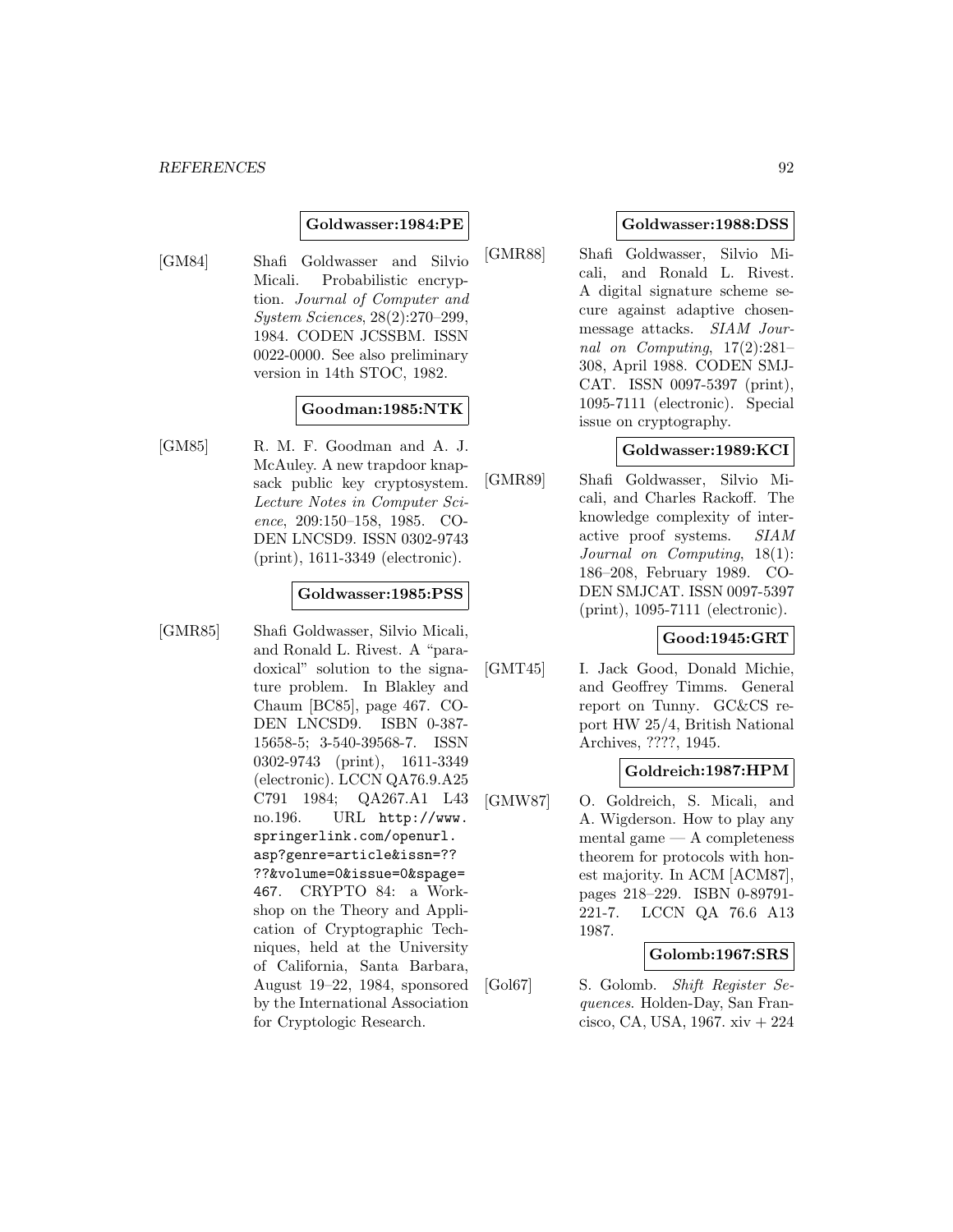pp. LCCN QA267.5.S4 G6. Portions co-authored with Lloyd R. Welch, Richard M. Goldstein, and Alfred W. Hales.

### **Golomb:1982:SRS**

[Gol82] S. Golomb. Shift Register Sequences. Aegean Park Press, Laguna Hills, CA, USA, revised edition, 1982. ISBN 0-89412- 048-4. xvi + 247 pp. LCCN QA267.5.S4 G6 1982. Portions co-authored with Lloyd R. Welch, Richard M. Goldstein, and Alfred W. Hales.

# **Goldwasser:1984:PET**

[Gol84] Shafrira Goldwasser. Probabilistic encryption: theory and applications. Thesis (Ph. D. in Computer Science), Department of Computer Science, University of California, Berkeley, Berkeley, CA, USA, December 1984. iv  $+ 63$  pp.

### **Gong:1989:SCB**

[Gon89] Li Gong. On security in capability-based systems. Operating Systems Review, 23(2): 56–60, April 1989. CODEN OS-RED8. ISSN 0163-5980.

## **Good:1979:EWC**

[Goo79] I. J. Good. Early work on computers at Bletchley. Annals of the History of Computing,  $1(1):38-48$ , July/ September 1979. CODEN AH-COE5. ISSN 0164-1239. URL http://dlib.computer.org/ an/books/an1979/pdf/a1038. pdf; http://www.computer.

org/annals/an1979/a1038abs. htm.

## **Gordon:1985:SPE**

[Gor85] John A. Gordon. Strong primes are easy to find. In Beth et al. [BCI85], pages 216–223. CO-DEN LNCSD9. ISBN 0-387- 16076-0 (USA). ISSN 0302- 9743 (print), 1611-3349 (electronic). LCCN QA76.9.A25 E951 1984. URL http:// link.springer-ny.com/link/ service/series/0558/tocs/ t0209.htm; http://www.springerlink. com/openurl.asp?genre=issue& issn=0302-9743&volume=209. Held at the University of Paris, Sorbonne.

## **Gleason:1985:ECP**

[GPW85] Andrew M. Gleason, Walter F. Penney, and Ronald E. Wyllys. Elementary course in probability for the cryptanalyst, volume 41 of A Cryptographic series. Aegean Park Press, Laguna Hills, CA, USA, revised edition, 1985. ISBN 0-89412- 072-7. ???? pp. LCCN Z104 .G53 1985.

### **Gray:1982:ICT**

[Gra82] P. E. Gray. Information control I: Technology transfer at issue: The academic viewpoint: Educators believe efforts to limit transfer of knowledge at the university level are likely to weaken the U.S. lead in innovation. IEEE Spectrum, 19 (5):64–68, May 1982. CO-DEN IEESAM. ISSN 0018-9235 (print), 1939-9340 (electronic).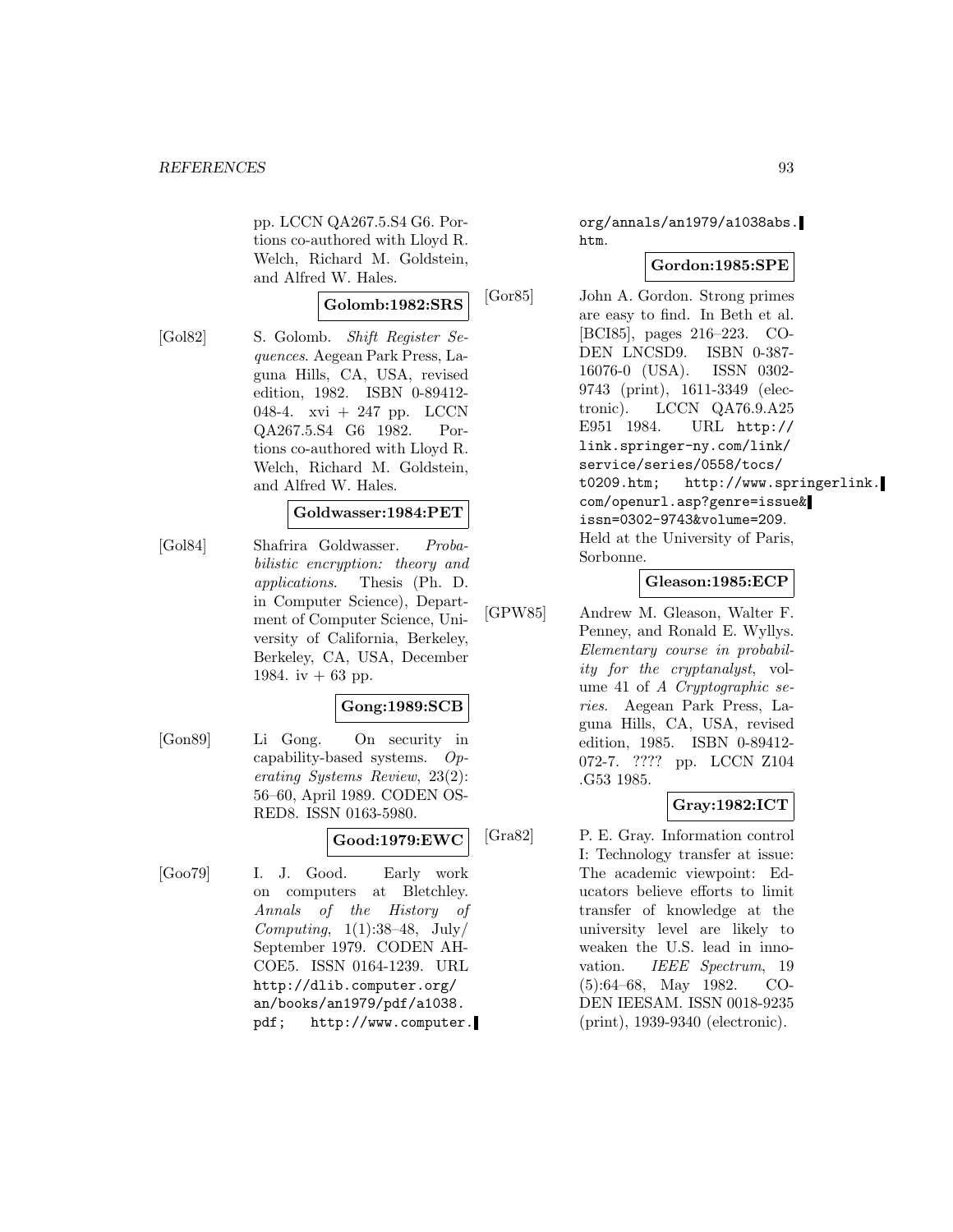#### **Grover:1982:CP**

[Gro82] Derrick Grover. Cryptography: a primer. The Computer Journal, 25(3):400c–400, August 1982. CODEN CMPJA6. ISSN 0010-4620 (print), 1460- 2067 (electronic). URL http:// comjnl.oxfordjournals.org/ content/25/3/400-c.full.pdf+ html.

## **Grundler:1984:DEH**

[Gru84] Edward James Grundler. A data encryption hardware software package. Project (M.S.), California State University, Sacramento, Sacramento, CA, USA,  $1984.$  vii  $+81$  pp.

## **Gaines:1978:SSP**

[GS78] R. Stockton Gaines and Norman Z. Shapiro. Some security principles and their application to computer security. Operating Systems Review, 12(3): 19–28, July 1978. CODEN OS-RED8. ISSN 0163-5980.

#### **Grollmann:1984:CMP**

[GS84] J. Grollmann and A. L. Selman. Complexity measures for public-key cryptosystems. In IEEE [IEE84], pages 495– 503. CODEN ASFPDV. ISBN 0-8186-8591-3, 0-8186-0591-X (paperback), 0-8186-4591-1 (microfiche). ISSN 0272-5428. LCCN QA 76 S979 1984. IEEE catalog no. 84CH2085-9.

#### **Grollmann:1988:CMP**

[GS88] Joachim Grollmann and Alan L. Selman. Complexity measures

for public-key cryptosystems. SIAM Journal on Computing, 17(2):309–335, ???? 1988. CO-DEN SMJCAT. ISSN 0097-5397 (print), 1095-7111 (electronic). Special issue on cryptography.

### **Guarini:1904:MTT**

[Gua04] Emile Guarini. The Malcotti telecryptograph for telegraphing upon telephone lines. Scientific American, 91(12):193– 194, September 17, 1904. CO-DEN SCAMAC. ISSN 0036- 8733 (print), 1946-7087 (electronic). URL http://www. nature.com/scientificamerican/ journal/v91/n12/pdf/scientificamerican09171904 193a.pdf.

## **Guan:1987:CAP**

[Gua87] Puhua Guan. Cellular automaton public-key cryptosystem. Complex Systems, 1(1):51– 56, 1987. ISSN 0891-2513.

#### **Gudes:1980:DCB**

[Gud80] E. Gudes. The design of a cryptography based secure file system. IEEE Transactions on Software Engineering, SE-6(5): 411–420, September/October 1980. CODEN IESEDJ. ISSN 0098-5589 (print), 1939-3520 (electronic). URL http:// ieeexplore.ieee.org/stamp/ stamp.jsp?arnumber=1702757.

#### **Gullichsen:1983:BHS**

[Gul83] Eric Alexander Gullichsen. Bidirectional heuristic search and spectral S-box simplification for the cryptanalysis of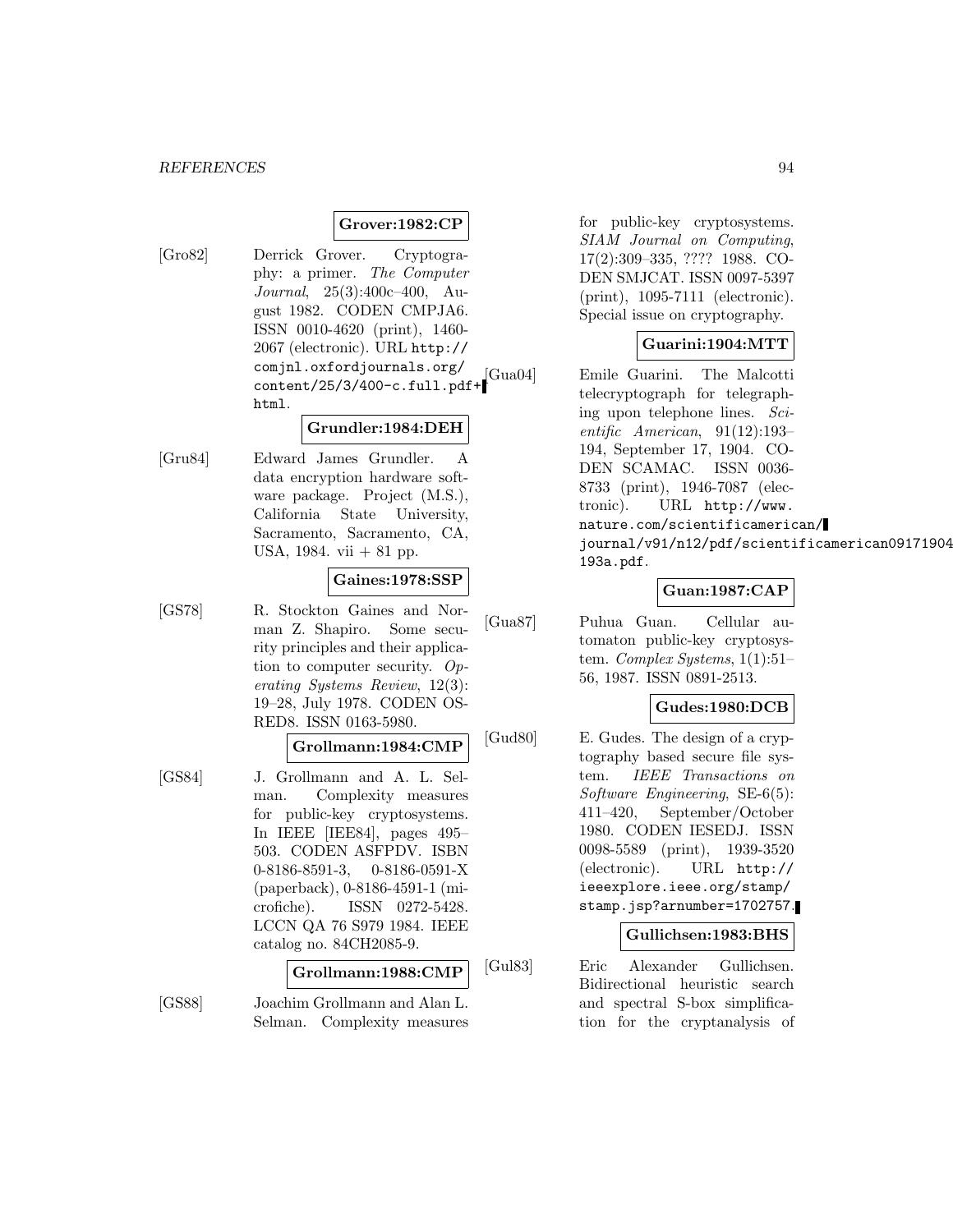the NBS Data Encryption Standard. Thesis (M.Sc.), University of British Columbia, Ottawa, ON, Canada, 1983. 3 microfiches (265 fr.).

### **Gunther:1988:ASG**

[Gun88a] C. Gunther. Alternating step generators controlled by de Bruijn sequences. In Chaum and Price [CP88], pages 5–14. CODEN LNCSD9. ISBN 0- 387-19102-X (New York), 3-540- 19102-X (Berlin). ISSN 0302- 9743 (print), 1611-3349 (electronic). LCCN QA76.9.A25 E9631 1987; QA267.A1 L43 no.304. Sponsored by the International Association for Crytologic Research.

### **Gunther:1988:ACE**

[Gun88b] Christoph G. Gunther, editor. Advances in cryptology EUROCRYPT '88: Workshop on the Theory and Application of Cryptographic Techniques, Davos, Switzerland, May 25– 27, 1988: proceedings, volume 330 of Lecture Notes in Computer Science. Springer-Verlag, Berlin, Germany / Heidelberg, Germany / London, UK / etc., 1988. CODEN LNCSD9. ISBN 0-387-50251-3. ISSN 0302-9743 (print), 1611-3349 (electronic). LCCN QA267.A1 L43 no.330; QA76.9.A25 E9641 1988. Sponsored by the International Association for Cryptologic Research.

# **Guy:1976:HFN**

[Guy76] R. K. Guy. How to factor a num-

ber. In Hartnell and Williams [HW76], pages 49–89.

### **Griffiths:1976:AMR**

[GW76] Patricia P. Griffiths and Bradford W. Wade. An authorization mechanism for a relational database system. ACM Transactions on Database Systems, 1(3):242–255, September 1976. CODEN ATDSD3. ISSN 0362-5915 (print), 1557- 4644 (electronic). URL http:// www.acm.org/pubs/articles/ journals/tods/1976-1-3/p242 griffiths/p242-griffiths. pdf; http://www.acm.org/ pubs/citations/journals/tods/ 1976-1-3/p242-griffiths/.

## **Gamow:1958:CAP**

[GY58] George Gamow and Martynas Ycas. The cryptographic approach to the problem of protein synthesis. In Das Universum. Unser Bild vom Weltall. (German) [The Universe. Our picture of the Universe], page ???? ????, Wiesbaden, Germany, 1958.

## **Galil:1987:PEA**

[GY87] Zvi Galil and Moti Yung. Partitioned encryption and achieving simultaneity by partitioning. Information Processing Letters, 26(2):81–88, October 19, 1987. CODEN IFPLAT. ISSN 0020-0190 (print), 1872- 6119 (electronic).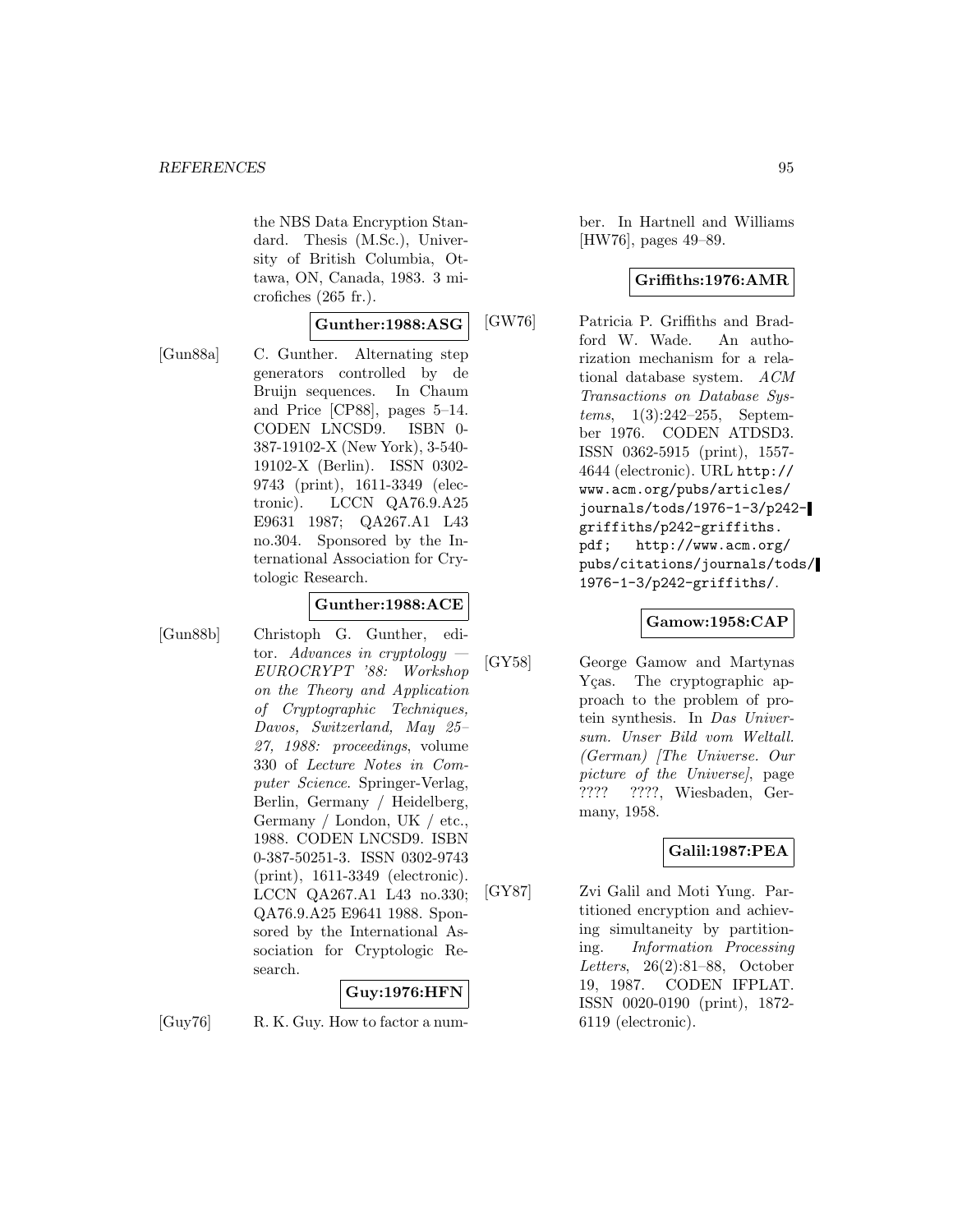# **Gylden:1931:CEI**

[Gyl31] Yves Gyldén. Chifferbyråernas insatser i världskriget till lands. (Swedish) [Cipher bureaus' operations in the World War on land]. Stockholm, Sweden, 1931.

## **Gylden:1933:CCB**

[Gyl34] Yves Gyldén. The contribution of the cryptographic bureaus in the World War. The Signal Corps Bulletin, (75–81): ??, November–December 1933– 1934. URL https://archive. org/download/cryptolog\_96/ cryptolog\_96.pdf.

## **Gylden:1936:AMC**

[Gyl36] Yves Gylden. Analysis of model C-36 cryptograph from the viewpoint of cryptanalysis. A. B. Teknik co., Stockholm, Sweden, 1936. 22 pp.

#### **Gylden:1938:APV**

[Gyl38] Yves Gylden. Analysis from the point of view of cryptanalysis of "cryptograph type C-36," provided with six key wheels, 27 slide bars, the latter having movable projections, single or multiple. A. B. Teknik co., Stockholm, Sweden, 1938. 10 pp.

### **Haddon:1984:BRS**

[Had84] Bruce K. Haddon. Book review of "Security, IFIP/Sec'83: proceedings of the first security conference" North-Holland Publishing Co. 1983. Operating Systems Review, 18(3):14, July

1984. CODEN OSRED8. ISSN 0163-5980. See [Fêa83].

## **Hammer:1971:SSC**

[Ham71] Carl Hammer. Signature simulation and certain cryptographic codes. Communications of the Association for Computing Machinery,  $14(1):3-14$ , January 1971. CODEN CACMA2. ISSN 0001-0782 (print), 1557- 7317 (electronic).

#### **Hamming:1980:CIT**

[Ham80] R. W. (Richard Wesley) Hamming. Coding and information theory. Prentice-Hall, Inc., Upper Saddle River, NJ 07458, USA, 1980. ISBN 0-13-139139- 9. xii + 239 pp. LCCN QA268 .H35 1980. US\$19.95.

### **Hamming:1986:CIT**

[Ham86] R. W. (Richard Wesley) Hamming. Coding and information theory. Prentice-Hall, Inc., Upper Saddle River, NJ 07458, USA, second edition, 1986. ISBN 0-13-139072-4. xii + 259 pp. LCCN QA268 .H35 1986. US\$36.95.

### **Haskett:1984:PAU**

[Has84] James A. Haskett. Passalgorithms: a user validation scheme based on knowledge of secret algorithms. Communications of the Association for Computing Machinery, 27 (8):777–781, 1984. CODEN CACMA2. ISSN 0001-0782 (print), 1557-7317 (electronic).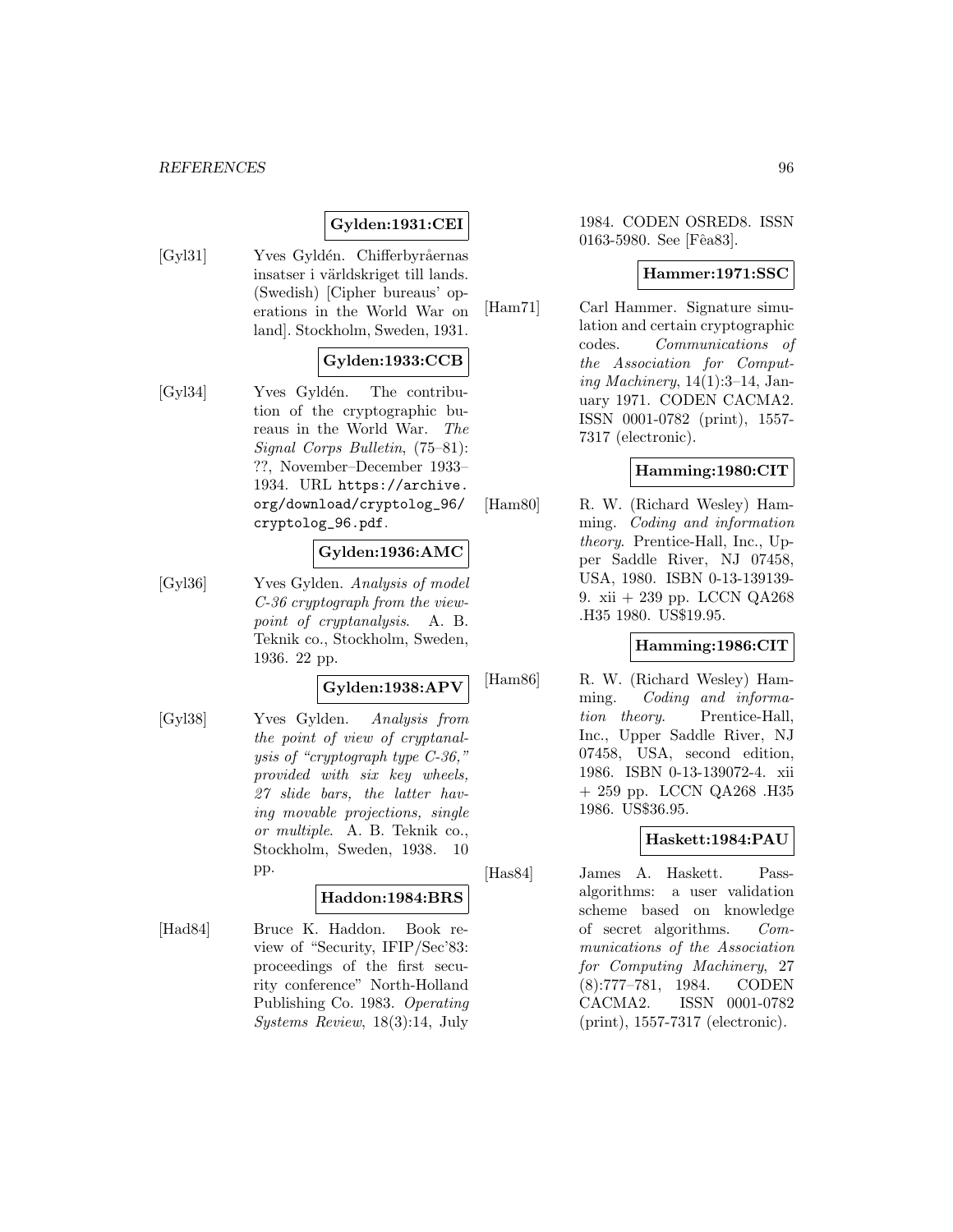### **Haastad:1987:OWP**

[Hås87] Johan Håstad. One-way permutations in  $NC^0$ . Information Processing Letters, 26(3): 153–155, November 23, 1987. CODEN IFPLAT. ISSN 0020- 0190 (print), 1872-6119 (electronic).

### **Haastad:1988:SSM**

[Hås88] Johan Håstad. Solving simultaneous modular equations of low degree. SIAM Journal on Computing, 17(2):336–341, April 1988. CODEN SMJCAT. ISSN 0097-5397 (print), 1095- 7111 (electronic). Special issue on cryptography.

## **Haugen:1974:RSS**

[Hau74] Einar Haugen. The rune stones of Spirit Pond, Maine. VIII(1):33–64, Winter 1974. CODEN VSLGAO. ISSN 0022-2224 (print), 2691-5529 (electronic). URL https: //s3-us-west-2.amazonaws. com/visiblelanguage/pdf/V8N1\_ 1974\_E.pdf.

### **Huang:1988:SWP**

[HC88] Yue Jiang Huang and Fred Cohen. Some weak points of one fast cryptographic checksum algorithm and its improvement. Computers and Security, 7(5): 503–505, October 1988. CO-DEN CPSEDU. ISSN 0167- 4048 (print), 1872-6208 (electronic). URL https://www. sciencedirect.com/science/ article/pii/0167404888902040.

#### **Heidel:1676:JTP**

[Hei76] Wolfgango Ernesto Heidel. Johannis Trithemii primo Spanheimensis deinde Divi Jacobi Peapolitani abbatis Steganographia: quae hucusq[ue] a nemine intellecta sed passim ut supposititia, perniciosa, magica & necromantica rejecta, elusa, damnata & sententiam inquisitionis passa, nunc tandem vindicata, reserata et illustrata ubi post vindicias Trithemii clarissime explicantur conjurationes spirituum ex Arabicis, Hebraicis, Chaldaicis & Graecis spirituum nominibus juxta quosdam conglobatae, aut secundum alios ex barbaris & nihil significantibus verbis concinnatae: deinde solvuntur & exhibentur artificia nova steganographica a Trithemio in literis ad Arnoldum Bostium & Polygraphia promissa, in hunc diem a nemine capta, sed pro paradoxis & impossibilibus habita & summe desiderata. Wormatiense, Moguntiae. Sumptibus Joannis Petri Zubrodt, 1676.  $8 + 394$  (or 396) + 4 pp. LCCN Z103 .T84 1676. Includes Heidel's life of Trithemius and his vindication of the Steganographia.

## **Hellman:1979:WTI**

[Hel79a] M. E. Hellman. I. 'DES will be totally insecure within ten years'. IEEE Spectrum, 16 (7):32–40, July 1979. CO-DEN IEESAM. ISSN 0018-9235 (print), 1939-9340 (electronic).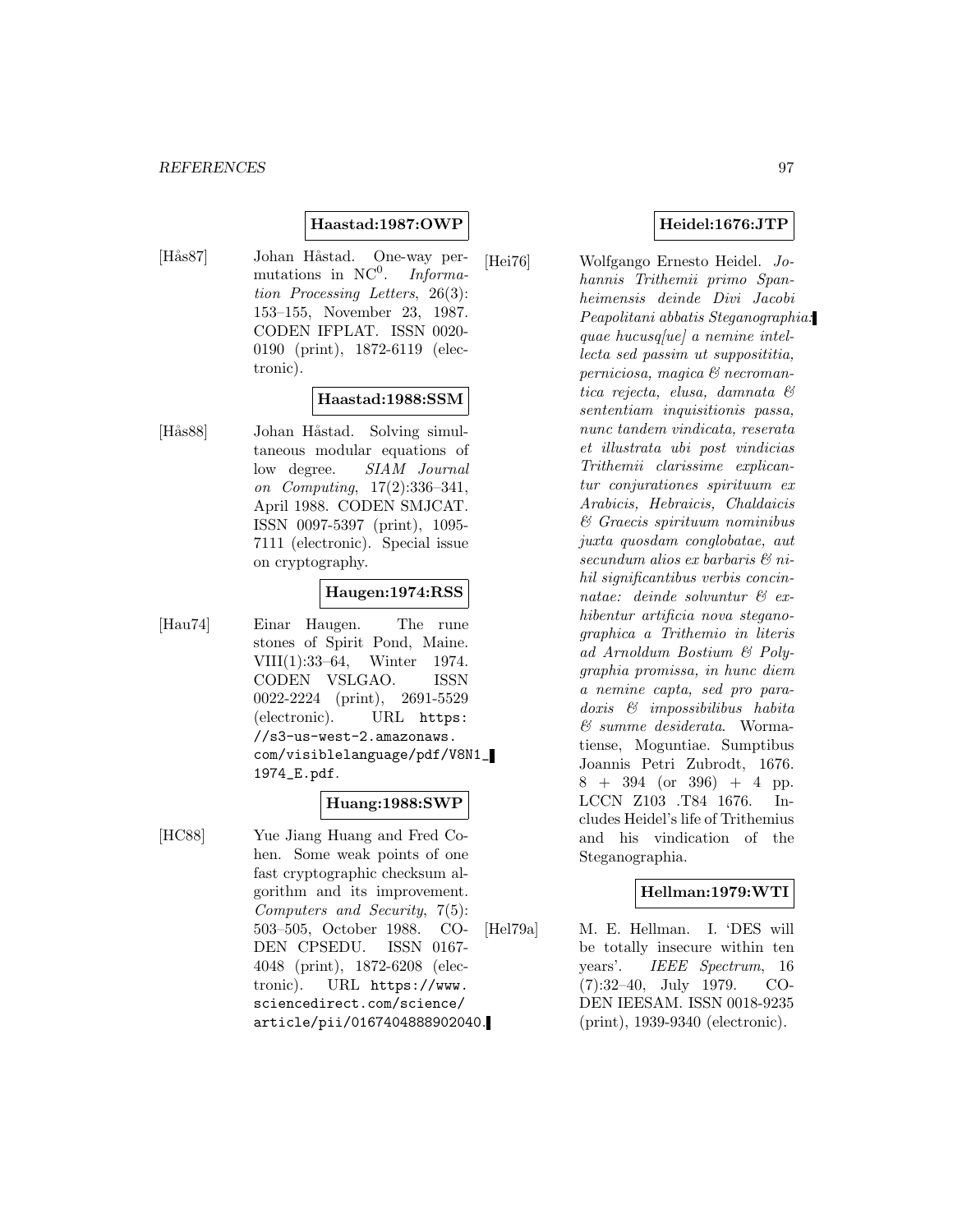## **Hellman:1979:MPK**

[Hel79b] Martin E. Hellman. The mathematics of public-key cryptography. Scientific American, 241 (2):146–157 (Intl. ed. 130–139), August 1979. CODEN SCA-MAC. ISSN 0036-8733 (print), 1946-7087 (electronic).

## **Hellman:1981:ACA**

[Hel81] M. E. Hellman. Another cryptanalytic attack on "A cryptosystem for multiple communication" [Inform. Process. Lett. **10**(4–5), 5 July 1980, pp. 180– 183]. Information Processing Letters, 12(4):182–183, August 13, 1981. CODEN IFPLAT. ISSN 0020-0190 (print), 1872- 6119 (electronic). See [LM80, Mei81].

# **Henry:1981:BJB**

[Hen81] P. S. Henry. B.S.T.J. briefs: Fast decryption algorithm for the knapsack cryptographic system. The Bell System Technical Journal, 60(5):767–773, May– June 1981. CODEN BSTJAN. ISSN 0005-8580. URL http: //bstj.bell-labs.com/BSTJ/ images/Vol60/bstj60-5-767. pdf.

### **Henry:1982:FDA**

[Hen82] Paul S. Henry. Fast decryption algorithm for the knapsack cipher. Computers and Security, 1(1):80–83, January 1982. CO-DEN CPSEDU. ISSN 0167- 4048 (print), 1872-6208 (electronic). URL https://www.

sciencedirect.com/science/ article/pii/0167404882900293.

#### **Herlestam:1978:CRS**

[Her78] Tore Herlestam. Critical remarks on some public-key cryptosystems. BIT, 18(4):493– 496, December 1978. CO-DEN NBITAB. ISSN 0006- 3835 (print), 1572-9125 (electronic). URL http://www. springerlink.com/openurl. asp?genre=article&issn=0006- 3835&volume=18&issue=4&spage= 493.

# **Hershey:1981:DLP**

[Her81] J. E. (John E.) Hershey. The discrete logarithm public cryptographic system. NTIA report 81-81, PB82-130097, U.S. Dept. of Commerce, National Telecommunications and Information Administration, Washington, DC, USA (??), September 1981. iv  $+40$  pp.

## **Hersch:1989:DSA**

[Her89] Jeffrey Stuart Hersch. Digital signature analysis of radar reflections for the assessment of concrete bridge deck deterioration. Thesis (M.S.), Massachusetts Institute of Technology, Department of Civil Engineering, Cambridge, MA, USA, 1989. 165 pp. Supervised by Kenneth R. Maser and Alexander Slocum.

## **Hardy:1985:ECC**

[HFL<sup>+</sup>85] John M. Hardy, Dorothy W. Fuller, Douglas R. Long,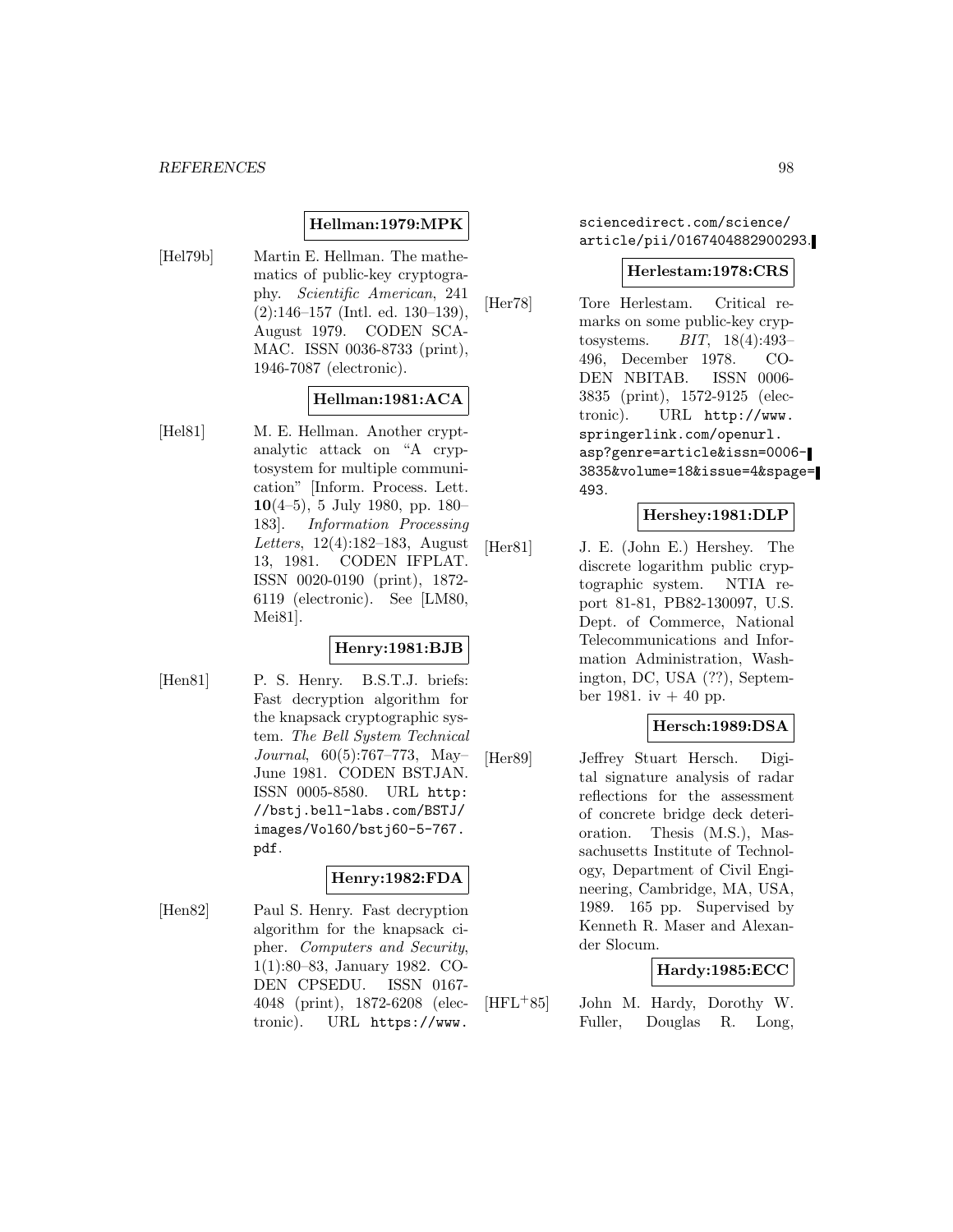Jane C. Hartin, and Faye Davis. Electronic cryptographic communications equipment specialist (AFSC 30650). Extension Course Institute, Air University, ????, 1985. various pp.

## **Hoornaert:1985:EHI**

[HGD85] Frank Hoornaert, Jo Goubert, and Yvo Desmedt. Efficient hardware implementation of the DES. In Blakley and Chaum [BC85], pages 147–173. CODEN LNCSD9. ISBN 0-387-15658- 5; 3-540-39568-7. ISSN 0302- 9743 (print), 1611-3349 (electronic). LCCN QA76.9.A25 C791 1984; QA267.A1 L43 no.196. URL http://www. springerlink.com/openurl. asp?genre=article&issn=?? ??&volume=0&issue=0&spage= 147. CRYPTO 84: a Workshop on the Theory and Application of Cryptographic Techniques, held at the University of California, Santa Barbara, August 19–22, 1984, sponsored by the International Association for Cryptologic Research.

### **Hinsley:1979:BISb**

[HH79] F. H. (Francis Harry) Hinsley and Michael Eliot Howard. British intelligence in the Second World War: its influence on strategy and operations. Cambridge University Press, New York, NY, USA, 1979. ISBN 0-521-22940-5 (vol. 1). various pp. LCCN D810.S7 H47 1979b. Vols. 3-4 in series: History of the Second World

War. Vol. 4 has subtitle: Security and counter-intelligence; Vol. 5 has subtitle: Strategic deception.

## **Harn:1989:PAU**

[HHL89] L. Harn, D. Huang, and C. S. Laih. Password authentication using public-key cryptography. Computers and Mathematics with Applications, 18 (12):1001–1017, ???? 1989. CO-DEN CMAPDK. ISSN 0898- 1221 (print), 1873-7668 (electronic). URL http://www. sciencedirect.com/science/ article/pii/089812218990028X.

#### **Higenbottam:1973:CC**

[Hig73] Frank Higenbottam. Codes and ciphers. English Universities Press, London, UK, 1973. ISBN 0-340-12493-8. 180 (est.) pp. LCCN ????

### **Highland:1983:BRCb**

[Hig83] Harold Joseph Highland. Book review: Codes, ciphers and computers: an introduction to information security: Bruce Bosworth: Rochelle Park NJ: Hayden Book Company, Inc., 1982. viii + 259 pp., \$13.95. Computers and Security, 2(1): 83–84, January 1983. CO-DEN CPSEDU. ISSN 0167- 4048 (print), 1872-6208 (electronic). URL https://www. sciencedirect.com/science/ article/pii/016740488390041X.

# **Highland:1987:CC**

[Hig87a] Harold Joseph Highland. Cipher cracking. Computers and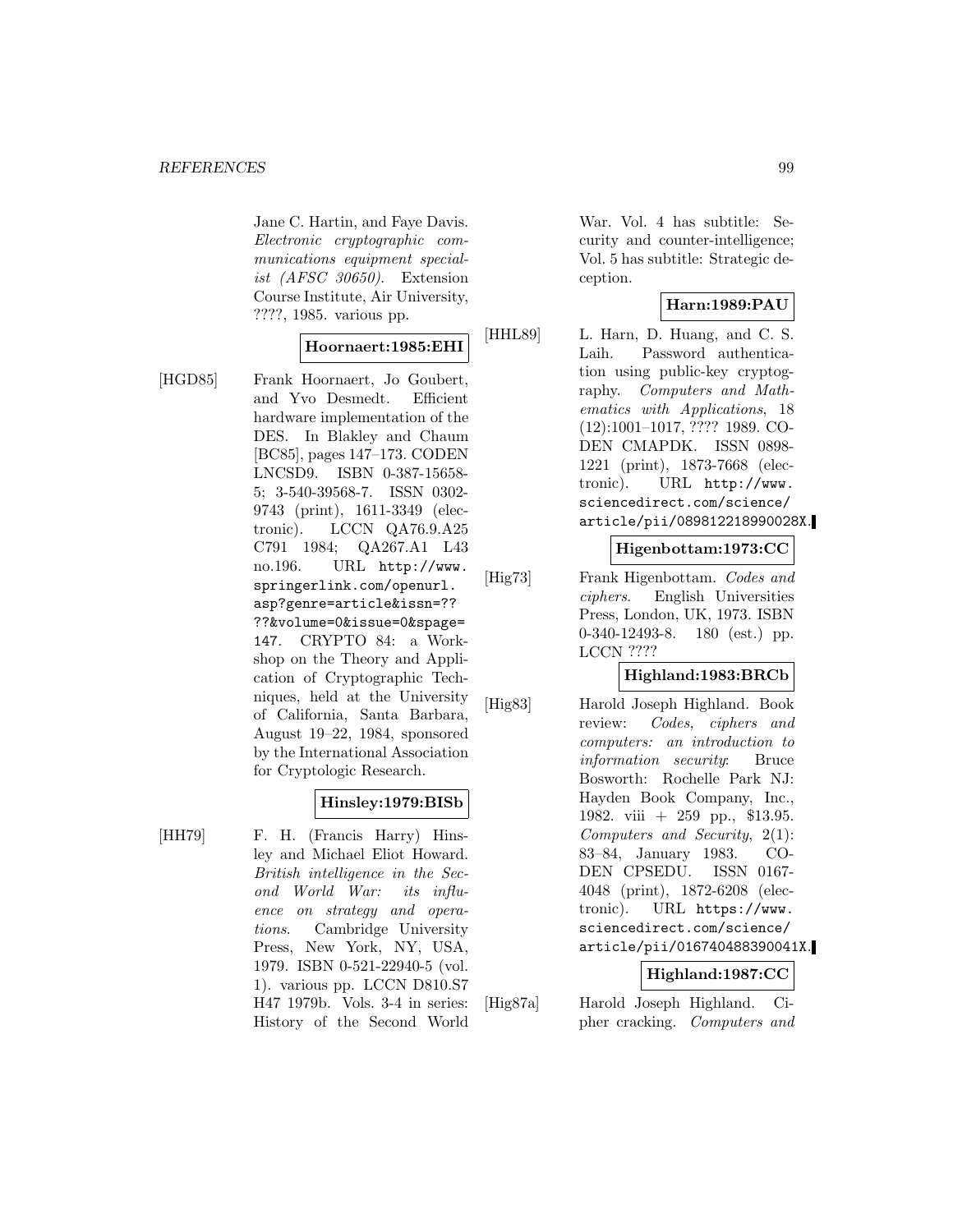Security, 6(3):205, June 1987. CODEN CPSEDU. ISSN 0167- 4048 (print), 1872-6208 (electronic). URL https://www. sciencedirect.com/science/ article/pii/0167404887901015.

## **Highland:1987:DES**

[Hig87b] Harold Joseph Highland. Data encryption standard II? Computers and Security, 6(3): 195–196, June 1987. CO-DEN CPSEDU. ISSN 0167- 4048 (print), 1872-6208 (electronic). URL https://www. sciencedirect.com/science/ article/pii/0167404887900952.

## **Highland:1987:EP**

[Hig87c] Harold Joseph Highland. Encryption package. Computers and Security, 6(3): 199–202, June 1987. CO-DEN CPSEDU. ISSN 0167- 4048 (print), 1872-6208 (electronic). URL https://www. sciencedirect.com/science/ article/pii/0167404887900988.

## **Highland:1987:HSY**

[Hig87d] Harold Joseph Highland. How secure are your encryption keys? Computers and Security, 6(2): 99–100, April 1987. CO-DEN CPSEDU. ISSN 0167- 4048 (print), 1872-6208 (electronic). URL https://www. sciencedirect.com/science/ article/pii/0167404887900757.

#### **Highland:1987:HEM**

[Hig87e] Harold Joseph Highland. How to evaluate microcomputer encryption software and hardware. Computers and Security, 6(3):229–244, June 1987. CO-DEN CPSEDU. ISSN 0167- 4048 (print), 1872-6208 (electronic). URL https://www. sciencedirect.com/science/ article/pii/0167404887901040.

## **Highland:1988:PEM**

[Hig88a] Esther H. Highland. Picking encryption method is no time for secrets: Harold Joseph Highland, Government Computer News, April 29, 1988, p. 39. Computers and Security, 7(4):431, August 1988. CO-DEN CPSEDU. ISSN 0167- 4048 (print), 1872-6208 (electronic). URL https://www. sciencedirect.com/science/ article/pii/0167404888906360.

### **Highland:1988:RRC**

[Hig88b] Esther H. Highland. A redundancy reducing cipher: Peter Wayner, Cryptologia, April 1988, pp. 107–112. Computers and Security, 7(4):431– 432, August 1988. CO-DEN CPSEDU. ISSN 0167- 4048 (print), 1872-6208 (electronic). URL https://www. sciencedirect.com/science/ article/pii/0167404888906414.

## **Highland:1988:TSC**

[Hig88c] Esther H. Highland. Top secret — concepts and implementation. Computers and Security, 7(3):329, June 1988. CO-DEN CPSEDU. ISSN 0167- 4048 (print), 1872-6208 (elec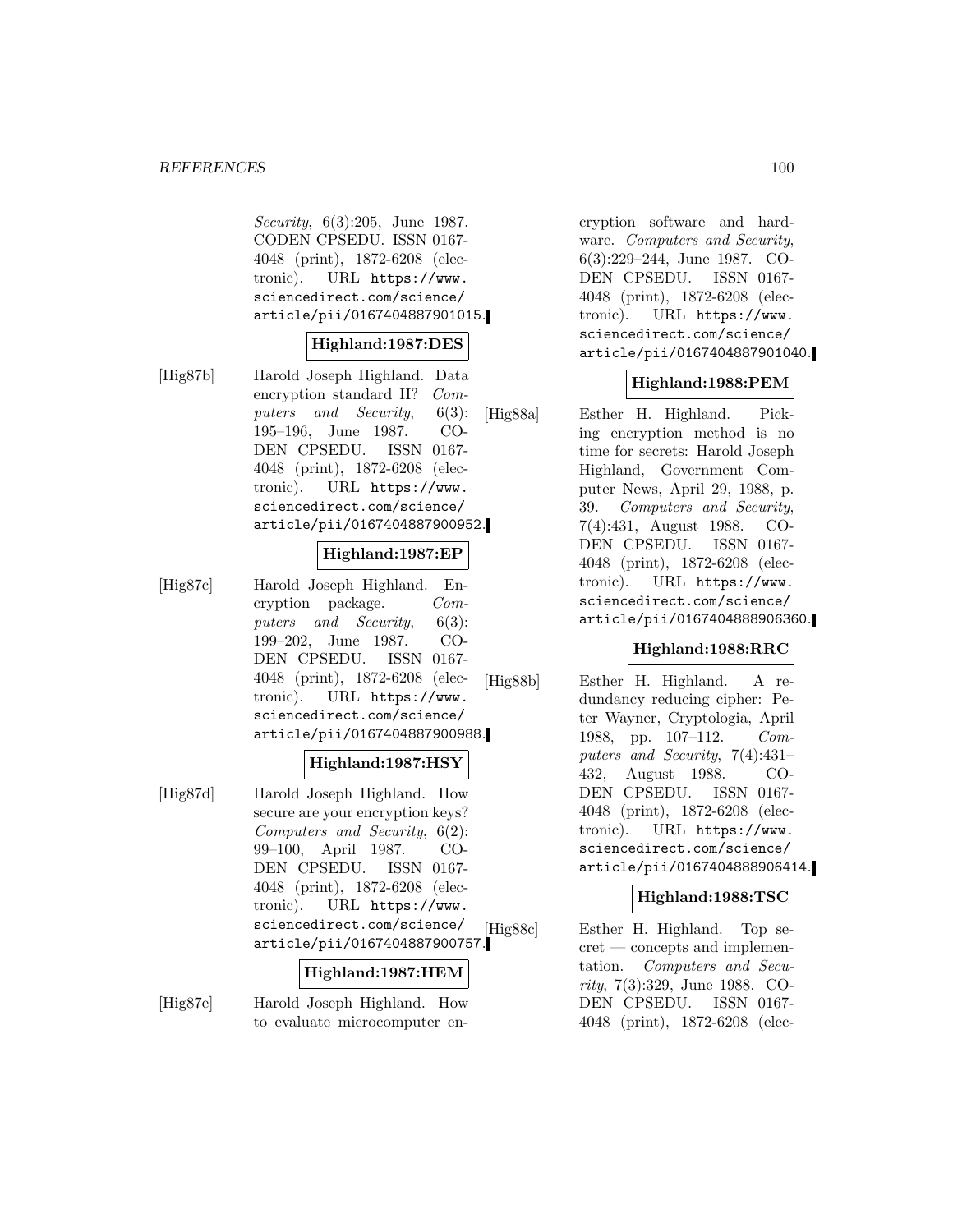tronic). URL https://www. sciencedirect.com/science/ article/pii/0167404888901034.

### **Highland:1988:TSV**

[Hig88d] Esther H. Highland. Top secret, and vulnerable: John Markoff, The New York Times, April 25, 1988, pp. D1, D4. Computers and Security, 7 (4):430, August 1988. CO-DEN CPSEDU. ISSN 0167- 4048 (print), 1872-6208 (electronic). URL https://www. sciencedirect.com/science/ article/pii/0167404888906311.

### **Highland:1988:EAE**

[Hig88e] Harold Joseph Highland. Encryption, attacks and ethics. Computers and Security, 7(1): 5–6, February 1988. CO-DEN CPSEDU. ISSN 0167- 4048 (print), 1872-6208 (electronic). URL https://www. sciencedirect.com/science/ article/pii/0167404888904890.

## **Highland:1988:SIT**

[Hig88f] Harold Joseph Highland. Secretdisk II — transparent automatic encryption. Computers and Security, 7(1):27– 34, February 1988. CO-DEN CPSEDU. ISSN 0167- 4048 (print), 1872-6208 (electronic). URL https://www. sciencedirect.com/science/ article/pii/0167404888904981. [[JH85]

### **Highland:1989:SDI**

[Hig89] Harold Joseph Highland. Secret disk II — administrator.

Computers and Security, 8(7): 563–568, November 1989. CO-DEN CPSEDU. ISSN 0167- 4048 (print), 1872-6208 (electronic). URL https://www. sciencedirect.com/science/ article/pii/0167404889900485.

## **Hill:1929:CAA**

[Hil29] Lester S. Hill. Cryptography in an algebraic alphabet. American Mathematical Monthly, 36(6):306–312, June/ July 1929. CODEN AMMYAE. ISSN 0002-9890 (print), 1930- 0972 (electronic).

## **Hill:1931:CCL**

[Hil31] Lester S. Hill. Concerning certain linear transformation apparatus of cryptography. American Mathematical Monthly, 38 (3):135–154, March 1931. CO-DEN AMMYAE. ISSN 0002- 9890 (print), 1930-0972 (electronic).

## **Hitt:1943:MSM**

[Hit43] Parker Hitt. Manual for the solution of military ciphers ... For use in Donald D. Millikin's cryptography and cryptanalysis classes. New York University Bookstore, New York, NY, USA, 1943. viii  $+101 + 22$  pp.

# **HJH:1985:BRK**

HJH. Book review: Kahn on codes: Secrets of the new cryptology: David Kahn New York: Macmillan Publishing Company, 1984.  $344 + \text{viii pages}$ ,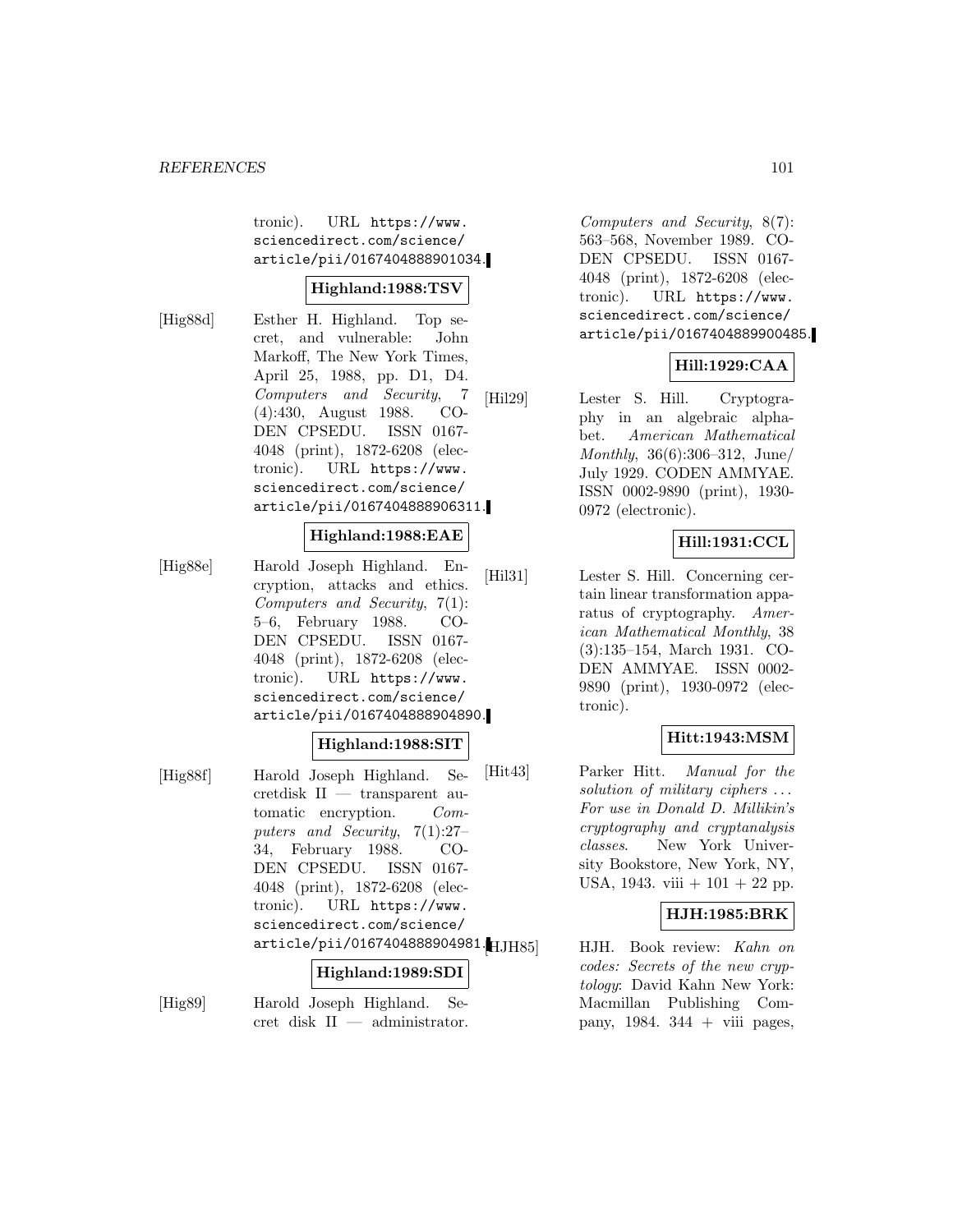#### *REFERENCES* 102

\$19.95. Computers and Security, 4(3):247, September 1985. CODEN CPSEDU. ISSN 0167- 4048 (print), 1872-6208 (electronic). URL https://www. sciencedirect.com/science/ article/pii/0167404885900379.

## **He:1988:SDK**

[HL88] Jing Min He and Kai Cheng Lu. The security and design of knapsack public key cryptosystems. J. Tsinghua Univ., 28(1):89–97, 1988. CODEN QDXKE8. ISSN 1000-0054.

## **Hunter:1983:ERA**

[HM83] D. G. N. Hunter and A. R. McKenzie. Experiments with relaxation algorithms for breaking simple substitution ciphers. The Computer Journal, 26(1): 68–71, February 1983. CO-DEN CMPJA6. ISSN 0010-4620 (print), 1460-2067 (electronic).

### **Hule:1988:RCW**

[HM88] Harald Hule and Winfried B. Müller. On the RSA-cryptosystem with wrong keys. In *Contri*butions to general algebra, 6, pages 103–109. Hölder-Pichler-Tempsky, Vienna, 1988.

### **Hodges:1983:ATE**

[Hod83] Andrew Hodges. Alan Turing: the enigma. Simon and Schuster, 1230 Ave. of the Americas, New York, NY 10020, USA, 1983. ISBN 0-671-49207-1, 0-09- 152130-0 (Burnett Books). 587 pp. LCCN QA29.T8 H63 1983.

# **Hoffer:1955:MAC**

[Hof55] Carol M. Hoffer. On the mathematical approach to cryptanalysis. Thesis, University of South Dakota, Vermillion, SD, USA, 1955. 65 pp.

## **Hogan:1988:PIS**

[Hog88] Carole B. Hogan. Protection imperfect: the security of some computing environments. Operating Systems Review, 22(3): 7–27, July 1988. CODEN OS-RED8. ISSN 0163-5980. See note [Wel88a].

## **Hollis:1987:TCA**

[Hol87] J. B. Hollis. A technique for communicating AVL traffic by subliminal data signalling over a speech radio channel. In Muraszko [Mur87], pages 13/1– 13/5. LCCN TE228 .C66 1987. Digest no.: 1987/21.

### **Honore:1919:STS**

[Hon19] F. Honore. The secret telephone, are sound waves ever visible? Scientific American, 121(23):555, December 6, 1919. CODEN SCAMAC. ISSN 0036- 8733 (print), 1946-7087 (electronic). URL http://www. nature.com/scientificamerican/ journal/v121/n23/pdf/scientificamerican1206191 555.pdf.

### **Hood:1980:EFS**

[Hoo80] William Chester Hood. Encryption as a file security measure in large operating systems. Thesis (M.S.), University of Tennessee,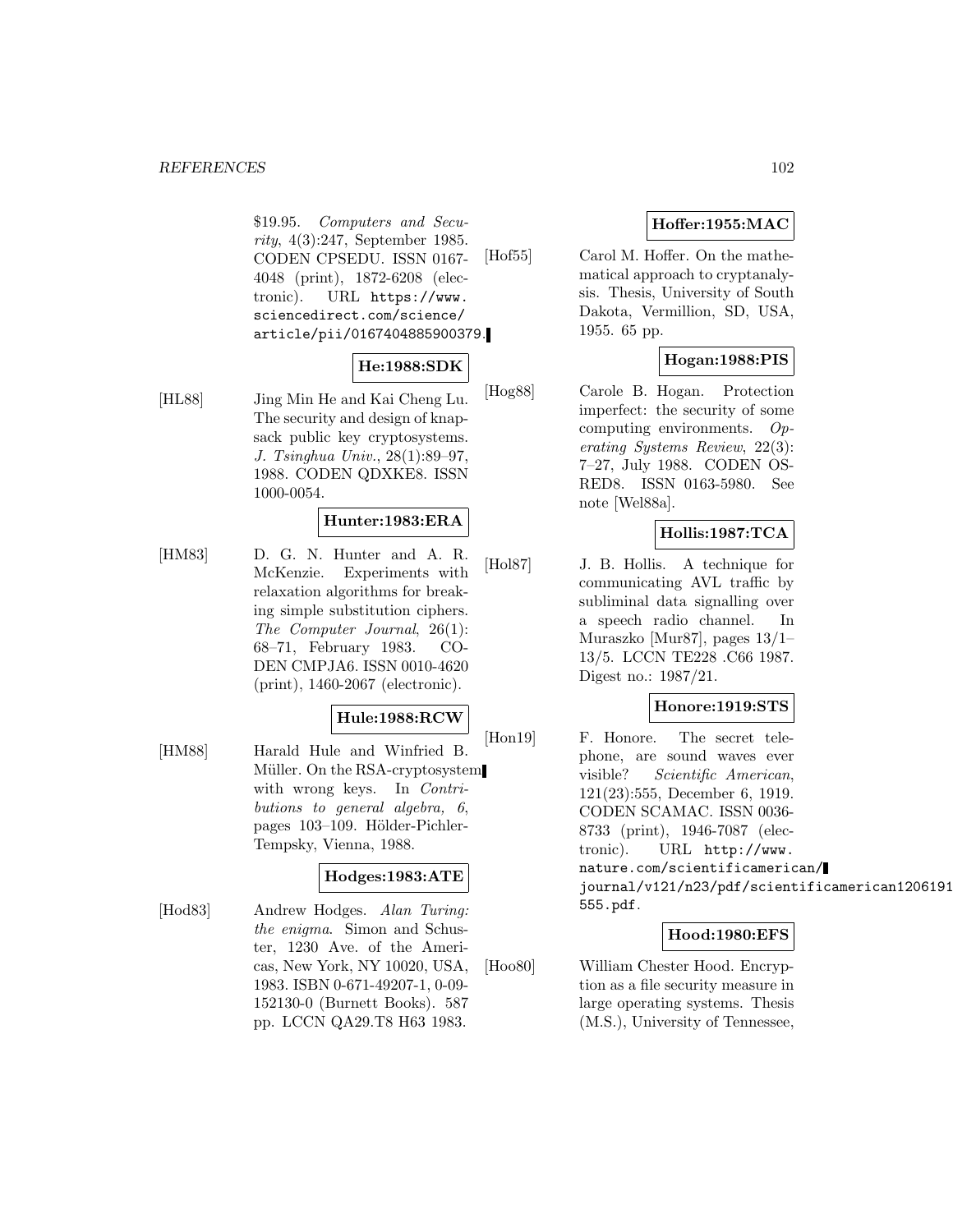Knoxville, Knoxville, TN, USA, 1980. iv  $+$  116 pp.

#### **Hoogendoorn:1982:SPK**

[Hoo82] P. J. Hoogendoorn. On a secure public-key cryptosystem. In Computational methods in number theory, Part I, volume 154 of Math. Centre Tracts, pages 159–168. Math. Centrum, Amsterdam, 1982.

## **Horgan:1985:TIT**

[Hor85] J. Horgan. Thwarting the information thieves: Fear of spying through simple or sophisticated electronics has spawned an industry whose challenge is to block the illegal interception of intelligence. IEEE Spectrum, 22(7):30–41, July 1985. CO-DEN IEESAM. ISSN 0018-9235 (print), 1939-9340 (electronic).

### **Herzberg:1987:PPS**

[HP87] Amir Herzberg and Shlomit S. Pinter. Public protection of software. ACM Transactions on Computer Systems, 5(4): 371–393, November 1987. CO-DEN ACSYEC. ISSN 0734- 2071. URL http://www. acm.org:80/pubs/citations/ journals/tocs/1987-5-4/p371 herzberg/.

### **Holland:1982:GSA**

[HR82] Edward R. Holland and James L. Robertson.  $GUEST - a$  signature analysis based test system for ECL logic. Hewlett-Packard Journal: technical information

from the laboratories of Hewlett-Packard Company, 33(3): 26–29, March 1982. CODEN HPJOAX. ISSN 0018-1153.

#### **Harrison:1976:POS**

[HRU76] Michael A. Harrison, Walter L. Ruzzo, and Jeffrey D. Ullman. Protection in operating systems. Communications of the Association for Computing Machinery, 19(8):461–471, August 1976. CODEN CACMA2. ISSN 0001-0782 (print), 1557- 7317 (electronic).

## **Haastad:1985:CST**

[HS85] J. Håstad and A. Shamir. The cryptographic security of truncated linearly related variables. In ACM [ACM85], pages 356– 362. ISBN 0-89791-151-2 (paperback). LCCN QA 76.6 A13 1985. URL http:// www.acm.org/pubs/articles/ proceedings/stoc/22145/p356 hastad/p356-hastad.pdf; http://www.acm.org/pubs/citations/ proceedings/stoc/22145/p356 hastad/. ACM order no. 508850.

### **Hammer:1987:EUH**

[HS87] Joseph Hammer and Dinesh G. Sarvate. Encryption using Hungarian rings. Discrete Applied Mathematics, 16(2):151– 155, 1987. CODEN DAMADU. ISSN 0166-218X.

## **Hardjono:1989:TCB**

[HS89] Thomas Hardjono and Jennifer Seberry. Towards the cryptanalysis of Bahasa Indonesia and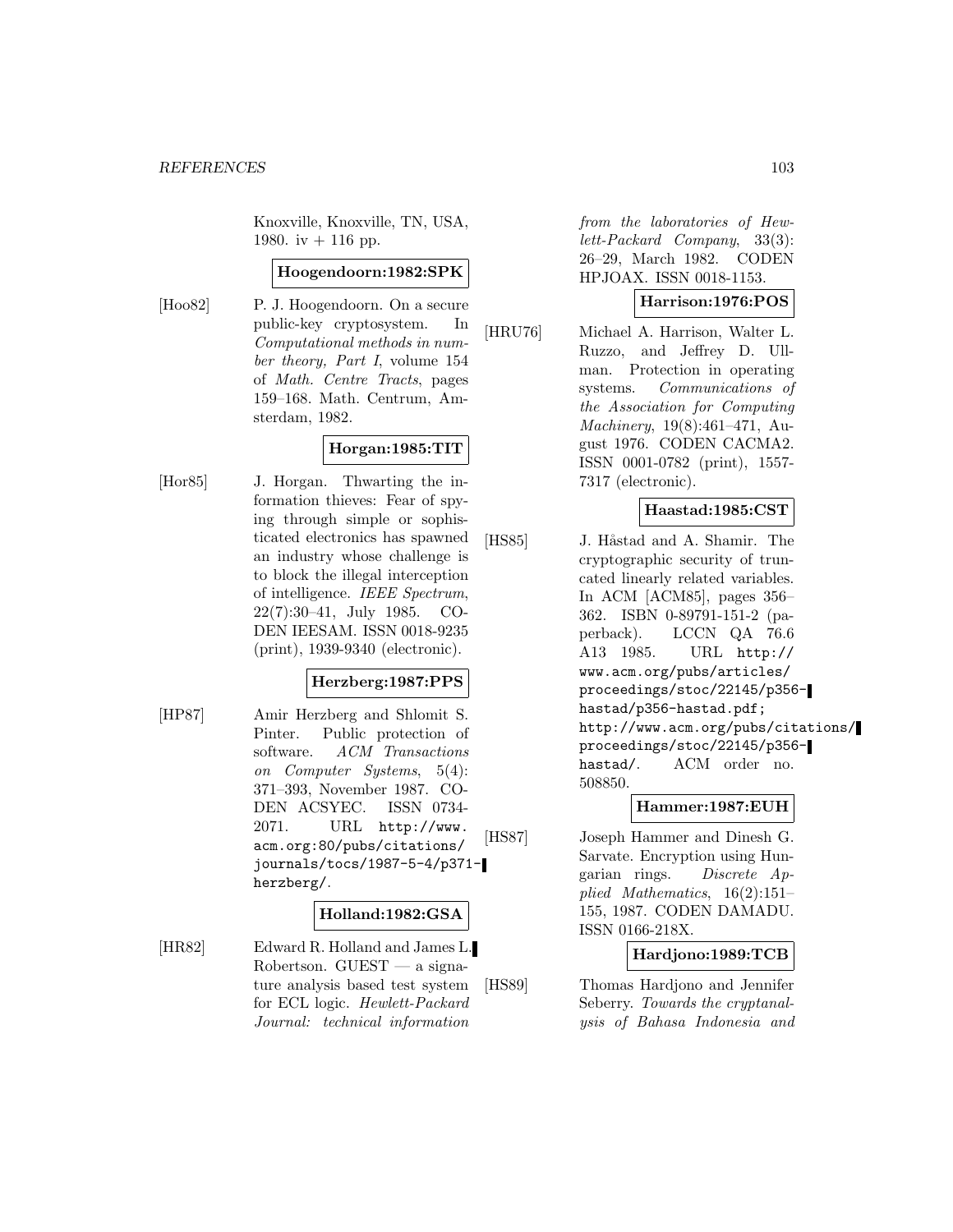Malaysia, volume 2 of CCSR Tutorial Series in Computer Security. Centre for Commuter Security Research, Canberra, Australia, 1989. ISBN 0-7317-0091- 0. vi + 148 pp. LCCN ????

### **Hinsley:1979:BISa**

[HT79] F. H. (Francis Harry) Hinsley and E. E. Thomas. British intelligence in the Second World War: its influence on strategy and operations. London, UK, 1979. various pp. UK£10.00 (vol. 1). Vol. 3, pt. 2 has additional author C. A. G. Simkins.

### **Huang:1988:APE**

[Hua88] Min Qiang Huang. An attack to Pless' encryption scheme. Kexue Tongbao (English Ed.), 33(11):885–889, 1988. ISSN 0250-7862.

## **Hulme:1898:CHP**

[Hul98] F. Edward (Frederick Edward) Hulme. Cryptography; or, The history, principles, and practice of cipher-writing. Ward, Lock and Co., Limited, ????, 1898. 192 pp. LCCN Z 104 H91. First edition. Galland, p. 94. Bound in yellow cloth; stamped in black. Library of the American Cryptogram Association (George C. Lamb Collection).

### **Hunter:1985:ARK**

[Hun85] D. G. N. Hunter. Algorithm 121: RSA key calculation in Ada. The Computer Journal, 28(3):343–348,

July 1985. CODEN CMPJA6. ISSN 0010-4620 (print), 1460- 2067 (electronic). URL http:// comjnl.oxfordjournals.org/ content/28/3/343.full.pdf+ html; http://www3.oup.co. uk/computer\_journal/hdb/Volume\_ 28/Issue\_03/tiff/343.tif; http://www3.oup.co.uk/computer\_ journal/hdb/Volume\_28/Issue\_ 03/tiff/344.tif; http:/ /www3.oup.co.uk/computer\_ journal/hdb/Volume\_28/Issue\_ 03/tiff/345.tif; http:/ /www3.oup.co.uk/computer\_ journal/hdb/Volume\_28/Issue\_ 03/tiff/346.tif; http:/ /www3.oup.co.uk/computer\_ journal/hdb/Volume\_28/Issue\_ 03/tiff/347.tif; http:/ /www3.oup.co.uk/computer\_ journal/hdb/Volume\_28/Issue\_ 03/tiff/348.tif. See note [Wic87].

## **Hardy:1975:ITN**

[HW75] Godfrey H. Hardy and Edward M. Wright. An Introduction to the Theory of Numbers. Clarendon Press, Oxford, UK, fourth edition, 1975. ISBN 0-19- 853310-7 (invalid checksum??). 421 pp. LCCN ????

## **Hartnell:1976:PFM**

[HW76] B. L. Hartnell and H. C. Williams, editors. Proceedings of the Fifth Manitoba Conference on Numerical Mathematics, October  $1-\frac{1}{4}$ , 1975, volume 16 of Congressus Numerantium. Utilitas Mathemat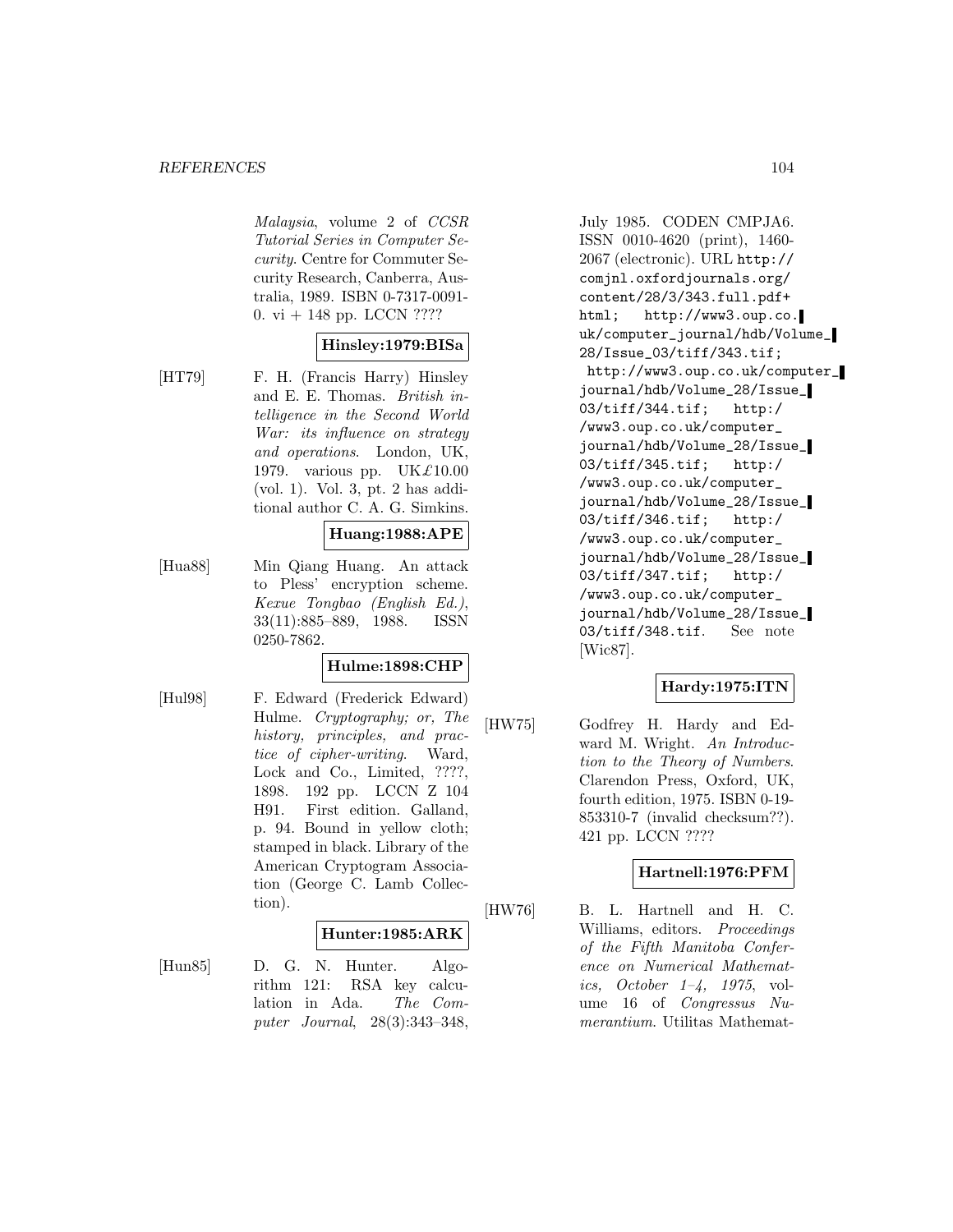ica Publishers, Winnipeg, MN, Canada, 1976.

# **Hardy:1979:ITN**

[HW79] G. H. (Godfrey Harold) Hardy and Edward Maitland Wright. An introduction to the theory of numbers. Clarendon Press, Oxford, UK, fifth edition, 1979. ISBN 0-19-853170-2, 0- 19-853171-0 (paperback). xvi + 426 pp. LCCN QA241 .H28 1979.

## **Huthnance:1988:UPP**

[HW88] E. Dennis Huthnance and Joe Warndof. On using primes for public key encryption systems. Applied Mathematics Letters, 1 (3):225–227, 1988. CODEN AMLEEL. ISSN 0893-9659.

### **IEEE:1974:ASS**

[IEE74] **IEEE**, editor. 15th Annual Symposium on Switching and Automata Theory, October 14–16, 1974, the University of New Orleans. IEEE Computer Society Press, 1109 Spring Street, Suite 300, Silver Spring, MD 20910, USA, 1974.

### **IEEE:1979:ASF**

[IEE79] IEEE, editor. 20th Annual Symposium on Foundations of Computer Science: Oct. 29–31, 1979, San Juan, Puerto Rico. IEEE Computer Society Press, 1109 Spring Street, Suite 300, Silver Spring, MD 20910, USA, 1979. CODEN ASFPDV. ISBN ???? ISSN 0272-5428. LCCN QA267 .S95 1979; TK7885.A1 S92 1979.

# **IEEE:1980:PSS**

[IEE80] IEEE, editor. Proceedings of the 1980 Symposium on Security and Privacy, April 14–16, 1980 Oakland, California. IEEE Computer Society Press, 1109 Spring Street, Suite 300, Silver Spring, MD 20910, USA, 1980. LCCN QA76.9.A25S95 1980.

# **IEEE:1981:CLC**

[IEE81] IEEE, editor. 6th Conference on Local Computer Networks, Hilton Inn, Minneapolis, Minnesota, October 12–14, 1981. IEEE Computer Society Press, 1109 Spring Street, Suite 300, Silver Spring, MD 20910, USA, 1981. CODEN CLCPDN. LCCN TK 5105.5 C66 1981. IEEE catalog no. 81CH1690-7.

## **IEEE:1982:ASF**

[IEE82a] IEEE, editor. 23rd annual Symposium on Foundations of Computer Science, November 3–5, 1982, Chicago, Illinois. IEEE Computer Society Press, 1109 Spring Street, Suite 300, Silver Spring, MD 20910, USA, 1982. CODEN ASFPDV. ISBN ???? ISSN 0272-5428. LCCN QA76.6 .S95 1982. IEEE catalog no. 82CH1806-9. IEEE Computer Society order no. 440.

## **IEEE:1982:CFP**

[IEE82b] IEEE, editor. COMPCON Fall '82: Proceedings of the 25th International Conference of the Institute of Electrical and Electronics Engineers Computer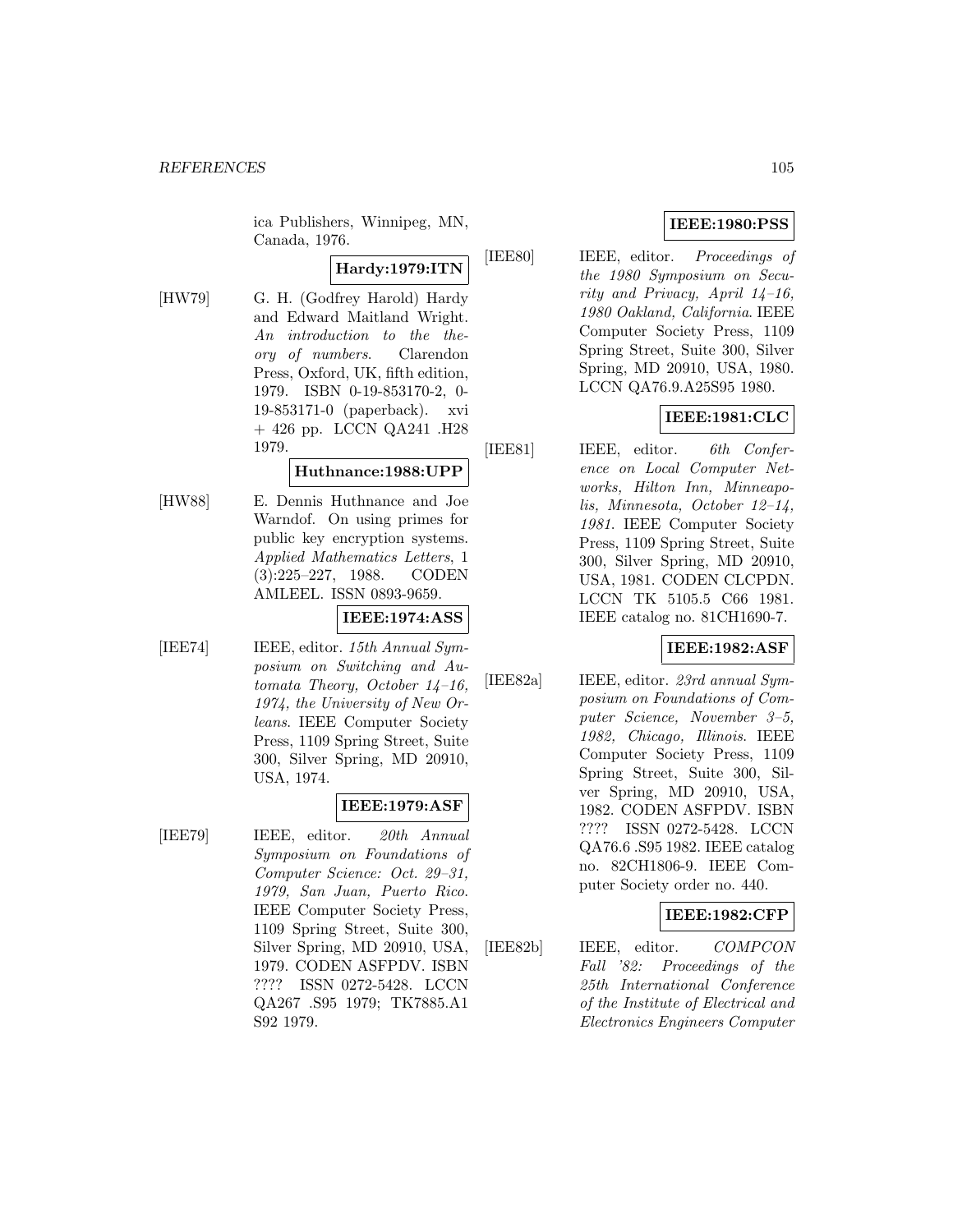Society, Capitol Hilton Hotel, Washington, DC, 1982. IEEE Computer Society Press, 1109 Spring Street, Suite 300, Silver Spring, MD 20910, USA, 1982. ISBN ???? LCCN QA76.5 I578 1982. IEEE catalog no. 82CH1796-2.

## **IEEE:1983:PSS**

[IEE83] IEEE, editor. Proceedings of the 1983 Symposium on Security and Privacy, April 25– 27, 1983, Oakland, California. IEEE Computer Society Press, 1109 Spring Street, Suite 300, Silver Spring, MD 20910, USA, 1983. ISBN 0-8186-0467-0 (paperback), 0-8186-4467-2 (microfiche), 0-8186-8467-4 (hardcover). LCCN QA76.9.A25 S95 1983.

### **IEEE:1984:ASF**

[IEE84] **IEEE**, editor. 25th annual Symposium on Foundations of Computer Science, October 24–26, 1984, Singer Island, Florida. IEEE Computer Society Press, 1109 Spring Street, Suite 300, Silver Spring, MD 20910, USA, 1984. CODEN ASFPDV. ISBN 0-8186-8591-3, 0-8186-0591-X (paperback), 0-8186-4591-1 (microfiche). ISSN 0272-5428. LCCN QA 76 S979 1984. IEEE catalog no. 84CH2085-9.

### **IEEE:1985:FOC**

[IEE85] IEEE, editor. 26th annual Symposium on Foundations of Computer Science, October 21– 23, 1985, Portland, OR. IEEE Computer Society Press, 1109

Spring Street, Suite 300, Silver Spring, MD 20910, USA, 1985. ISBN 0-8186-0644-4 (paperback), 0-8186-4644-6 (microfiche), 0-8186-8644-8 (hardcover). LCCN QA 76 S979 1985.

## **IEE:1986:CEC**

[IEE86a] IEE. Colloquium on "Encryption for Cable and DBS": Wednesday, 19 February 1986, volume 1986/24. Institution of Electrical Engineers, London, UK, 1986. various pp.

## **IEEE:1986:ASF**

[IEE86b] IEEE, editor. 27th annual Symposium on Foundations of Computer Science, October 27–29, 1986, Toronto, ON, Canada. IEEE Computer Society Press, 1109 Spring Street, Suite 300, Silver Spring, MD 20910, USA, 1986. ISBN 0-8186-0740-8 (paperback), 0-8186-4740-X (microfiche), 0-8186-8740-1 (casebound). LCCN QA 76 S979 1986; TK7885.A1 S92 1986.

## **IEEE:1987:ASF**

[IEE87a] IEEE, editor. 28th annual Symposium on Foundations of Computer Science, October 12–14, 1987, Los Angeles, CA. IEEE Computer Society Press, 1109 Spring Street, Suite 300, Silver Spring, MD 20910, USA, 1987. ISBN 0-8186-0807-2, 0-8186-4807-4 (fiche), 0-8186- 8807-6 (case). LCCN QA 76 S979 1987.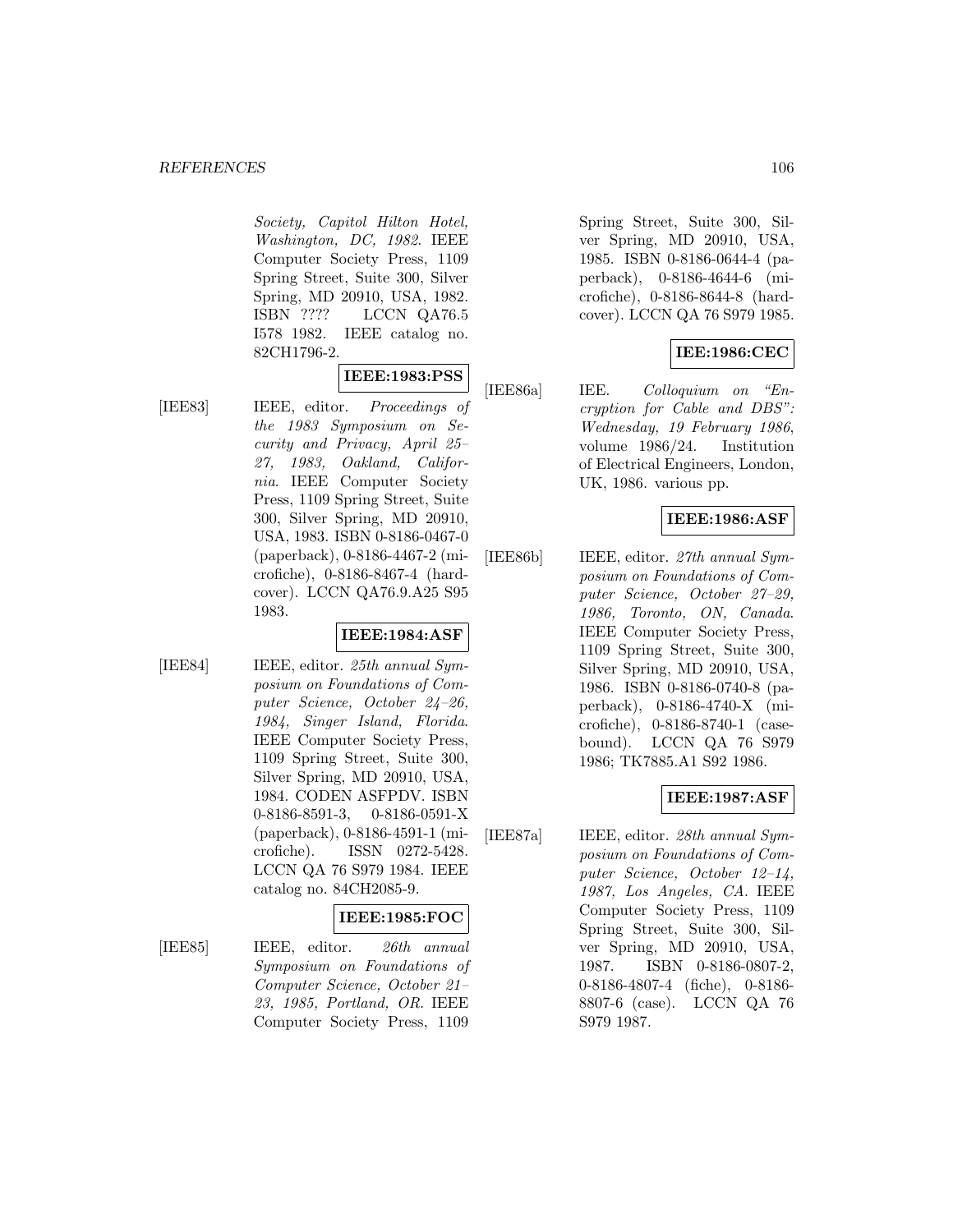## **IEEE:1987:IIG**

[IEE87b] IEEE, editor. IEEE/IEICE Global Telecommunications Conference: conference record, Nov. 15–18, 1987, Tokyo, Japan [GLOBECOM Tokyo '87]. IEEE Computer Society Press, 1109 Spring Street, Suite 300, Silver Spring, MD 20910, USA, 1987. Three volumes. IEEE catalog no. 87CH2520-5.

# **IEEE:1987:PIS**

[IEE87c] IEEE, editor. Proceedings / 1987 IEEE Symposium on Security and Privacy, April 27– 29, 1987, Oakland, California. IEEE Computer Society Press, 1109 Spring Street, Suite 300, Silver Spring, MD 20910, USA, 1987. ISBN 0-8186-8771-1 (hardback), 0-8186-0771-8 (paperback), 0-8186-4771-X (microfiche). LCCN QA 76.9 A25 I43 1987. IEEE catalog number 87CH2416-6. Computer Society Order Number 771.

### **IEEE:1988:FAC**

[IEE88] IEEE, editor. Fourth Aerospace Computer Security Applications Conference, Orlando, FL, USA, December 12–16, 1988. IEEE Computer Society Press, 1109 Spring Street, Suite 300, Silver Spring, MD 20910, USA, 1988. ISBN 0-8186-0895-1. LCCN TL787 .A471 1988; QA76.9.A25 A39 1988. IEEE catalog number 88CH2629-5. IEEE Computer Society order number 895.

## **IEEE:1989:ASF**

[IEE89] IEEE, editor. 30th annual Symposium on Foundations of Computer Science, October 30– November 1, 1989, Research Triangle Park, NC. IEEE Computer Society Press, 1109 Spring Street, Suite 300, Silver Spring, MD 20910, USA, 1989. CODEN ASFPDV. ISBN 0-8186-1982- 1 (casebound), 0-8186-5982-3 (microfiche). ISSN 0272-5428. LCCN QA 76 S979 1989. IEEE catalog number 89CH2808-4.

## **Israel:1983:AOS**

[IL83] J. E. Israel and T. A. Linden. Authentication in office system internetworks. ACM Transactions on Office Information Systems, 1(3):193–210, July 1983. CODEN ATOSDO. ISSN 0734- 2047. URL http://www.acm. org:80.

#### **Impagliazzo:1989:OWF**

[IL89] R. Impagliazzo and M. Luby. One-way functions are essential for complexity based cryptography. In IEEE [IEE89], pages 230–235. CODEN ASF-PDV. ISBN 0-8186-1982- 1 (casebound), 0-8186-5982-3 (microfiche). ISSN 0272-5428. LCCN QA 76 S979 1989. IEEE catalog number 89CH2808-4.

#### **Imai:1986:AMC**

[IM86] Hideki Imai and Tsutomu Matsumoto. Algebraic methods for constructing asymmetric cryptosystems. Lecture Notes in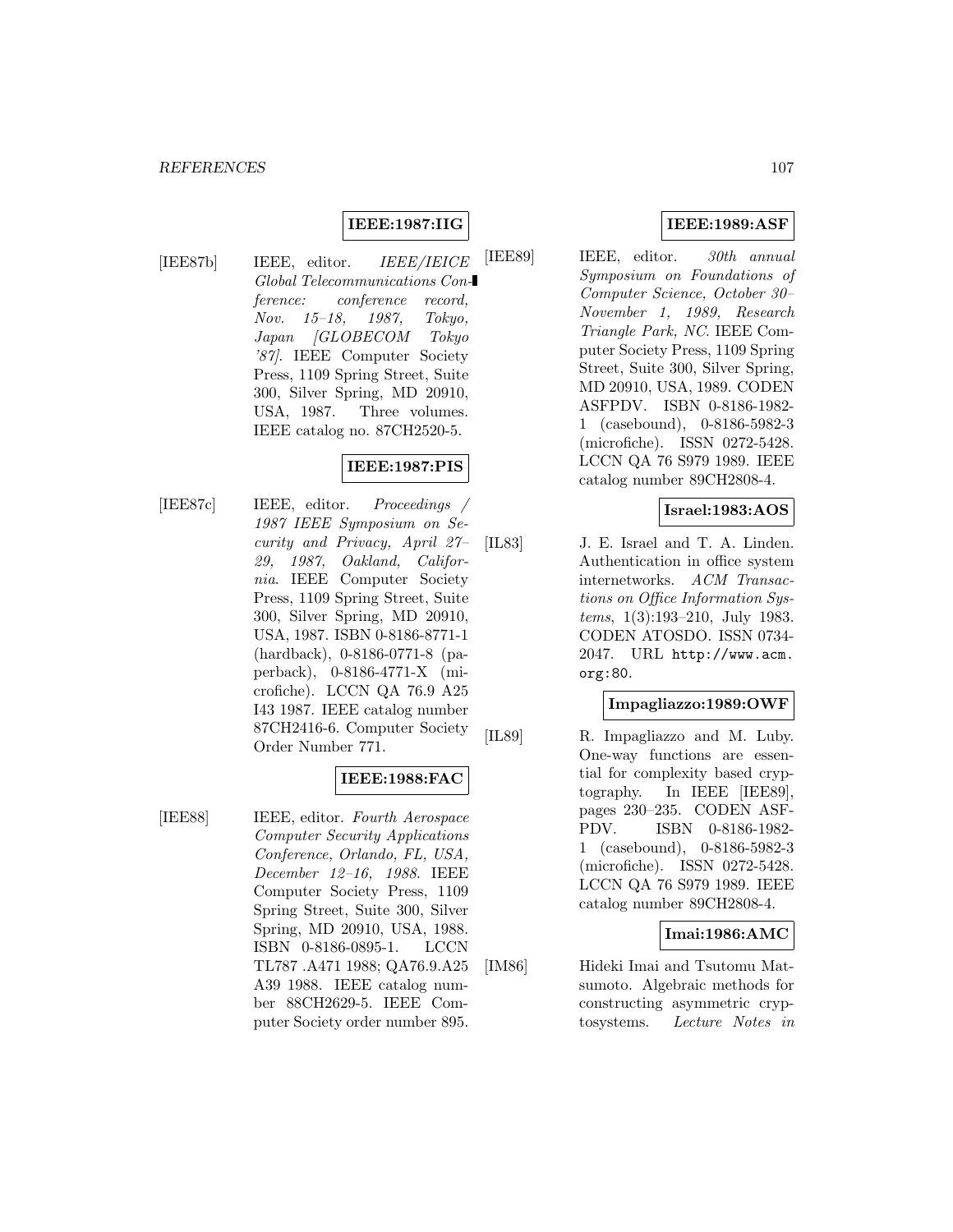Computer Science, 229:108–119, 1986. CODEN LNCSD9. ISSN 0302-9743 (print), 1611-3349 (electronic).

## **Impagliazzo:1989:ECS**

[IN89] Russell Impagliazzo and Moni Naor. Efficient cryptographic schemes provably as secure as subset sum. In IEEE [IEE89], pages 236–241. CODEN ASF-PDV. ISBN 0-8186-1982-1. ISSN 0272-5428. LCCN QA 76 S979 1989. IEEE catalog number 89CH2808-4.

## **IRD:1979:DVE**

[Int79] International Resource Development, Inc. Data and voice encryption. International Resource Development, New Canaan, CT, USA, 1979. iv + 124 pp.

## **IDC:1981:DE**

[Int81a] International Data Corporation. Data encryption. Research memorandum IDC #ISPS-M81- 10., International Data Corporation, Framingham, MA, USA, October 1981. 30 pp.

## **IRD:1981:DTV**

[Int81b] International Resource Development, Inc. Data, text, and voice encryption equipment. Report 183, IRD, 30 High St., Norwalk, CT 06851, USA, 1981. vi + 154 pp.

#### **IRD:1984:DTV**

[Int84] International Resource Development, Inc. Data, text, and voice encryption equipment. Report 630, International Resource Development, 6 Prowitt St., Norwalk, CT 06855, USA, 1984. vi  $+ 184$  pp.

# **IRD:1987:DTV**

[Int87] International Resource Development, Inc. Data, text and voice encryption worldwide markets. Report 727, International Resource Development, 6 Prowitt St., Norwalk, CT 06855, USA, February 1987. vii  $+$  197 pp.

## **IRD:1988:DTV**

[Int88] International Resource Development, Inc. Data, text and voice encryption worldwide markets. Report 754, International Resource Development, New Canaan, Conn., U.S.A. (21 Locust Ave., New Canaan 06840), 1988. viii + 285 pp.

### **Impagliazzo:1989:LPC**

[IR89] R. Impagliazzo and S. Rudich. Limits on the provable consequences of one-way permutations. In ACM-TOC'89 [ACM89c], pages 44–61. ISBN 0-89791-307-8. LCCN QA 76.6 A13 1989.

#### **Ito:1987:SSS**

[ISN87] M. Ito, A. Saito, and T. Nishizeki. Secret sharing schemes realizing general access structures. In IEEE [IEE87b], pages 99–102. Three volumes. IEEE catalog no. 87CH2520-5.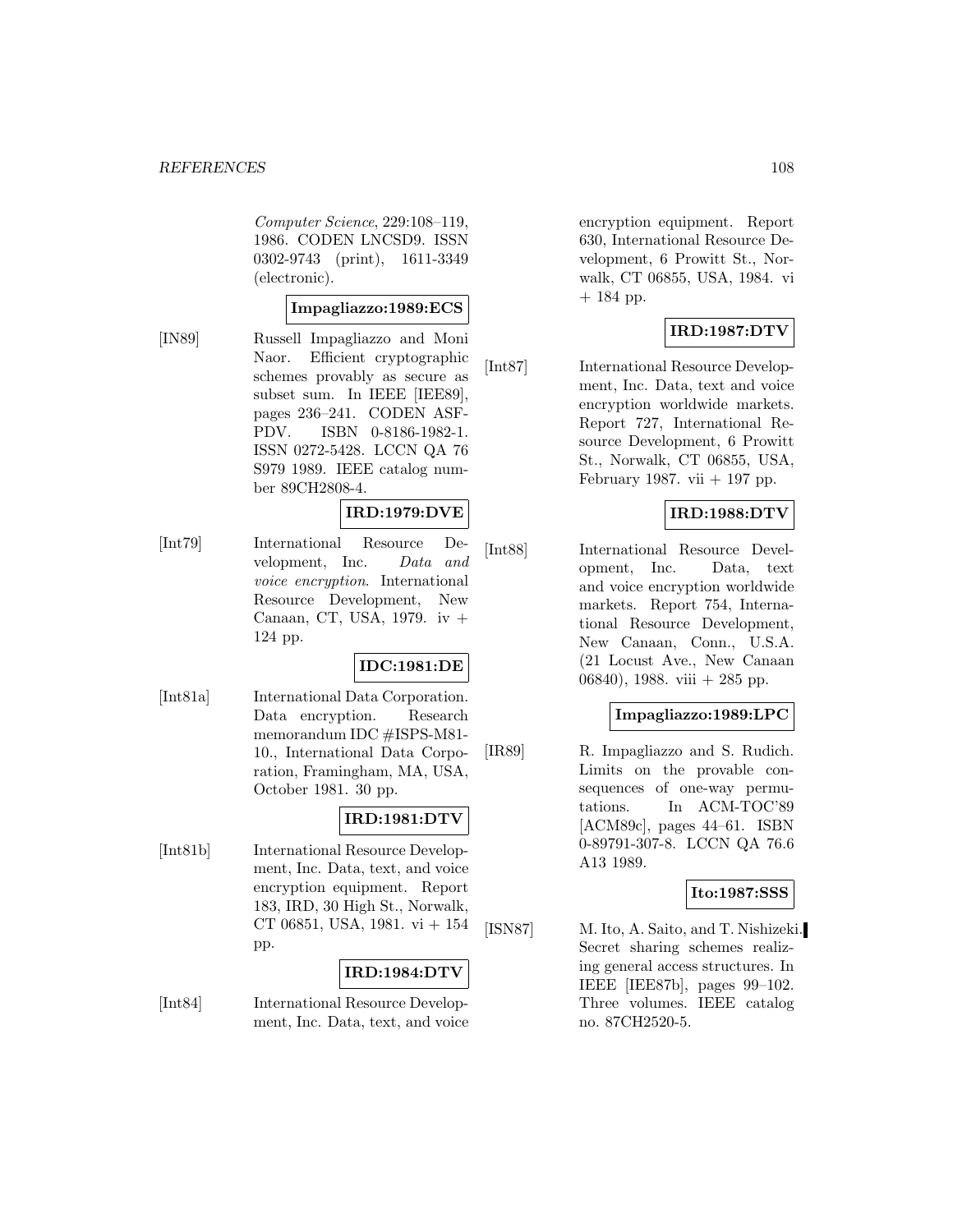#### **Ingemarsson:1981:UAS**

[IW81] Ingemar Ingemarsson and C. K. Wong. Use authentication scheme for shared data based on a trap-door one-way function. Information Processing Letters, 12(2):63–67, April 1981. CO-DEN IFPLAT. ISSN 0020-0190 (print), 1872-6119 (electronic).

#### **Jackson:1987:NTS**

[Jac87] T. H. Jackson. From number theory to secret codes. Hilger, Bristol, UK, 1987. ISBN 0-85274-077-8 (paperback), 0- 85274-078-6. vi  $+86$  pp. LCCN Z104 .J3 1987.

### **Jeffery:1986:GCC**

[Jef86] Keith Jeffery. The Government Code and Cypher School; A memorandum by Lord Curzon. Intelligence and National Security, 1(3):454–??, 1986. ISSN 0268-4527 (print), 1743-9019 (electronic).

#### **Jevons:1874:PS**

[Jev74] W. Stanley Jevons. The Principles of Science. ????, ????, 1874. ??–?? pp.

#### **Jones:1975:ESP**

[JL75] Anita K. Jones and Richard J. Lipton. The enforcement of security policies for computation. Operating Systems Review, 9(5): 197–206, November 1975. CO-DEN OSRED8. ISSN 0163- 5980.

## **Jurgensen:1984:SRI**

[JM84] H. Jürgensen and D. E. Matthews. Some results on the information theoretic analysis of cryptosystems. In Advances in cryptology (Santa Barbara, Calif., 1983), pages 303–356. Plenum, New York, 1984.

## **Johnson:1989:BDC**

[Joh89] Michael Paul Johnson. Beyond DES: data compression and the MPJ encryption algorithm. Thesis (M.S.), University of Colorado at Colorado Springs, Colorado Springs, CO, USA, 1989. viii + 127 pp.

## **Jones:1978:WWB**

[Jon78a] R. V. (Reginald Victor) Jones. The Wizard War: British Scientific Intelligence, 1939– 1945. Coward, McCann and Geoghegan, New York, NY, USA, 1978. ISBN 0-698- 10896-5.  $xx + 556 + 16$ pp. LCCN D810.C88 J66 1978. URL https://en.wikipedia. org/wiki/Reginald\_Victor\_ Jones.

#### **Jones:1978:MSW**

[Jon78b] Reginald V. Jones. Most secret war: [British scientific intelligence, 1939–1945]. Hamilton, London, UK, 1978. ISBN  $0-241-89746-7$ .  $xx + 556 + 16$ pp. LCCN ????

### **Jones:1986:DEB**

[Jon86] John W. Jones. Data encryption based on the logarithm problem. Thesis (M.A.Sc.), University of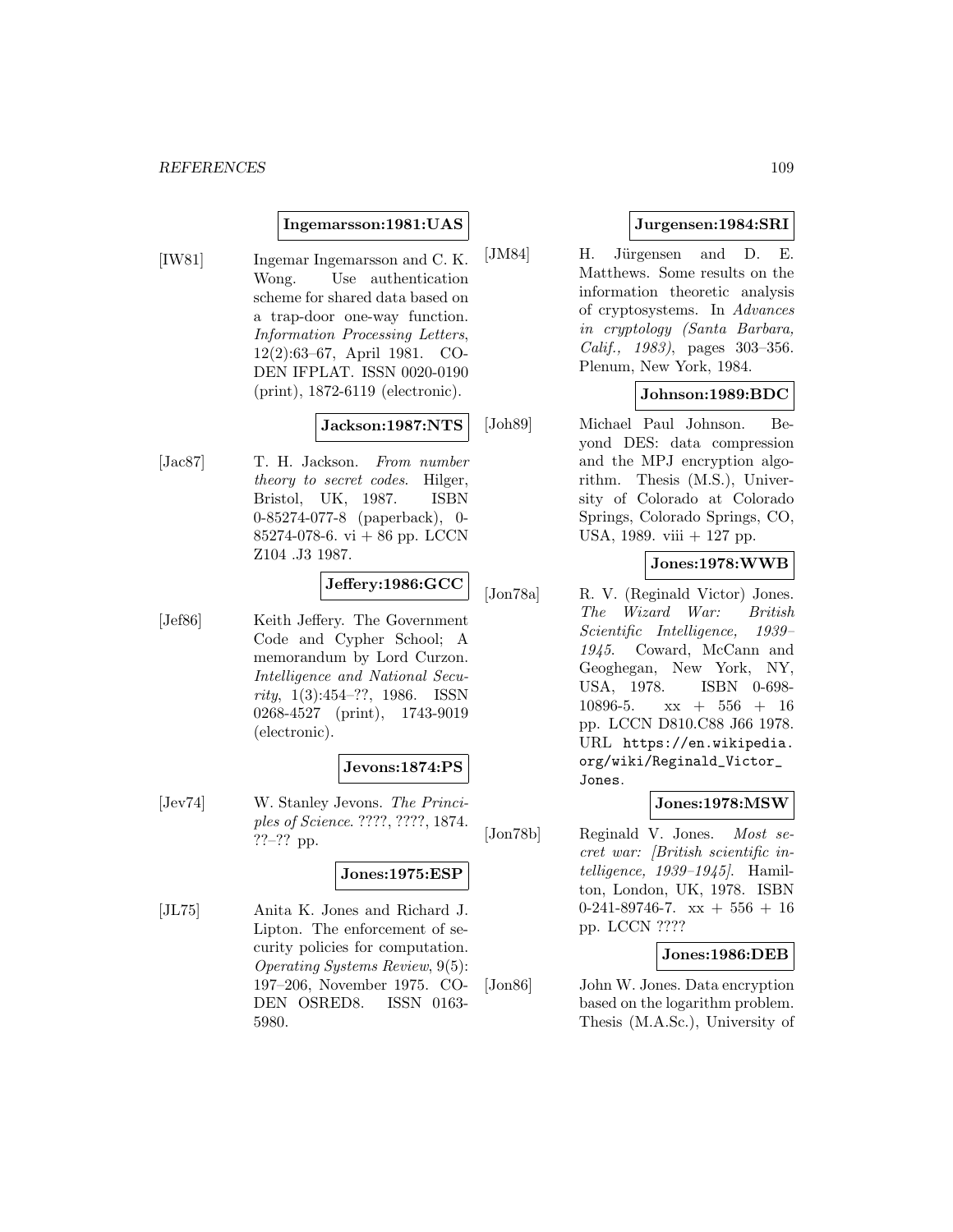Ottawa, Ottawa, ON, Canada, 1986. 2 microfiches (103 fr.).

#### **Josse:1885:CSA**

[ $Jos85$ ] H. (Henri) Jossé. La cryptographie et ses applications à l'art militaire. Libraire militaire de L. Baudoin, Paris, France, 1885. 103 pp. LCCN Z104 .J67 1885.

## **JCryptology:1988:JCJ**

[Jou88] Journal of cryptology: the journal of the International Association for Cryptologic Research, page various, 1988. CODEN JOCREQ. ISSN 0933-2790 (print), 1432-1378 (electronic). URL http://link.springer. de/link/service/journals/ 00145/index.htm. Springer International, New York, NY, USA. Appears three times a year.

#### **Juenemann:1981:DES**

[Jue81] Robert R. Juenemann. The Data Encryption Standard vs. exhaustive search. Report, Satellite Business Systems, McLean, VA, USA, February 5, 1981.

#### **Jung:1987:IRC**

[Jun87] Achim Jung. Implementing the RSA cryptosystem. Computers and Security, 6(4):342–350, August 1987. CODEN CPSEDU. ISSN 0167-4048.

#### **Jung:1988:IRC**

[Jun88] A. Jung. Implementing the RSA cryptosystem. Computers and Security, 7(5):510–

511, October 1988. CO-DEN CPSEDU. ISSN 0167- 4048 (print), 1872-6208 (electronic). URL https://www. sciencedirect.com/science/ article/pii/0167404888902131.

## **Jurgen:1986:SEI**

[Jur86] R. K. Jurgen. The specialties: Experts identify the most outstanding developments or the most difficult problems in their fields. IEEE Spectrum, 23(1): 86–87, January 1986. CO-DEN IEESAM. ISSN 0018-9235 (print), 1939-9340 (electronic).

#### **Kahn:1963:PNU**

[Kah63] David Kahn. Plaintext in the new unabridged: an examination of the definitions on cryptology in Webster's Third New International Dictionary. Crypto Press, New York, NY, USA, 1963. 35 pp.

#### **Kahn:1966:MC**

[Kah66] David Kahn. Modern cryptology. Scientific American, 215(1):38–46, July 1966. CO-DEN SCAMAC. ISSN 0036- 8733 (print), 1946-7087 (electronic). URL http://www. nature.com/scientificamerican/ journal/v215/n1/pdf/scientificamerican0766- 38.pdf.

#### **Kahn:1967:CSSa**

[Kah67a] David Kahn. The codebreakers: the story of secret writing. MacMillan Publishing Company, New York, NY, USA, 1967. xvi + 1164 pp.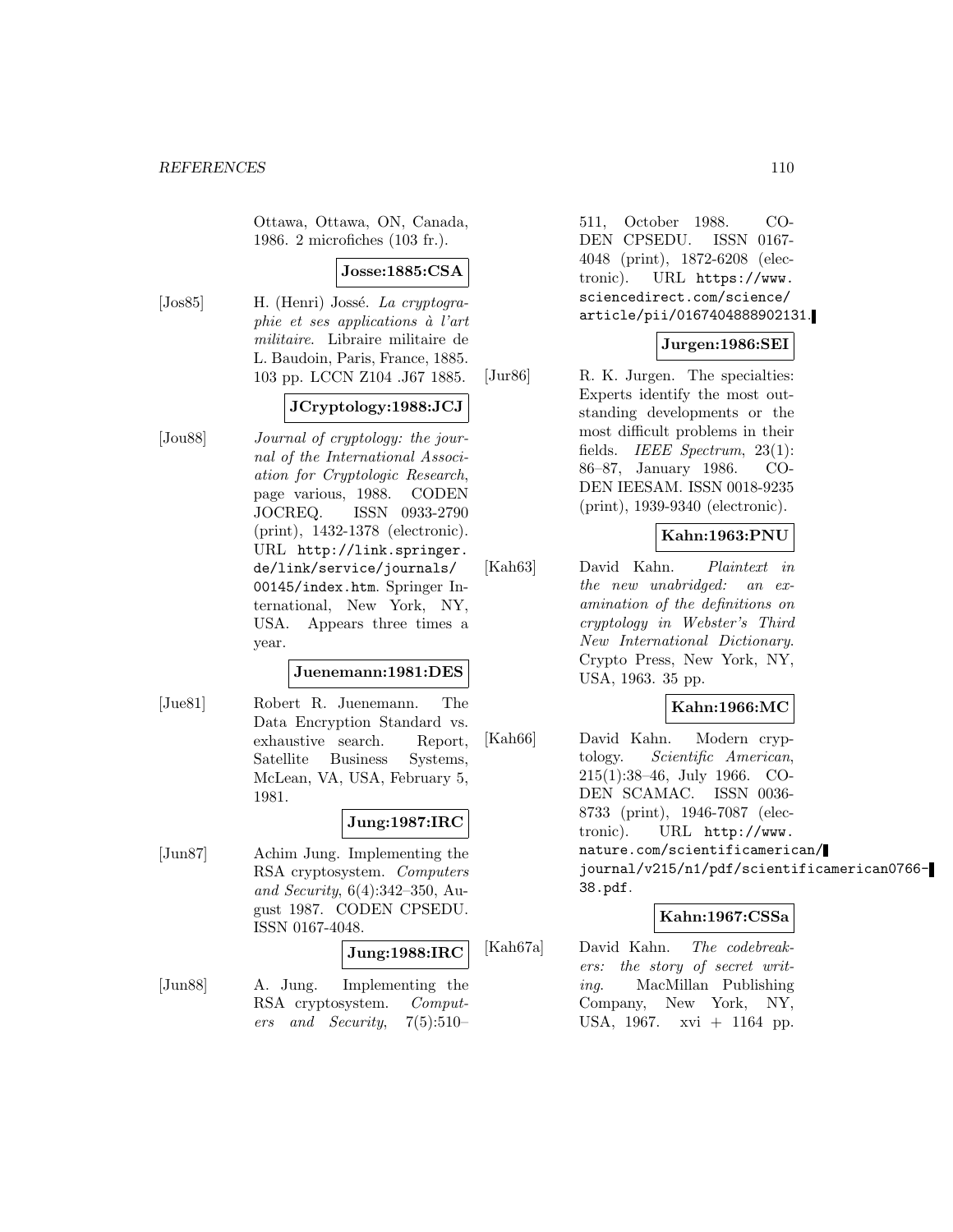LCCN Z103 .K28. URL http: //www.cl.cam.ac.uk/~fapp2/ steganography/bibliography/ 1000.html.

#### **Kahn:1967:CSSb**

[Kah67b] David Kahn. The codebreakers: the story of secret writing. Weidenfeld and Nicolson, London, UK, 1967. xvi + 1164 pp. LCCN Z103 .K28 1967.

# **Kahn:1974:C**

[Kah74] David Kahn. The Codebreakers. Weidenfeld and Nicolson, London, UK, abridged edition, 1974. ISBN 0-02-560460-0, 0-  $297-76785-2$ . xvi  $+ 576$  pp. LCCN Z103 .K28 1974.

## **Kahn:1979:CGP**

[Kah79] David Kahn. Cryptology goes public. Foreign affairs (Council on Foreign Relations), 58(1): 141–159, Fall 1979.

## **Kahn:1982:GLC**

[Kah82] David Kahn. The grand lines of cryptology's development. Computers and Security, 1(3): 245–248, November 1982. CO-DEN CPSEDU. ISSN 0167- 4048 (print), 1872-6208 (electronic). URL https://www. sciencedirect.com/science/ article/pii/0167404882900426.

#### **Kahn:1983:KCS**

[Kah83] David Kahn. Kahn on codes: secrets of the new cryptology. MacMillan Publishing Company, New York, NY, USA, 1983. ISBN 0-02-560640-9. viii

### + 343 pp. LCCN Z103 .K29 1983.

## **Kahn:1984:COS**

[Kah84] D. Kahn. Cryptology and the origins of spread spectrum. IEEE Spectrum, 21 (9):70–80, September 1984. CODEN IEESAM. ISSN 0018-9235 (print), 1939-9340 (electronic). URL http:/ /www.cl.cam.ac.uk/~fapp2/ steganography/bibliography/ 1009.html.

## **Kahn:1996:CSS**

[Kah96] David Kahn. The codebreakers: the story of secret writing. Scribner, New York, NY, USA, revised edition, 1996. ISBN 0- 684-83130-9. xviii + 1181 pp. LCCN Z103 .K28 1996. See [Tuc66].

## **Kak:1983:EMP**

[Kak83] Subhash C. Kak. Exponentiation modulo a polynomial for data security. International Journal of Computer and Information Sciences, 12(5):337– 346, October 1983. CODEN IJ-CIAH. ISSN 0091-7036.

## **Kak:1984:MPK**

[Kak84] S. C. Kak. On the method of puzzles for key distribution. International Journal of Computer and Information Sciences, 13(2):103–109, April 1984. CO-DEN IJCIAH. ISSN 0091-7036.

## **Kak:1985:EEC**

[Kak85] Subhash C. Kak. Encryption and error-correction coding us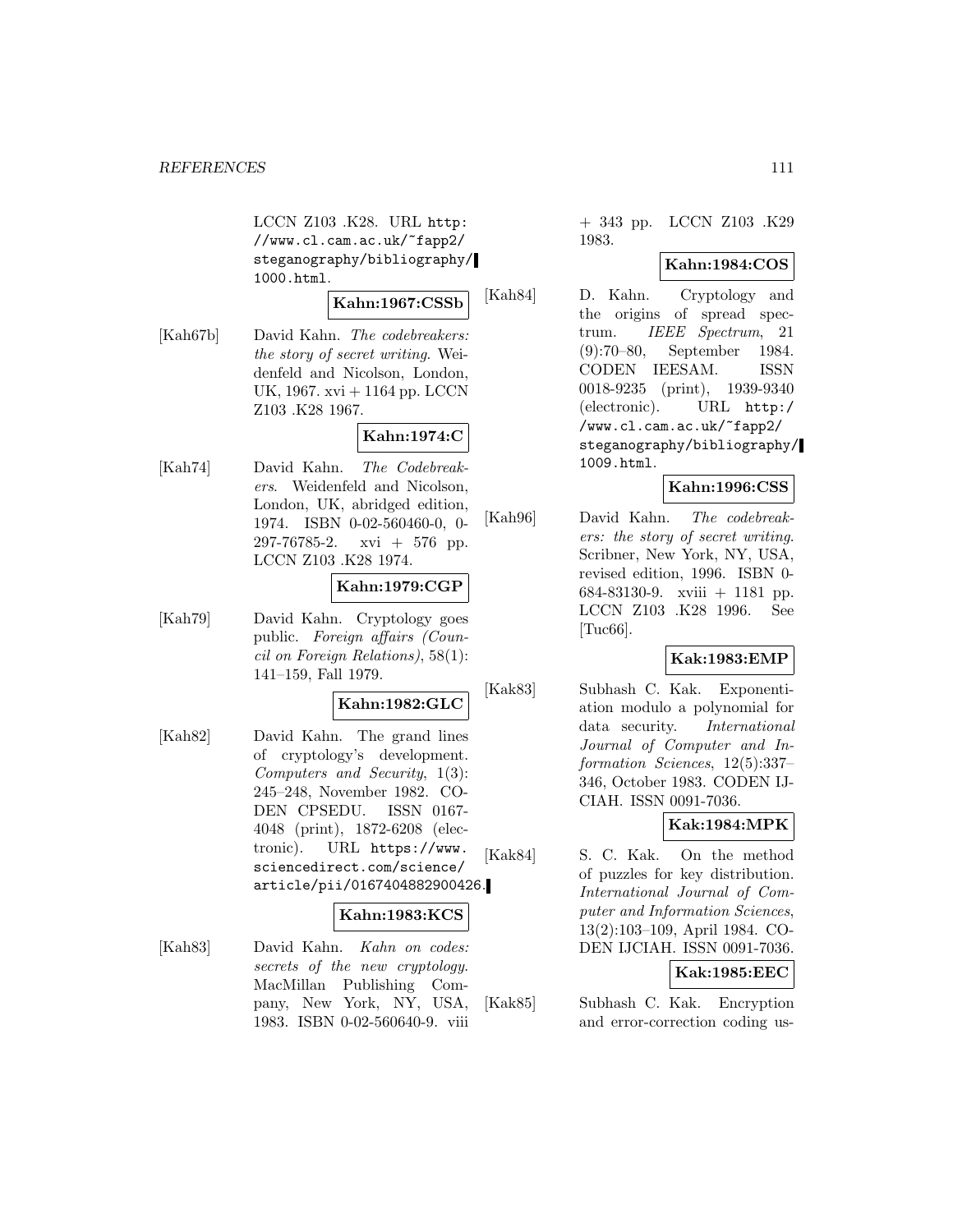ing D sequences. IEEE Transactions on Computers, 34(9): 803–809, 1985. CODEN IT-COB4. ISSN 0018-9340 (print), 1557-9956 (electronic).

#### **Kaliski:1984:AWA**

[Kal84] Burton Stephen Kaliski, Jr. Analysis of Wyner's analog encryption scheme. Thesis (B.S.), Department of Electrical Engineering and Computer Science, Massachusetts Institute of Technology, Cambridge, MA, USA, 1984. 97 pp. Supervised by Ronald L. Rivest.

#### **Kaliski:1985:WAE**

[Kal85] Burt S. Kaliski. Wyner's analog encryption scheme: Results of a simulation. In Blakley and Chaum [BC85], pages 83–94. CODEN LNCSD9. ISBN 0-387- 15658-5; 3-540-39568-7. ISSN 0302-9743 (print), 1611-3349 (electronic). LCCN QA76.9.A25 C791 1984; QA267.A1 L43 no.196. URL http://www. springerlink.com/openurl. asp?genre=article&issn=?? ??&volume=0&issue=0&spage= 83. CRYPTO 84: a Workshop on the Theory and Application of Cryptographic Techniques, held at the University of California, Santa Barbara, August 19–22, 1984, sponsored by the International Association for Cryptologic Research.

#### **Karger:1985:ADA**

[Kar85] Paul A. Karger. Authentication and discretionary access control

in computer networks. Computer Networks and ISDN Systems, 10(1):27–37, August 1985. CODEN CNISE9. ISSN 0169- 7552 (print), 1879-2324 (electronic).

#### **Karger:1986:ADA**

[Kar86] Paul A. Karger. Authentication and discretionary access control in computer networks. Computers and Security, 5(4): 314–324, December 1986. CO-DEN CPSEDU. ISSN 0167- 4048 (print), 1872-6208 (electronic). URL https://www. sciencedirect.com/science/ article/pii/0167404886900520.

#### **Karger:1987:LDP**

[Kar87] P. Karger. Limiting the damage potential of discretionary Trojan horses. In IEEE [IEE87c], pages 32–37. ISBN 0-8186- 8771-1 (hardback), 0-8186-0771- 8 (paperback), 0-8186-4771-X (microfiche). LCCN QA 76.9 A25 I43 1987. IEEE catalog number 87CH2416-6. Computer Society Order Number 771.

## **Kari:1989:CBP**

[Kar89a] Jarkko Kari. A cryptosystem based on propositional logic. Lecture Notes in Computer Science, 381:210–219, 1989. CO-DEN LNCSD9. ISSN 0302-9743 (print), 1611-3349 (electronic).

## **Kari:1989:OCP**

[Kar89b] Jarkko Kari. Observations concerning a public-key cryptosystem based on iterated mor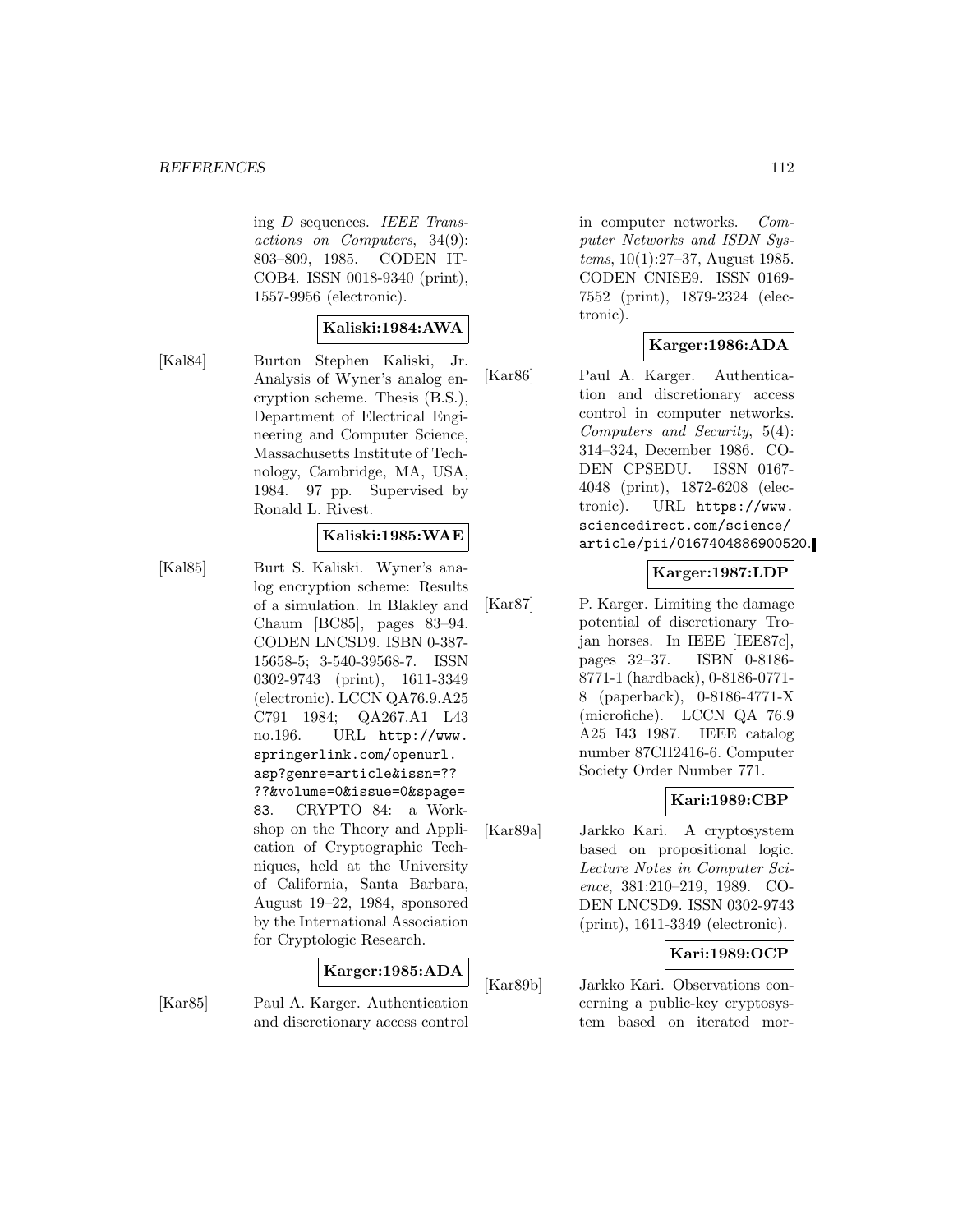phisms. Theoretical Computer Science, 66(1):45–53, August 2, 1989. CODEN TCSCDI. ISSN 0304-3975 (print), 1879- 2294 (electronic).

#### **Kasiski:1863:GDG**

[Kas63] Friedrich Wilhelm Kasiski. Die Geheimschriften und die Dechiffrirkunst, Mit besonderer Berücksichtigung der deutschen und französischen Sprache. (German) [Secret writing and the art of deciphering, with special reference to the German and French languages]. E. S. Mittler und Sohn, Berlin, Germany, 1863. viii  $+95 + 4$  pp. LCCN ????

## **Katzan:1977:SDE**

[Kat77] Harry Katzan, Jr. The Standard Data Encryption Algorithm. Petrocelli Books, New York, NY, USA, 1977. ISBN 0-89433-016-0. viii + 134 pp. LCCN QA76.9 .A25K37.

#### **Kawai:1987:LAI**

[Kaw87] Satoru Kawai. Local authentication in insecure environments. Information Processing Letters, 25(3):171–174, May 29, 1987. CODEN IFPLAT. ISSN 0020- 0190 (print), 1872-6119 (electronic).

### **Klein:1989:STR**

[KBD89] Shmuel T. Klein, Abraham Bookstein, and Scott Deerwester. Storing text retrieval systems on CD-ROM. compression and encryption considerations. ACM Transactions

on Information Systems, 7(3): 230–245, July 1989. CODEN ATISET. ISSN 1046-8188. URL http://www.acm.org:80. Special Issue on Research and Development in Information Retrieval.

## **Karp:1988:SDN**

[KBN88] Bennett C. Karp, L. Kirk Barker, and Larry D. Nelson. The Secure Data Network System. AT&T Technical Journal, 67(3):19–27, May 1988. CO-DEN ATJOEM. ISSN 2376- 676X (print), 8756-2324 (electronic).

## **Kam:1978:SDS**

[KD78] John B. Kam and George I. Davida. A structured design of substitution-permutation encryption network. In Foundations of secure computation (Workshop, Georgia Inst. Tech., Atlanta, Ga., 1977), pages 95– 113. Academic Press, New York, NY, USA, 1978.

## **Kam:1979:SDS**

[KD79] John B. Kam and George I. Davida. Structured design of substitution-permutation encryption networks. IEEE Transactions on Computers, 28(10): 747–753, 1979. CODEN IT-COB4. ISSN 0018-9340 (print), 1557-9956 (electronic).

## **Kemp:1988:EEF**

[Kem88] Elizabeth A. Kemp. Encryption in electronic funds transfer applications. Massey computer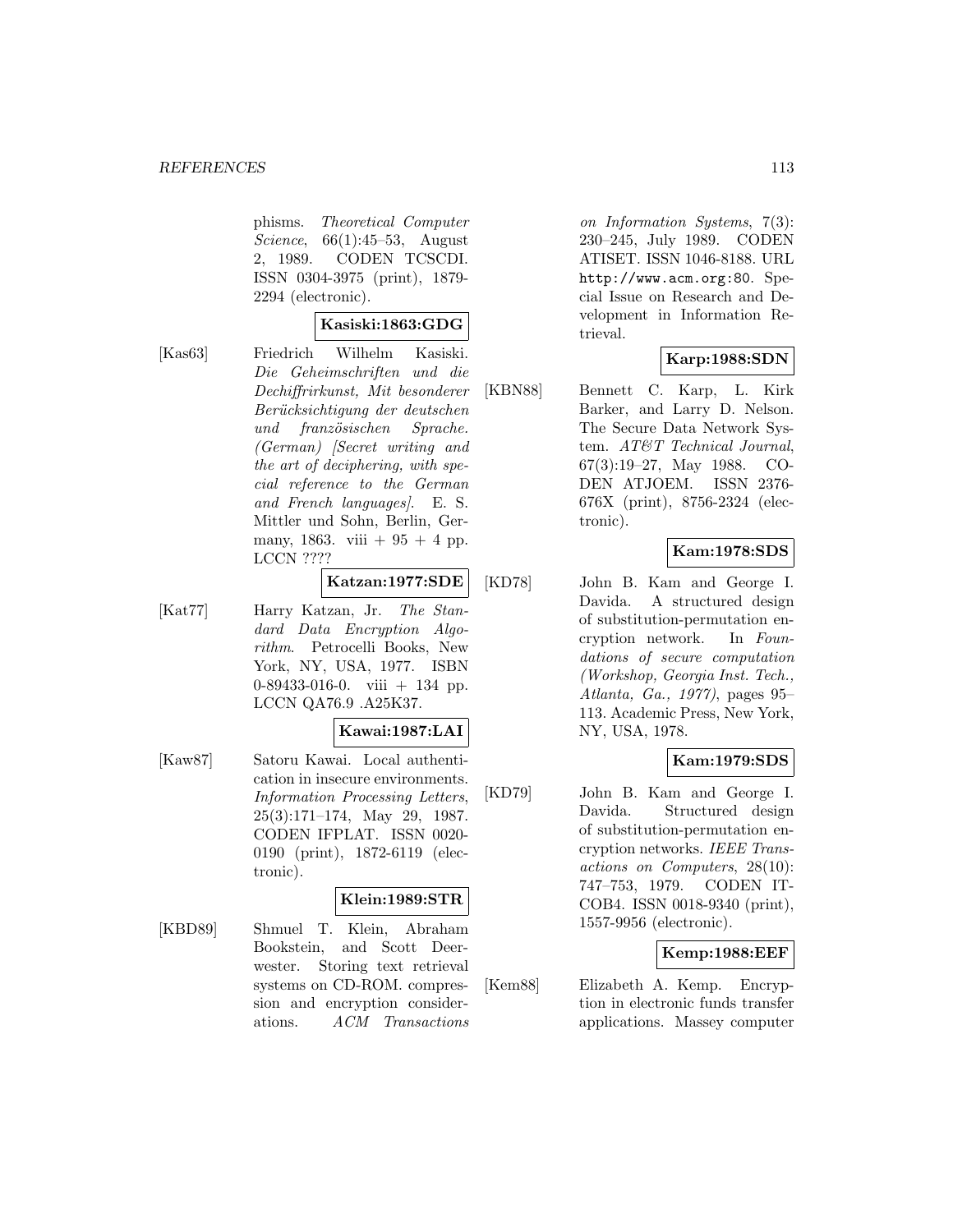science report 88/2, Computer Science Department, Massey University, Palmerston North, NZ, December 1988. 16 pp.

## **Kemmerer:1989:AEP**

[Kem89] Richard A. Kemmerer. Analyzing encryption protocols using formal verification techniques. Technical report TRCS 89-4, Department of Computer Science, College of Engineering, University of California, Santa Barbara, Santa Barbara, CA, USA, 1989. 23 pp.

## **Kerr:1975:PIC**

[Ker75] Douglas S. Kerr, editor. Proceedings of the International Conference on Very Large Data Bases, Framingham, MA, USA, September 22–24, 1975. ACM Press, New York, NY 10036, USA, 1975. ISBN ???? ISSN 0278-2596. LCCN QA76.9.D3 I55 1975. US\$15.00.

#### **Kerr:1989:SNM**

[Ker89] S. Kerr. A secret no more (security and encryption). Datamation, 35(13):53–55, July 1989. CODEN DTMNAT. ISSN 0011- 6963.

## **Knoble:1979:EOW**

[KFB79] H. D. Knoble, C. Forney, Jr., and F. S. Bader. An efficient one-way enciphering algorithm. ACM Transactions on Mathematical Software, 5(1):97–107, March 1979. CODEN ACM-SCU. ISSN 0098-3500 (print), 1557-7295 (electronic).

## **Kilian:1988:FCO**

[Kil88] Joe Kilian. Founding cryptography on oblivious transfer. In ACM [ACM88], pages 20–31. ISBN 0-89791-264-0. LCCN QA 76.6 A13 1988. URL http://www.acm.org/ pubs/articles/proceedings/ stoc/62212/p20-kilian/p20 kilian.pdf; http://www. acm.org/pubs/citations/proceedings/ stoc/62212/p20-kilian/. ACM order no. 508880.

## **Kak:1977:SEU**

[KJ77] S. C. Kak and N. S. Jayant. On speech encryption using waveform scrambling. The Bell System Technical Journal, 56(5): 781–808, May–June 1977. CO-DEN BSTJAN. ISSN 0005- 8580. URL http://bstj. bell-labs.com/BSTJ/images/ Vol56/bstj56-5-781.pdf.

## **Kothari:1984:CMW**

[KL84] S. Kothari and S. Lakshmivarahan. On the concealability of messages by the Williams public-key encryption scheme. Computers and Mathematics with Applications,  $10(1):15-24$ , 1984. CODEN CMAPDK. ISSN 0898-1221 (print), 1873-7668 (electronic).

### **Kannan:1988:PFN**

[KLL88] R. Kannan, A. K. Lenstra, and L. Lovász. Polynomial factorization and nonrandomness of bits of algebraic and some transcendental numbers. Mathematics of Computation, 50(181):235–250,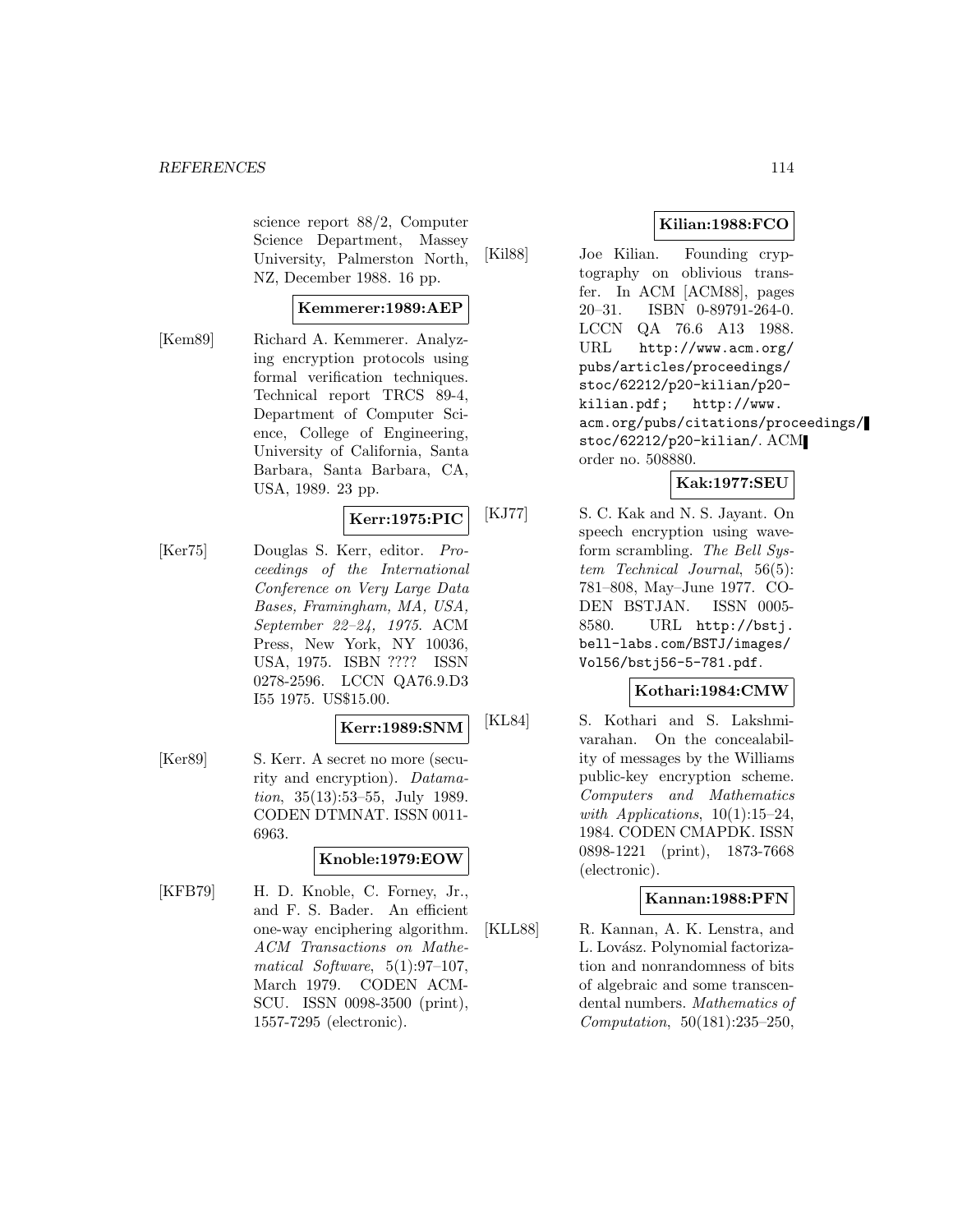January 1988. CODEN MCM-PAF. ISSN 0025-5718 (paper), 1088-6842 (electronic).

## **Kurosawa:1988:CSP**

[KM88] K. Kurosawa and K. Matsu. Cryptographically secure pseudorandom sequence generator based on reciprocal number cryptosystem. Electronics Letters,  $24(1):16-17$ , January 7, 1988. CODEN ELLEAK. ISSN 0013-5194 (print), 1350-911X (electronic). URL http:// ieeexplore.ieee.org/stamp/ stamp.jsp?tp=&arnumber=8134.

## **Konheim:1980:ICP**

[KMM<sup>+</sup>80] Alan G. Konheim, Marian H. Mack, Robert K. McNeill, Bryant Tuckerman, and Gerald Waldbaum. The IPS cryptographic programs. IBM Systems Journal, 19(2):253–283, 1980. CODEN IBMSA7. ISSN 0018- 8670.

## **Knoble:1979:AEO**

[Kno79] H. D. Knoble. Algorithm 536: An efficient one-way enciphering algorithm [Z]. ACM Transactions on Mathematical Software, 5(1):108–111, March 1979. CO-DEN ACMSCU. ISSN 0098- 3500 (print), 1557-7295 (electronic).

## **Knuth:1969:SNM**

[Knu69a] Donald E. Knuth. Seminumerical Algorithms, volume 2 of The Art of Computer Programming. Addison-Wesley, Reading, MA,

USA, 1969. ISBN 0-201-03802- 1. xi + 624 pp. LCCN QA76.5 .K57. US\$19.75. See pages 248– 250.

## **Knuth:1969:SA**

[Knu69b] Donald E. Knuth. Seminumerical Algorithms, volume 2 of The Art of Computer Programming. Addison-Wesley, Reading, MA, USA, 1969. ISBN 0-201-03802- 1. xi + 624 pp. LCCN QA76.5 .K57. US\$19.75.

## **Knuth:1973:FA**

[Knu73] Donald E. Knuth. Fundamental Algorithms, volume 1 of The Art of Computer Programming. Addison-Wesley, Reading, MA, USA, second edition, 1973. ISBN 0-201-03809-9. xxi + 634 pp. LCCN QA76.6 .K641 1973.

#### **Knuth:1980:DLC**

[Knu80] Donald E. Knuth. Deciphering a linear congruential encryption. Report 024800, Department of Computer Science, Stanford University, Stanford, CA, USA, 1980.

## **Knuth:1985:DLC**

[Knu85] Donald E. Knuth. Deciphering a linear congruential encryption. IEEE Transactions on Information Theory, IT-31(1):49– 52, January 1985. CODEN IET-TAW. ISSN 0018-9448 (print), 1557-9654 (electronic). Russian translation, to appear.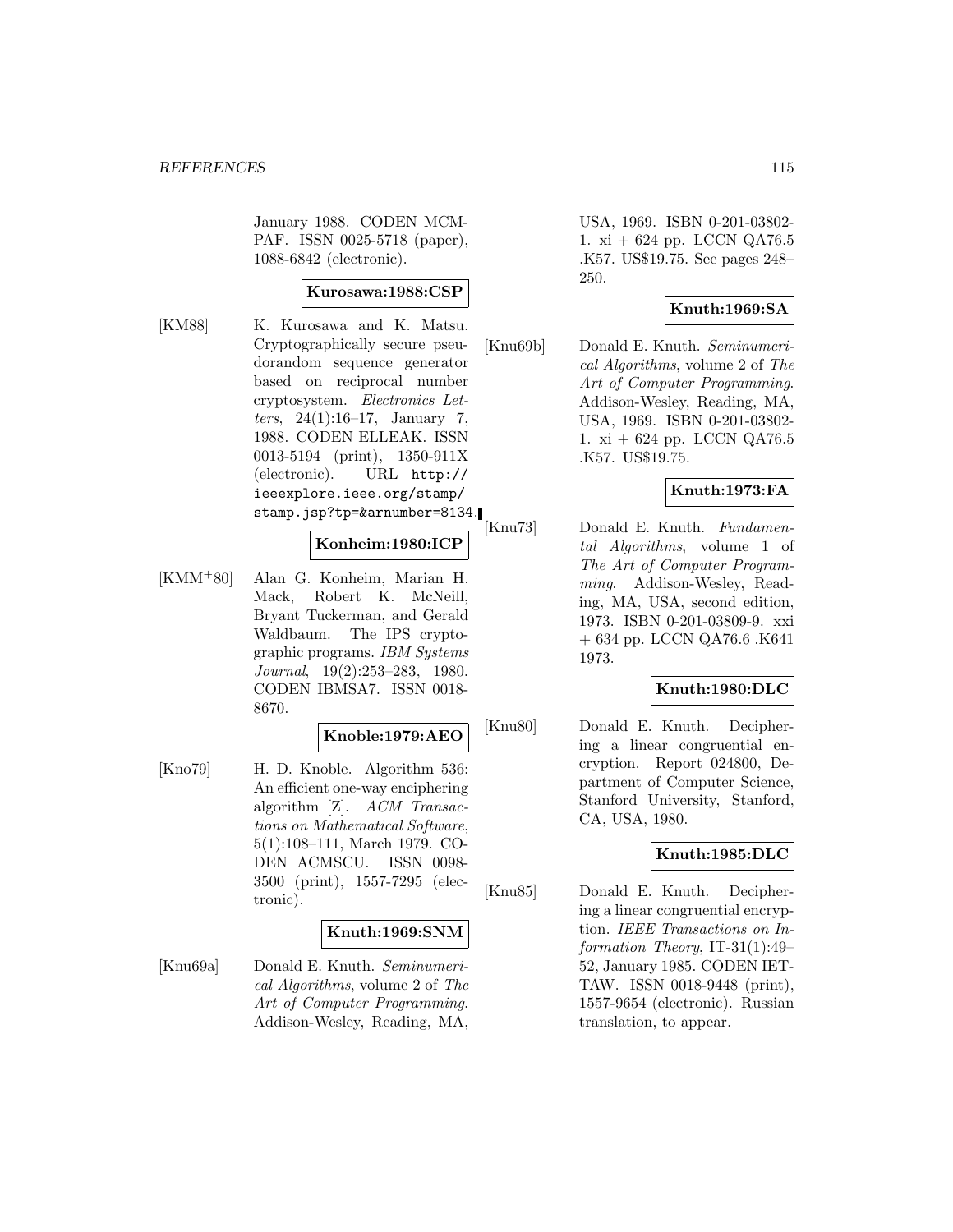## **Knuth:1987:CT**

[Knu87] Donald E. Knuth. N-ciphered texts. Word Ways, 20(??):173– 174, 191–192, 1987. ISSN 0043- 7980.

## **Koblitz:1987:CNT**

[Kob87a] Neal Koblitz. A course in number theory and cryptography, volume 114 of Graduate texts in mathematics. Springer-Verlag, Berlin, Germany / Heidelberg, Germany / London, UK / etc., 1987. ISBN 0-387- 96576-9. 208 pp. LCCN QA241 .K6721 1987. US\$29.80.

#### **Koblitz:1987:ECC**

[Kob87b] Neal Koblitz. Elliptic curve cryptosystems. Mathematics of Computation, 48(177):203–209, January 1987. CODEN MCM-PAF. ISSN 0025-5718 (paper), 1088-6842 (electronic).

#### **Kochanski:1989:HSI**

[Koc89] Martin Kochanski. How safe is it? (computer security). BYTE Magazine, 14(6):257–264, June 1989. CODEN BYTEDJ. ISSN 0360-5280.

[Kol77] Gina Bari Kolata. News and comment: Computer encryption and the National Security Agency connection. Science, 197(4302):438–440, July 29, 1977. CODEN SCIEAS. ISSN 0036-8075 (print), 1095- 9203 (electronic). URL http: //science.sciencemag.org/ content/197/4302/438/.

## **Konheim:1981:CP**

[Kon81] Alan G. Konheim. Cryptography, a primer. John Wiley and Sons, Inc., New York, NY, USA, 1981. ISBN 0-471-08132-9. xiv + 432 pp. LCCN Z103 .K66 1981. A Wiley-interscience publication.

## **Konheim:1985:CAE**

[Kon85] Alan G. Konheim. Cryptanalysis of ADFGVX encipherment systems (extended abstract). In Blakley and Chaum [BC85], pages 339–341. CODEN LNCSD9. ISBN 0-387-15658- 5; 3-540-39568-7. ISSN 0302- 9743 (print), 1611-3349 (electronic). LCCN QA76.9.A25 C791 1984; QA267.A1 L43 no.196. URL http://www. springerlink.com/openurl. asp?genre=article&issn=?? ??&volume=0&issue=0&spage= 339. CRYPTO 84: a Workshop on the Theory and Application of Cryptographic Techniques, held at the University of California, Santa Barbara, August 19–22, 1984, sponsored by the International Association for Cryptologic Research.

#### **Konheim:1989:RMC**

[Kon89] Alan G. Konheim. Reviews: Mathematical Cryptology for Computer Scientists and Mathematicians, by Wayne Patterson; A Course in Number Theory and Cryptography, by Neal Koblitz. American Mathematical Monthly, 96(4):374– 375, April 1989. CODEN AM-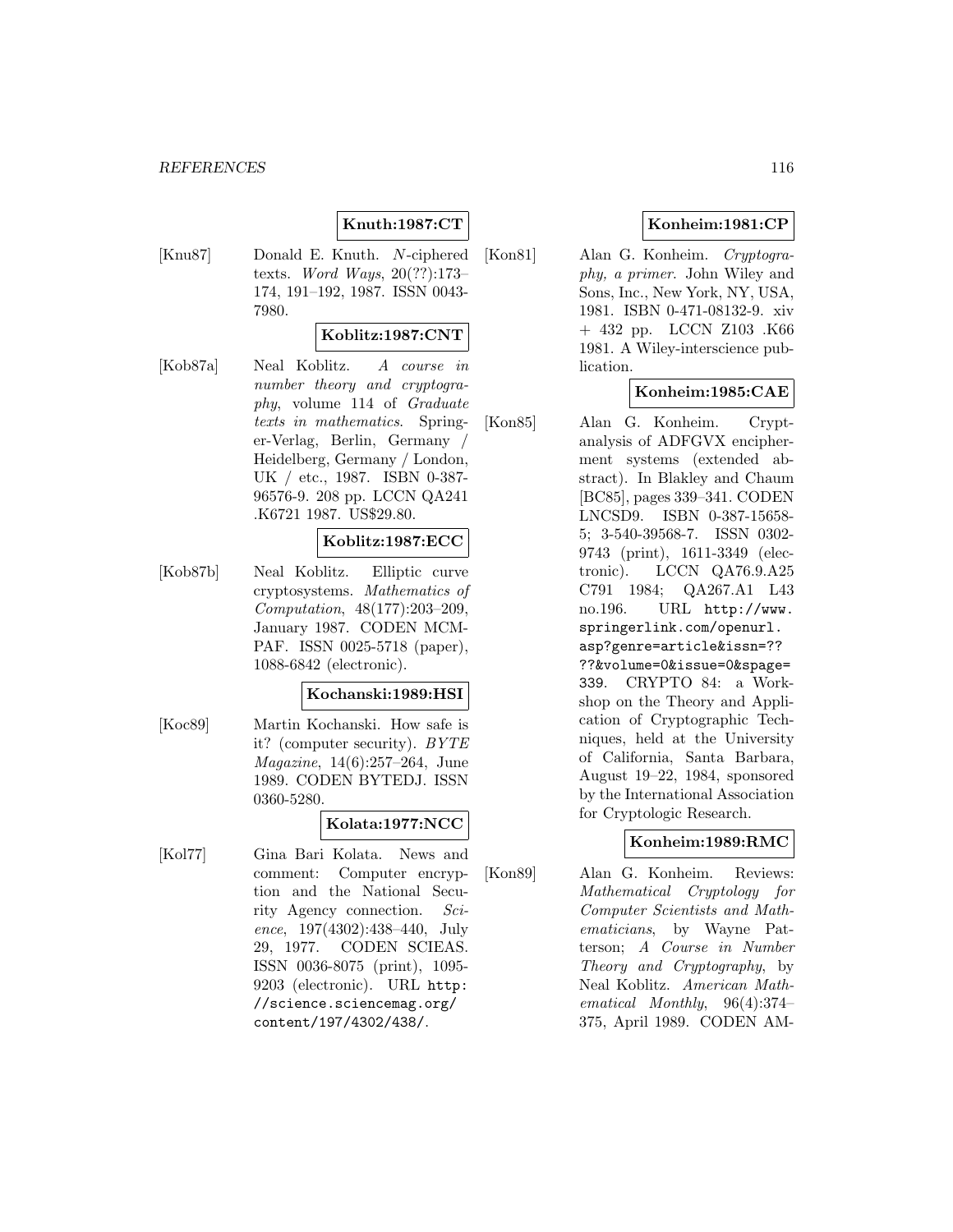MYAE. ISSN 0002-9890 (print), 1930-0972 (electronic).

#### **Koopman:1986:OES**

[Koo86] Raymond F. Koopman. The orders of equidistribution of subsequences of some asymptotically random sequences. Communications of the Association for Computing Machinery, 29 (8):802–806, August 1986. CO-DEN CACMA2. ISSN 0001- 0782 (print), 1557-7317 (electronic). URL http://www.acm. org/pubs/toc/Abstracts/0001- 0782/6431.html.

## **Koscielny:1983:PRD**

[Kos83] Czeslaw Koscielny. Programowa realizacja dzialan w cialach skonczonych do zastosowan w technice kodowania korekcyjnego i kryptografii, volume 61. 11 of Prace naukowe Instytutu Cybernetyki Technicznej Politechniki Wroclawskiej; Seria Monografie. Wydawn. Politechniki Wroclawskiej, Wroclaw, Poland, 1983. ISBN ???? ISSN 0324-9786. 115 pp. LCCN QA76.9.A251 K6 1983. zl93.00. Title on p. [2] of cover: A software approach to computing in finite fields with applications to error-correcting coding technique and cryptography. Summary in English and Russian; legends and table of contents also in English. Bibliography: p. 109–110.

#### **Kothari:1985:GLT**

[Kot85] S. C. Kothari. Generalized linear threshold scheme. In

Blakley and Chaum [BC85], pages 231–241. CODEN LNCSD9. ISBN 0-387-15658- 5; 3-540-39568-7. ISSN 0302- 9743 (print), 1611-3349 (electronic). LCCN QA76.9.A25 C791 1984; QA267.A1 L43 no.196. URL http://www. springerlink.com/openurl. asp?genre=article&issn=?? ??&volume=0&issue=0&spage= 231. CRYPTO 84: a Workshop on the Theory and Application of Cryptographic Techniques, held at the University of California, Santa Barbara, August 19–22, 1984, sponsored by the International Association for Cryptologic Research.

### **Koyama:1982:CUM**

[Koy82a] Kenji Koyama. A cryptosystem using the master key for multi-address communication. Systems-Comput.-Controls, 13 (5):36–46 (1983), 1982. CODEN SYCCBB. ISSN 0096-8765.

## **Koyama:1982:MKR**

[Koy82b] Kenji Koyama. A master key for the RSA public-key cryptosystem. Systems-Comput.- Controls, 13(1):63–70 (1983), 1982. CODEN SYCCBB. ISSN 0096-8765.

### **Koyama:1983:MKR**

[Koy83] Kenji Koyama. A master key for the Rabin's public-key cryptosystem. Systems-Comput.- Controls, 14(6):49–57 (1984), 1983. CODEN SYCCBB. ISSN 0096-8765.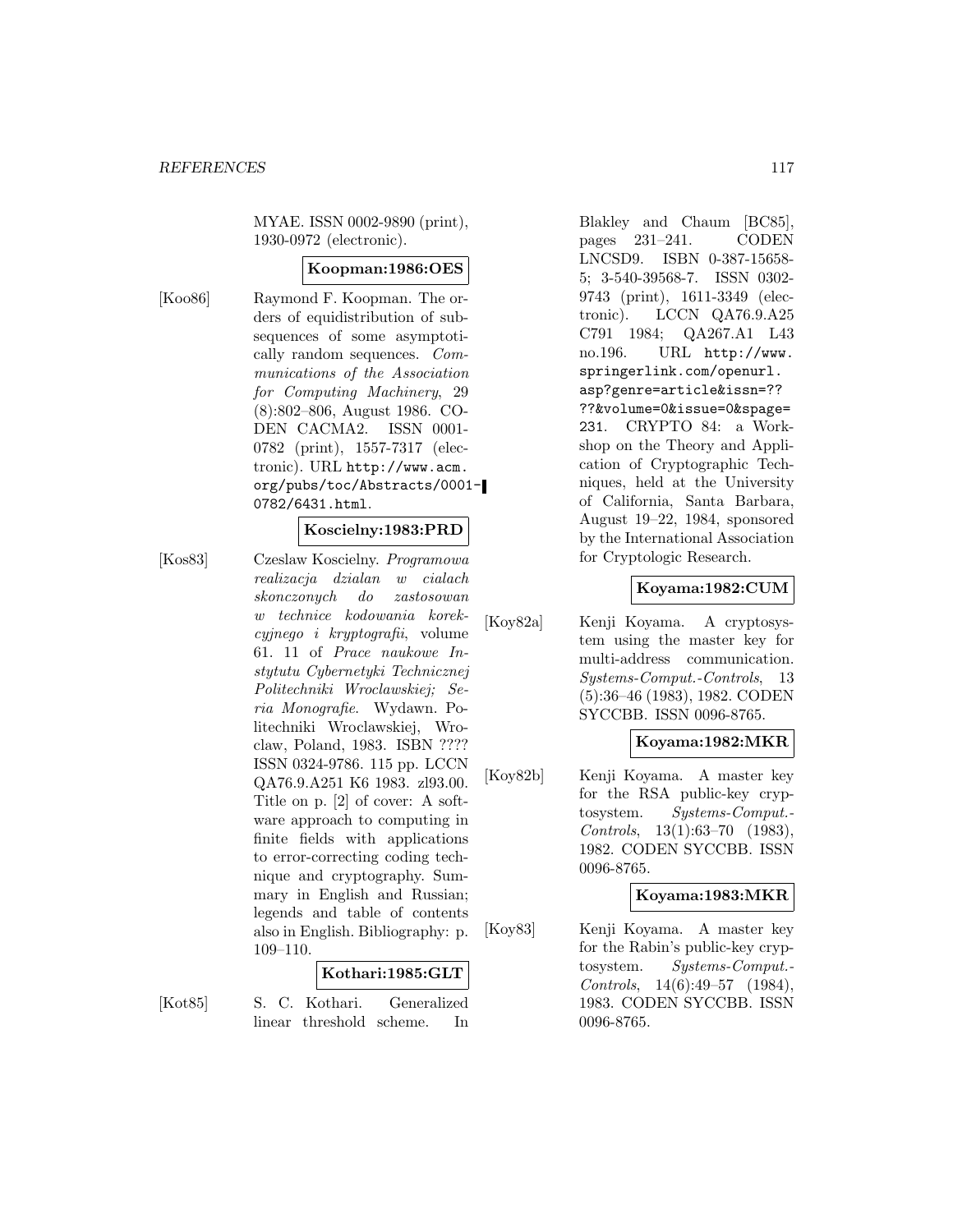#### **Kozaczuk:1984:EHGa**

[Koz84a] Władysław Kozaczuk. Enigma: how the German machine cipher was broken, and how it was read by the Allies in World War Two. Arms and Armour, London, UK, 1984. ISBN 0-85368- 640-8. xiv + 348 pp. LCCN D810.C88 K6813 1984b. Translation of: W kregu Enigmy.

## **Kozaczuk:1984:EHGb**

[Koz84b] Władysław Kozaczuk. *Enigma*: How the German Machine Cipher Was Broken, and How It Was Read by the Allies in World War Two. Foreign intelligence book series. University Publications of America, Frederick, MD, USA, 1984. ISBN 0-89093-547-5. xiv + 348 pp. LCCN D810.C88 K6813 1984. US\$24.00. Edited and translated by Christopher Kasparek, from the original Polish edition, W kręgu Enigma, Ksiązka i Wiedza, Warsaw, 1979.

## **Kim:1989:PRP**

[KP89] Su Hee Kim and Carl Pomerance. The probability that a random probable prime is composite. Mathematics of Computation, 53(188):721–741, October 1989. CODEN MCMPAF. ISSN 0025-5718 (paper), 1088- 6842 (electronic).

#### **Krause:1984:DEI**

[Kra84] Lothar Krause. Data encryption in ISO, the international organization for standardization.

Computers and Security, 3(3): 234–236, August 1984. CO-DEN CPSEDU. ISSN 0167- 4048 (print), 1872-6208 (electronic). URL https://www. sciencedirect.com/science/ article/pii/0167404884900452.

## **Kranakis:1986:PC**

[Kra86] Evangelos Kranakis. Primality and cryptography. Wiley-Teubner series in computer science. John Wiley and Sons, Inc., New York, NY, USA, 1986. ISBN 0-471-90934-3. xv + 235 pp. LCCN TK5102.5 .K661 1986. US\$38.00.

#### **Kordes:1989:UMC**

[KS89] F. L. G. Kordes and J. J. Schuurman. The use of MEBAS in creating a simulation environment for compression and encryption. Report NLR TP 89130 U, National Luchten Ruimtevaartlaboratorium, Amsterdam, The Netherlands, 1989. 69 pp.

## **Kuchlin:1987:PKE**

[Küc87] W. Küchlin. Public key encryption. SIGSAM Bulletin (ACM Special Interest Group on Symbolic and Algebraic Manipulation), 21(3):69–73, August 1987. CODEN SIGSBZ. ISSN 0163- 5824 (print), 1557-9492 (electronic).

### **Kullback:1935:SMC**

[Kul35] Solomon Kullback. Statistical methods in cryptanalysis: technical paper. War Dept., Office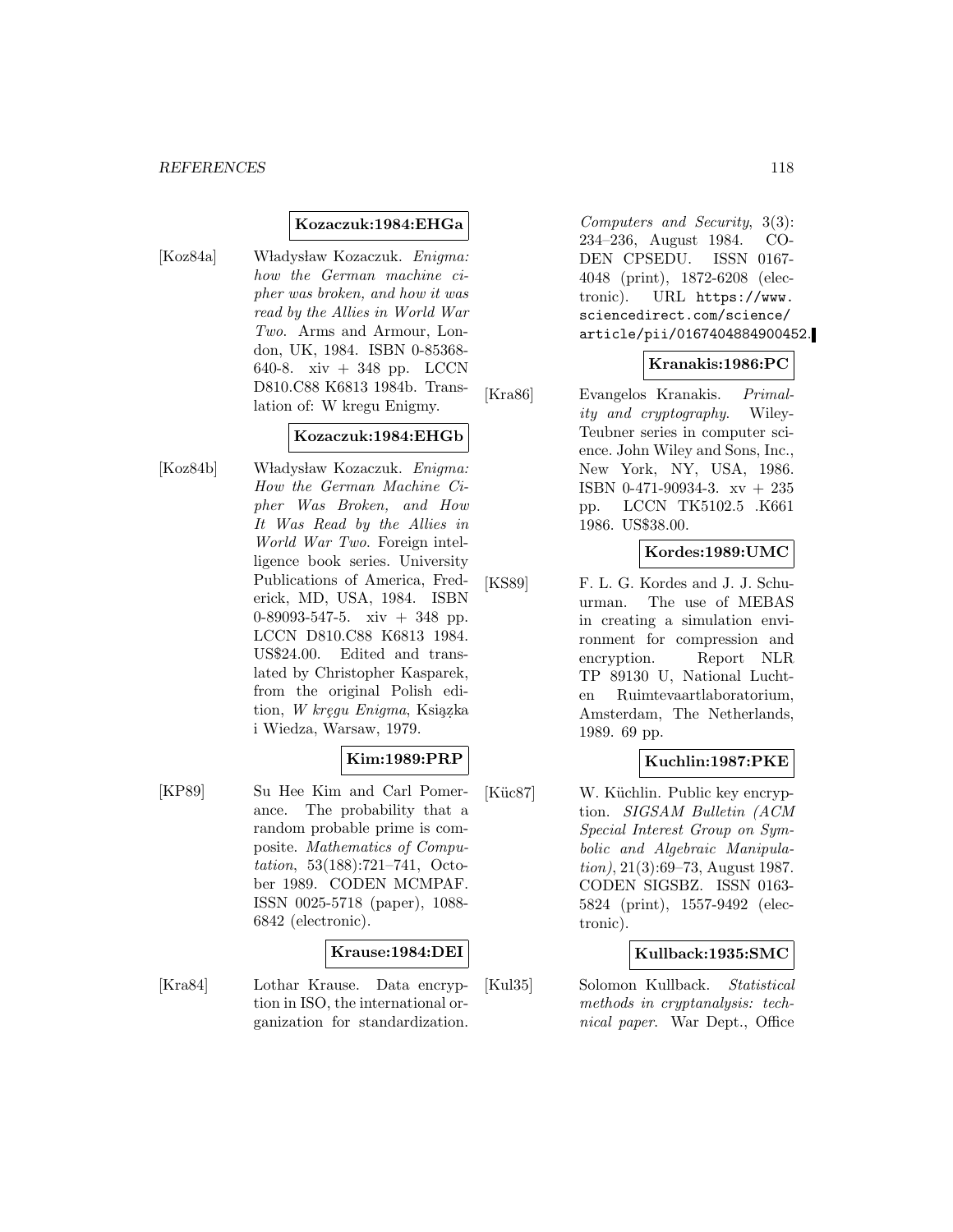of the Chief Signal Officer: U.S. G.P.O., Washington, DC, USA, 1935. various pp.

## **Kullback:1938:SMC**

[Kul38] Solomon Kullback. Statistical methods in cryptanalysis. War Department, Office of the Chief Signal Officer, Washington, DC, USA, revised edition, 1938. 194 pp.

## **Kullback:1967:SMC**

[Kul67] Solomon Kullback. Statistical methods in cryptanalysis. Number 14 in Technical literature series monograph. National Archives, Washington, DC, USA, revised edition, 1967. iii  $+$  194 pp.

### **Kullback:1976:SMC**

[Kul76] Solomon Kullback. Statistical methods in cryptanalysis, volume 4 of A Cryptographic series. Aegean Park Press, Laguna Hills, CA, USA, revised edition, 1976.  $v + 206$  pp. LCCN Z104 .K84.

#### **Kearns:1989:CLL**

[KV89] M. Kearns and L. G. Valiant. Cryptographic limitations on learning Boolean formulae and finite automata. In ACM-TOC'89 [ACM89c], pages 433– 444. ISBN 0-89791-307-8. LCCN QA 76.6 A13 1989. URL http://www.acm.org/ pubs/articles/proceedings/ stoc/73007/p433-kearns/p433 kearns.pdf; http://www. acm.org/pubs/citations/proceedings/ stoc/73007/p433-kearns/.

## **Kasami:1982:KMS**

[KYM82] Tadao Kasami, Saburo Yamamura, and Kenichi Mori. A key management scheme for endto-end encryption and a formal verification of its security. Systems-Comput.-Controls, 13 (3):59–69 (1983), 1982. CODEN SYCCBB. ISSN 0096-8765.

## **Laffin:1964:CCS**

[Laf64] John Laffin. *Codes and ciphers:* secret writing through the ages. Abelard-Schuman, ????, 1964. 164 pp.

### **Lagarias:1984:KPK**

[Lag84a] J. C. Lagarias. Knapsack public key cryptosystems and Diophantine approximation (extended abstract). In Advances in cryptology (Santa Barbara, Calif., 1983), pages 3– 23. Plenum, New York, 1984.

## **Lagarias:1984:PAS**

[Lag84b] J. C. Lagarias. Performance analysis of Shamir's attack on the basic Merkle–Hellman knapsack cryptosystem. Lecture Notes in Computer Science, 172:312–323, 1984. CODEN LNCSD9. ISSN 0302-9743 (print), 1611-3349 (electronic).

## **Lakshmivarahan:1983:APK**

[Lak83] S. Lakshmivarahan. Algorithms for public key cryptosystems: theory and application. In Advances in computers, Vol. 22, volume 22 of Adv. in Comput., pages 45–108. Academic Press, New York, NY, USA, 1983.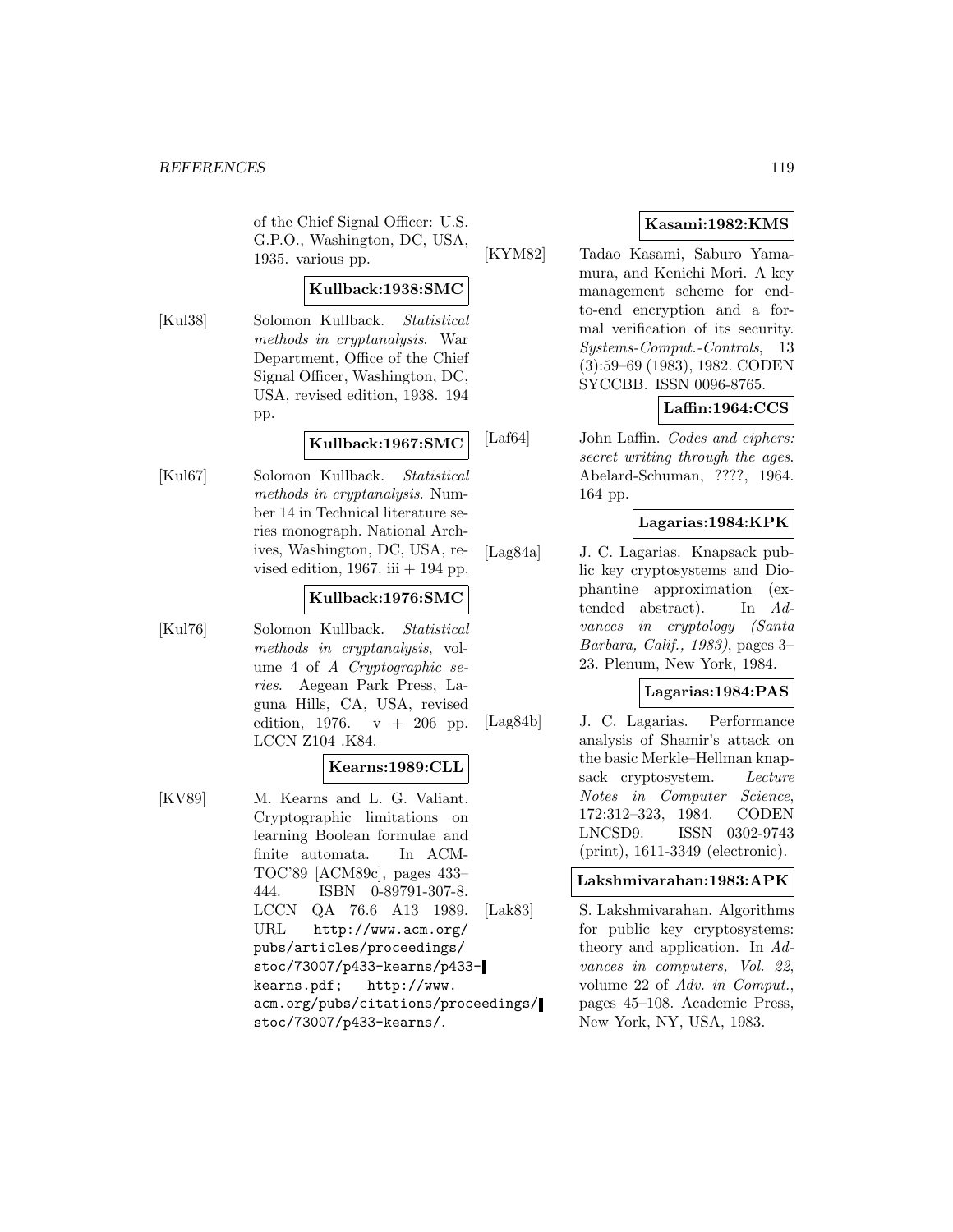### **Lampson:1973:NCP**

[Lam73] Butler W. Lampson. A note on the confinement problem. Communications of the Association for Computing Machinery, 16(10):613–615, October 1973. CODEN CACMA2. ISSN 0001-0782 (print), 1557- 7317 (electronic). URL http: //www.cl.cam.ac.uk/~fapp2/ steganography/bibliography/ 1014.html.

#### **Lamport:1981:TNP**

[Lam81] Leslie Lamport. Technical note: Password authentication with insecure communication. Communications of the Association for Computing Machinery, 24 (11):770–772, November 1981. CODEN CACMA2. ISSN 0001- 0782 (print), 1557-7317 (electronic).

#### **Landers:1946:RPR**

[Lan46] A. W. Landers. Recent publications: Reviews: An Historical and Analytical Bibliography of the Literature of Cryptology, by J. S. Galland. American Mathematical Monthly, 53(6):330–331, June/July 1946. CODEN AM-MYAE. ISSN 0002-9890 (print), 1930-0972 (electronic).

## **Langie:1981:CSS**

[Lan81] Andre Langie. Cryptography: a study on secret writings, volume 38 of A Cryptographic series. Aegean Park Press, Laguna Hills, CA, USA, 1981. ISBN 0-89412-061-1. vii + 192 pp. LCCN Z104 .L28 1981.

Translation of: De la cryptographie. Reprint of an unspecified previous ed. Bibliography: p. 158.

#### **Landau:1989:SSC**

[Lan89] Charles R. Landau. Security in a secure capability-based system. Operating Systems Review, 23(4):2–4, October 1989. CODEN OSRED8. ISSN 0163- 5980.

## **Lassek:1985:CCA**

[Las85] Teresa A. Lassek. Cryptology and the computer age. Thesis (Honors), University of Nebraska at Omaha, Omaha, NE, USA, 1985. 58 pp.

## **Lauer:1981:CSC**

[Lau81] Rudolph F. Lauer. Computer simulation of classical substitution cryptographic systems, volume 32 of A Cryptographic series. Aegean Park Press, Laguna Hills, CA, USA, 1981. ISBN 0-89412-050-6. xi + 111 pp. LCCN Z104 .L38 1981.

#### **Lee:1988:OSM**

[LB88] P. J. Lee and E. F. Brickell. An observation on the security of McEliece's public-key cryptosystem. Lecture Notes in Computer Science, 330:275– 280, 1988. CODEN LNCSD9. ISSN 0302-9743 (print), 1611- 3349 (electronic).

### **Lee:1989:WBL**

[LB89a] T. Paul Lee and R. E. Barkley. A watermark-based lazy buddy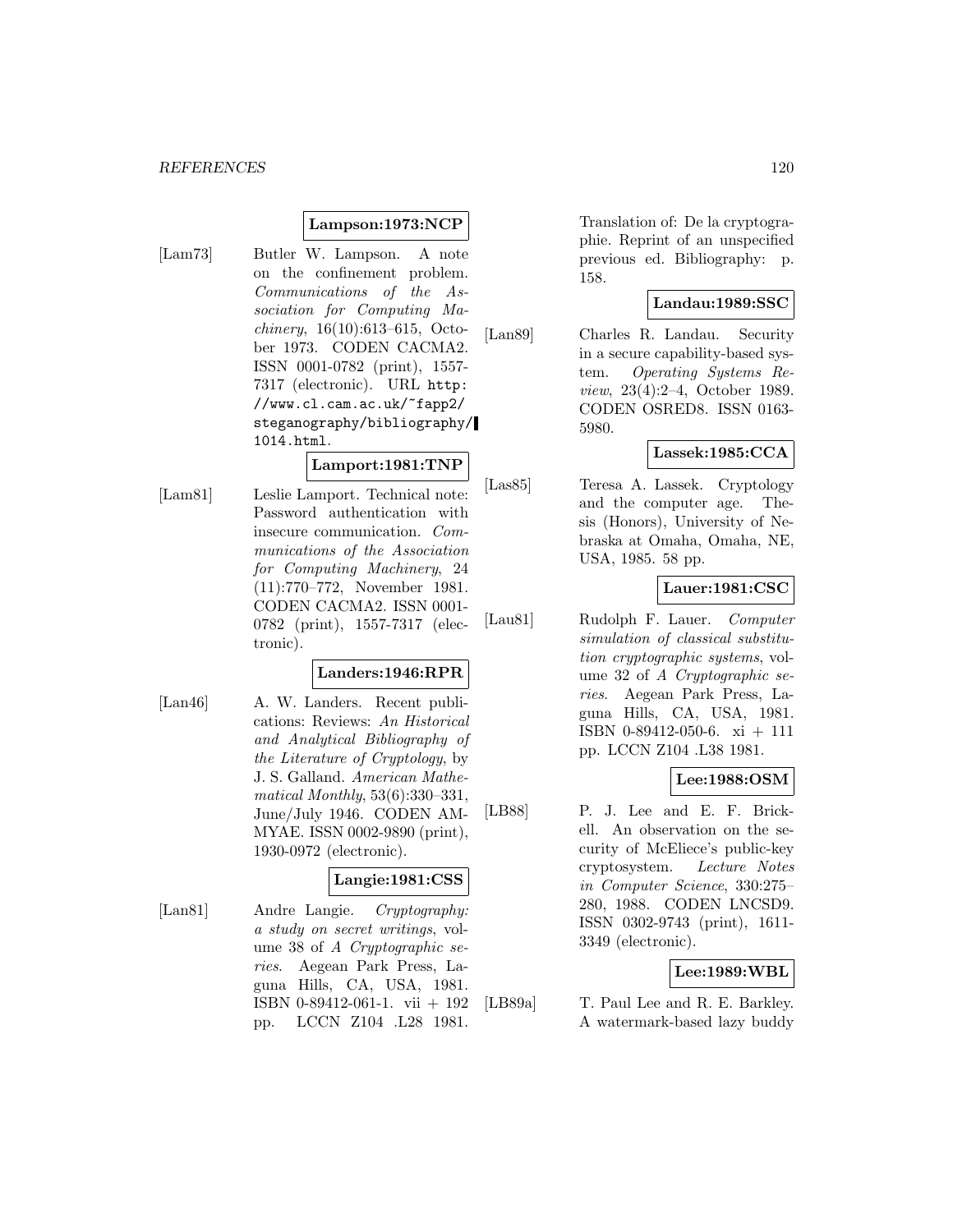system for kernel memory allocation. In USENIX [USE89a], pages 1–13.

## **Lee:1989:WLB**

[LB89b] T. Paul Lee and R. E. Barkley. A watermark-based lazy buddy system for kernel memory allocation. In USENIX Association [USE89b], pages 1–13. LCCN QA 76.76 O63 U83 1989.

## **Leary:1987:CSM**

[Lea87] Penn Leary. The Cryptographic Shakespeare: a monograph wherein the poems and plays attributed to William Shakespeare are proven to contain the enciphered name of the concealed author, Francis Bacon. Westchester House, Omaha, NE, USA, 1987. ISBN 0- 9617917-0-5. 272 pp. LCCN PR2944 .L38 1987.

#### **Leclerc:1989:CRM**

[Lec89] Matthias Leclerc. Chinesische Reste und moderne Kryptographie. (German) [Chinese remainders and modern cryptography]. Mathematische Semesterberichte, 36(2):257– 267, 1989. CODEN ???? ISSN 0720-728X.

## **Leighton:1979:BRA**

[Lei79a] Albert C. Leighton. Book review: An annotated bibliography of cryptography: By David Shulman. Garland Reference Library of the Humanities, Vol. 37 New York/London (Garland Publishing Inc.). 1976.  $xvi + 372$  pp. illus. \$35.00.

Historia Mathematica, 6(2): 213–218, May 1979. CO-DEN HIMADS. ISSN 0315- 0860 (print), 1090-249X (electronic). URL http://www. sciencedirect.com/science/ article/pii/0315086079900934.

## **Leighton:1979:BRB**

[Lei79b] Albert C. Leighton. Book review: An annotated bibliography of cryptography: By David Shulman. Garland Reference Library of the Humanities, Vol. 37 New York/London (Garland Publishing Inc.). 1976. xvi + 372 pp. illus. \$35.00. Historia Mathematica, 6(2): 213–218, May 1979. CO-DEN HIMADS. ISSN 0315- 0860 (print), 1090-249X (electronic). URL http://www. sciencedirect.com/science/ article/pii/0315086079900934.

## **Leiss:1980:NSS**

[Lei80] E. Leiss. A note on a signature system based on probabilistic logic. Information Processing Letters, 11(2):110–113, October ??, 1980. CODEN IF-PLAT. ISSN 0020-0190 (print), 1872-6119 (electronic).

## **Lempel:1979:CT**

[Lem79] Abraham Lempel. Cryptology in transition. ACM Computing Surveys, 11(4):285–303, December 1979. CODEN CMSVAN. ISSN 0010-4892.

## **Lennon:1978:CAI**

[Len78] Richard E. Lennon. Cryptography architecture for information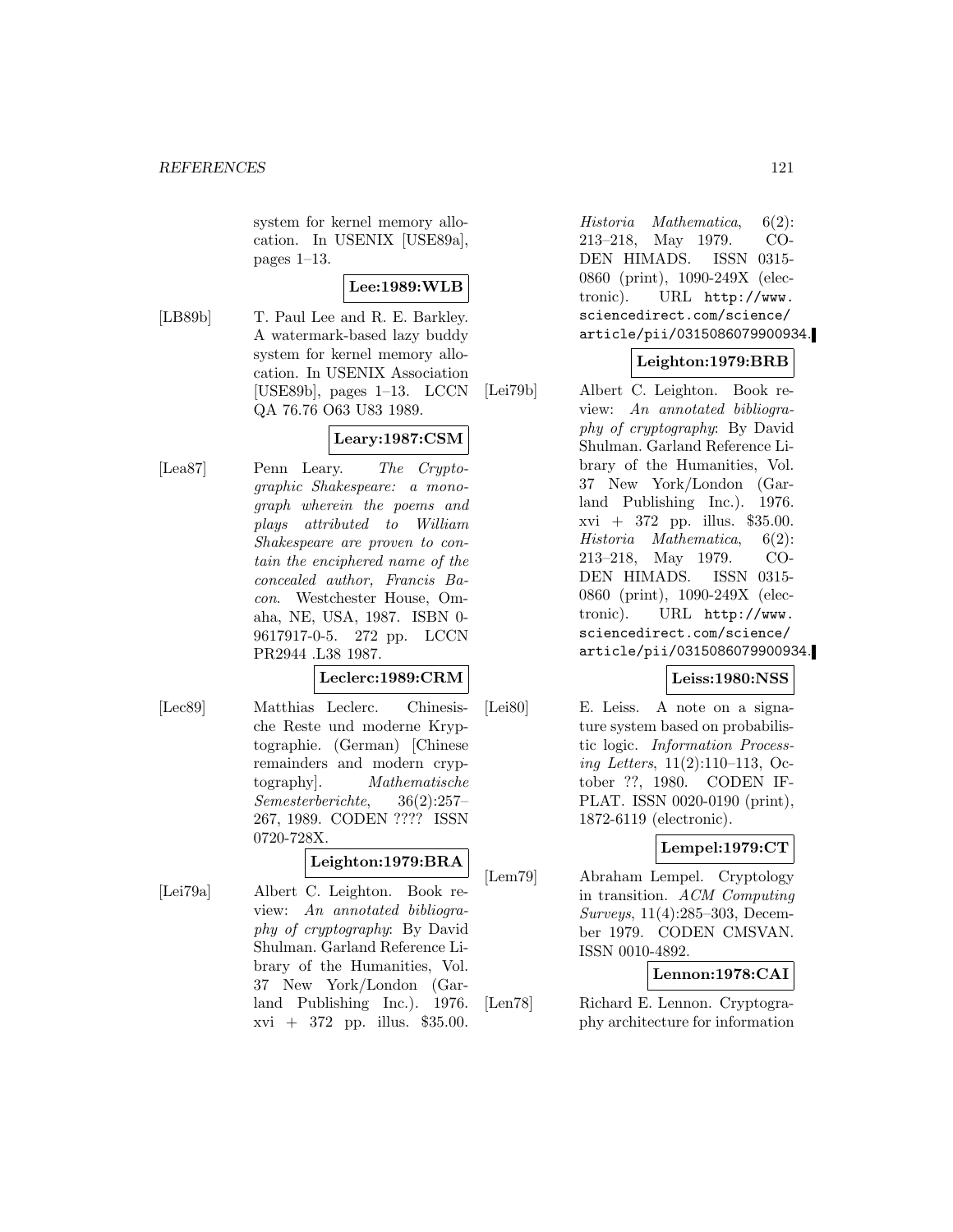security. IBM Systems Journal, 17(2):138–150, 1978. CODEN IBMSA7. ISSN 0018-8670.

## **Lenstra:1987:FIE**

[Len87] H. W. Lenstra, Jr. Factoring integers with elliptic curves. Annals of Mathematics, 126 (3):649–673, 1987. CODEN ANMAAH. ISSN 0003-486X (print), 1939-8980 (electronic). URL http://www.jstor.org/ stable/1971363.

## **Levine:1958:VMS**

[Lev58] Jack Levine. Variable matrix substitution in algebraic cryptography. American Mathematical Monthly, 65(3):170–179, March 1958. CODEN AM-MYAE. ISSN 0002-9890 (print), 1930-0972 (electronic).

## **Levine:1961:SAH**

[Lev61a] Jack Levine. Some applications of high-speed computers to the case  $n = 2$  of algebraic cryptography. Mathematics of Computation, 15(75):254– 260, July 1961. CODEN MCM-PAF. ISSN 0025-5718 (paper), 1088-6842 (electronic).

### **Levine:1961:SECa**

[Lev61b] Jack Levine. Some elementary cryptanalysis of algebraic cryptography. American Mathematical Monthly,  $68(5):411-418$ , May 1961. CODEN AMMYAE. ISSN 0002-9890 (print), 1930- 0972 (electronic).

## **Levine:1961:SECb**

[Lev61c] Jack Levine. Some elementary cryptanalysis of algebraic cryptography. Mathematical Association of America, Buffalo, NY, USA, 1961. 411–418 pp. Reprint from American Mathematical Monthly, vol. 68, no. 5, May 1961.

## **Levine:1983:USC**

[Lev83] Jack Levine. United States cryptographic patents, 1861–1981. Cryptologia, Terre Haute, IN, USA, 1983. ISBN 0-9610560-0- 2. 69 pp. LCCN T223.Z1 .L48.

## **Levin:1985:OWF**

[Lev85] L. A. Levin. One-way functions and pseudorandom generators. In ACM [ACM85], pages 363–365. ISBN 0-89791- 151-2 (paperback). LCCN QA 76.6 A13 1985. URL http:// www.acm.org/pubs/articles/ proceedings/stoc/22145/p363 levin/p363-levin.pdf; http: //www.acm.org/pubs/citations/ proceedings/stoc/22145/p363 levin/. ACM order no. 508850.

## **Lewin:1978:UGW**

[Lew78] Ronald Lewin. Ultra goes to war: the first account of World War II's greatest secret based on official documents. McGraw-Hill, New York, NY, USA, 1978. ISBN 0-07-037453-8. 397 + 6 pp. LCCN D810.S7 L43 1978; D810.S7L43. US\$12.95.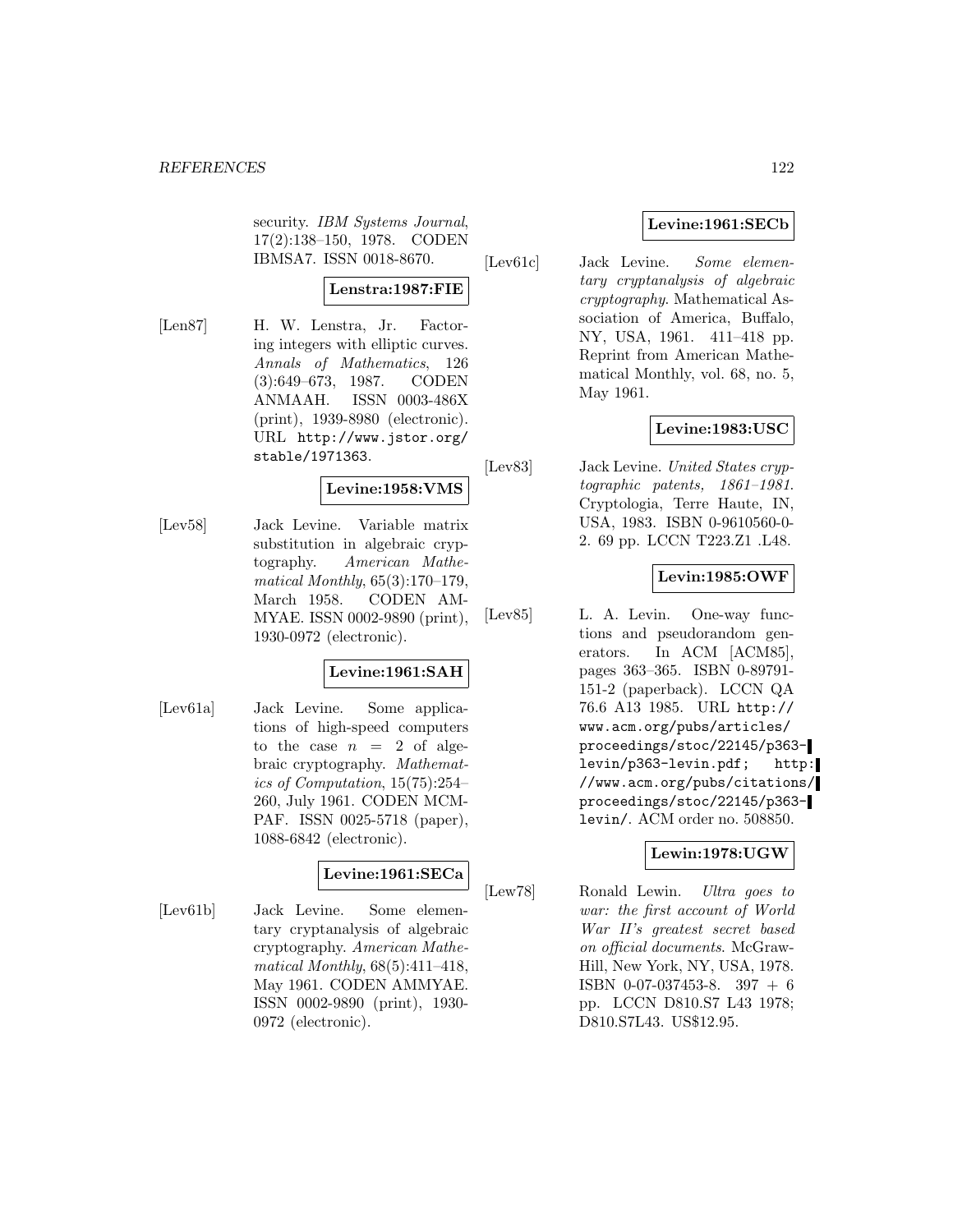#### *REFERENCES* 123

## **Lewin:1982:AMC**

[Lew82] Ronald Lewin. The American magic: codes, ciphers, and the defeat of Japan. Farrar Straus Giroux, New York, NY, USA, 1982. ISBN 0-374-10417-4. xv + 332 pp. LCCN D810.C88 .L48.

#### **Landwehr:1984:SMM**

[LHM84] Carl E. Landwehr, Constance L. Heitmeyer, and John McLean. A security model for military message system. ACM Transactions on Computer Systems, 2 (3):198–222, August 1984. CO-DEN ACSYEC. ISSN 0734- 2071 (print), 1557-7333 (electronic).

## **Lidl:1985:CBP**

[Lid85] R. Lidl. On cryptosystems based on polynomials and finite fields. Lecture Notes in Computer Science, 209:10–15, 1985. CODEN LNCSD9. ISSN 0302- 9743 (print), 1611-3349 (electronic).

#### **Lieberherr:1981:UCD**

[Lie81] K. Lieberherr. Uniform complexity and digital signatures. Theoretical Computer Science, 16(1):99–110, October 1981. CODEN TCSCDI. ISSN 0304- 3975 (print), 1879-2294 (electronic).

#### **RFC0989**

[Lin87] J. Linn. RFC 989: Privacy enhancement for Internet electronic mail: Part I: Message encipherment and authentication procedures, February

1, 1987. URL ftp://ftp. internic.net/rfc/rfc1040. txt; ftp://ftp.internic. net/rfc/rfc1113.txt; ftp: //ftp.internic.net/rfc/rfc989. txt; ftp://ftp.math.utah. edu/pub/rfc/rfc1040.txt; ftp://ftp.math.utah.edu/pub/ rfc/rfc1113.txt; ftp:// ftp.math.utah.edu/pub/rfc/ rfc989.txt. Obsoleted by RFC1040, RFC1113 [Lin88, Lin89]. Status: UNKNOWN.

## **RFC1040**

[Lin88] J. Linn. RFC 1040: Privacy enhancement for Internet electronic mail: Part I: Message encipherment and authentication procedures, January 1, 1988. URL ftp://ftp. internic.net/rfc/rfc1040. txt; ftp://ftp.internic. net/rfc/rfc1113.txt; ftp: //ftp.internic.net/rfc/rfc989. txt; ftp://ftp.math.utah. edu/pub/rfc/rfc1040.txt; ftp://ftp.math.utah.edu/pub/ rfc/rfc1113.txt; ftp:// ftp.math.utah.edu/pub/rfc/ rfc989.txt. Obsoleted by RFC1113 [Lin89]. Obsoletes RFC0989 [Lin87]. Status: UN-KNOWN.

## **RFC1113**

[Lin89] J. Linn. RFC 1113: Privacy enhancement for Internet electronic mail: Part I message encipherment and authentication procedures, August 1, 1989. URL ftp://ftp. internic.net/rfc/rfc1040. txt; ftp://ftp.internic.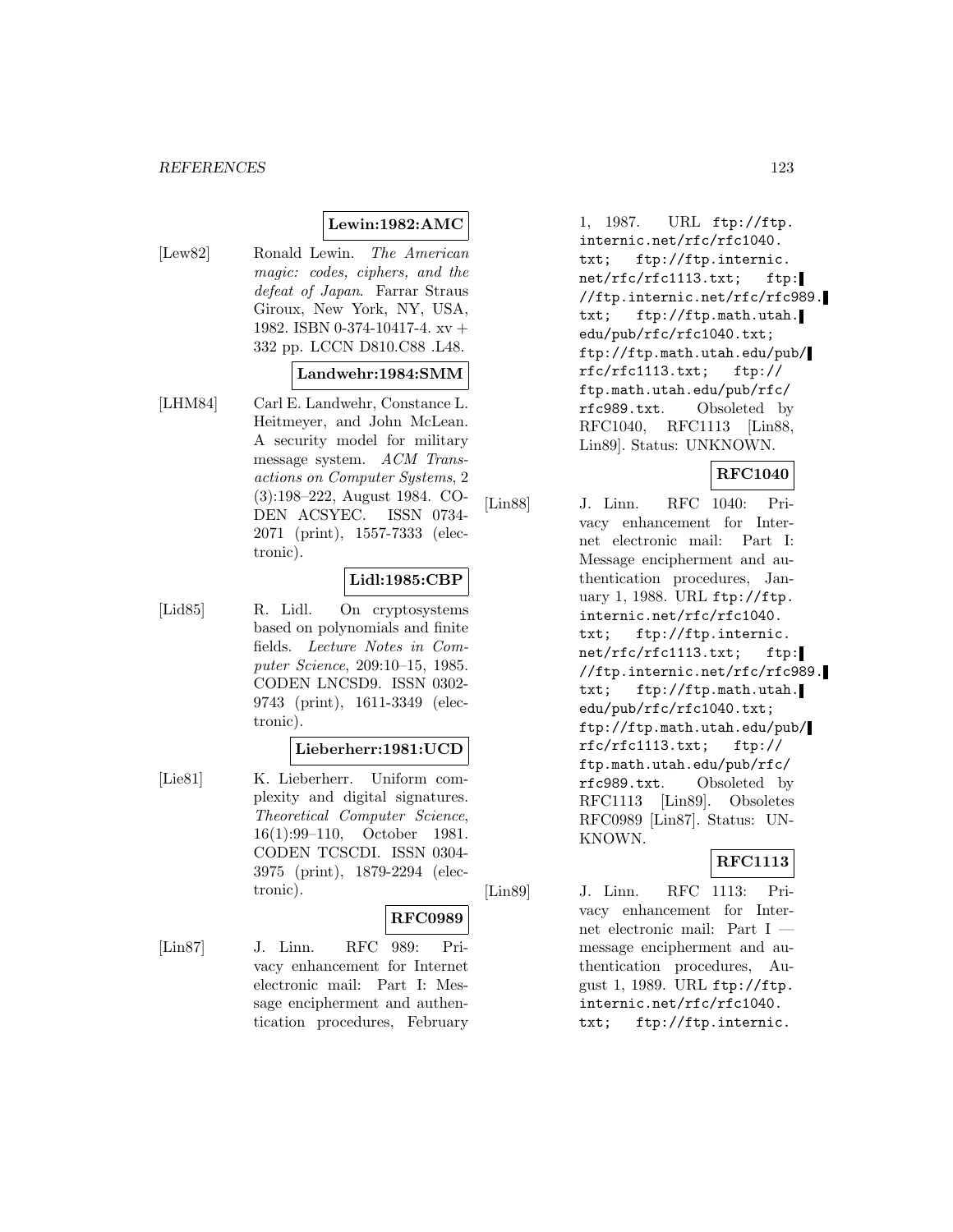net/rfc/rfc1113.txt; ftp: //ftp.internic.net/rfc/rfc1421. txt; ftp://ftp.internic. net/rfc/rfc989.txt; ftp: //ftp.math.utah.edu/pub/rfc/ rfc1040.txt; ftp://ftp. math.utah.edu/pub/rfc/rfc1113. txt; ftp://ftp.math.utah. edu/pub/rfc/rfc1421.txt; ftp://ftp.math.utah.edu/pub/ rfc/rfc989.txt. Obsoleted by RFC1421 [Lin93]. Obsoletes RFC0989, RFC1040 [Lin87, Lin88]. Status: HISTORIC.

# **RFC1421**

[Lin93] J. Linn. RFC 1421: Privacy enhancement for Internet electronic mail: Part I: Message encryption and authentication procedures, February 1993. URL ftp://ftp. internic.net/rfc/rfc1113. txt; ftp://ftp.internic. net/rfc/rfc1421.txt; ftp: //ftp.math.utah.edu/pub/rfc/ rfc1113.txt; ftp://ftp. math.utah.edu/pub/rfc/rfc1421. txt. Obsoletes RFC1113 [Lin89]. Status: PROPOSED STANDARD.

## **Litant:1987:BRC**

[Lit87] Thomas F. Litant. Book review: Computer Security: the Practical Issues in a Troubled World, (Elsevier Science Publishers, Amsterdam 1985). Operating Systems Review, 21(1): 3–5, January 1987. CODEN OSRED8. ISSN 0163-5980.

## **Laih:1989:NTS**

[LLH89] Chi Sung Laih, Jau Yien Lee,

and Lein Harn. A new threshold scheme and its application in designing the conference key distribution cryptosystem. Information Processing Letters, 32 (3):95–99, August 24, 1989. CO-DEN IFPLAT. ISSN 0020-0190 (print), 1872-6119 (electronic).

#### **Langie:1922:C**

André Langie and James Cruickshank Henderson Macbeth. Cryptography. Constable and Company Limited, London, UK, 1922. vii  $+1 + 192$  pp. LCCN Z 104 L26dE. Bibliography: p.158.

## **Luccio:1980:CMC**

[LM80] F. Luccio and S. Mazzone. A cryptosystem for multiple communication. Information Processing Letters, 10(4–5):180– 183, July 5, 1980. CODEN IF-PLAT. ISSN 0020-0190 (print), 1872-6119 (electronic). See notes [Mei81, Hel81].

## **Lidl:1984:PPR**

[LM84] Rudolf Lidl and Winfried B. Müller. Permutation polynomials in RSA-cryptosystems. In Advances in cryptology (Santa Barbara, Calif., 1983), pages 293–301. Plenum, New York, 1984.

### **Leighton:1985:HBC**

[LM85] Albert C. Leighton and Stephen M. Matyas. The history of book ciphers. In Blakley and Chaum [BC85], pages 101–113. CODEN LNCSD9. ISBN 0-387- 15658-5; 3-540-39568-7. ISSN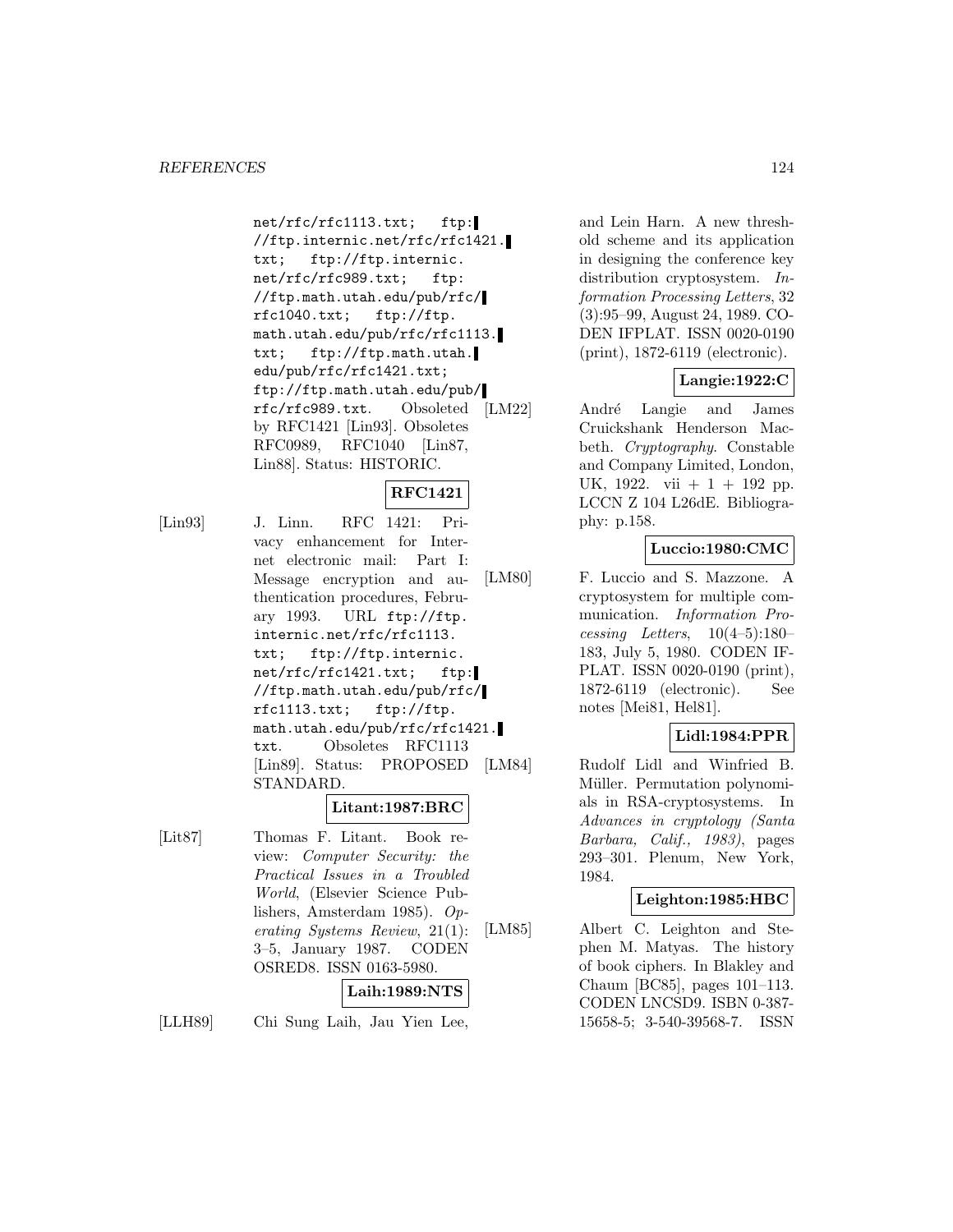0302-9743 (print), 1611-3349 (electronic). LCCN QA76.9.A25 C791 1984; QA267.A1 L43 no.196. URL http://www. springerlink.com/openurl. asp?genre=article&issn=?? ??&volume=0&issue=0&spage= 101. CRYPTO 84: a Workshop on the Theory and Application of Cryptographic Techniques, held at the University of California, Santa Barbara, August 19–22, 1984, sponsored by the International Association for Cryptologic Research.

#### **Lagarias:1985:SLD**

[LO85] J. C. Lagarias and A. M. Odlyzko. Solving low-density subset sum problems. Journal of the Association for Computing Machinery, 32(1):229– 246, January 1985. CODEN JACOAH. ISSN 0004-5411. URL http://www.acm.org/ pubs/toc/Abstracts/0004-5411/ 2461.html. Preliminary version in Proc. 24th IEEE Foundations Computer Science Symp., pp. 1– 10, 1983.

## **Lomet:1983:HPU**

[Lom83] David B. Lomet. A high performance, universal, key associative access method. SIG-MOD Record (ACM Special Interest Group on Management of Data), 13(4):120–133, May 1983. CODEN SRECD8. ISSN 0163-5808 (print), 1943-5835 (electronic).

## **Luciano:1987:CCC**

[LP87] Dennis Luciano and Gordon Prichett. Cryptology: From Caesar ciphers to public-key cryptosystems. College Mathematics Journal, 18(1):2–17, January 1987. CODEN ???? ISSN 0746-8342 (print), 1931- 1346 (electronic). URL http: //www.tandfonline.com/doi/ abs/10.1080/07468342.1987. 11973000.

## **Luby:1986:PRP**

[LR86] M. Luby and C. Rackoff. Pseudo-random permutation generators and cryptographic composition. In ACM [ACM86], pages 356–363. ISBN 0- 89791-193-8. LCCN QA 76.6 A13 1986. URL http:// www.acm.org/pubs/articles/ proceedings/stoc/12130/p356 luby/p356-luby.pdf; http: //www.acm.org/pubs/citations/ proceedings/stoc/12130/p356 luby/. ACM order number 508860.

### **Lagarias:1988:UEP**

[LR88a] Jeffrey C. Lagarias and James A. Reeds. Unique extrapolation of polynomial recurrences. SIAM Journal on Computing, 17(2): 342–362, ???? 1988. CO-DEN SMJCAT. ISSN 0097-5397 (print), 1095-7111 (electronic). Special issue on cryptography.

## **Luby:1988:HCP**

[LR88b] Michael Luby and Charles Rackoff. How to construct pseudorandom permutations from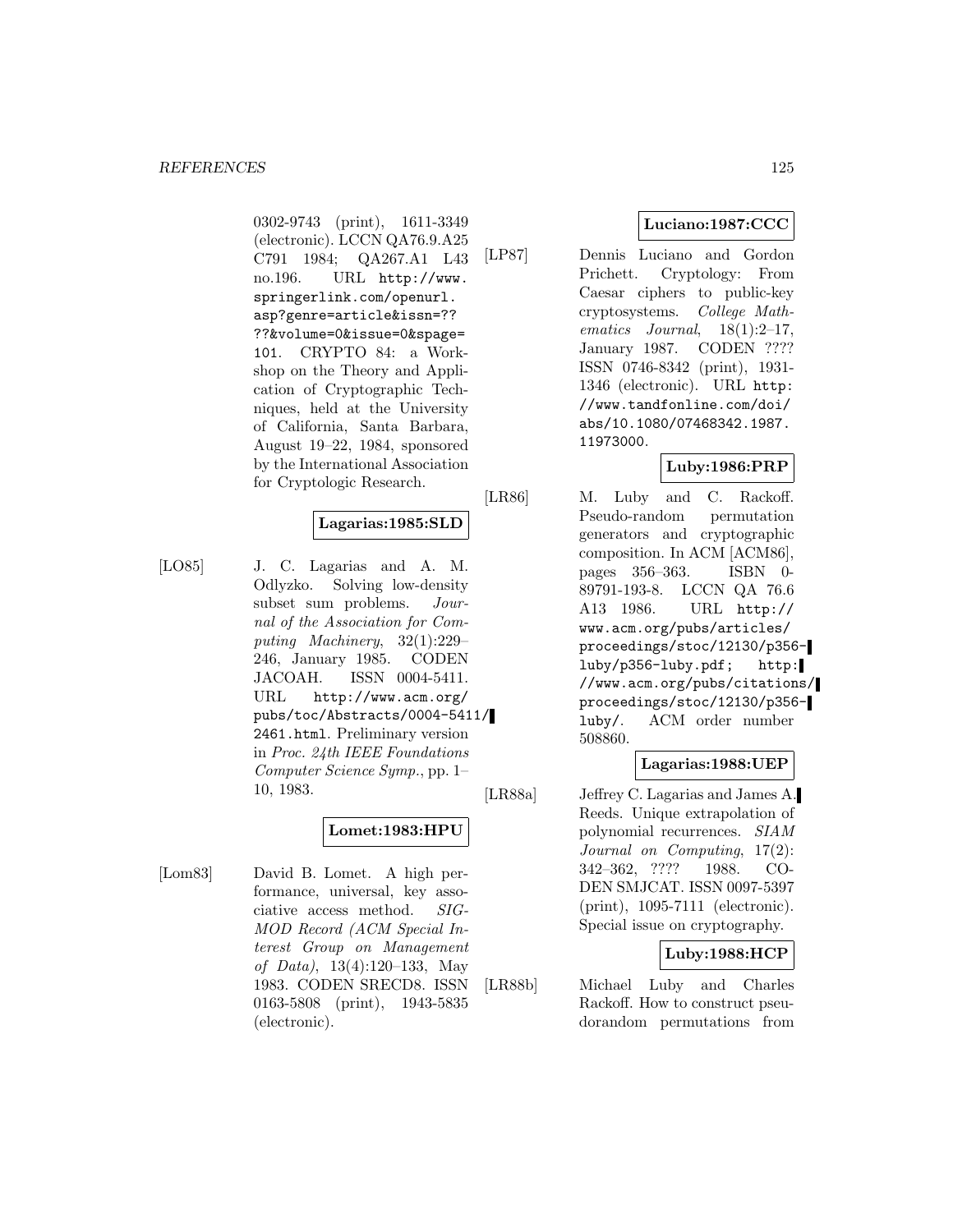pseudorandom functions. SIAM Journal on Computing, 17(2): 373–386, ???? 1988. CO-DEN SMJCAT. ISSN 0097-5397 (print), 1095-7111 (electronic). Special issue on cryptography.

## **Lange:1925:TC**

[LS25] André Lange and E. A. Soudart. Traité de cryptographie. (French) [Treatise on  $cryptography$ . Librairie Félix Alcan, Paris, France, 1925. xii  $+366 + vi$  pp. LCCN Z104 .L26 1925.

## **Lange:1981:TC**

[LS81] André Lange and E. A. Soudart. Treatise on cryptography, volume 36 of A Cryptographic series. Aegean Park Press, Laguna Hills, CA, USA, 1981. ISBN 0-89412-055-7 (paperback).  $xvi + 168$  pp. LCCN Z104.L2613 1981. Translation of: Traite de cryptographie  $\frac{1}{2}$  par André Lange et E.-A. Soudart. "Plus many problems in French for the solver".

## **Lu:1989:SCI**

[LS89] W. P. Lu and M. K. Sundareshan. Secure communication in Internet environments: a hierarchical key management scheme for End-to-End encryption. IEEE Transactions on Communications, 37(10):1014– 1023, October 1, 1989. CO-DEN IECMBT. ISSN 0090-6778 (print), 1558-0857 (electronic).

## **Lamport:1982:BGP**

[LSP82] Leslie Lamport, Robert Shostak, and Marshall Pease. The Byzantine generals problem. ACM Transactions on Programming Languages and Systems, 4(3):382–401, July 1982. CO-DEN ATPSDT. ISSN 0164-0925 (print), 1558-4593 (electronic). They proved that Byzantine agreement cannot be reached unless fewer than one-third of the processes are faulty. This result assumes that authentication, i.e., the crypting of messages to make them unforgeable, is not used. With unforgeable messages, they show that the problem is solvable for any  $n \geq t > 0$ , where *n* is the total number of processes and  $t$  is the number of faulty processes.

## **Leung:1985:SCT**

[LT85] A. K. Leung and S. E. Tavares. Sequence complexity as a test for cryptographic systems. In Blakley and Chaum [BC85], pages 468–474. CODEN LNCSD9. ISBN 0-387-15658- 5; 3-540-39568-7. ISSN 0302- 9743 (print), 1611-3349 (electronic). LCCN QA76.9.A25 C791 1984; QA267.A1 L43 no.196. URL http://www. springerlink.com/openurl. asp?genre=article&issn=?? ??&volume=0&issue=0&spage= 468. CRYPTO 84: a Workshop on the Theory and Application of Cryptographic Techniques, held at the University of California, Santa Barbara,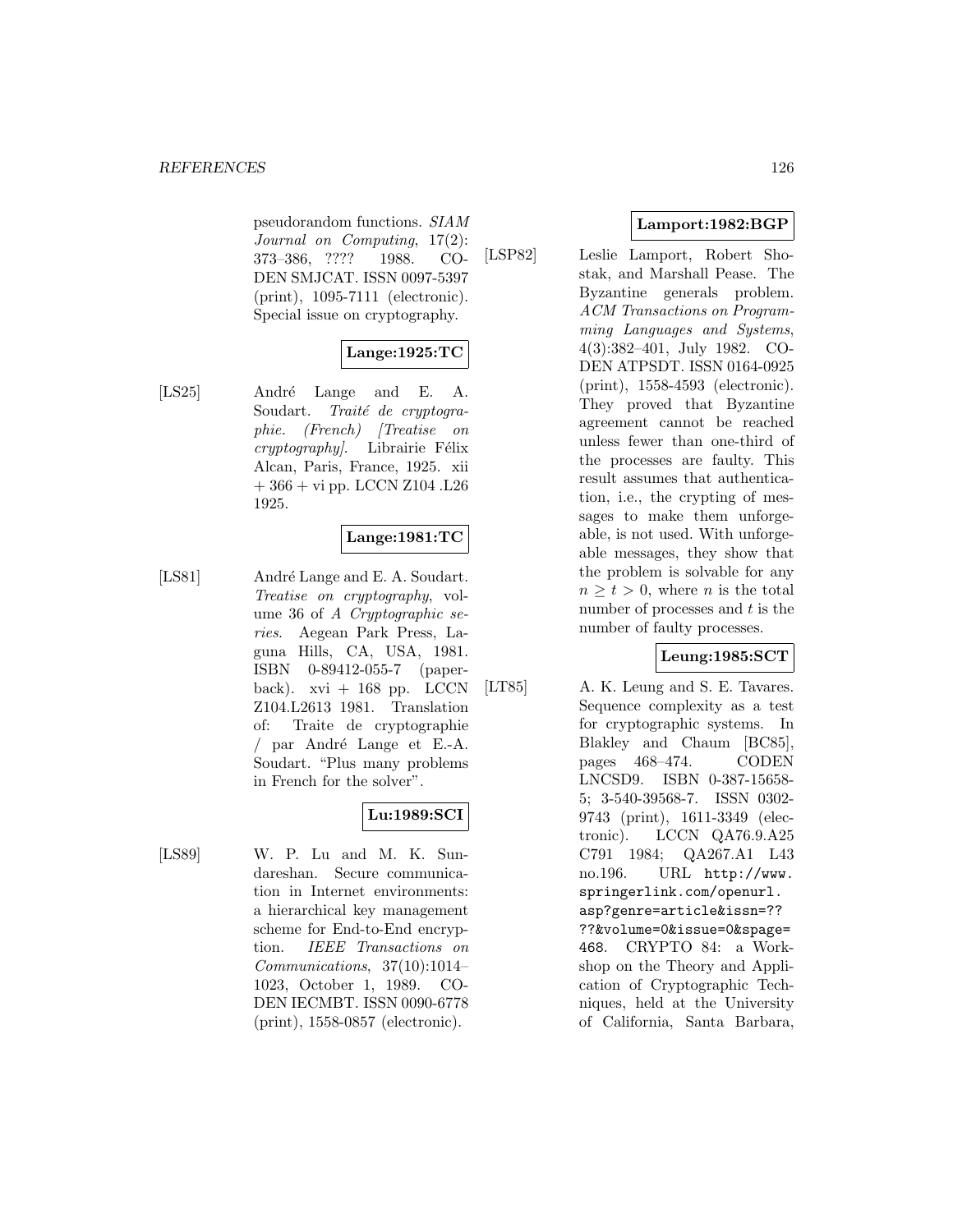August 19–22, 1984, sponsored by the International Association for Cryptologic Research.

#### **Lioen:1988:OMA**

[LtW88a] W. Lioen, H. te Riele, and D. Winter. Optimization of the MPQS-factoring algorithm on the Cyber 205 and the NEC SX-2. Supercomputer, 5(4):42– 50, July 1988. CODEN SP-COEL. ISSN 0168-7875.

## **Lioen:1988:OMF**

[LtW88b] W. Lioen, H. te Riele, and D. Winter. Optimization of the MPQS-factoring algorithm on the Cyber 205 and the NEC SX-2. Supercomputer, 5(4):42– 50, July 1988. CODEN SP-COEL. ISSN 0168-7875.

## **Lu:1979:EGC**

[Lu79] Shyue Ching Lu. The existence of good cryptosystems for key rates greater than the message redundancy. IEEE Transactions on Information Theory, 25(4): 475–477, 1979. CODEN IET-TAW. ISSN 0018-9448 (print), 1557-9654 (electronic).

## **Lu:1980:AEG**

- 
- [Lu80] Shyue Ching Lu. Addition to: "The existence of good cryptosystems for key rates greater than the message redundancy" [IEEE Trans. Inform. Theory **25** (1979), no. 4, 475–477; MR 80g:94069]. IEEE Transactions on Information Theory, 26(1): 129, 1980. CODEN IETTAW. ISSN 0018-9448 (print), 1557- 9654 (electronic).

## **Long:1988:DLH**

[LW88] Douglas L. Long and Avi Wigderson. The discrete logarithm hides  $O(\log n)$  bits. SIAM Journal on Computing, 17(2): 363–372, ???? 1988. CO-DEN SMJCAT. ISSN 0097-5397 (print), 1095-7111 (electronic). Special issue on cryptography.

## **Ma:1979:RAD**

[Ma79] Robert Ma. Review and analysis of the Data Encryption Standard. Master of science, plan ii., Department of Electrical Engineering and Computer Sciences, University of California, Berkeley, Berkeley, CA, USA, 1979. 70 pp.

## **Meijer:1981:DSS**

[MA81] Henk Meijer and Selim G. Akl. Digital signature schemes. Technical report 81-120, Department of Computing and Information Science, Queen's University, Kingston, ON, Canada, 1981. 10 pp.

#### **MacPherson:1987:CUN**

[Mac87] B. Nelson MacPherson. The compromise of US Navy cryptanalysis after the Battle of Midway. Intelligence and National Security, 2(2):320–??, 1987. ISSN 0268-4527 (print), 1743- 9019 (electronic).

### **Mandelbrot:1960:BRJa**

[Man60] Benoît Mandelbrot. Book review: John Chadwick, The Decipherment of Linear B (1958)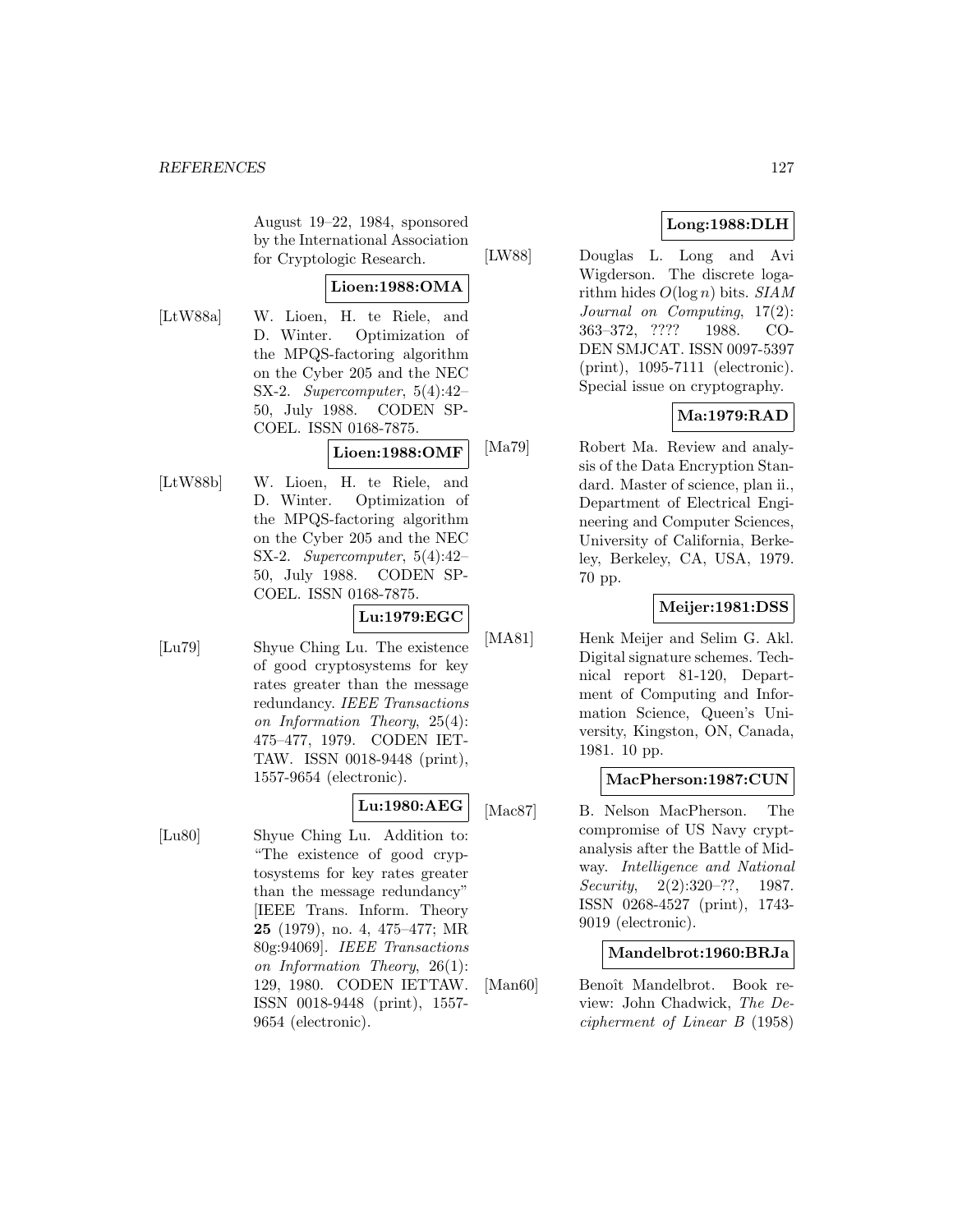#### *REFERENCES* 128

Cambridge University Press. Information and Control, 3 (1):95–96, March 1960. CO-DEN IFCNA4. ISSN 0019- 9958 (print), 1878-2981 (electronic). URL http://www. sciencedirect.com/science/ article/pii/S0019995860903478.

## **Marsh:1970:CSS**

[Mar70a] D. C. B. Marsh. Cryptology as a senior seminar topic. Mathematical Association of America, Buffalo, NY, USA, 1970. 761– 764 pp. Reprint from American Mathematical Monthly, vol. 77, no. 7, August-September, 1970.

## **Marsh:1970:MEC**

[Mar70b] D. C. B. Marsh. Mathematical education: Cryptology as a senior seminar topic. American Mathematical Monthly, 77 (7):761–764, August/September 1970. CODEN AMMYAE. ISSN 0002-9890 (print), 1930- 0972 (electronic).

#### **Marion:1976:ANB**

[Mar76] Bruce Phillip Marion. Analysis of National Bureau of Standards Data Encryption Algorithm. Thesis (Engineer), Department of Electrical Engineering, Stanford University, Stanford, CA, USA,  $1976. v + 46$ pp.

#### **Massey:1983:LFC**

[Mas83] J. L. Massey. Logarithms in finite cycle groups – cryptographic issues. In Edward C.

van der Meulen, editor, Proceedings of the Fourth Symposium on Information Theory in the Benelux: held at the Brembergcentrum, Haasrode, Belgium, May 26–27, 1983, pages 17–25. IEEE Computer Society Press, 1109 Spring Street, Suite 300, Silver Spring, MD 20910, USA, 1983. ISBN 90-334-0690-X. LCCN Q350 S988 1983.

#### **Mastrovito:1989:VDM**

[Mas89] E. D. Mastrovito. VLSI designs for multiplication over finite fields  $GF(2^m)$ . Lecture Notes in Computer Science, 357:397– 309, 1989. CODEN LNCSD9. ISSN 0302-9743 (print), 1611- 3349 (electronic).

## **Matyas:1979:DSO**

[Mat79] Stephen M. Matyas. Digital signatures — an overview.  $Com$ puter Networks: The International Journal of Distributed Informatique, 3(2):87–94, April 1979. CODEN CNETDP. ISSN 0376-5075.

### **Mauborgne:1914:APC**

[Mau14] Joseph O. Mauborgne. An advanced problem in cryptography and solution. Technical report, Army Service School's Press, Ft. Leavenworth, KS, USA, 1914. 21 pp.

### **Milner-Barry:1986:ADL**

[MB86] P. S. Milner-Barry. 'Action This Day': The letter from Bletchley Park cryptanalysts to the Prime Minister, 21 October 1941. In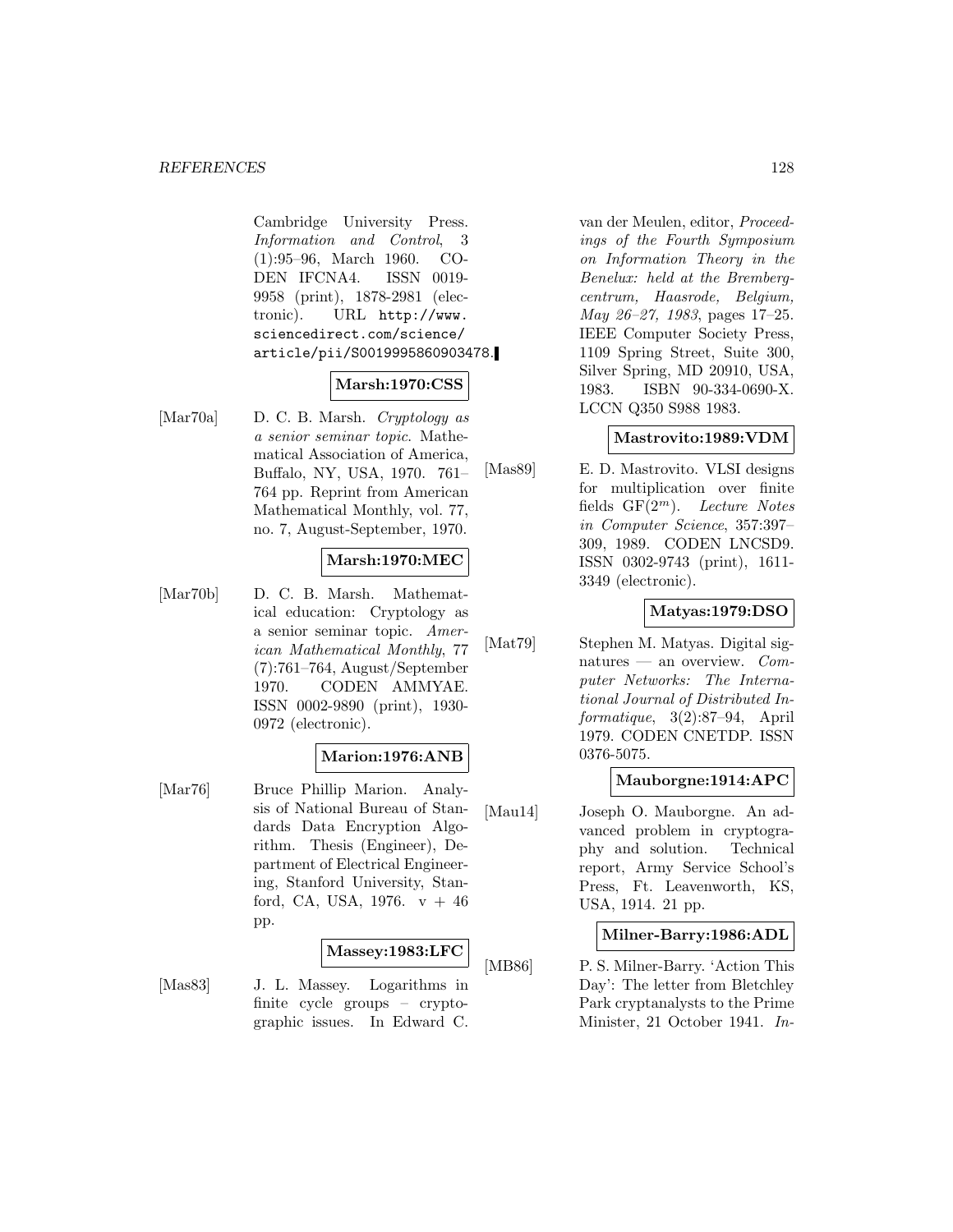telligence and National Security, 1(2):??, 1986. ISSN 0268- 4527 (print), 1743-9019 (electronic).

#### **McCarthy:1975:AFP**

[McC75] John McCarthy. ACM Forum: Proposed criterion for a cipher to be probable-word-proof. Communications of the Association for Computing Machinery, 18(2):131–132, February 1975. CODEN CACMA2. ISSN 0001- 0782 (print), 1557-7317 (electronic). See [FH74].

#### **McIvor:1985:SC**

[McI85] R. McIvor. Smart cards. Scientific American, 253(5):130–137, November 1985. CODEN SCA-MAC. ISSN 0036-8733 (print), 1946-7087 (electronic).

#### **Meador:1920:KCE**

[Mea20] J. E. D. Meador. Keeping the camera on an even keel, telephoning in cipher. Scientific American, 123(5):107, July 31, 1920. CODEN SCAMAC. ISSN 0036-8733 (print), 1946-7087 (electronic). URL http://www. nature.com/scientificamerican/ journal/v123/n5/pdf/scientificamerican07311920- p. 124. 107a.pdf.

### **Meijer:1981:NCM**

[Mei81] H. Meijer. A note on "A cryptosystem for multiple communication" [Inform. Process. Lett. **10**(4–5), 5 July 1980, pp. 180– 183]. Information Processing Letters, 12(4):179–181, August 13, 1981. CODEN IFPLAT.

ISSN 0020-0190 (print), 1872- 6119 (electronic). See [LM80, Hel81].

## **Meijer:1983:CCC**

[Mei83] Henk Meijer. Cryptology computational complexity and applications. Thesis (Ph.D.), Queen's University, Ottawa, ON, Canada, 1983. 2 microfiches (179 fr.).

## **Meijer:1985:MEN**

[Mei85] Henk Meijer. Multiplicationpermutation encryption networks. Technical report 85- 171, Department of Computing and Information Science, Queen's University, Kingston, Ont., Canada, 1985. 15 pp.

#### **Mendelsohn:1939:CC**

[Men39] Charles Jastrow Mendelsohn. Cardan on cryptography. Yeshiva College, New York, NY, USA, 1939. 157–168 pp. LCCN ???? Reprinted from Scripta mathematica, Vol. 6, No. 3, October, 1939. J. S. Galland, Bibliography of ... cryptology, 1945,

## **Mendelsohn:1989:CWI**

[Men89] John Mendelsohn, editor. Covert warfare: intelligence, counterintelligence, and military deception during the World War II era. Garland, New York, NY, USA, 1989. ISBN 0-8240-7950- 7 (vol. 1). ???? pp. LCCN D810.S7 C66 1989. US\$60.00.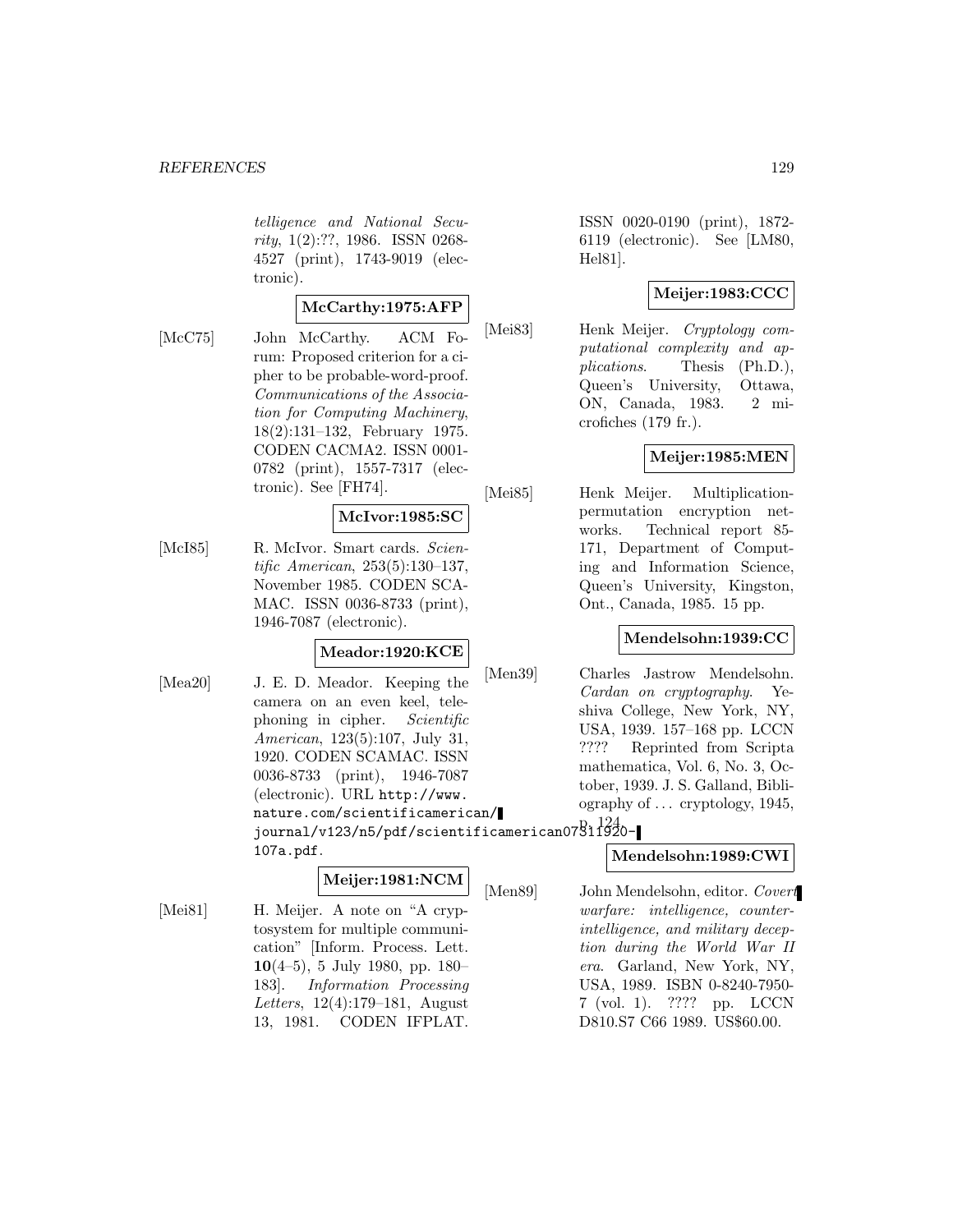#### **Mersenne:1644:CPM**

[Mer44] Marin Mersenne. Cogitata Physica-Mathematica ... [Tractatus de mensuris ponderibus atque nummis ... Hydraulica pneumatica; arsque navigandi. Harmonia theorica, practica. Et Mechanica phaenomena. Ballistica et acontismologia]. Antonii Bertier, Paris, France, April 1, 1644. [30], 40 [24], 41–370, [16], 96, [8], 138, [34]  $+$  40 pp. URL http://www. mersenne.org/prime.htm; http://www.mersenne.org/status. htm. Three volumes. This is the book that introduced the conjecture that numbers of the form  $M(n)=2<sup>n</sup>-1$  are prime for  $n =$ 2, 3, 5, 7, 13, 17, 19, 31, 67, 127, and 257, but could not test this claim. Euler showed in 1750 that  $M(31)$  is prime. Lucas showed in 1876 that  $M(127)$  is prime. Pervouchine showed in 1883 that  $M(61)$  is prime, finally disproving the Mersenne conjecture. Powers in the early 1900s showed that  $M(89)$  and  $M(107)$  are prime, both missed by Mersenne. By 1947, it was known that the correct list is 2, 3, 5, 7, 13, 17, 19, 31, 61, 89, 107, and 127, so Mersenne had five errors in his list: 67 and 257 should have been removed, and 61, 89, and 107 added. By late 2001, 39 Mersenne primes were known, the five largest having been found by massive distributed computing efforts through the Great Internet Mersenne Primes Search

(GIMPS) project. The largest of these is  $M(13466917)$ , a number containing 4,053,946 digits.

### **Merkle:1978:SCI**

[Mer78] Ralph C. Merkle. Secure communications over insecure channels. Communications of the Association for Computing Machinery, 21(4):294–299, April 1978. CODEN CACMA2. ISSN 0001-0782 (print), 1557-7317 (electronic).

#### **Merkle:1980:PPK**

[Mer80] R. C. Merkle. Protocols for public key cryptosystems. In IEEE [IEE80], page ?? LCCN QA76.9.A25S95 1980.

### **Merkle:1982:PPK**

[Mer82a] Ralph C. Merkle. Protocols for public key cryptosystems. In Secure communications and asymmetric cryptosystems, volume 69 of AAAS Sel. Sympos. Ser., pages 73–104. Westview, Boulder, CO, 1982.

## **Merkle:1982:SAP**

Ralph C. (Ralph Charles) Merkle. Secrecy, authentication, and public key systems, volume 18 of Computer science. Systems programming. UMI Research Press, Ann Arbor, MI, USA, 1982. ISBN 0-8357-1384- 9. 104 pp. LCCN QA76.9.A25 M47 1982. Revision of the author's thesis (Ph.D.—Stanford University, 1979).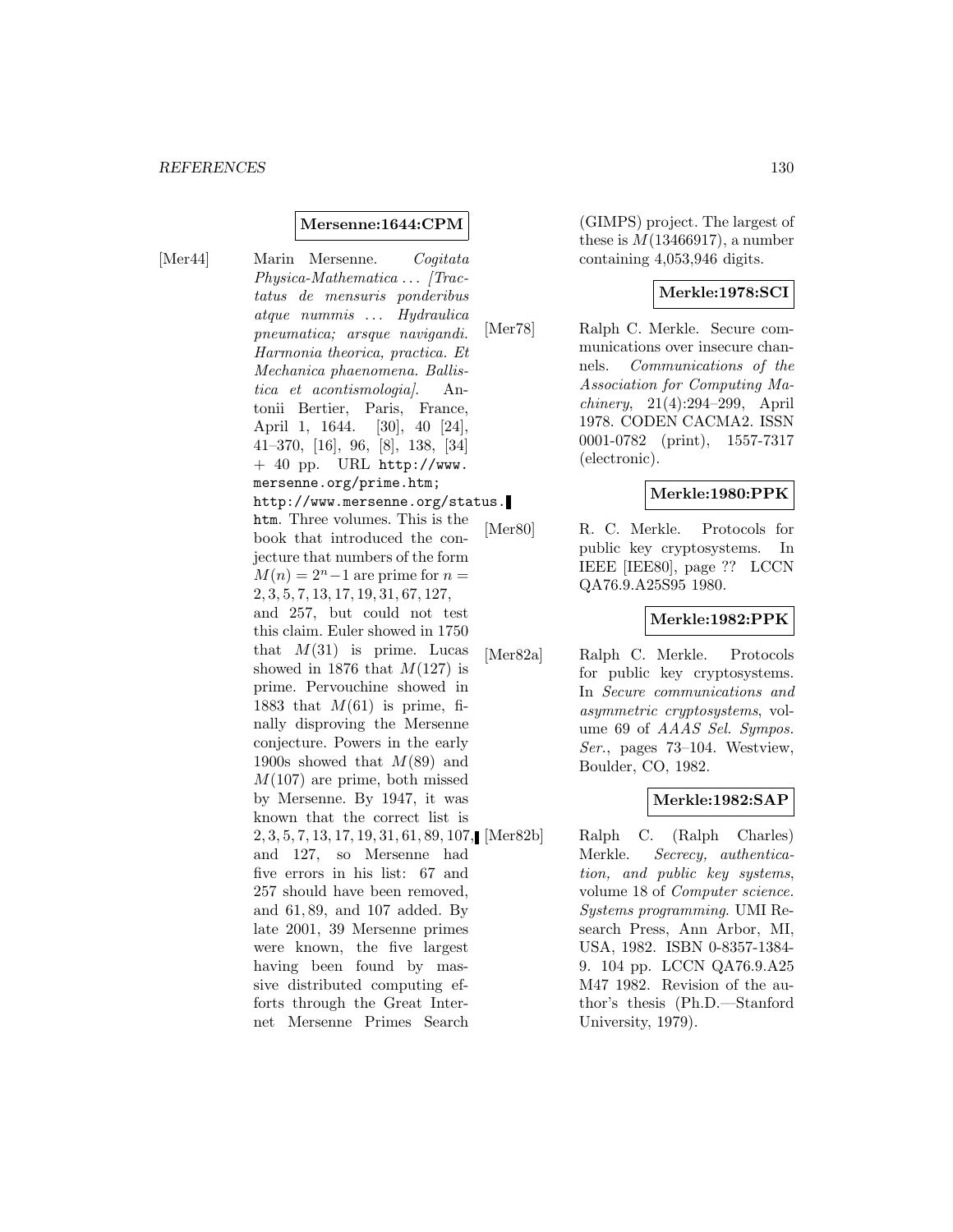## **Merkle:1988:DSB**

[Mer88] Ralph C. Merkle. A digital signature based on a conventional encryption function. In Carl Pomerance, editor, Advances in Cryptology — CRYPTO '87, volume 293 of Lecture Notes in Computer Science, pages 369– 378. Springer-Verlag, Berlin, Germany / Heidelberg, Germany / London, UK / etc., 1988. ISBN 3-540-48184-2.

## **Merkle:1989:CDS**

[Mer89] Ralph C. Merkle. A certified digital signature. Lecture Notes in Computer Science, 435:218–238, 1989. CO-DEN LNCSD9. ISSN 0302- 9743 (print), 1611-3349 (electronic). URL https:// link.springer.com/chapter/ 10.1007/0-387-34805-0\_21.

#### **Merkle:1978:HIS**

[MH78] Ralph Merkle and Martin E. Hellman. Hiding information and signatures in trap door knapsacks. IEEE Transactions on Information Theory, 24(5): 525–530, 1978. CODEN IET-TAW. ISSN 0018-9448 (print), 1557-9654 (electronic).

## **Merkle:1981:SME**

[MH81] Ralph C. Merkle and Martin E. Hellman. On the security of multiple encryption. Communications of the Association for Computing Machinery, 24(7): 465–467, July 1981. CODEN CACMA2. ISSN 0001-0782 (print), 1557-7317 (electronic).

## **Matsumoto:1988:PQP**

[MI88] Tsutomu Matsumoto and Hideki Imai. Public quadratic polynomial-tuples for efficient signature-verification and message encryption. In Gunther [Gun88b], pages 419–453. CODEN LNCSD9. ISBN 0- 387-50251-3. ISSN 0302-9743 (print), 1611-3349 (electronic). LCCN QA267.A1 L43 no.330; QA76.9.A25 E9641 1988. Sponsored by the International Association for Cryptologic Research.

### **Michener:1988:TSK**

[Mic88] John R. Michener. A tool for secret key cryptography. Dr. Dobb's Journal of Software Tools, 13(8):50–52, 55, 96, August 1988. CODEN DDJOEB. ISSN 0888-3076.

#### **Millikin:1943:ECCa**

[Mil43a] Donald D. Millikin. Elementary cryptography and cryptanalysis, volume 56 of A Cryptographic series. Aegean Park Press, Laguna Hills, CA, USA, 1943. ISBN 0-89412-173-1 (soft cover), 0-89412-174-X (library bound). vii  $+ 132$  pp. LCCN ????

#### **Millikin:1943:ECCb**

[Mil43b] Donald D. Millikin. Elementary cryptography and cryptanalysis. New York University Bookstore, New York, NY, USA, second edition, 1943. vii  $+$  132  $+$  1  $+$ 28 pp.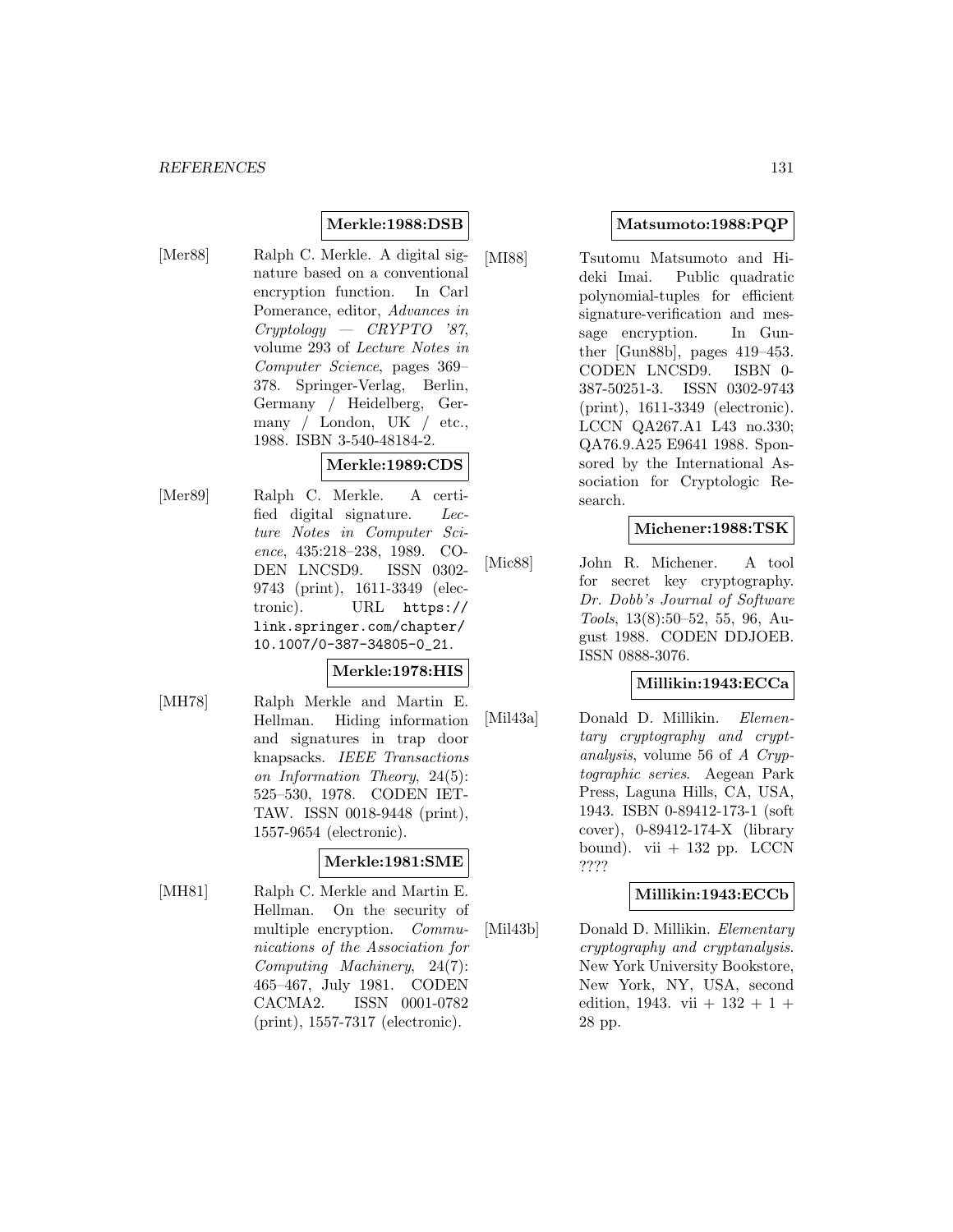#### *REFERENCES* 132

## **Millikin:1943:ECCc**

[Mil43c] Donald D. Millikin. Elementary cryptography and cryptanalysis. Aegean Park Press, Laguna Hills, CA, USA, third edition, 1943. vii  $+$  132 pp.

#### **Miller:1976:RHT**

[Mil76] G. L. Miller. Reimann's hypothesis and tests for primality. Journal of Computer and System Sciences, 13:300–317, 1976. CODEN JCSSBM. ISSN 0022- 0000 (print), 1090-2724 (electronic).

## **Miller:1985:PES**

[Mil85] Jay I. Miller. A private-key encryption system based on plane geometry. Thesis (M.S. in Computer Science), University of Wisconsin-Milwaukee, Milwaukee, WI, USA, 1985. iv  $+33$  $+ 115$  pp.

## **Miller:1986:UEC**

[Mil86] V. S. Miller. Uses of elliptic curves in cryptography. In Williams [Wil86b], pages 417– 426. CODEN LNCSD9. ISBN 0- 387-16463-4 (paperback). ISSN 0302-9743 (print), 1611-3349 (electronic). LCCN QA76.9.A25 C791 1985; QA267.A1 L43 no.218. URL http://link. springer-ny.com/link/service/ series/0558/tocs/t0218.htm; http://www.springerlink. com/content/978-0-387-16463- 2; http://www.springerlink. com/openurl.asp?genre=issue& issn=0302-9743&volume=218.

## **Millen:1987:CCC**

[Mil87a] Jonathan K. Millen. Covert channel capacity. In IEEE [IEE87c], pages 60–66. ISBN 0- 8186-8771-1 (hardback), 0-8186- 0771-8 (paperback), 0-8186- 4771-X (microfiche). LCCN QA 76.9 A25 I43 1987. URL http: //www.cl.cam.ac.uk/~fapp2/ steganography/bibliography/ 1016.html. IEEE catalog number 87CH2416-6. Computer Society Order Number 771.

## **Mills:1987:RDP**

[Mil87b] D. L. Mills. RFC 1004: Distributed-protocol authentication scheme, April 1, 1987. URL ftp://ftp. internic.net/rfc/rfc1004. txt; ftp://ftp.math.utah. edu/pub/rfc/rfc1004.txt. Status: EXPERIMENTAL.

#### **Mitchell:1976:EAD**

[Mit76] James Melvin Mitchell. Encryption algorithm for data security based on a polyalphabetic substitution scheme and a pseudo-random number generator. Thesis (M.S.), University of Tennessee, Knoxville, Knoxville, TN, USA,  $1976. v +$ 83 pp.

### **Mitchell:1989:MDS**

C. Mitchell. Multi-destination secure electronic mail. The Computer Journal, 32(1):13– 15, February 1989. CO-DEN CMPJA6. ISSN 0010- 4620 (print), 1460-2067 (electronic). URL http://comjnl.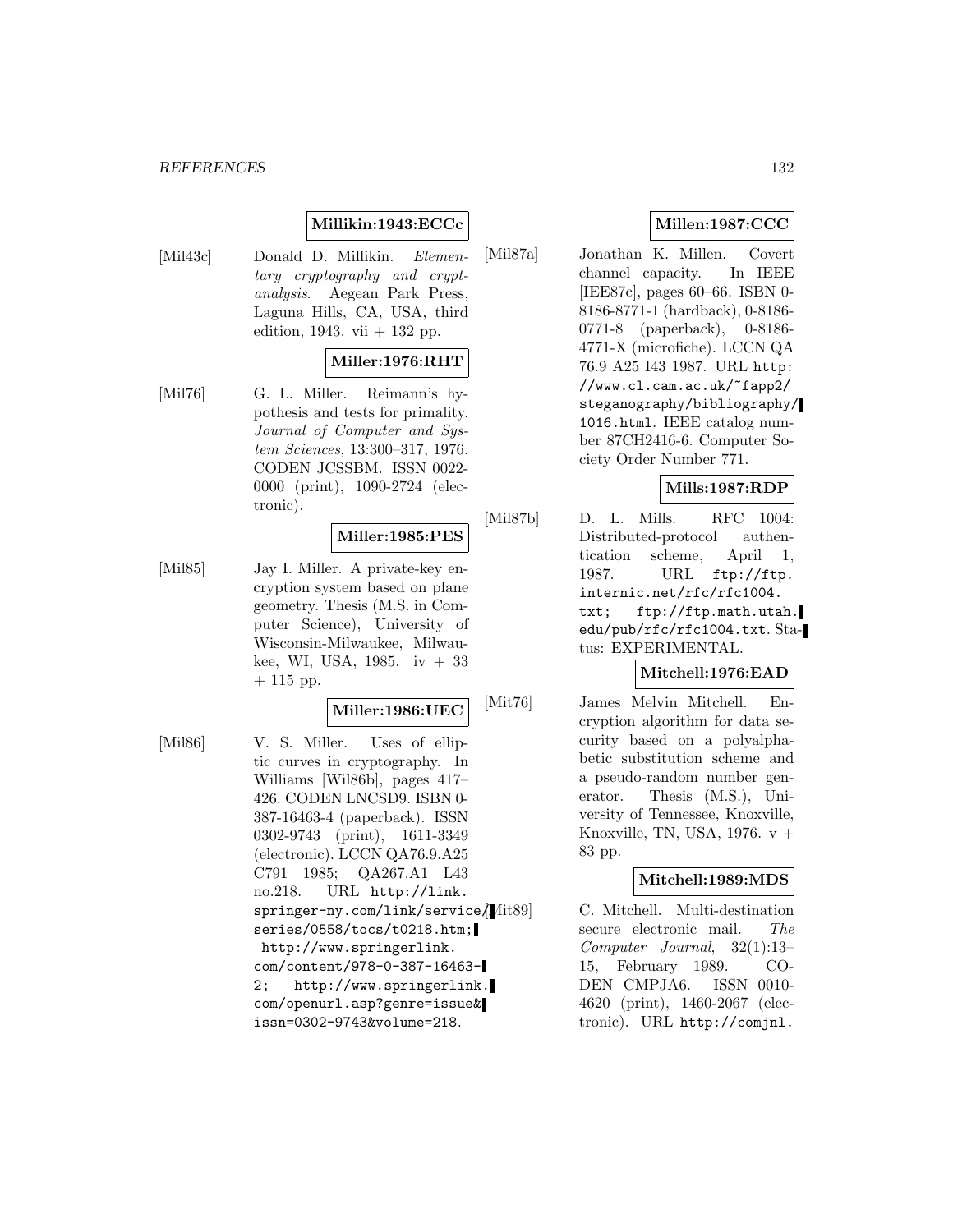oxfordjournals.org/content/ 32/1/13.full.pdf+html; http: //www3.oup.co.uk/computer\_ journal/hdb/Volume\_32/Issue\_ 01/tiff/13.tif; http:// www3.oup.co.uk/computer\_journal/ hdb/Volume\_32/Issue\_01/tiff/ 14.tif; http://www3.oup. co.uk/computer\_journal/hdb/ Volume\_32/Issue\_01/tiff/15. tif.

## **Monge:1967:NMC**

[ML67] Alf Monge and O. G. Landsverk. Norse medieval cryptography in runic carvings. Norseman Press, Glendale, CA, USA, 1967. 224 pp. LCCN E105 .M65. Includes bibliographies.

#### **Maulucci:1987:HAC**

[ML87] Ruth A. Maulucci and J. A. N. Lee. Happenings: The 25th Anniversary of Committee X3; The Code-Breaking Computers of 1944. Annals of the History of Computing,  $9(3/4):345-356$ , July/ September 1987. CODEN AH-COE5. ISSN 0164-1239. URL http://dlib.computer.org/ an/books/an1987/pdf/a3345. pdf; http://www.computer. org/annals/an1987/a3345abs. htm.

## **Matyas:1978:GDI**

[MM78] Stephen M. Matyas and Carl H. Meyer. Generation, distribution, and installation of cryptographic keys. IBM Systems Journal, 17(2):126–137, 1978. CODEN IBMSA7. ISSN 0018- 8670.

## **Meyer:1982:CND**

[MM82] Carl H. Meyer and Stephen M. Matyas. Cryptography: a new dimension in computer data security: a guide for the design and implementation of secure systems. John Wiley and Sons, Inc., New York, NY, USA, 1982. ISBN 0-471-04892-5. xxi + 755 pp. LCCN Z103 .M55. US\$39.95.

## **Moler:1983:SVA**

[MM83] Cleve Moler and Donald Morrison. Singular value analysis of cryptograms. American Mathematical Monthly, 90(2):78–87, February 1983. CODEN AM-MYAE. ISSN 0002-9890 (print), 1930-0972 (electronic).

#### **Meadows:1987:MSA**

[MM87] C. Meadows and D. Mutchler. Matching secrets in the absence of a continuously available trusted authority. IEEE Transactions on Software Engineering, SE-13(2):289–292, February 1987. CODEN IESEDJ. ISSN 0098-5589 (print), 1939- 3520 (electronic). URL http:// ieeexplore.ieee.org/stamp/ stamp.jsp?arnumber=1702207.

## **Muller:1981:SRP**

[MN81] Winfried B. Müller and Wilfried Nöbauer. Some remarks on public-key cryptosystems. Studia Sci. Math. Hungar., 16 (1-2):71–76, 1981. CODEN SSMHAX. ISSN 0081-6906.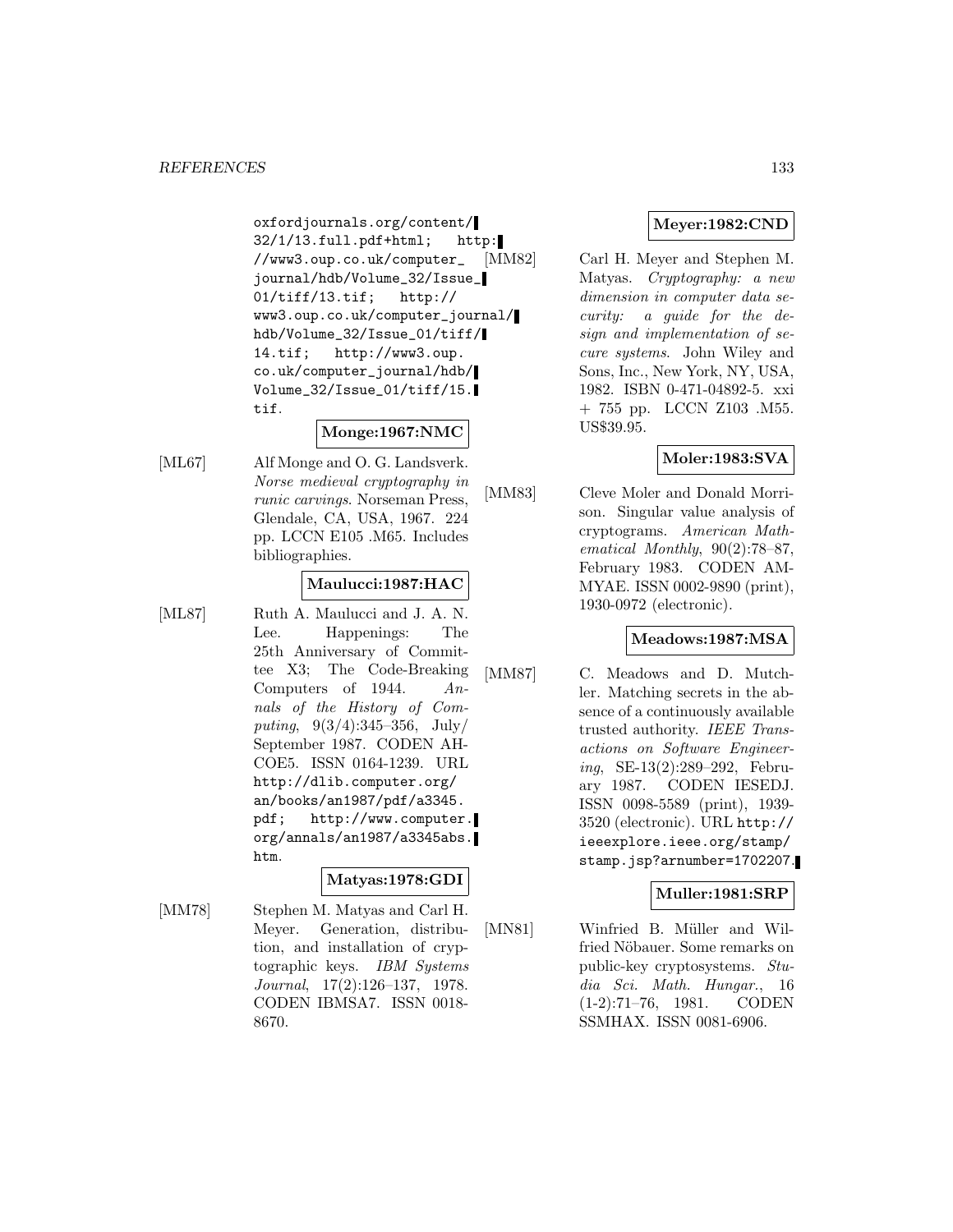## **Muller:1986:CDS**

[MN86] Winfried B. Müller and Rupert Nöbauer. Cryptanalysis of the Dickson-scheme. Lecture Notes in Computer Science, 219:50– 61, 1986. CODEN LNCSD9. ISSN 0302-9743 (print), 1611- 3349 (electronic).

#### **Matsumoto:1982:DTL**

[MOI82] Tsutomu Matsumoto, Tomoko Okada, and Hideki Imai. Directly transformed link encryption. Systems-Comput.- Controls, 13(6):36–44 (1983), 1982. CODEN SYCCBB. ISSN 0096-8765.

## **Montgomery:1985:MMT**

[Mon85] Peter L. Montgomery. Modular multiplication without trial division. Mathematics of Computation, 44(170):519– 521, April 1985. CODEN MCMPAF. ISSN 0025-5718 (print), 1088-6842 (electronic). URL http://www.ams.org/ journals/mcom/1985-44-170/ S0025-5718-1985-0777282-X/

#### **Morland:1666:NMC**

[Mor66] Sir Samuel Morland. A New Method of Cryptography. ????, ????, 1666. 12 pp. Microfilm in Folger Shakespeare Library, Washington, DC, USA.

.

#### **Morrice:1692:EB**

[Mor92] Roger Morrice. *Entring Book.* ????, ????, 1692. 1500 pp. URL http://www.hist. cam.ac.uk/seminars\_events/

events/roger-morrice.html; http://www.telegraph.co. uk/news/main.jhtml?xml=/news/ 2003/08/29/ndiary29.xml. Three volumes.

#### **Morrison:1983:SEA**

[Mor83] D. R. Morrison. Subtractive encryptors: alternatives to the DES. ACM SIGACT News, 15 (1):67–77, Winter–Spring 1983. CODEN SIGNDM. ISSN 0163- 5700 (print), 1943-5827 (electronic).

#### **Morain:1988:IGP**

[Mor88] F. Morain. Implementation of the Goldwasser-Killian-Atkin primality testing algorithm. Technical report, Institut de la Recherche en Informatique et Automatique, now Institut National de Recherche en Informatique et Automatique (INRIA), Domaine de Voluceau, Rocquencourt, B.P. 105, 78153 Le Chesnay Cedex, France, 1988. ?? pp. Project ALGO, INRIA.

#### **Mora:1989:AAA**

[Mor89] Teo Mora, editor. Applied algebra, algebraic algorithms, and error-correcting codes: 6th international conference, AAECC-6, Rome, Italy, July  $4-8$ , 1988: proceedings, volume 357 of Lecture Notes in Computer Science. Springer-Verlag, Berlin, Germany / Heidelberg, Germany / London, UK / etc., 1989. CODEN LNCSD9. ISBN 0-387-51083-4. ISSN 0302-9743 (print), 1611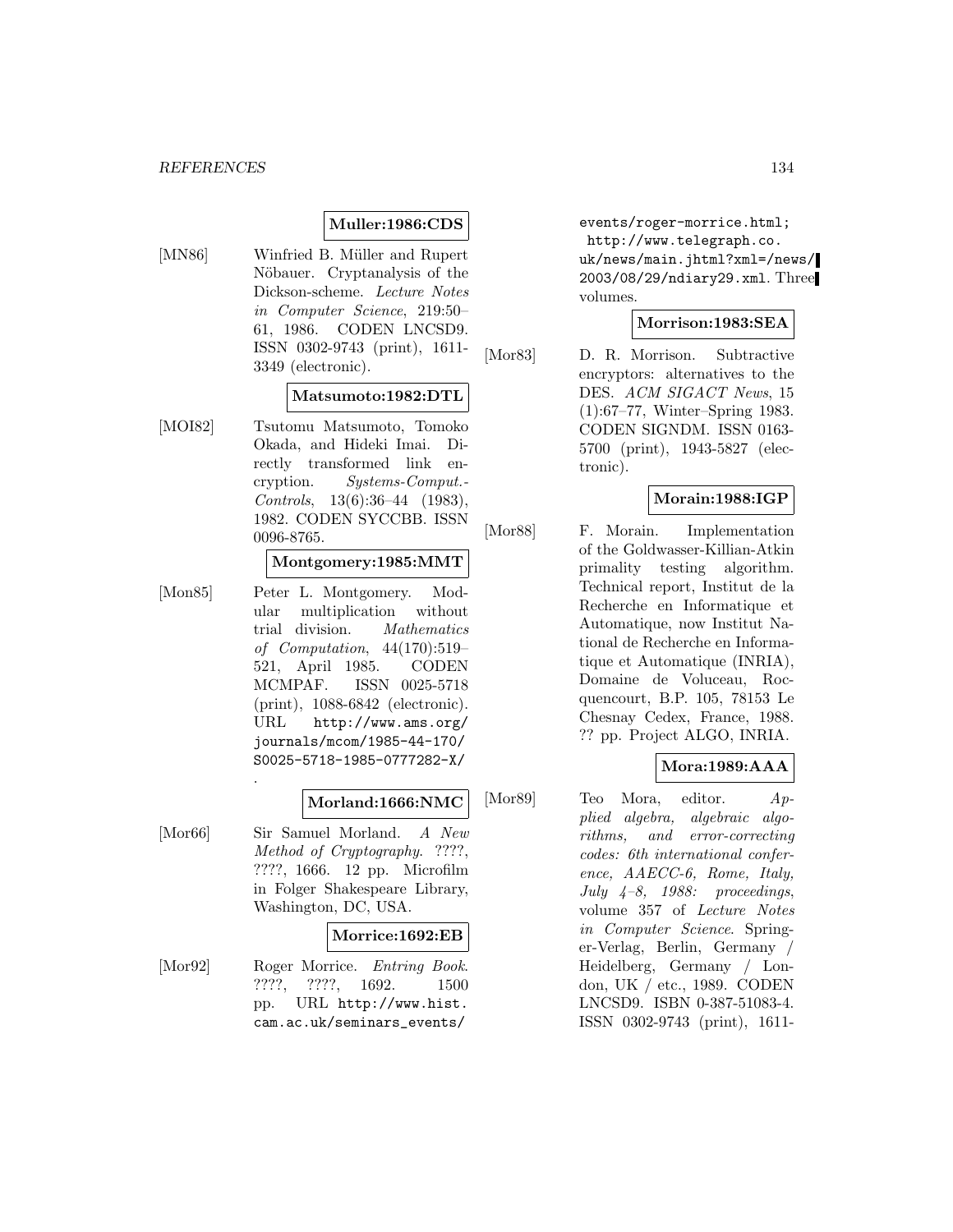3349 (electronic). LCCN QA268 .A35 1988. US\$36.00 (USA).

## **Mullin:1988:ONB**

[MOVW89] R. C. Mullin, I. M. Onyszchuk, S. A. Vanstone, and R. M. Wilson. Optimal normal bases in  $GF(p^n)$ . Discrete Applied Mathematics, 22(2):149–161, 1988– 1989. CODEN DAMADU. ISSN 0166-218X.

## **Mevis:1986:SCP**

[MP86] Howard Mevis and Janet Plant. Satellite communications: a practical guide to satellite TV encryption with tips on installing decoders, solving reception problems, and upgrading TVROs. American Hospital Association, Media Center, Chicago, IL, USA, 1986. 25 pp.

## **Mori:2002:CSD**

[MPS02] G. Mori, F. Paterno, and C. Santoro. CTTE: support for developing and analyzing task models for interactive system design. IEEE Transactions on Software Engineering, 28(8):797–813, August 2002. CODEN IESEDJ. ISSN 0098-5589 (print), 1939- 3520 (electronic). URL http:// ieeexplore.ieee.org/stamp/ stamp.jsp?arnumber=1027801.

#### **Micali:1987:NSP**

[MRS87] Silvio Micali, Charles Rackoff, and Bob Sloan. The notion of security for probabilistic cryptosystems (extended abstract). Lecture Notes in Computer Sci-

ence, 263:381–392, 1987. CO-DEN LNCSD9. ISSN 0302-9743 (print), 1611-3349 (electronic).

## **Micali:1988:NSP**

[MRS88] Silvio Micali, Charles Rackoff, and Bob Sloan. The notion of security for probabilistic cryptosystems. SIAM Journal on Computing, 17(2):412– 426, ???? 1988. CODEN SMJ-CAT. ISSN 0097-5397 (print), 1095-7111 (electronic). Special issue on cryptography.

## **Mitchell:1989:RHF**

[MRW89] Chris Mitchell, Dave Rush, and Michael Walker. A remark on hash functions for message authentication. Computers and Security, 8(1):55–58, February 1, 1989. CODEN CPSEDU. ISSN 0167-4048.

## **Macalister:1976:SLI**

[MS76] Robert Alexander Stewart Macalister and John Sampson. The secret languages of Ireland: Ogham, Hisperic, Bearlagair na Saer, Bog-Latin, and cryptography, with special reference to the origin and nature of the Shelta language; partly based upon collections and manuscripts of the late John Sampson; with an Englishjargon vocabulary. APA-Philo Press, Amsterdam, The Netherlands, 1976. ISBN 90-6022-276- 8. x + 284 pp. LCCN PM9001 .M2 1976. Reprint of the 1937 ed. published by the Cambridge University Press, Cambridge, England.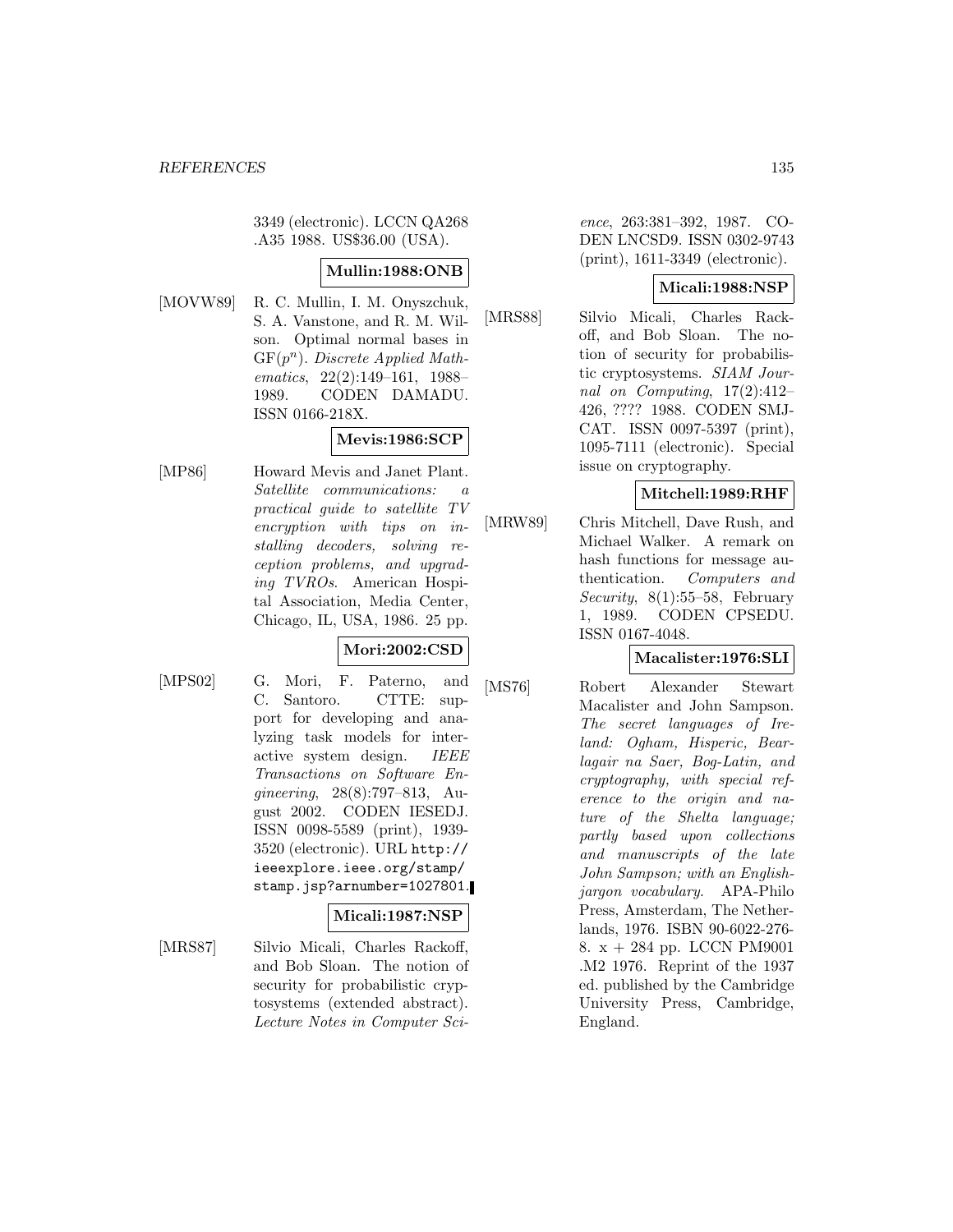### **McEliece:1981:SSR**

[MS81] R. J. McEliece and D. V. Sarwate. On sharing secrets and Reed–Solomon codes. Communications of the Association for Computing Machinery, 24(9): 583–584, September 1981. CO-DEN CACMA2. ISSN 0001- 0782 (print), 1557-7317 (electronic).

### **Muller-Schloer:1983:MBC**

[MS83] C. Müller-Schloer. A microprocessorbased cryptoprocessor. IEEE Micro, 3(5):5–15, September/October 1983. CODEN IEMIDZ. ISSN 0272-1732 (print), 1937-4143 (electronic).

## **Moore:1987:CSK**

[MS87] J. H. Moore and G. J. Simmons. Cycle structure of the DES for keys having palindromic (or antipalindromic) sequences of round keys. IEEE Transactions on Software Engineering, SE-13(2):262–273, February 1987. CODEN IESEDJ. ISSN 0098-5589 (print), 1939- 3520 (electronic). URL http:// ieeexplore.ieee.org/stamp/ stamp.jsp?arnumber=1702205.

## **Mullender:1986:DCD**

[MT86] S. J. Mullender and A. S. Tanenbaum. The design of a capability-based distributed operating system. The Computer Journal, 29(4):289–299, August 1986. CODEN CMPJA6. ISSN 0010-4620 (print), 1460- 2067 (electronic). URL http:

//www3.oup.co.uk/computer\_ journal/hdb/Volume\_29/Issue\_ 04/tiff/289.tif; http:/ /www3.oup.co.uk/computer\_ journal/hdb/Volume\_29/Issue\_ 04/tiff/290.tif; http:/ /www3.oup.co.uk/computer\_ journal/hdb/Volume\_29/Issue\_ 04/tiff/291.tif; http:/ /www3.oup.co.uk/computer\_ journal/hdb/Volume\_29/Issue\_ 04/tiff/292.tif; http:/ /www3.oup.co.uk/computer\_ journal/hdb/Volume\_29/Issue\_ 04/tiff/293.tif; http:/ /www3.oup.co.uk/computer\_ journal/hdb/Volume\_29/Issue\_ 04/tiff/294.tif; http:/ /www3.oup.co.uk/computer\_ journal/hdb/Volume\_29/Issue\_ 04/tiff/295.tif; http:/ /www3.oup.co.uk/computer\_ journal/hdb/Volume\_29/Issue\_ 04/tiff/296.tif; http:/ /www3.oup.co.uk/computer\_ journal/hdb/Volume\_29/Issue\_ 04/tiff/297.tif; http:/ /www3.oup.co.uk/computer\_ journal/hdb/Volume\_29/Issue\_ 04/tiff/298.tif; http:/ /www3.oup.co.uk/computer\_ journal/hdb/Volume\_29/Issue\_ 04/tiff/299.tif.

## **Marayati:1987:AWA**

[MTA87] Muhammad Marayati, Muhammad Hassan Tayyan, and Yahya Mir 'Alam. 'Ilm al-ta'miyah wa-istikhraj almu'amma 'inda al-'Arab. Majma' al-Lughah al-'Arabiyah bi-Dimashq, Damascus, Syria, 1987. various pp. LCCN Z103.4.A65 M37 1987. Abstract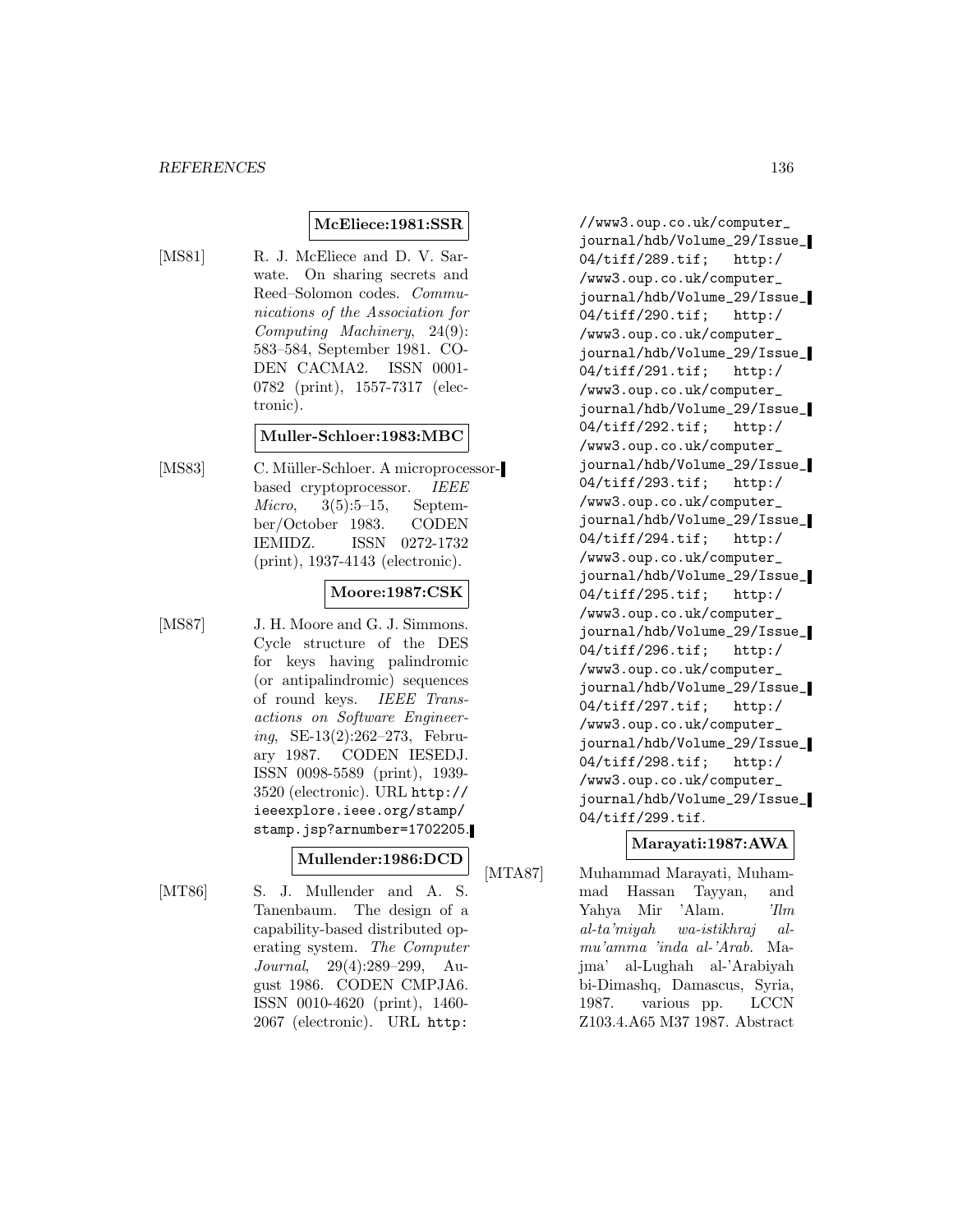in English. Title on added t.p.: Origins of Arab cryptography and cryptanalysis. Contents: aljuz' 1. Dirasat wa-tahqiq lirasa'il al-Kindi wa-Ibn 'Adlan wa-Ibn al-Durayhim.

#### **Mackinnon:1985:OAA**

[MTMA85] S. J. Mackinnon, P. D. Taylor, H. Meijer, and S. G. Akl. An optimal algorithm for assigning cryptographic keys to control access in a hierarchy. IEEE Transactions on Computers, C-34(9):797–802, September 1985. CODEN ITCOB4. ISSN 0018-9340 (print), 1557- 9956 (electronic). URL http:// ieeexplore.ieee.org/stamp/ stamp.jsp?tp=&arnumber=1676635.

#### **Muftic:1988:SMC**

[Muf88] Sead Muftic. Security mechanisms for computer networks. current results of the CEC COST-11 ter project. Computer Networks and ISDN Systems, 15(1):67–71, 1988. CO-DEN CNISE9. ISSN 0169-7552.

#### **Mulherin:1981:FDE**

[Mul81] Michael Hugh Mulherin. A file data encryption system using Galois fields. Thesis (M.Sc.Cs.), University of New Brunswick, Ottawa, ON, Canada, 1981. 174 pp. 2 microfiche(s) (174 fr.).

#### **Mullin:1984:NMP**

[Mul84] Albert A. Mullin. A note on the mathematics of publickey cryptosystems. Computers and Security, 3(1):45–

47, February 1984. CO-DEN CPSEDU. ISSN 0167- 4048 (print), 1872-6208 (electronic). URL https://www. sciencedirect.com/science/ article/pii/0167404884900269.

#### **Mulligan:1989:UMA**

[Mul89a] Timothy Mulligan, editor. UL-TRA, MAGIC, and the Allies, volume 1 of Covert warfare. Garland, New York, NY, USA, 1989. ISBN 0-8240-7950- 7. (various) pp. LCCN D810.S7 C66 1989 vol. 1; D810.C88. US\$60.00.

#### **Mullin:1989:LEN**

[Mul89b] Albert A. Mullin. Letter to the editor: "The new Mersenne conjecture" [Amer. Math. Monthly **96** (1989), no. 2, 125–128, MR 90c:11009] by P. T. Bateman, J. L. Selfridge and S. S. Wagstaff, Jr. American Mathematical Monthly, 96(6): 511, ???? 1989. CODEN AMMYAE. ISSN 0002-9890 (print), 1930-0972 (electronic). See [BSW89]. Conjectures that " $M_n(=2^n-1)$  is the product of two distinct primes only if  $n$ is either a prime  $p$  or the square of a prime  $q$ , in which case precisely one prime factor of  $M_n$  is Mersenne, vis.  $M_a$ .".

#### **Muraszko:1987:CVR**

[Mur87] J. T. Muraszko, editor. Colloquium on Vehicle Route Guidance, Navigation and Location Systems (Wednesday, 11 February 1987: London, England).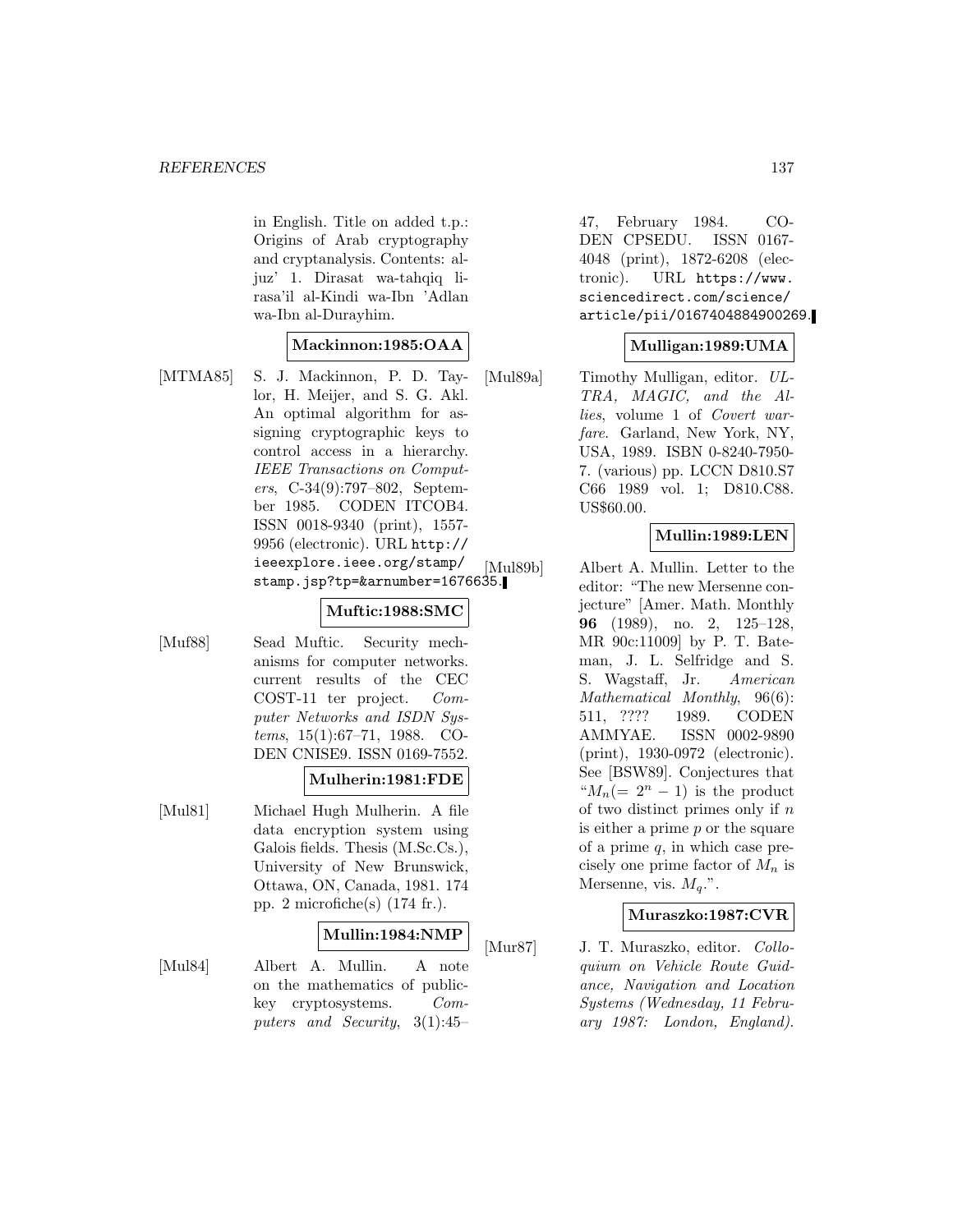IEE, London, UK, 1987. LCCN TE228 .C66 1987. Digest no.: 1987/21.

#### **Merwin:1979:NCC**

[MZS79] Richard E. Merwin, Jacqueline T. Zanca, and Merlin. Smith, editors. 1979 National Computer Conference: June 4– 7, 1979, New York, New York, volume 48 of AFIPS Conference proceedings. AFIPS Press, Montvale, NJ, USA, 1979.

#### **Naik:1989:CDS**

[Nai89] Varsha Naik. Cryptology in data security environment: what should be the new trend? Technical report, ????, ????, 1989. 63 pp.

### **Nanovic:1936:SWI**

[Nan36] John Leonard Nanovic. Secret writing: an introduction to cryptograms, ciphers and codes. D. Kemp and Co, New York, NY, USA, 1936. x + 117 + 1 pp. LCCN Z104 .N3. See also reprint [Nan74].

#### **Nanovic:1974:SWI**

[Nan74] John L. (John Leonard) Nanovic. Secret writing: an introduction to cryptograms, ciphers, and codes. Dover Publications, Inc., New York, NY, USA, 1974. ISBN 0-486-23062-7. x + 117 pp. LCCN Z104.N35 1974. Reprint of the 1936 edition [Nan36].

## **NBS:1977:DES**

[Nat77] National Bureau of Standards. Data Encryption Standard. U. S. Department of Commerce, Washington, DC, USA, January 1977. 18 pp.

## **NBS:1980:MO**

[Nat80] National Bureau of Standards. DES Modes of Operation. U. S. Department of Commerce, Washington, DC, USA, December 1980. 16 pp.

### **NCSOTS:1984:ISR**

[Nat84] National Communications System (U.S.). Office of Technology and Standards. Interoperability and security requirements for use of the Data Encryption Standard in the physical layer of data communications. Federal standard 1026, General Services Administration, Office of Information Resources Management, Washington, DC, USA, August 3, 1984. various pp.

## **NIST:1985:FPSa**

[Nat85a] National Institute of Standards and Technology. FIPS PUB 112: Standard for Password Usage. National Institute for Standards and Technology, Gaithersburg, MD 20899- 8900, USA, May 30, 1985. URL http://www.itl.nist. gov/fipspubs/fip112.htm.

#### **NIST:1985:FPSb**

[Nat85b] National Institute of Standards and Technology. FIPS PUB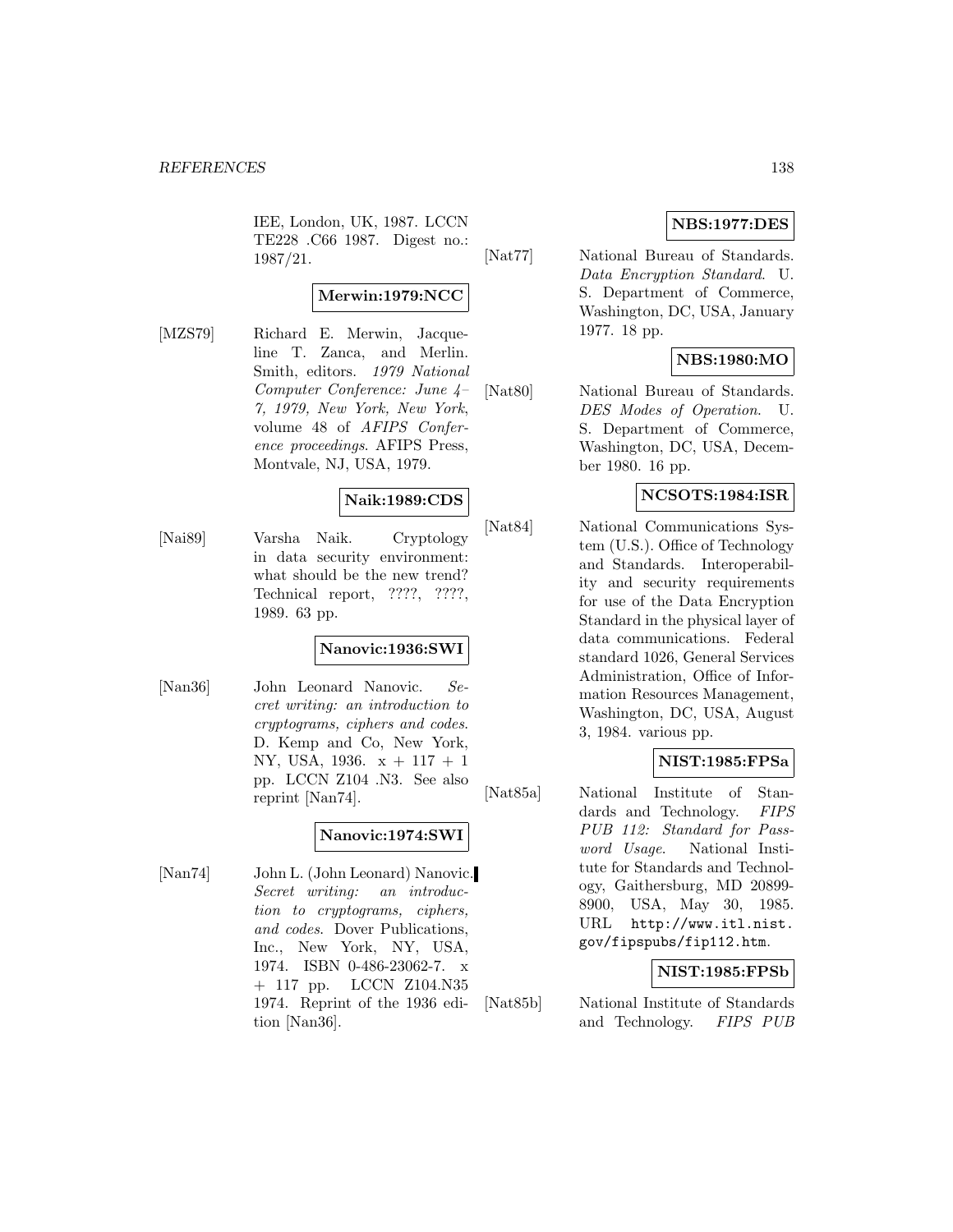#### *REFERENCES* 139

113: Standard for Computer Data Authentication. National Institute for Standards and Technology, Gaithersburg, MD 20899-8900, USA, May 30, 1985. URL http://www.itl.nist. gov/fipspubs/fip113.htm.

#### **Nilsson:1978:OST**

[NBWH78] Arne Nilsson, Rolf Blom, Harald Wesemeyer, and S. Hellstrom. On overflow systems in telephone networks: general service times in the secondary group. Ericsson technics, 34(2): 48–128, 1978.

## **Neat:1975:NCC**

[Nea75] Charlie Edmund Neat. A new computer cryptography: the Expanded Character Set (ECS) cipher. PhD thesis, Engineering, University of California, Los Angeles, Los Angeles, CA, USA, 1975. xxi + 203 pp.

### **Niederreiter:1986:KTC**

[Nie86] H. Niederreiter. Knapsack-type cryptosystems and algebraic coding theory. Problems Control Inform. Theory/Problemy Upravlen. Teor. Inform., 15 (2):159–166, 1986. CODEN PUTIAI. ISSN 0370-2529.

#### **Niederreiter:1988:SNC**

[Nie88] Harald Niederreiter. Some new cryptosystems based on feedback shift register sequences. Math. J. Okayama Univ., 30: 121–149, 1988. CODEN MJOKAP. ISSN 0030-1566.

## **NIST:1985:FPC**

[NIS85] NIST. FIPS PUB 113: Computer Data Authentication. National Institute of Standards and Technology (formerly National Bureau of Standards), Gaithersburg, MD, USA, May 30, 1985. ?? pp.

## **Nissan:1989:AIM**

[Nis89] Ephraim Nissan. Artificial intelligence for a metatheory of interpretation. (A knowledgeanalysis of Bernardini Marzolla's Indoglottal interpretation of Etruscan: For a metamodel of interpretation). Technical Report Report, 133 p. (available from the author), CMS, Univ. of Greenwich, Woolwich, London, UK, 1989.

#### **Nakamura:1988:DRM**

[NM88] Yasuhiro Nakamura and Kineo Matsui. Dual reduction method of random keys for encryption by graph transformation. Mem. Nat. Defense Acad., 28(1):39– 51, 1988. CODEN MDPCAW. ISSN 0388-4112.

### **Nobauer:1984:CRS**

[Nöb84] Rupert Nöbauer. Cryptanalysis of the Rédei-scheme. In Eigenthaler et al. [EKMN84], pages 255–264. ISBN 3-209-00591-5, 3-519-02762-3. LCCN ????

### **Nobauer:1985:CRS**

[Nöb85] Rupert Nöbauer. Cryptanalysis of the Rédei-scheme. In  $Con$ tributions to general algebra,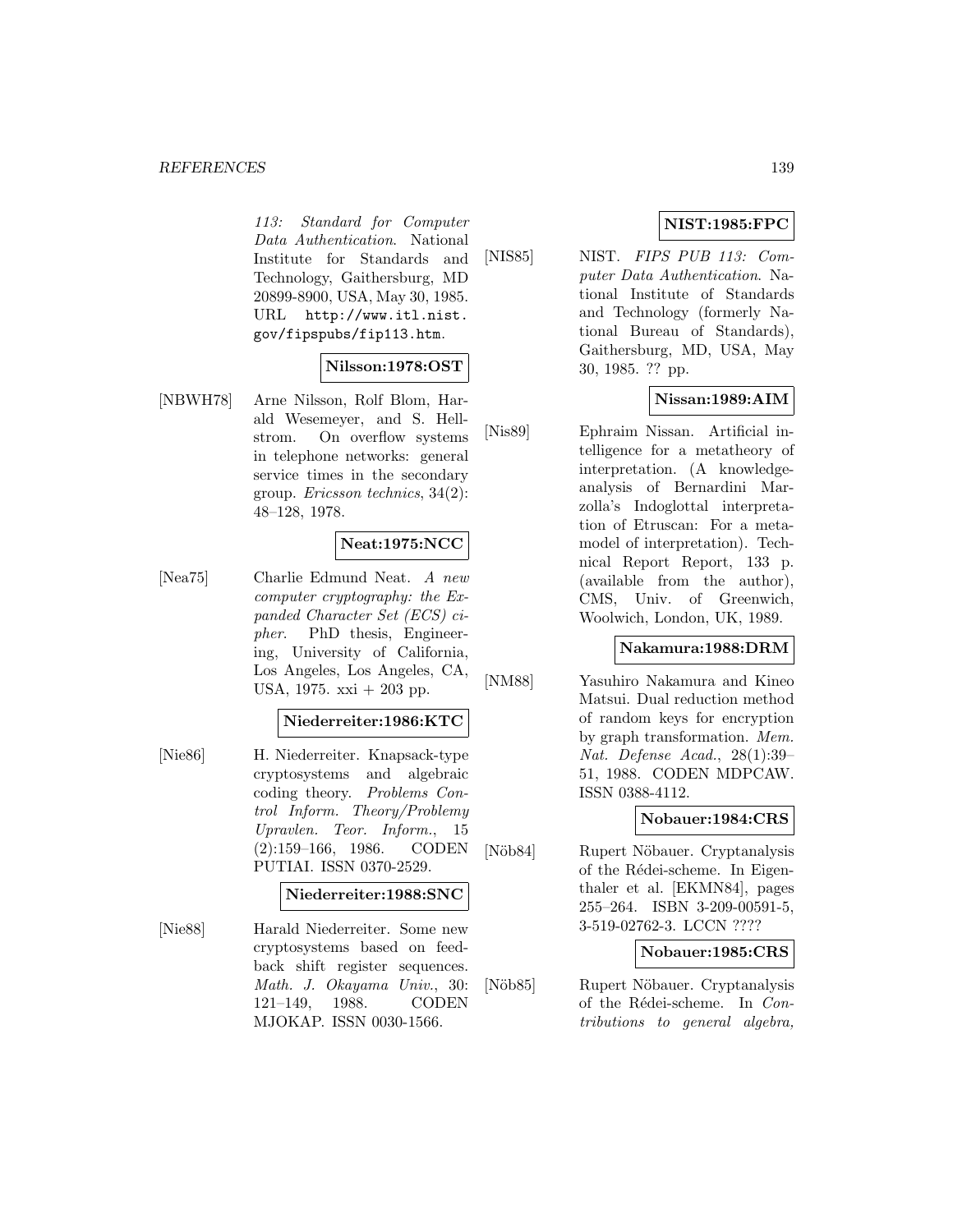3 (Vienna, 1984), pages 255– 264. Hölder-Pichler-Tempsky, Vienna, Austria, 1985.

## **Nobauer:1988:CPK**

[Nöb88] Rupert Nöbauer. Cryptanalysis of a public-key cryptosystem based on Dicksonpolynomials. Mathematica Slovaca, 38(4):309–323, 1988. CO-DEN MASLDM. ISSN 0139- 9918.

#### **Norman:1973:SWB**

[Nor73] Bruce Norman. Secret warfare: the battle of codes and ciphers. David and Charles, Newton Abbot, UK, 1973. ISBN 0-7153- 6223-2. 187 pp. LCCN Z103 .N67.

### **Needham:1978:UEAa**

[NS78a] R. M. (Roger Michael) Needham and Michael D. Schroeder. Using encryption for authentication in large networks of computers. Technical Report CSL-78-4, Xerox Palo Alto Research Center, Palo Alto, CA, USA, 1978. ?? pp. Reprinted June 1982.

## **Needham:1978:UEAb**

[NS78b] Roger M. Needham and Michael D. Schroeder. Using encryption for authentication in large networks of computers. Communications of the Association for Computing Machinery, 21 (12):993–999, December 1978. CODEN CACMA2. ISSN 0001- 0782 (print), 1557-7317 (electronic).

## **Needham:1987:AR**

[NS87] R. M. Needham and M. D. Schroeder. Authentication revisited. Operating Systems Review, 21(1):7, January 1987. CODEN OSRED8. ISSN 0163- 5980.

## **Neuman:1988:AUE**

[NS88] B. Clifford Neuman and Jennifer G. Steiner. Authentication of unknown entities on an insecure network of untrusted workstations. In USENIX Association [USE88b], pages 10– 11. LCCN QA76.8.U65 U55  $1988(1)$ -1990(2)//. Abstract only.

#### **Norris-Saucedo:1989:DAD**

[NS89] Steven Joseph Norris-Saucedo. Development and application of data encryption using a data shuffling technique. Thesis (M.S.), Department of Electrical Engineering, University of Colorado at Denver, Denver, CO, USA, 1989. vii + 94 pp.

## **Nemetz:1988:RLS**

[NU88] T. Nemetz and J. Ureczky. A random linear secret-key encryption. In Probability theory and mathematical statistics with applications (Visegrád, 1985), pages 171–180. D. Reidel, Dordrecht, Boston, Lancaster, Tokyo, 1988.

## **Naor:1989:UOW**

[NY89a] M. Naor and M. Yung. Universal one-way hash functions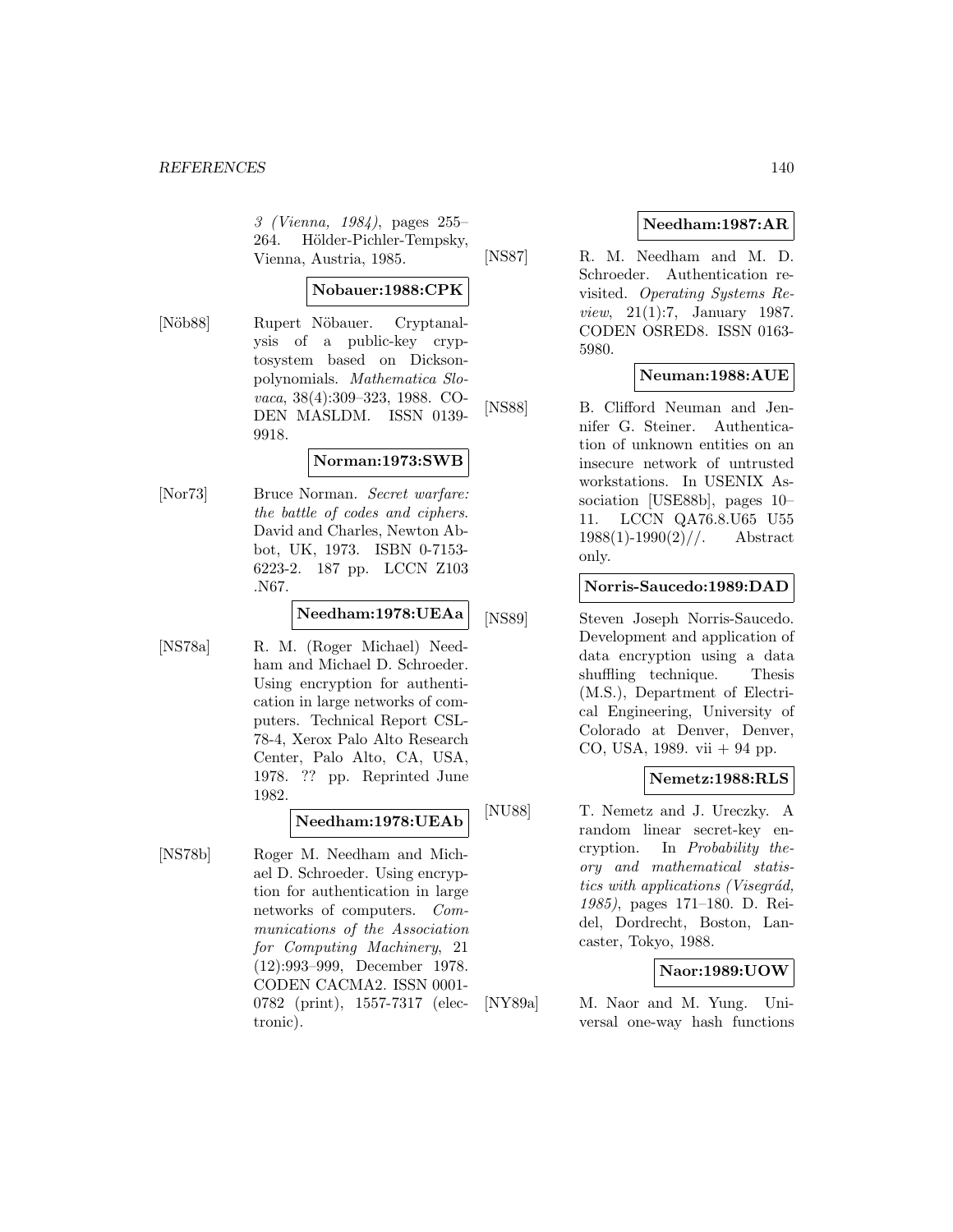and their cryptographic applications. In ACM-TOC'89 [ACM89c], pages 33–43. ISBN 0-89791-307-8. LCCN QA 76.6 A13 1989. URL http:// www.acm.org/pubs/articles/ proceedings/stoc/73007/p33 naor/p33-naor.pdf; http: //www.acm.org/pubs/citations/ proceedings/stoc/73007/p33 naor/.

## **Naor:1989:UOH**

[NY89b] Moni Naor and Moti Yung. Universal one-way hash functions and their cryptographic applications. In ACM-TOC'89 [ACM89c], pages 33–43. ISBN 0-89791-307-8. LCCN QA 76.6 A13 1989.

## **Oakley:1978:RPC**

[Oak78] Howard T. Oakley. The Riverbank publications on cryptology. ????, Washington, DC, USA, 1978. 324–330 pp.

## **OConnell:1981:CDE**

[O'C81] Richard O'Connell. Cryptoease: a data encryption dictionary. Atlantis Editions, Philadelphia, PA, USA, 1981. 33 pp.

## **Odlyzko:1984:CAM**

[Odl84] Andrew M. Odlyzko. Cryptanalytic attacks on the multiplicative knapsack cryptosystem and on Shamir's fast signature scheme. IEEE Transactions on Information Theory, IT-30(4):594–601, 1984. CO-DEN IETTAW. ISSN 00189448 (print), 1557-9654 (electronic). URL http://www. research.att.com/~amo/doc/ arch/knapsack.attacks.pdf; http://www.research.att. com/~amo/doc/arch/knapsack. attacks.ps; http://www. research.att.com/~amo/doc/ arch/knapsack.attacks.troff.

## **Odlyzko:1985:DLF**

[Odl85] A. M. Odlyzko. Discrete logarithms in finite fields and their cryptographic significance. In Beth et al. [BCI85], pages 224– 314. CODEN LNCSD9. ISBN 0- 387-16076-0 (USA). ISSN 0302- 9743 (print), 1611-3349 (electronic). LCCN QA76.9.A25 E951 1984. URL http://www. research.att.com/~amo/doc/ arch/discrete.logs.pdf; http://www.research.att.com/ ~amo/doc/arch/discrete.logs. ps; http://www.research. att.com/~amo/doc/arch/discrete. logs.troff. Held at the University of Paris, Sorbonne.

## **Odlyzko:1987:CCD**

[Odl87a] A. M. Odlyzko. On the complexity of computing discrete logarithms and factoring integers. In Cover and Gopinath [CG87], pages 113– 116. ISBN 0-387-96621-8. LCCN TK5102.5 .O243 1987. US\$25.00. URL http://www. research.att.com/~amo/doc/ arch/factoring.logs.pdf; http://www.research.att.com/ ~amo/doc/arch/factoring.logs. ps; http://www.research.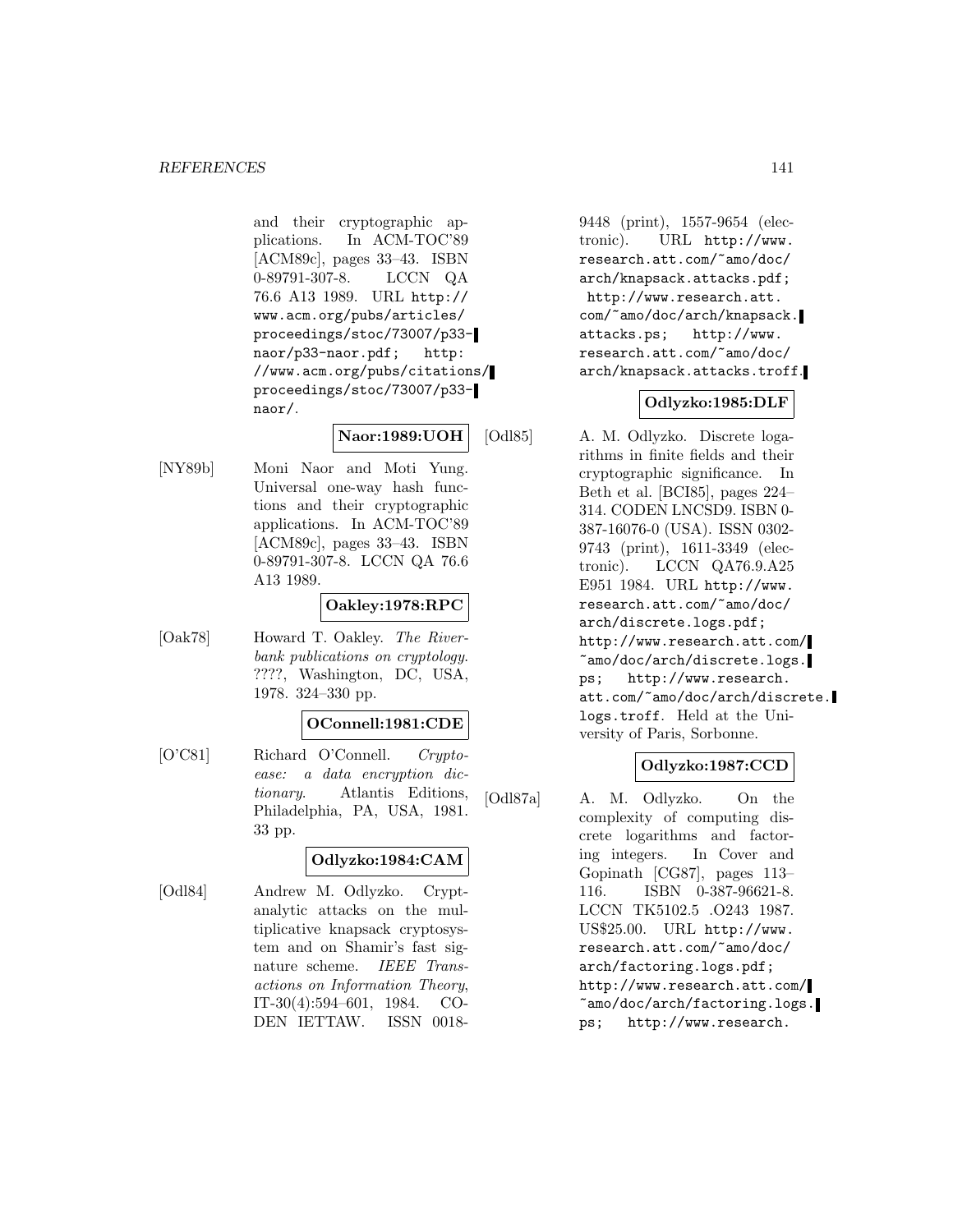att.com/~amo/doc/arch/factoring. logs.troff.

#### **Odlyzko:1987:ACC**

[Odl87b] Andrew Michael Odlyzko, editor. Advances in cryptology: CRYPTO '86: proceedings, volume 263 of Lecture Notes in Computer Science. Springer-Verlag, Berlin, Germany / Heidelberg, Germany / London, UK / etc., 1987. CODEN LNCSD9. ISBN 3-540-18047- 8, 0-387-18047-8. ISSN 0302- 9743 (print), 1611-3349 (electronic). LCCN QA76.9.A25 C791 1986. URL http:// link.springer-ny.com/link/ service/series/0558/tocs/ t0263.htm; http://www.springerlink. com/openurl.asp?genre=issue& issn=0302-9743&volume=263. Conference held at the University of California, Santa Barbara, Aug. 11–15, 1986.

#### **Okamoto:1988:DMS**

[Oka88] Tatsuaki Okamoto. A digital multisignature scheme using bijective public-key cryptosystems. ACM Transactions on Computer Systems, 6 (4):432–441, November 1988. CODEN ACSYEC. ISSN 0734-2071. URL http://www. acm.org:80/pubs/citations/ journals/tocs/1988-6-4/p432 okamoto/.

#### **Oldehoeft:1984:SSU**

[OM84] Arthur E. Oldehoeft and Robert McDonald. A software scheme for user-controlled file encryption. Computers and Security, 3

(1):35–41, February 1984. CO-DEN CPSEDU. ISSN 0167- 4048 (print), 1872-6208 (electronic). URL https://www. sciencedirect.com/science/ article/pii/0167404884900245.

### **ONeil:1986:ETM**

[O'N86] Patrick E. O'Neil. The Escrow transactional method. ACM Transactions on Database Systems, 11(4):405–430, December 1986. CODEN ATDSD3. ISSN 0362-5915 (print), 1557- 4644 (electronic). URL http:// www.acm.org/pubs/articles/ journals/tods/1986-11-4/p405 o\_neil/p405-o\_neil.pdf; http://www.acm.org/pubs/citations/ journals/tods/1986-11-4/p405 o\_neil/; http://www.acm. org/pubs/toc/Abstracts/tods/ 7265.html.

## **Otway:1987:ETM**

[OR87] Dave Otway and Owen Rees. Efficient and timely mutual authentication. Operating Systems Review, 21(1):8–10, January 1987. CODEN OSRED8. ISSN 0163-5980.

## **Orton:1987:VIP**

[ORS<sup>+</sup>87] G. A. Orton, M. P. Roy, P. A. Scott, L. E. Peppard, and S. E. Tavares. VLSI implementation of public-key encryption algorithms. In Advances in cryptology—CRYPTO '86 (Santa Barbara, Calif., 1986), volume 263 of Lecture Notes in Comput. Sci., pages 277–301. Springer-Verlag, Berlin, Ger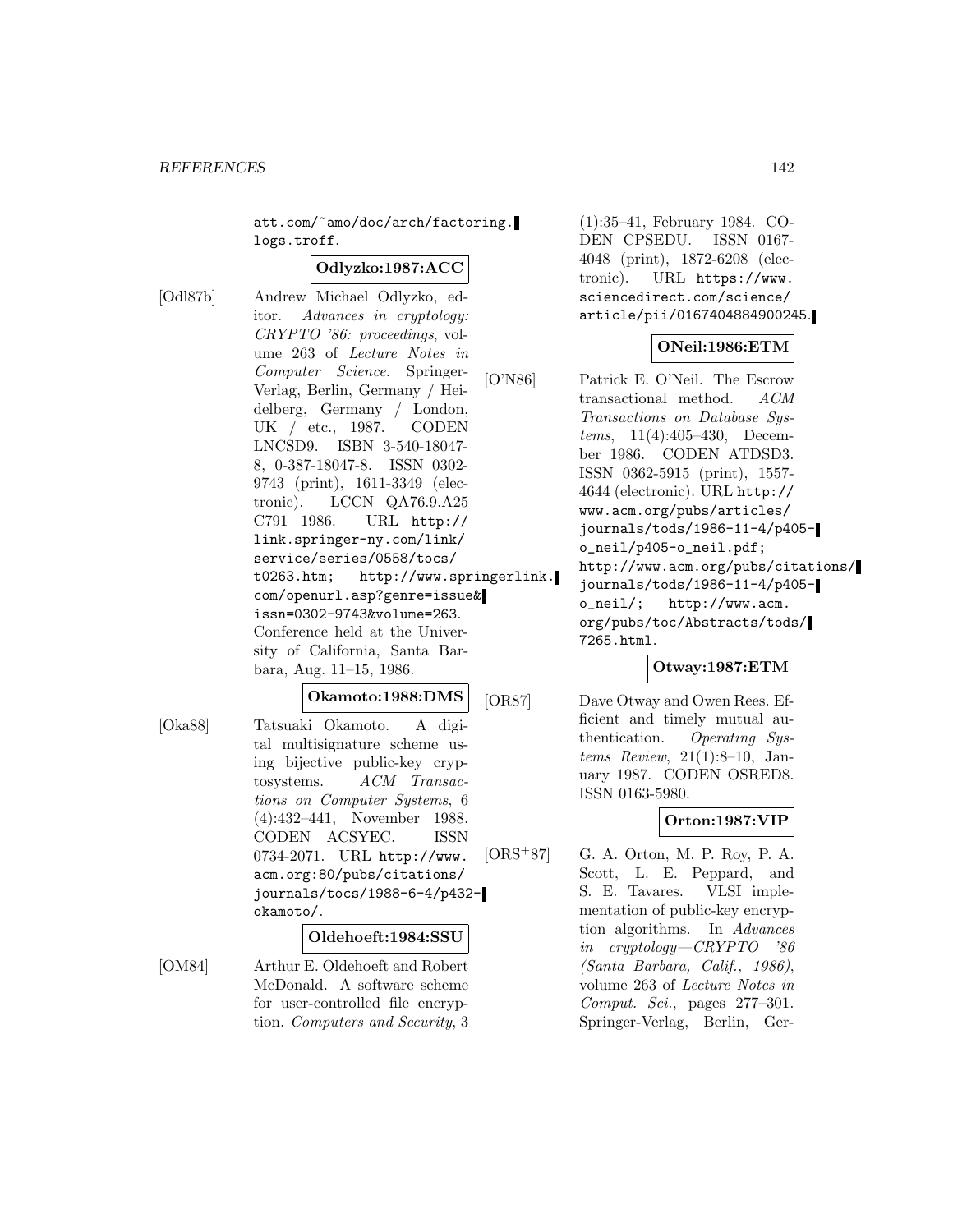many / Heidelberg, Germany / London, UK / etc., 1987.

## **OShea:1988:CDU**

[O'S88] G. O'Shea. Controlling the dependency of user access control mechanisms on correctness of user identification. The Computer Journal, 31(6):503–509, December 1988. CODEN CM-PJA6. ISSN 0010-4620 (print), 1460-2067 (electronic).

# **Ong:1985:ESS**

[OSS85] H. Ong, C. P. Schnorr, and A. Shamir. Efficient signature schemes based on polynomial equations (preliminary version). In Blakley and Chaum [BC85], pages 37–46. CODEN LNCSD9. ISBN 0-387-15658- 5; 3-540-39568-7. ISSN 0302- 9743 (print), 1611-3349 (electronic). LCCN QA76.9.A25 C791 1984; QA267.A1 L43 no.196. URL http://www. springerlink.com/openurl. asp?genre=article&issn=?? ??&volume=0&issue=0&spage= 37. CRYPTO 84: a Workshop on the Theory and Application of Cryptographic Techniques, held at the University of California, Santa Barbara, August 19–22, 1984, sponsored by the International Association for Cryptologic Research.

## **Ozarow:1984:WTC**

[OW84] Lawrence H. Ozarow and Aaron D. Wyner. Wire-tap channel II. ATT Bell Lab. tech. j,  $63(10$  part 1):2135-2157,

1984. CODEN ABLJER. ISSN 0748-612X (print), 2376-7162 (electronic).

#### **Parthasarathy:1985:DSG**

[Par85] Aiyaswamy Parthasarathy. Digital signature generator for cryptographic applications. Thesis (M.S.), South Dakota School of Mines and Technology, Rapid City, SD, USA, 1985. 148 pp.

## **Patterson:1987:MCC**

[Pat87] Wayne Patterson. Mathematical cryptology for computer scientists and mathematicians. Rowman and Littlefield, Totowa, NJ, USA, 1987. ISBN 0-8476- 7438-X. xxii + 312 pp. LCCN Z103 .P351 1987. US\$29.50.

## **Preneel:1989:CHB**

[PBGV89] Bart Preneel, Antoon Bosselaers, Rene Govaerts, and Joos Vandewalle. Collision-free hashfunctions based on blockcipher algorithms. In Proceedings 1989 International Carnahan Conference on Security Technology (Oct 3–5 1989: Zurich, Switzerland), pages 203–210. IEEE Computer Society Press, 1109 Spring Street, Suite 300, Silver Spring, MD 20910, USA, 1989. IEEE catalog number 89CH2774-8.

## **Pearcey:1980:EDS**

[Pea80] T. (Trevor) Pearcey. Encryption in data systems and communication. Caulfield Institute of Technology. Computer Abuse Research and Bureau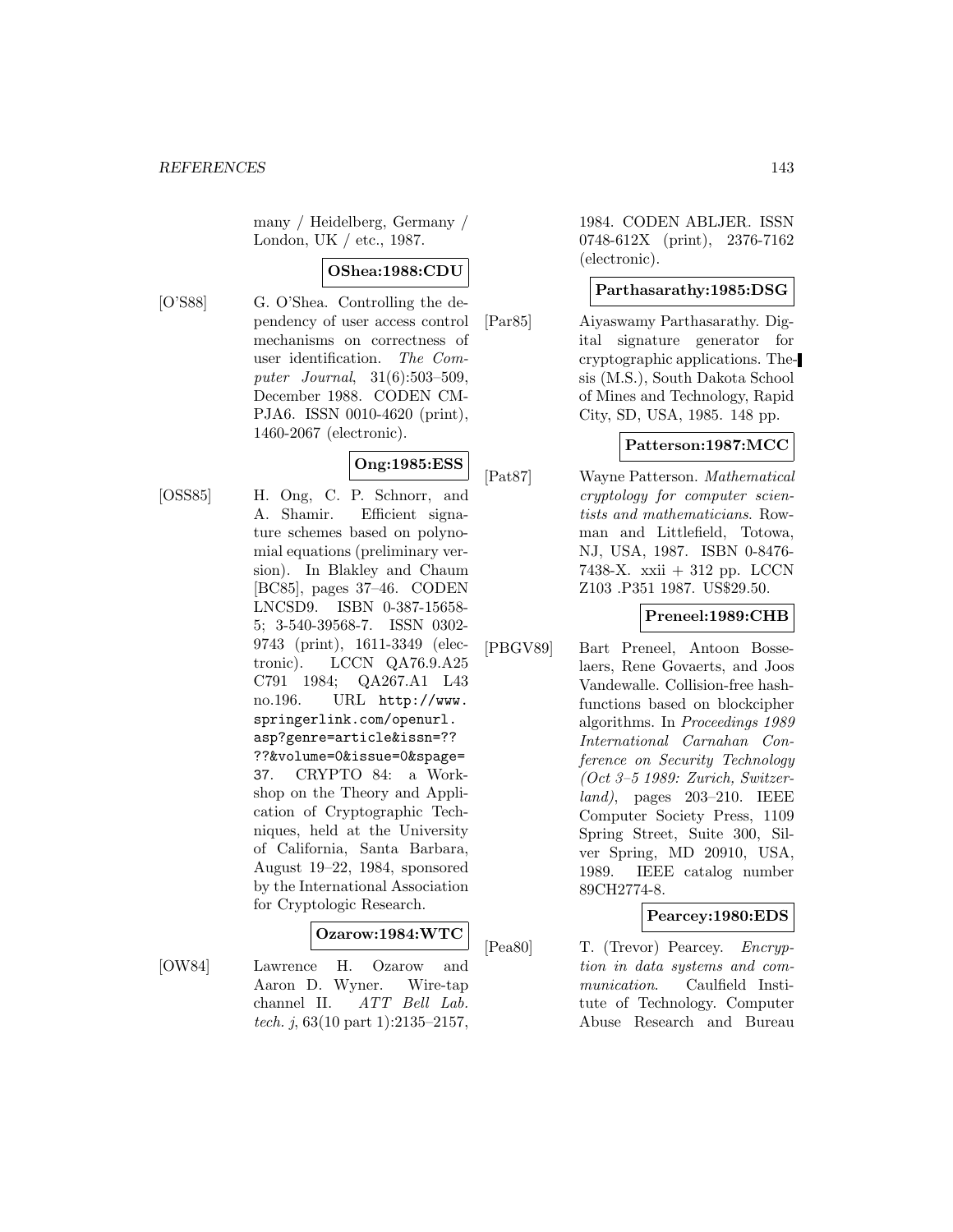(CITCARB), Caulfield, Victoria, Australia, 1980. ISBN 0- 909176-14-0. 99 pp. LCCN ????

## **Pelta:1960:SP**

[Pel60] Harold N. Pelta. Selfcipher:

Programming. Communications of the Association for Computing Machinery, 3(2):83, February 1960. CODEN CACMA2. ISSN 0001-0782 (print), 1557- 7317 (electronic).

## **Perret:1890:RCS**

[Per90] P.-M. Perret. Les règles de Cicco Simonetta pour le déchiffrement des écritures secrètes (4 juillet 1474). (French) [the rules of Cicco Simonetta for decryption of secret writings (4 July 1474)]. Bibliothèque de  $lÉcole$  des chartes, 51:516– 525, 1890. ISSN 0373-6237 (print), 1953-8138 (electronic). URL http://www.jstor.org/ stable/43000437.

#### **Peralta:1985:TRN**

[Per85] Rene Caupolican Peralta. Three results in number theory and cryptography: a new algorithm to compute square roots modulo a prime number; On the bit complexity of the discrete logarithm; A framework for the study of cryptoprotocols. Thesis (Ph.D.), Department of Computer Science, University of California, Berkeley, Berkeley, CA, USA, December 1985. 52 pp.

## **Perry:1988:EBG**

[Per88] Tekla S. Perry. Electronic bank-

ing goes to market. IEEE Spectrum, 25(2):46–49, February 1988. CODEN IEESAM. ISSN 0018-9235 (print), 1939- 9340 (electronic).

## **Pfleeger:1989:SC**

[Pfl89] Charles P. Pfleeger. Security in computing. Prentice-Hall, Inc., Upper Saddle River, NJ 07458, USA, 1989. ISBN 0-13-798943- 1. xxi + 538 pp. LCCN QA76.9.A25 P45 1989.

## **Pohlig:1978:IAC**

[PH78] S. C. Pohlig and M. E. Hellman. An improved algorithm for computing logarithms over  $GF(p)$  and its cryptographic significance. IEEE Transactions on Information Theory, 24(1): 106–111, ???? 1978. CO-DEN IETTAW. ISSN 0018-9448 (print), 1557-9654 (electronic).

## **Pichler:1986:ACE**

[Pic86] Franz Pichler, editor. Advances in cryptology: Eurocrypt 85: proceedings of a workshop on the theory and application of cryptographic techniques, Linz, Austria, April, 1985, volume 219 of Lecture Notes in Computer Science. Springer-Verlag, Berlin, Germany / Heidelberg, Germany / London, UK / etc., 1986. CODEN LNCSD9. ISBN 0-387-16468-5 (USA). ISSN 0302-9743 (print), 1611-3349 (electronic). LCCN QA76.9.A25 E961 1985. "The workshop was sponsored by International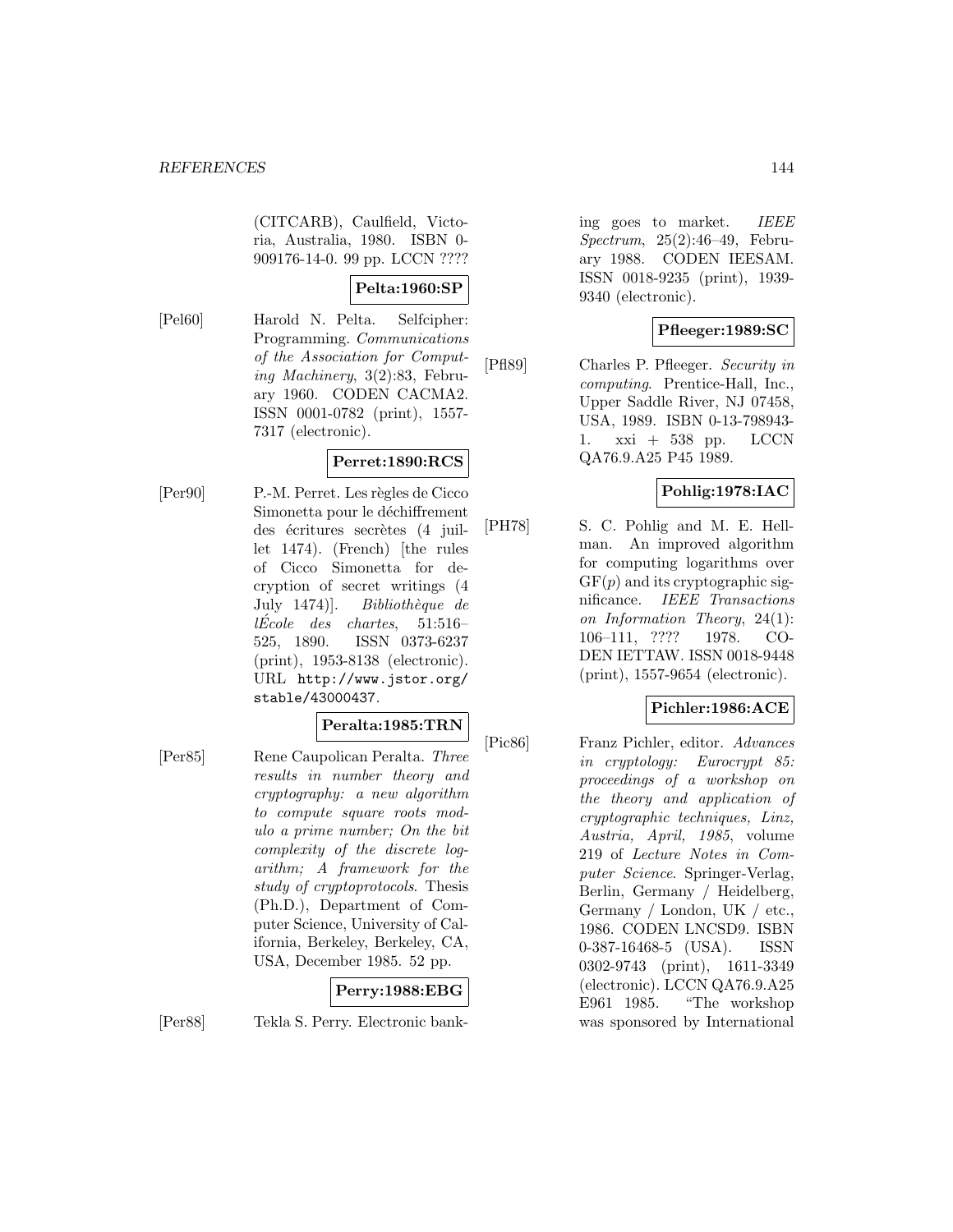Association for Cryptologic Research ... [et al.]"–T.p. verso.

## **Pierce:1977:SSP**

[Pie77] Clayton C. Pierce. Secret and secure: privacy, cryptography, and secure communication. Pierce, Ventura, CA, USA, 1977. iv + 84 pp. LCCN Z103.P531.

# **Popek:1979:ESC**

[PK79] Gerald J. Popek and Charles S. Kline. Encryption and secure computer networks. ACM Computing Surveys, 11(4):331– 356, December 1979. CODEN CMSVAN. ISSN 0010-4892.

# **Pless:1975:ESC**

[Ple75] Vera Pless. Encryption schemes for computer confidentially [sic]. MAC technical memorandum 63, Massachusetts Institute of Technology, Project MAC, Cambridge, MA, USA, 1975. 19 pp. Research done under ARPA Order no.2095, ONR Contract no. N00014-70- A-0362-0006 and IBM Contract 82280.

# **Pless:1977:ESC**

[Ple77] Vera S. Pless. Encryption schemes for computer confidentiality. IEEE Transactions on Computers, C-26(11):1133– 1136, 1977. CODEN ITCOB4. ISSN 0018-9340 (print), 1557- 9956 (electronic).

#### **Plimmer:1998:MIW**

[Pli98] Beryl Plimmer. Machines invented for WW II code breaking. SIGCSE Bulletin (ACM Special Interest Group on Computer Science Education), 30(4): 37–40, December 1998. CO-DEN SIGSD3. ISSN 0097-8418 (print), 2331-3927 (electronic).

#### **Plumstead:1982:ISG**

[Plu82] Joan Boyar Plumstead. Inferring a sequence generated by a linear congruence. In IEEE [IEE82a], pages 153–159. CO-DEN ASFPDV. ISBN ???? ISSN 0272-5428. LCCN QA76.6 .S95 1982. IEEE catalog no. 82CH1806-9. IEEE Computer Society order no. 440.

## **Plumstead:1983:ISP**

[Plu83] Joan Boyar Plumstead. Inferring Sequences Produced by Pseudo-Random Number Generators. Ph.D. dissertation, Department of Computer Science, University of California, Berkeley, Berkeley, CA, USA, June 1983. ii  $+56$  pp.

# **Payne:1978:OEN**

[PM78] W. H. Payne and K. L. McMillen. Orderly enumeration of nonsingular binary matrices applied to text encryption. Communications of the Association for Computing Machinery, 21(4):259–263, April 1978. CODEN CACMA2. ISSN 0001- 0782 (print), 1557-7317 (electronic).

# **Pollard:1974:TFP**

[Pol74] J. Pollard. Theorems on factorization and primality testing.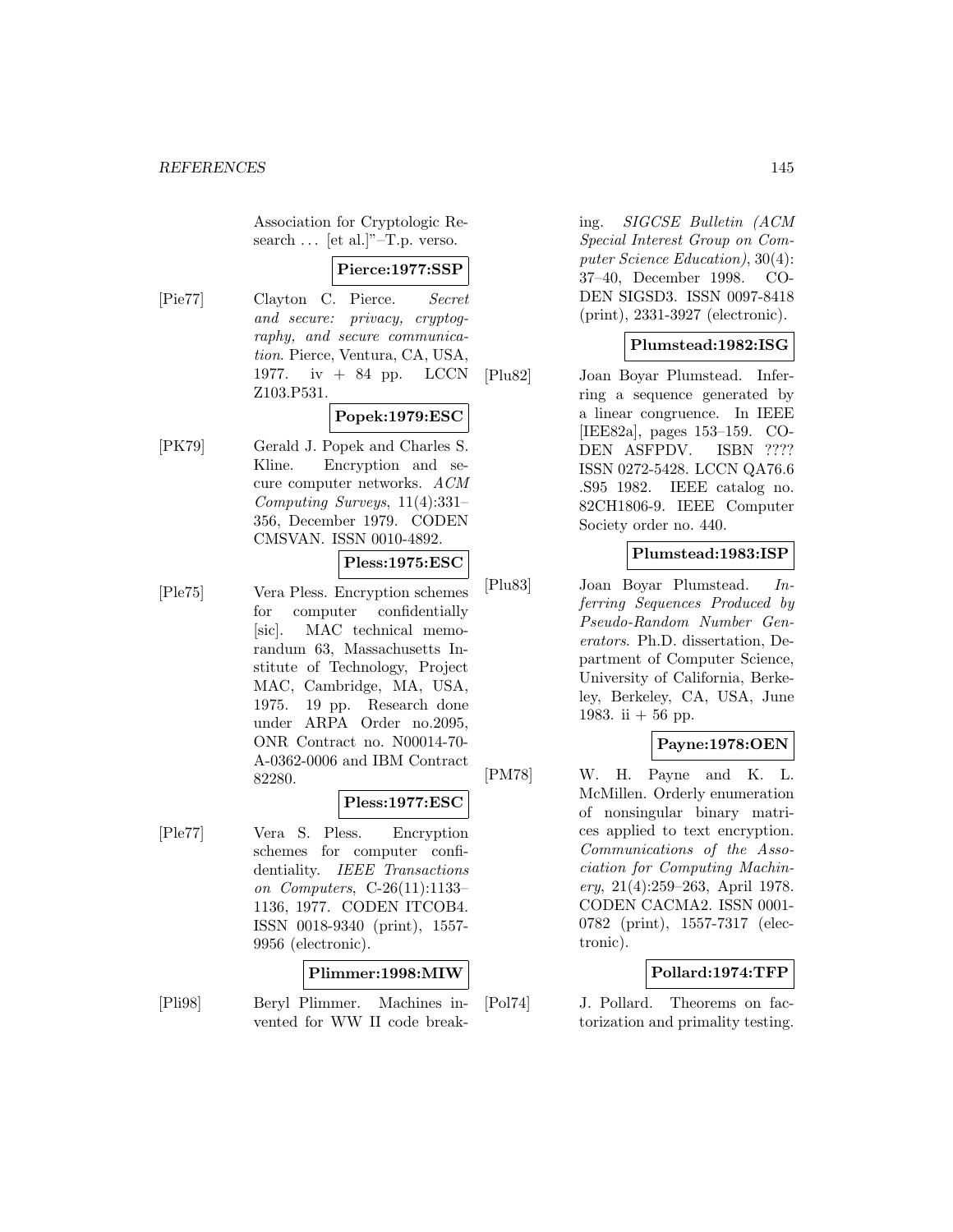Proceedings of the Cambridge Philosophical Society. Mathematical and physical sciences, 76:521–528, 1974. CODEN PCPSA4. ISSN 0008-1981.

#### **Pollard:1978:MCM**

[Pol78] J. M. Pollard. Monte Carlo methods for index computation (modp). Mathematics of Computation, 32(143):918–924, July 1978. CODEN MCMPAF. ISSN 0025-5718 (paper), 1088-6842 (electronic).

# **Pomerance:1988:ACC**

[Pom88] Carl Pomerance, editor. Advances in cryptology — CRYPTO '87: proceedings, volume 293 of Lecture Notes in Computer Science. Springer-Verlag, Berlin, Germany / Heidelberg, Germany / London, UK / etc., 1988. CODEN LNCSD9. ISBN 0-387-18796-0. ISSN 0302- 9743 (print), 1611-3349 (electronic). LCCN QA76.9.A25 C791 1987; QA267.A1 L43 no.293. URL http://link. springer-ny.com/link/service/ series/0558/tocs/t0293.htm; http://www.springerlink. com/openurl.asp?genre=issue& issn=0302-9743&volume=293. CRYPTO '87, a Conference on the Theory and Applications of Cryptographic Techniques, held at the University of California, Santa Barbara ... August 16– 20, 1987.

## **Ponting:1989:TCB**

[Pon89] Bob Ponting. Three companies break Adobe encryption scheme.  $InfoWorld$ , 11(9):8, February 2, 1989. CODEN INWODU. ISSN 0199-6649. URL https://books.google. com/books?id=IToEAAAAMBAJ& pg=PT7.

# **Popentiu:1989:SRK**

[Pop89] Fl. Popentiu. A survey of recent knapsack cryptosystems. Bul. Inst. Politehn. București Ser. Electron., 51:83–90, 1989.

# **Porges:1952:MNC**

[Por52] Arthur Porges. Mathematical notes: a continued fraction cipher. American Mathematical Monthly, 59(4):236, April 1952. CODEN AMMYAE. ISSN 0002-9890 (print), 1930- 0972 (electronic).

# **Porter:1984:CNS**

[Por84] Sig Porter. Cryptology and number sequences: Pseudorandom, random, and perfectly random. Computers and Security, 3(1):43–44, February 1984. CODEN CPSEDU. ISSN 0167- 4048 (print), 1872-6208 (electronic). URL https://www. sciencedirect.com/science/ article/pii/0167404884900257.

## **Posch:1989:AEA**

[PP89] K. C. Posch and R. Posch. Approaching encryption at ISDN speed using partial parallel modulus multiplication. IIG report 276, Institutes for Information Processing Graz, Graz, Austria, November 1989. 9 pp.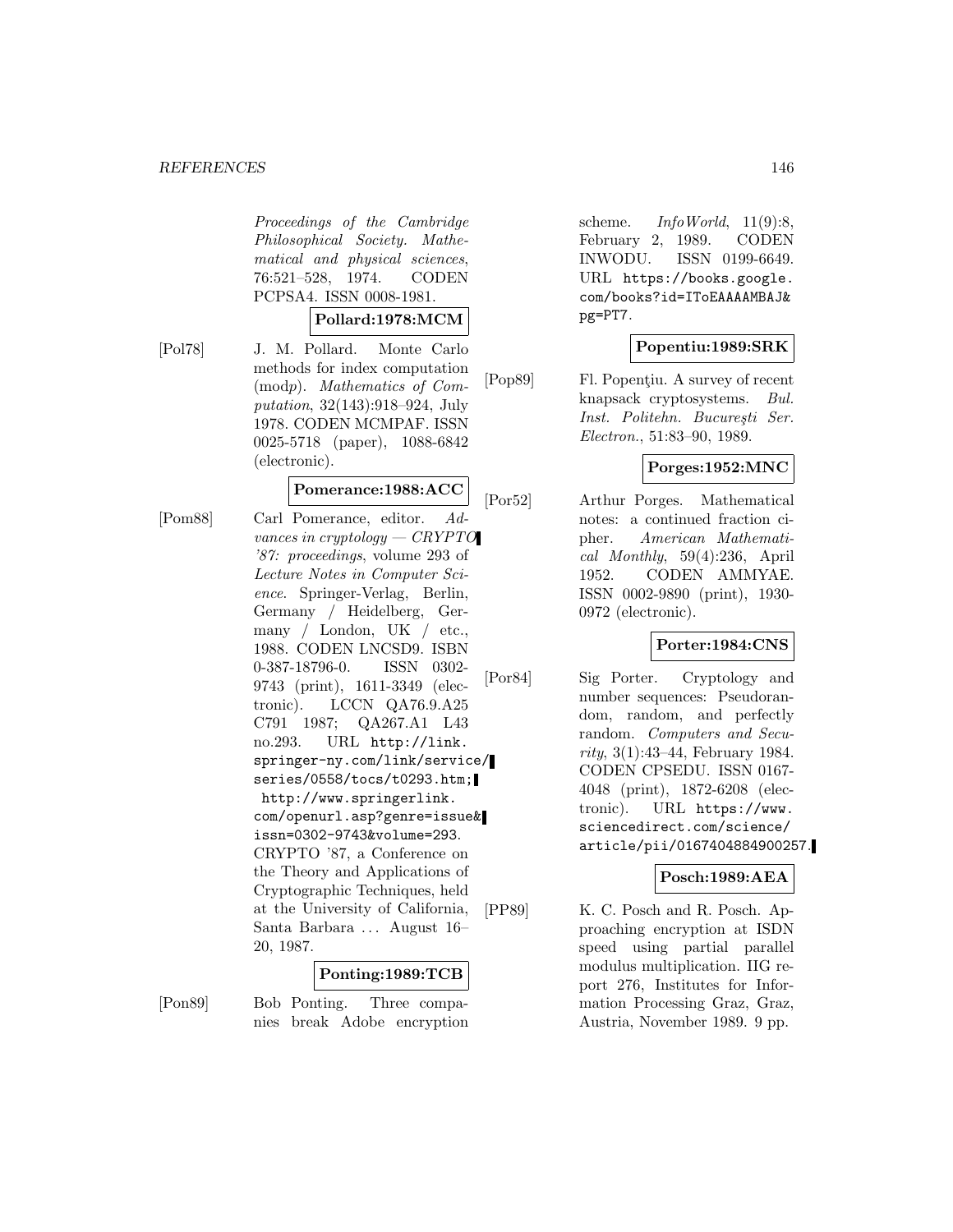# **Peleg:1979:BSC**

[PR79] Shmuel Peleg and Azriel Rosenfeld. Breaking substitution ciphers using a relaxation algorithm. Communications of the Association for Computing Machinery, 22(11):598–605, November 1979. CODEN CACMA2. ISSN 0001-0782 (print), 1557-7317 (electronic).

**Pieprzyk:1985:DPK**

[PR85a] Józef P. Pieprzyk and Dominik A. Rutkowski. Design of public key cryptosystems using idempotent elements. Computers and Security, 4(4):297– 308, December 1985. CO-DEN CPSEDU. ISSN 0167- 4048 (print), 1872-6208 (electronic). URL https://www. sciencedirect.com/science/ article/pii/0167404885900483.

# **Pieprzyk:1985:MDI**

[PR85b] J´ozef P. Pieprzyk and Dominik A. Rutkowski. Modular design of information encipherment for computer systems. Computers and Security, 4(3): 211–218, September 1985. CO-DEN CPSEDU. ISSN 0167- 4048 (print), 1872-6208 (electronic). URL https://www. sciencedirect.com/science/ article/pii/0167404885900306.

# **Pratt:1939:SUS**

[Pra39] Fletcher Pratt. Secret and urgent: the story of codes and ciphers. Robert Hale, London, UK, 1939. 282 pp. LCCN Z104 .P92 1939.

# **Pritchard:1980:DE**

[Pri80] John Arthur Thomas (John A. T.) Pritchard. Data encryption. National Computing Centre, Manchester, UK, 1980. ISBN 0-85012-253-8. 126 (or 118??) pp. LCCN QA76.9.A25 P7.

# **Price:1983:ABR**

[Pri83] W. L. Price. Annotated bibliography of recent publications on data security and cryptography, volume 35/83 of NPL-DITC. National Physical Laboratory, Teddington, Middlesex, UK, sixth edition, 1983. ii  $+$ 29 pp. LCCN Z103.A1 P74 1983a. Reprinted by permission of the Controller of Her Britannic Majesty's Stationery Office. "PB84-169168." Photocopy. Springfield, VA: National Technical Information Service, [1983?]. 28 cm.

# **Pronzini:1980:MCC**

[Pro80] Bill Pronzini. Mummy!: a chrestomathy of crypt-ology. Arbor House, New York, NY, USA, 1980. ISBN 0- 87795-271-X. xii + 273 pp. LCCN PN 6120.95 M77 M86 1980. US\$10.95. Contents: Doyle, A.C. Lot no. 249.–Poe, E.A. Some words with a mummy.–Benson, E.F. Monkeys.–Wollheim, D.A. Bones.–Williams, T. The vengeance of Nitocris.–Gautier, T. The mummy's foot.–Bloch, R. The eyes of the mummy.– Powell, T. Charlie.–Hoch, E.D.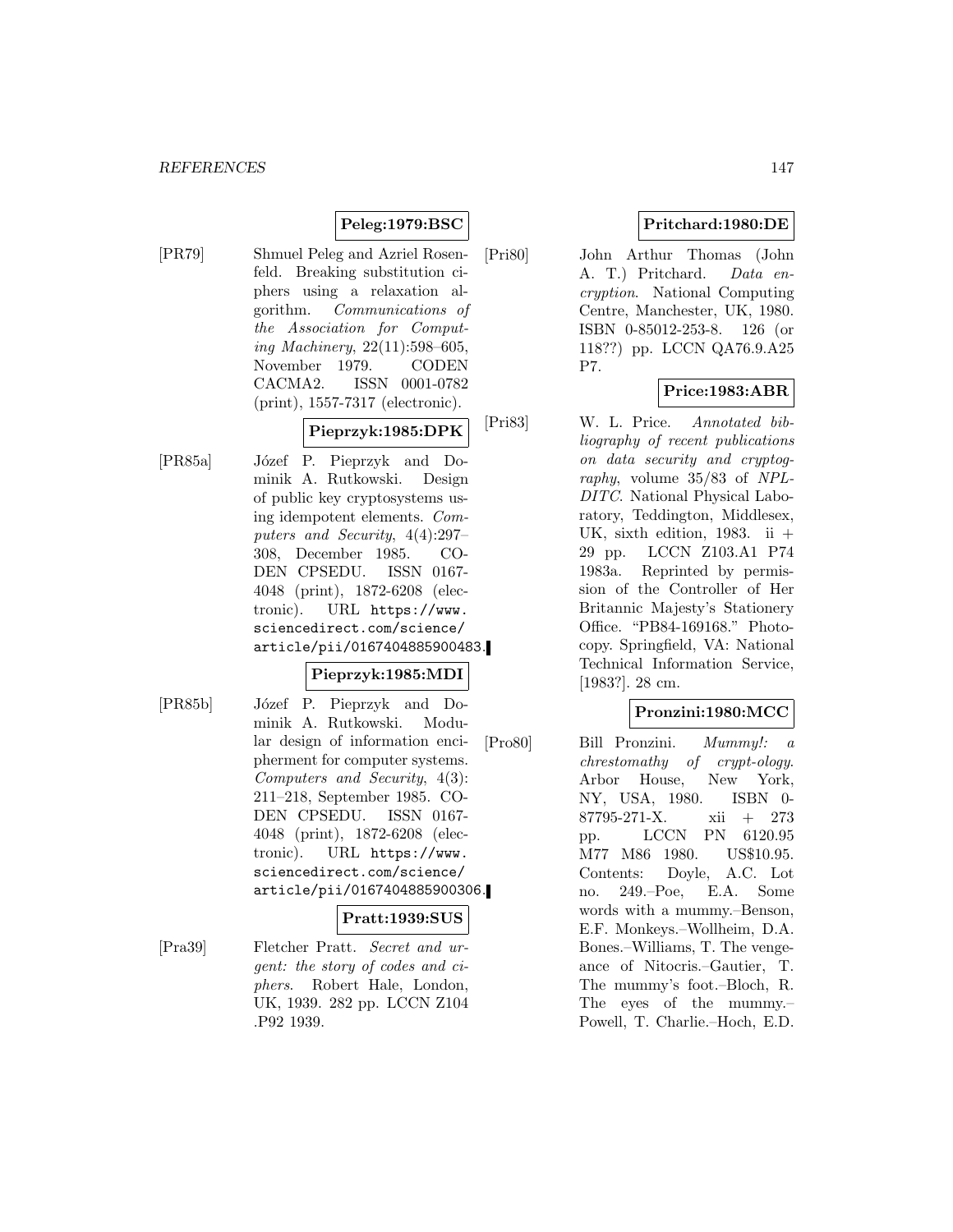The weekend magus.–Lansdale, J.R. The princess.–Mayhar, A. The eagle-claw rattle.– Grant, C.L. The other room.– Malzberg, B.N. Revelation in seven stages.–Bibliography.

# **Proctor:1985:SSC**

[Pro85] Norman Proctor. A selfsynchronizing cascaded cipher system with dynamic control of error propagation. In Blakley and Chaum [BC85], pages 174–190. CODEN LNCSD9. ISBN 0-387-15658- 5; 3-540-39568-7. ISSN 0302- 9743 (print), 1611-3349 (electronic). LCCN QA76.9.A25 C791 1984; QA267.A1 L43 no.196. URL http://www. springerlink.com/openurl. asp?genre=article&issn=?? ??&volume=0&issue=0&spage= 174. CRYPTO 84: a Workshop on the Theory and Application of Cryptographic Techniques, held at the University of California, Santa Barbara, August 19–22, 1984, sponsored by the International Association for Cryptologic Research.

# **Pomerance:1988:PAF**

[PST88] Carl Pomerance, J. W. Smith, and Randy Tuler. A pipeline architecture for factoring large integers with the quadratic sieve algorithm. SIAM Journal on Computing, 17(2):387–403, ???? 1988. CODEN SMJCAT. ISSN 0097-5397 (print), 1095-7111 (electronic). Special issue on cryptography.

# **Pomerance:1980:P**

[PSW80] Carl Pomerance, J. L. Selfridge, and Samuel S. Wagstaff, Jr. The pseudoprimes to  $25 \cdot 10^9$ . Mathematics of Computation, 35(151):1003–1026, July 1980. CODEN MCMPAF. ISSN 0025- 5718 (paper), 1088-6842 (electronic).

# **Press:1989:CRC**

[PT89] William H. Press and Saul A. Teukolsky. Cyclic redundancy checks for data integrity or identity. Computers in Physics, 3(4):88–??, July 1989. CO-DEN CPHYE2. ISSN 0894- 1866 (print), 1558-4208 (electronic). URL https://aip. scitation.org/doi/10.1063/ 1.4822859.

# **Purdy:1974:HSL**

[Pur74] George B. Purdy. A high security log-in procedure. Communications of the Association for Computing Machinery, 17 (8):442–445, August 1974. CO-DEN CACMA2. ISSN 0001- 0782 (print), 1557-7317 (electronic).

# **Puteanus:1627:EPC**

[Put27] Erycius Puteanus. ErycI Puteani Cryptographia Tassiana, sive, Clandestina scripti. Typis Cornelii Coenesteynii, Louvanii, 1627. 18 + 2 pp. LCCN Z103.5 .P88 1627.

# **Pluimakers:1986:ACS**

[PvL86] G. M. J. Pluimakers and J. van Leeuwen. Authentica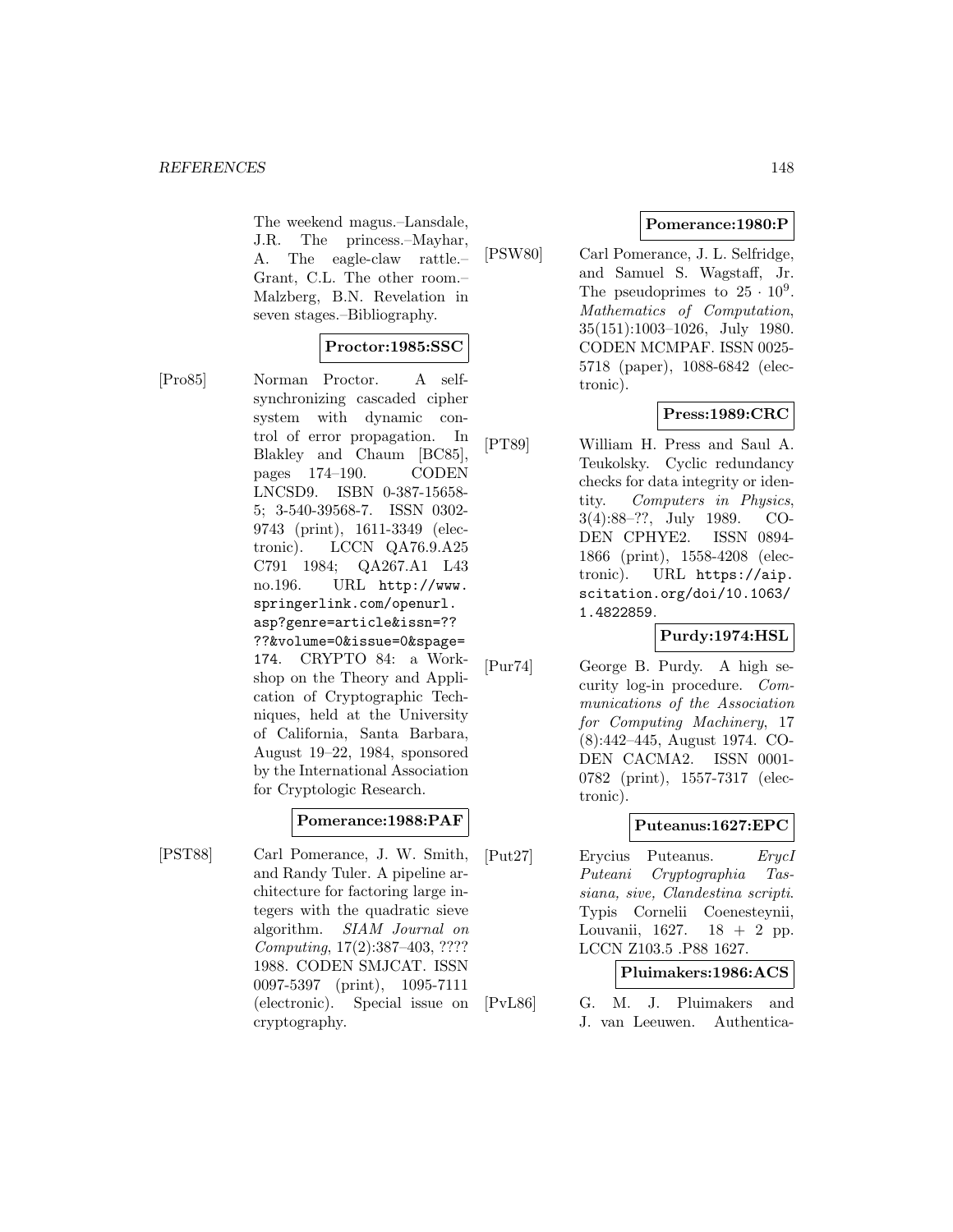tion: a concise survey. Computers and Security, 5(3):243– 250, September 1986. CO-DEN CPSEDU. ISSN 0167- 4048 (print), 1872-6208 (electronic). URL https://www. sciencedirect.com/science/ article/pii/0167404886900155.<br>PW87b

#### **Pfitzmann:1986:NUO**

[PW86a] A. Pfitzmann and M. Waidner. Networks without user observability — design options. In Pichler [Pic86], page ???? CO-DEN LNCSD9. ISBN 0-387- 16468-5 (USA). ISSN 0302- 9743 (print), 1611-3349 (electronic). LCCN QA76.9.A25 E961 1985. URL http:/ /www.cl.cam.ac.uk/~fapp2/ steganography/bibliography/ 1020.html. "The workshop was sponsored by International Association for Cryptologic Research ... [et al.]"–T.p. verso.

## **Power:1986:AHE**

[PW86b] June M. Power and Steve R. Wilbur. Authentication in a heterogeneous environment. Computers and Security, 5 (2):167, June 1986. CO-DEN CPSEDU. ISSN 0167- 4048 (print), 1872-6208 (electronic). URL https://www. sciencedirect.com/science/ article/pii/0167404886901458.

#### **Pfitzmann:1987:NUO**

[PW87a] Andreas Pfitzmann and Michael Waidner. Networks without user observability. Computers and Security, 6(2):

158–166, April 1987. CO-DEN CPSEDU. ISSN 0167- 4048. URL http://www. semper.org/sirene/publ/PfWa\_ 86anonyNetze.html.

# **Power:1987:AHE**

June M. Power and Steve R. Wilbur. Authentication in a heterogeneous environment. Computers and Security, 6(1): 41–48, February 1987. CO-DEN CPSEDU. ISSN 0167- 4048 (print), 1872-6208 (electronic). URL https://www. sciencedirect.com/science/ article/pii/0167404887901246.

## **Quisquater:1989:BHF**

[QG89] J. J. Quisquater and M. Girault. 2*n*-bit hash-functions using *n*bit symmetric block cipher algorithms. In Quisquater and Vandewalle [QV89], page ?? ISBN 0-387-53433-4 (New York), 3- 540-53433-4 (Berlin). LCCN QA76.9.A25 E964 1989. DM98.00.

# **Qin:1988:RSS**

[QSA88] Bin Qin, Howard A. Sholl, and Reda A. Ammar. RTS: a system to simulate the real time cost behaviour of parallel computations. Software—Practice and Experience, 18(10):967–985, October 1988. CODEN SPEXBL. ISSN 0038-0644 (print), 1097- 024X (electronic).

# **Quisquater:1989:ACE**

[QV89] Jean-Jacques Quisquater and Joos Vandewalle, editors. Advances in Cryptology–EUROCRYPT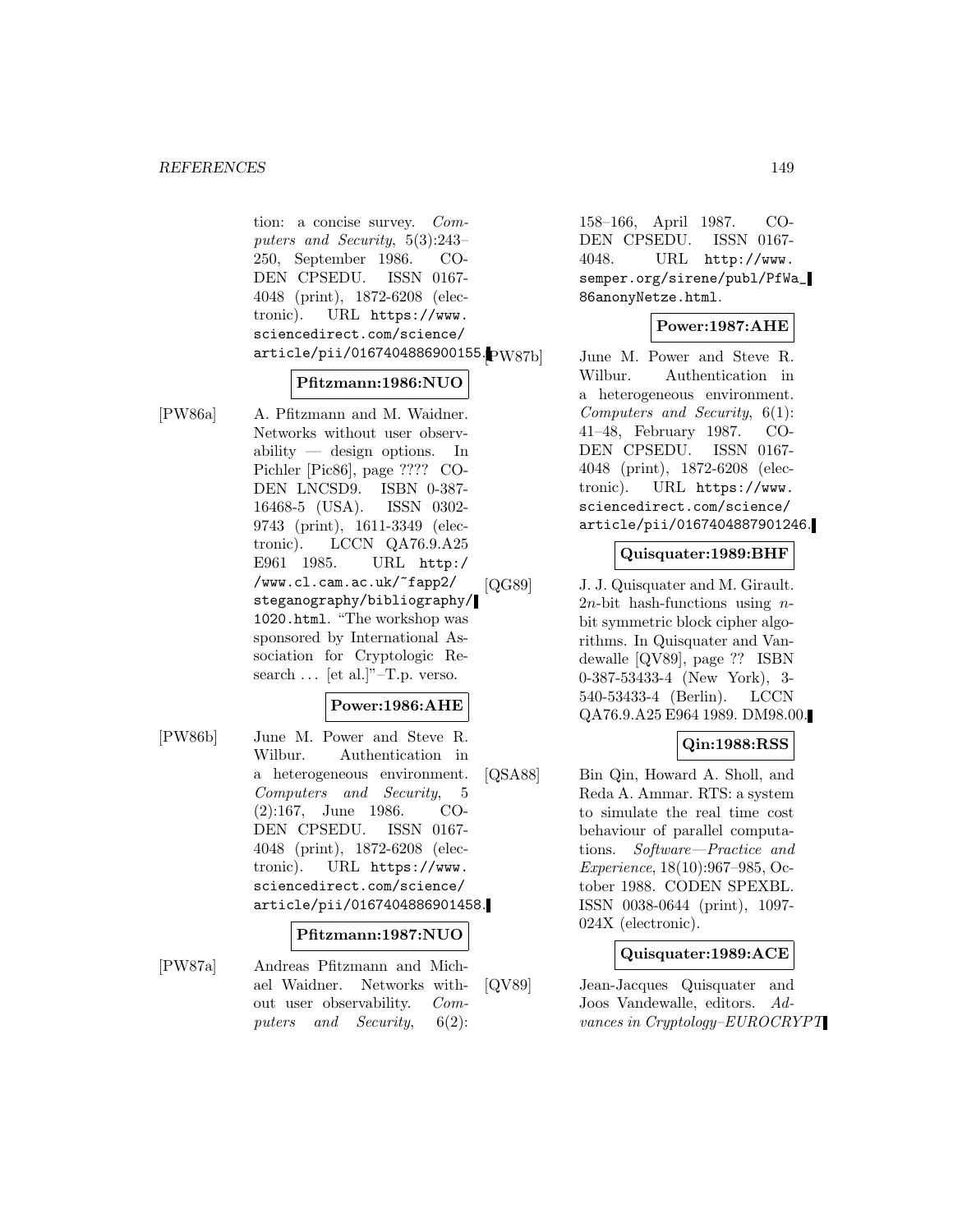'89: Workshop on the Theory and Application of Cryptographic Techniques, Houthalen, Belgium, April 10–13, 1989: Proceedings. Springer-Verlag, Berlin, Germany / Heidelberg, Germany / London, UK / etc., 1989. ISBN 0-387-53433-4 (New York), 3-540-53433-4 (Berlin). LCCN QA76.9.A25 E964 1989. DM98.00.

# **Rabin:1977:DS**

[Rab77] M. O. Rabin. Digitalized signatures. In Richard A. De-Millo et al., editors, Foundations of Secure Computation: Papers presented at a 3 day workshop held at Georgia Institute of Technology, Atlanta, October 1977, pages  $x + 404$ . Academic Press, New York, NY, USA, 1977. ISBN 0-12-210350- 5. LCCN QA76.9.A25 F66.

## **Rabin:1981:HES**

[Rab81] Michael O. Rabin. How to exchange secrets by oblivious transfer. Technical Report TR-81, Aiken Computation Laboratory, Harvard University, Cambridge, MA, USA, 1981. URL http://eprint. iacr.org/2005/187.pdf.

# **Rabin:1989:EDI**

[Rab89] Michael O. Rabin. Efficient dispersal of information for security, load balancing, and fault tolerance. Journal of the Association for Computing Machinery, 36(2):335– 348, April 1989. CODEN

JACOAH. ISSN 0004-5411. URL http://www.acm.org/ pubs/toc/Abstracts/0004-5411/ 62050.html.

# **Rand:1955:MRD**

[Ran55] Rand Corporation. A Million Random Digits With 100,000 Normal Deviates. Free Press, Glencoe, IL, USA, 1955. ISBN  $0-02-925790-5$ . xxv + 400 + 200 pp. LCCN QA276.5 .R3. Reprinted in 1966 and 2001 [Ran01]. See also [Tip27].

# **Randell:1982:CGC**

[Ran82a] Brian Randell. Colossus: Godfather of the computer (1977). In The Origins of Digital Computers: Selected Papers [Ran82b], pages 349–354. ISBN 0-387-11319-3, 3-540-11319-3. LCCN TK7885.A5 O741 1982.

# **Randell:1982:ODC**

[Ran82b] Brian Randell, editor. The Origins of Digital Computers: Selected Papers. Texts and monographs in computer science. Springer-Verlag, Berlin, Germany / Heidelberg, Germany / London, UK / etc., third edition, 1982. ISBN 0- 387-11319-3, 3-540-11319-3. xvi + 580 pp. LCCN TK7885.A5 O741 1982.

# **Rand:2001:MRD**

[Ran01] Rand Corporation. A Million Random Digits With 100,000 Normal Deviates. Rand Corporation, Santa Monica, CA, USA, 2001. ISBN 0-8330-3047- 7.  $xxv + 400 + 200$  pp. LCCN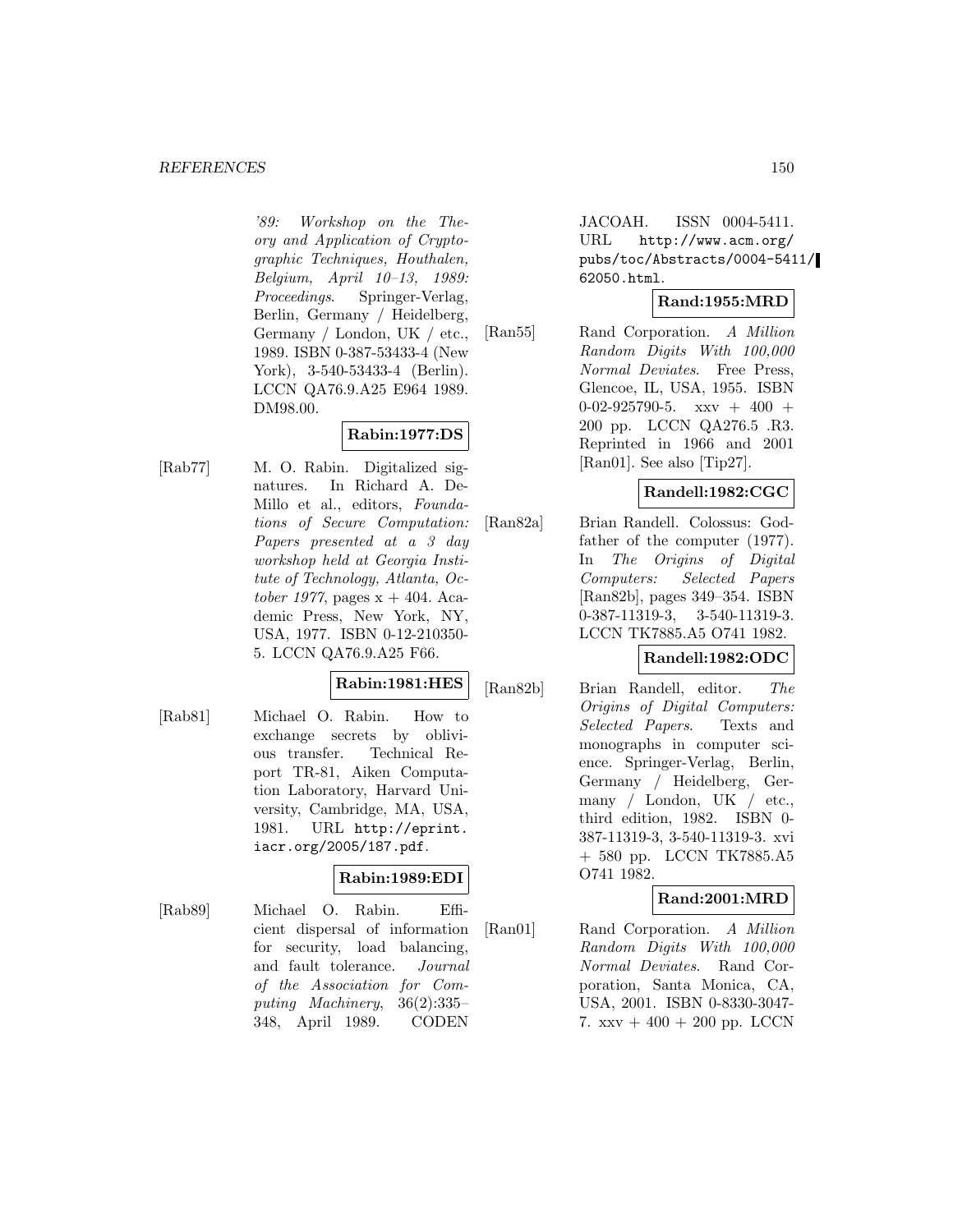QA276.25 .M55 2001. See also [Ran55].

**Rao:1984:JEE**

[Rao84] T. R. N. Rao. Joint encryption and error correction schemes. ACM SIGARCH Computer Architecture News, 12(3):240–241, June 1984. CODEN CANED2. ISSN 0163-5964 (print), 1943- 5851 (electronic).

## **Rhodes-Burke:1982:RSA**

[RB82] Robert Rhodes-Burke. Retrofitting for signature analysis simplified. Hewlett-Packard Journal: technical information from the laboratories of Hewlett-Packard Company, 33(1):9– 16, January 1982. CODEN HPJOAX. ISSN 0018-1153.

# **Rabin:1989:VSS**

[RBO89] T. Rabin and M. Ben-Or. Verifiable secret sharing and multiparty protocols with honest majority. In ACM [ACM89a], pages 73–85. ISBN 0-89791-326- 4. LCCN QA 76.9 D5 A26 1989.

# **Reeds:1979:CMC**

[Ree79] James Reeds. Cracking a multiplicative congruential encryption algorithm. In Information linkage between applied mathematics and industry (Proc. First Annual Workshop, Naval Postgraduate School, Monterey, Calif., 1978), pages 467–472. Academic Press, New York, NY, USA, 1979.

# **Reischuk:1985:NSB**

[Rei85] R. Reischuk. A new solution to the Byzantine generals problem. Information and Control, pages 23–42, 1985. CODEN IFCNA4. ISSN 0019-9958 (print), 1878- 2981 (electronic).

# **Rejewski:1977:ATP**

[Rej77] Marian Rejewski. An application of the theory of permutations in breaking the Enigma cipher. Applications of Mathematicae, Polish Academy of Sciences, 16(??):543–559, ???? 1977.

# **Rejewski:1981:HPM**

[Rej81] Marian Rejewski. How Polish mathematicians deciphered the Enigma. Annals of the History of Computing, 3(3):213–234, July/September 1981. CODEN AHCOE5. ISSN 0164-1239. URL http://dlib.computer. org/an/books/an1981/pdf/a3213. pdf; http://www.computer. org/annals/an1981/a3213abs. htm. Afterwords by Cipher A. Deavours and I. J. Good. This article was entitled "Jak matematycy polscy rozszyfrowz Enigmge" in the Annals of the Polish Mathematical Society, Series II, Wiadomości Matematyczne, Volume 23, 1980, 1-28, translated by Joan Stepenske. See minor correction [Ano81a].

# **Rejewski:19xx:EMH**

[Rejxx] Marian Rejewski. Enigma (1930–40). method and history of solving the German machine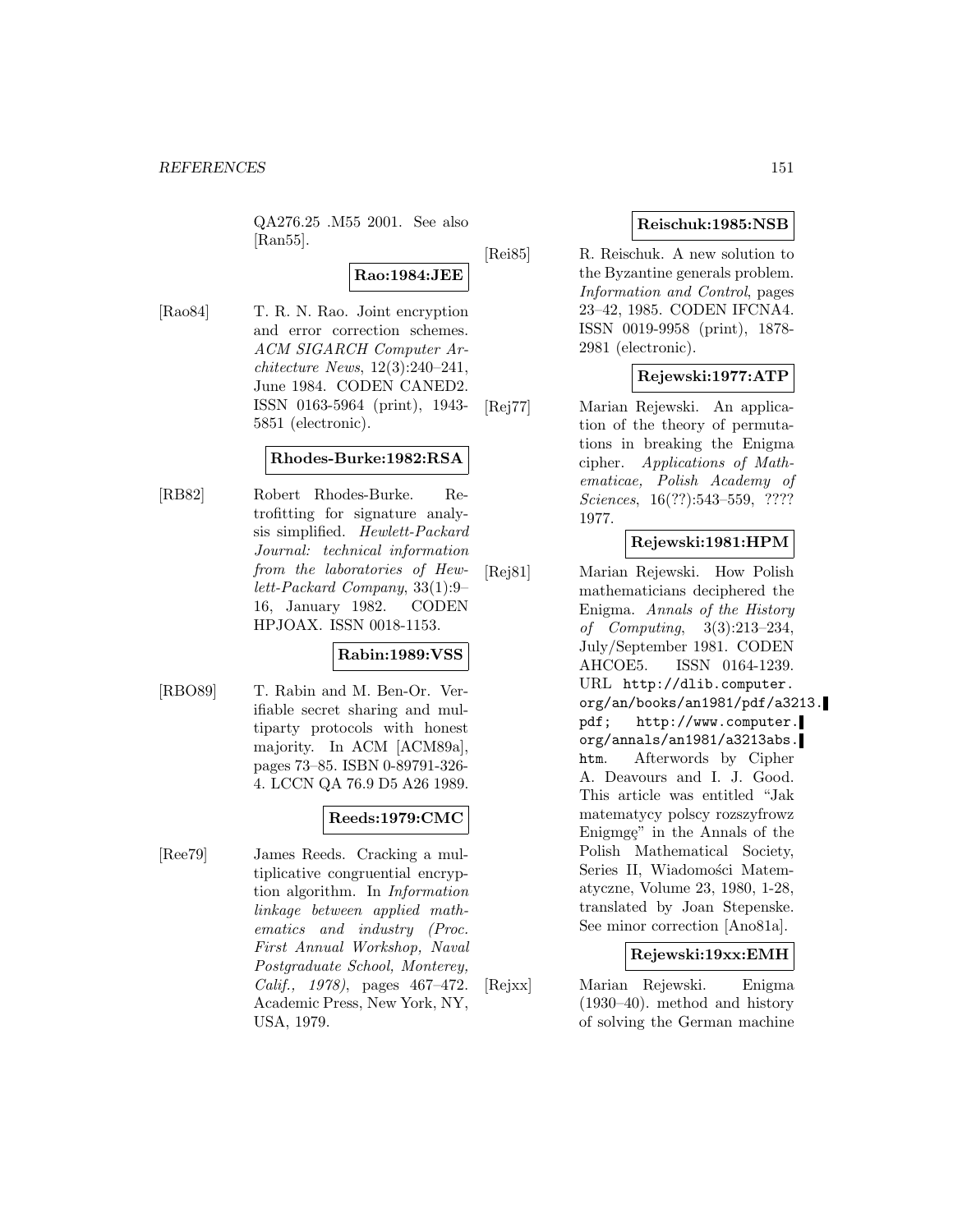cipher. Unpublished manuscript in Polish, 19xx.

## **Rowlett:1935:FAP**

[RF35] Frank B. Rowlett and William F. Friedman. Further applications of the principles of indirect symmetry of position in secondary alphabets: technical paper. United States Government Printing Office, Washington, DC, USA, 1935. ???? pp.

#### **Richards:1974:SWP**

[Ric74] Sheila R. Richards. Secret writing in the public records: Henry VIII–George II. London, 1974. x  $+ 173 + 4$  plates pp. UK£4.50. Contains one hundred documents, all but one of which are written wholly or partially in cipher and are now deciphered and printed in full for the first time. Includes letters in French or Italian, with a summary in English.

## **Rihaczek:1987:T**

[Rih87] Karl Rihaczek. Teletrust. Computer Networks and ISDN Systems, 13(3):235–239, 1987. CO-DEN CNISE9. ISSN 0169-7552.

# **Ritchie:19xx:DCW**

[Ritxx] Dennis M. Ritchie. Dabbling in the cryptographic world — A story. This undated note describes the interesting history behind the non-publication of a paper [RRM78] on the Hagelin cypher machine (M-209), submitted to the journal Cryptologia, because of shadowy suggestions of a "retired gentleman from Virginia"., 19xx. URL http://www.cs. bell-labs.com/~dmr/crypt. html.

## **Rivest:1974:HCA**

[Riv74a] R. L. Rivest. On hash-coding algorithms for partial-match retrieval. In IEEE [IEE74], pages 95–103.

# **Rivest:1974:AAR**

[Riv74b] Ronald L. Rivest. Analysis of associative retrieval algorithms. Technical Report TR.54, Institut de la Recherche en Informatique et Automatique, now Institut National de Recherche en Informatique et Automatique (INRIA), Domaine de Voluceau — Rocquencourt — B.P. 105, 78153 Le Chesnay Cedex, France, February 1974. ?? pp. Also published in/as: Stanford CSD report 74-415. Also published in/as: SIAM Journal for Computing, Springer-Verlag (Heidelberg, FRG and New York NY, USA)-Verlag, 1976, with mod. title.

# **Rivest:1979:CRC**

[Riv79] Ronald L. Rivest. Critical remarks on: "Critical remarks on some public-key cryptosystems" [BIT **18**(4), 1978, pp. 493–496; MR 80b:94033 ] by Tore Herlestam. BIT, 19(2): 274–275, June 1979. CO-DEN NBITAB. ISSN 0006- 3835 (print), 1572-9125 (electronic). URL http://www.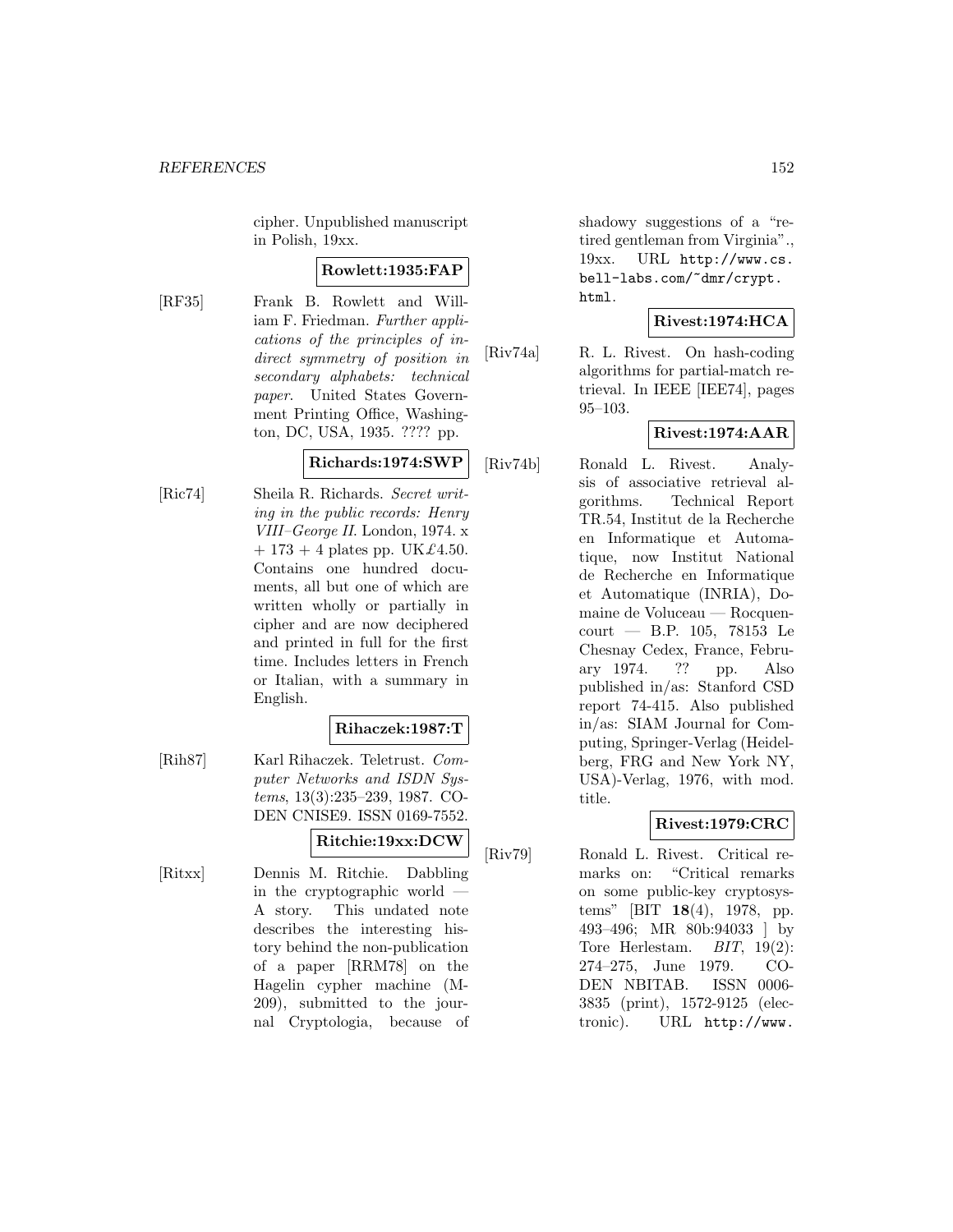springerlink.com/openurl. asp?genre=article&issn=0006- 3835&volume=19&issue=2&spage= 274. See [Her78].

# **Rivest:1980:DSC**

[Riv80] R. L. Rivest. A description of a single-chip implementation of the RSA cipher. Lambda: the magazine of VLSI design, 1 (3):14–18, Fourth Quarter 1980. CODEN VDESDP. ISSN 0273- 8414.

# **Rivest:1985:RCP**

[Riv85] Ronald L. Rivest. RSA chips (past/present/future). In Beth et al. [BCI85], pages 159–163. CODEN LNCSD9. ISBN 0- 387-16076-0 (USA). ISSN 0302- 9743 (print), 1611-3349 (electronic). LCCN QA76.9.A25 E951 1984. URL http:// link.springer-ny.com/link/ service/series/0558/tocs/ t0209.htm; http://www.springerlink. com/openurl.asp?genre=issue& issn=0302-9743&volume=209. Held at the University of Paris, Sorbonne.

## **Rivest:1987:EDR**

[Riv87] Ronald L. Rivest. The eary days of RSA: History and lessons. In Ashenhurst [Ash87], page ?? ISBN 0-201-07794-9. LCCN QA76.24 .A33 1987. ACM Turing Award lecture.

#### **Reeds:1985:NPR**

[RM85] J. A. Reeds and J. L. Manferdelli. DES has no per round linear factors. In Blakley and

Chaum [BC85], pages 377–389. CODEN LNCSD9. ISBN 0-387- 15658-5; 3-540-39568-7. ISSN 0302-9743 (print), 1611-3349 (electronic). LCCN QA76.9.A25 C791 1984; QA267.A1 L43 no.196. URL http://www. springerlink.com/openurl. asp?genre=article&issn=?? ??&volume=0&issue=0&spage= 377. CRYPTO 84: a Workshop on the Theory and Application of Cryptographic Techniques, held at the University of California, Santa Barbara, August 19–22, 1984, sponsored by the International Association for Cryptologic Research.

# **Rao:1987:PKA**

[RN87] T. R. N. Rao and Kil-Hyun Nam. Private-key algebraiccoded cryptosystems. Lecture Notes in Computer Science, 263:35–48, 1987. CO-DEN LNCSD9. ISSN 0302-9743 (print), 1611-3349 (electronic).

# **Rao:1989:PKA**

[RN89] T. R. N. Rao and Kil-Hyun Nam. Private-key algebraiccode encryptions. IEEE Transactions on Information Theory, IT-35(4):829–833, 1989. CO-DEN IETTAW. ISSN 0018-9448 (print), 1557-9654 (electronic).

## **Rohwer:1975:GIM**

[Roh75] Jurgen Rohwer. Geleitzugschlachten  $im$  Marz 1943: Führungsprobleme im Höhepunkt der Schlacht im Atlantik. (German) [Convoy in March 1943: implementation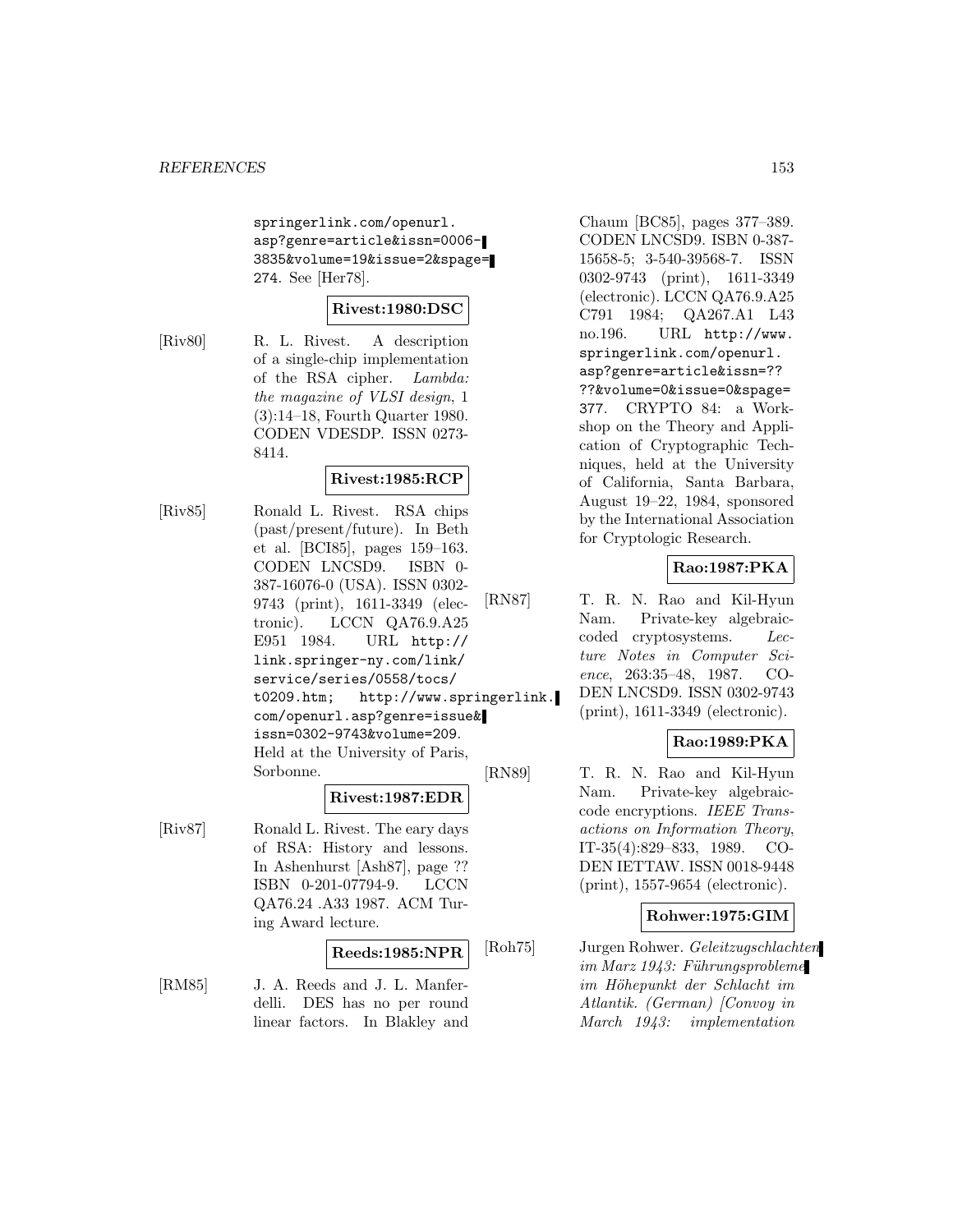#### *REFERENCES* 154

problems in the climax of the Battle of the Atlantic]. Motorbuch, Stuttgart, Germany, 1975. ISBN 3-87943-383-6. 356 pp. LCCN ???? See also English translation [Roh77].

# **Rohwer:1977:CCB**

[Roh77] Jürgen Rohwer. The critical convoy battles of March 1943: the battle for HX.229/SC122. Naval Institute Press, Annapolis, MD, USA, 1977. ISBN 0-87021-818-2. 256 + 32 pp. LCCN D770 .R59313. Revised English translation by Derek Masters of the German original [Roh75].

# **Routh:1984:PAA**

[Rou84] Richard LeRoy Routh. A proposal for an architectural approach which apparently solves all known software-based internal computer security problems. Operating Systems Review, 18 (3):31–39, July 1984. CODEN OSRED8. ISSN 0163-5980.

# **Roy:1986:CBI**

[Roy86] Marc Paul Roy. A CMOS bit-slice implementation of the RSA public key encryption algorithm. Thesis (M.Sc.(Eng.)), Queen's University, Ottawa, ON, Canada, 1986. 3 microfiches (210 fr.).

## **Ringeisen:1986:ADM**

[RR86] Richard D. Ringeisen and Fred S. Roberts, editors. Applications of discrete mathematics. Proceedings of the Third SIAM

Conference on Discrete Mathematics held at Clemson University, Clemson, South Carolina, May 14–16, 1986. Society for Industrial and Applied Mathematics, Philadelphia, PA, USA, 1986. ISBN 0-89871- 219-X. LCCN QA76.9.M35C65 1986.

# **Reeds:1978:HCM**

[RRM78] J. Reeds, D. Ritchie, and R. Morris. The Hagelin cypher machine (M-209): Cryptanalysis from ciphertext alone. Submitted to the journal Cryptologia, but never published. For the story behind the suppression of publication, see [Ritxx]. Internal technical memoranda TM 78-1271-10, TM 78-1273-2., 1978.

# **Rivest:1983:RET**

[RS83] Ronald L. Rivest and Alan T. Sherman. Randomized encryption techniques. Technical report MIT/LCS/TM-234, Massachusetts Institute of Technology, Laboratory for Computer Science, Cambridge, MA, USA, 1983. 20 pp.

# **Rivest:1984:HEE**

[RS84] Ronald L. Rivest and Adi Shamir. How to expose an eavesdropper. Communications of the Association for Computing Machinery, 27(4):393–395, April 1984. CODEN CACMA2. ISSN 0001-0782 (print), 1557- 7317 (electronic).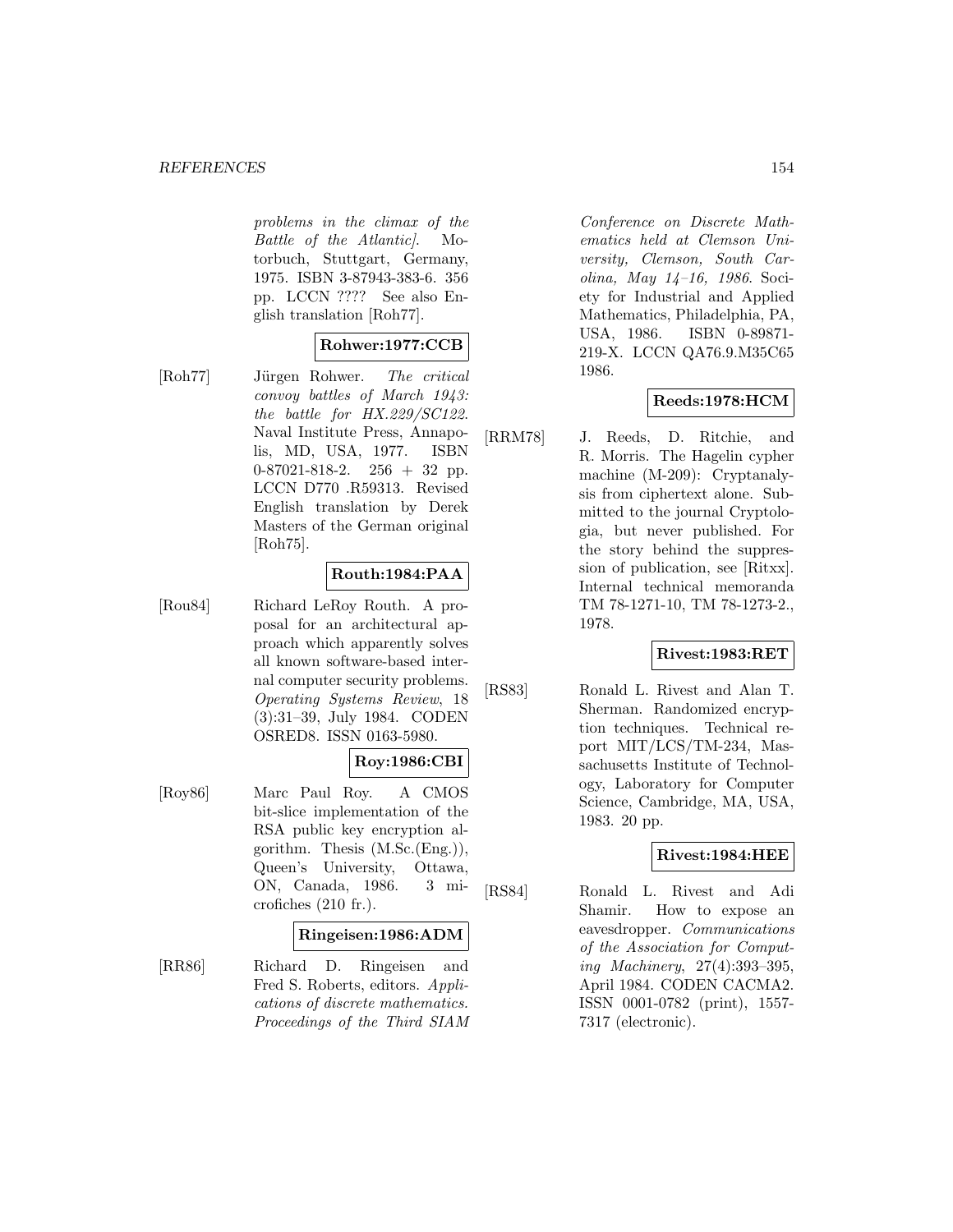# **Rivest:1978:MOD**

[RSA78] Ronald L. Rivest, Adi Shamir, and Leonard M. Adleman. A method for obtaining digital signatures and public key cryptosystems. Communications of the Association for Computing Machinery, 21(2):120– 126, February 1978. CODEN CACMA2. ISSN 0001-0782 (print), 1557-7317 (electronic). The basics of trap-door functions and the famous RSA public key cryptosystem are presented in this paper.

## **Rivest:1982:MOD**

[RSA82] Ronald Rivest, Adi Shamir, and Leonard M. Adleman. A method for obtaining digital signatures and public key cryptosystems. In Secure communications and asymmetric cryptosystems, volume 69 of AAAS Sel. Sympos. Ser., pages 217– 239. Westview, Boulder, CO, 1982.

# **Rivest:1983:MOD**

[RSA83] R. L. Rivest, A. Shamir, and L. Adleman. A method for obtaining digital signatures and public-key cryptosystems. Communications of the Association for Computing Machinery, 26 (1):96–99, January 1983. CO-DEN CACMA2. ISSN 0001- 0782 (print), 1557-7317 (electronic).

# **Reif:1988:EPP**

[RT88] J. H. Reif and J. D. Tygar. Efficient parallel pseudorandom number generation. SIAM Journal on Computing, 17(2):404– 411, ???? 1988. CODEN SMJ-CAT. ISSN 0097-5397 (print), 1095-7111 (electronic). Special issue on cryptography.

# **Raleigh:1988:CDP**

[RU88] T. M. Raleigh and R. W. Underwood. CRACK: a distributed password advisor. In USENIX [USE88a], pages 12– 13. LCCN QA76.8.U65 U55  $1988(1)$ -1990 $(2)$ //. Abstract only.

## **Rubin:1979:DSC**

[Rub79] F. Rubin. Decrypting a stream cipher based on J–K flip-flops. IEEE Transactions on Computers, C-28(7):483–487, July 1979. CODEN ITCOB4. ISSN 0018-9340 (print), 1557-9956 (electronic). URL http:// ieeexplore.ieee.org/stamp/ stamp.jsp?tp=&arnumber=1675392.

# **Rudolph:1982:HTI**

[Rud82] James G. Rudolph, editor. High technology in the information industry: digest of papers/Compcon spring 82, February 22–25; twenty-fourth IEEE computer society international conference, Jack Tar Hotel, San Francisco, California. IEEE Computer Society Press, 1109 Spring Street, Suite 300, Silver Spring, MD 20910, USA, 1982. ISBN ???? LCCN TK7885.A1 C53 1982. IEEE catalog number 82CH1739-2.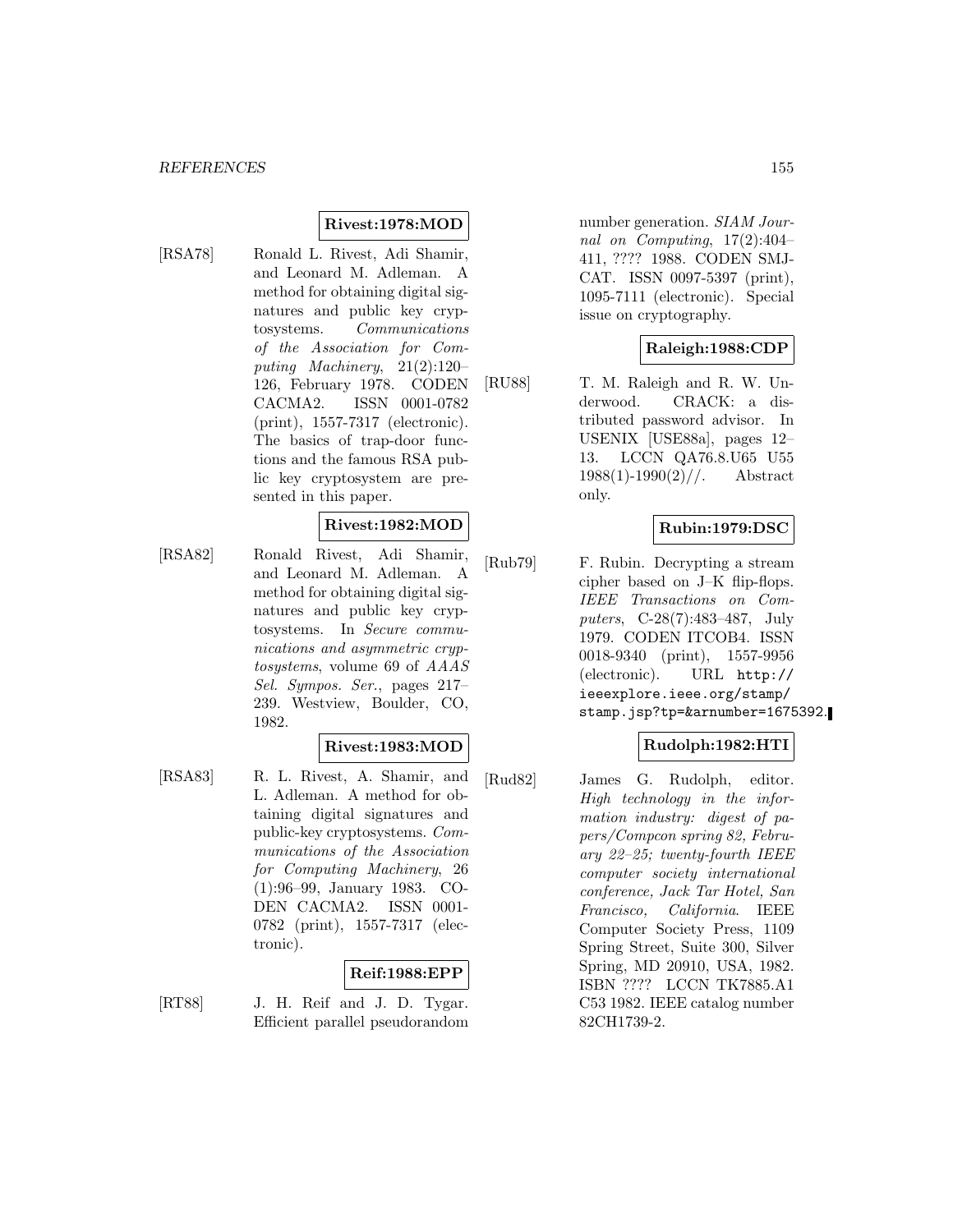# **Ruggiu:1985:CCT**

[Rug85] G. Ruggiu. Cryptology and complexity theories. In Beth et al. [BCI85], pages 3–9. CO-DEN LNCSD9. ISBN 0-387- 16076-0 (USA). ISSN 0302- 9743 (print), 1611-3349 (electronic). LCCN QA76.9.A25 E951 1984. URL http:// link.springer-ny.com/link/ service/series/0558/tocs/ t0209.htm; http://www.springerlink. com/openurl.asp?genre=issue& issn=0302-9743&volume=209. Held at the University of Paris, Sorbonne.

# **Russell:1927:CMS**

[Rus27] Henry Norris Russell. Cipher messages of the stars. Scientific American, 137(2): 118–119, August 1927. CO-DEN SCAMAC. ISSN 0036- 8733 (print), 1946-7087 (electronic). URL http://www. nature.com/scientificamerican/ journal/v137/n2/pdf/scientificamerican0827- 118.pdf.

## **Reeds:1984:FSU**

[RW84] James A. Reeds and Peter J. Weinberger. File security and the UNIX system crypt command. ATT Bell Lab. tech. j, 63(8 part 2):1673–1683, October 1984. CODEN ABLJER. ISSN 0748-612X (print), 2376- 7162 (electronic). Reprinted in [AT&T86, pp. 93–103].

## **Rytter:1986:SCU**

- 
- [Ryt86] Wojciech Rytter. The space complexity of the unique deci-

pherability problem. Information Processing Letters, 23(1):1– 3, July 20, 1986. CODEN IF-PLAT. ISSN 0020-0190 (print), 1872-6119 (electronic).

# **S:1873:COD**

[S.73] H. S. Cryptographie, ou, Divers systèmes d'écrire secrète sp´ecialement pour l'usage des cartes postales: combinations  $alpha between a$  correspondance  $chiffr\acute{e}e,$  écriture par signes: divers procédés pour la fabrication d'encres sympathiques. G. Jousset, Paris, France, 1873. 8 pp. LCCN Z104 .H16 1873.

# **Sacco:1936:MC**

[Sac36] Luigi Sacco. Manuale di crittografia. (Italian) [Manual of cryptography]. Tipografia Santa Barbara, Roma, Italia, second edition, 1936. viii + 247 + 8 pp.

## **Sacco:1947:MC**

[Sac47] Luigi Sacco. Manuale di crittografia. (Italian) [Manual of cryptography]. Istituto Polygrafico Dello Stato, Roma, Italia, third edition, 1947. xii + 374 pp.

#### **Sacco:1951:MCF**

[Sac51] Luigi Sacco. Manuel de cryptographie. (French) [Manual of cryptography]. Payot, Paris, France, 1951. ???? pp.

## **Sacco:1977:MC**

[Sac77] Luigi Sacco. Manual of cryptography, volume 14 of A Cryp-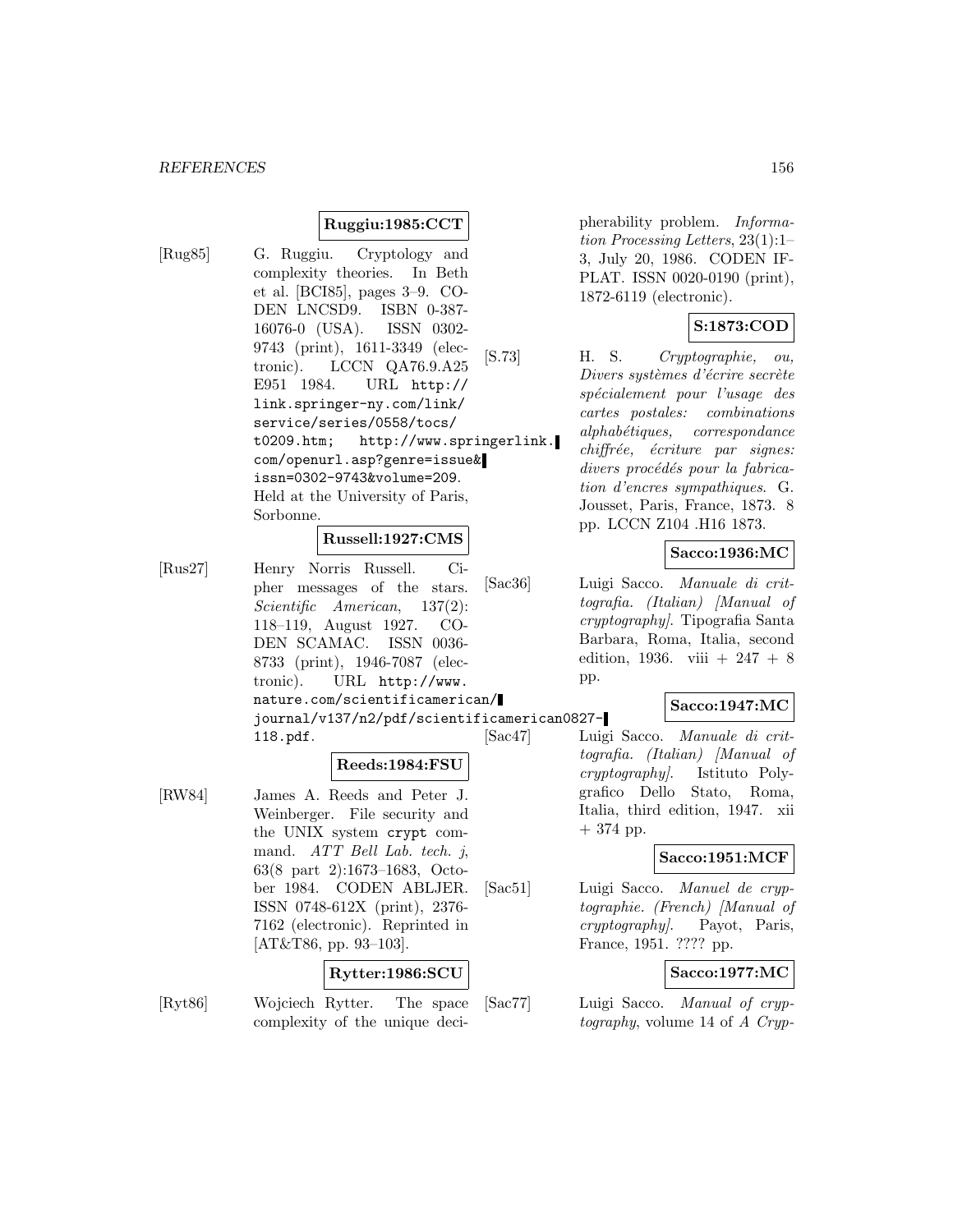#### *REFERENCES* 157

tographic series. Aegean Park Press, Laguna Hills, CA, USA, 1977. ISBN 0-89412-016-6. x + 193 pp. LCCN Z104 .S313 1977. Translation of: Manuale di crittografia. Bibliography: p. viii.

# **Saks:1989:RNP**

[Sak89] Michael Saks. A robust noncryptographic protocol for collective coin flipping. SIAM Journal on Discrete Mathematics,  $2(2):240-244$ , May 1989. CODEN SJDMEC. ISSN 0895- 4801 (print), 1095-7146 (electronic).

# **Saltzer:1973:PCI**

[Sal73] Jerome H. Saltzer. Protection and control of information sharing in Multics. Operating Systems Review, 7(4):119, October 1973. CODEN OSRED8. ISSN 0163-5980 (print), 1943- 586X (electronic).

#### **Saltzer:1978:DS**

[Sal78] Jerome H. Saltzer. On digital signatures. Operating Systems Review, 12(2):12–14, April 1978. CODEN OSRED8. ISSN 0163-5980.

#### **Salomaa:1985:PKC**

[Sal85] Arto Salomaa. On a publickey cryptosystem based on parallel rewriting. In Parcella '84 (Berlin, 1984), volume 25 of Math. Res., pages 209–214. Akademie-Verlag, Berlin, 1985.

## **Salomaa:1988:PKC**

[Sal88] Arto Salomaa. A public-key cryptosystem based on language

theory. Computers and Security, 7(1):83–87, February 1988. CODEN CPSEDU. ISSN 0167- 4048 (print), 1872-6208 (electronic). URL https://www. sciencedirect.com/science/ article/pii/016740488890507X.

# **Sansom:1986:BRC**

[San86] Robert Sansom. Book review: Computer Security: A Global Challenge — Proceedings of the Second IFIP International Conference on Computer Security, IFIP/Sec'84, Toronto, Ontario, Canada, 10–12 September, 1984: (Elsevier Science Publishing Co. 1984). Operating Systems Review, 20(3):9, July 1986. CODEN OSRED8. ISSN 0163-5980.

# **Sandhu:1988:CIT**

[San88] Ravinderpal S. Sandhu. Cryptographic implementation of a tree hierarchy for access control. Information Processing Letters, 27(2):95–98, February 29, 1988. CODEN IFPLAT. ISSN 0020- 0190 (print), 1872-6119 (electronic).

## **Sarton:1928:BRBn**

[Sar28] George Sarton. Book review: The Cipher of Roger Bacon by William Romaine Newbold; Roland Grubb Kent. Isis, 11(1): 141–145, September 1928. CO-DEN ISISA4. ISSN 0021-1753 (print), 1545-6994 (electronic). URL http://www.jstor.org/ stable/224770.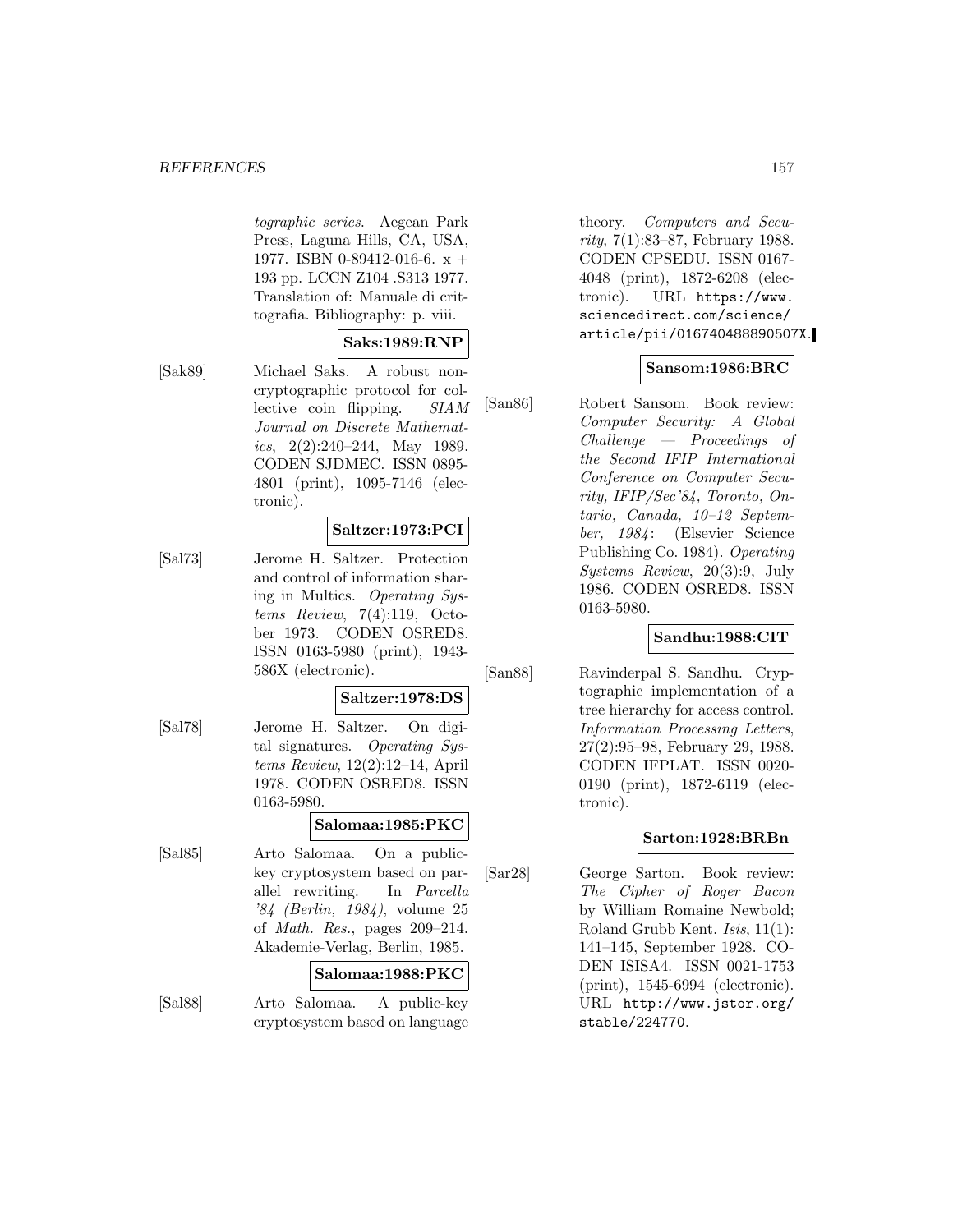#### **Satyanarayanan:1989:ISL**

- 
- [Sat89] M. Satyanarayanan. Integrating security in a large distributed system. ACM Transactions on Computer Systems, 7 (3):247–280, August 1989. CO-DEN ACSYEC. ISSN 0734- 2071. URL http://www. acm.org:80/pubs/citations/ journals/tocs/1989-7-3/p247 satyanarayanan/.

# **Saunders:1989:IDE**

[Sau89] Barry Ferguson Saunders. Insection and decryption: Edgar Poe's The gold bug and the diagnostic gaze. Thesis (M.A.), University of North Carolina at Chapel Hill, Chapel Hill, NC, USA, 1989.  $x + 116$  pp.

## **Sawirudin:1955:PND**

[Saw55] Sawirudin. Pegawai negeri dan PGP baru. Badan Penerbitan Dewan Nasional SOBSI, Djakarta, cet. 1. edition, 1955. 93 pp.

#### **Schaumuller-Bichl:1982:ADE**

[SB82] Ingrid Schaumuller-Bichl. Zur Analyse des Data Encryption: Standard und Synthese verwandter Chiffriersysteme. PhD thesis, Johannes Kepler-Universität Linz, Linz, Austria, 1982. 168 pp. Summary in English. Published by VWGO, Wien, Austria.

## **Sorkin:1984:MCC**

[SB84] Arthur Sorkin and C. James Buchanan. Measurement of cryptographic capability protection algorithms. Computers and Security, 3(2): 101–116, May 1984. CO-DEN CPSEDU. ISSN 0167- 4048 (print), 1872-6208 (electronic). URL https://www. sciencedirect.com/science/ article/pii/016740488490052X.

# **Serpell:1985:PES**

[SBC85] S. C. Serpell, C. B. Brookson, and B. L. Clark. A prototype encryption system using public key. In Blakley and Chaum [BC85], pages 3–9. CODEN LNCSD9. ISBN 0-387-15658- 5; 3-540-39568-7. ISSN 0302- 9743 (print), 1611-3349 (electronic). LCCN QA76.9.A25 C791 1984; QA267.A1 L43 no.196. URL http://www. springerlink.com/openurl. asp?genre=article&issn=?? ??&volume=0&issue=0&spage= 3. CRYPTO 84: a Workshop on the Theory and Application of Cryptographic Techniques, held at the University of California, Santa Barbara, August 19–22, 1984, sponsored by the International Association for Cryptologic Research.

## **Smillie:1985:RFM**

[SBET85] K. W. Smillie, F. L. Bauer, Ralph Erskine, and Henry S. Tropp. Reviews: O. I. Franksen, Mr. Babbage's Secret; F. H. Hinsley, British Intelligence in the Second World War; T. M. Thompson, From Error-Correcting Codes Through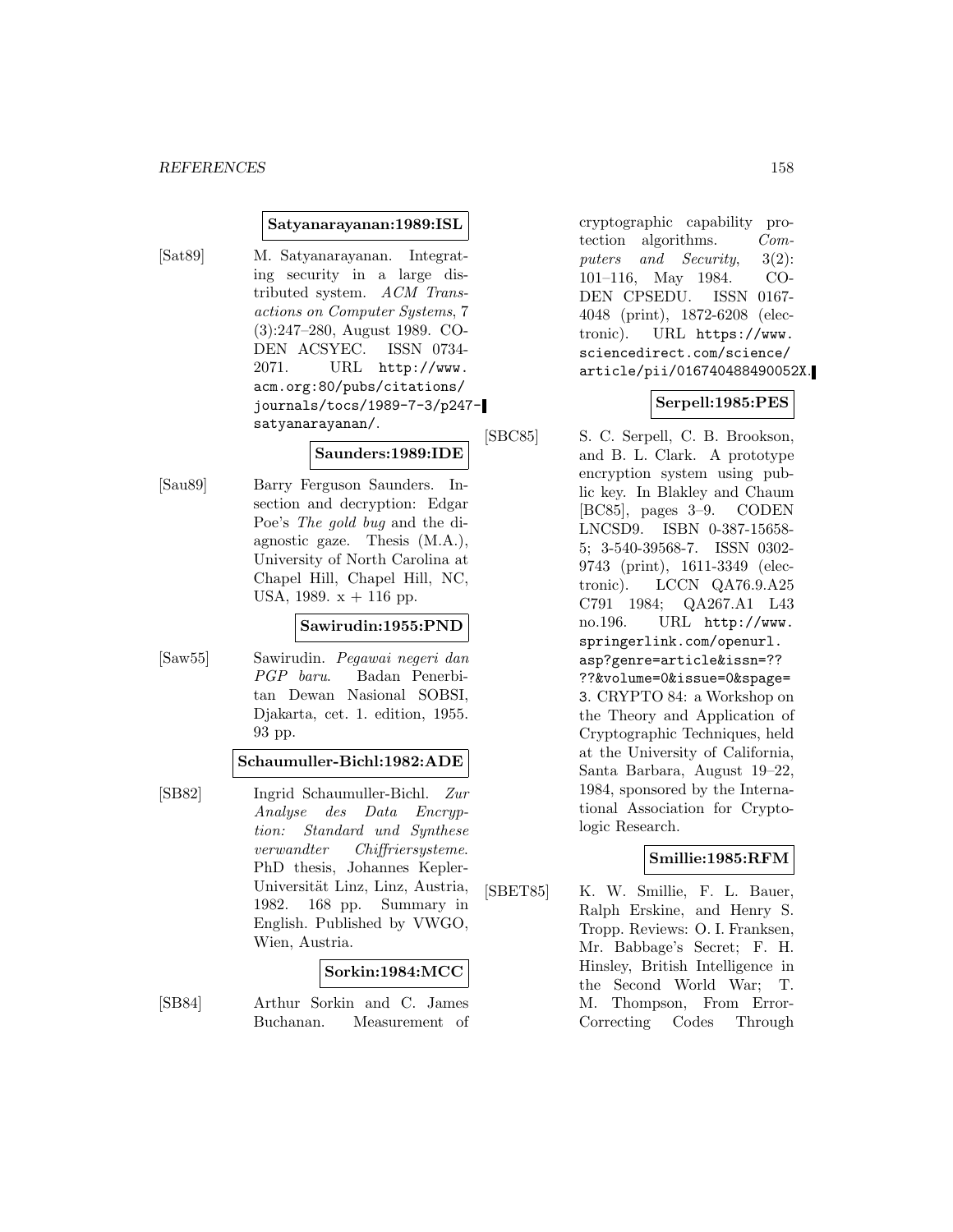Sphere Packings to Simple Groups; capsule reviews. Annals of the History of Computing, 7(2):185–191, April/ June 1985. CODEN AH-COE5. ISSN 0164-1239. URL http://dlib.computer.org/ an/books/an1985/pdf/a2185. pdf; http://www.computer. org/annals/an1985/a2185abs. htm.

# **Chen:1985:RGE**

[sC85] Su shing Chen. On rotation group and encryption of analog signals. In Blakley and Chaum [BC85], pages 95–100. CODEN LNCSD9. ISBN 0-387-15658- 5; 3-540-39568-7. ISSN 0302- 9743 (print), 1611-3349 (electronic). LCCN QA76.9.A25 C791 1984; QA267.A1 L43 no.196. URL http://www. springerlink.com/openurl. asp?genre=article&issn=?? ??&volume=0&issue=0&spage= 95. CRYPTO 84: a Workshop on the Theory and Application of Cryptographic Techniques, held at the University of California, Santa Barbara, August 19–22, 1984, sponsored by the International Association for Cryptologic Research.

# **Scacchitti:1986:CT**

[Sca86] Fred A. Scacchitti. The cryptographer's toolbox. Dr. Dobb's Journal of Software Tools, 11 (5):58–??, May 1986. CODEN DDJOEB. ISSN 1044-789X. **Schwenter:1620:SSN**

[Sch20] Daniel Schwenter. Steganolo-

gia & steganographia nova: Geheime magische, naturliche Red vnd Schreibkunst, einem in der nahe vnd ferrne Alsbalden oder in gewiser Zeit, so woln in Schimpff als Ernst, etwas verborgens vnnd geheimes zu eroffnen durch Reden, Schreiben vnd mancherley Instrumenta: item wie verborgene Schrifften zu machen, auffzulosen, vnd mit sonderlichen Kunsten zu schreiben. Resene Gibronte Runeclus Hanedi, Nürnberg, Germany,  $1620. 16 + 299 + 5$ pp. LCCN KK276 .E36 1575; Z103.5. Publication year uncertain. Publicirt vnd an Tag gegeben durch Resene Gibronte Runeclus Hanedi ... Nurnberg: Inn Verlegung Simon Halbmayers.

## **Schwenter:1633:SSA**

[Sch33] Daniel Schwenter. Steganologia  $\mathcal{B}$  [i.e. et] steganographia aucta: geheime, magische, naturliche Red vnnd Schreibkunst. Resene Gibronte Runeclusam Hunidem, Nürnberg, Germany, 1633.  $24 +$ 370 pp. LCCN Z103 .S38 1633. Auffs neue revidirt, an etlichen Orten corrigirt, ... augirt, vnd dann zum drittenmal in Truck verfertiget durch Janum Herculem de Sunde, sonst Resene Gibronte Runeclusam Hunidem ... . Nurnberg, In Verlegung Jeremiae Dumlers [between 1633 and 1636].

# **Schroeder:1969:IC**

[Sch69] M. R. Schroeder. Images from computers. IEEE Spectrum, 6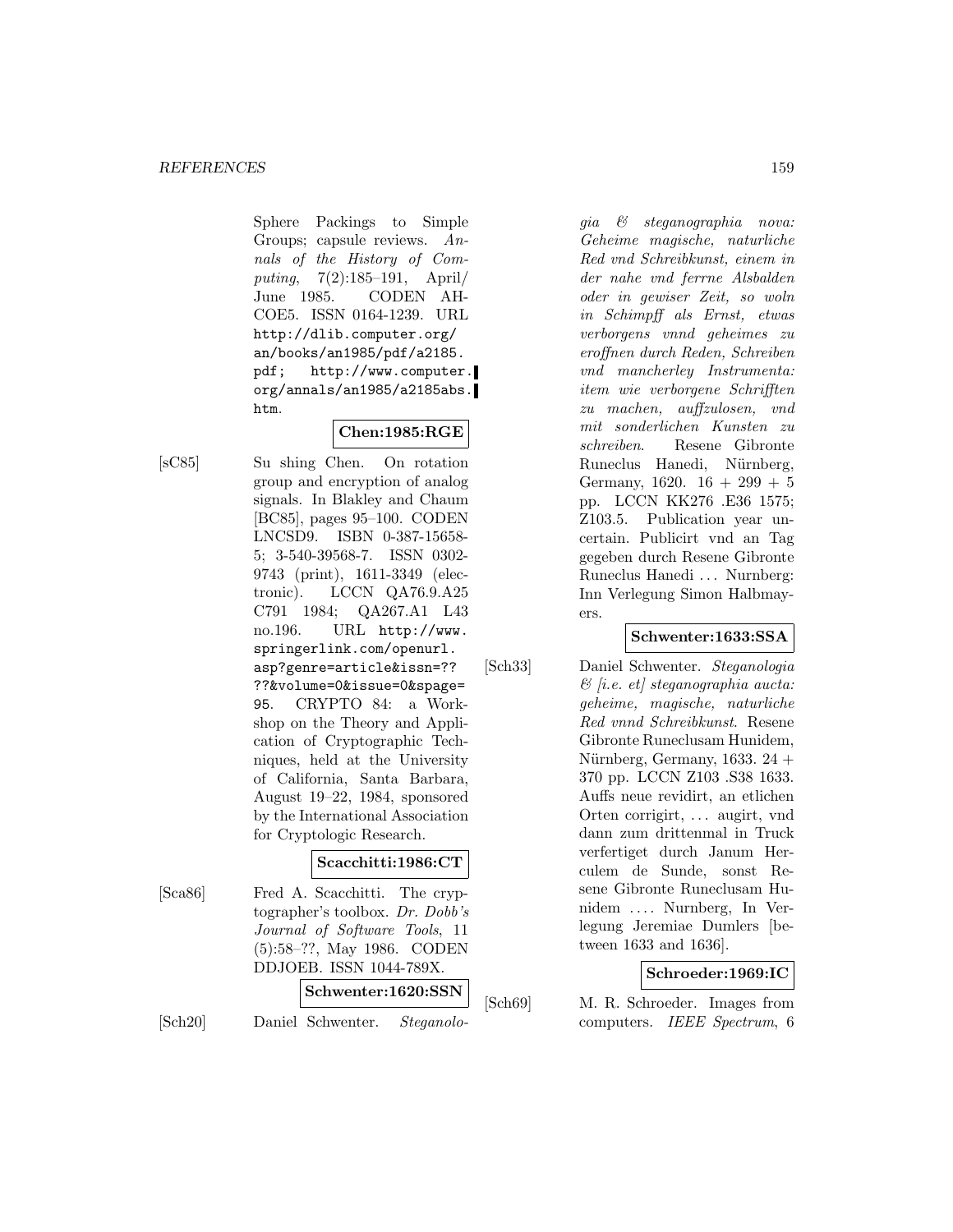(3):66–78, March 1969. CODEN IEESAM. ISSN 1939-9340.

# **Schroeder:1975:ESK**

[Sch75] Michael D. Schroeder. Engineering a security kernel for Multics. Operating Systems Review, 9(5):25–32, November 1975. CODEN OSRED8. ISSN 0163-5980.

# **Schell:1983:SPA**

[Sch83] K. J. Schell. Security printers application of lasers. Proceedings of SPIE — The International Society for Optical Engineering, 396:131–140, 1983. CODEN PSISDG. ISBN 0- 89252-431-6. ISSN 0277-786X (print), 1996-756X (electronic).

## **Schroeder:1984:NTS**

[Sch84] M. R. (Manfred Robert) Schroeder. Number theory in science and communication: with applications in cryptography, physics, biology, digital information, and computing, volume 7 of Springer series in information sciences. Springer-Verlag, Berlin, Germany / Heidelberg, Germany / London, UK / etc., 1984. ISBN 0-387-12164-1.  $xvi + 324$  pp. LCCN QA241 .S318 1984.

# **Schroeder:1986:NTS**

[Sch86] M. R. (Manfred Robert) Schroeder. [SE86] Number theory in science and communication: with applications in cryptography, physics, digital information, computing, and self-similarity, volume 7 of Springer series in information sciences. Springer-Verlag,

Berlin, Germany / Heidelberg, Germany / London, UK / etc., second enlarged edition, 1986. ISBN 0-387-15800-6. xix + 374 pp. LCCN QA241 .S3181 1986.

# **Smith:1986:GCC**

[SD86] G. W. Smith and J. B. H. Du Boulay. The generation of cryptic crossword clues. The Computer Journal, 29(3):282– 284, June 1986. CODEN CM-PJA6. ISSN 0010-4620 (print), 1460-2067 (electronic).

# **Sicherman:1983:AQR**

[SDV83] George L. Sicherman, Wiebren De Jonge, and Reind P. Van De Riet. Answering queries without revealing secrets. ACM Transactions on Database Systems, 8(1):41–59, March 1983. CODEN ATDSD3. ISSN 0362-5915 (print), 1557-4644 (electronic). URL http:// www.acm.org/pubs/articles/ journals/tods/1983-8-1/p41 sicherman/p41-sicherman.pdf; http://www.acm.org/pubs/ citations/journals/tods/1983- 8-1/p41-sicherman/. Also published in/as: reprinted in deJonge thesis, Jun. 1985.

# **Smillie:1986:RWA**

K. W. Smillie and Ralph Erskine. Reviews: W. Aspray, Should the Term Fifth Generation Computers Be Banned?; C. A. Deavours and L. Kruh, Machine Cryptography and Modern Cryptanalysis; capsule reviews. Annals of the His-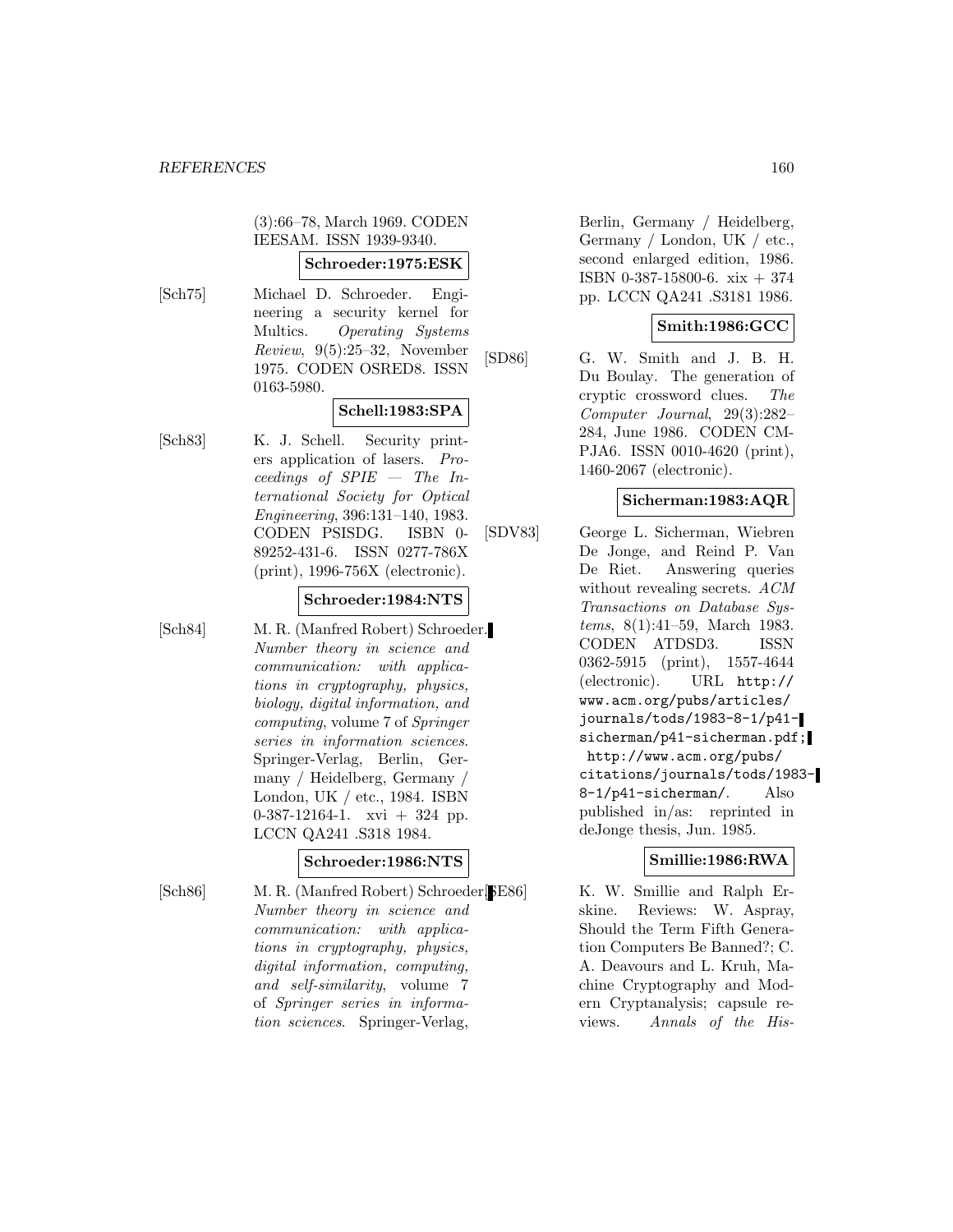tory of Computing, 8(2):199– 200, 202, 204–205, April/ June 1986. CODEN AH-COE5. ISSN 0164-1239. URL http://dlib.computer.org/ an/books/an1986/pdf/a2199. pdf; http://www.computer. org/annals/an1986/a2199abs. htm.

## **Seaton:1956:THS**

**Sears:1986:SWK**

[Sea56] E. Seaton. Thomas Hariot's secret script. Ambix: Journal of the Society for the History of Alchemy and Chemistry,  $5(3-4):111-114$ , 1956. CODEN AMBXAO. ISSN 0002-6980 (print), 1745-8234 (electronic). URL http:/ /www.tandfonline.com/doi/ abs/10.1179/amb.1956.5.3- 4.111.

[Sea86] Peter Sears. Secret writing: keys to the mysteries of reading and writing. Teachers and Writers Collaborative, New York, NY, USA, 1986. ISBN 0-915924- 86-2 (paperback).  $xy + 160$ pp. LCCN Z 103.3 S4 1986 Resources for Teaching–2nd Floor. US\$9.95. Discusses secret writing, ciphers, and the processes of creating and deciphering secret or difficult languages. Includes thinking and writing exercises.

## **Sedlak:1988:RCP**

[Sed88] H. Sedlak. The RSA cryptographic processor: The first high speed one-chip solution. In Pomerance [Pom88], pages 95–

105. CODEN LNCSD9. ISBN 0-387-18796-0. ISSN 0302- 9743 (print), 1611-3349 (electronic). LCCN QA76.9.A25 C791 1987; QA267.A1 L43 no.293. URL http://link. springer-ny.com/link/service/ series/0558/tocs/t0293.htm; http://www.springerlink. com/openurl.asp?genre=issue& issn=0302-9743&volume=293. CRYPTO '87, a Conference on the Theory and Applications of Cryptographic Techniques, held at the University of California, Santa Barbara ... August 16– 20, 1987.

# **Seeley:1989:PCG**

[See89] Donn Seeley. Password cracking: a game of wits. Communications of the Association for Computing Machinery, 32(6): 700–703, June 1989. CODEN CACMA2. ISSN 0001-0782 (print), 1557-7317 (electronic). URL http://www.acm.org/ pubs/toc/Abstracts/0001-0782/ 63529.html.

## **Serpell:1985:CES**

[Ser85] S. C. Serpell. Cryptographic equipment security: a code of practice. Institution of Electronic and Radio Engineers, London, UK, 1985. ISBN 0- 903748-62-2 (paperback). 25 pp. LCCN Z103.S47 1985.

# **Seshadri:1981:KPP**

[Ses81] Raghavan Seshadri. Knapsack problems in public key encryption systems. Thesis (M.S.),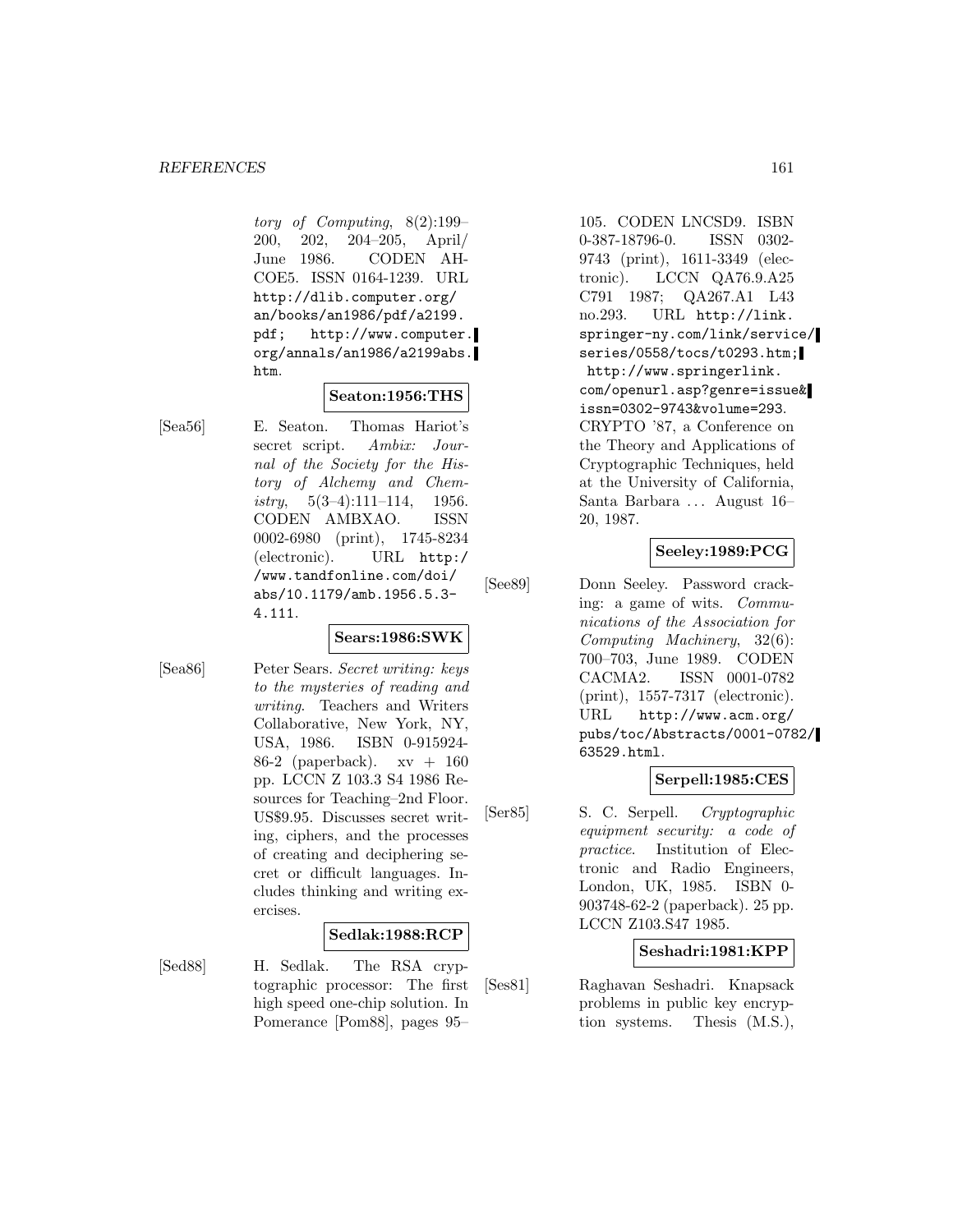University of Oklahoma, Norman, OK, USA, 1981. vii + 99 pp.

# **Shannon:1945:MTC**

[Sha45] Claude Shannon. A mathematical theory of cryptography. Classified report, Bell Laboratories, Murray Hill, NJ, USA, September 1, 1945.

# **Shannon:1948:MTCa**

[Sha48a] Claude Shannon. A mathematical theory of communication. The Bell System Technical Journal, 27(3):379–423, July 1948. CODEN BSTJAN. ISSN 0005-8580. From the first page: "If the base 2 is used the resulting units may be called binary digits, or more briefly, bits, a word suggested by J. W. Tukey.". This is the first known printed instance of the word 'bit' with the meaning of binary digit.

# **Shannon:1948:MTCb**

[Sha48b] Claude Shannon. A mathematical theory of communication (continued). The Bell System Technical Journal, 27(4): 623–656, October 1948. CO-DEN BSTJAN. ISSN 0005- 8580.

# **Shannon:1949:CTS**

[Sha49] Claude Shannon. Communication theory of secrecy systems. The Bell System Technical Journal, 28(4):656– 715, ???? 1949. CODEN BSTJAN. ISSN 0005-8580.

URL http://en.wikipedia. org/wiki/Communication\_Theory\_ of\_Secrecy\_Systems; http: //www.cs.ucla.edu/~jkong/ research/security/shannon1949. pdf. A footnote on the initial page says: "The material in this paper appeared in a confidential report, 'A Mathematical Theory of Cryptography', dated Sept. 1, 1946, which has now been declassified.".

# **Shamir:1979:HSS**

[Sha79] Adi Shamir. How to share a secret. Communications of the Association for Computing Machinery, 22(11):612– 613, November 1979. CODEN CACMA2. ISSN 0001-0782 (print), 1557-7317 (electronic).

# **Shamir:1982:PTA**

[Sha82] Adi Shamir. A polynomial time algorithm for breaking the basic Merkle–Hellman cryptosystem. In 23rd annual symposium on foundations of computer science (Chicago, Ill., 1982), pages 145–152. IEEE Computer Society Press, 1109 Spring Street, Suite 300, Silver Spring, MD 20910, USA, 1982.

# **Shamir:1983:ECT**

[Sha83a] Adi Shamir. Embedding cryptographic trapdoors in arbitrary knapsack systems. Information Processing Letters, 17(2):77–79, August 24, 1983. CODEN IF-PLAT. ISSN 0020-0190 (print), 1872-6119 (electronic).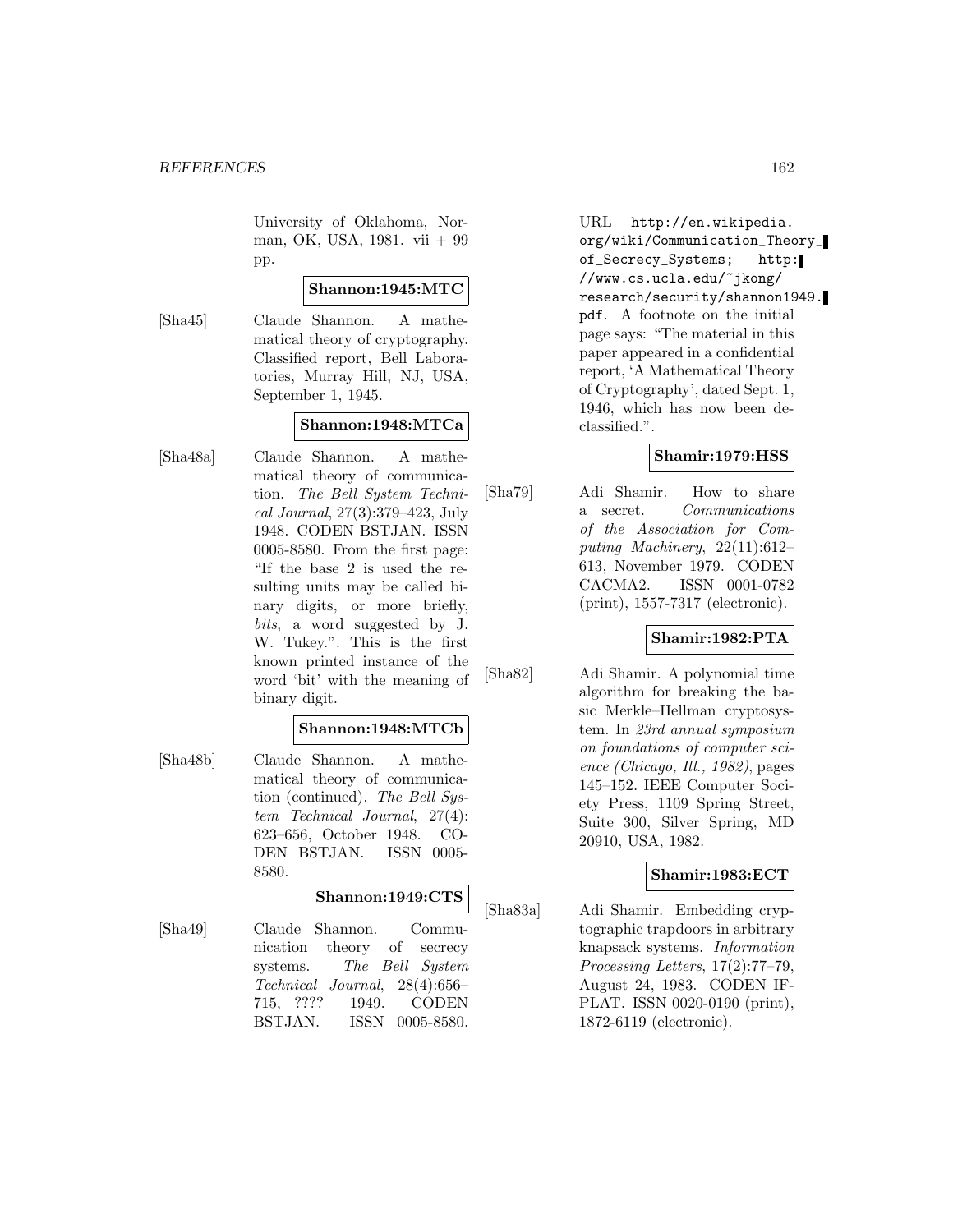# **Shamir:1983:GCS**

[Sha83b] Adi Shamir. On the generation of cryptographically strong pseudorandom sequences. ACM Transactions on Computer Systems,  $1(1):38-44$ , February 1983. CODEN ACSYEC. ISSN 0734-2071 (print), 1557-7333 (electronic).

# **Shamir:1984:PTA**

[Sha84] Adi Shamir. A polynomial-time algorithm for breaking the basic Merkle–Hellman cryptosystem. IEEE Transactions on Information Theory, 30(5):699– 704, 1984. CODEN IETTAW. ISSN 0018-9448 (print), 1557- 9654 (electronic).

# **Shamir:1985:IBC**

[Sha85] Adi Shamir. Identity-based cryptosystems and signature schemes. In Blakley and Chaum [BC85], pages 47–53. CODEN LNCSD9. ISBN 0-387-15658- 5; 3-540-39568-7. ISSN 0302- 9743 (print), 1611-3349 (electronic). LCCN QA76.9.A25 C791 1984; QA267.A1 L43 no.196. URL http://www. springerlink.com/openurl. asp?genre=article&issn=?? ??&volume=0&issue=0&spage= 47. CRYPTO 84: a Workshop on the Theory and Application of Cryptographic Techniques, held at the University of California, Santa Barbara, August 19–22, 1984, sponsored by the International Association for Cryptologic Research.

# **Shamir:1986:SPS**

[Sha86] A. Shamir. The search for provably secure identification schemes. In Gleason [Gle87], pages 1488–1495. ISBN 0-8218- 0110-4. LCCN QA1 .I8 1986 v. 1-2. Two volumes.

# **Shamir:1987:CSS**

[Sha87] Adi Shamir. Cryptography: State of the science. In Ashenhurst [Ash87], page ?? ISBN 0-201-07794-9. LCCN QA76.24 .A33 1987. ACM Turing Award lecture.

## **Sharp:1988:DCO**

[Sha88] R. L. Sharp. Design of a certifiable one-way data-flow device. AT&T Technical Journal, 67(3):44–52, May 1988. CO-DEN ATJOEM. ISSN 2376- 676X (print), 8756-2324 (electronic).

# **Sherman:1986:CVT**

[She86] Alan T. Sherman. Cryptology and VLSI (a two-part dissertation). I, II, Detecting and exploiting algebraic weaknesses in cryptosystems. Algorithms for placing modules on a custom VLSI chip. Thesis (Ph.D.), Laboratory for Computer Science, Massachusetts Institute of Technology, Cambridge, MA, USA, October 1986. 221 pp. Supervised by Ronald Linn Rivest.

## **Sherman:1987:CVT**

[She87] Alan T. Sherman. Cryptology and VLSI (a two-part dissertation). I, II, Detecting and ex-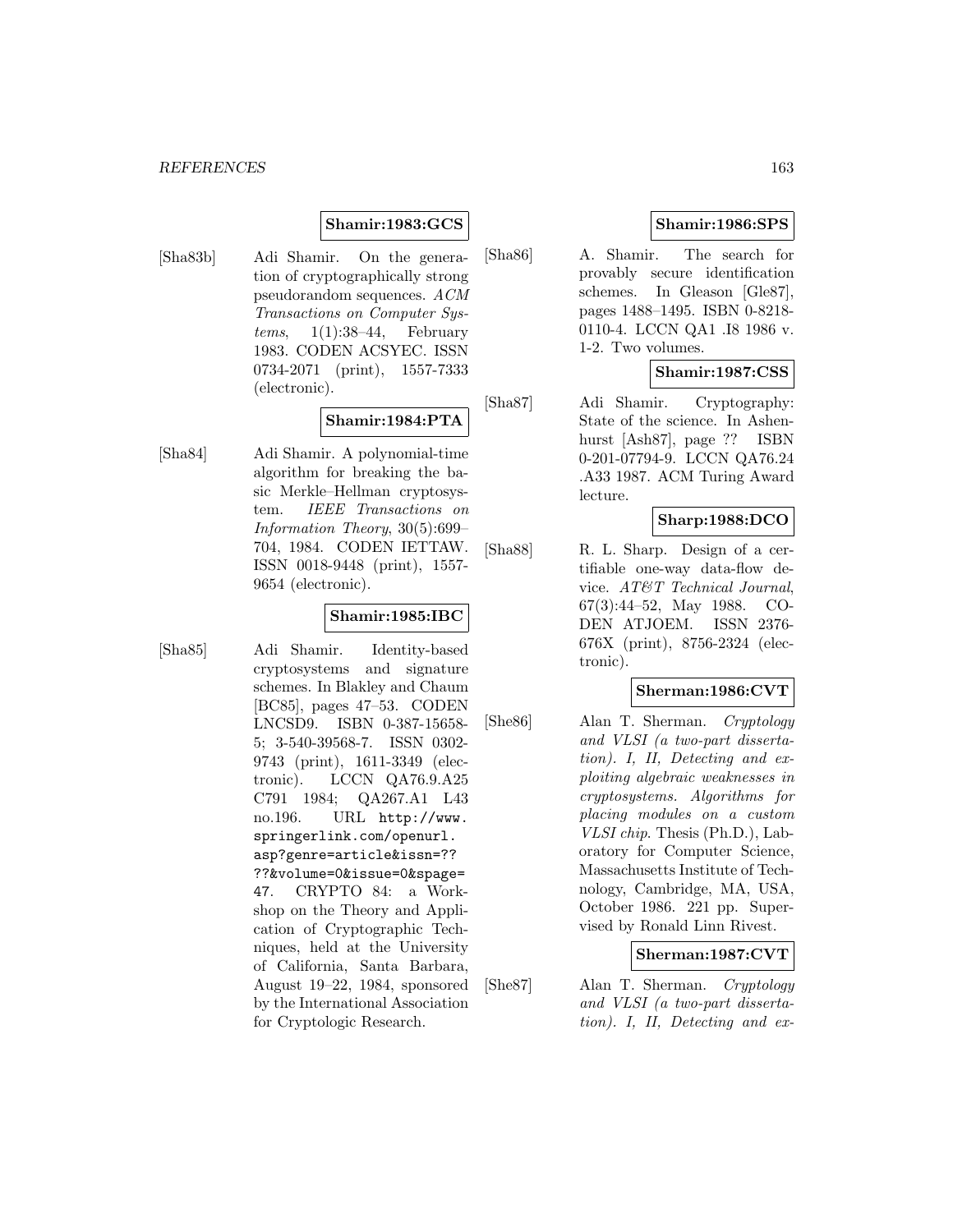#### *REFERENCES* 164

ploiting algebraic weaknesses in cryptosystems. Algorithms for placing modules on a custom VLSI chip. Thesis (Ph.D.), Department of Electrical Engineering and Computer Science, Massachusetts Institute of Technology, Cambridge, MA, USA, 1987. 221 pp. Supervised by Ronald Linn Rivest.

# **Sherman:1988:CVV**

[She88] A. T. Sherman. Cryptology and VLSI (Very Large Scale Integration). I. Detecting and exploiting algebraic weaknesses in cryptosystems. II. Algorithms for placing modules on a custom VLSI chip. Computers and Security, 7(5):512, October 1988. CODEN CPSEDU. ISSN 0167- 4048 (print), 1872-6208 (electronic). URL https://www. sciencedirect.com/science/ article/pii/0167404888902234.

## **Shulman:1976:ABC**

[Shu76] David Shulman. An annotated bibliography of cryptography, volume 37 of Garland reference library of the humanities. Garland Pub., New York, NY, USA, 1976. ISBN 0-8240-9974- 5. 388 pp. LCCN Z103.A1 S58.

## **Shulman:1980:BRB**

[Shu80a] David Shulman. Book review: United States diplomatic codes and ciphers 1775–1938: By Ralph E. Weber. Chicago. xviii + 633 pp. Illus. \$49.95. Historia Mathematica, 7(4):452– 454, November 1980. CO-

DEN HIMADS. ISSN 0315- 0860 (print), 1090-249X (electronic). URL http://www. sciencedirect.com/science/ article/pii/0315086080900142.

# **Shulman:1980:BRU**

[Shu80b] David Shulman. Book review: United States diplomatic codes and ciphers 1775–1938: By Ralph E. Weber. Chicago. xviii  $+ 633$  pp. Illus. \$49.95. Historia Mathematica, 7(4):452– 454, November 1980. CO-DEN HIMADS. ISSN 0315- 0860 (print), 1090-249X (electronic). URL http://www. sciencedirect.com/science/ article/pii/0315086080900142.

# **Shumaker:1982:RCJ**

[Shu82] Wayne Shumaker. Renaissance curiosa: John Dee's conversations with angels, Girolamo Cardano's horoscope of Christ, Johannes Trithemius and cryptography, George Dalgarno's Universal language, volume 8 of Medieval and Renaissance texts and studies. Center for Medieval and Early Renaissance Studies, Binghamton, NY, USA, 1982. ISBN 0-86698-014-8. 207 pp. LCCN CB361 .S494 1982. Intended audience: Renaissance specialists, linguistics, students of occultism, and historians of science.

## **Sidhu:1981:APG**

[Sid81] Deepinder P. Sidhu. Authentication protocols for general communication channels. In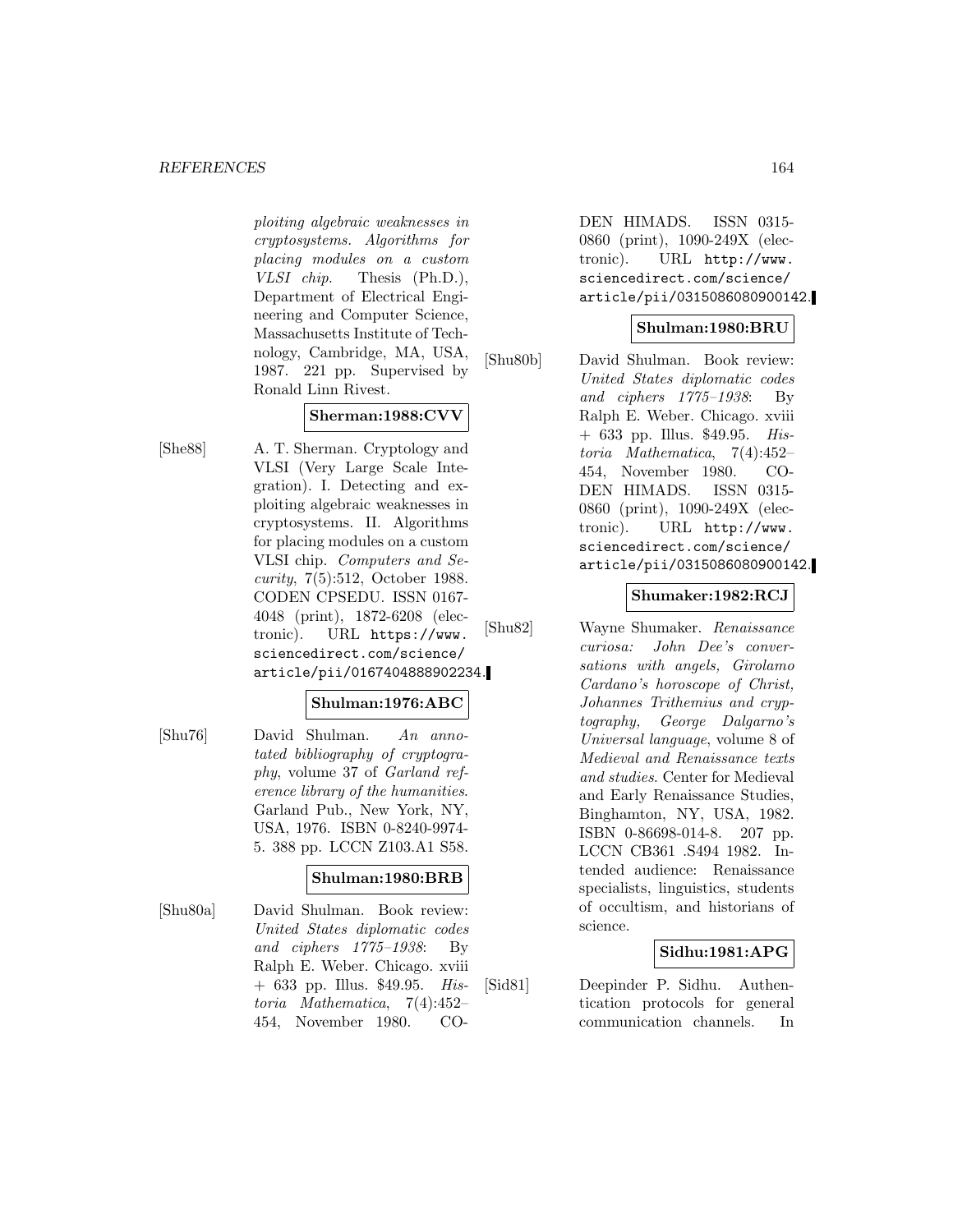IEEE [IEE81], pages 30–40. CODEN CLCPDN. LCCN TK 5105.5 C66 1981. IEEE catalog no. 81CH1690-7.

#### **Sieminski:1983:SBB**

[Sie83] Gregory C. Sieminski. The search for a balance between scientific freedom and national security: a case study of cryptology. Thesis (M.S.), Defense Intelligence College, Washington, DC, USA, November 1983.  $v +$ 73 pp.

# **Siegenthaler:1984:CIN**

[Sie84] T. Siegenthaler. Correlationimmunity of nonlinear combining functions for cryptographic applications. IEEE Transactions on Information Theory, IT-30(5):776–780, 1984. CO-DEN IETTAW. ISSN 0018-9448 (print), 1557-9654 (electronic).

## **Siegenthaler:1985:DCS**

[Sie85] T. Siegenthaler. Decrypting a class of stream ciphers using ciphertext only. IEEE Transactions on Computers, C34:81– 85, 1985. CODEN ITCOB4. ISSN 0018-9340 (print), 1557- 9956 (electronic). This paper breaks the cipher of [Gef73].

## **Silverman:1983:RVS**

[Sil83] Jonathan M. Silverman. Reflections on the verification of the security of an operating system kernel. Operating Systems Review, 17(5):143–154, October 1983. CODEN OSRED8. ISSN 0163-5980.

# **Silverman:1987:MPQ**

[Sil87] Robert D. Silverman. The multiple polynomial quadratic sieve. Mathematics of Computation, 48(177):329–339, January 1987. CODEN MCMPAF. ISSN 0025-5718 (paper), 1088- 6842 (electronic).

# **Simonetta:1404:LTC**

[Sim04] Cicco Simonetta. [Little tract on cryptanalysis]. ????, ????, 1404. ???? pp.

# **Simmons:1979:HID**

[Sim79a] G. J. Simmons. How to insure that data acquired to verify treaty compliance are trustworthy. In IEEE, editor, IEEE EASCON '79, Washington, DC, 1979, pages 661–662. IEEE Computer Society Press, 1109 Spring Street, Suite 300, Silver Spring, MD 20910, USA, 1979. ISBN ???? LCCN ????

# **Simmons:1979:CCA**

[Sim79b] Gustavus J. Simmons. Computational complexity and asymmetric encryption. In Proceedings of the Eighth Manitoba Conference on Numerical Mathematics and Computing (Univ. Manitoba, Winnipeg, Man., 1978), Congress. Numer., XXII, pages 65–93. Utilitas Mathematica Publishers, Winnipeg, Manitoba, Canada, 1979.

## **Simmons:1979:SAE**

[Sim79c] Gustavus J. Simmons. Symmetric and asymmetric encryp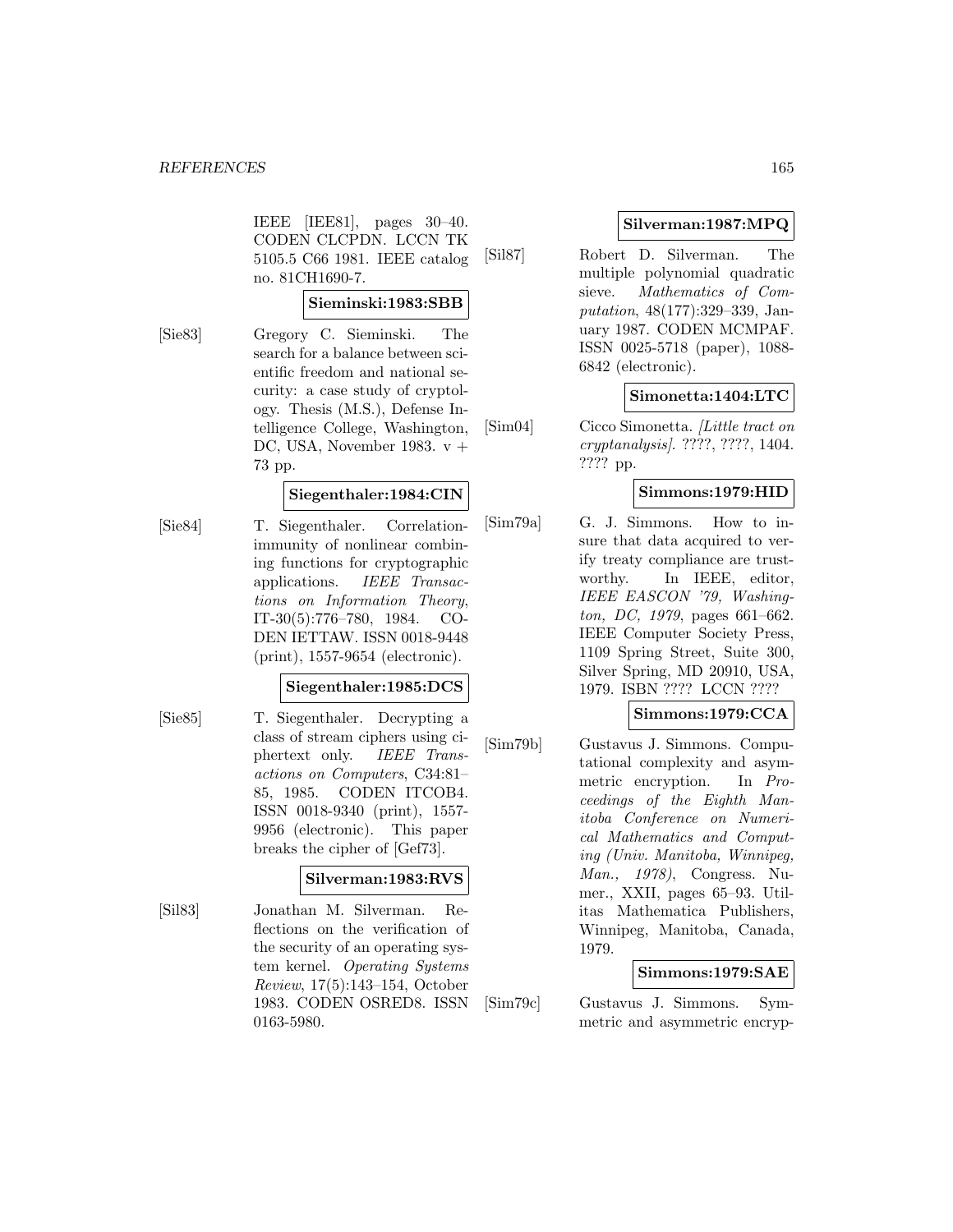tion. ACM Computing Surveys, 11(4):305–330, December 1979. CODEN CMSVAN. ISSN 0010- 4892.

#### **Simmons:1982:SCA**

[Sim82a] Gustavus J. Simmons, editor. Secure communications and asymmetric cryptosystems, volume 69 of AAAS Selected Symposia Series. Westview Press, Boulder, CO, 1982. ISBN 0- 86531-338-5.  $x + 338$  pp.

## **Simmons:1982:SAE**

[Sim82b] Gustavus J. Simmons. Symmetric and asymmetric encryption. In Secure communications and asymmetric cryptosystems, volume 69 of AAAS Sel. Sympos. Ser., pages 241–298. Westview Press, Boulder, CO, USA, 1982.

# **Simmons:1983:PPS**

[Sim83] G. J. Simmons. The prisoners' problem and the subliminal channel. In Chaum et al. [CRS83], pages 51–67. ISBN 1-4757-0604-9 (print), 1-4757- 0602-2. LCCN QA76.9.A25 C79 1982. URL http:/ /www.cl.cam.ac.uk/~fapp2/ steganography/bibliography/ 1001.html.

## **Simmons:1984:HID**

- 
- [Sim84] G. J. Simmons. How to insure that data acquired to verify treaty compliance are trustworthy. Proceedings of the IEEE, 76(5):621–627, May 1984. CODEN IEEPAD. ISSN 0018-9219. URL http: //www.cl.cam.ac.uk/~fapp2/

steganography/bibliography/ 1003.html.

# **Simmons:1985:ATC**

[Sim85a] Gustavus J. Simmons. Authentication theory/coding theory. In Blakley and Chaum [BC85], pages 411–431. CODEN LNCSD9. ISBN 0-387-15658- 5; 3-540-39568-7. ISSN 0302- 9743 (print), 1611-3349 (electronic). LCCN QA76.9.A25 C791 1984; QA267.A1 L43 no.196. URL http://www. springerlink.com/openurl. asp?genre=article&issn=?? ??&volume=0&issue=0&spage= 411. CRYPTO 84: a Workshop on the Theory and Application of Cryptographic Techniques, held at the University of California, Santa Barbara, August 19–22, 1984, sponsored by the International Association for Cryptologic Research.

# **Simmons:1985:SCD**

[Sim85b] Gustavus J. Simmons. The subliminal channel and digital signatures. In Beth et al. [BCI85], pages 364–378. CO-DEN LNCSD9. ISBN 0-387- 16076-0 (USA). ISSN 0302- 9743 (print), 1611-3349 (electronic). LCCN QA76.9.A25 E951 1984. URL http:/ /www.cl.cam.ac.uk/~fapp2/ steganography/bibliography/ 1002.html. Held at the University of Paris, Sorbonne.

## **Simmons:1988:SSC**

[Sim88] G. J. Simmons. Special section on cryptology. IEEE Com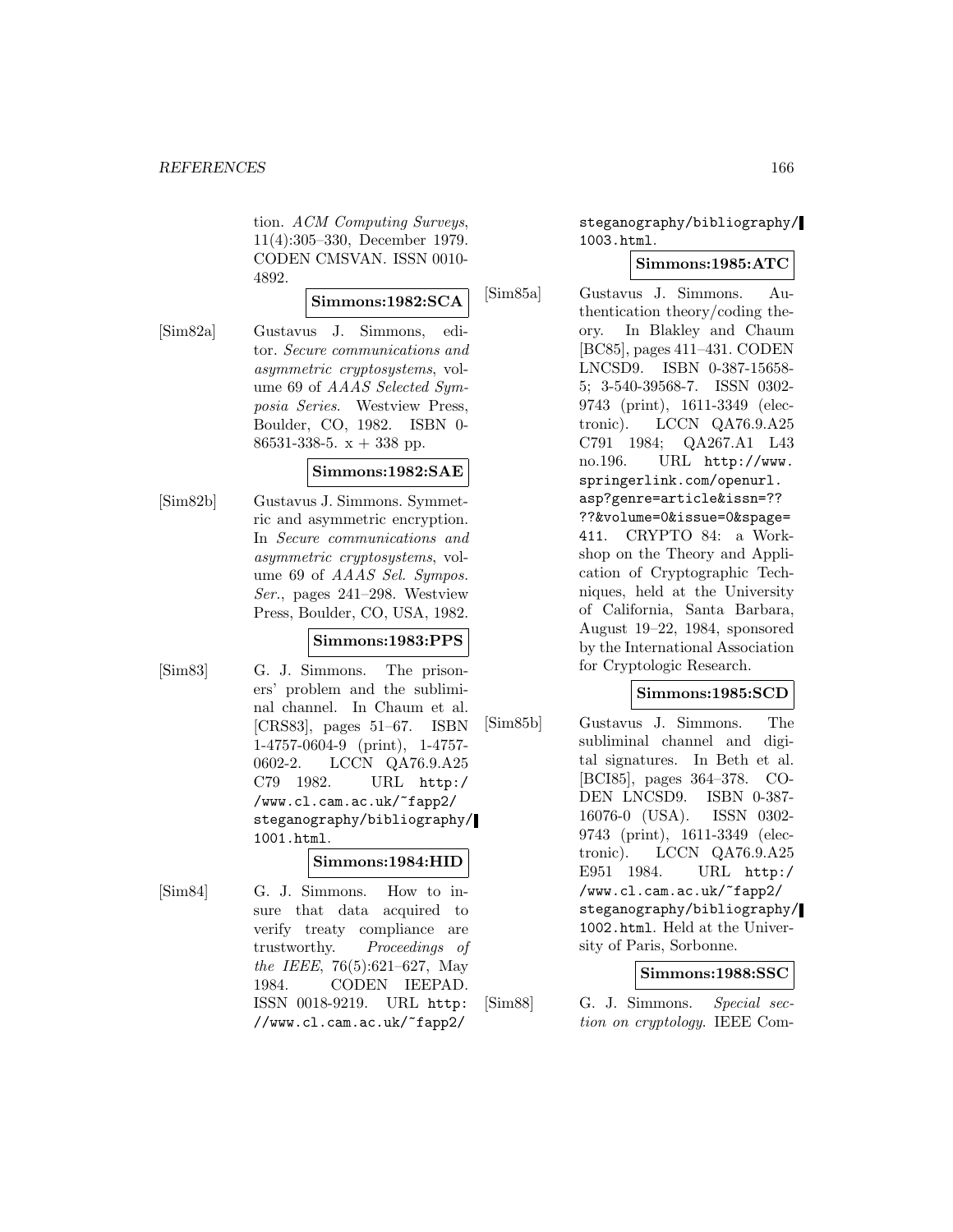puter Society Press, 1109 Spring Street, Suite 300, Silver Spring, MD 20910, USA, 1988. 533–627 pp.

# **Sinkov:1966:ECM**

[Sin66] Abraham Sinkov. Elementary cryptanalysis: a mathematical approach, volume 22 of New mathematical library. Mathematical Association of America, Washington, DC, USA, 1966. ISBN 0-88385-622-0. ix + 222 pp. LCCN Z 104 S47 1980. With a supplement by Paul L. Irwin. Reissued in 1975 and 1980.

#### **Sinkov:1968:ECMa**

[Sin68a] Abraham Sinkov. Elementary cryptanalysis: a mathematical approach, volume 22 of New mathematical library. Random House, New York, NY, USA, 1968. ix + 189 pp. LCCN QA11 .N5 v.22.

#### **Sinkov:1968:ECMb**

[Sin68b] Abraham Sinkov. Elementary cryptanalysis: a mathematical approach, volume 22 of New mathematical library. Mathematical Association of America, Washington, DC, USA, 1968. ix + 222 pp.

## **Sinnott:1977:CTC**

[Sin77] Robert Sinnott. A catalogue of titles on chess, checkers, and cryptology in the library of the United States Military Academy, West Point, New York. ????, Norwell, MA, USA, 1977. 35 pp.

# **Singh:1985:IPS**

[Sin85] Kamaljit Singh. On improvements to password security. Operating Systems Review, 19(1): 53–60, January 1985. CODEN OSRED8. ISSN 0163-5980.

# **Sambur:1976:SEM**

[SJ76] M. R. Sambur and N. S. Jayant. Speech encryption by manipulations of LPC parameters. The Bell System Technical Journal, 55(9):1373–1388, November 1976. CODEN BSTJAN. ISSN 0005-8580. URL http://bstj. bell-labs.com/BSTJ/images/ Vol55/bstj55-9-1373.pdf.

# **Schneier:1997:RAS**

[SK97] Bruce Schneier and John Kelsey. Remote auditing of software outputs using a trusted coprocessor. Future Generation Computer Systems, 13(1): 9–18, June 20, 1997. CO-DEN FGSEVI. ISSN 0167- 739X (print), 1872-7115 (electronic). URL http://www. counterpane.com/remote\_auditing. html; http://www.elsevier. com/gej-ng/10/19/19/28/17/ 17/abstract.html.

## **Schobi:1983:FAT**

[SM83] P. Schöbi and J. L. Massey. Fast authentication in a trapdoorknapsack public key cryptosystem. Lecture Notes in Computer Science, 149:289–306, 1983. CODEN LNCSD9. ISSN 0302- 9743 (print), 1611-3349 (electronic).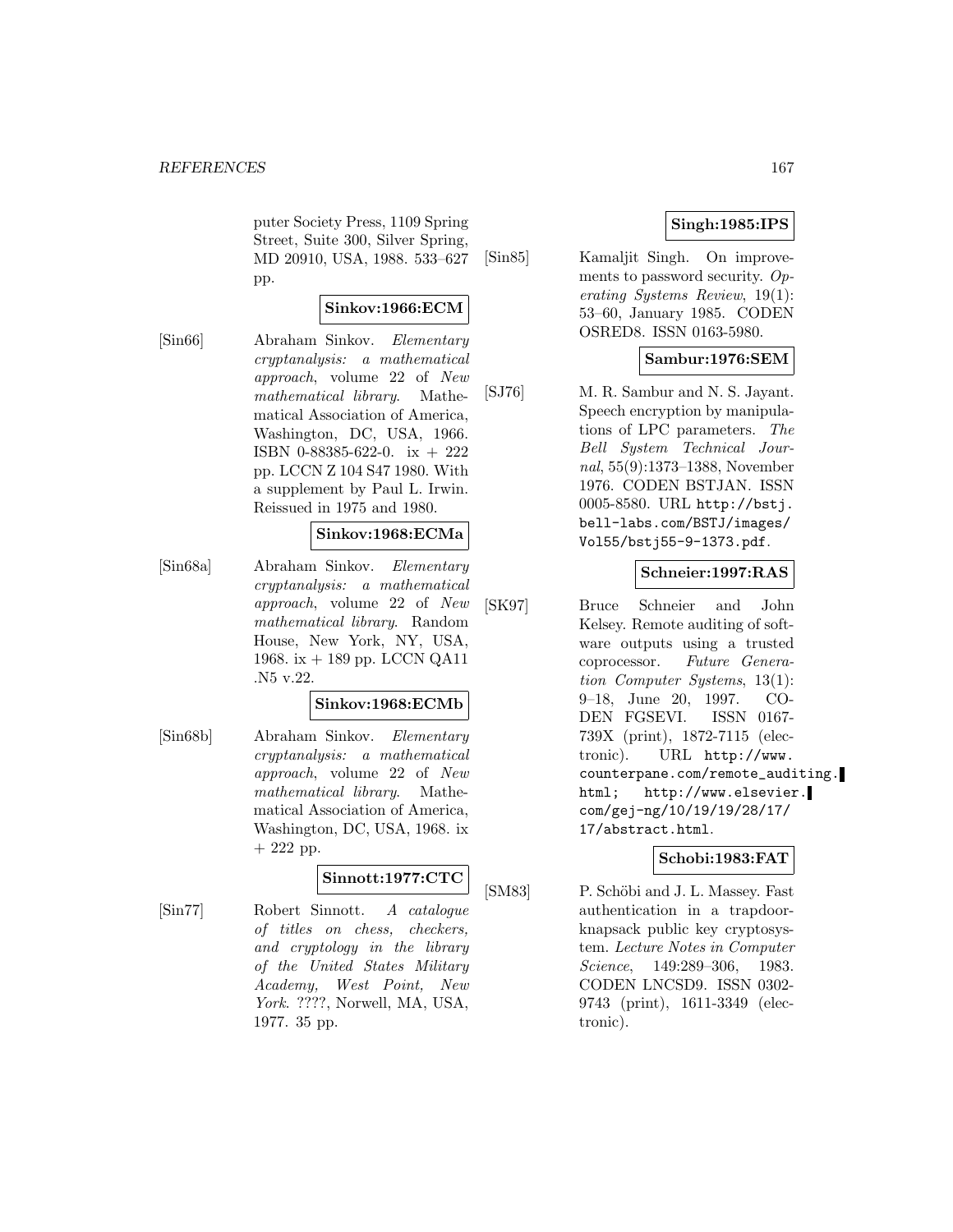#### *REFERENCES* 168

# **Smith:1943:CSS**

[Smi43] Laurence Dwight Smith. Cryptography, the science of secret writing. W. W. Norton & Co., New York, NY, USA, 1943. 164 pp. LCCN Z104 .S5.

**Smith:1944:CSS**

[Smi44] Laurence Dwight Smith. Cryptography: the science of secret writing. G. Allen and Unwin, London, UK, 1944. 164 pp. LCCN Z104.S5.

# **Smith:1955:CSS**

[Smi55] Laurence Dwight Smith. Cryptography; the science of secret writing. Dover Publications, Inc., New York, NY, USA, 1955. 164 pp. LCCN Z104 .S6. "An unabridged republication of the first edition with corrections.".

# **Smith:1971:CSS**

[Smi71] Laurence Dwight Smith. Cryptography, the science of secret writing. Dover Publications, Inc., New York, NY, USA, 1971. ISBN 0-486-20247-X. 164 pp. LCCN Z 104 S65c 1971. "This Dover edition, first published in 1955, is an unabridged and corrected republication of the work originally published by W. W. Norton and Company in 1943." "Copyright renewed 1971." Bibliography: p. 156.

#### **Smith:1983:PKC**

[Smi83] John Smith. Public key cryptography: An introduction to a powerful cryptographic system for use on microcomputers. BYTE Magazine, 7(??): 198–218, January 1983. CO-DEN BYTEDJ. ISSN 0360- 5280. This is a simple exposition of public key cryptography.

# **Smith:1987:AUW**

[Smi87] Sidney L. Smith. Authenticating users by word association. Computers and Security, 6(6): 464–470, December 1987. CO-DEN CPSEDU. ISSN 0167- 4048 (print), 1872-6208 (electronic). URL https://www. sciencedirect.com/science/ article/pii/0167404887900277.

# **Steiner:1988:KAS**

[SNS88] Jennifer G. Steiner, Clifford Neuman, and Jeffrey I. Schiller. Kerberos: An authentication service for open network systems. In USENIX Association [USE88c], pages 191–202. ISBN ???? LCCN ????

# **Snyder:1979:IUC**

[Sny79] Samuel S. Snyder. Influence of U.S. Cryptologic Organizations on the digital computer industry. The Journal of Systems and Software, 1(1):87–102, ???? 1979. CODEN JSSODM. ISSN 0164-1212.

## **Snyder:1980:CAP**

[Sny80] Samuel S. Snyder. Computer advances pioneered by cryptologic organizations.  $An$ nals of the History of Computing,  $2(1):60-70$ , January/ March 1980. CODEN AH-COE5. ISSN 0164-1239. URL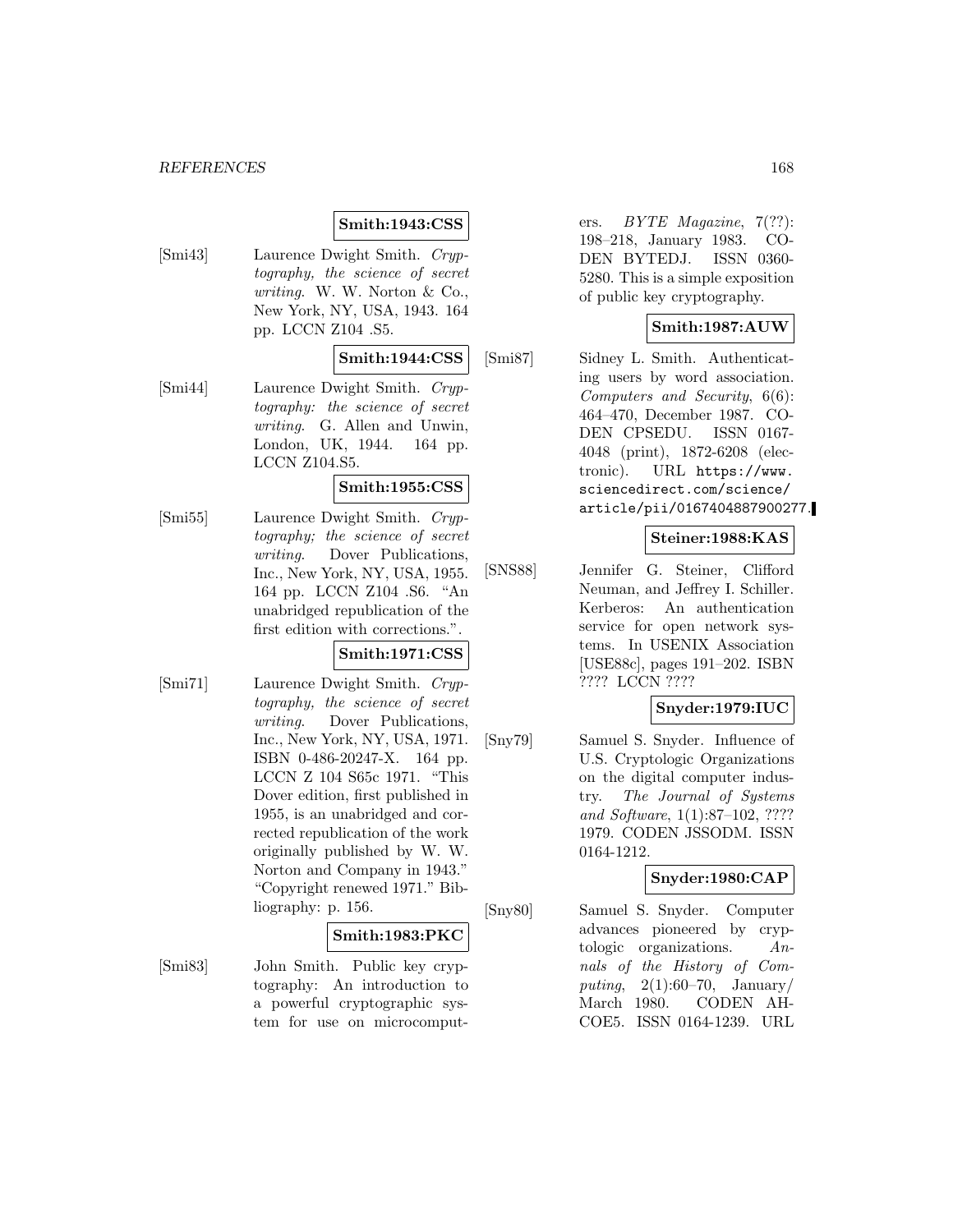http://dlib.computer.org/ an/books/an1980/pdf/a1060. pdf; http://www.computer. org/annals/an1980/a1060abs. htm.

# **Sorkis:1980:USM**

[Sor80] Michael Sorkis. Use of statistically matched codes in a data encryption system. Thesis (M.S.), Southern Illinois University at Carbondale, Carbondale, IL, USA, 1980.  $v + 91$  pp.

# **Smith:1979:UFM**

[SP79] Donald R. Smith and James T. Palmer. Universal fixed messages and the Rivest–Shamir– Adleman cryptosystem. Mathematika, 26(1):44–52, 1979. CO-DEN MTKAAB. ISSN 0025- 5793.

# **Seberry:1989:CIC**

[SP89] Jennifer Seberry and Josef Pieprzyk. Cryptography: an introduction to computer security. Prentice Hall advances in computer science series. Prentice-Hall, Inc., Upper Saddle River, NJ 07458, USA, 1989. ISBN 0-13-194986-1. viii + 375 pp. LCCN QA76.9.A25 S371 1989.

# **Spender:1987:ICU**

[Spe87] J-C. Spender. Identifying computer users with authentication devices (tokens). Computers and Security, 6(5):385– 395, October 1987. CO-DEN CPSEDU. ISSN 0167- 4048 (print), 1872-6208 (electronic). URL https://www.

sciencedirect.com/science/ article/pii/0167404887900113.

# **Saltzer:1984:EEA**

[SRC84] J. H. Saltzer, D. P. Reed, and D. D. Clark. End-to-end arguments in system design. ACM Transactions on Computer Systems, 2(4):277–288, November 1984. CODEN ACSYEC. ISSN 0734-2071 (print), 1557-7333 (electronic).

# **Shamir:1984:CCV**

[SS84] A. Shamir and C. P. Schnorr. Cryptanalysis of certain variants of Rabin's signature scheme. Information Processing Letters, 19(3):113–115, October 19, 1984. CODEN IF-PLAT. ISSN 0020-0190 (print), 1872-6119 (electronic).

# **Siromoney:1986:PKC**

[SS86] Rani Siromoney and Gift Siromoney. A public key cryptosystem that defies cryptanalysis. In Workshop on Mathematics of Computer Algorithms (Madras, 1986), volume 111 of IMS Rep., pages D.3.17, 4. Inst. Math. Sci., Madras, 1986.

# **Shepherd:1989:CSS**

[SS89] S. J. Shepherd and P. W. Sanders. A comprehensive security service - functional specification. Ibm internal document, IBM (United Kingdom Laboratories), Hursley Park, Winchester, UK, May 1989.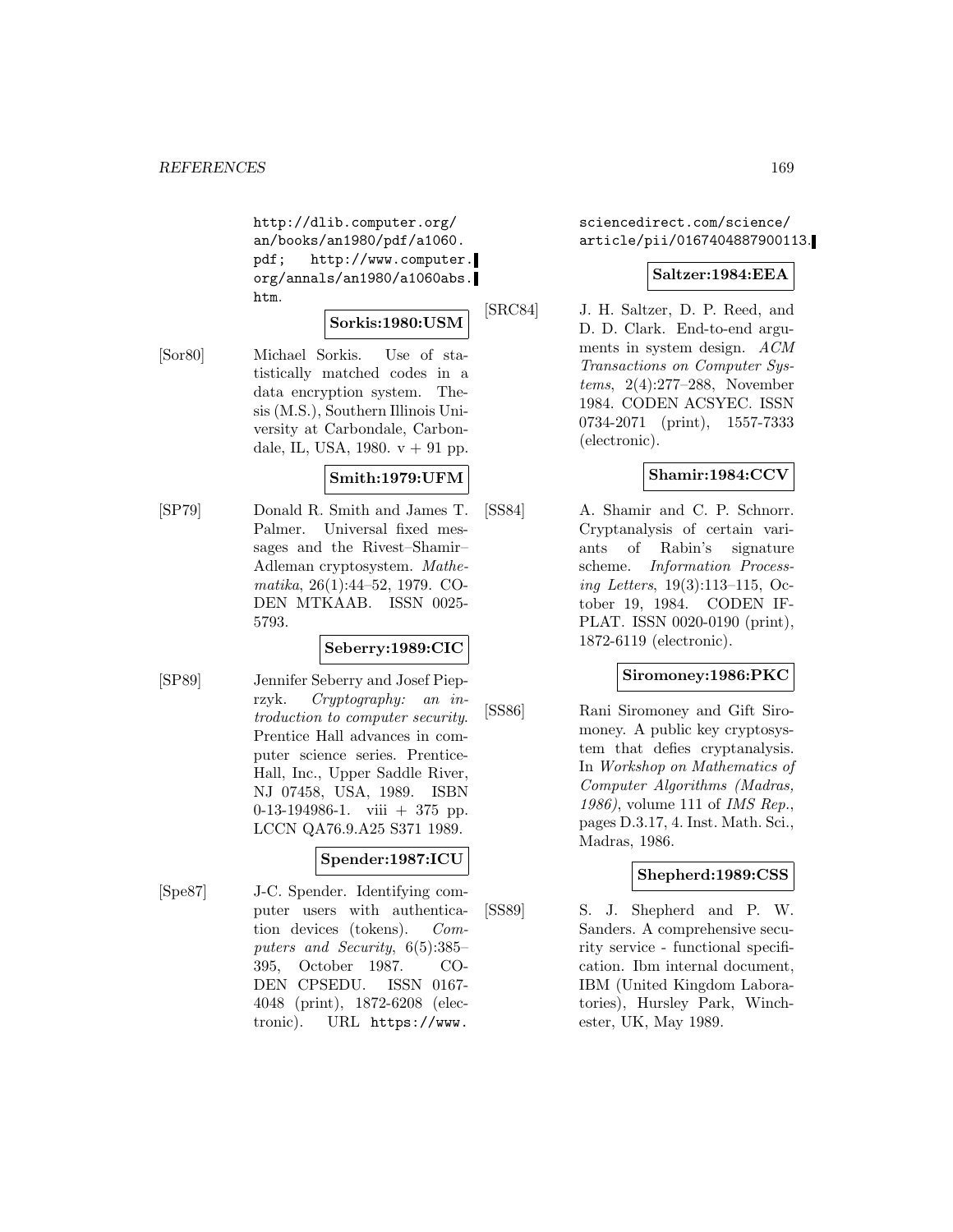#### **Subramanian:1987:DTP**

[SSA87] K. G. Subramanian, Rani Siromoney, and P. Jeyanthi Abisha. A D0L-T0L public key cryptosystem. Information Processing Letters, 26(2):95–97, October 19, 1987. CODEN IFPLAT. ISSN 0020-0190 (print), 1872- 6119 (electronic).

## **Siromoney:1988:CPL**

[SSA88] R. Siromoney, K. G. Subramanian, and Jeyanthi Abisha. Cryptosystems for picture languages. In Syntactic and structural pattern recognition (Barcelona and Sitges, 1986), volume 45 of NATO Adv. Sci. Inst. Ser. F Comput. Systems Sci., pages 315–332. Springer-Verlag, Berlin, Germany / Heidelberg, Germany / London, UK / etc., 1988.

# **Smith:1981:VEP**

[SSDG81] Michael K. Smith, Ann E. Siebert, Benedetto L. DiVito, and Donald I. Good. A verified encrypted packet interface. ACM SIGSOFT Software Engineering Notes, 6(3):13–16, July 1981. CODEN SFENDP. ISSN 0163-5948 (print), 1943- 5843 (electronic).

## **StJohns:1984:RAS**

[St.84] M. St. Johns. RFC 912: Authentication service, September 1, 1984. URL ftp://ftp. internic.net/rfc/rfc912.txt;<sup>[St.93]</sup> ftp://ftp.internic.net/rfc/ rfc931.txt; ftp://ftp.math.

utah.edu/pub/rfc/rfc912.txt; ftp://ftp.math.utah.edu/ pub/rfc/rfc931.txt; http: //www.math.utah.edu/pub/tex/ bib/cryptography.bib. Obsoleted by RFC0931 [St.85]. Status: UNKNOWN.

## **StJohns:1985:RAS**

[St.85] M. St. Johns. RFC 931: Authentication server, January 1, 1985. URL ftp://ftp. internic.net/rfc/rfc912.txt; ftp://ftp.internic.net/rfc/ rfc931.txt; ftp://ftp.math. utah.edu/pub/rfc/rfc912.txt; ftp://ftp.math.utah.edu/ pub/rfc/rfc931.txt. Obsoleted RFC1413 [St.93]. Obsoletes RFC0912 [St.84]. Status: UNKNOWN.

# **Shawe-Taylor:1989:BRB**

[ST89] John Shawe-Taylor. Book review: Cryptography: an introduction to computer security, by Jennifer Seberry and Josef Pieprzyk. Prentice-Hall International, Hemel Hempstead, United Kingdom, 1988, Price £17.95 (paperback), ISBN 0-7248-0274-6. Science of Computer Programming, 12(3):259– 260, September 1989. CO-DEN SCPGD4. ISSN 0167- 6423 (print), 1872-7964 (electronic). URL http://www. sciencedirect.com/science/ article/pii/0167642389900063.

## **StJohns:1993:RIP**

M. St. Johns. RFC 1413: Identification protocol, January 1993. URL ftp://ftp.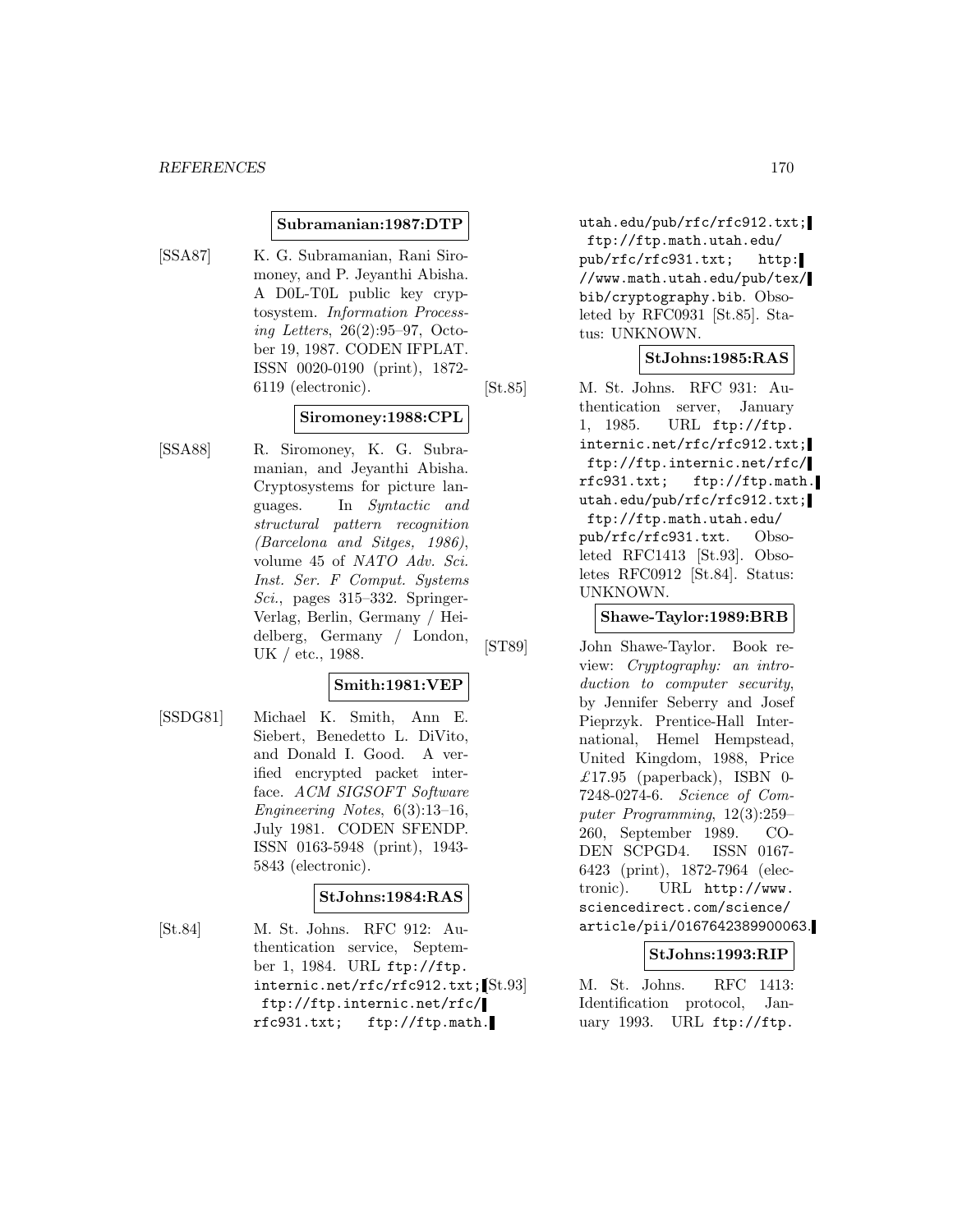internic.net/rfc/rfc1413. txt; ftp://ftp.internic. net/rfc/rfc931.txt; ftp: //ftp.math.utah.edu/pub/rfc/ rfc1413.txt; ftp://ftp. math.utah.edu/pub/rfc/rfc931. txt; http://www.math.utah. edu/pub/tex/bib/cryptography. bib. Obsoletes RFC0931 [St.85]. Status: PROPOSED STANDARD.

# **Stark:1970:INT**

[Sta70] Harold M. Stark. An introduction to number theory. Markham mathematics series. Markham Publishing Company, Chicago, IL, USA, 1970. ISBN 0-8410-1014-5.  $x + 347$  pp. LCCN QA241 .S72.

# **Stark:1978:INT**

[Sta78] Harold M. Stark. An introduction to number theory. MIT Press, Cambridge, MA, USA, 1978. ISBN 0-262-69060-8. x + 347 pp. LCCN QA241 .S72 1978.

## **Stevenson:1976:MCI**

[Ste76] William Stevenson. A man called Intrepid: the secret war. Harcourt, Brace, Jovanovich, San Diego, CA, USA, 1976. ISBN 0-15-156795-6. xxv + 486 + 16 pp. LCCN D810.S8 S85.

## **Stern:1987:SLC**

[Ste87] J. Stern. Secret linear congruential generators are not cryptographically secure. In IEEE [IEE87a], pages 421–426. ISBN 0-8186-0807-2, 0-81864807-4 (fiche), 0-8186-8807-6 (case). LCCN QA 76 S979 1987.

# **Stevens:1988:CPR**

[Ste88] A. Stevens. C programming: off and running  $\ldots$  Dr. Dobb's Journal of Software Tools, 13 (8):98, 101–102, 104, 106–107, 109–110, 113, August 1988. CO-DEN DDJOEB. ISSN 0888- 3076.

## **Stephenson:1989:PPM**

[Ste89] Peter Stephenson. Personal and private (microcomputer security). BYTE Magazine, 14(6): 285–288, June 1989. CODEN BYTEDJ. ISSN 0360-5280.

## **Stout:1965:DRN**

[Sto65] Rex Stout. The Doorbell Rang: a Nero Wolfe Novel. ????, ????, 1965. ?? pp.

# **Stoll:1989:CET**

[Sto89] Clifford Stoll. The Cuckoo's Egg: Tracking a Spy Through the Maze of Computer Espionage. Doubleday, New York, NY, USA, 1989. ISBN 0- 385-24946-2, 0-307-81942-6 (ebook), 0-7434-1145-5, 0-7434- 1146-3, 1-299-04734-3. vi + 326 pp. LCCN UB271.R92 H477 1989; UB271.R92 H4771 1989; UB271.R92 S47 1989. US\$18.95. URL http://vxer. org/lib/pdf/The%20Cuckoo% 27s%20Egg.pdf.

## **Stripp:1987:BJC**

[Str87] Alan J. Stripp. Breaking Japanese codes. Intelligence and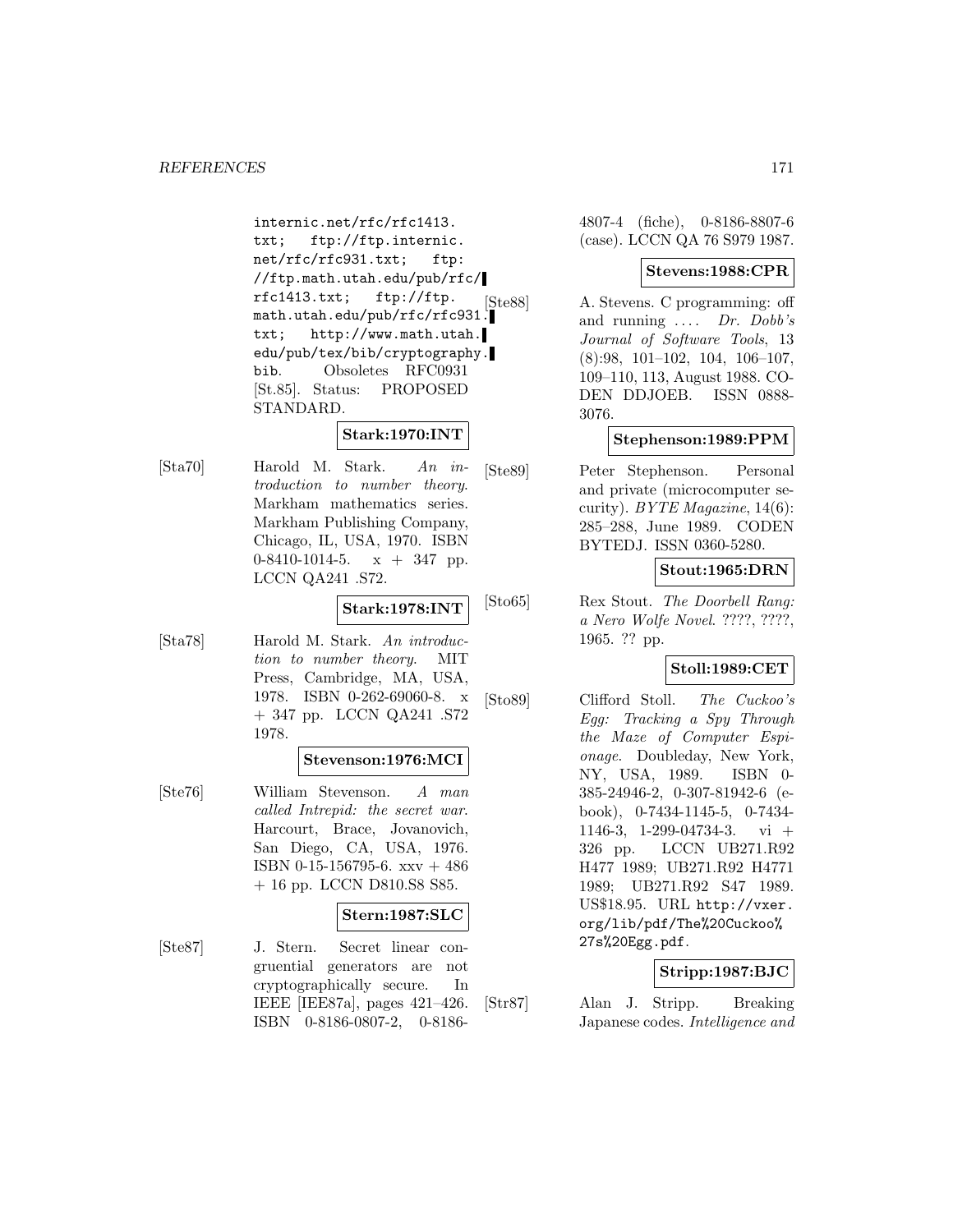National Security, 2(4):135–??, 1987. ISSN 0268-4527 (print), 1743-9019 (electronic).

# **Stripp:1989:CFE**

[Str89] Alan Stripp. Codebreaker in the Far East. Cass series–studies in intelligence. F. Cass, London, England, 1989. ISBN 0-7146- 3363-1. xiv + 204 pp. LCCN D810.C88 S76 1989.

# **Summers:1984:OCS**

[Sum84] R. C. Summers. An overview of computer security. IBM Systems Journal, 23(4):309–325, 1984. CODEN IBMSA7. ISSN 0018-8670.

## **SuperMacSoftware:1988:SDE**

[Sup88] SuperMac Software. Sentinel Data encryption utility, 1988.

#### **Shulman:1961:GC**

[SW61] David Shulman and Joseph Weintraub. A glossary of cryptography. Handbook of cryptography; section 1. Crypto Press, New York, NY, USA, 1961. various pp. LCCN Z103 .S48.

# **Smith:1983:HCR**

[SW83] J. W. Smith and S. S. Wagstaff, Jr. How to crack an RSA cryptosystem. Congressus Numerantium, 40:367–373, 1983. ISSN 0384-9864.

#### **Salzer:1981:RHH**

[SWT<sup>+</sup>81] Herbert E. Salzer, Eric A. Weiss, Henry S. Tropp, Jane Smith, and Robert W. Rector. Reviews: H. H. Goldstine: A History of Numerical

Analysis; Electronics: An Age of Innovation; J. A. N. Lee: Banquet Anecdotes and Conference Excerpts; R. L. Wexelblat: History of Programming Languages: Capsule reviews. Annals of the History of Computing, 3(3):289–302, July/ September 1981. CODEN AH-COE5. ISSN 0164-1239. URL http://dlib.computer.org/ an/books/an1981/pdf/a3289. pdf; http://www.computer. org/annals/an1981/a3289abs. htm. See minor correction [Ano81a].

#### **Sun:1989:TKE**

[SX89] Qi Sun and Rong Xiao. Two kinds of elliptic curves over  $F_q$ used to set up cryptosystems. Sichuan Daxue Xuebao, 26(1): 39–43, 1989. CODEN SC-THAO. ISSN 0490-6756.

# **Salomaa:1986:PCB**

[SY86a] A. Salomaa and S. Yu. On a public-key cryptosystem based on iterated morphisms and substitutions. Theoretical Computer Science, 48(2-3):283–296, ???? 1986. CODEN TCSCDI. ISSN 0304-3975 (print), 1879- 2294 (electronic).

# **Salomaa:1986:PKC**

[SY86b] Arto Salomaa and Sheng Yu. On a public-key cryptosystem based on iterated morphisms and substitutions. Theoretical Computer Science, 48(2-3):283– 296 (1987), 1986. CODEN TC-SCDI. ISSN 0304-3975 (print), 1879-2294 (electronic).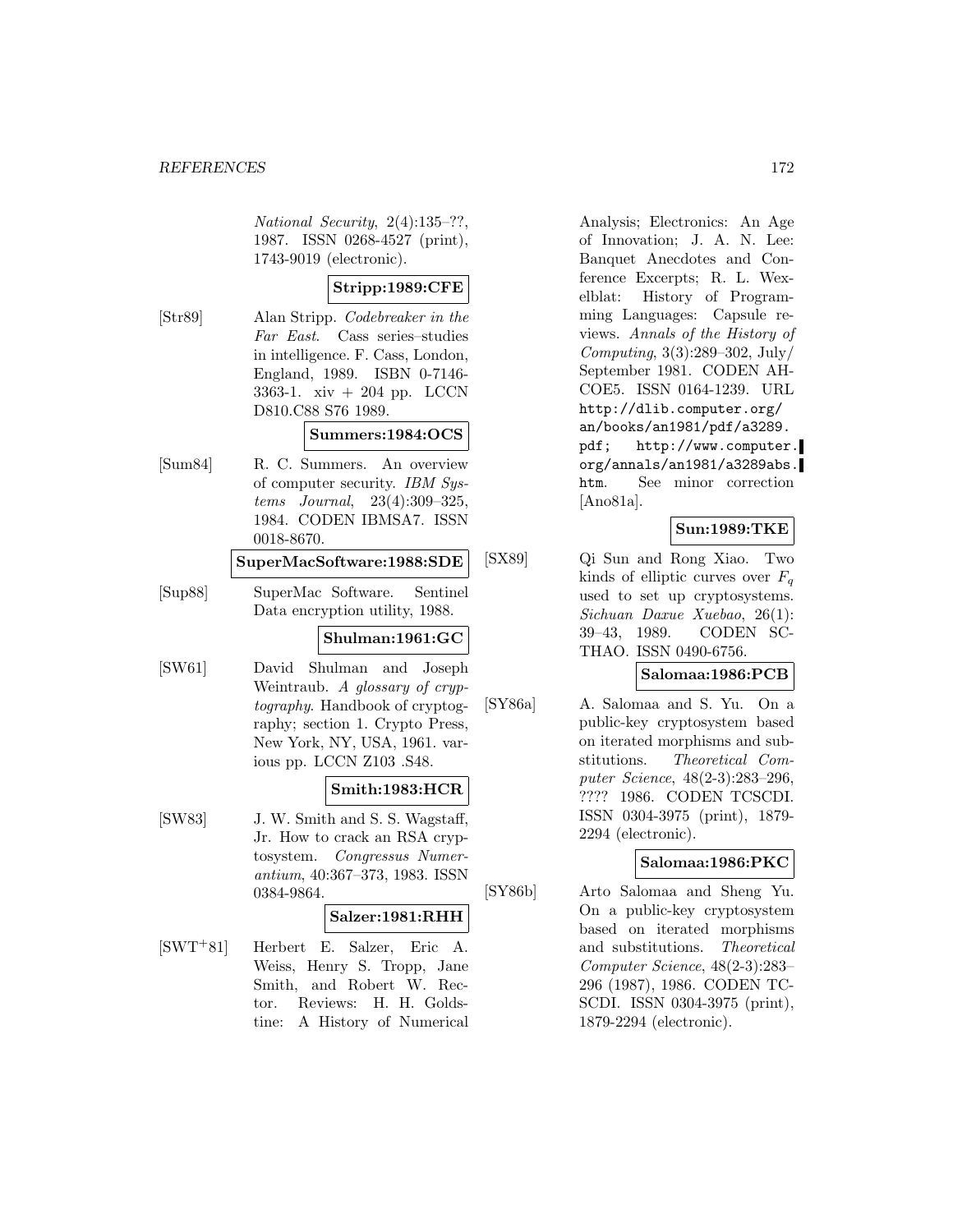# **Tao:1985:FAP**

[TC85] Ren Ji Tao and Shi Hua Chen. A finite automaton public key cryptosystem and digital signatures. Chinese Journal of Computers = Chi suan chi hsueh pao, 8(6):401–409, 1985. CO-DEN JIXUDT. ISSN 0254- 4164.

# **Tao:1986:TVF**

[TC86] Ren Ji Tao and Shi Hua Chen. Two varieties of finite automaton public key cryptosystem and digital signatures. Journal of computer science and technology, 1(1):9–18, 1986. CO-DEN JCTEEM. ISSN 1000- 9000.

| Tedrick:1985:FES |
|------------------|
|------------------|

[Ted85] Tom Tedrick. Fair exchange of secrets (extended abstract). In Blakley and Chaum [BC85], pages 434–438. CODEN LNCSD9. ISBN 0-387-15658- 5; 3-540-39568-7. ISSN 0302- 9743 (print), 1611-3349 (electronic). LCCN QA76.9.A25 C791 1984; QA267.A1 L43 no.196. URL http://www. springerlink.com/openurl. asp?genre=article&issn=?? ??&volume=0&issue=0&spage= 434. CRYPTO 84: a Workshop on the Theory and Application of Cryptographic Techniques, held at the University of California, Santa Barbara, August 19–22, 1984, sponsored by the International Association for Cryptologic Research.

# **TI:1984:TTU**

[Tex84] Texas Instruments Inc. TMS7500 TMS75C00 user's guide, data encryption device: 8-bit microcomputer family. Texas Instruments, Dallas, TX, USA, 1984. various pp.

# **Thomas:1974:RPS**

[Tho74] R. Thomas. RFC 644: On the problem of signature authentication for network mail, July 22, 1974. URL ftp://ftp.internic. net/rfc/rfc644.txt; ftp: //ftp.math.utah.edu/pub/rfc/ rfc644.txt. Status: UN-KNOWN. Not online.

# **Thompson:1984:RTT**

[Tho84] Ken Thompson. Reflections on trusting trust. Communications of the Association for Computing Machin $ery, 27(8):761-763, August$ 1984. CODEN CACMA2. ISSN 0001-0782 (print), 1557- 7317 (electronic). URL http: //www.cl.cam.ac.uk/~fapp2/ steganography/bibliography/ 1028.html.

## **Thomas:1986:SDE**

[Tho86] John A. Thomas. Survey of data encryption in DOL. Dr. Dobb's Journal of Software Tools, 11 (6):16–??, June 1986. CODEN DDJOEB. ISSN 1044-789X.

## **Thompson:1987:RTT**

[Tho87] Ken Thompson. Reflections on trusting trust. In Ashenhurst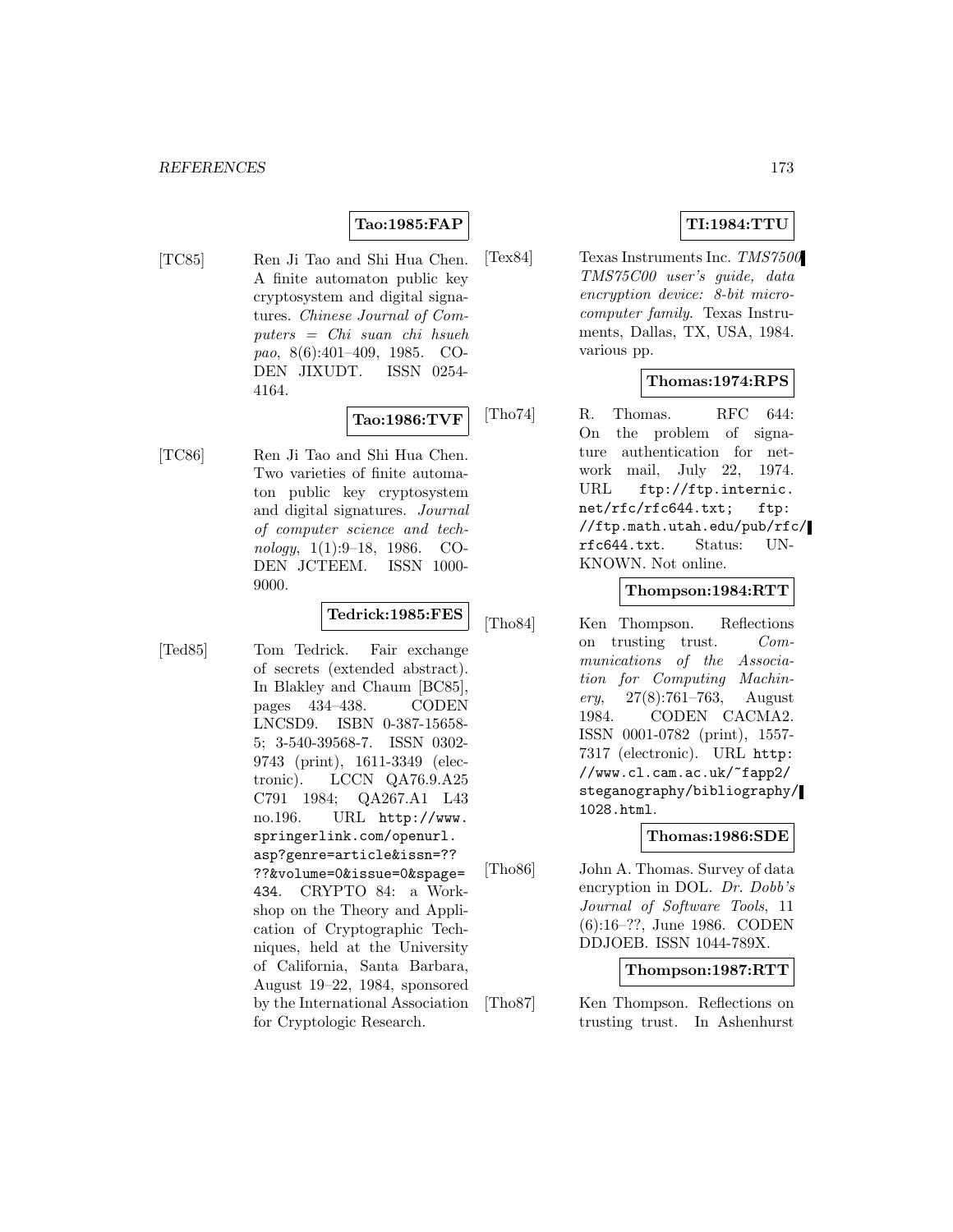[Ash87], page ?? ISBN 0-201- 07794-9. LCCN QA76.24 .A33 1987. ACM Turing Award lecture.

# **Tsujii:1988:PKC**

[TIF<sup>+</sup>88] Shigeo Tsujii, Toshiya Itoh, Atsushi Fujioka, Kaoru Kurosawa, and Tsutomu Matsumoto. A public-key cryptosystem based on the difficulty of solving a system of nonlinear equations. Systems and computers in Japan, 19(2):10–18, 1988. CODEN SC-JAEP. ISSN 0882-1666.

# **Tippett:1927:RSN**

[Tip27] L. H. C. (Leonard Henry Caleb) Tippett. Random sampling numbers, volume 15 of Tracts for computers. Cambridge University Press, Cambridge, UK, 1927. viii  $+$  xxvi pp. Reprinted in 1952. Reprinted in 1959 with a foreword by Karl Pearson.

## **Thompson:1963:SDE**

[TP63] James Westfall Thompson and Saul Kussiel Padover. Secret diplomacy; espionage and cryptography, 1500-1815. F. Ungar Pub. Co, New York, NY, USA, 1963. 290 pp. LCCN JX1648 .T5 1963. "Appendix: Cryptography": p. 253–263. Bibliography: p. 265–282.

## **Trithemius:1518:PLS**

[Tri18] Johannes Trithemius. Polygraphiae Libri Sex. ????, ????, 1518. ???? pp.

#### **Trithemius:1606:CGT**

[Tri06a] Johannes Trithemius. Clauis generalis triplex in libros steganographicos Iohannis Trithemij ... . Iohannis Berneri, Frankfurt, Germany,  $1606. 7 +$ 1 pp. LCCN Z103.T84 S 1606. Ab ipso authore conscripta ... Darmbstadij: Excudebat Balthasar Hofmann, impensis Iohannis Berneri, bibliop. Francof., anno 1606.

# **Trithemius:1606:CSI**

[Tri06b] Johannes Trithemius. Clauis Steganographiae Ioannis Trithemij, abbatis Spanheimensis, ad Serenissimum Principem Dn. Philippum ... . Ioannem Bernerum, Frankfurt, Germany, 1606. 70 pp. LCCN Z103.T84 S 1606. Venundatur apud Ioannem Bernerum, bibliopolam Francofurtensem, anno 1606.

# **Trithemius:1606:SHE**

[Tri06c] Johannes Trithemius. Steganographia: hoc est, ars per occultam scripturam animi sui voluntatem absentibus aperiendi certa. Matthiae Beckeri, Frankfurt, Germany, 1606. 8 + 180 pp. LCCN Z103.T84 S 1606. Authore ... Ioanne Trithemio ... ; praefixa est huic operi sua clauis, seu vera introductio ab ipso authore concinnata ... nunc vero in gratiam secretioris philosophiae studiosorum publici iuris facta. Francofurti. Ex officina typographica Matthiae Beckeri, sumptibus Ioannis Berneri, anno 1606.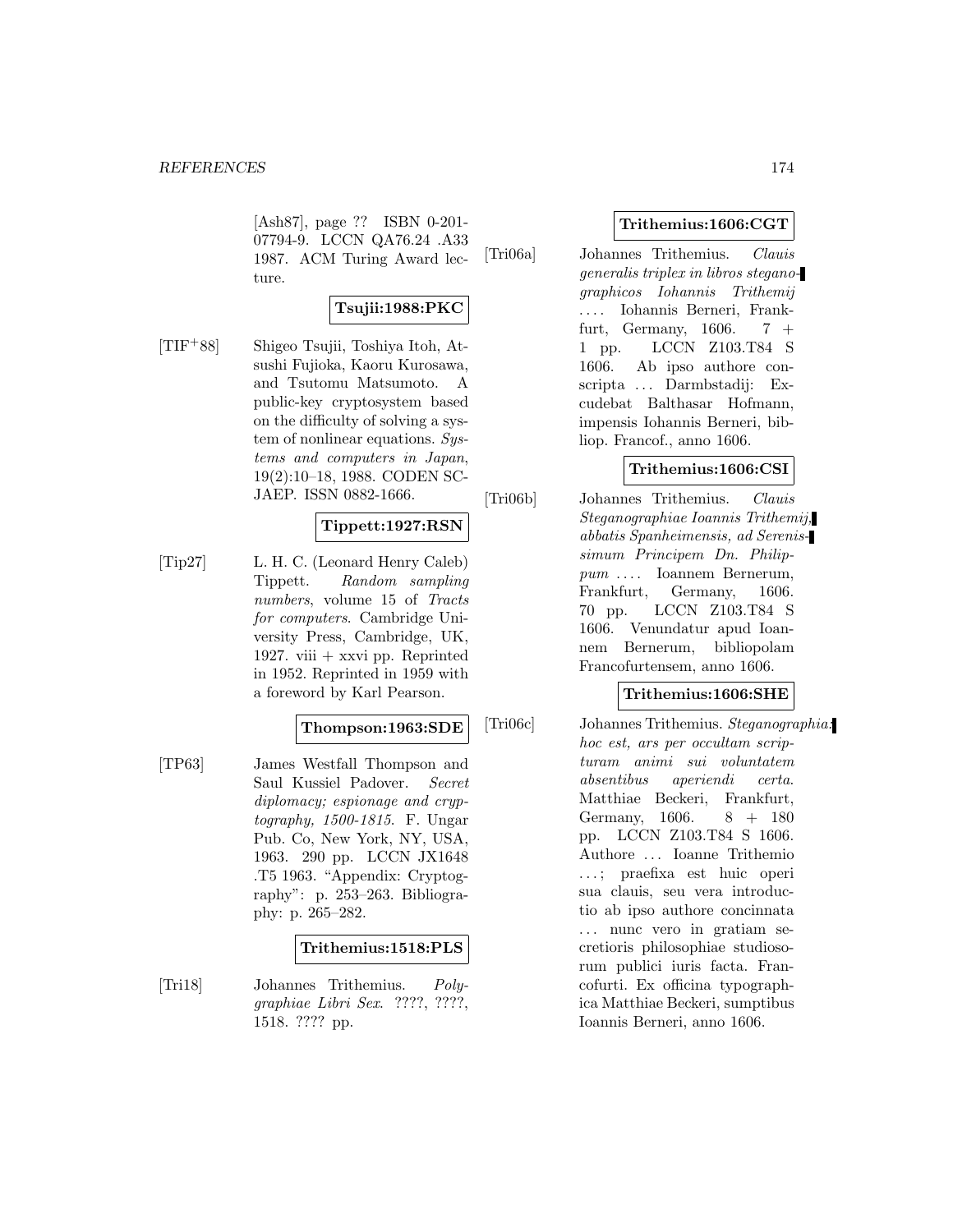## **Trithemius:1621:CGT**

[Tri21a] Johannes Trithemius. Clauis generalis triplex in libros steganographicos Iohannis Trithemij ... . Balthasar Hofmann, Darmstadt, Germany, 1621.  $7 + 1$  pp. LCCN Z103 .T84 1621. Ab ipso authore conscripta ... Darmbstadij. Excudebat Balthasar Hofmann, impensis Iohannis Berneri, bibliop. Francof., anno 1621.

## **Trithemius:1621:CSI**

[Tri21b] Johannes Trithemius. Clauis Steganographiae Ioannis Trithemij, abbatis Spanheimensis, ad Serenissimum Principem Dn. Philippum ... . Iohannem Bernerum, Frankfurt, Germany, 1621. 64 pp. LCCN Z103 .T84 1621. Venundatur apud Iohannem Bernerum, bibliopolam Francofurtensem, anno 1621.

# **Trithemius:1621:SHE**

[Tri21c] Johannes Trithemius. Steganographia: hoc est, ars per occultam scripturam animi sui voluntatem absentibus aperiendi certa. Balthasaris Aulaeandri, Darmstadt, Germany,  $1621.$  8 + 152 + 2 pp. LCCN Z103 .T84 1621. Authore ... Ioanne Trithemio ... ; praefixa est huic operi sua clauis, seu vera introductio ab ipso authore concinnata ... nunc vero in gratiam secretioris philosophiae studiosorum publici iuris facta. Darmbstadij. Ex officina typographica Balthasaris Aulaeandri, sumptibus vero Ioannis

Berneri, bibliop. Francof., anno 1621.

# **Terry:1988:MSV**

[TS88] Douglas B. Terry and Daniel C. Swinehart. Managing stored voice in the Etherphone system. ACM Transactions on Computer Systems, 6(1):3– 27, February 1988. CO-DEN ACSYEC. ISSN 0734- 2071. URL http://www. acm.org:80/pubs/citations/ journals/tocs/1988-6-1/p3 terry/.

# **Tsudik:1989:DAI**

[Tsu89] G. Tsudik. Datagram authentication in Internet gateways: Implications of fragmentation and dynamic routing. IEEE Journal on Selected Areas in Communications, 7(4):499–??, May 1, 1989. CODEN ISACEM. ISSN 0733-8716.

#### **Thersites:1984:IKE**

[TT84a] Joan Thersites and John A. Thomas. An infinite key encryption system. Dr. Dobb's Journal of Software Tools, 9(8): 44–??, August 1984. CODEN DDJOEB. ISSN 1044-789X.

#### **Thomas:1984:IKE**

[TT84b] John A. Thomas and Joan Thersites. Infinite key encryption system. Dr. Dobb's Journal of Software Tools, 9(8):44– ??, August 1984. CODEN DDJOEB. ISSN 1044-789X.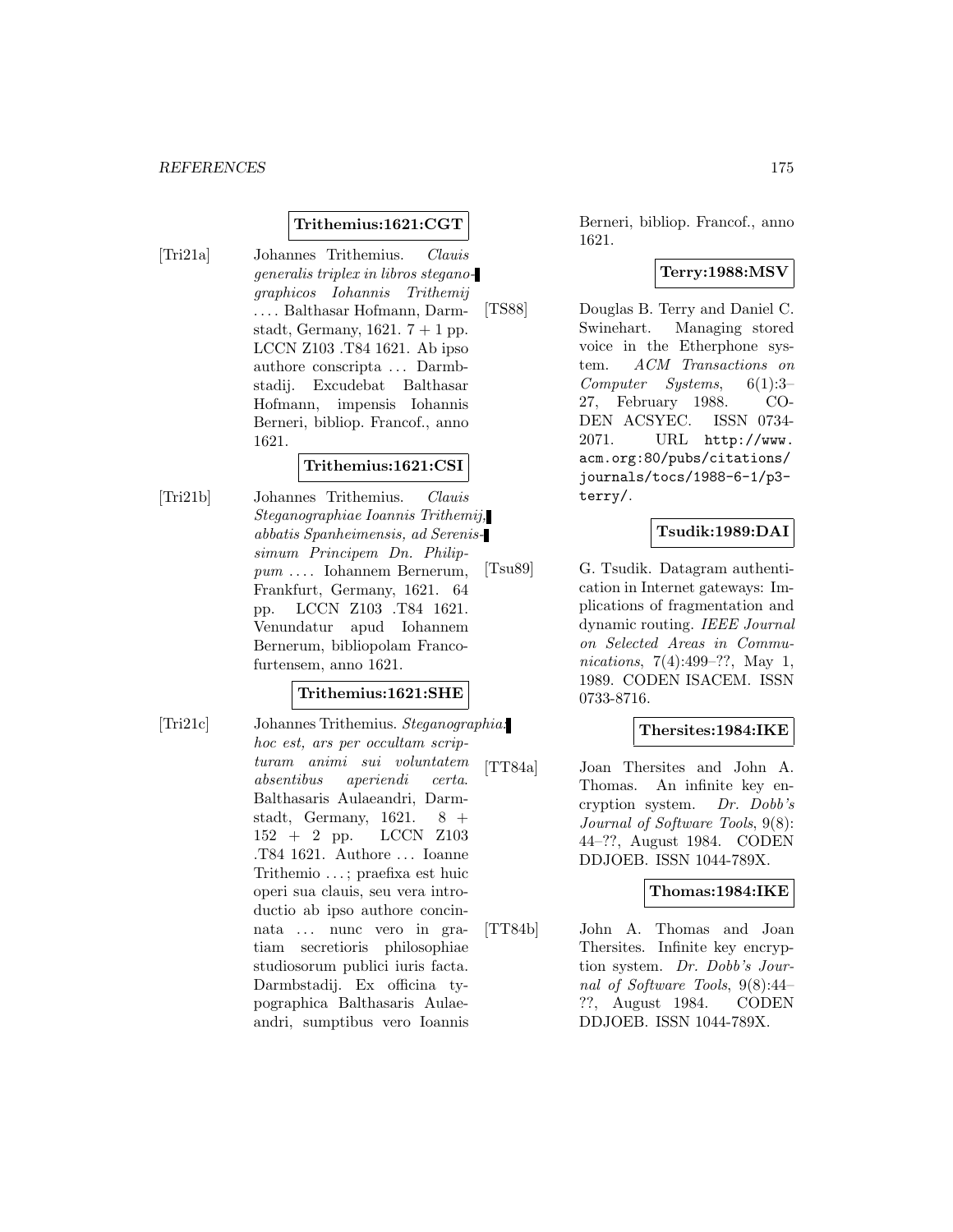# **Tuchman:1966:ZT**

[Tuc66] Barbara W. Tuchman. The Zimmermann telegram. MacMillan Publishing Company, New York, NY, USA, 1966. xii + 244 pp. LCCN D511 .T77 1966. Reprint of original 1958 edition. Kahn [Kah96] describes this book as "recount[ing] the political effects of the most important cryptogram solution in history".

#### **Tuchman:1979:HPN**

[Tuc79a] W. Tuchman. Hellman presents no shortcut solutions to DES. IEEE Spectrum, 16(7):40–41, July 1979. CODEN IEESAM. ISSN 0018-9235 (print), 1939- 9340 (electronic).

## **Tuchman:1979:IHP**

[Tuc79b] W. Tuchman. IV. 'Hellman presents no shortcut solutions to the DES'. IEEE Spectrum, 16(7):40–41, July 1979. CO-DEN IEESAM. ISSN 0018-9235 (print), 1939-9340 (electronic).

# **Turing:1941:APC**

[Tur41a] Alan M. Turing. The applications of probability to cryptography. Report, GCHQ, Cheltenham, UK, 1941. URL http:/ /www.gchq.gov.uk/Press/Pages/ turing-papers-released.aspx; http://www.theregister.co. uk/2012/04/23/turing\_papers\_ released/. Unclassified and released 23 April 2012. Date uncertain, but believed to be between April 1941 and April 1942.

# **Turing:1941:SR**

[Tur41b] Alan M. Turing. On statistics of repetitions. Report, GCHQ, Cheltenham, UK, 1941. URL http://www.gchq. gov.uk/Press/Pages/turingpapers-released.aspx; http: //www.theregister.co.uk/2012/ 04/23/turing\_papers\_released/ . Unclassified and released 23 April 2012. Date uncertain, but believed to be between April 1941 and April 1942.

# **Turing:1999:TTE**

[Tur99] Alan Turing. Turing's treatise on Enigma. Technical report, CERN, Geneva, Switzerland, 1999. URL http://home.cern. ch/~frode/crypto/Turing/index. html. This document is retyped from the original (undated??) Turing typescript by the editors Ralph Erskine, Philip Marks and Frode Weierud. Chapters 1, 2, and 6 (of 8) are available; the remainder are in preparation.

## **USASC:1923:EC**

[UG23] United States. Army. Signal Corps and George Fabyan Collection (Library of Congress). Elements of cryptanalysis. Number 3 in Training pamphlet. United States Government Printing Office, Washington, DC, USA, 1923. vii + 157 pp.

## **USWarDept:1924:EC**

[Uni24a] United States. War Dept. Elements of cryptanalysis, volume 3 of Its training pamphlet. Government Printing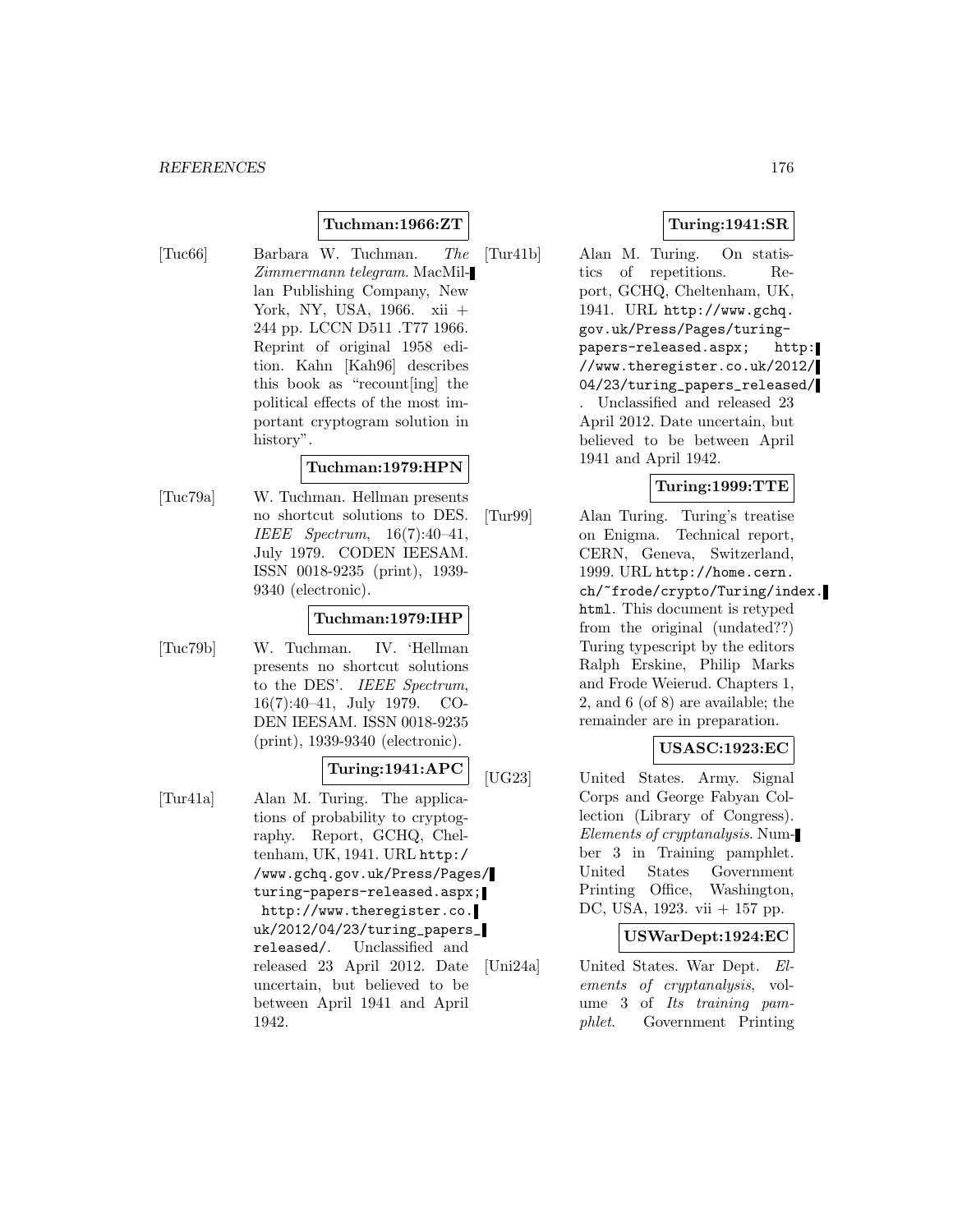Office, Washington, DC, USA, 1924. vii + 157 pp. LCCN Z104 .U6.

# **USWD:1924:EC**

[Uni24b] United States. War Dept. Elements of cryptanalysis. Number 3 in Its Training pamphlet. United States Government Printing Office, Washington, DC, USA, 1924. vii + 157 pp.

# **USASC:1940:CML**

[Uni40] United States Army Signal Corps. Cryptanalyst's manual. United States Government Printing Office, Washington, DC, USA, 1940. ???? pp. LCCN Z104 .U33c.

# **USASC:1942:ACC**

[Uni42] United States. Army. Signal Corps. Articles on cryptography and cryptanalysis. United States Government Printing Office, Washington, DC, USA, 1942.  $v + 316$  pp.

## **USDOS:1970:BC**

[Uni70] United States. Dept. of the Army. Basic cryptanalysis. United States Government Printing Office, Washington, DC, USA, September 13, 1970. various pp.

## **USNBS:1977:DES**

[Uni77] United States. National Bureau of Standards. Data Encryption Standard, volume 46 of Federal Information Processing Standards publication. U.S.

National Bureau of Standards, Gaithersburg, MD, USA, 1977. 18 pp. LCCN JK468.A8 A31 no.46.

# **USCSC:1978:CSD**

[Uni78a] United States. Civil Service Commission. Computer security and the Data Encryption Standard: proceedings of the Conference on Computer Security and the Data Encryption Standard held at the National Bureau of Standards in Gaithersburg, Maryland, on February 15, 1977. Washington, DC, USA, 1978. viii  $+$  125 pp.

## **USCSSC:1978:USN**

[Uni78b] United States. Congress. Senate. Select Committee on Intelligence. Unclassified summary — involvement of NSA in the development of the Data Encryption Standard: staff report of the Senate Select Committee on Intelligence, United States Senate. United States Government Printing Office, Washington, DC, USA, April 1978. ii + 4 pp.

## **USNA:1979:CS**

[Uni79a] United States. National Archives and Records Service. Cryptology studies. Records of the National Security Agency RG457, National Archives of the United States, Washington, DC, USA, 1979. ?? pp.

## **USNSG:1979:IRW**

[Uni79b] United States. Naval Security Group. Intelligence reports on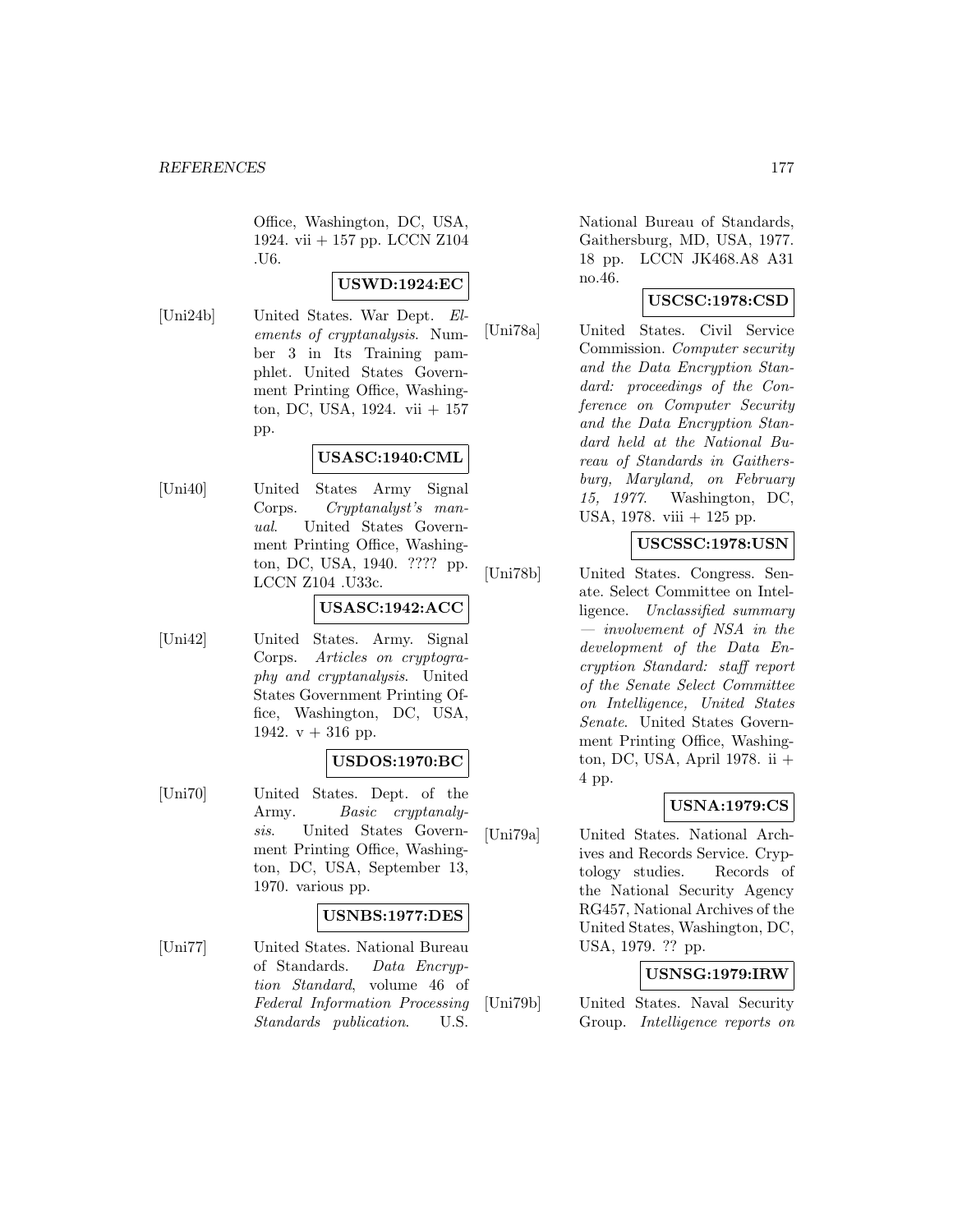the war in the Atlantic, 1942– 1945: the account of the war in the Atlantic from Dec. 1942 to May 1945 as seen through and influenced by decryption of German naval radio traffic: [guide]. Michael Glazier, Wilmington, DE, USA, 1979. 6 pp.

# **USNBS:1981:GIU**

[Uni81] United States. National Bureau of Standards. Guidelines for implementing and using the NBS Data Encryption Standard: category: ADP operations, subcategory: computer security. FIPS Pub; 74. U.S. National Bureau of Standards, Gaithersburg, MD, USA, April 1, 1981. CODEN FIPPAT. 39 pp.

# **USDA:1982:SMM**

[Uni82a] United States. Dept. of the Army. Soldier's manual: MOS 32G: fixed cryptographic equipment repairer, skill levels 1 and 2. Dept. of the Army, Headquarters, Washington, DC, USA (??), May 1982. various pp.

# **USDA:1982:TGM**

[Uni82b] United States. Dept. of the Army. Trainer's guide: MOS 32G: fixed cryptographic equipment repairer. Dept. of the Army, Headquarters, Washington, DC, USA (??), May 14, 1982. 35 pp.

## **USGSA:1982:TGS**

[Uni82c] United States. General Services Administration. Telecommunications: general security re-

quirements for equipment using the Data Encryption Standard. General Services Administration, Washington, DC, USA, April 14, 1982. 12 pp. Federal Standard 1027.

# **USNBS:1983:FPD**

[Uni83] FIPS Pub 46: Data Encryption Standard. FIPS publication change notice, page various, 1983. U.S. Department of Commerce, National Bureau of Standards, Washinton, DC, USA.

# **USGSAOIRM:1984:ISR**

[Uni84] United States. General Services Administration. Office of Information Resources Management. Interoperability and security requirements for use of the Data Encryption Standard in the physical layer of data communications. Office of Information Resources Management, 1984. various pp. Cover title. "August 3, 1983." "FSC TELE.".

# **USGAOPEMD:1987:PDD**

[Uni87] United States. General Accounting Office. Program Evaluation and Methodology Division. Privacy data: the Data Encryption Standard provides valuable protection. Transfer paper - Program Evaluation and Methodology Division; 8 Transfer paper (United States. General Accounting Office. Program Evaluation and Methodology Division); 8. The Division,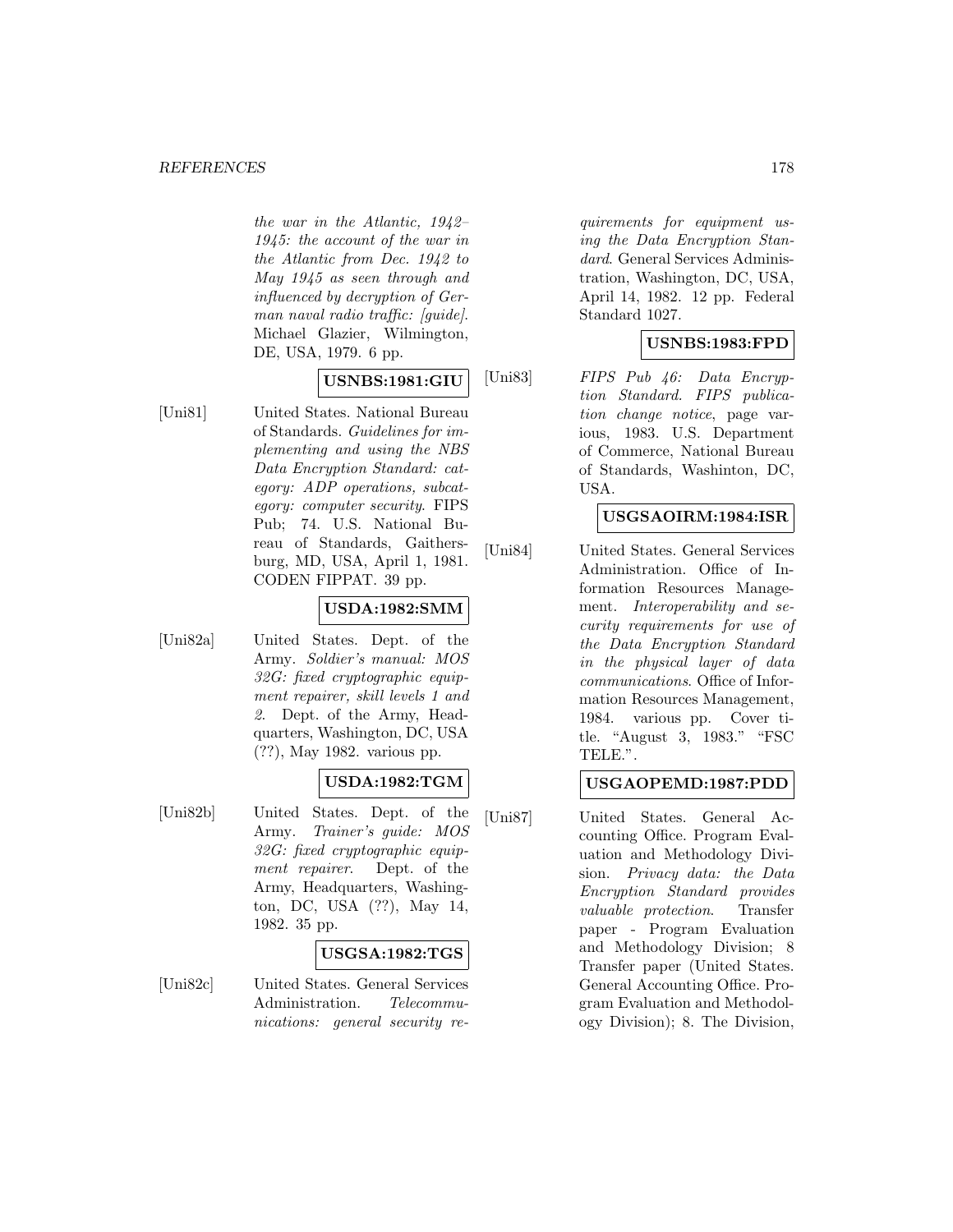Washington, DC, USA, 1987. 80 pp.

# **USDA:1988:CED**

[Uni88a] United States. Dept. of the Army. Cryptographic equipment destroyer, incendiary, TH1/TH4, M1A1, M1A2, and M2A1: ammunition surveillance procedures. Department of the Army supply bulletin SB 742-1375-94-801, Dept. of the Army, Headquarters, Washington, DC, USA (??), April 6, 1988. various pp. Supersedes SB 742-1375-94-3, 21 March 1974.

## **USNBS:1988:DES**

[Uni88b] United States. National Bureau of Standards. Data Encryption Standard. Number 46-1 in Federal Information Processing Standards publication. National Technical Information Service, Washington, DC, USA, 1988. 16 pp. LCCN JK468.A8 A31 no.46 1988. Category: ADP operations; subcategory: computer security. Supersedes FIPS PUB 46, 1977 January 15. Shipping list no.: 88-367-P. Reaffirmed 1988 January 22.

# **USGSA:1983:ISR**

[UNN83] United States. General Services Administration, National Communications System (U.S.). Office of Technology and Standards, and National Institute of Standards and Technology (U. S.). Interoperability and security requirements for use of the Data Encryption Standard

in the physical layer of data communications. Technical report, General Services Administration, Office of Information Resources Management, Washington, DC, USA, August 3, 1983. 4 pp. Federal standard 1026. Federal information processing standards publication, FIPS PUB 139.

# **USGSA:1985:ISR**

[UNN85] United States. General Services Administration, National Communications System (U.S.). Office of Technology and Standards, and National Institute of Standards and Technology (U. S.). Interoperability and security requirements for use of the Data Encryption Standard with CCITT group 3 facsimile equipment. Technical report, General Services Administration, Office of Information Resources Management, Washington, DC, USA, April 4, 1985. 2 pp. Federal standard 1028. Federal information processing standards publication, FIPS PUB 141.

## **USENIX:1988:USWa**

[USE88a] USENIX, editor. UNIX Security Workshop Proceedings, August 29–30, 1988. Portland, OR. USENIX Association, Berkeley, CA, USA, 1988. LCCN QA76.8.U65 U55  $1988(1)-1990(2)$ //.

# **USENIX:1988:PFU**

[USE88b] USENIX Association, editor. Proceedings of the (First)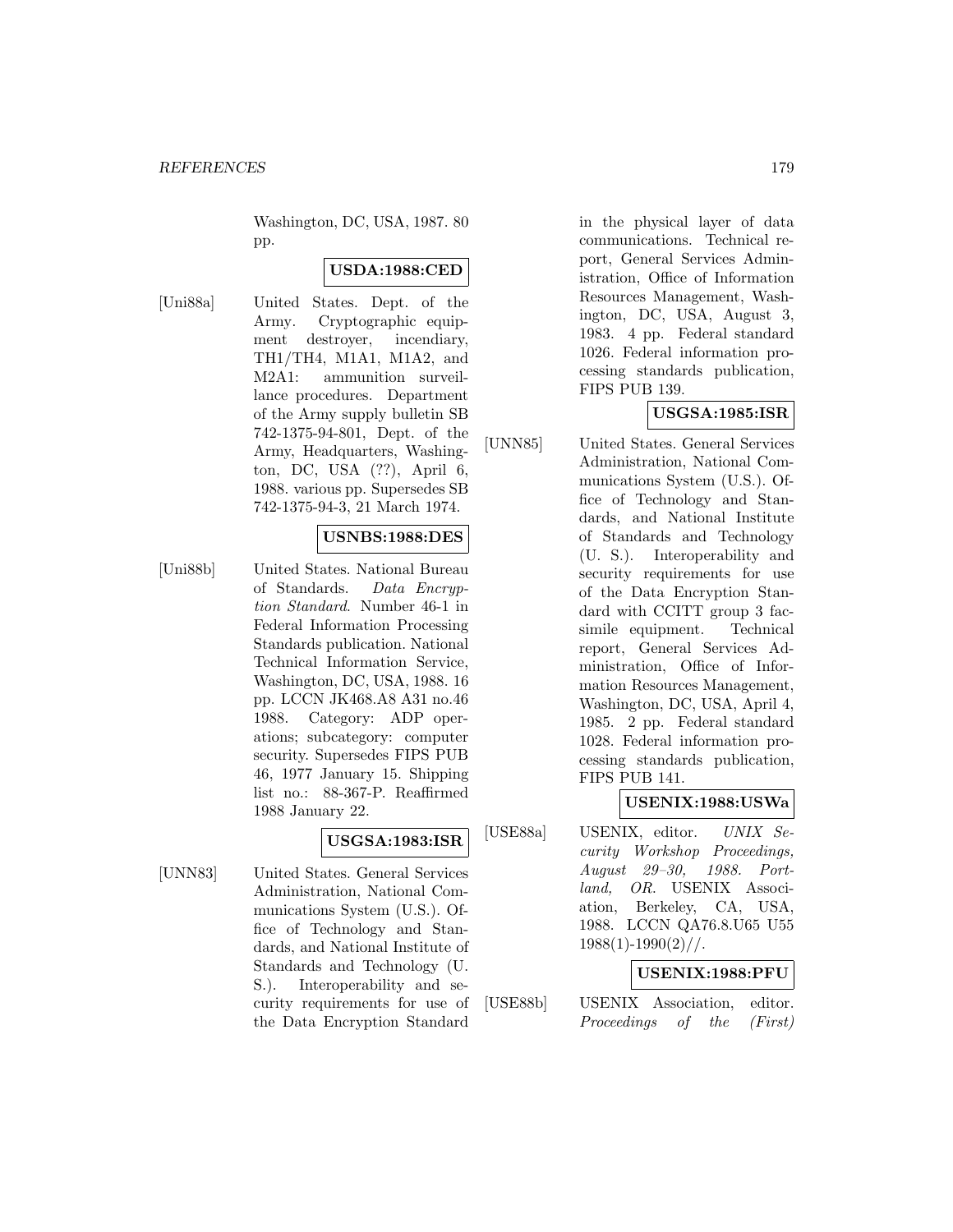#### *REFERENCES* 180

USENIX Security Workshop, August 29–30, 1988, Portland, OR, USA. USENIX Association, Berkeley, CA, USA, 1988. LCCN QA76.8.U65 U55  $1988(1) - 1990(2)$  / /.

## **USENIX:1988:UCPb**

[USE88c] USENIX Association, editor. USENIX Conference Proceedings (Dallas, TX, USA). USENIX Association, Berkeley, CA, USA, Winter 1988. ISBN ???? LCCN ????

# **USENIX:1989:UCPb**

[USE89a] USENIX, editor. USENIX Conference Proceedings, Summer, 1989. Baltimore, MD. USENIX Association, Berkeley, CA, USA, Summer 1989.

## **USENIX:1989:PSU**

[USE89b] USENIX Association, editor. Proceedings of the Summer 1989 USENIX Conference: June 12 — June 16, 1989, Baltimore, Maryland USA. USENIX Association, Berkeley, CA, USA, 1989. LCCN QA 76.76 O63 U83 1989.

# **USENIX:1999:UAT**

[USE99] USENIX, editor. Usenix Annual Technical Conference. June 6– 11, 1999. Monterey, California, USA. USENIX Association, Berkeley, CA, USA, 1999. ISBN 1-880446-33- 2. LCCN A76.8.U65 U843 1999. URL http://db.usenix. org/publications/library/ proceedings/usenix99.

# **USWD:1980:EC**

[UU80] United States. War Dept and United States. Adjutant-General's Office. Elements of cryptanalysis. Training pamphlet; no. 3 War Dept document; no. 117 Training pamphlet (United States. War Dept.); no. 3. Document (United States. War Dept.); no. 117. United States Government Printing Office, Washington, DC, USA, 1980. 165 pp.

# **USWD:1983:EC**

[UU83] United States. War Dept and United States. Adjutant-General's Office. Elements of cryptanalysis. United States. War Dept. Training pamphlet no. 3. War Dept document no. 117. United States Government Printing Office, Washington, DC, USA, 1983. 165 pp.

## **USDOA:1989:BC**

[UU89] United States. Dept. of the Army and United States Army Intelligence School. Basic cryptanalysis. United States Army Intelligence School, Fort Devens, Ma., coordinating draft. edition, 1989. various pp.

## **VanderBank:1988:CFM**

[VA88] Dirk Van der Bank and Edwin Anderssen. Cryptographic figures of merit. Computers and Security, 7(3): 299–303, June 1988. CO-DEN CPSEDU. ISSN 0167- 4048 (print), 1872-6208 (elec-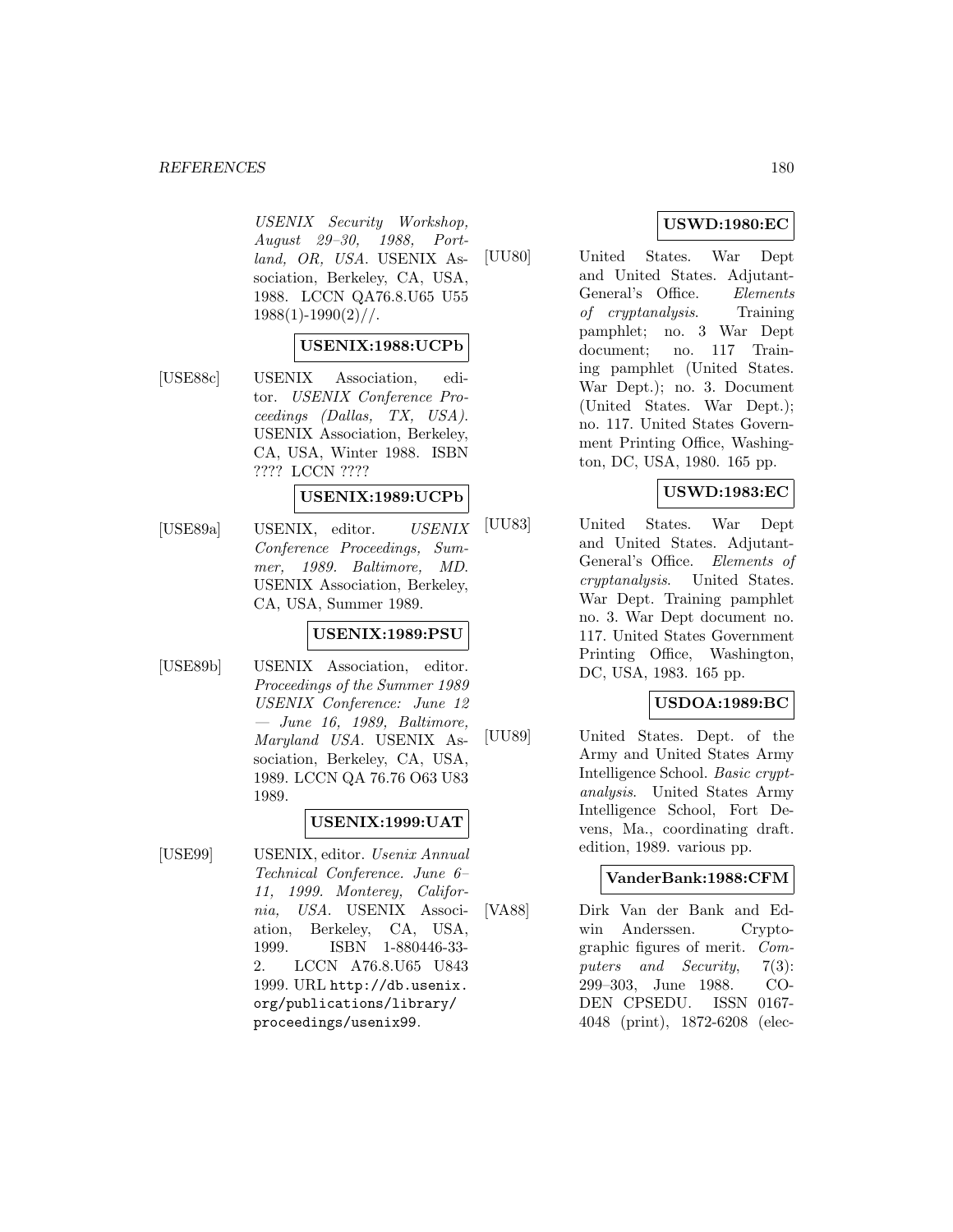tronic). URL https://www. sciencedirect.com/science/ article/pii/0167404888900363.

## **Valerio:1892:C**

[Val92] Paul Louis Eugene Valerio. De la cryptographie. Journal des Sciences militares, 9th series, Paris, ??(??):??, December 1892.

# **Vamos:1985:BRB**

[Vam85] T. Vamos. Book review: Mr. Babbage's secret. The tale of a cypher — and  $APL$ : Ole Immanuel Franksen. Automatica, 21(5):616, September 1985. CODEN ???? ISSN ???? URL http://www. sciencedirect.com/science/ article/pii/0005109885900135.

### **VanTassel:1969:ACT**

[Van69] Dennie Van Tassel. Advanced cryptographic techniques for computers. Communications of the Association for Computing Machinery, 12(12):664– 665, December 1969. CODEN CACMA2. ISSN 0001-0782 (print), 1557-7317 (electronic).

#### **Vandeberg:1986:ICS**

[Van86] Ronald D. Vandeberg. Implementation of a coprocessing system to support data encryption. Thesis (M.S. in Computer Science), University of Wisconsin-Milwaukee, Milwaukee, WI, USA, 1986. 112 pp.

### **VanHeurck:1987:TNS**

[Van87] Philippe Van Heurck. TRA-SEX: national security system

for EFTs in Belgium. Computer Networks and ISDN Systems, 14 (2–5):389–395, 1987. CODEN CNISE9. ISSN 0169-7552.

#### **vanTilborg:1988:IC**

[van88] Henk C. A. van Tilborg. An introduction to cryptology, volume SECS 52 of The Kluwer international series in engineering and computer science; Communications and information theory. Kluwer Academic Publishers, Dordrecht, The Netherlands, 1988. ISBN 0-89838-271- 8. x + 170 pp. LCCN Z103 .T541 1988. US\$45.00.

### **vandenAssem:1986:CPA**

R. van den Assem and W. J. van Elk. A chosen-plaintext attack on the Microsoft BASIC protection. Computers and Se*curity*,  $5(1):36-45$ , March 1986. CODEN CPSEDU. ISSN 0167- 4048 (print), 1872-6208 (electronic). URL https://www. sciencedirect.com/science/ article/pii/0167404886901161.

### **Vernam:1926:CPT**

[Ver26] G. S. Vernam. Cipher printing telegraph systems for secret wire and radio telegraphic communications. Journal American Institute of Electrical Engineers, XLV(??):109–115, 1926.

### **Vallee:1988:HBO**

[VGT88] Brigitte Vallée, Marc Girault, and Philippe Toffin. How to break Okamoto's cryptosystem by reducing lattice bases. Lec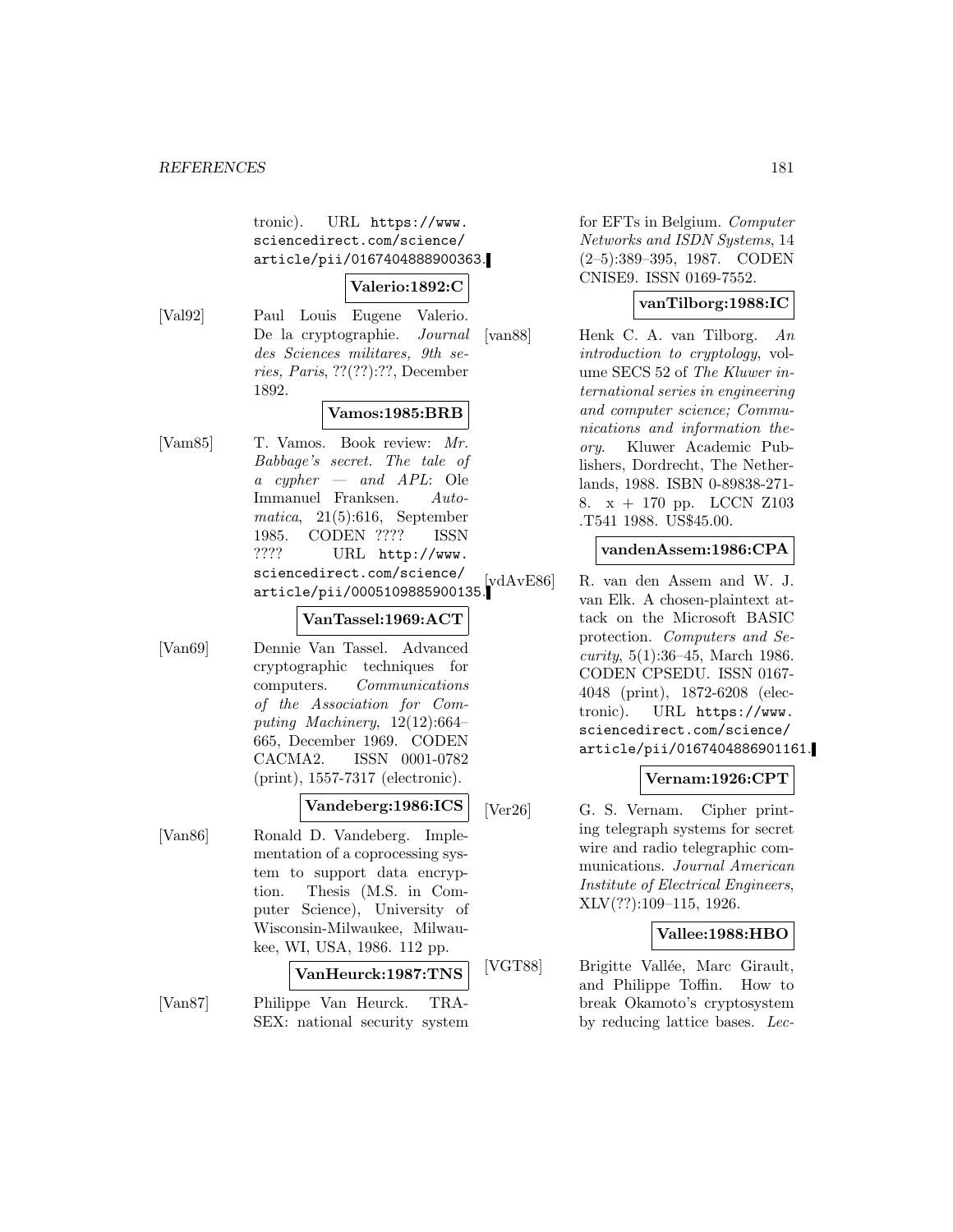ture Notes in Computer Science, 330:281–291, 1988. CO-DEN LNCSD9. ISSN 0302-9743 (print), 1611-3349 (electronic).

# **Vallee:1989:HGR**

[VGT89] Brigitte Vallée, Marc Girault, and Philippe Toffin. How to guess  $l$  th roots modulo n by reducing lattice bases. In Mora [Mor89], pages 427– 442. CODEN LNCSD9. ISBN 0-387-51083-4. ISSN 0302- 9743 (print), 1611-3349 (electronic). LCCN QA268 .A35 1988. US\$36.00 (USA).

# **Vincent:1971:PAG**

[Vin71] C. H. Vincent. Precautions for accuracy in the generation of truly random binary numbers. Journal of Physics. E: Scientific Instruments, 4(11):825– 828, 1971. CODEN JPSIAE. ISSN 0022-3735. URL http:/ /stacks.iop.org/0022-3735/ 4/i=11/a=007. See corrigendum [Vin72].

# **Vincent:1972:CPA**

[Vin72] C. H. Vincent. Corrigendum: Precautions for accuracy in the generation of truly random binary numbers. Journal of Physics. E: Scientific Instruments, 5(6):546, 1972. CO-DEN JPSIAE. ISSN 0022- 3735. URL http://stacks. iop.org/0022-3735/5/i=6/a= 521. See [Vin71].

## **Voydock:1983:SMH**

[VK83] Victor L. Voydock and Stephen T. Kent. Security mechanisms in high-level network protocols. ACM Computing Surveys, 15(2):135–171, June 1983. CODEN CMSVAN. ISSN 0360- 0300 (print), 1557-7341 (electronic).

## **Voydock:1984:SMT**

[VK84] Victor L. Voydock and Stephen T. Kent. Security mechanisms in a transport layer protocol. Computer Networks: The International Journal of Distributed Informatique, 8(5– 6):433–449, October/December 1984. CODEN CNETDP. ISSN 0376-5075.

### **Kerckhoffs:1883:CMF**

[vN83] Auguste Kerckhoffs (von Nieuwenhof). La cryptographie militaire. (French) [Military cryptography]. Journal des Sciences Militaires, IX(??):5–38, 161– 191, January/February 1883. URL http://www.cl.cam.ac. uk/~fapp2/kerckhoffs/la\_cryptographie\_ militaire\_i.htm https:// www.petitcolas.net/kerckhoffs/ https://www.petitcolas. net/kerckhoffs/crypto\_militaire\_ 1\_b.pdf; https://www.petitcolas. net/kerckhoffs/crypto\_militaire\_ 2.pdf.

### **Vogel:1985:LCC**

[Vog85] Rainer Vogel. On the linear complexity of cascaded sequences. In Beth et al.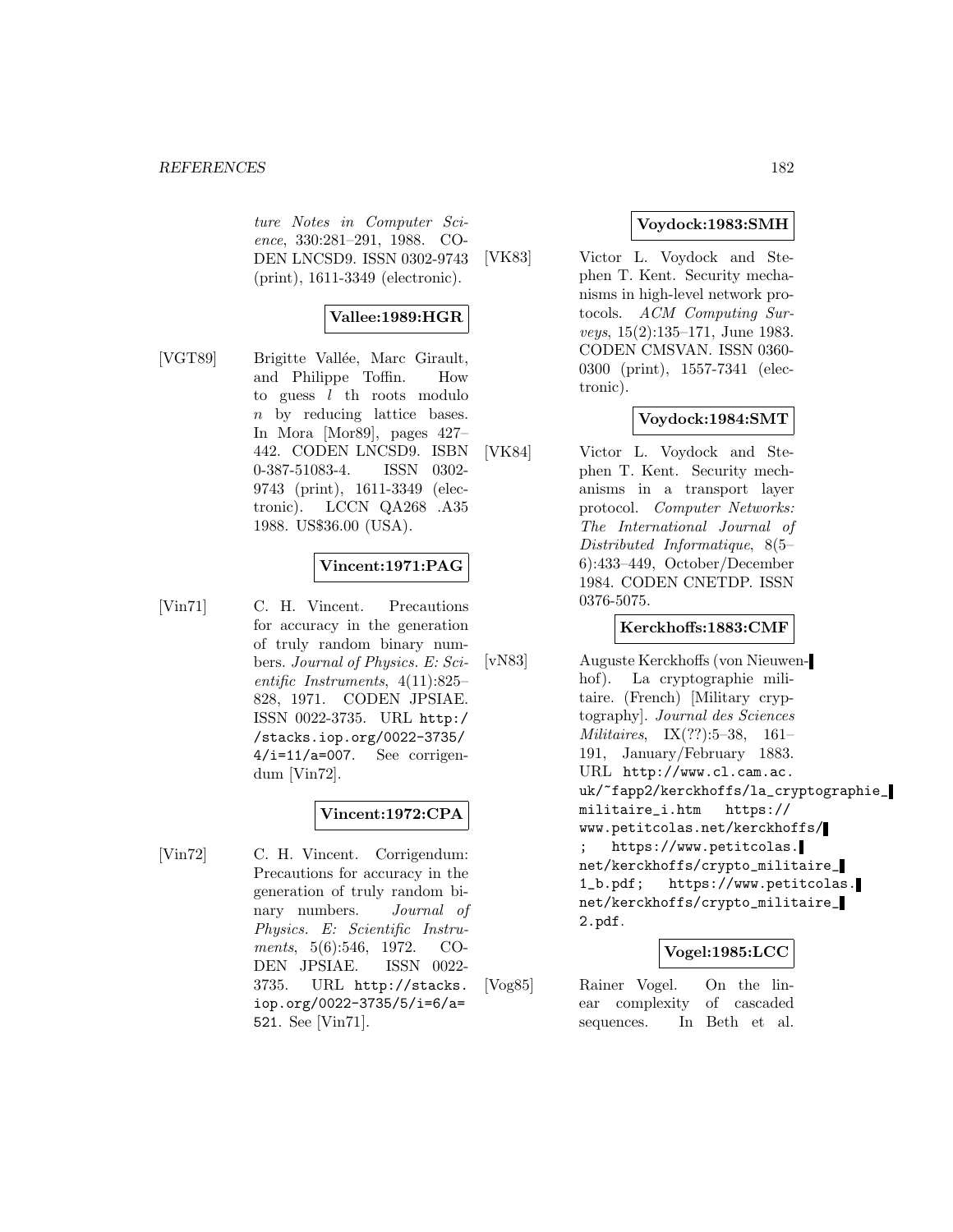[BCI85], pages 99–109. CO-DEN LNCSD9. ISBN 0-387- 16076-0 (USA). ISSN 0302- 9743 (print), 1611-3349 (electronic). LCCN QA76.9.A25 E951 1984. URL http:// link.springer-ny.com/link/ service/series/0558/tocs/ t0209.htm; http://www.springerlink. com/openurl.asp?genre=issue& issn=0302-9743&volume=209. Held at the University of Paris, Sorbonne.

# **Volts:1941:BCP**

[Vol41] James D. Volts. Bibliography of cryptography: Part I: Cryptography. U. S. Army, Cincinnati, OH, USA, 1941. various pp. LCCN ???? Chronologically arranged, covering period 1518–1940, and indexed by authors.

# **Voukalis:1980:DFC**

[Vou80a] D. C. Voukalis. The distance factor in cryptosystems. International Journal of Electronics Theoretical & Experimental, 49(1):73–75, 1980. CODEN IJELA2. ISSN 0020-7217.

### **Voukalis:1980:GSE**

[Vou80b] D. C. Voukalis. A good solution of the encryption problem using matrix code, distance factor and PN sequences. Internat. J. Electron., 48(3):271–274, 1980. CO-DEN IJELA2. ISSN 0020-7217.

#### **Vassiliadis:1988:PEA**

[VPS88] Stamatis Vassiliadis, Michael Putrino, and Eric M. Schwarz.

Parallel encrypted array multipliers. IBM Journal of Research and Development, 32(4):536– 551, July 1988. CODEN IBM-JAE. ISSN 0018-8646 (print), 2151-8556 (electronic).

### **Volts:1941:BC**

James D. Volts and David Shulman. Bibliography of cryptography. U. S. Army, Cincinnati, OH. USA, 1941. 93 pp. LCCN Z103.A1 V6 1941. Typewritten (carbon copy) Three heavy leaves precede sections II-IV (not included in pagination). This copy was made especially for the United States Army from the original manuscript. Third copy: pencilled note on cover. Contents: pt.1. Cryptography; pt.2. Titles relating indirectly to cryptography; pt.3. Rejected titles; pt.4. Author index.

### **vanTilburg:1986:DBK**

[vTB86] Johan van Tilburg and Dick E. Boekee. Divergence bounds on key equivocation and error probability in cryptanalysis. Lecture Notes in Computer Science, 218:489–513, 1986. CO-DEN LNCSD9. ISSN 0302-9743 (print), 1611-3349 (electronic).

### **Vazirani:1985:ESP**

[VV85] Umesh V. Vazirani and Vijay V. Vazirani. Efficient and secure pseudo-random number generation (extended abstract). In Blakley and Chaum [BC85], pages 193–202. CODEN LNCSD9. ISBN 0-387-15658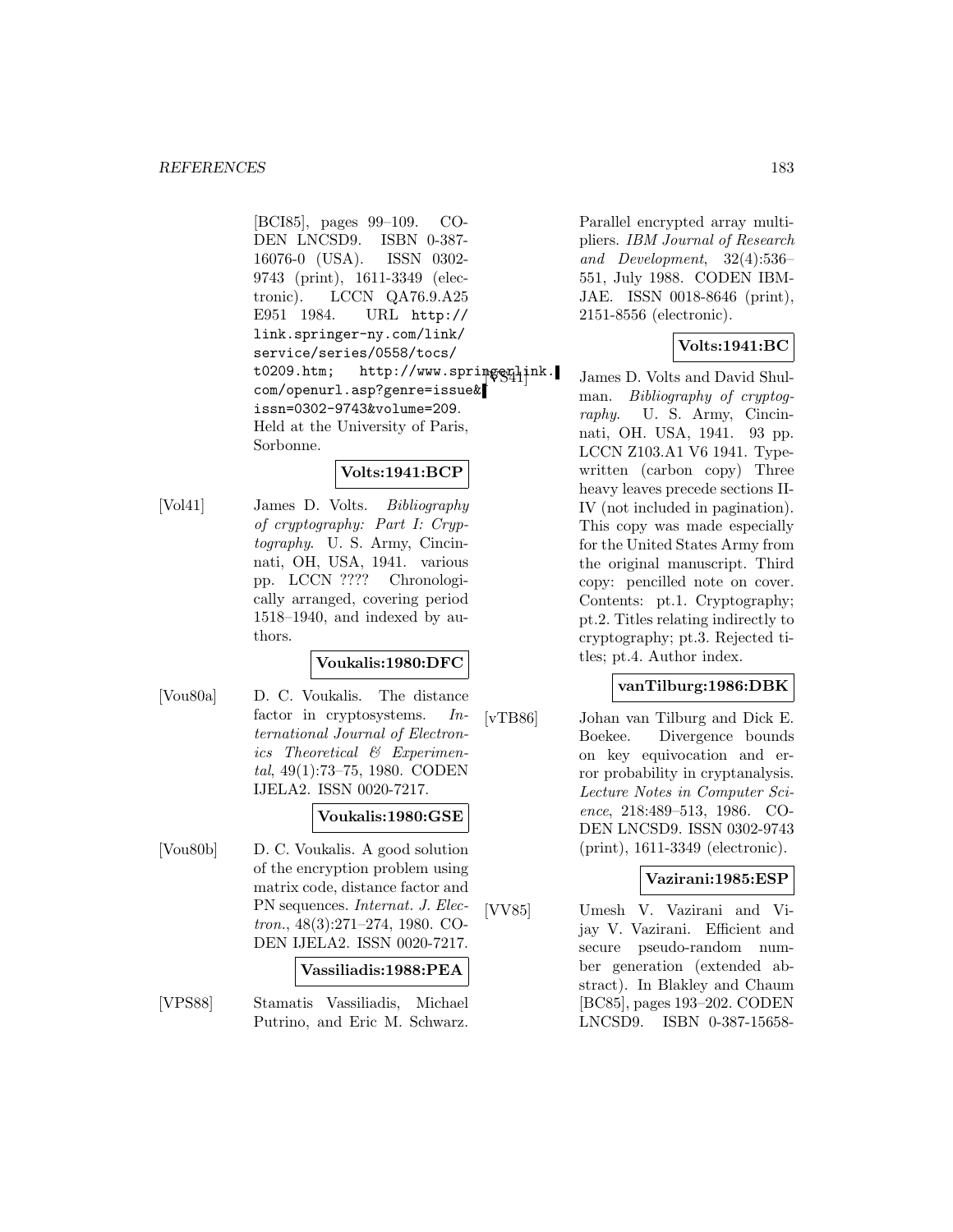5; 3-540-39568-7. ISSN 0302- 9743 (print), 1611-3349 (electronic). LCCN QA76.9.A25 C791 1984; QA267.A1 L43 no.196. URL http://www. springerlink.com/openurl. asp?genre=article&issn=?? ??&volume=0&issue=0&spage= 193. CRYPTO 84: a Workshop on the Theory and Application of Cryptographic Techniques, held at the University of California, Santa Barbara, August 19–22, 1984, sponsored by the International Association for Cryptologic Research.

### **Valiant:1986:NED**

[VV86] L. G. Valiant and V. V. Vazirani. NP is as easy as detecting unique solutions. Theoretical Computer Science, 47(1):85– 93, ???? 1986. CODEN TC-SCDI. ISSN 0304-3975 (print), 1879-2294 (electronic).

### **Waber:1987:VEC**

[Wab87] John James Waber. Voice encryption for cellular telephones. Thesis (M.S.), University of Colorado, Boulder, CO, USA, 1987.  $x + 124$  pp.

# **Wagner:1983:F**

[Wag83] Neal R. Wagner. Fingerprinting. In IEEE [IEE83], pages 18–22. ISBN 0-8186-0467-0 (paperback), 0-8186-4467-2 (microfiche), 0-8186-8467-4 (hardcover). LCCN QA76.9.A25 S95 1983. URL http:/ /www.cl.cam.ac.uk/~fapp2/

steganography/bibliography/ 1030.html.

### **Walden:1900:ADB**

[Wal00] John William Henry Walden. August, Duke of Braunschweig-Luneburg: The cryptomenytics and cryptography of Gustavus Selenus: in nine books: wherein is also contained a most clear elucidation of the Steganographia, a book at one time composed in magic and enigmatic form by Johannes Trithemius. ????, ????, 1900. LCCN Z103 .A95 1900.

### **Wang:1986:UEA**

[Wan86] Yuedong Wang. Using encryption for authentication in local area networks. ????, ????, 1986. ?? pp.

### **Warren:1982:BTC**

[War82] Alexander Z. Warren. Basicplus through cryptanalysis; an introduction to structured programming. ????, ????, 1982. 100 pp. Privately printed.

### **Watler:1989:VAC**

[Wat89] Miguel Watler. VLSI architectures and circuits for RSA encryption. Thesis  $(M.Sc.)$ , Queen's University, Ottawa, ON, Canada, 1989. 137 pp.

### **Wegman:1981:NHF**

[WC81] Mark N. Wegman and J. Lawrence Carter. New hash functions and their use in authentication and set equality. Journal of Computer and System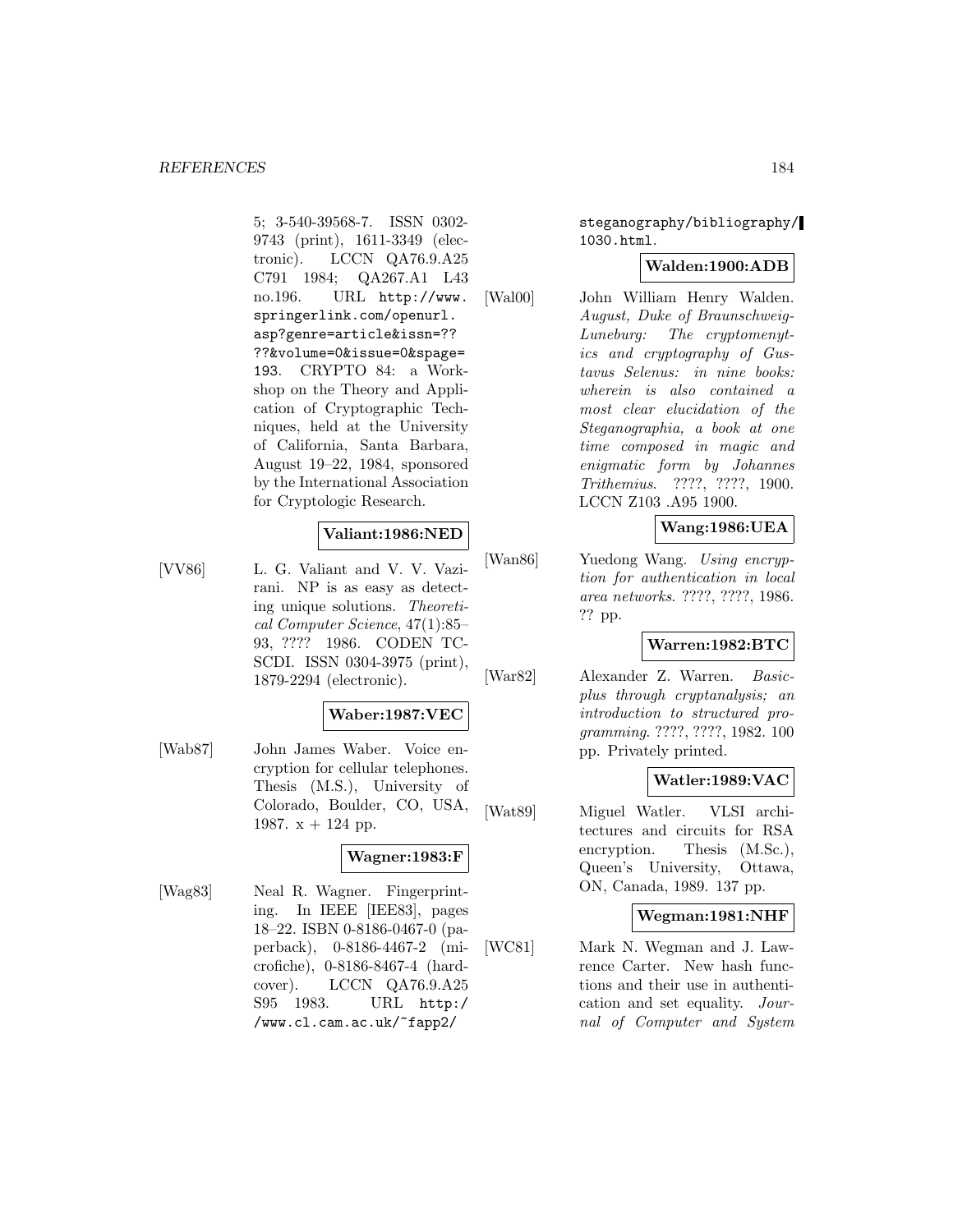Sciences, 22(3):265–279, June 1981. CODEN JCSSBM. ISSN 0022-0000.

# **Worthington:1986:IDS**

[WCWG86] T. K. Worthington, J. J. Chainer, J. D. Willford, and S. C. Gunderson. IBM dynamic signature verification. Computers and Security, 5(2): 167–168, June 1986. CO-DEN CPSEDU. ISSN 0167- 4048 (print), 1872-6208 (electronic). URL https://www. sciencedirect.com/science/ article/pii/016740488690146X.

### **Weber:1979:USD**

[Web79] Ralph Edward Weber. United States Diplomatic Codes and Ciphers, 1775–1938. Precedent Publishing, Chicago, IL, USA, 1979. ISBN 0-913750-20-4. xviii + 633 pp. LCCN Z103 .W4. US\$49.95.

### **Webb:1988:NPK**

[Web88] W. A. Webb. A nonlinear public key cryptosystem. Computers and Mathematics with Applications, 15(2):81–84, 1988. CO-DEN CMAPDK. ISSN 0898- 1221 (print), 1873-7668 (electronic).

### **Weingarten:1983:CCP**

[Wei83] F. Weingarten. Controlling cryptographic publication. Computers and Security, 2(1): 41–48, January 1983. CO-DEN CPSEDU. ISSN 0167- 4048 (print), 1872-6208 (electronic). URL https://www.

sciencedirect.com/science/ article/pii/0167404883900330.

## **Weiss:1988:BOP**

[Wei88] Eric A. Weiss. Biographies: Oh, pioneers! Annals of the History of Computing, 10(4):348–361, October/ December 1988. CODEN AH-COE5. ISSN 0164-1239. URL http://dlib.computer.org/ an/books/an1988/pdf/a4348. pdf; http://www.computer. org/annals/an1988/a4348abs. htm.

## **Wells:1980:ADB**

[Wel80] David L. Wells. Achieving data base protection through the use of subkey encryption. Thesis (Doctor of Engineering), University of Wisconsin-Milwaukee, Milwaukee, WI, USA, 1980. 131 pp.

### **Welchman:1982:HSS**

[Wel82a] Gordon Welchman. The Hut Six story: breaking the Enigma codes. McGraw-Hill, New York, NY, USA, 1982. ISBN 0-07- 069180-0. ix + 326 pp. LCCN D810.C88 W44.

# **Wells:1982:USE**

[Wel82b] David L. Wells. The use of subkey encryption to counter traffic analysis in communications networks. Technical report CSE 8201, Department of Computer Science and Engineering, Southern Methodist University, Dallas, TX, USA, February 1982. 24 pp.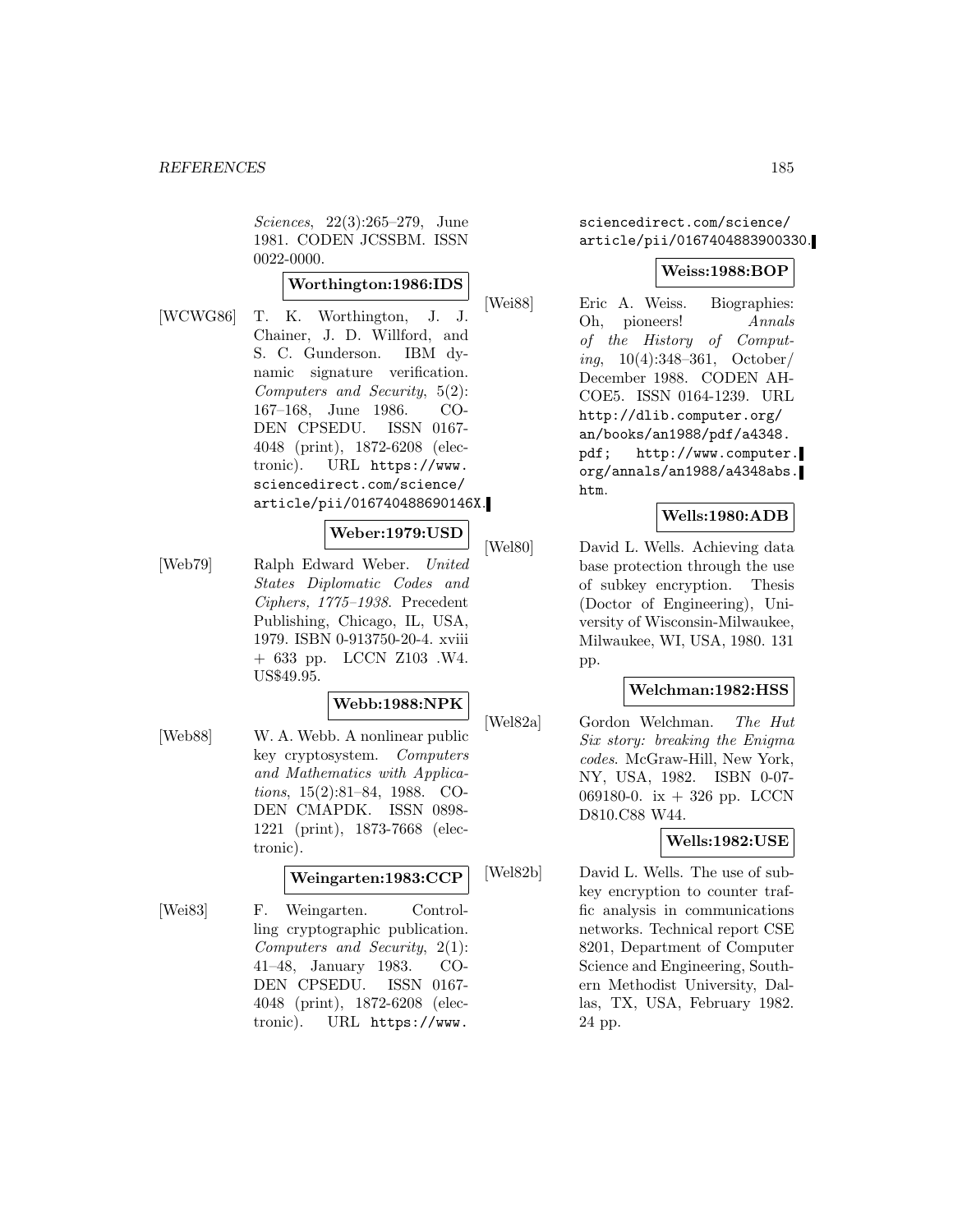#### *REFERENCES* 186

### **Welchman:1986:PBB**

[Wel86] G. Welchman. From Polish Bomba to British Bombe. The birth of Ultra. Intelligence and National Security, 1(1):71–110, ???? 1986. ISSN 0268-4527 (print), 1743-9019 (electronic).

### **Wells:1988:NAI**

[Wel88a] Codie Wells. A note on "Protection Imperfect". Operating Systems Review, 22(4):35, October 1988. CODEN OSRED8. ISSN 0163-5980. See [Hog88].

## **Welsh:1988:CC**

[Wel88b] Dominic Welsh. Codes and cryptography. Oxford University Press, Walton Street, Oxford OX2 6DP, UK, 1988. ISBN 0- 19-853288-1 (hardcover), 0-19- 853287-3 (paperback). ix + 257 pp. LCCN Z103 .W461 1988. UK£30.00, US\$60.00 (hardcover), UK $\pounds$ 15.00 (paperback).

# **Welsh:1989:CC**

[Wel89] Dominic Welsh. Codes and cryptography. Oxford science publications. Oxford University Press, Walton Street, Oxford OX2 6DP, UK, 1989. ISBN 0- 19-853287-3 (paperback). ix + 257 pp. LCCN Z 103 W46 1989. Reprinted with corrections.

### **Wilkes:1982:MRJ**

[WG82] Maurice V. Wilkes and I. J. Good. Meetings in retrospect: J. G. Brainerd on the ENIAC; A Report on T. H. Flowers's

Lecture on Colossus. Annals of the History of Computing,  $4(1):53-59$ , January/ March 1982. CODEN AH-COE5. ISSN 0164-1239. URL http://dlib.computer.org/ an/books/an1982/pdf/a1053. pdf; http://www.computer. org/annals/an1982/a1053abs. htm.

### **Wheeler:1987:BE**

[Whe87] David Wheeler. Block encryption. Technical report 120, Computer Laboratory, University of Cambridge, Cambridge, Cambridgeshire, UK, 1987. pp.

# **Wichmann:1987:NAR**

[Wic87] B. A. Wichmann. Note on Algorithm 121: RSA key calculation in Ada. The Computer Journal, 30(3):276, June 1987. CODEN CMPJA6. ISSN 0010-4620 (print), 1460- 2067 (electronic). URL http: //www3.oup.co.uk/computer\_ journal/hdb/Volume\_30/Issue\_ 03/tiff/276.tif. See [Hun85].

### **Wiedemann:1986:QC**

[Wie87] D. Wiedemann. Quantum cryptography. ACM SIGACT News, 18(2):48–51, September/March 1986–1987. CODEN SIGNDM. ISSN 0163-5700 (print), 1943- 5827 (electronic).

## **Wilkins:1641:MSS**

[Wil41] John Wilkins. Mercury, or the Secret and Swift Messenger. ????, ????, 1641. ???? pp.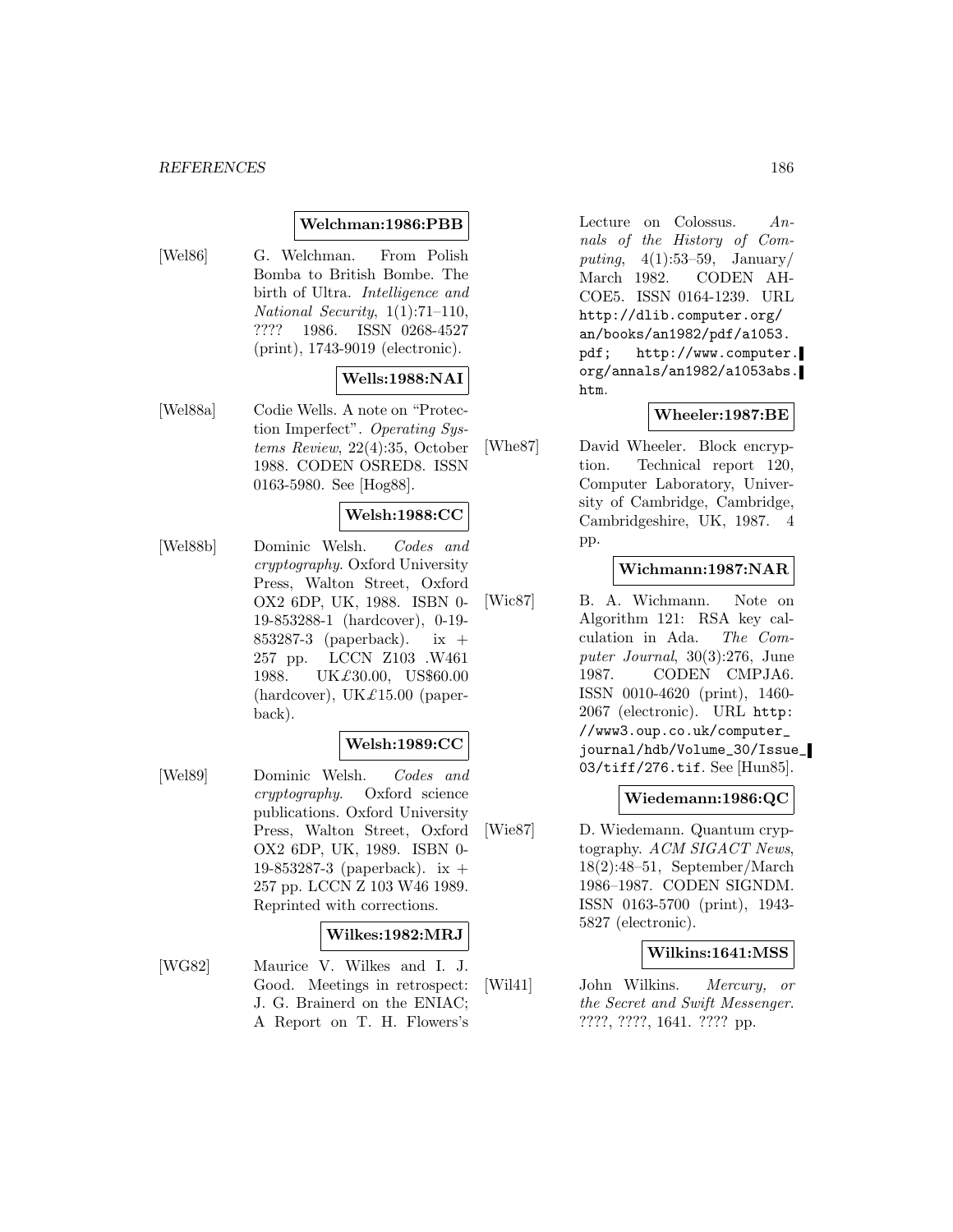#### *REFERENCES* 187

#### **Wilkes:1968:TSCa**

[Wil68a] M. V. (Maurice Vincent) Wilkes. Time-sharing computer systems, volume 5 of *Macdon*ald computer monographs. Macdonald and Co., London, UK, 1968. ISBN 0-356-02426-1. vii + 102 pp. LCCN QA76.5 .W523 1968b.

### **Wilkes:1968:TSCb**

[Wil68b] M. V. (Maurice Vincent) Wilkes. Time-sharing computer systems, volume 5 of Computer monograph series. American Elsevier Pub. Co., New York, NY, USA, 1968. 102 pp. LCCN QA76.5 .W523.

#### **Wilkes:1972:TSC**

[Wil72] M. V. (Maurice Vincent) Wilkes. Time-sharing computer systems, volume 5 of Computer monographs. Macdonald and Co., London, UK, second edition, 1972. ISBN 0-444-19583-1 (Elsevier).  $ix + 149$  pp. LCCN QA76.5 .W523 1972.

### **Wilkes:1975:TSC**

[Wil75] M. V. (Maurice Vincent) Wilkes. Time-sharing computer systems. Computer monographs. Macdonald and Jane's, London, UK, third edition, 1975. ISBN 0-444-19525-4 (American Elsevier). ii  $+166$ pp. LCCN QA76.53 .W54 1975.

#### **Williams:1980:MRP**

[Wil80] H. C. Williams. A modification of the RSA public-key encryption procedure. IEEE Trans-

actions on Information Theory, 26(6):726–729, 1980. CO-DEN IETTAW. ISSN 0018-9448 (print), 1557-9654 (electronic).

### **Willett:1982:CON**

[Wil82a] Michael Willett. Cryptography old and new. Computers and Se*curity*,  $1(2):177-186$ , June 1982. CODEN CPSEDU. ISSN 0167- 4048 (print), 1872-6208 (electronic). URL https://www. sciencedirect.com/science/ article/pii/0167404882900104.

### **Willett:1982:TPK**

[Wil82b] Michael Willett. A tutorial on public key cryptography. Computers and Security, 1(1): 72–79, January 1982. CO-DEN CPSEDU. ISSN 0167- 4048 (print), 1872-6208 (electronic). URL https://www. sciencedirect.com/science/ article/pii/0167404882900281.

### **Williams:1982:CHP**

[Wil82c] Hugh C. Williams. Computationally "hard" problems as a source for cryptosystems. In Secure communications and asymmetric cryptosystems, volume 69 of AAAS Sel. Sympos. Ser., pages 11–39. Westview, Boulder, CO, 1982.

### **Willett:1983:TKS**

[Wil83a] Michael Willett. Trapdoor knapsacks without superincreasing structure. Information Processing Letters, 17(1):7–11, July 19, 1983. CODEN IF-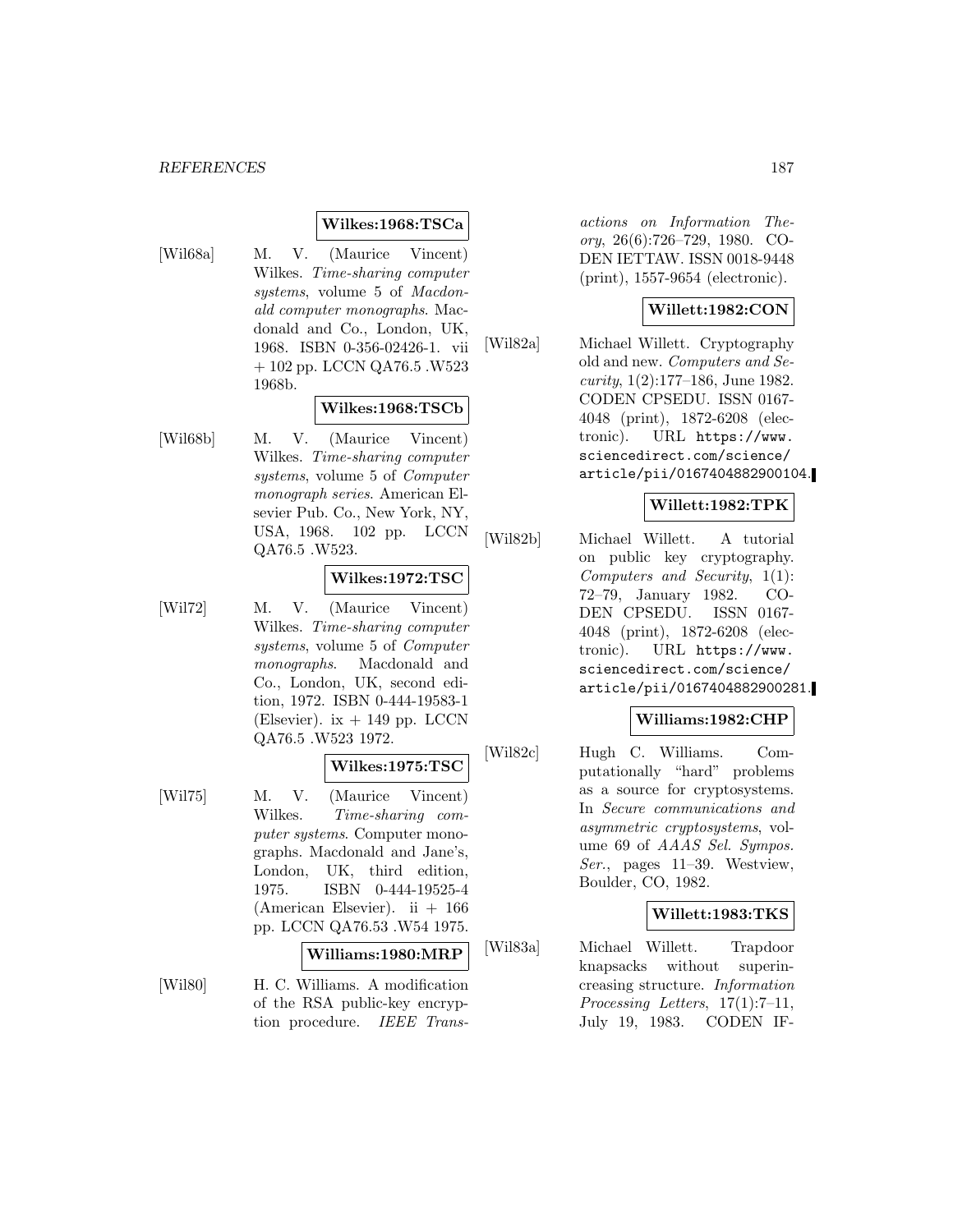PLAT. ISSN 0020-0190 (print), 1872-6119 (electronic).

### **Williams:1983:PAP**

[Wil83b] M. H. Williams. The problem of absolute privacy. Information Processing Letters, 17(3): 169–171, October 5, 1983. CO-DEN IFPLAT. ISSN 0020-0190 (print), 1872-6119 (electronic).

## **Williams:1985:SPK**

[Wil85] H. C. Williams. Some publickey crypto-functions as intractable as factorization. In Blakley and Chaum [BC85], pages 66–70. CODEN LNCSD9. ISBN 0-387-15658-5; 3-540- 39568-7. ISSN 0302-9743 (print), 1611-3349 (electronic). LCCN QA76.9.A25 C791 1984; QA267.A1 L43 no.196. URL http://www.springerlink.com/ openurl.asp?genre=article& issn=????&volume=0&issue= 0&spage=66. CRYPTO 84: a Workshop on the Theory and Application of Cryptographic Techniques, held at the University of California, Santa Barbara, August 19–22, 1984, sponsored by the International Association for Cryptologic Research.

### **Williams:1986:PKE**

[Wil86a] H. C. Williams. An  $M^3$ public-key encryption scheme. In Advances in cryptology— CRYPTO '85 (Santa Barbara, Calif., 1985), volume 218 of Lecture Notes in Comput. Sci., pages 358–368. Springer-Verlag,

Berlin, Germany / Heidelberg, Germany / London, UK / etc., 1986.

# **Williams:1986:ACC**

[Wil86b] Hugh C. Williams, editor. Advances in cryptology CRYPTO '85: proceedings: August 18–22, 1985, volume 218 of Lecture Notes in Computer Science. Springer-Verlag, Berlin, Germany / Heidelberg, Germany / London, UK / etc., 1986. CODEN LNCSD9. ISBN 0-387-16463- 4 (paperback). ISSN 0302- 9743 (print), 1611-3349 (electronic). LCCN QA76.9.A25 C791 1985; QA267.A1 L43 no.218. URL http://link. springer-ny.com/link/service/ series/0558/tocs/t0218.htm; http://www.springerlink. com/content/978-0-387-16463- 2; http://www.springerlink. com/openurl.asp?genre=issue& issn=0302-9743&volume=218.

### **Williams:1986:CTU**

[Wil86c] John J. Williams. Cryptanalysis techniques: the ultimate decryption manual. Consumertronics Co., Alamogordo, NM, USA, 1986.  $11 + 3 + 1$  pp.

#### **Winterbotham:1969:SP**

[Win69] F. W. (Frederick William) Winterbotham. Secret and personal. Kimber, London, UK, 1969. ISBN 0-7183-0321-0. 192 pp. LCCN D810.S7 W48; D810.S7 W73.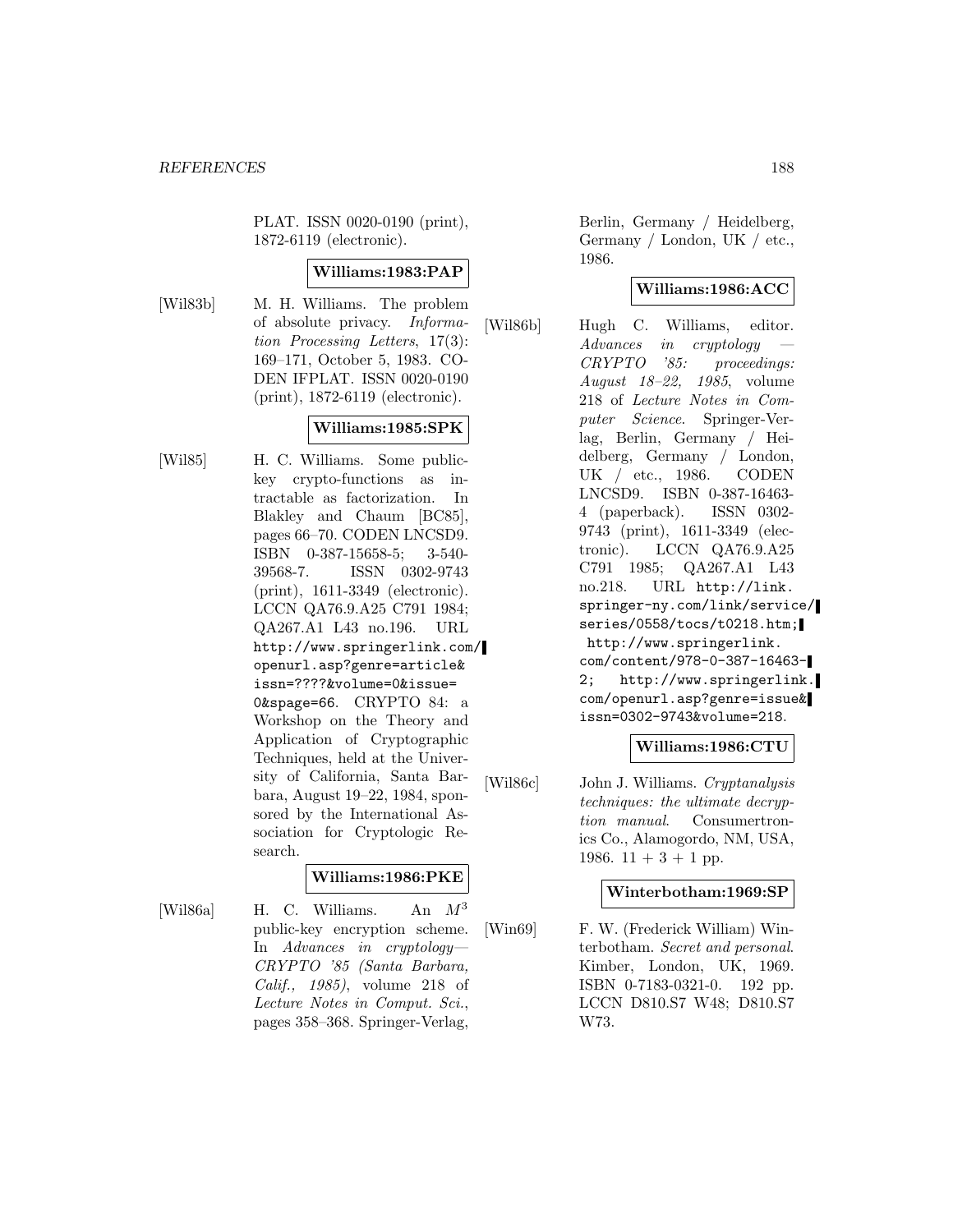### **Winterbotham:1974:US**

[Win74a] F. W. (Frederick William) Winterbotham. The Ultra secret. Weidenfeld and Nicolson, London, UK, 1974. ISBN 0-297- 76832-8. xiii + 199 pp. LCCN D810.C88 W56.

#### **Winterbotham:1974:USF**

[Win74b] F. W. (Frederick William) Winterbotham. The Ultra secret: the first account of the most astounding cryptanalysis coup of World War  $II - how$  the British broke the German code and read most of the signals between Hitler and his generals throughout the war. Harper & Row, New York, NY, USA, 1974. ISBN 0-06-014678-8. xiii + 199 pp. LCCN D810.C95 W73 1974.

#### **Winterbotham:1975:US**

[Win75] F. W. (Frederick William) Winterbotham. The Ultra secret. Dell, New York, NY, USA, 1975. ISBN ???? 286 pp. LCCN D810.C88 W56 1976.

#### **Winterbotham:1978:NC**

[Win78] F. W. (Frederick William) Winterbotham. The Nazi connection. Harper & Row, New York, NY, USA, 1978. ISBN 0-06-014686-9. 222 pp. LCCN D810.S8 .W538 1978.

### **Winternitz:1983:POW**

[Win83] Robert S. Winternitz. Producing a one-way hash function from DES. In Chaum et al. [CRS83], pages 203–207. ISBN

1-4757-0604-9 (print), 1-4757- 0602-2. LCCN QA76.9.A25 C79 1982.

### **Winternitz:1984:SOH**

[Win84] Robert S. Winternitz. Secure one-way hash function built from DES. Proceedings of the Symposium on Security and Privacy, pages 88–90, 1984. CO-DEN PSSPEO. ISBN 0-8186- 0532-4. IEEE Service Cent. Piscataway, NJ, USA.

### **Winterbotham:1989:US**

[Win89] F. W. (Frederick William) Winterbotham. The Ultra spy. Macmillan, London, UK, 1989. ISBN 0-333-51425-4.  $258 + 8$ pp. LCCN UB271.G72 W564 1989. US\$12.95.

### **Wagner:1985:PKC**

[WM85] Neal R. Wagner and Marianne R. Magyarik. A public-key cryptosystem based on the word problem. In Blakley and Chaum [BC85], pages 19–36. CODEN LNCSD9. ISBN 0-387-15658- 5; 3-540-39568-7. ISSN 0302- 9743 (print), 1611-3349 (electronic). LCCN QA76.9.A25 C791 1984; QA267.A1 L43 no.196. URL http://www. springerlink.com/openurl. asp?genre=article&issn=?? ??&volume=0&issue=0&spage= 19. CRYPTO 84: a Workshop on the Theory and Application of Cryptographic Techniques, held at the University of California, Santa Barbara, August 19–22, 1984, sponsored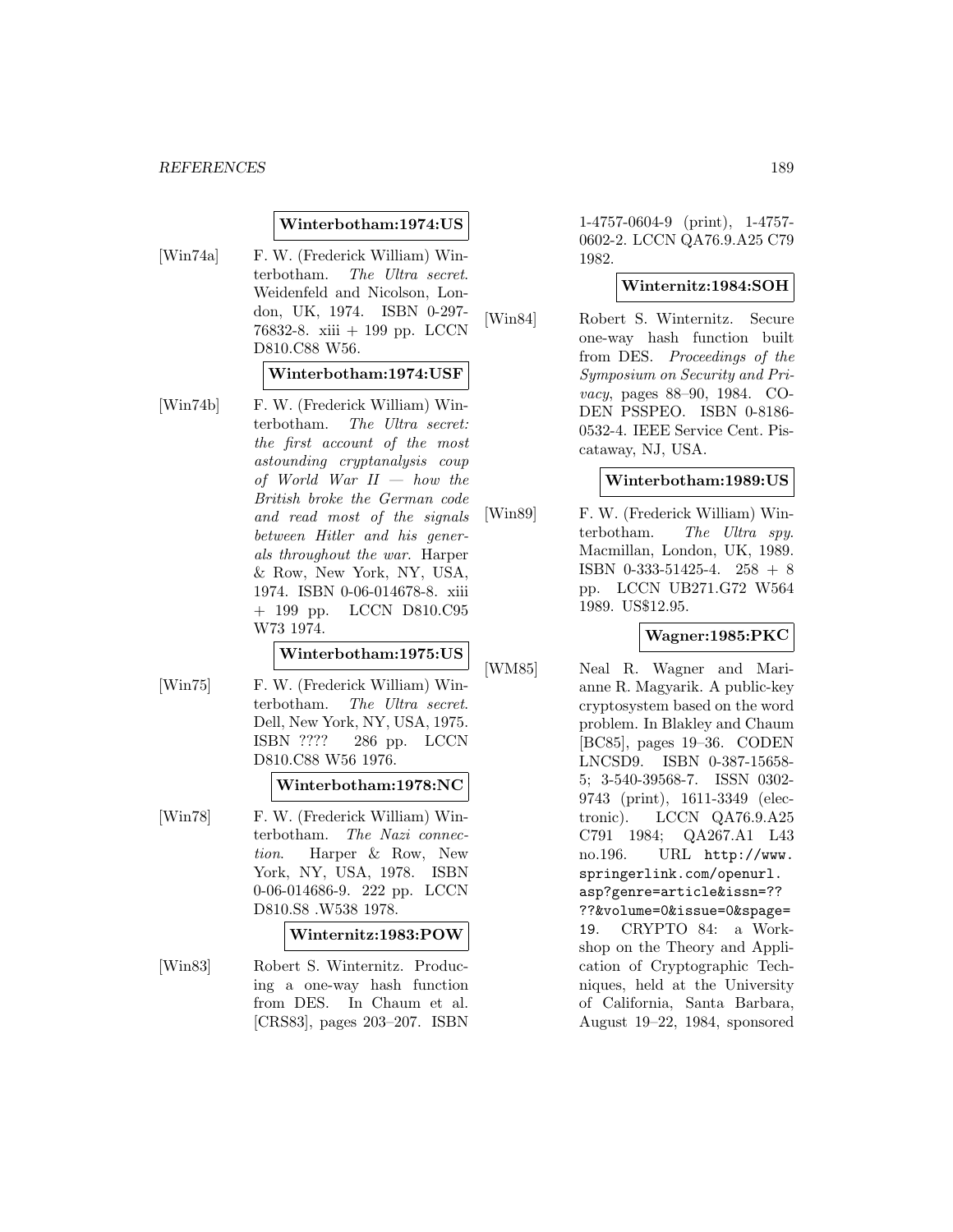by the International Association for Cryptologic Research.

# **Wolfe:1943:FCCa**

[Wol43a] Jack Martin Wolfe. A first course in cryptanalysis. Brooklyn college press, Brooklyn, NY, USA, 1943. ?? pp. LCCN Z104 .W6 1943 v. 1-3 (1943). Reproduced from type-written copy. Lesson 11 (44 numb) inserted after v. 2.

# **Wolfe:1943:FCCb**

[Wol43b] Jack Martin Wolfe. A first course in cryptanalysis. University Press, Ann Arbor, MI, USA, 1943. various pp. Three volumes.

#### **Wolfe:1943:FCCc**

[Wol43c] Jack Martin Wolfe. A first course in cryptanalysis. Brooklyn College Press, Brooklyn, NY, USA, 1943. various pp. Three volumes.

### **Wolfe:1970:SWC**

[Wol70] James Raymond Wolfe. Secret writing: the craft of the cryptographer. McGraw-Hill, New York, NY, USA, 1970. 192 pp. LCCN 652.8 W. Explains the distinction between ciphers and codes and describes their past and present use in secret communications.

#### **Wolfe:1983:FCC**

[Wol83] Jack Martin Wolfe. A first course in cryptanalysis [!]. Brooklyn College Press, Brooklyn, 1983. various pp. Three volumes.

# **Wood:1982:FAC**

[Woo82] Charles Cresson Wood. Future applications of cryptography. Computers and Security, 1 (1):65–71, January 1982. CO-DEN CPSEDU. ISSN 0167- 4048 (print), 1872-6208 (electronic). URL https://www. sciencedirect.com/science/ article/pii/016740488290027X.

# **Worth:1975:CMA**

[Wor75] Vivian I. Worth. Cryptology: mathematical applications. Thesis (M.S.), Central Missouri State University, Warrensburg, MO, USA, 1975. iv + 63 pp.

### **Wortmann:1987:BRB**

[Wor87] J. C. Wortmann. Book review: Mr. Babbage's secret: The tale of a Cypher  $-$  and APL: Strandberg, Birkerød, (Denmark) 1984, 319 pages. European Journal of Operational Research, 29(2):216, May 1987. CODEN EJORDT. ISSN 0377- 2217 (print), 1872-6860 (electronic). URL http://www. sciencedirect.com/science/ article/pii/0221787901184.

# **Wrixon:1989:CCS**

[Wri89] Fred B. Wrixon. Codes, ciphers, and secret language. Harrap, London, UK, 1989. ISBN 0-245- 54880-7. 266 pp. LCCN Z103 .W77 1989b.

### **Williams:1979:SRC**

[WS79] H. C. Williams and B. Schmid. Some remarks concerning the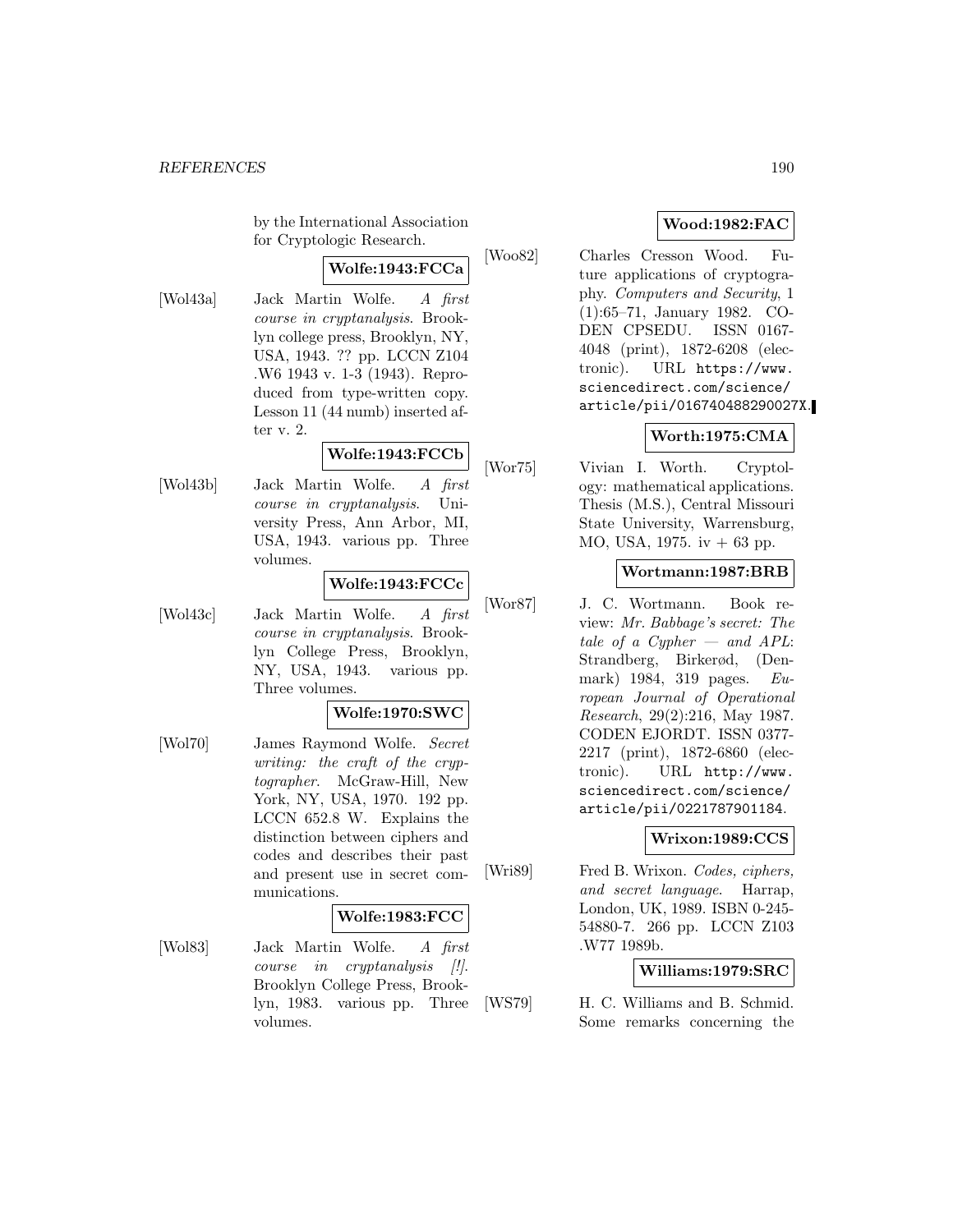M.I.T. public-key cryptosystem. BIT, 19(4):525–538, December 1979. CODEN BIT-TEL, NBITAB. ISSN 0006- 3835 (print), 1572-9125 (electronic). URL http://www. springerlink.com/openurl. asp?genre=article&issn=0006- 3835&volume=19&issue=4&spage= 525.

# **Webster:1986:DB**

[WT86] A. F. Webster and Stafford E. Tavares. On the design of Sboxes. In Williams [Wil86b], pages 523–534. CODEN LNCSD9. ISBN 0-387-16463- 4 (paperback). ISSN 0302- 9743 (print), 1611-3349 (electronic). LCCN QA76.9.A25 C791 1985; QA267.A1 L43 no.218. URL http://link. springer-ny.com/link/service/ series/0558/tocs/t0218.htm; http://www.springerlink. com/content/978-0-387-16463- 2; http://www.springerlink. com/openurl.asp?genre=issue& issn=0302-9743&volume=218.

**Weiss:1985:RCM**

[WTE<sup>+</sup>85] Eric A. Weiss, Henry S. Tropp, Ralph Erskine, John A. N. Lee, Gwen Bell, and M. R. Williams. Reviews: The Computer Museum and J. Bernstein, Three Degrees Above Zero: Bell Labs in the Information Age and D. R. Hartree, Calculating Machines: Recent and Prospective Developments and Their Impact on Mathematical Physics, and, Calculating Instruments and Machines and W. Kozaczuk,

Enigma: How the German Machine Cipher Was Broken and How It Was Read by the Allies in World War Two and S. Levy, Hackers and A. Osborne and J. Dvorak, Hypergrowth: The Rise and Fall of Osborne Computer Corporation and E. W. Pugh, Memories that Shaped an Industry and capsule reviews. Annals of the History of  $Computing, 7(3):258-277, July/$ September 1985. CODEN AH-COE5. ISSN 0164-1239. URL http://dlib.computer.org/ an/books/an1985/pdf/a3258. pdf; http://www.computer. org/annals/an1985/a3258abs. htm.

## **Williams:1979:CAA**

[WW79] P. W. Williams and D. Woodhead. Computer assisted analysis of cryptic crosswords. The Computer Journal, 22(1):67–70, February 1979. CODEN CM-PJA6. ISSN 0010-4620 (print), 1460-2067 (electronic).

# **Wah:1984:RAM**

[WW84] P. K. S. Wah and M. Z. Wang. Realization and application of the Massey–Omura lock. In IEEE, editor, 1984 International Zurich Seminar on Digital Communications: applications of source coding, channel coding and secrecy coding: March  $6-8$ , 1984, Zürich, Switzerland, Swiss Federal Institute of Technology: proceedings, pages 175–182. IEEE Computer Society Press, 1109 Spring Street, Suite 300, Sil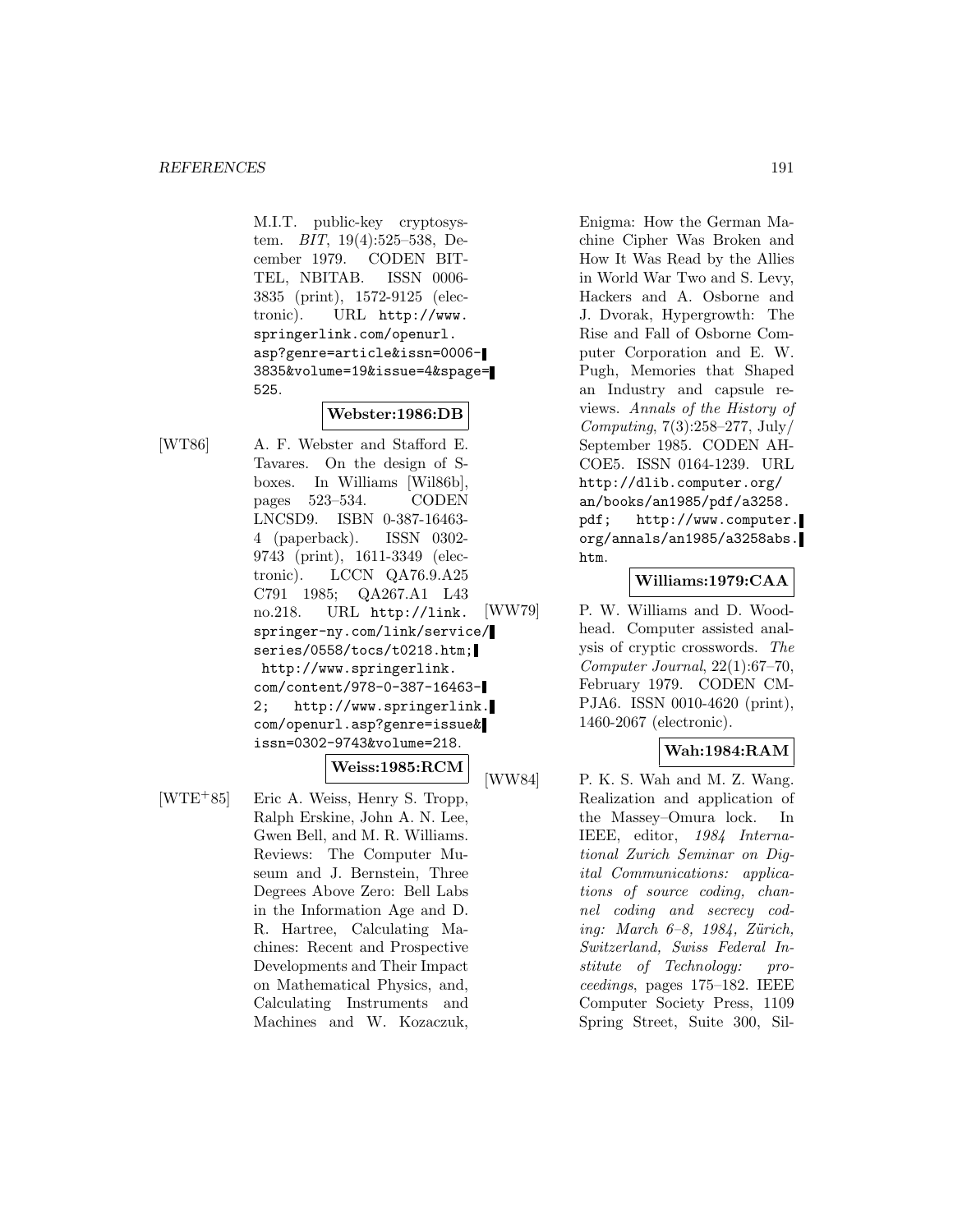ver Spring, MD 20910, USA, 1984. LCCN TK7881.5 I65 1984. IEEE catalog number 84CH1998-4.

**Yao:1982:PSC**

[Yao82a] A. Yao. Protocols for secure computation. In IEEE [IEE82a], pages 160–164. CODEN ASF-PDV. ISBN ???? ISSN 0272- 5428. LCCN QA76.6 .S95 1982. IEEE catalog no. 82CH1806-9. IEEE Computer Society order no. 440.

# **Yao:1982:TAT**

[Yao82b] A. C. Yao. Theory and application of trapdoor functions. In IEEE [IEE82a], pages 80– 91. CODEN ASFPDV. ISBN ???? ISSN 0272-5428. LCCN QA76.6 .S95 1982. IEEE catalog no. 82CH1806-9. IEEE Computer Society order no. 440.

# **Yao:1986:HGE**

[Yao86] A. C. Yao. How to generate and exchange secrets. In IEEE [IEE86b], pages 162– 167. ISBN 0-8186-0740-8 (paperback), 0-8186-4740-X (microfiche), 0-8186-8740-1 (casebound). LCCN QA 76 S979 1986; TK7885.A1 S92 1986.

# **Yardley:1931:ABC**

[Yar31] Herbert O. Yardley. The American Black Chamber. Faber & Faber Limited, London, UK, 1931.  $x + 264 + 1$  pp. LCCN D639.S7 Y3 1931b. The history and work of the Cryptographic bureau, officially known as section 8 of the Military intelligence division (MI-8).

## **Yardley:1940:SSA**

[Yar40] Herbert O. Yardley. Secret service in America: The American Black Chamber. Faber & Faber Limited, London, UK, 1940. x  $+ 264 + 1$  pp. LCCN D639.S7 Y3 1940. The history and work of the Cryptographic bureau, officially known as section 8 of the Military intelligence division (MI-8).

# **Yardley:1983:CBC**

[Yar83] Herbert O. Yardley. The Chinese Black Chamber: an adventure in espionage. Houghton-Mifflin, Boston, MA, USA, 1983. ISBN 0-395-34648-7. xxiv + 225 pp. LCCN DS777.533.S65 Y37 1983. US\$13.95. Chinese title: Chung-kuo hei shih.

# **Yung:1985:CSP**

[Yun85a] Mordechai Yung. Cryptoprotocols: Subscription to a public key, the secret blocking and the multi-player mental poker game (extended abstract). In Blakley and Chaum [BC85], pages 439–453. CODEN LNCSD9. ISBN 0-387-15658- 5; 3-540-39568-7. ISSN 0302- 9743 (print), 1611-3349 (electronic). LCCN QA76.9.A25 C791 1984; QA267.A1 L43 no.196. URL http://www. springerlink.com/openurl. asp?genre=article&issn=?? ??&volume=0&issue=0&spage= 439. CRYPTO 84: a Work